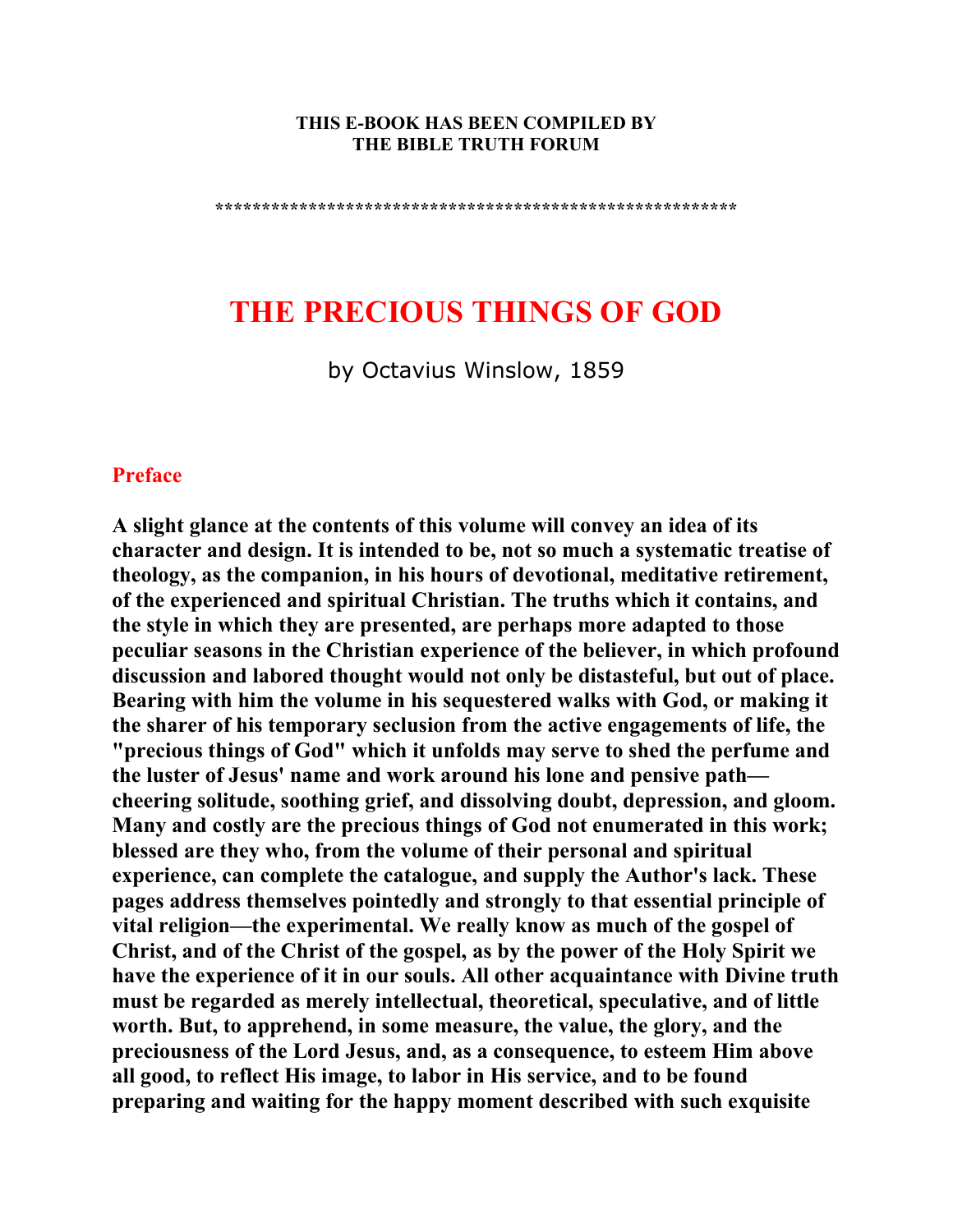**beauty by Doddridge, and as he only could portray it,—** 

**"That blessed interview, how sweet! To fall transported at His feet; Raised in His arms, to see His face Through the full beamings of His grace!"** 

**—this,** *this* **is spiritual LIFE. And, compared with the heart-experience of this, when we take a close, realizing survey of eternity, all other subjects of study and employments of time appear but solemn trifling with our destiny.** 

**The Author regrets, that to the discussion of themes so transcendently important and precious he should have brought so much human feebleness and infirmity. His work, planned amid the happy tranquility and repose of a long and warmly-attached pastorate, and finished amid the scenes of anxiety, excitement, and toil incident to a new and more extended sphere of ministerial labor, has necessarily been exposed to much that was unfavorable to that matured thought, careful composition, and literary finish which he considers efforts of this kind should possess. His hope, however, is, that, imperfect as is his production, the Divine Spirit may yet deign to bless it to the saving of precious souls, give it acceptance with the Church of Christ, and use it for the advancement of the cause of God and truth in the world,—and the glory shall be to the Father, and to the Son, and to the Holy Spirit, three Persons in the One God, world without end. Amen.** 

**Bath,** *September* **1859** 

# **"The Preciousness of Christ"**

**"Unto you therefore who believe He is precious." 1 Peter 2: 7.** 

**A felt conviction of the preciousness of the Savior has ever been regarded by enlightened ministers of the gospel as constituting a scriptural and unmistakable evidence of the existence of divine life in the soul; and in moments when neither time nor circumstance would admit of the close scrutiny of a theological creed, or a nice analysis of spiritual feelings and emotions, the one and simple inquiry upon which the whole matter is made to hinge has been—"What is your experience of the worth of the Savior? Is Christ precious to your heart?" And the answer to this question has been to**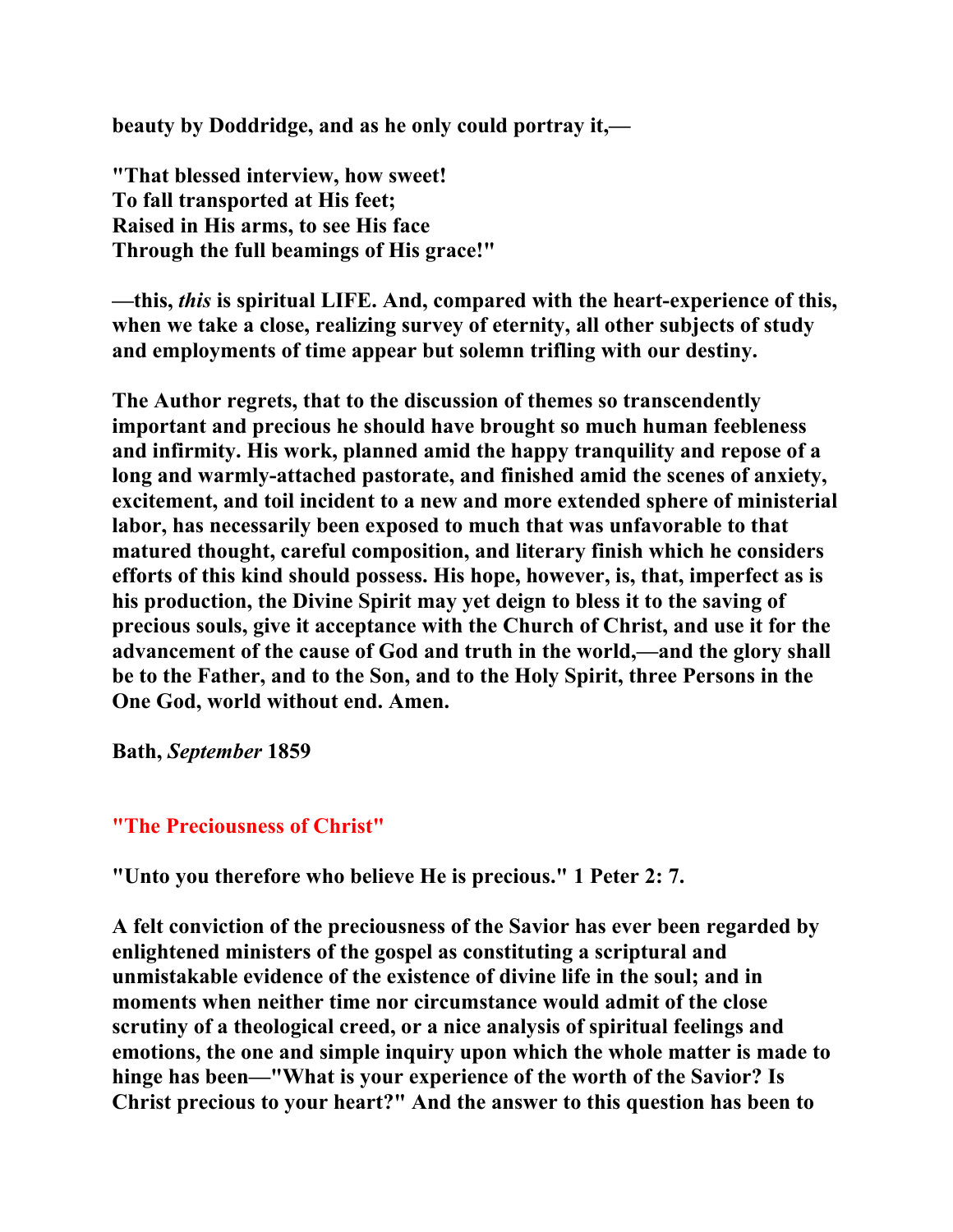**the examiner, the test and the measure of the soul's spiritual and vital change. And how proper that it should be so. In proportion as the Holy Spirit imparts a real, intelligent sense of personal sinfulness, there will be the heart's appreciation of the value, sufficiency, and preciousness of the Lord Jesus. An enlightened and thorough conviction of the nature and aggravation of the disease, will enable a physician to form a just conception of the remedial process by which it may be arrested and cured. We estimate the force of a motive power by the strength of the body it propels. Thus, as the conviction of our lost and undone condition deepens, as sin's "exceeding sinfulness" unveils, as the purity and extent of God's law opens, as the utter helplessness and impotence of self is forced upon the mind, the glory, the worth, the suitableness, and the preciousness of Jesus will, through the teaching of the Spirit, present itself vividly to the mind and heart, as constituting the one only foundation and hope of the soul!** 

**The Bible recognizes but two specific and distinctive characters—the SINNER—the SAVIOR; and all others are but modifications of these. The saint is but the sinner converted, justified, pardoned, adopted, sanctified, saved, glorified. And all the official relations sustained by Christ in the economy of salvation are but so many varied and beautiful forms of the one Savior, of whom it is said, "Neither is there salvation in any other: for there is no other name under heaven given among men whereby we must be saved." Thus, then, as you feel your sinfulness, you will estimate the fitness and suitableness of the Lord Jesus Christ as your Savior. There will be a perfect agreement between your consciousness of guilt and your believing apprehension of the excellence of the Atonement to meet your case. Your sinnership and Christ's Saviorship will harmonize and dovetail in exact and beautiful fitness and proportion.** 

**Oh, what a divine and blessed arrangement is this! With what grandeur, yet with what simplicity, does it invest the scheme of salvation! What solemnity, yet what hope, does it throw around the present and the future of the soul! It seems to fathom the lowest depth of my sinfulness, while it lifts me to the loftiest height of God's grace. In a volume designed to place before its readers a few of the precious things of God's revealed word, we commence, as is most proper, with the foundation and source of them all—the dignity, worth, suitability, and preciousness of Christ. The great truth upon which we are about to expatiate is announced in the words placed at the head of this chapter—"Unto you therefore who believe He is precious."**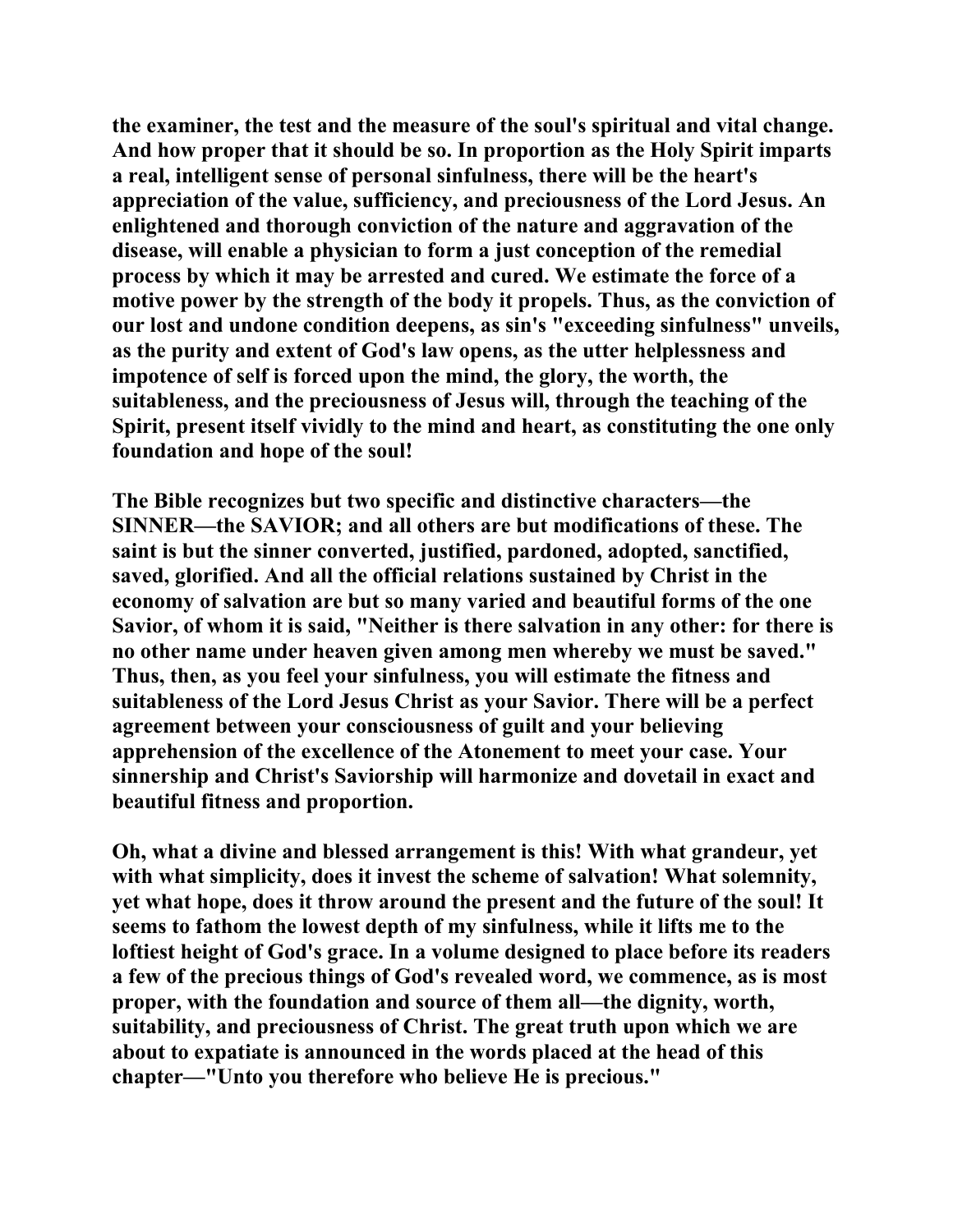**In the unfolding of this subject may there rest upon the writer and the reader the fresh anointing of the Holy Spirit, even Him of whom Jesus said, "He will bring me glory by revealing to you whatever he receives from me"—that, while we treat of a precious Savior, His preciousness may be FELT in our hearts, filling the whole soul with penitence, faith, and love. We propose, in the present chapter, to group our thoughts around two specific views of the subject—the Preciousness of Christ—and the Character of those to whom He is precious.** 

### **We commence with a consideration of CHRIST'S PERSONAL**

**PRECIOUSNESS—His preciousness in Himself. It is the conviction of Christ's personal dignity and worth that gives to faith such a substantial realization of the greatness and preciousness of His work. We have need, beloved, to be cautioned against an error into which some have fallen—of exalting the work of Christ above the person of Christ—in other words, not tracing the efficacy of Christ's sacrifice to the essential dignity of Christ's person. The Godhead of the Savior admitted—His atoning death becomes a fact of easy belief. Once concede that He who died upon the cross was "GOD manifest in the flesh," and the mind will experience no difficulty in admitting that that death was sacrificial and expiatory.** 

**The sufferings and death of a Being so illustrious must be in harmony with an object, and in connection with a result of equal dignity and momentousness; and where will there be found such an object and such a result as the SALVATION of man? The brilliant achievements of a general rushing to the rescue of a beleaguered garrison may so exalt his personal genius and valor as to invest his name with a glory peerless and immortal; but the reverse of this holds good with Christ.** 

**There had been no glory in His achievements, no significance in His work, no efficacy in His blood, had there been no divine dignity and worth in His person. And, had He not taken a single step in working out the salvation of man—had He repaired no breach, wept no tear, endured no agony, shed no blood in the redemption of His Church,—had He, in a word, conferred not a solitary blessing upon our race—He still had been the ETERNAL SON OF GOD, divine, peerless, glorious—the object of supreme love, adoration, and worship by all celestial beings and through all eternal ages.** 

**While, then, His sacrificial work illustrates His marvellous grace and love to sinners, that work owes all its acceptance and efficacy to the value imparted to it by the essential Deity of His person. Thus, it is the personal preciousness of**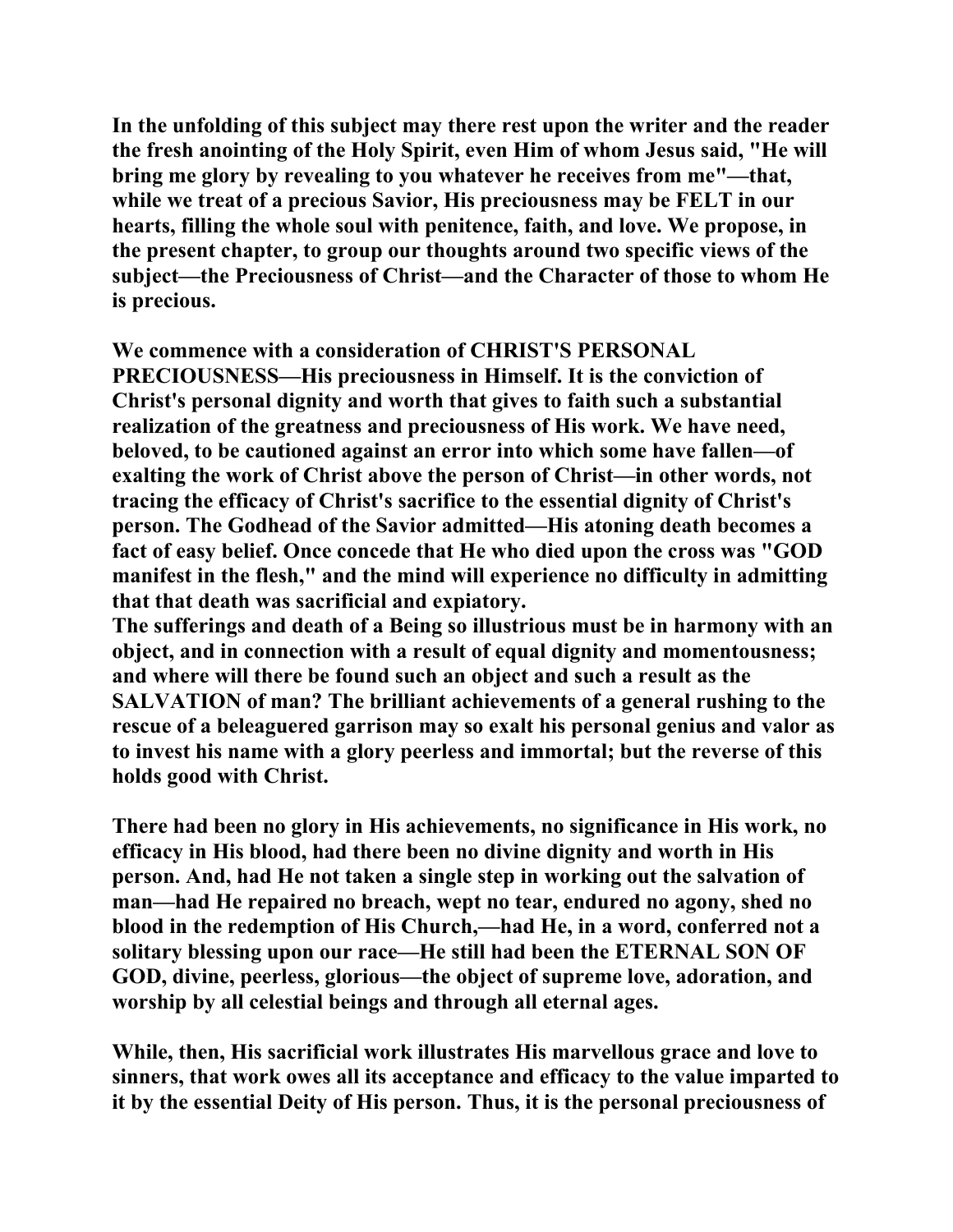**Christ that imparts an official preciousness to His work. Who, then, is the Lord Jesus Christ? In common parlance, men term Him, "our Savior." But do the great body pause and reflect who Christ really is? Do they regard Him as the CREATOR Of this world—of all worlds? of their being—of all beings? Do they consider that "all things were made by Him; and without Him was not anything made that was made?" If so, would they not give Him divine homage, since that Who creates must be antecedent to and above the thing created, and therefore must be pre-existent and divine?** 

**But what a grand and glorious truth is this to the believing soul—the absolute Deity of the Savior—the essential Godhead of Christ! How it endears Him to the heart as the Rock of ages upon which its hope is built! How precious must be every evidence of the divine strength, stability, and durability of that basis upon which the believing sinner reposes his whole salvation. Precious, then, is Christ as God. Precious in His Deity—precious as a distinct person in the adorable Godhead—precious as "God over all, blessed for evermore."** 

**But pause, Christian reader, for a moment, in wonder and praise before this august truth. If there is a spot where we should put off the shoes from our feet, surely it is this. With what profound reverence, with what silent awe, yet with what adoring love should we contemplate the GODHEAD of our Redeemer! But for that Godhead we had been forever lost! His obedience to the law, His satisfaction to the justice of Jehovah, had been of no efficacy or avail, except only as it partook of the authority, dignity, and virtue of His higher nature. Do not question the existence of the fact because of the mystery of its mode. How Jehovah could become incarnate is a wonder we shall never, in this state of limited knowledge, fully understand; enough that it is so. Let reason reverently adore, and faith implicitly trust.** 

**Hesitate not, then, to give full credence to all the glorious truths of the gospel, and to place the entire weight of your soul upon the Atonement of Jesus, and to believe that, sinner though you are, be it the very chief, such is the divine worth and sovereign efficacy of His sacrifice, you will, you must, you shall be saved to the uttermost, because your Creator is your Savior, and your Judge is your Justifier.** 

**But this personal representation of the Lord Jesus involves also the preciousness of His manhood. His personal alliance with our nature, His condescending stoop to our humanity, is not the least endearing feature to the heart of His believing saints. We have claimed for the Son of God absolute**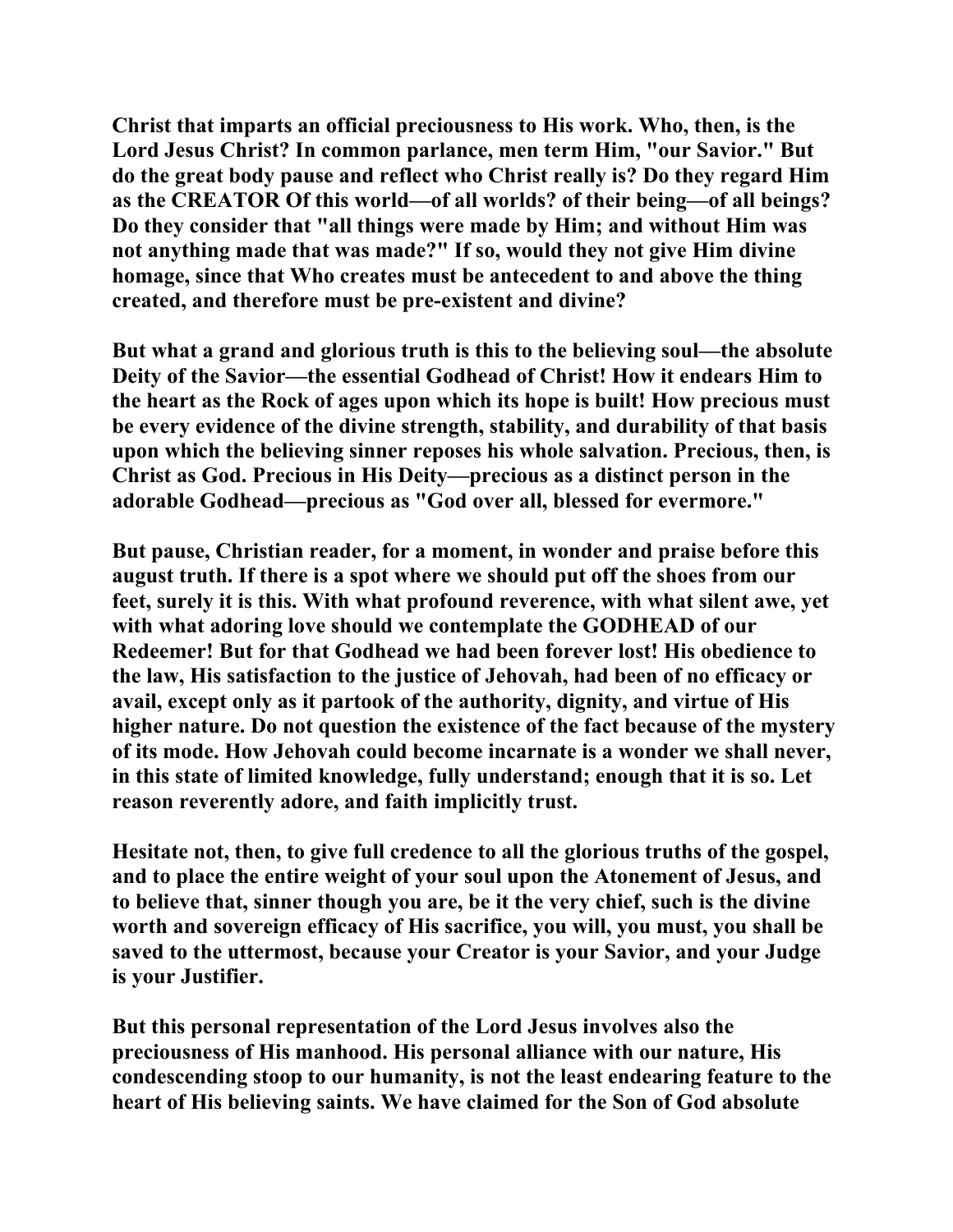**Deity; we now claim for Him perfect humanity. "Flesh," real and substantial, yet, "holy, harmless, undefiled, and separate from sinners," was He "made." A humanity identical with His people in all but its original and actual sinfulness. "He knew no sin."** 

**And yet, what a sin-bearer was He! All the transgressions of His elect met upon Him! But He could only bear sin, as He himself was essentially free from its taint. Had there been the remotest breath of pollution adhering to Him had one drop of the moral virus circulated through His veins, it had rendered Him utterly and forever incapable of presenting to the justice of God, an atonement for sin. He then would have needed, like the high priest of old, to have offered for sins "first for Himself, then for the people." How precious, then, beloved, is our Lord Jesus as "bone of our bone and flesh of our flesh."** 

**Think of His perfect humanity—a humanity free from sin, and therefore capable of dying for the ungodly,—a humanity laden with sorrow, and therefore capable of sympathizing with the afflicted. Precious to our hearts as God—precious as Man—precious as both united in one—inconceivably and eternally precious is He, whose name is "Wonderful," to His believing saints. Tell, oh tell, how precious is that humanity of the Son of God that partook, by actual participation, and still bears, by the most perfect sympathy, all the sinless weaknesses, infirmities, temptations, and sorrows of His people. Precious humanity! to which, when other human friendships are changed, and other human love is chilled, and other human sympathy is exhausted, you may repair, and find it an evergreen, a perennial stream, a gushing fountain of unchanged affection, tenderness, and sympathy, meeting and satisfying, to their utmost capacity, your hearts' deep pantings!** 

**Precious humanity! that dries each tear, that bears each burden, that is touched with each infirmity, that soothes each sorrow, and that succours each temptation of His people. "In all things it behooved Him to be made like unto His brethren, that He might be a merciful and faithful high priest in things pertaining to God, to make reconciliation for the sins of His people. For in that He himself has suffered being tempted, He is able to succor those who are tempted." Oh, love the Lord, then, all you His saints; laud Him, all you His people; and, in all your deep griefs, your lonely sorrows, your sore trials, your fiery temptations, your pressing needs, your daily infirmities, repair to the succourings, and the sympathies, and the intercessions of His humanity, and learn how precious Jesus can be to the hearts of His suffering and sorrowing ones.**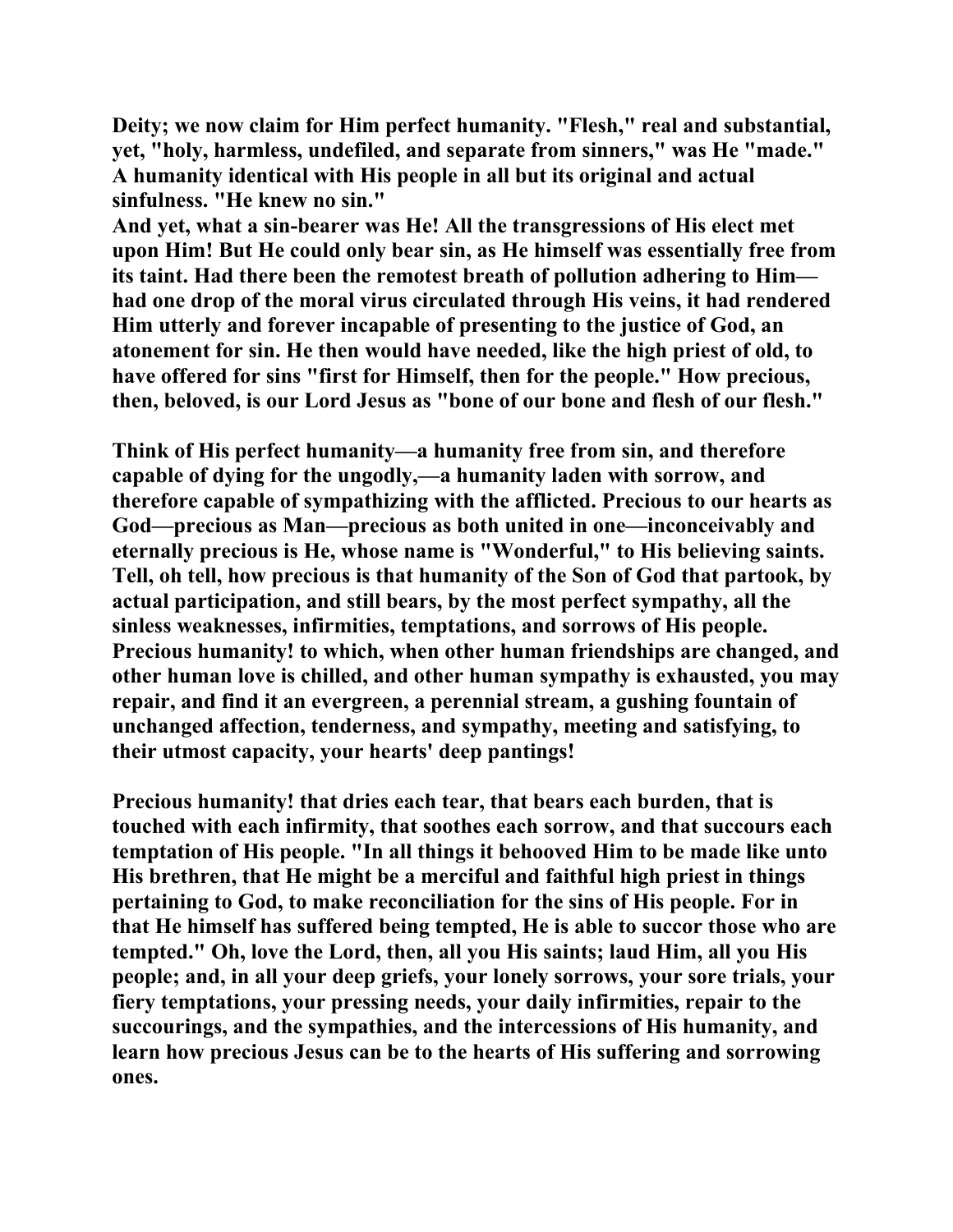**Upon this rock of Christ's complex person God has built His Church, and the gates of hell cannot prevail against it. Precious is the Lord Jesus in His work. That must be a costly and substantial superstructure that reposes upon a basis so divine and perfect. No wise or experienced architect would, at a vast expenditure, lay a deep, broad foundation for the purpose of rearing upon it a small and fragile fabric. Look at the ground work of our salvation. "Thus says the Lord God, Behold, I lay in Zion, for a foundation a stone, a tried stone, a precious corner-stone, a sure foundation." Upon such a foundation we look for a superstructure in all respects worthy of its costliness and capability. We find it in the work of Jesus.** 

**Oh, what a superstructure is it—nothing less than the salvation of His Church! Such a work was worthy of God, and of all the glory, wisdom, and power embarked in its accomplishment. Nowhere have we such a perfect view of the Divine glory as through the medium of the cross! That magnificent sky that spreads above us, studded and glowing with countless myriads of worlds, pales before the subdued glory, the softened splendor of the cross of Christ! Nowhere does Jehovah-Jesus appear to the spiritual, believing mind so exalted as when He stoops! so glorious as when in eclipse! so holy as when bearing sin! so loving as when enduring its punishment! so triumphant as when vanquished upon the cross!** 

**Oh, do not study God in the jeweled heavens—in the sublimity of the mountain—in the beauty of the valley—in the grandeur of the ocean—in the murmurs of the stream—in the music of the winds. God made all this, but all this is not God. Study Him in the cross of Jesus! Look at Him through this wondrous telescope, and although, as through a glass darkly, you behold His glory—the Godhead in awful eclipse, the Sun of His Deity setting in blood yet that rude and crimsoned cross more fully reveals the mind of God, more harmoniously discloses the perfections of God, and more perfectly unveils the heart of God, and more fully exhibits the glory of God, than the combined power of ten thousand worlds like this, even though sin had never marred, and the curse had never blighted it.** 

**Study God in Christ, and Christ on the cross! Oh, the marvels that meet in it—the glory that gathers round it—the streams of blessing that flow from it—the deep refreshing shadow it casts, in the happy experience of all who look to Jesus and live—who look to Jesus and love—who look to Jesus and obey-who look to Jesus and embrace that blessed "hope of eternal life which God, who cannot lie, promised before the world began." A worthy structure**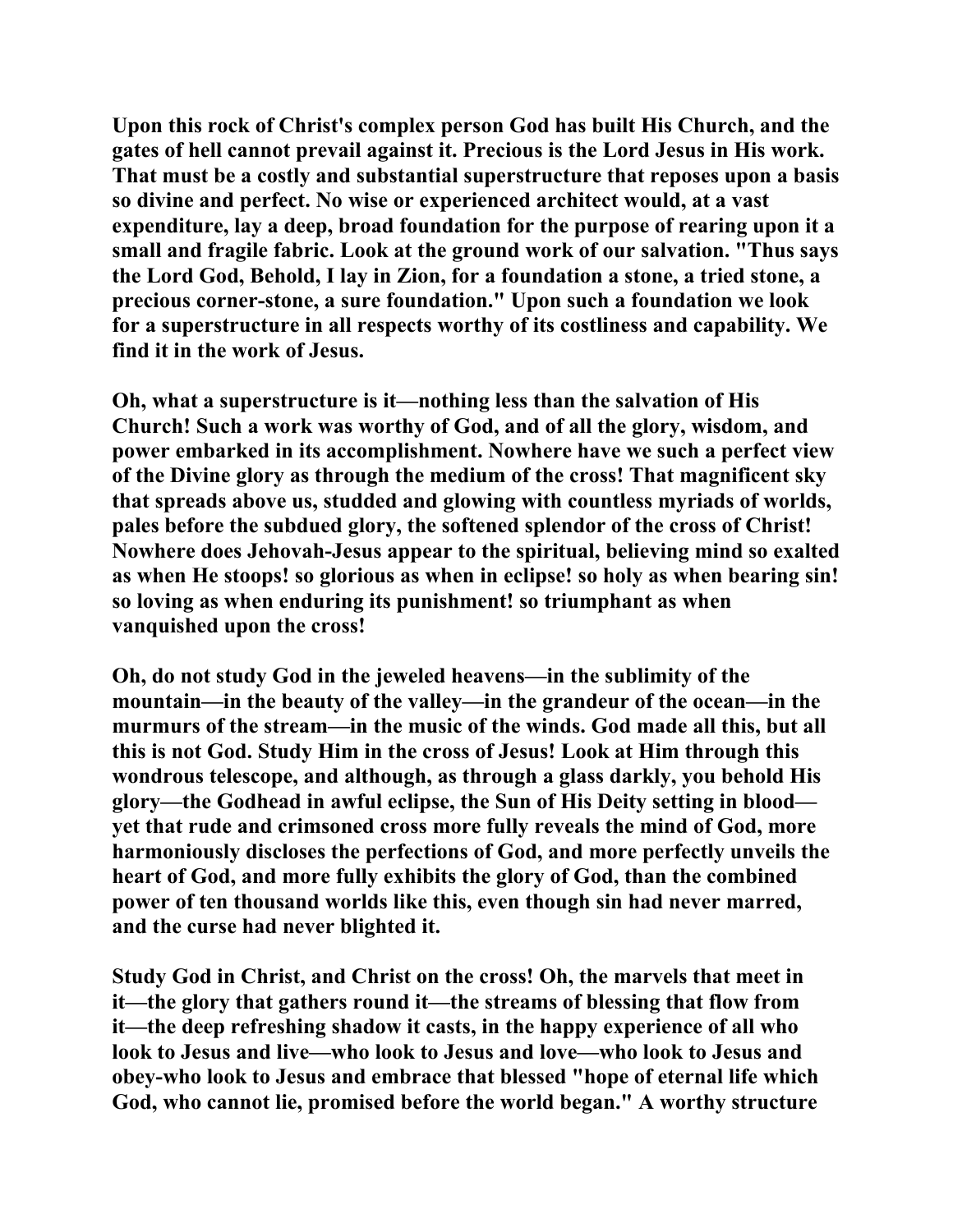**this of a foundation so divine!** 

**What could be more worthy of God, whose essence is "love," than the salvation of His people? In nothing could He appear more like Himself. Upon no platform could He so honorably and completely withdraw the veil from His perfections, and stand forth in His full-orbed majesty, "mighty to save," as this! Humble believer in Christ, you are saved! Happy saint of God, you shall be in heaven! Christ has paid your debt, opened your prison, broken your chains, and set you free from the law's curse, from sin's condemnation, and from death's penalty, and you will be forever with the Lord! Is not this enough to make your whole life, clouded and chequered though it be, a sweet psalm of praise—thus learning the first notes of the song that will employ your tongue through eternity?** 

**How precious is the righteousness of Christ—a righteousness that fully justifies our person, completely covering all our deformity, and presenting us to God, "lovely through His loveliness put upon us;" wherefore the renown of the clothed and adorned Church goes forth through all the earth, and men inquire, "Who is she that looks forth as the morning, fair as the moon, clear as the sun, and terrible as an army with banners?"** 

**And look at the preciousness of His sacrifice, which is as a "sweet-smelling savor unto God," ascending ever from off the golden altar before the throne, in one continuous cloud of incense, wreathing the people, perfuming the prayers, accompanying the offerings, and presenting with acceptance every breath of devotion, every accent of praise, and every token of love which His people here below lay at His feet. "By one offering He has perfected forever those who are sanctified." That "one offering," offered once for all, was so divine, so holy, so complete, so satisfactory, it has forever perfected the pardon, perfected the justification, perfected the adoption, and will perfect the sanctification when it perfects the glory of all the elect of Jehovah. Beloved, is not this enough to check every sigh, to quell every fear; to annihilate every doubt, and to fill you with peace and joy in believing? What shouts of praise to Jesus should burst from every lip as each believer contemplates the sacrifice that has secured his eternal salvation!** 

**When Titus liberated the imprisoned Greeks, they clustered around his tent, chanting his praises and exclaiming, with impassioned fervor, "A savior! a savior! a savior!" Oh, with what deeper emphasis may every child of God, freed from the chains of sin and of death by the "liberty with which Christ has**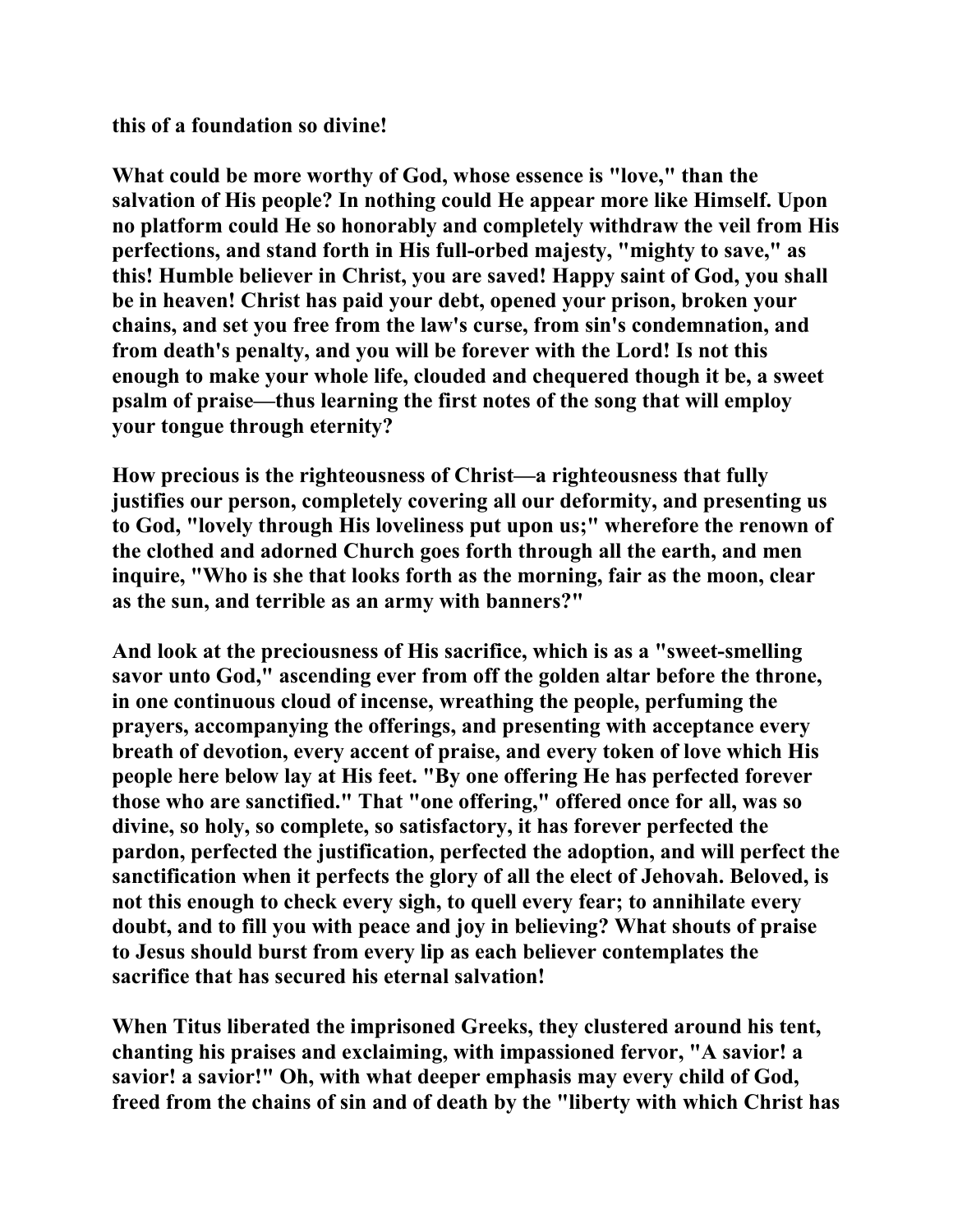**made him free," extol the person and chant the praises of that glorious Savior, and exclaim, "Jesus! Jesus! Jesus! He has saved His people from their sins!" Believer, demonstrate your sense of the preciousness of this great sacrifice by bringing to it daily sins, by drawing from it hourly comfort, and by laying yourself upon it, body, soul, and spirit, a "living sacrifice unto God."** 

**How precious is Christ in all the offices and relations which He sustains to His people. Precious as the Head, the 'covenant surety' Head, of His people, the source of life, the seat of power, the fountain of all blessing. Reader, hold fast the Headship of Christ. Acknowledge no legislative head, no administrative head, no authoritative head, no reigning head of the Church, but the Lord Jesus Christ. There are under-currents of priestly domination in the Church of God in the present day, subversive of this cardinal truth, against which it behooves us to be on our guard. Acknowledge no spiritual Head and King in Zion but the Lord Jesus; and demonstrate your recognition of, reverence for, and love to, His government, by vindicating His Headship, bowing to His authority, and obeying His laws!** 

**Oh, how blessed to be under the holy, benevolent, and gentle government of Christ, whose scepter is a scepter of righteousness, so mild and loving in its sway, that "He will not break the bruised reed, nor quench the smoking flax." Precious is He as the Husband of His Church, to whom He is united by the closest and most indissoluble ties, pledged to discharge all her obligations, to supply all her need, to soothe, by sympathy, her every sorrow, and to increase, by participation, her every joy.** 

**Precious is He as a Friend—the Friend whose love is infinite and boundless, changing not with circumstances, chilling not with indifference, nor wearying with lapse of years—a Friend who shows himself friendly, who loves at all times, and who sticks closer than a brother.** 

**Precious as a Brother, our kinsman-redeemer, our next of kin, claiming and exercising, as such, the right of redemption, and proving Himself, by His help and succor in all the calamities of His brethren, to be a "Brother born for adversity." Thus might we travel over all the offices and relations which the Lord Jesus sustains to His saints, and find in each that which endears Him to their souls, enthroning Him upon their hearts as the "chief among ten thousand," and exhibiting Him as "the altogether lovely one."** 

**But to whom is Christ precious? This is a most important question. He is not**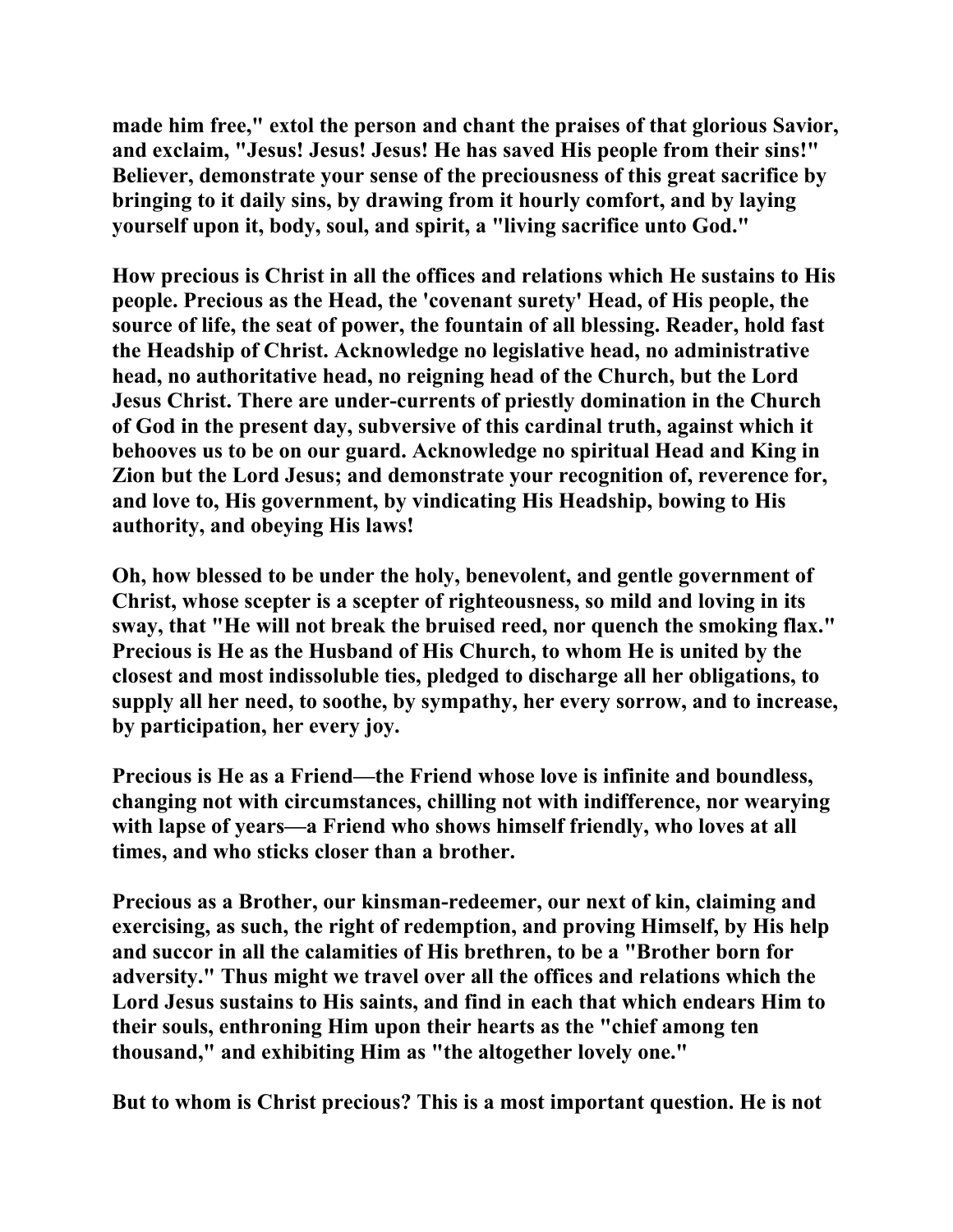**precious to all. It is a privileged class, a peculiar people, a little flock, few and scattered, hidden and unknown, who feel the Savior's preciousness. Only to the believer is Christ precious; the declaration of the Holy Spirit is, "Unto you therefore who BELIEVE He is precious." This is philosophically as well as scripturally true. There cannot possibly be a felt conviction of the worth of an object of which we have no intelligent and clear perception. There must be something to create interest, to awaken admiration, to inspire love; the object must be seen, known, and tried.** 

**Now, the only spiritual faculty that discerns Christ, and in discerning Christ realizes His preciousness, is faith. Faith is the optical faculty of the regenerate, it is the spiritual eye of the soul! Faith sees Christ, and as Christ is seen His excellence is recognized; and as His excellence unfolds, so He becomes an object of endearment to the heart! Oh, how lovely and how glorious is Jesus to the clear, far-seeing eye of faith! Faith beholds Him the matchless, peerless One; His beauty eclipsing, His glory outshining, all other beings! Faith sees majesty in His lowliness, dignity in His condescension, honor in His humiliation, beauty in His tears, transcendent, surpassing glory in His cross!** 

**In natural things, as the beauty of an object unveils to the eye, it awakens in the mind a corresponding interest. The grey mist of morning slowly rising from off the face of nature, revealing a landscape of rich and varied beauty the blending of mountain and valley, the green meadows and winding streams, presents an object which, in every mind susceptible of the sublime and the beautiful, inspires the feeling of admiration and delight. Beloved, in proportion as the personal dignity, beauty, and excellence of the Lord Jesus unfolds to the believing eye, He becomes more sensibly and deeply enshrined in the heart's warmest love! We must know the Lord Jesus to admire Him, and must admire Him to love Him, and must love Him to serve Him.** 

**The believer, too, beholds a suitability in Christ, sees Him to be just the Savior adapted to the necessities of his soul; and this renders Him peculiarly precious. "I see Him," exclaims the believer, "to be exactly the Christ I need—His fulness meets my emptiness—His blood cleanses my guilt—His grace subdues my sin—His patience bears with my infirmities—His gentleness succours my weakness—His love quickens my obedience—His sympathy soothes my sorrows—His beauty charms my eye. He is just the Savior, just the Christ I need, and no words can describe His preciousness to my soul!"** 

**There is thus an appropriation of Christ in the personal experience of every**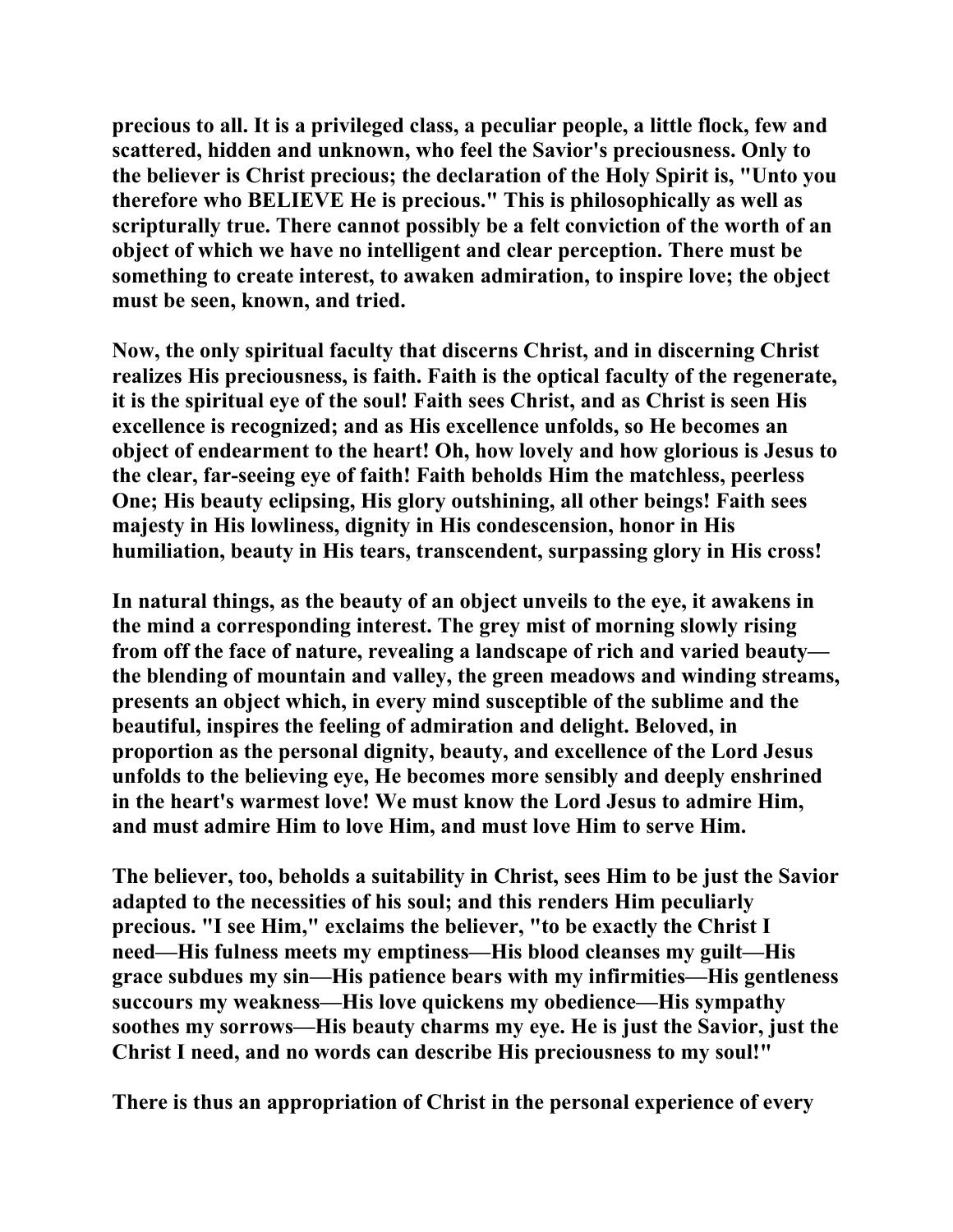**believer which endears Him to the heart. A Christ unappropriated is a Christ whose worth is undervalued, and whose preciousness is unfelt. The believer can say, "Christ is mine, and I have all things in one, even in Christ, who is my all and in all." This simple, trembling faith, sublime in its simplicity, mighty in its tremblings, sweeps all the treasures of the everlasting covenant of grace and all the fulness of the Surety of the covenant into its lap, and exclaims, "All is mine, because Christ is mine, and I am Christ's."** 

**Do not shrink, beloved reader, from what the quaint divines of other days, and, perhaps, of a deeper experience and of a sounder creed than ours, were wont to term a "Christ-appropriating faith." If you have fled to Jesus as a poor, empty, believing sinner, there is not a throb of love in His loving heart, nor a drop of blood in His flowing veins, nor a particle of grace in His mediatorial fulness, nor a thought of peace in His divine mind, which is not yours, all yours, inalienably yours, as much yours as if you were its sole possessor! And in proportion as you thus deal with Christ, individually traveling to Him, living upon Him, living out of Him, dealing as personally with Him as He deals personally with you, He will involve Himself in your concerns, and will become growingly precious to your soul.** 

**There are peculiar circumstances in the believer's experience when Christ becomes especially precious to the soul. For example: in the deeper ploughings of the heart's hidden sinfulness—when the Holy Spirit reveals more of the innate corruption of our nature, and gives a more spiritual perception of sin's exceeding sinfulness, oh, how precious does the finished work of Christ then become! how precious the blood that cleanses from all sin! If God is leading you through this stage of Christian experience, beloved, be not alarmed; it is but to build up His dear Son upon the wreck and ruin of your own merit, strength, and sufficiency. He will have us love His Son with a love like His own—a love of divine, supreme, ineffable affection—and this can only be felt in the region of our own nothingness!** 

**In circumstances of spiritual relapse, how precious does Christ become, as the Restorer of His saints, as the Shepherd that goes in quest, of His stray sheep, and brings it back to the fold with rejoicing! How unspeakably dear is the Savior to the wandering yet restored heart! Our backslidings are perpetual and aggravated, our affections fickle and truant, our faith fluctuating, our love waning, our zeal flagging, our walk often feeble and unsteady; but Jesus does not withdraw His eye from His own work in the soul, and never for a moment loses sight of His stray-going sheep. Ah, there are few aspects of the**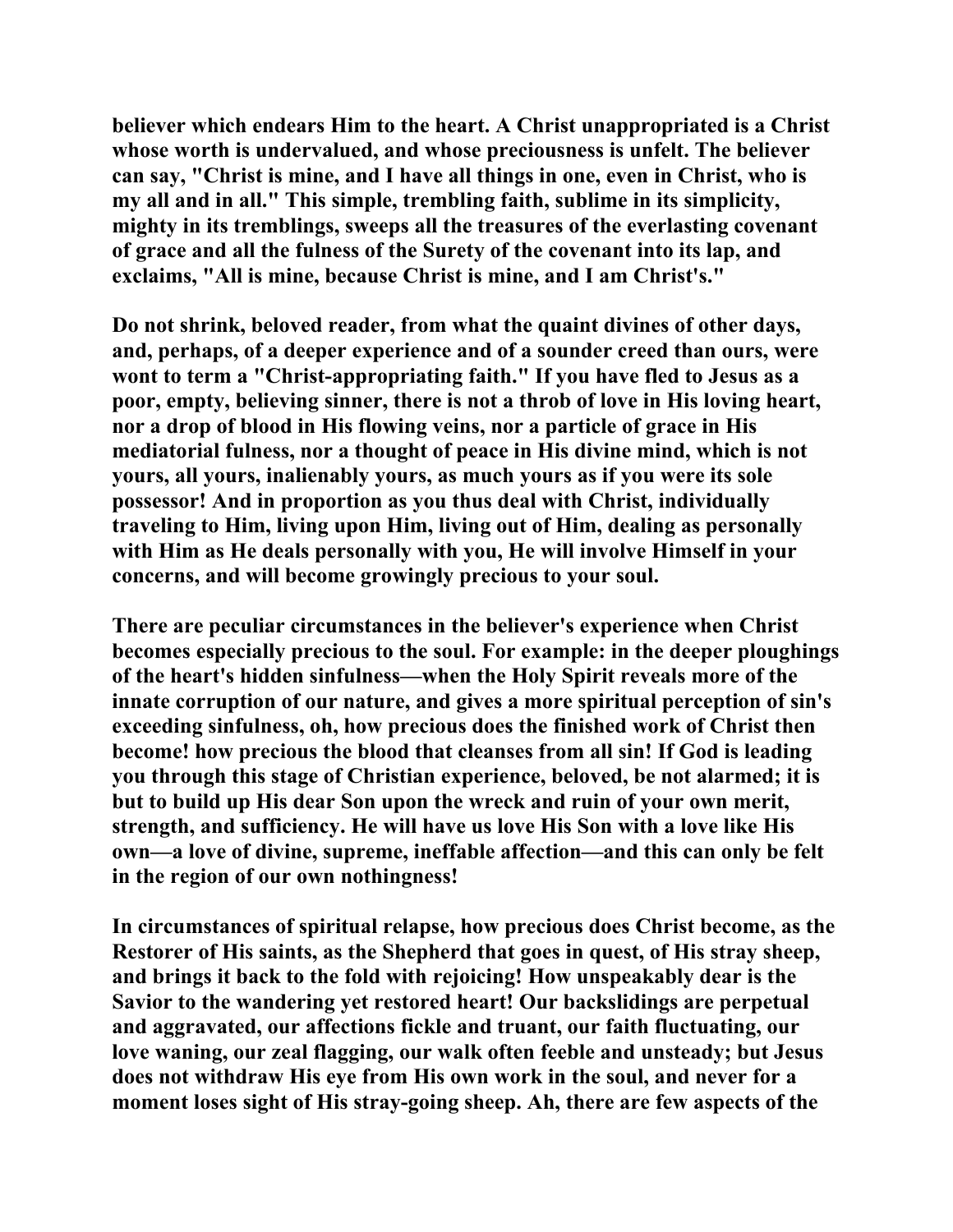**work of Jesus more precious in the experience of the saints of God than His divine and gracious restorings. "He restores my soul," is a declaration of David which finds its response in every believer. Precious, then, is that Savior who breaks the heart, checks its waywardness, restores its wanderings, heals its backslidings, rekindles its love, and once more wakes its languid, silent chords to sweetest harmony.** 

**How precious is Christ in the season of fiery temptation! When the arch-foe comes, robed as an angel of light, with gentle tread, and oily tongue, and soft persuasiveness, seeking to ensnare and beguile the unsuspicious and unwary—leveling his darts at the very foundations of our faith—insinuating his doubts of the truth of the Bible, of the being of God, of the sufficiency of the Savior, of the reality of a future world—thus seeking to shake the confidence, obscure the hope, and destroy the comfort of the Lord's people oh, how precious then is Christ as the Conqueror and Spoiler of Satan; as He who enables the trembling believer to quench the fiery dart in His own blood, and to take refuge beneath His outspread, all-sheltering wing!** 

**How doubly precious must the Savior have been to the tempted Peter, when Christ assured him that, by an anticipated intercession, He had blunted the keen edge of the sword by which the subtle enemy sought the downfall of his disciple. Tempted believer, the Tempted One, He who, alone and unaided, battled with Satan those forty days and nights in the solitary wilderness—is He who was "in all points tempted like as we are," and "knows how to deliver the godly out of temptation," and will shortly bruise Satan, crushed and conquered, under your feet.** 

**In the hour of adversity, of trial, of sorrow, oh, how precious is Christ in the experience of the believer! It would seem, beloved, as though we had never really known Him until then. Certainly, we never knew from experience that there was so much that was human, tender, and compassionate in His heart until sorrow touched our own. We had no conception what a fount of sympathy was there.** 

**A new bend in your path, a new epoch in your history, or a new stage in your journey, has frosted with the snowflake and swept with the storm-blast of winter, the entire landscape of life; fortune gone, friends removed, health failing, poverty threatening, need pressing. Oh, how dreary and lonely seems the path you tread! But pause—it is not all winter! Jesus approaches! He unveils a bosom once pierced, shows a heart once sad, and drawing you within**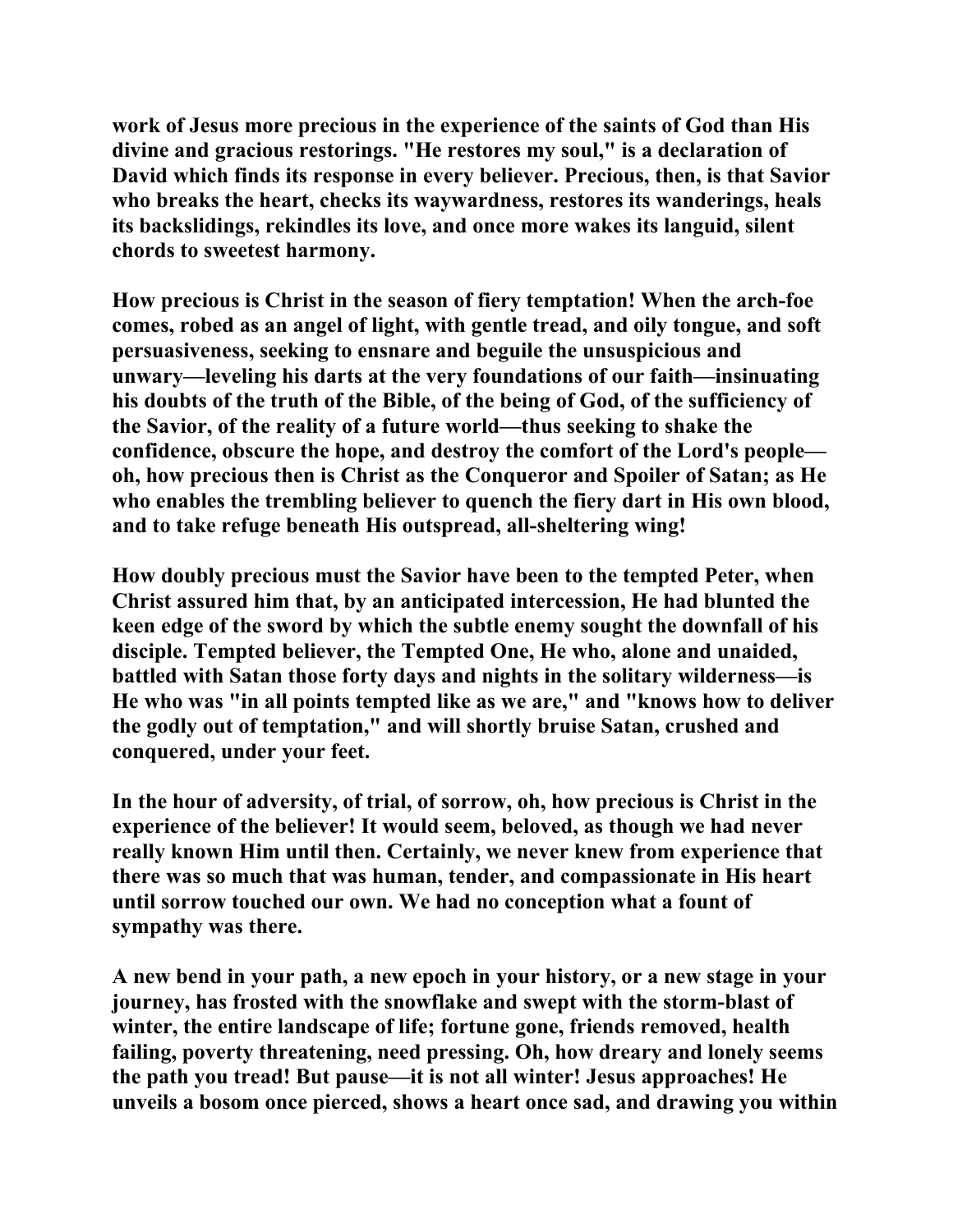**its blest pavilion, hides you from the wind and covers you from the tempest. You never thought Jesus had a heart of such exquisite tenderness until now.** 

**I do but give utterance to the experience of many a timid believer, many an afflicted Christian, when I say that, looking back upon all the way the Lord our God has led us, we can thank Him for the swelling surge, can bless Him for the wintry blast, can praise Him for the falling blow that veiled the sky, and draped the landscape, and smote the idol, since that was the suitable occasion of making the Savior better known to you, and of endearing him unutterably to your heart!** 

**"You have known my soul in adversities." And that adversity was the time in which you were more fully brought to know Him. Chastening seasons are teaching seasons; suffering times are Christ-endearing times; trying dispensations are purifying processes in the experience of the godly. The whirlwind that swept over you has but cleared your sky and made it all the brighter, but deepened your roots and made them all the firmer. Earth may have lost a tie, but heaven has gained an attraction. The creature has left a blank, but Christ has come and filled it. Setback has made you poor, but the treasures of divine love have enriched you. In the Lord Jesus you have more than found the loved one you have lost; and if in the world you have encountered tribulation, in Him you have found peace. O sweet sorrow! O sacred grief, that enthrones and enshrines my Savior more pre-eminently and deeply in my soul!** 

**There is a supremacy in the feeling of Christ's preciousness to the believer, which is worthy of a remark. Christ has the pre-eminence in the affections of the regenerate! "Whom have I in heaven but you? and there is none upon earth that I desire beside you." Listen to His own words, asserting His claim to a single and supreme affection: "Whoever loves father or mother, brother or sister, wife or children, more than Me, is not worthy of Me." There are natural ties of affection—the parental, the marital, the filial. There are ties, too, of human love and friendship, linking heart to heart; but not one word does He who inspired those affections, who formed those ties, breathe, denying their existence or forbidding their exercise.** 

**No, the religion He came to inculcate distinctly recognizes these human relations, and seeks to strengthen and intensify by purifying, elevating, and immortalizing them. But mark the emphatic word employed by Christ— "MORE than Me!" All these affections are to have full play and exercise, but**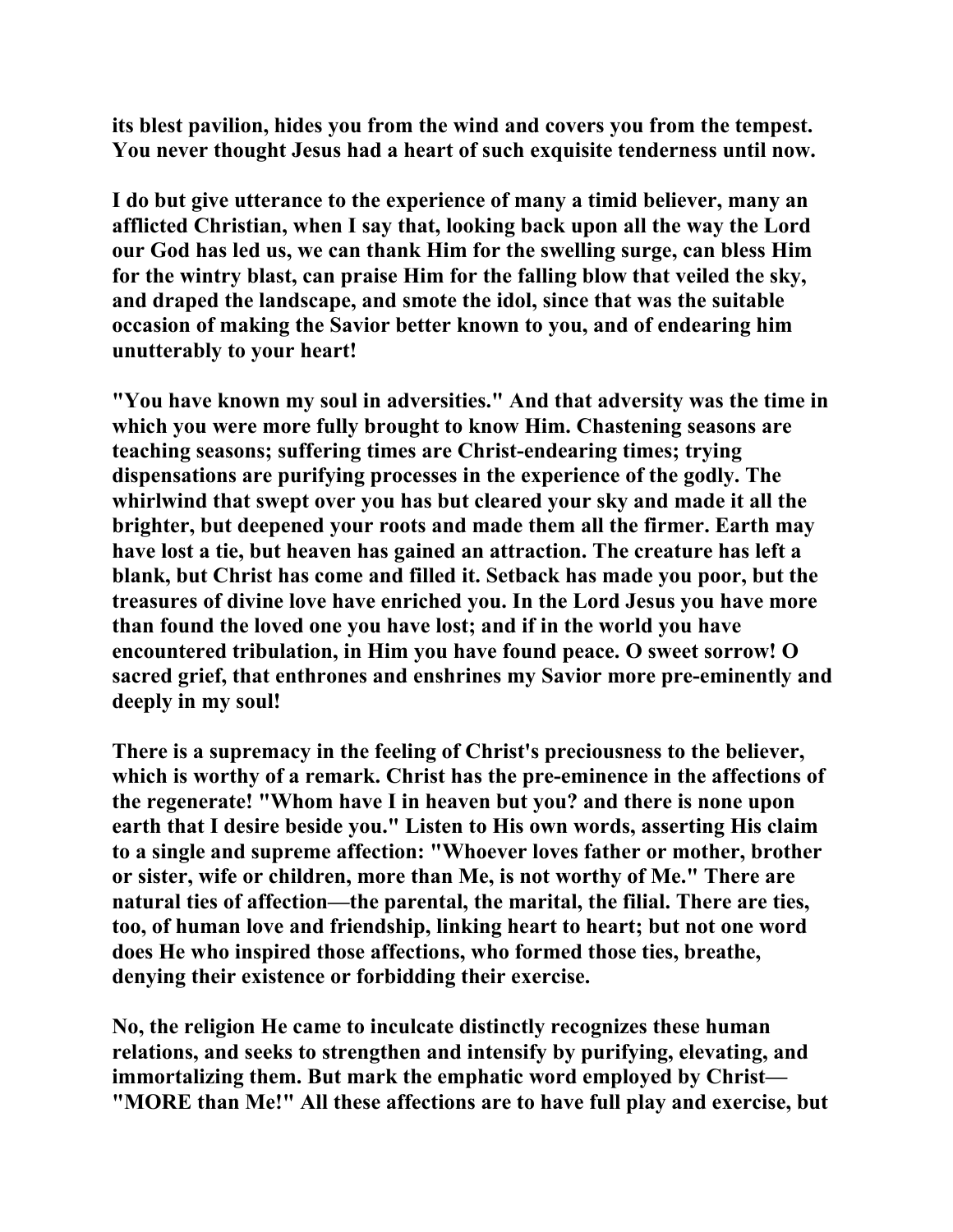**ever to be maintained in profound subordination to Himself, and to be so sanctified and employed as to become auxiliaries and aids to the higher and purer affection of supreme attachment to the Savior! In a word, Christ should become more supreme and precious to our hearts by all the sweet, sacred relations and affections of life. We should enjoy the creature in Him, and glorify Him in the creature.** 

**Christ is not only supremely, but He is increasingly precious to the believer. It must be so, since a closer intimacy with a perfect being increases our knowledge of His perfection, and, in the same ratio, our admiration and love. The further the believer advances in the divine life, the more he must necessarily become acquainted with Christ; for his spiritual progress is the measure of his growing knowledge of the Lord Jesus. We can only really advance in grace, truth, and holiness, as we have close relations with Jesus, constant transactions with the Savior.** 

**Christ is our life; and our growth in spiritual life is Christ increasing within us. It is as utterly impossible to cherish a holy desire, to conceive a heavenly thought, to perform a good action, to conquer a single infirmity, or to baffle a solitary temptation, apart from a direct communication with Christ; as for the lungs to expand without air, or light to exist without the Sun. Oh, yes! Christ is increasingly precious to the believer. The absence from His beatific presence—distance from His blest abode—the vicissitudes of life—the fluctuations of time—the advance of infirmities—the increase of anxieties and cares—and the formation of new friendships, do not render the Savior less precious to the believing soul.** 

**Other objects often lose their attraction, their desire to interest, or their power to charm us, by the lapse of years; but JESUS is that glorious object who grows more precious to the heart in time, as His capacity unfolds of making us supremely happy; and in eternity will become increasingly the object of our love, and the theme of our song, and the source of our bliss, as growing ages unveil His loveliness, His glory, and His grace!** 

**Beloved reader, is Jesus increasingly precious to your soul? Each day's history, each day's trial, each day's sin, each day's need, should endear the Savior to your heart, because in each and all of those circumstances you should have direct and close dealings, daily and personal transactions, with Christ! You cannot cultivate an intimacy with Christ and not be enamored of His beauty, charmed with His graciousness, and absorbed with His love!**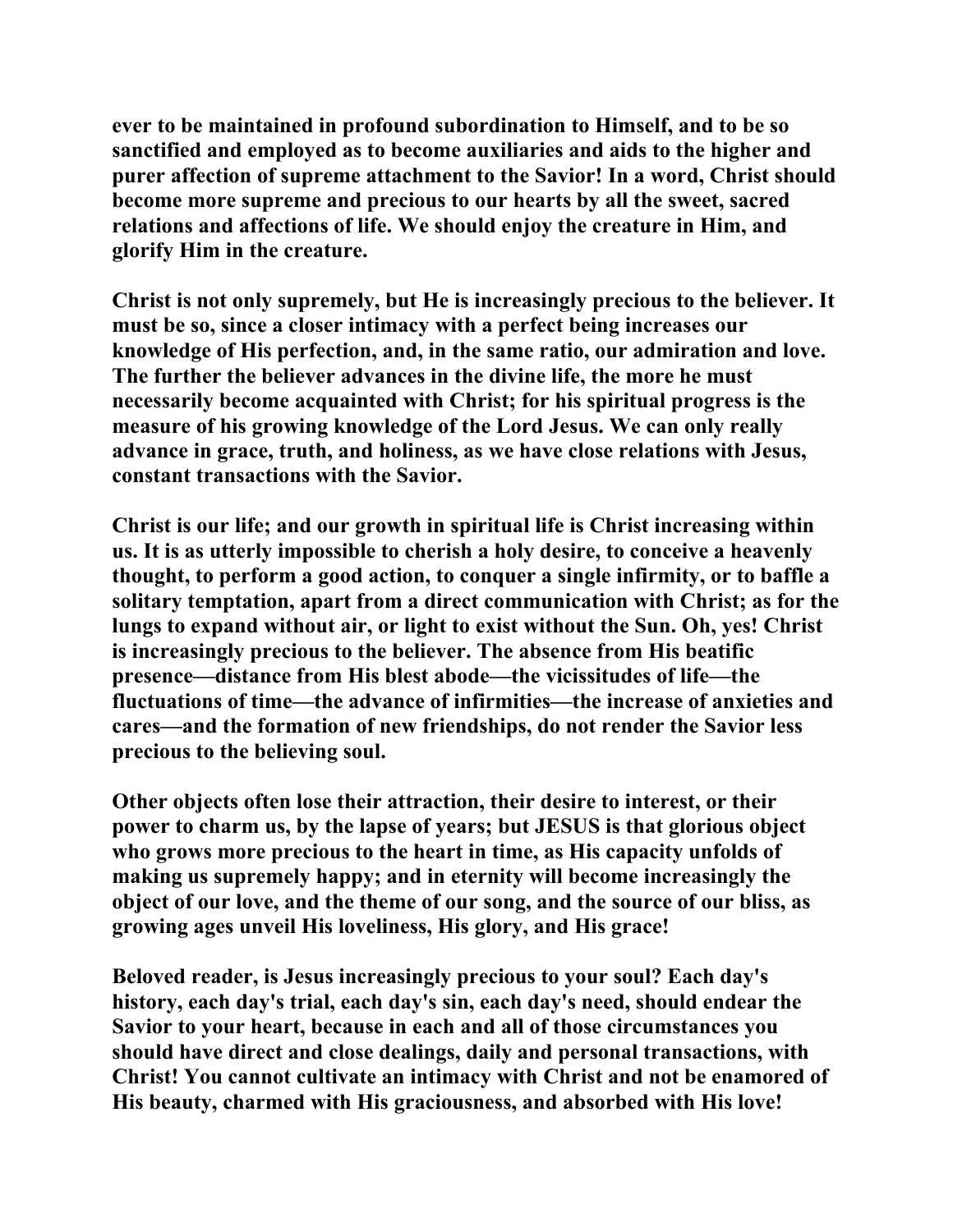**Be cautioned against an eclipse of the Savior! Let no object come between your heart and Christ! Do not be presumptuous when in high spiritual frames, nor be depressed when in low ones. Do not let your conscious shortcomings, failures, and stumblings estrange your affections from Jesus. Nor allow pride or carelessness to insinuate itself, if the Lord confers upon you some especial favor or proof of His regard.** 

**The foot is more apt to slide in the smooth than in the rough path; and it is more difficult to carry with a steady hand the brimmed than the empty cup. Walk humbly with God in all circumstances, especially after seasons of peculiar nearness to Him in your soul. Forget your spiritual attire, and your ornaments, and think of and love only Him who clothed you so beautifully and who adorned you so magnificently. Do not toy with your graces, but look to Him who gave them. Let all your thoughts, affections, and admiration be concentrated in that precious Savior, who took all your sins, deformity, and sorrow upon Himself, and who transferred all His righteousness, beauty, and blessing upon you!** 

**Oh, let your heart and Christ's heart be one heart! Receive as precious everything that flows from the government of Jesus. A precious Christ can give you nothing but what is precious. Welcome the rebuke—it may be humiliating; welcome the trial—it may be painful; welcome the lesson—it may be difficult; welcome the cup—it may be bitter; welcome everything that comes from Christ in your individual history. Everything is costly, salutary, and precious that Jesus sends. The rude tones of Joseph's voice, when he spoke to his brethren, were as much the echoes of his concealed affection, as the softest, gentlest accents that breathed from his lips. The most severe disciplinary dispensations in the government of Christ are as much the fruit of His eternal, redeeming love, as was the tenderest and most touching expression of that love uttered from the cross.** 

**All is precious, wise, and salutary in the dealings of Christ. His teachings, His woundings, His withholdings, His withdrawings, His slayings, His changed countenance, His altered tones,—when, in a word, His uplifted hand lands heavily upon us, smiting us seven times, even then, oh, how precious should Christ be to the believing soul! Then it is we learn by experience what a balsam exudes from His pierced heart for the very wound His own hand inflicted! What a covert from the stormy wind, and what a hiding-place is He from the fierce tempest which His own providence created! What a succouring, appropriate to our sorrow, springs from the very hand that**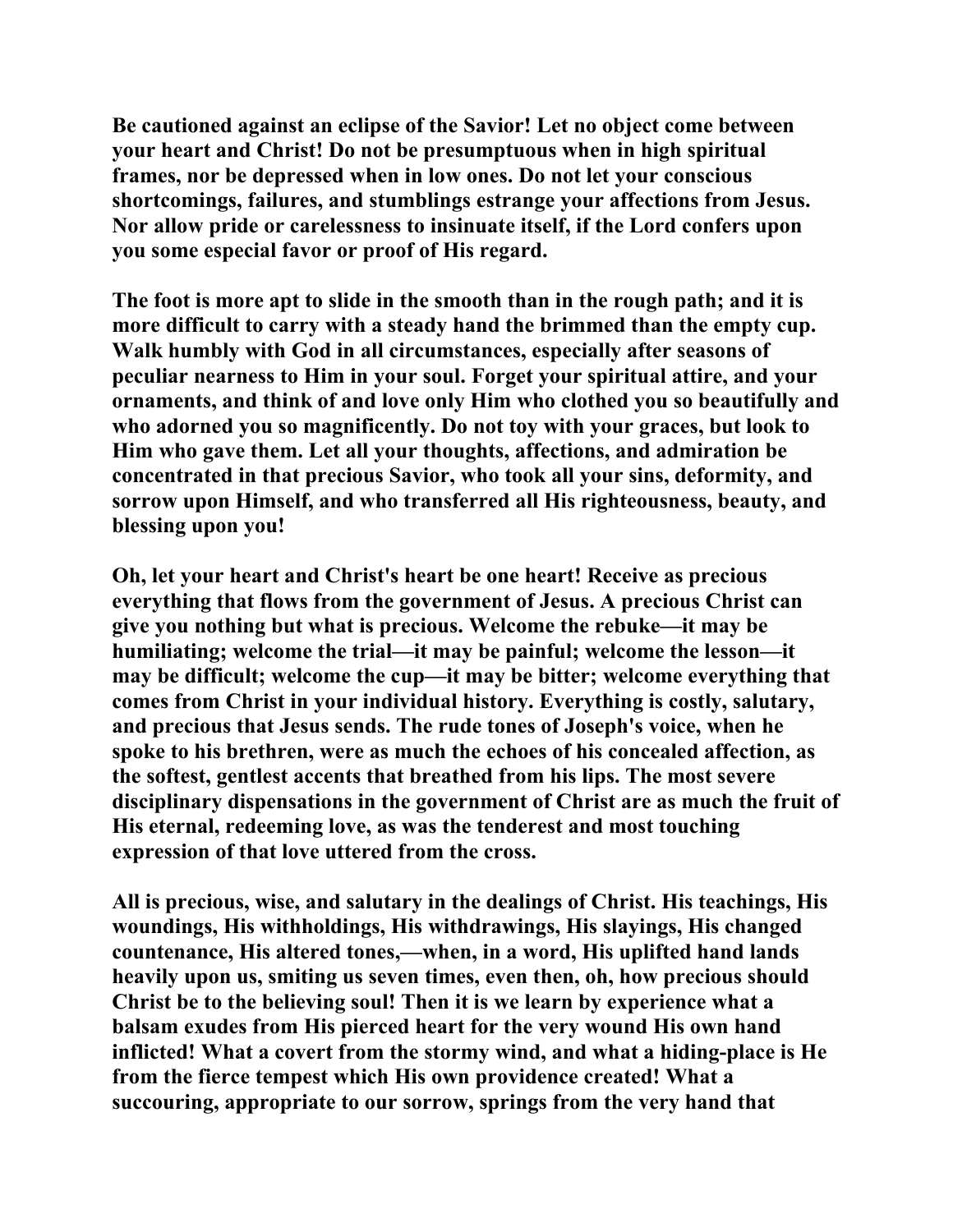**winged the dart which pierced us through and through!** 

**Oh, precious Christ! so divine, so all-sufficient, so indescribably precious, may we not welcome with thankfulness and receive with submission all that You do send—the mingled ingredients of bitter and sweet, the blended tints of light and shade, of all the wise, righteous, and salutary dispensations of Your wise, loving, and ever watchful providence?** 

**But there is approaching a period—ah, how it speeds!—which will be the most solemn and severe, yet the sweetest and truest test of the sustaining, soothing power of Christ's preciousness in the experience of His saints—the last sickness and the closing scene of life. Imagine that moment to have arrived! All of earth's attraction ceases, all of creature-succor fails. Everything is failing—heart and strength failing—mental power failing—medical skill failing—human affection and sympathy failing; the film of death is on the eye, and the invisible realities of the spirit-world are unveiling to the mental view. Bending over you, the loved one who has accompanied you to the shore of the cold river, asks a sign. You are too weak to conceive a thought, too low to breathe a word, too absorbed to bestow a responsive glance. You cannot now assert your faith in an elaborate creed, and you have no profound experience, or ecstatic emotions, or heavenly visions to describe. One brief, but allemphatic, all-expressive sentence embodies the amount of all that you now know, and believe, and feel; it is the profession of your faith, the sum of your experience, the ground of your hope—"Christ Is Precious to My Soul!" Enough! The dying Christian can give, and the inquiring friend can wish no more.** 

**Dearest Savior, be close to me in that solemn moment! Tread the valley by my side, pillow my languid head upon Your bosom, speak these words of heartcheer to my struggling, panting, departing soul, "Fear not, I Am with you" then, it will be happiness for me to die,—death will have no venom—the grave no gloom—eternity no dread; and, from the measured experience of Your preciousness on earth, I shall pass in triumph through the shadowy portal into the full sunshine and perfect realization and eternal enjoyment of all that faith believed, and love desired, and hope expected, of Your full-orbed glory and preciousness in heaven. "In your presence is fulness of joy; and at your right hand there are pleasures for evermore!"** 

**"Precious Jesus! O how lovely are You to my longing heart. Never, never let me grieve You, never from You let me depart.**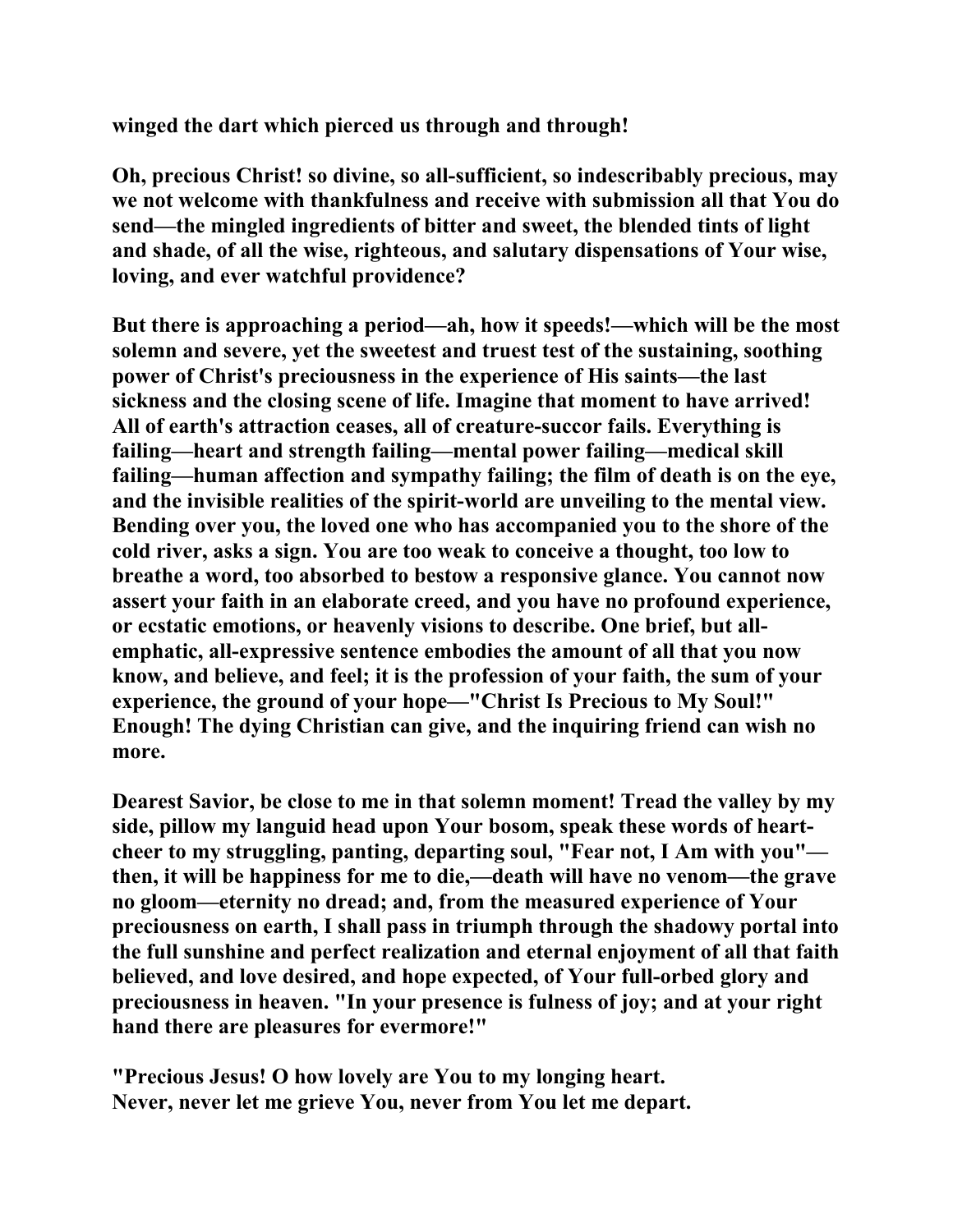**Precious Jesus! all in all to me You are."** 

#### **The Preciousness of Faith**

# *"Precious faith."* **2 Pet. 1:1**

**The indispensableness of** *faith* **as an essential element of salvation, and as an influential instrument in all well-doing for God, is very clearly and impressively set forth in the apostle's declaration,** *"Without faith it is impossible to please Him."* **And yet, what crude and superficial views of this eminent grace of the Spirit do the most of us entertain. To believe is by many regarded as a most facile and commonplace thing. They suppose that an individual can believe when he will, and may believe what he will; that faith is the mere assent of the judgment to a certain creed; and that with this intellectual reception of the truth, there requires no other operation of faith to give its mold to the character, and to impart root and acceptableness to the actings of the Christian's life. And have not even the most enlightened and spiritual of God's people to mourn over their deficiencies touching their conviction of the nature, worth, and preciousness of this grace of the Holy Spirit, apart from which nothing is well-pleasing to God; but springing from which, the lowliest action, the faintest desire, the gentlest throb of the spiritual believing soul, is infinitely precious in the view of Jehovah?** 

**Having in the preceding chapter considered the preciousness of the Object of faith, it seems proper that our thoughts should next be directed to a consideration of the preciousness of** *faith itself.* **We desire, as God the Holy Spirit shall guide us, so to unfold the nature and operations of this cardinal grace of the Christian character, as that the unbelieving reader may learn the true nature of saving faith, and that the reader who through divine grace does believe, may have his views of faith so cleared, and faith itself so nourished and invigorated, as shall result in a deeper experience of the power and preciousness of the doctrine of faith. The faith of which we are now to speak is described by the apostle in the passage from whence our motto is taken, as being** *"like precious faith with us."* **The "faith of God's elect" in all ages of the world, and in all dispensations of the Church, is essentially and identically the same. There is a divine** *unity* **in faith which no distance of time, or differences of nation, or standards of theological opinion, or modes of religious worship, or forms of ecclesiastical polity can touch. True faith is essentially and unchangeably the same, in every age, and in every Church, all the world over.**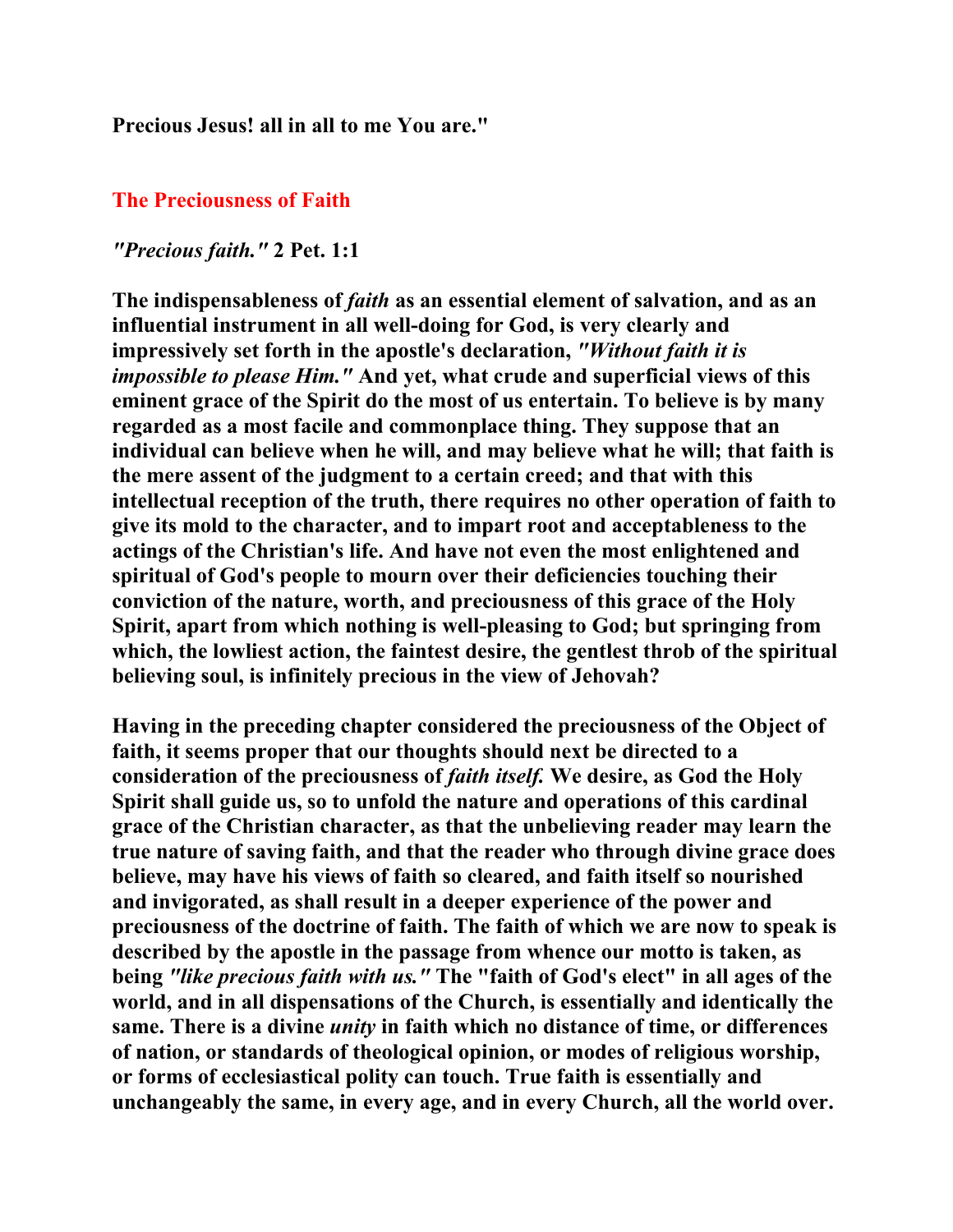**Just as the sun that now pours its golden beams by day, and in the moon's soft luster sheds its reflected silver rays by night, is the same that shone on Eden's bowers, that veiled its face in sackcloth when its Incarnate Creator died, and that illumines all creation, so the "precious faith of God's elect," that now pulsates in the lowliest breast of the believer, is essentially the same as that which poured the joy and luster of a glorious hope upon the trembling spirit of our primeval parent, when God, in evening's twilight, revealed to Adam the promise of a Savior. We propose, in the present chapter, to unfold the preciousness of faith in two or three particulars.** 

**We have already expatiated upon the preciousness of the Object of faith; but we revert to it again, for a moment, as illustrating the preciousness of the character of the grace of faith.** 

**The believing soul, while it reposes on the three persons in the ever adorable Trinity, fixes its eye, in the great matter of salvation, especially upon** *One***—the central Person of the Godhead—embracing whom, it includes in its faith, and enfolds in its affection, the Father and the Holy Spirit. There is a unity and simplicity in all Jehovah's works. In nothing is this more traceable than in the salvation of man, the master-work of God. The object which the gospel presents for his belief is, the Lord Jesus Christ.** *"Believe in the Lord Jesus Christ, and you shall be saved."* **Thus, a simple and not a complex object is upheld to his eye. There is here nothing to divide the attention, and thus bewilder the mind. As the pole which Moses erected in the wilderness was single—no other object commanding the look of faith—so single and simple is the object of salvation presented in the gospel. "Look unto me, and be you saved"—"Believe in the Lord Jesus Christ, and you shall be saved," is the united voice of the two witnesses for Christ, the Old and the New Testament, touching the one Object of faith—a crucified Savior.** 

**Thus, while human religions, be they Romish or Protestant, present a plurality of objects for belief—false saviors many—to the eye, the Bible presents but** *One***—Christ crucified. It is interesting and instructive to trace the interweaving of this blessed doctrine—the** *unity* **of the** *Object* **of faith—like a thread of gold, throughout the entire Scriptures of truth. In the Levitical economy, every type however varied, every symbol however mysterious, every shadow however profound, had JESUS for its object—all conspired to exalt, and all pointed to, the Lamb of God as the** *one object* **of saving faith. Thus, too, with the prophetical writings of Scripture,—***"TO HIM gave all the prophets witness."* **And in the New Testament the agreement is perfect**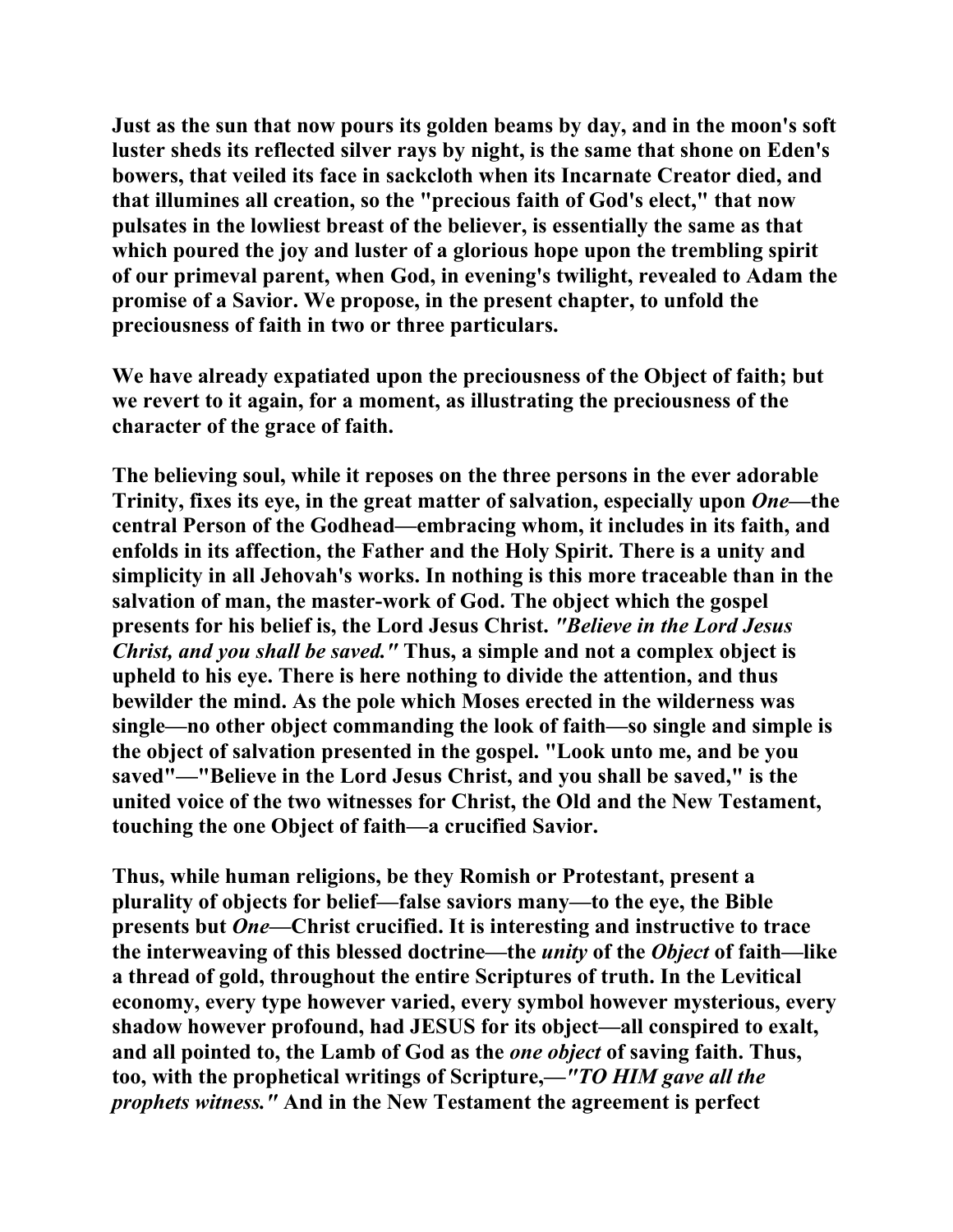**touching this typical and prophetical testimony to the unity of the object of faith—***"And I, if I be lifted up from the earth, will draw all men unto me."* **In another place, the same Divine Savior says,** *"This is the work of God, that you believe in Him whom He has sent." "And, as Moses lifted up the serpent in the wilderness, even so shall the Son of man be lifted up, that whoever believes in Him should not perish, but have everlasting life."* **Oh, rejoice, beloved reader, that in the great matter of your salvation, your faith has to look to one object only; that, amid your own fluctuations of spiritual feeling, and the conflicting judgments of men, you can—like the roving dove, sweeping with drooping wing the troubled waters and finding no repose, until, weary and panting, she retreats back to the ark,—turn to a full and perfect rest in that one, precious object of faith—the LORD JESUS CHRIST. You find creed contradicting creed, opinion conflicting with opinion, church opposed to church, and your heart sickens within you; but, amid your embarrassment and depression, you bethink yourself of JESUS, and betake yourself to His feet; and in that one object, forever blessed and precious, and in this lowly posture, your fluttering, believing heart finds perfect rest. Oh, thank God that the object of saving faith is** *one;* **that, in knowing Jesus, in looking to Jesus, in trusting in Jesus, in confiding your soul to Jesus, you have no fear, misgiving, or doubt; but, in the confidence of a humble, yet unwavering faith, can exclaim,** *"I know in whom I have believed, and am persuaded that He is able to keep that which I have committed unto Him against that day."* 

**Thus, then, does faith derive a preciousness from the preciousness of its Object—precious in His person, to which faith looks; precious in His atonement, to which faith leads; precious in His fullness, from which faith draws; precious in His intercession, in which faith relies; precious in His example, by which faith walks. Thus, let faith contemplate the Lord Jesus in any one of His ten thousand forms of beauty—as the sun unveils the landscape's loveliness, while the landscape endears the luster of the sun—its preciousness is enhanced by contemplating Christ's beauty, while the loveliness of the Savior illustrates the costliness of faith. Precious faith dealing with a precious Christ enriches the believer with the two most precious things of God.** 

**But faith is not only relatively, it is intrinsically precious—precious in itself. It is emphatically denominated,** *"precious faith."* **And with this description of its character will correspond the experience of every true believer in the Lord Jesus. As the universal testimony of men will confirm the value of gold, all evidencing by their earnest, and many by their covetous, pursuit of the metal,**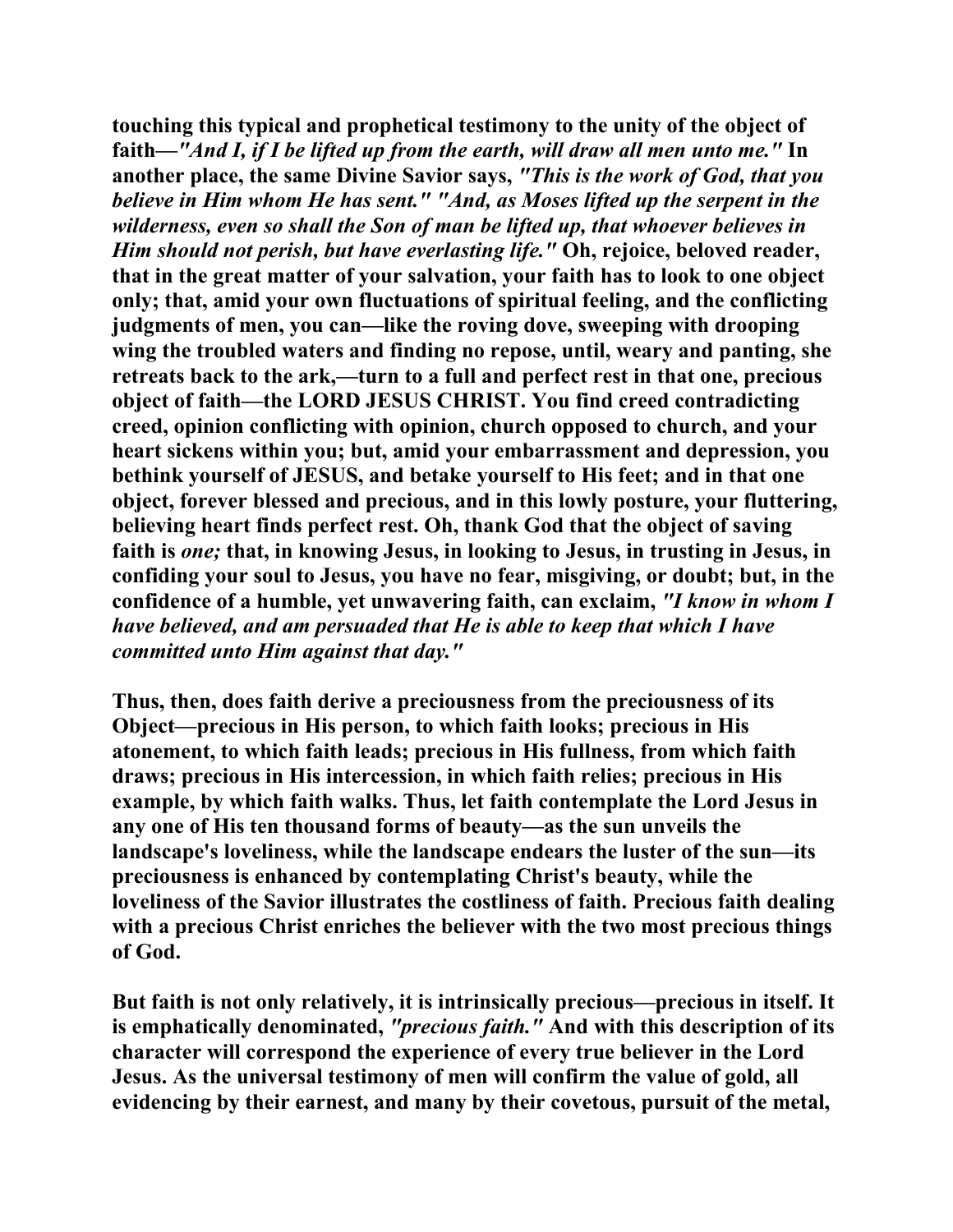**its intrinsic value; so shall each believer, though possessing but the smallest portion of this divine gift, witness to its essential and priceless worth. One grain of this precious grace, in his estimation, has in it more of real value, more of positive good, than all the wealth which ever has been, or which yet may be, dug from the mines of the earth. Glance at some of those essential features which stamp the preciousness of faith.** 

**Faith is a** *divine* **grace, consequently precious. It has not its origin here. It is a plant indigenous not to our fallen humanity. Faith in that which is created, springs from the creature; faith in that which is human, is human; but the faith which deals with God, believes His word, trusts in His Son, beholds the invisible, and is the** *"substance of things hoped for, the evidence of things not seen,"* **must be divine. It deals with the spiritual, and itself is spiritual; it has to do with the divine, and itself is divine. We are not born believers. A parent, as Cecil did, may explain to his child by a simple and ingenious illustration the nature of faith, but the faith itself he cannot give. A minister may enforce upon his hearers the necessity of faith (and it is his duty so to do), but be forgets not that the Holy Spirit has written,** *"Faith is the gift of God."* **Thus, then, faith is a superhuman grace. It comes from God, it descends from above; and because it is a supernatural and heavenly grace—proceeding from heaven, and leading to heaven—it is of itself inconceivably precious. Do not think lightly, then, beloved reader, of the faith which you may have, measured though it may be in its degree and feeble in its exercise—it is divine and precious; and although of this gold from God's mint you may possess but the smallest coin, yet that coin, bearing the superscription of God, will secure your admission into glory, and will put you into the full and eternal possession of that** *"inheritance which is incorruptible, undefiled, and which fades not away, reserved in heaven for you who are kept by the power of God through faith unto salvation."* 

**But faith is precious** *being the product of the Holy Spirit.* **As a fruit of the Spirit, it is preeminently costly.** *"The fruit of the Spirit is—faith."* **As He is the Author of all that is divine, and holy, and sanctifying, He is, and must be, the Author of that divine** *root* **of all holiness in the heart—the grace of faith. The lowliest fruit of the Spirit in the regenerate soul is of priceless worth. And how low and feeble that work may be, who can tell? How hidden—how unsuspected—how faint? Yet, be it but a tear of godly sorrow falling in secret—a sigh soft as an infant's, and breathed to the lone winds of heaven the eye smiting the earth with its downcast glance of conscious sin—it is truly an emanation of the Spirit, and is as essentially the offspring of faith as is the 'abundant entrance' into the kingdom of grace with which, when in full sail,**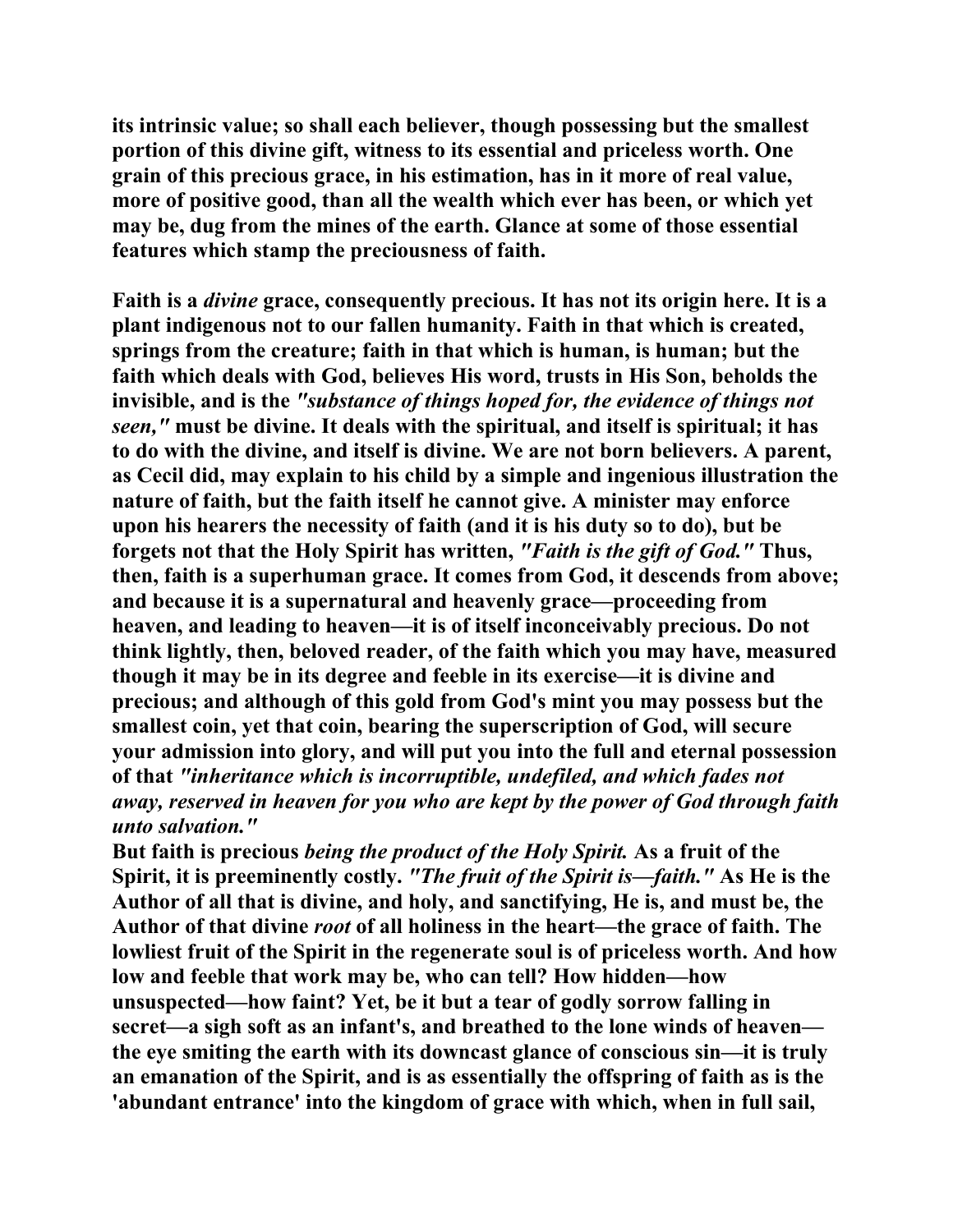**faith wafts the believing soul. How full is God's word of this! The imagery of the Bible, illustrative of this truth, is exquisitely beautiful. We read of the lily springing among thorns—of the lamb browsing among wolves—of the tremulous touch of the hem—of the dim look—of the bruised reed—of the smoking flax—of the faith that doubts Christ's power while it believes His willingness—of the faith that disbelieves His willingness, yet reposes in His power. Why these varied and expressive images, but to teach us that grace in the soul may be limited in its degree, and yet real in its character,—that faith may be weak in its actings, yet divine in its nature,—that God despises not the day of small things in the spiritual experience and exercises of a gracious soul? Is there a single product of God in nature upon which He looks down with disdain? is there a spire of grass—a shaded flower—a buzzing insect—a winged sparrow—a line of beauty—a gleam of light—a morning's dew-drop, or an evening's zephyr unnoticed or disregarded by Him? No! He despises nothing that He has made. How much less will He regard with indifference, or look with a frown upon the weakest, obscurest, faintest putting forth of the faith of His own Spirit in the soul! If the lowliest product of nature—fading in its beauty, and evanescent in its duration—is arrayed with loveliness and invested with interest worthy of His notice, how much more the tenderest bud, the lowliest flower of divine grace in the renewed heart!** 

**Not only is faith precious in itself, but the** *trial* **of faith is precious. The Holy Spirit thus asserts this truth:** *"The trial of your faith being much more precious than gold that perishes, though it be tried with fire."* **The process as here described is severe—it is the trial of** *fire.* **Yet that is the element by which the refiner tests and separates his precious metal. God condescends, as it were, to borrow from man an illustration of His wonder-workings in regard to our faith. He places it in the furnace heated by fire. Thus we find how frequently and pointedly the figure is employed in the Bible. We read of a** *"fiery furnace"*  **(Dan. 3:6); of the** *"fiery darts of the wicked"* **(Eph. 6:16); of the** *"fiery trial"* **(1 Pet. 4:12); of** *"the baptism of fire"* **(Matt. 3:11); and in the words already quoted—***"the trial of your faith, though it be tried with fire."* **And yet, severe and painful, and, to all appearance, destructive as this process is to which the faith of God's elect is subjected, it is described as one of the precious things of God in the experience of the saints. Why so? Let us see.** 

**The trial of faith is precious** *because it attests its reality.* **Apart from its trial, what an uncertainty attaches to faith! Untried faith is uncertain faith, just as unsmelted ore is suspicious ore. A believing man knows not upon what he is really leaning until God brings his dependence to the proof. Has he wealth?**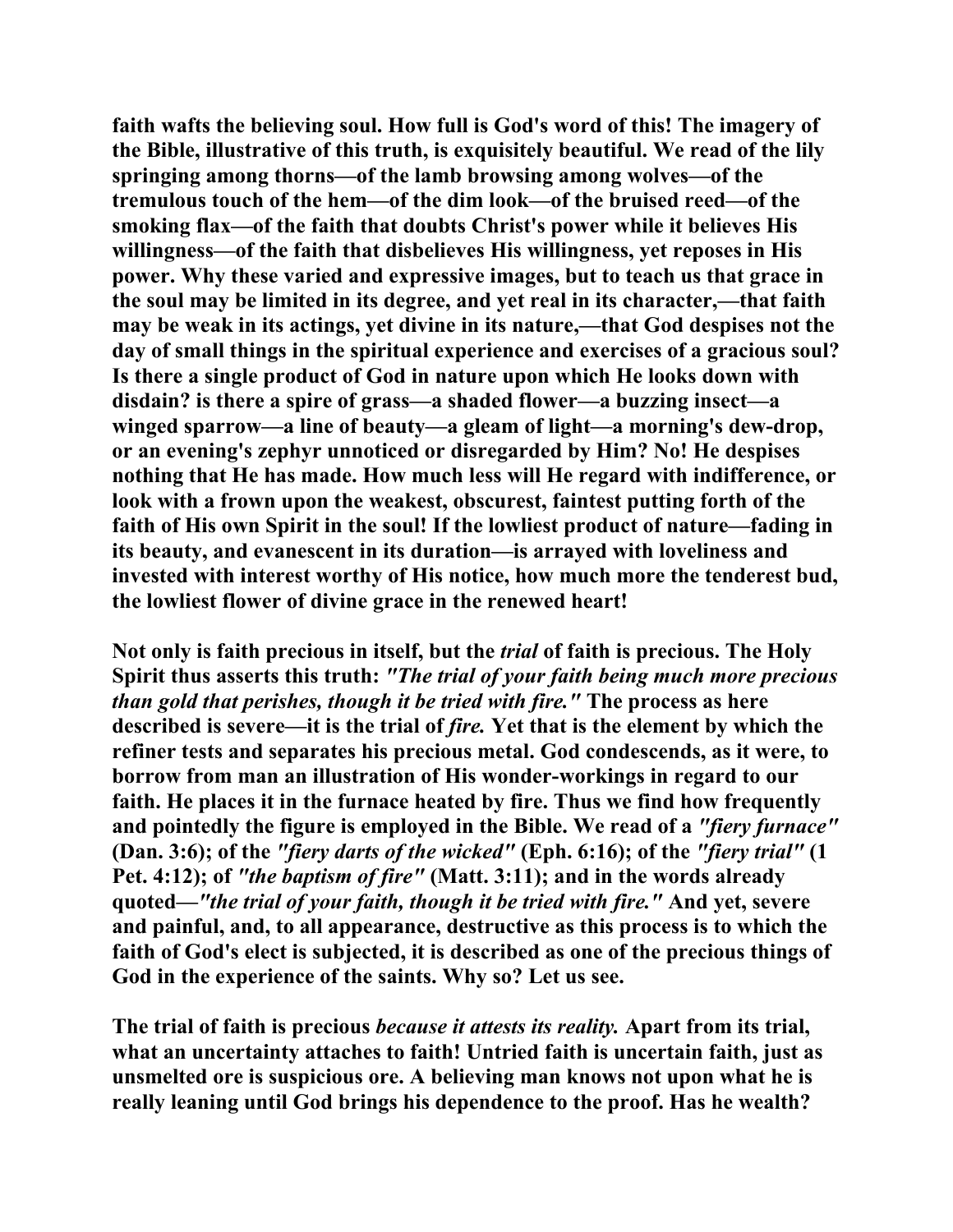**has he strength? has he friends? has he influence? has he interest? has he gifts? How far he may be secretly and unsuspectingly leaning upon one or more of these and not upon God, he cannot know until God tries him. But when all these creature-dependencies, these human supports, tremble and fall from beneath him—when the flood-tide of sorrow has swept them away, or the wintry blast of adversity has scattered them, then comes the grand test of his true support,—he stands or falls, raises his head in hope or droops it in despair, just as is the reality and strength of his faith in God. Trace in some of its illustrious examples the sustaining power of real faith in the hour of its severe trial.** *"I had fainted,"* **says the Psalmist,** *"unless I had BELIEVED to see the goodness of the Lord in the land of the living."* **In an earlier stage of his tried experience we read, concerning this man of God, that,** *"David was greatly distressed; for the people spoke of stoning him,…but David encouraged himself in the Lord his God."* **In the prophecy of Habakkuk, there occurs a remarkable and beautiful instance of a like result of a severe trial of faith:**  *"Although the fig-tree shall not blossom, neither shall fruit be in the vines; the labor of the olive shall fail, and the fields shall yield no meat; the flock shall be cut off from the fold, and there shall be no herd in the stalls: yet will I rejoice in the Lord, I will joy in the God of my salvation."* **Trace the power of real faith when brought to the trial of that most certain and solemn of all tests—a dying hour:** *"My flesh and my heart fails: but God is the strength of my heart and my portion forever."* **It would seem impossible to surpass these instances of the supporting, sustaining power of real faith in the hour of extreme trial. And yet there is** *one***—the most illustrious—that distances them all, extraordinary and precious though they are. When suspended upon the cross, amid its agony and gloom, in the exercise of a faith that doubted not, staggered not, Jesus clung to a frowning, hiding, deserting Father, exclaiming—***"MY GOD, MY God, why have you forsaken me?"* **Behold the Man—the God-man—the Author, the Giver, the Sustainer, and the Finisher of your faith, treading the path of faith's trial, and leaving you an example that you should follow His steps. Thank God, then, believer in Jesus, for every fresh evidence of the reality of that faith, which is** *"like precious faith"* **with the faith of the Son of God. The test may be severe, the trial may be fiery, yet if it confirms you in the blessed assurance,** *"I know in whom I have believed,"* **you cannot afford to lose it, scorching and painful as the furnace may have been; that trial may be as severe as Abraham's, when commanded to slay his son—as David's, when the people talked of stoning him—as Job's, when hurled from the pinnacle of health, affluence, and adulation to the lowest depth of sickness, poverty, and contempt—as Daniel's, when cast into the lion's den—as the three children, when thrown into the fiery furnace—or as Paul's, when the messenger of**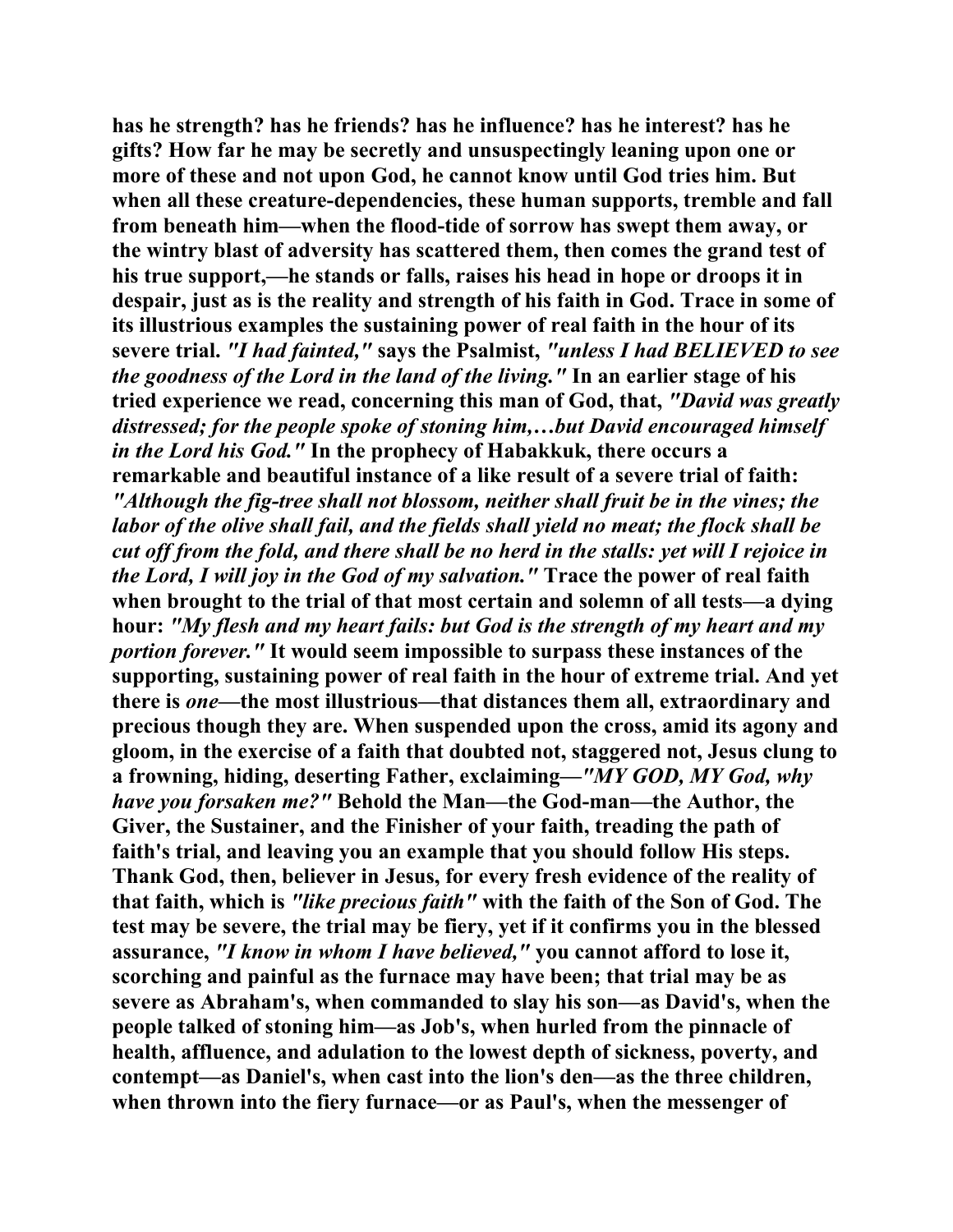**Satan buffeted him—nevertheless, it is the ancient path to glory, and severe though the trial, blessed, eternally blessed, will be the result.** 

**The trial of faith is precious,** *because it purifies faith.* **In its own nature faith, as it comes from God, is pure and without alloy. Essentially there is no admixture whatever with the faith the Holy Spirit inspires—it is as pure, sinless, and untainted as was our humanity when it first came from the hands of God. But, as the mountain stream which starts from its hidden source pure and sparkling, partakes of the earthiness and tint of the soil through which it courses its way into the valley beneath, so the faith which proceeds from God holy and unmixed, mingles with the hidden corruption and unbelief of the heart in which it dwells, and thus becomes alloyed and impaired. Hence the necessity and the preciousness of its trial. The fire separates—the furnace purifies—the crucible refines; and so, in the happy experience of the believer, the trial of faith becomes "much more precious than gold, though it be tried as by fire." Oh to have the dross of carnality, and the alloy of unbelief, which so dims the luster and paralyzes the vigor of faith destroyed! Nothing, after the fiery trial, may be left, of all that looked so divine, so holy, and so spiritual, but one grain of the pure gold of faith—yet that one grain of faith, obscure, infinitesimal as it may seem, outweighs in its real value millions of worlds, and it shall never, never perish.** 

**But we may illustrate the preciousness of faith by its** *actings* **and** *fruits.* **Faith is a wonderful plant in the garden of the soul—it yields all manner of precious fruits, and, like the tree of life in the midst of the streets of the New Jerusalem, it bears fruit all the year. Dear reader, there is no holiness in the soul but faith is its root. Springing from, resting in, and looking to Jesus, from whom its fruit is found, faith produces love, joy, peace, patience, holiness, humility, and every grace that adorns the character, and beautifies the walk of a believer in Jesus. Faith is precious, too, in its wonder-workings. It has a powerful faculty of sight and of extraction. It can see both sides of the guiding pillar—the cloudy and the bright. It can extract a smile from God's frown, love from God's displeasure, mercy from God's judgment, encouragement from God's refusal, hope from God's delays; can find a door of hope in the valley of Achor, and can sing as sweetly in the dreary night season as in the bright and sunny day. Wonderful triumph of faith that can say,** *"The Lord gave, and the Lord has taken away, blessed be the name of the Lord!"* **Thus faith, laying one dispensation over against another—placing in the scales apparent opposites and contradictions in God's government—can see light in darkness, can produce harmony from discord, and can gather encouragement from defeat;**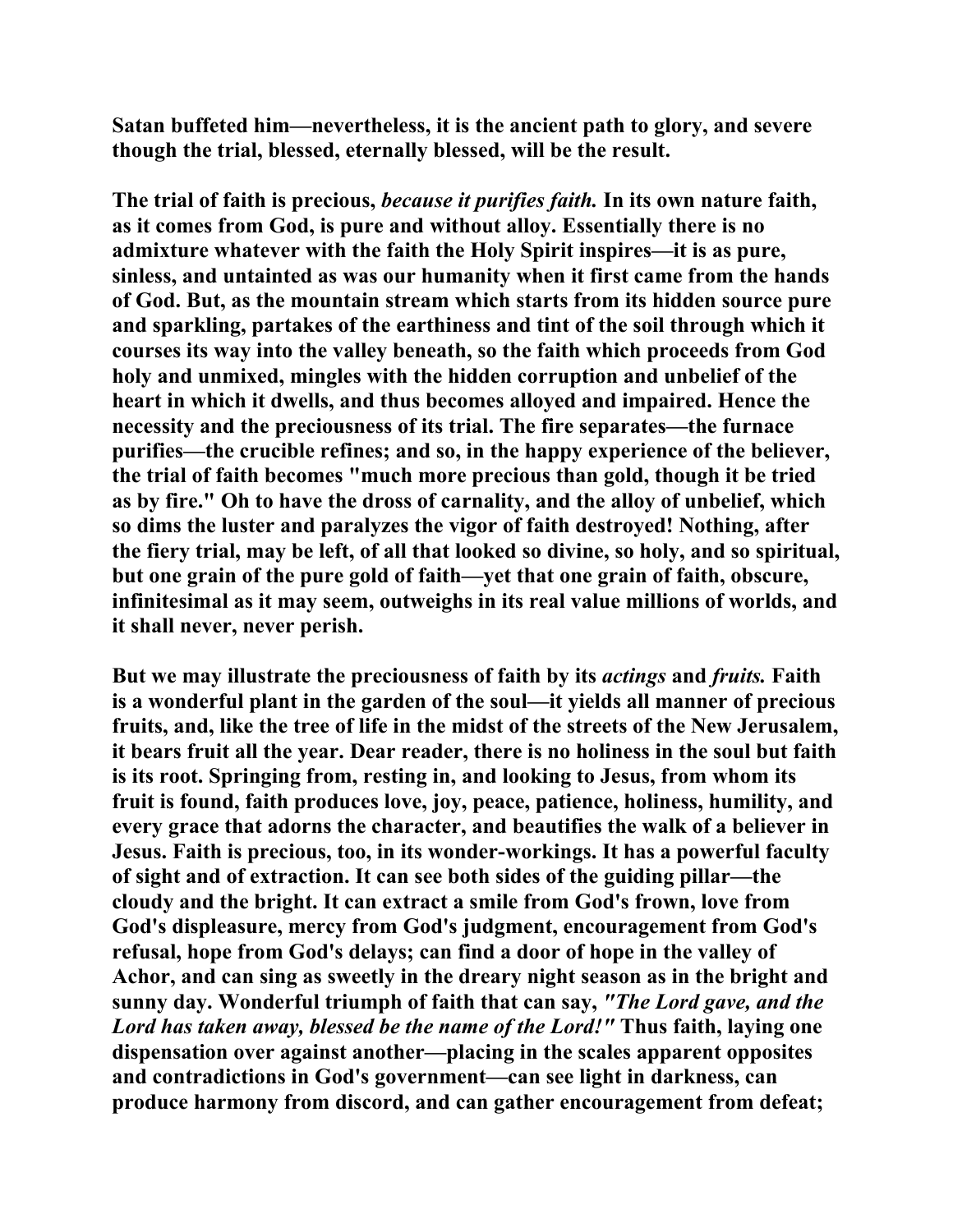**and, dipping its pencil in the darkest colors of sad and gloomy providences, can trace upon the canvas of the Christian's life some of its most brilliant and cheerful pictures.** 

**From this general view of the** *fruits* **of faith, let us specify two or three in particular.** 

**What is** *peace* **but a blessed fruit of faith? The peace which God gives, which the Holy Spirit creates, which the Atonement of Christ secures, and which in its nature and blessedness** *"passes all understanding,"* **is only received from precious faith dealing with a precious Christ. Were you, my reader, banished like John to some lone isle, bearing with you but a fragment of the Bible—that fragment the single but full and sublime declaration,** *"Being justified by faith, we have peace with God through our Lord Jesus Christ"***—it were enough to calm, cheer, and assure your mind, amid all the dreadful consequences of sin, with the hope of a full acceptance with God through Christ. Oh, how real and tranquillizing the peace which simple faith brings into the soul the moment Jesus is seen as the** *"Prince of peace,"* **as** *"making peace,"* **as** *"our peace,"* **and as bequeathing** *"peace,"* **His last legacy of love to His saints! All peace is contained in that one word—RECONCILIATION. Reconciled to God through the peace-making, peace-speaking** *"blood of the everlasting covenant,"* **there is no longer any ground of condemnation, nor fear of hell.** *"If God be for us, who can be against us?"* **God pacified towards us, no matter who accuses or condemns; the believing sinner, at peace with God through Christ, can afford to be at war with the world, the flesh, and the devil. Beloved, bring all your sin and guilt to the atoning blood of Jesus, and the**  *"God of peace"* **will give you peace; and** *"when He gives quietness, who then can make trouble?"* 

**And what is true** *joy***—a twin grace with peace—but a precious fruit of faith? The apostle reminds us of this—***"Now the God of hope fill you with all joy and peace in believing."* **In the same proportion to the directness and simplicity with which your faith deals with Christ, looks to Christ, lives upon the fullness of Christ, rests in the complete salvation, the finished work of Christ, draws all its evidences and hopes from Christ, will be your** *"joy in God through our Lord Jesus Christ."* **Nothing can enkindle this holy joy in the heart but a believing view of what the Lord Jesus is, and what He has done. It is only a sense of full pardon, of free justification, of gracious adoption, of the hope of glory, that can awaken real joy in the soul of a believing sinner. What joy can there be in the heart of a convicted felon, or of a condemned criminal, or of a**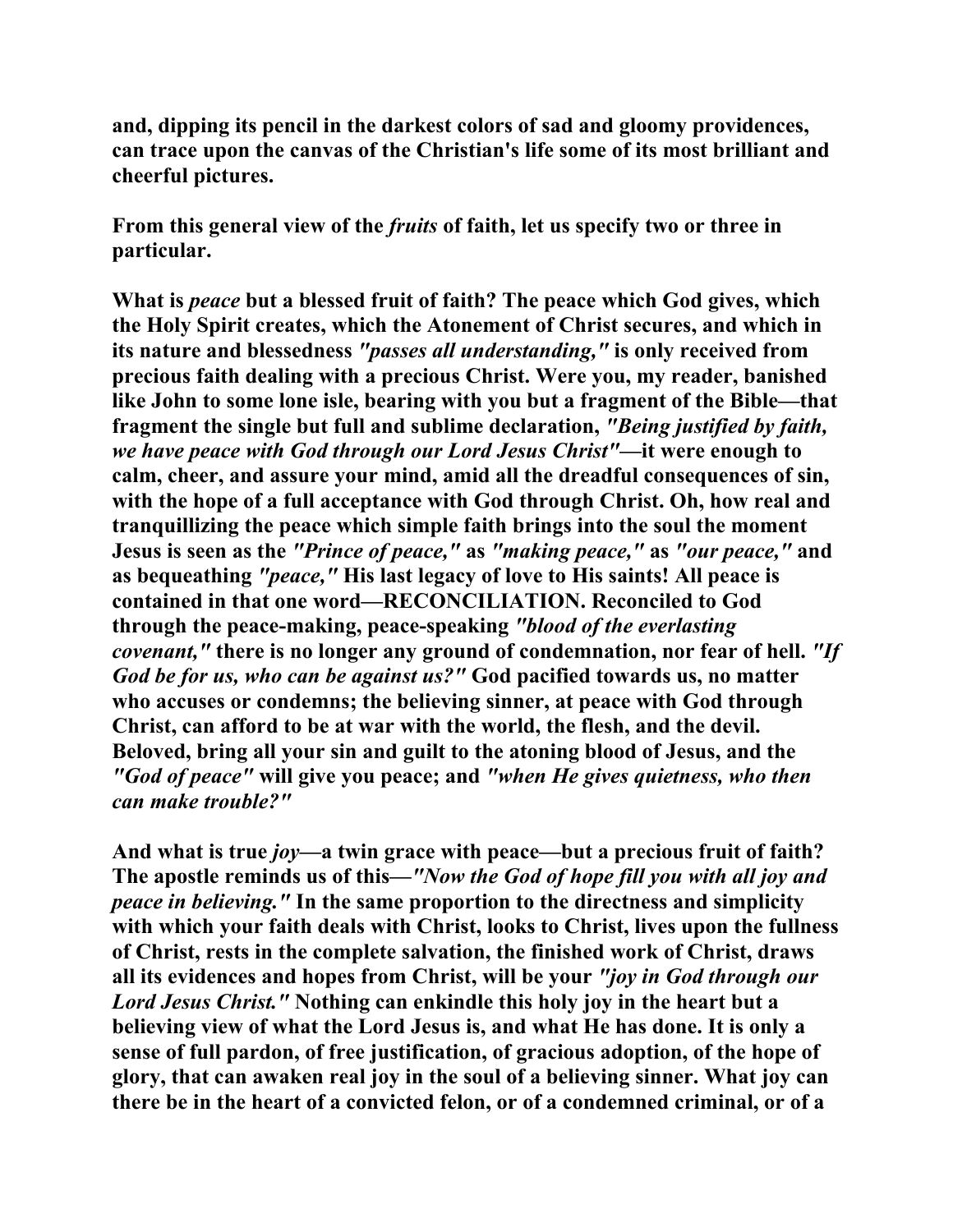**convict paying the sad penalty of his crime in lonely exile, toil, and degradation? None whatever. But convey to him a free pardon, unbar his prison, break his manacles, and bid him go free; restore him to his country, his family, his home, and, bruised and broken though that heart be with a consciousness of guilt and a sense of shame, you yet have awoken in its sad chambers the sweetest chimes, and joy, entrancing joy, thrills and dilates his bosom. Such is the picture of a soul cleansed from the guilt of sin, and freed from the condemnation of the law by a believing acceptance of the Lord Jesus Christ. That moment Christ is received into the lowly, penitent, and believing heart—the instant that Christ is seen paying the great debt, suffering the penalty, enduring the condemnation—a joy springs up in the soul such as never thrilled an angel's heart, and all this joy is "joy** *in believing." "In this rejoice not,"* **says the Savior,** *"that the spirits are subject unto you; but rather rejoice, because your names are written in heaven."* **Oh, how much more joyful would the saints of God be did they deal less with themselves, and more with Jesus! They look at their sins, pore over their unfitness, pine at their leanness, and succumb to their failures and infirmities, their poverty and emptiness, and so all sweet, sacred joy droops and dies within their souls. But,** *"the joy of the Lord is your strength." "The meek shall increase their joy in the Lord."* **And seeing that the Lord has** *"clothed them with the garments of salvation, and has covered them with the robe of righteousness,"* **it is the privilege of their soul**  *"greatly to rejoice in the Lord, and to be joyful in their God"* **(Isa. 61:10). But, beloved, remember that Christ's joy can only remain in you, and your joy be full, as in childlike faith you look directly, and only, and constantly to Christ.**  *"We joy in God, through our Lord Jesus Christ, by whom we have now received the atonement."* **Oh for a higher tone of holy joy among the Lord's redeemed! Who in this vast universe have such reason to make the valley resound and the mountain echo with the glad notes of praise, as you who are freed from servitude, who are delivered from hell, and who are on your way to heaven, to spend your eternity—***"forever with the Lord?"* **Beloved reader, if you are**  *saved***—if, in the exercise of the lowliest faith, you can cherish the hope of acceptance, as a poor sinner, with God through Christ—you may rejoice in tribulation, and glory in infirmity, and count the sufferings of this present time not worthy to be compared with the glory that will be revealed in you.** *"Rejoice in the Lord, and again I say, Rejoice."* 

**This precious faith is equally the parent of all** *holiness,* **and in this view is not less precious to the child of God. There is no true holiness apart from faith in the Lord Jesus—it is the root of all real sanctification.** *"Purifying their hearts by faith"* **(Acts 15:9).** *"Faith, that purifies the heart and works by love"* **(Gal.**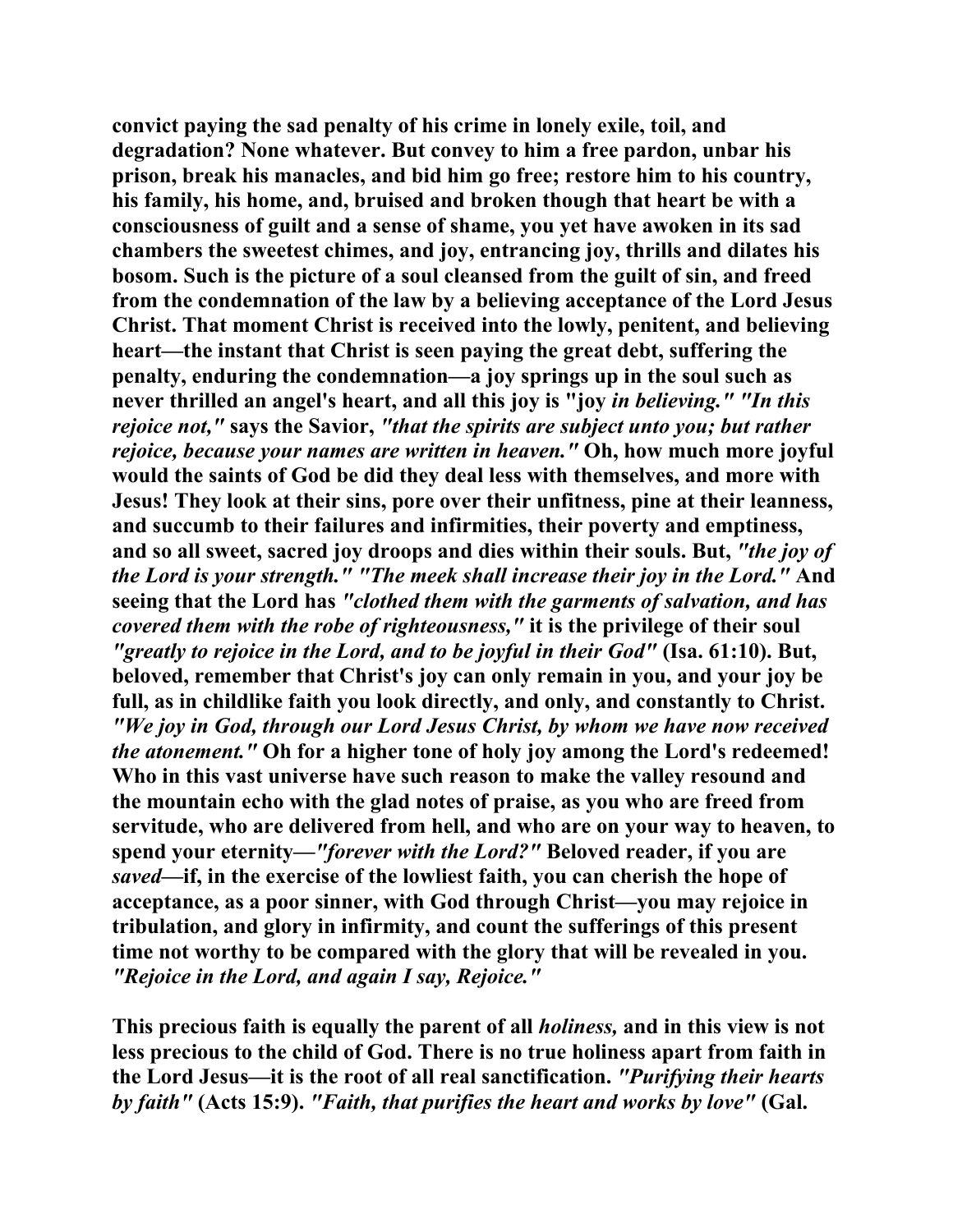**5:6). How much is there in the outward religion of many that has all the appearance of holiness, but which is yet unholy in the sight of a holy God! The religious worship, practices, and duties of some, clothed with an air of sanctity so profound, and which awaken the awe, win the admiration, and elicit the applause of so many, pass for nothing with that infinitely holy Being concerning whom it is written by the Holy Spirit,** *"Without faith it is impossible to please God."* **Faith is a revealing, emptying, impoverishing grace—it gives its real possessor to see the depravity of his own nature, the vileness of his own heart, the worthlessness of his own righteousness, and the innumerable flaws, spots, and failures of all holy spiritual doings. It opens the eye, too, to Christ, and by its gentle and persuasive influence leads the soul, thus emptied and impoverished, to Him, as having all fullness of righteousness, all riches of grace, all soothings of love treasured up for the**  *"poor in spirit,"* **and for those who** *"hunger and thirst after righteousness."* **Faith resting in Christ, beholding Him who is invisible, will mold and influence the believer's entire walk. It begets holy principle, and holy principles inspire holy practice, and a holy practice will be** *"filled with the fruits pf righteousness, which are by Jesus Christ, unto the glory and praise of God"* **(Phil. 1:11). This precious faith will influence a man to walk prayerfully, circumspectly, and vigilantly. His daily prayer will be, "Let integrity and uprightness preserve me." In his worldly calling he will seek to glorify God. The false balance, the scanty measure, the exaggeration of the seller, the depreciation of the buyer, the rash speculation, the prodigal expenditure, the grasping covetousness, love for the world, its pleasures, attire, and show, an uncharitable, unforgiving, censorious, malicious spirit, with all the corruptions and sinful infirmities of our fallen nature,—true faith, looking to Christ and dealing with eternal realities, will constrain the believer to war against, crucify, and conquer.** *"This is the victory that overcomes the world, even our faith."* **Oh for more of this heart-purifying, soul-elevating, Christassimilating, God-glorifying, heaven-attracting faith! When your worldly business opposes God's glory, your interests Christ's honor, your temper the Spirit's witness, your conduct the high and heavenly calling you profess, remember that true faith will not cause a moment's hesitation as to your duty. Oh that at that moment, the most critical it may be of your life, when the balance quivers between self-interest and the Divine honor, your faith may take one close view of the cross, one piercing glance into eternity, and so bring you off more than a conqueror, covered with the deathless acclaim and reward of a Christ-exalting triumph!** 

**Precious, indeed, is that faith that leans upon God in adversity, that goes to**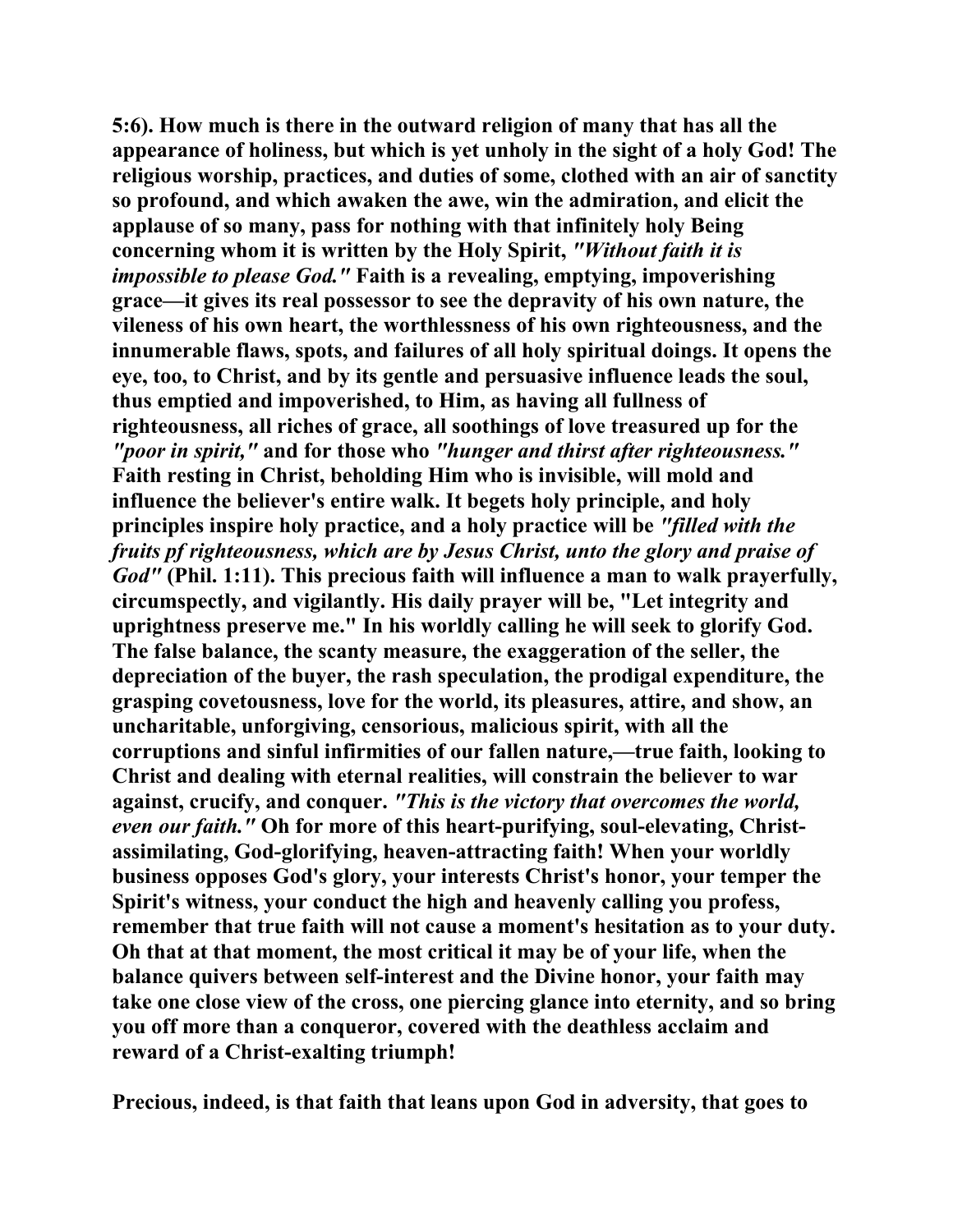**Jesus in trial, and that repairs to the Spirit in sorrow. Precious faith, that finds a promise for every condition, a helper in every emergency, a soother for every sorrow,—that can hope against hope, taste a sweet disguised in every bitter, and see a bright light veiled by each dark cloud. This is the true gold that procures all blessings and enriches its possessor with all good. He that has FAITH IN GOD has every desire of his heart fulfilled. He can dive into the treasures of God's word and say, "All these are** *mine,* **for they are my father's epistles of love." He can turn to the Redeemer's fullness and exclaim, "It pleased the Father that all this fullness of grace, and truth, and love, should dwell in Jesus** *for me."* **He can repair to the throne of grace and say, "Here I am permitted to draw near to God, burdened with sin, laden with want, oppressed with trial, assailed by temptation, crushed with sorrow, casting, by an act of faith, all my care upon Him." Is not that precious faith that enriches my poverty, that dignifies my lowliness, that guides my perplexities, that cheers my loneliness, that calms my grief, that defeats my foes, that paints a bow upon every cloud, and that brings all heaven into my soul? Yet such is the fruit of that faith of which God is the giver, the Spirit the author, Christ the object, and a poor, empty, unworthy soul the happy possessor!** 

**But rich and inviting as this subject is, we must conduct the present chapter to a close. In doing so, suffer me to exhort you not to despair when God sees fit to deal with you as He did with the father of the faithful—assure you of a promise, and then put death into all the means leading to its fulfillment. Be it so—that promise, lifeless though it may seem, yet stands good against all that militates against its accomplishment. One affirmative of God may be weighed, against ten million negatives of man,—one Divine promise against a universe of human improbabilities and impossibilities,—a grain of faith against a pyramid of unbelief.** *"Let God be true, and every man a liar."* **With second causes faith has nothing to do. It sees God only, deals with God only, believing that** *"with God all things are possible."* 

**Beware of making a** *Christ* **of your faith, precious as it is. If you are staying away from the Savior because your faith is weak, you are substituting your faith for Christ—the channel for the Fountain of comfort, peace, and salvation. If I have a mission to the sovereign of these realms—some petition to prefer—and I linger upon the steps that conduct me to the royal presence, or in the corridor that leads me into the royal chamber, what marvel if I have no audience, and, consequently, no response to my request? That lofty flight of steps, that magnificent corridor, are but introductions to my approach to the sovereign, not the sovereign herself. Such is faith! Divine and precious as it**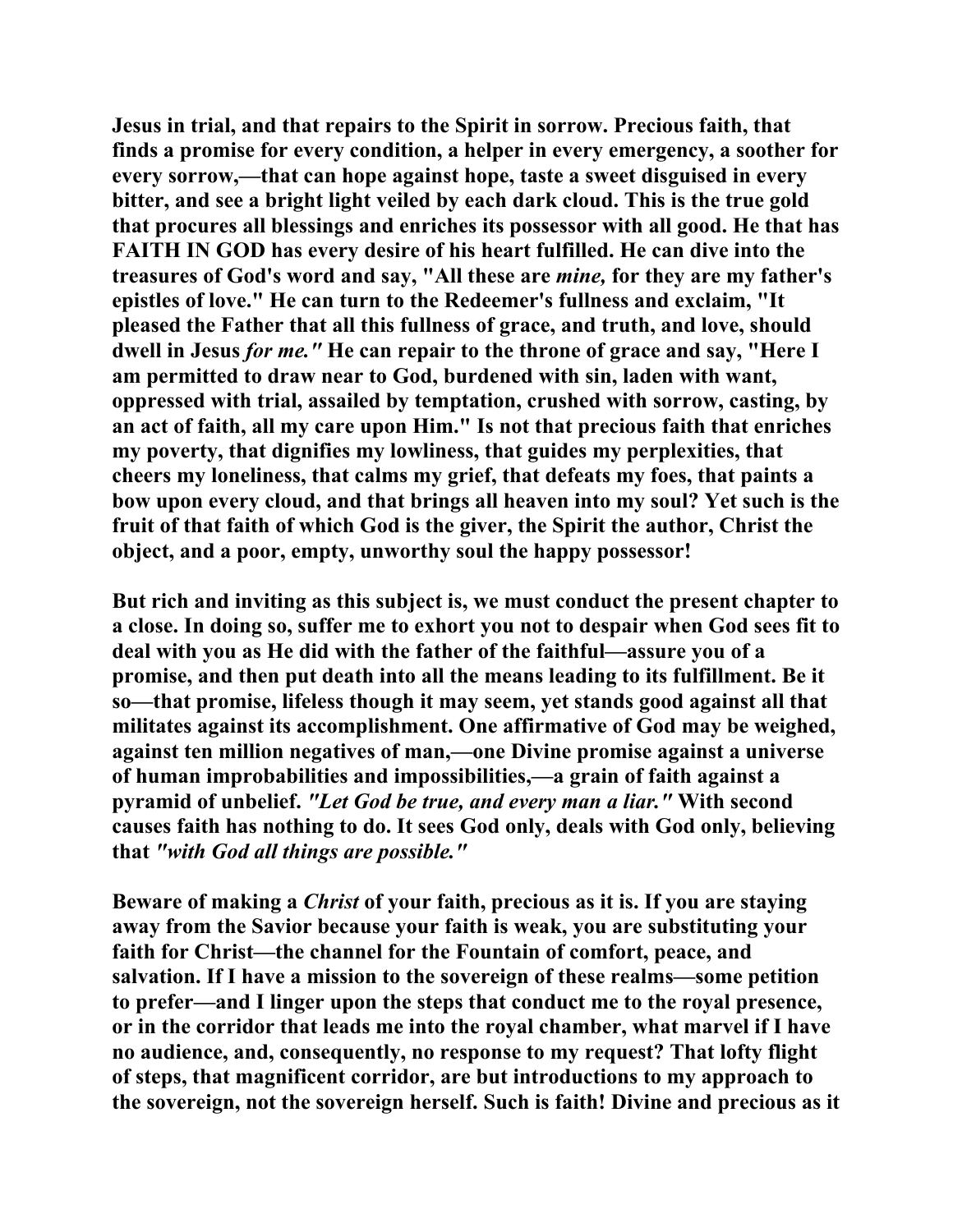**is, faith is but the path that leads us to the King. And although it is often with hesitation and weakness we tread this royal pathway, yet each new step upon which we place our foot brings us nearer to Jesus. We must, however, beware of lingering upon the steps, or of loitering in the ante-rooms, substituting our**  *going* **to Christ for our having actually** *come* **to Christ. Onward we must press, discouraged not by our slow, nor elated by our rapid progress counting nothing of our faith but as a mean to an end—that end our full reception of the Lord Jesus—until we find ourselves in the royal presence,**  *"beholding the King in His beauty."* **It follows, then, that faith does not save you, it being but the instrument of salvation; that your weak faith is no reason why you should stay away from Christ, and that your strong faith is no plea recommending you to Christ. It is CHRIST, and Christ only, from first to last, that saves; and your faith is precious and valuable only as it brings you to Him to be saved through His imputed righteousness alone. The truth we are endeavoring to explain is so vital and important, we would venture to simplify and enforce it by another illustration. The ship riding in the roads heaves not her anchor in order to aid the little boat which has just put out from the shore, and contending with wind, and tide, and wave, struggles to approach her. But casting forth a line, she bids the frail vessel grasp it and draw itself to the ship. Thus, it is not the ship that approaches the boat, it is the boat that approaches the ship. Trembling soul! setting out for Christ, leaving the shore of a sinful, delusive world, and loosening yourself from the strong grasp you have long had of your own righteousness, let me remind you that Christ is in heaven, and that He comes not down again from above to meet the soul battling with sin, and guilt, and unbelief in its struggles to come near to Him. What, then, does He? He gives an exceeding great and precious promise—** *"Him that comes unto me I will in no wise cast out;"* **and bidding the sinner take hold of that promise by faith, He invites it to approach Him and receive all the blessings of salvation, and all the treasures of grace of which He is the Author, the Head, and the Giver. Faith does not bring Christ to the soul (the blessed Redeemer is self-moved—moved by His own graciousness and love), but faith brings the soul to Christ. Faith fastens itself upon Jesus,** *"exalted a Prince and a Savior to give repentance unto Israel, and remission of sins,"* **and so it draws the soul to Christ.** *"Say not in your heart, Who shall ascend into heaven? (that is, to bring Christ down from above;) or, Who shall descend into the deep? (that is, to bring up Christ again from the dead). But what says it? The word is near you, even in your mouth, and in your heart: that is, the word of faith, which we preach; that if you shall confess with your mouth the Lord Jesus, and shall believe in your heart that God has raised him from the dead, you shall be saved."* **Here is the divine cord that draws the sinner to Jesus, and will, if**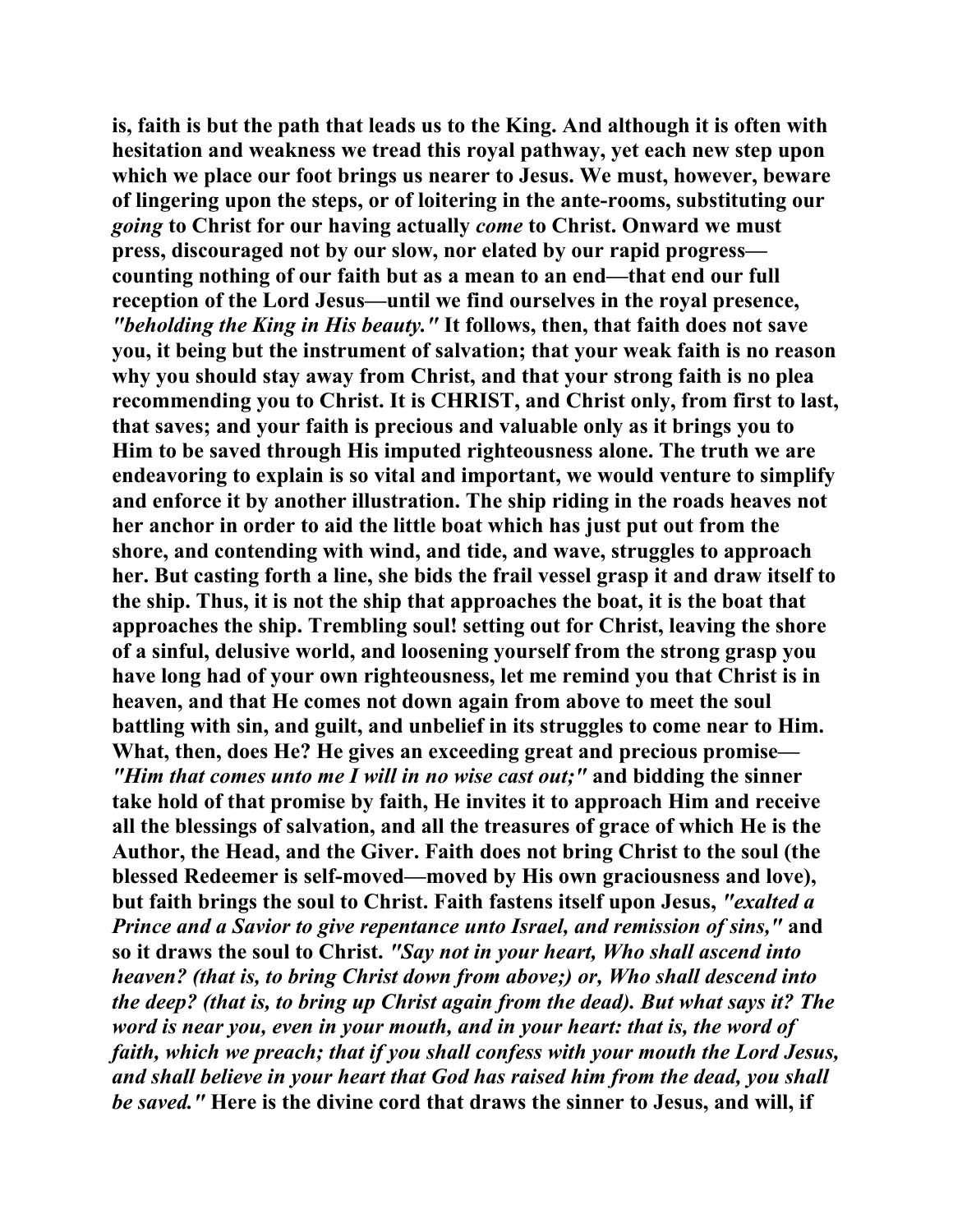**taken hold of in simple earnestness, assuredly bring the weakest, most trembling, and unworthy soul to the Savior.** *"If you will BELIEVE in your heart,…you SHALL be SAVED."* 

**Then, let no sin-distressed soul, bending over this page, despair of being saved. Numberless, aggravated, great as your sins may be—death and condemnation staring you full in the face—confronted as if by the grim, gloomy instrument of your execution—behold, here is a full and free pardon asking but the acceptance of your faith.** *"Only believe."* **When the trembling jailor of Philippi rushed into the cell of Paul with the memorable inquiry, "What shall I do to be saved?" did the apostle send him to religious ordinances, or to duties, or to pious doings—to baptism, to the Lord's supper, to prayer, and fasting, and charities? Oh no! These were proper in their place, but sadly out of place here, and therefore most improper. But what is the**  work the apostle puts the anxious penitent upon?—the work of *believing*. *"Believe in the Lord Jesus Christ, and you shall be saved."* **This is the work,—** *"And this is the work of God, that you believe in Him whom He has sent."* **And when a poor woman came and poured an alabaster box of precious ointment upon His head, what did Jesus say to her? what was the act which He commended? He mentions not her tears, though she wept; He speaks not of her fondness, though she kissed His feet; He commends not her liberality, though her anointing was very costly and precious. He does not say, Your repentance has saved you, your love has saved you, your liberality has saved you; but He says,** *"Woman, YOUR FAITH has saved you; go in peace."* **He passes by all her other qualities, and places the crown of acceptance upon the head of her** *faith.* **Dear reader! Jesus is just the same at this moment that He was then—as ready to receive, accept, and save you—as ready to crown your feeble, trembling faith with such a diadem of glory as angels never wore***. "Go in peace, your FAITH has SAVED you."* **Oh that with the believing, weeping father in the Gospel, you may exclaim,** *"Lord, I believe; help you mine unbelief."* 

**Is it with you a season of great strait, difficulty, and want? Now is the time to set faith to work. Your faith may long have been inactive and dormant. The sword has so long reposed in its scabbard that you can with difficulty withdraw it, now that it is a time of need; and your arm has become so enfeebled from disuse that you can scarcely wield the sword even when drawn. But God has sent this pressure in order to restore and quicken your confidence in Himself. Oh, have faith in God that He will appear in your behalf, and glorify Himself in you. His name is Almighty—God all-sufficient.**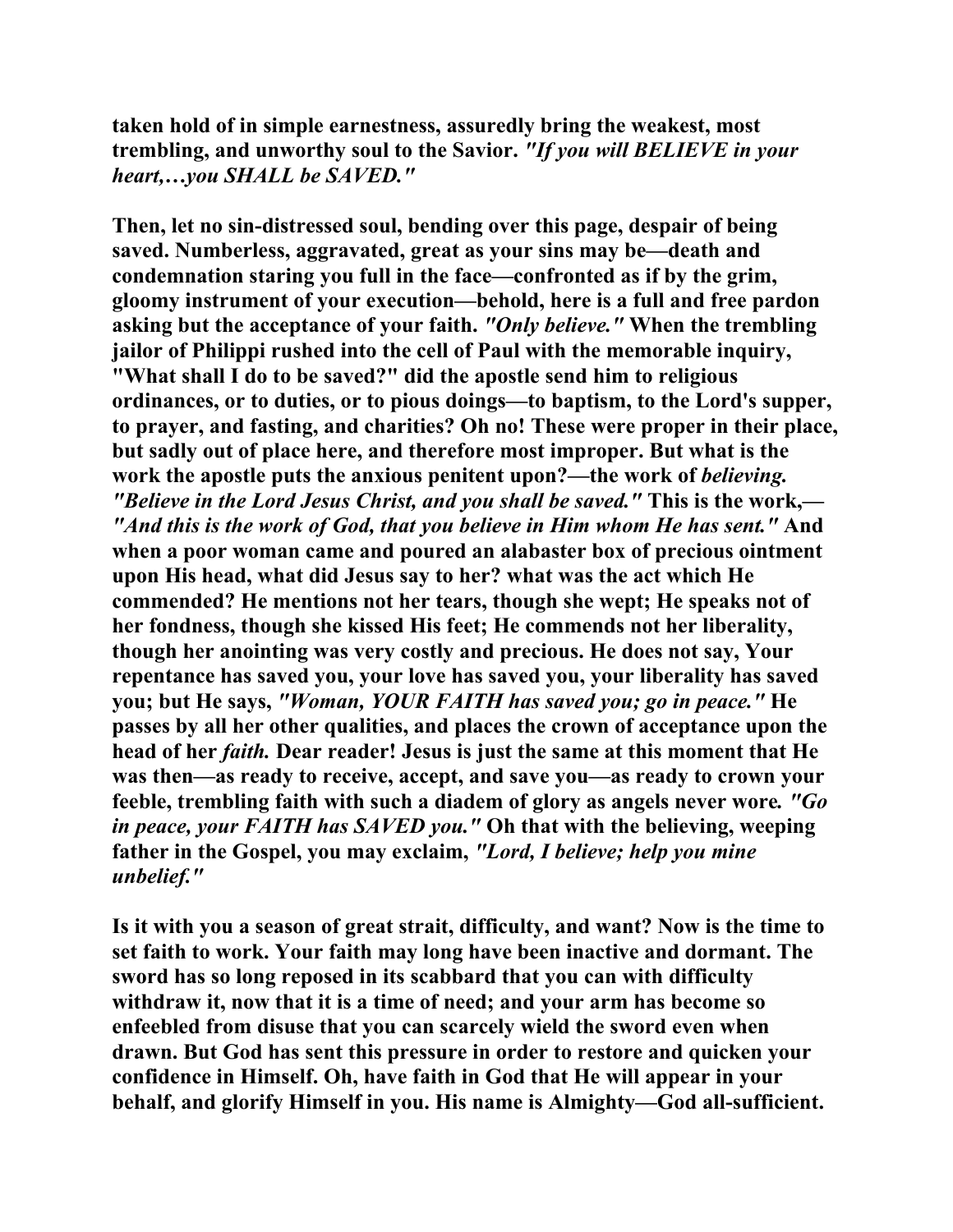**Listen to the language of one who thus, from a chapter in his own deep experience, unfolds the blessedness of that simple, believing confidence in God to which we would urge you in this hour of need:—"I have seemed to see a need of everything God gives me, and want nothing that He denies me; there is no dispensation, though afflictive, but either in it or after it I could not have done without it. Whether it be taken from me or not given to me, sooner or later God quiets me in Himself without it. I cast all my concerns on the Lord, and live securely on the care and wisdom of my heavenly Father. My ways are in a sense hedged up with thorns, and grow darker and darker every day; but yet I distrust not my good God in the least, and live more quietly in the absence of all, by faith, than I should do, I am persuaded, if I possessed them all. I think the Lord deals kindly with me to make me believe for my mercies before I have them. The less** *reason* **has to work on, the more freely** *faith* **casts itself on the faithfulness of God. I find that while faith is steady nothing can disquiet me, and when faith totters nothing can establish me. If I tumble out among means and creatures, I am presently lost, and can come to no end; but if I stay myself on God, and leave Him to work in His own way and time, I am at rest, and can sit down and sleep on a promise when a thousand rise up against me; therefore my way is not to cast beforehand, but to work with God by the day. 'Sufficient unto the day is the evil thereof.' I find so much to do with my calling and my heart that I have no time to puzzle myself with peradventures and futurities. Faith lies at anchor in the midst of the waves, and believes the accomplishment of the promises through all these overturning confusions and seeming impossibilities. Upon this God do I live, who is our God forever, and will be our guide unto death. Methinks I lie becalmed in His bosom; as Luther, in such a case, I am not much concerned, let Christ see to it. I know prophecies are still dark, and the books are sealed, and men have all been deceived, and every cistern fails. Yet God abides faithful, and faithful is He that has promised, who also will do it. Many things now I might say, but enough; O brother! keep close to God, and then a little of the creature will go a great way. Maintain secret communion with God, and you need fear nothing. Lay up all your goods in God, so as to be able to overbalance the sweetness and bitterness of all creatures. Spend no time anxiously in forehand contrivances for this world; they will never succeed; God will turn His dispensations another way. Self-contrivances are the effects of unbelief. I can speak by experience, would men spend those hours they run out in plots and contrivances in communion with God, and leave all to Him by believing, they would have more peace and comfort."** 

**Such, then, is the preciousness of faith—it is so precious that none but God**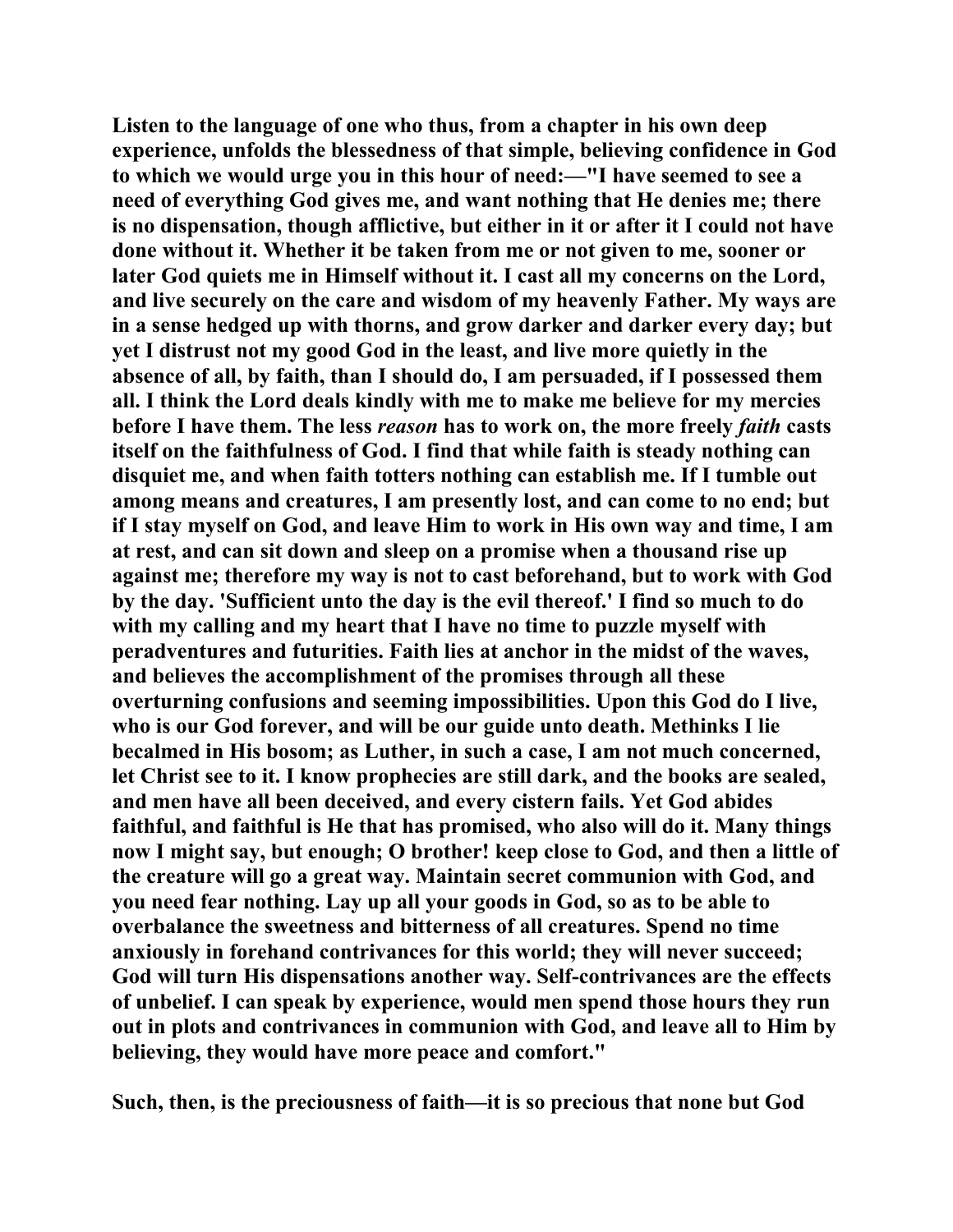**can bestow it, and when bestowed it is so precious that it brings into the soul, as the queen-grace, untold blessings in its royal retinue. It has been remarked by an eminent minister of Christ, now in glory, that were God to limit him to one prayer it would be the apostle's—"Lord, increase our faith." And this is no exaggerated sentiment, because the increase of faith brings with it an increase of love, joy, peace, obedience, and every grace of the Holy Spirit. But while not content with any limit to your growth in this grace of faith, yet remember for your encouragement who do you think have no precious faith, that it may exist in the soul, and for the most part does, in the smallest degree. Who will affirm that he has yet attained unto faith, small even as the grain of mustard seed? Then we ask such a boaster that he say to this mountain, Be you cast into the sea; to this sycamore tree, Be you plucked up: for our blessed Lord has told us that "if we have faith as a grain of mustard seed, nothing shall be impossible unto us." Thank God, then, for the least degree of faith, though it be less than the grain of mustard seed, for the smallest measure will conduct you fully into heaven. And yet do not forget that there is no difficulty that faith in God, however small, cannot surmount, no mountain it cannot level, no tree it cannot uproot, simply because it deals with the power of God. Calling to its aid omnipotence, allying itself with the Almighty, it can thrash the mountains small, and make the hills as chaff, it can leap over a wall and run through a troop, and though often lame and halting, it yet can take the prey.** 

**We conclude the present chapter with a brief glance at the crowning act of precious** *faith—the glory it brings to Jehovah;***—and this is the crown of its preciousness. If the faith of a child of God terminated in himself—even though it were to put him in the full possession of heaven—it would come short of its highest, holiest, noblest end. It is worthy of God that He has made all things to center in Himself. "The Lord has made all things for himself" (Prov. 16:4). "I have created him for my glory" (Isa. 43:7). In no being in the universe has God put forth so much of His glory, and by none will He finally appear so illustrious as a believer in the Lord Jesus Christ. God has done more for that saved soul, and will more magnify His great name in him, than for all the unfallen intelligences of heaven. He will appear more glorious, His perfections will shine forth with more full, harmonious, and complete luster in one sinner saved, than in the final and eternal destruction of the myriads who people the regions of the lost. In the case of the lost, justice and holiness appear in dreadful severity; but in those who are saved, justice and holiness—yet more awfully illustrated in the soul-sorrow and dying agonies of Jesus—are seen blended with love, mercy, and grace; so that men and angels see more of the**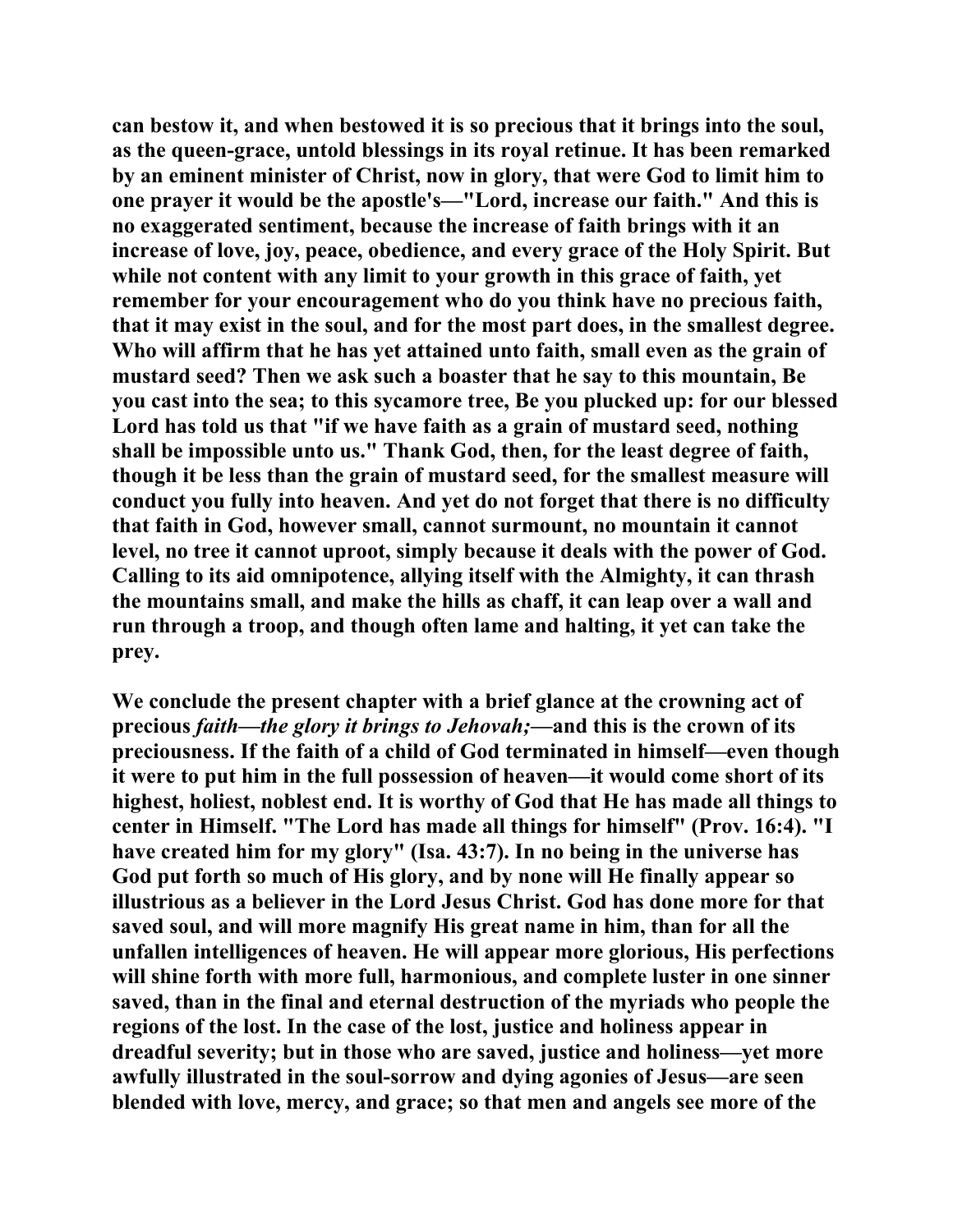**divine glory in the** *salvation,* **than in the** *condemnation* **of man. It is the glory, then, of faith, and the perfection of its preciousness, that it gives glory to God. "The reason why faith is said to** *give glory to God* **is, because faith answers God's faithfulness. Great faith is said to give glory to God: one of the special commendations of Abraham's faith is, 'He was strong in faith, giving glory to God' (Rom. 4:20). God magnifies His name of faithfulness above all His name; the believer magnifies his faithfulness by his believing; therefore he gives glory to God. There are three honorable services that some men get put into their hands, and which are denied to angels. There is preaching** *of* **Christ, suffering** *for* **Christ, and believing** *in* **Christ. Let us consider wherein there is an honoring of God by believing; for it is a point very rarely believed. Who is there of believers that think that by bare believing they give God more glory than any other way they can do?** 

**"Faith gives glory to God, because** *it brings nothing to Him but poverty, want, and emptiness.* **All graces bring something to God, but faith brings nothing. Love brings a flaming, burning heart to God; repentance brings a bleeding, broken heart to God; obedience brings a working hand to God; patience brings, as it were, abroad back to God, let Him lay on what He will; poor faith brings** *just nothing,* **but the poor man's bare hand and empty dish. The poorer man comes to God the more glory to God. It is remarkable that, in those cases wherein we bring something to God, we are very apt to carry away something of the glory that belongs to Him: faith brings nothing at all to God; it brings no more than broken bones and sores to the great Physician (Rom. 3:27).** 

**"Faith glorifies God, for** *it seeks all in Him, and from Him:* **as it brings nothing to Him, so it expects everything from Him, whatever its wants be. The language of faith is, 'All my wants be upon You, O Lord;' there is no other way of bearing them; it expects all from Him, and from the single warrant of His word. (John 3:33.)** 

**"Faith always glorifies God, for** *it ventures its all upon His word.* **The believer is still in this frame, in the exercise of faith: 'Now, here I have God's faithful promise; and if it should fail me, I should certainly sink forever. My soul, body, reputation, privileges of the gospel, all my concerns whatever, are all laid upon the faithfulness of God; they are all put in that bottom of the ship; if I miscarry, I am gone for ever.' Who is there of believers that believes this, that a bare adventuring of your eternal salvation upon the Son of God, by virtue of the promise of God, brings more glory to God than all things else can do? (1 Cor. 1:30, 31.)"** *(Traill.)*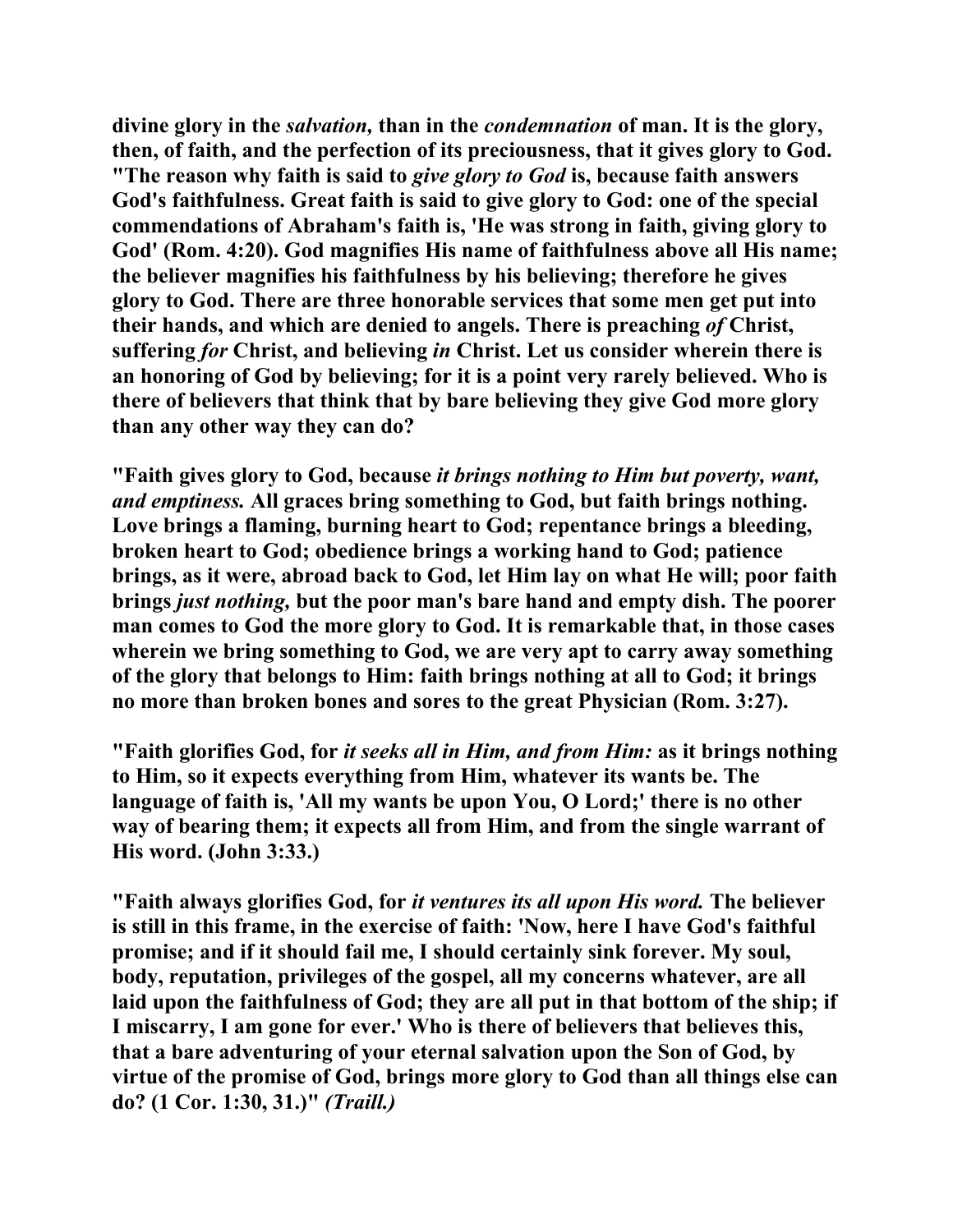**If this be true—and most true it is—then, beloved, besiege the throne of grace for more of this Christ-crowning, Spirit-honoring, God-glorifying grace of faith. Oh, it is the mightiest grace of the Holy Spirit in the soul, and because it is so, it brings the richest revenue of praise to the Triune Jehovah! Behold, how like a queen she enters the soul, her train composed of the costliest material, her train-bearers the sister-graces of the Spirit. "The king's daughter is all glorious within; her clothing is of wrought gold." Seek, O seek it, then; earnestly, diligently, importunately seek it. Every new deposit of this precious coin augments your real wealth; and every new victory this grace of faith achieves adds another precious stone to the diadem of glory with which your Savior is crowned. Whatever may be your present circumstances, "have faith in God." Stand still, and see His wonder-working on your behalf. He will smite that rock—He will part that sea—He will level that mountain—He will exalt that valley—He will roll from off the tomb of your buried mercy the stone you can not move. Only have faith in Him! "Commit your way unto the Lord, trust also in him, and he shall bring it to pass." Thus, your soul, in the exercise of this "precious faith" that looks from self, ceases from man, and trusts alone in God, shall repose in Him, acquiescent, tranquil, and safe as an infant on its mother's breast. Then will the Psalmist's enviable experience be yours—"Surely I have behaved and quieted myself, as a child that is weaned of his mother: my soul is even as a weaned child."** 

**"Leave God to order all your ways, And hope in Him, whatever betide; Thou'lt find Him in the evil days, Your all-sufficient strength and guide; Who trusts in God's unchanging love, Builds on the rock that nothing can move.** 

**"What can these anxious cares avail, These never-ceasing moans and sighs? What can it help us to bewail Each painful moment as it flies? Our cross and trials do but press The heavier for our bitterness.** 

**"Only your restless heart keep still, And wait in cheerful hope; content To take whatever His gracious will,**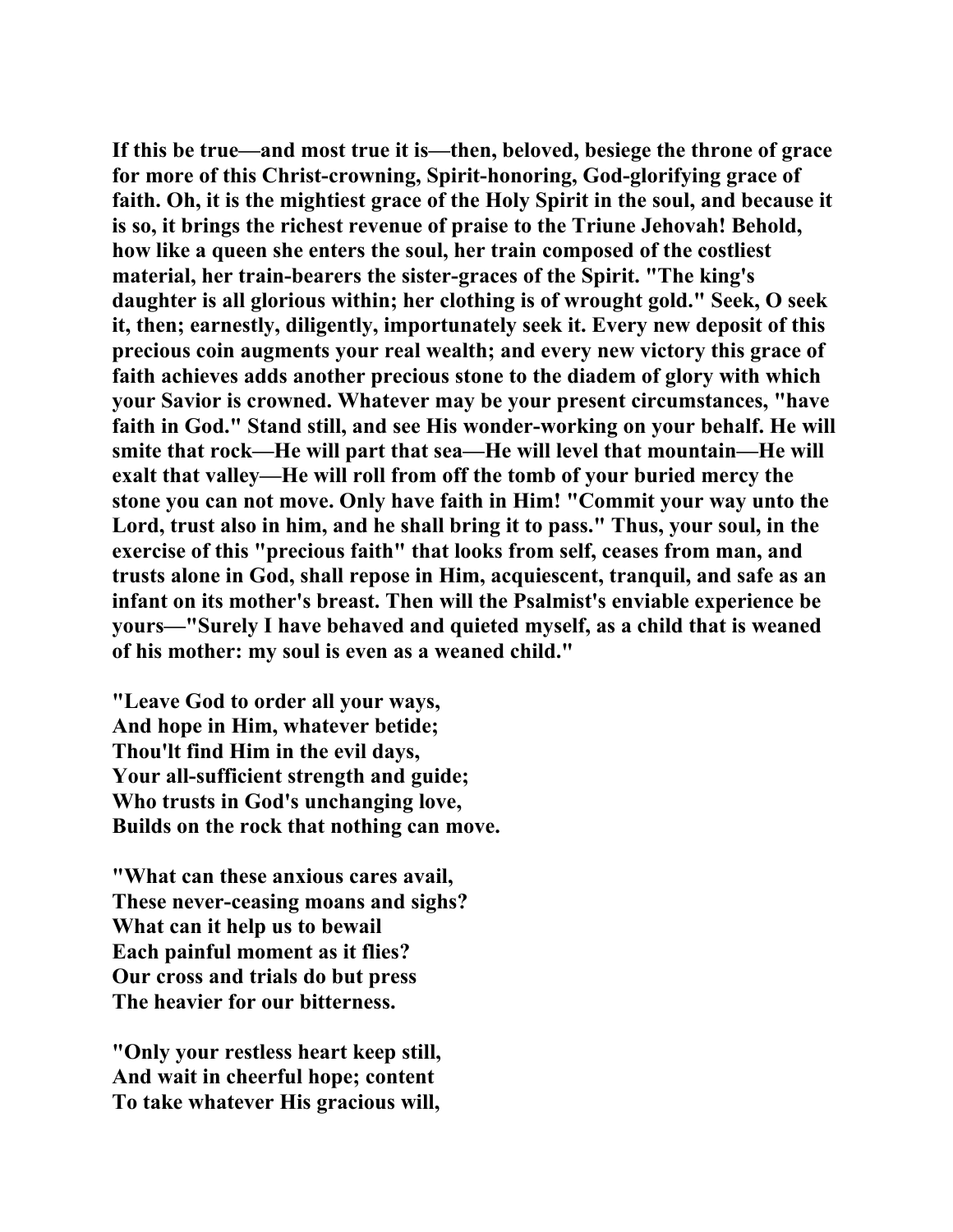**His all-discerning love has sent. Doubt not our inmost wants are known To Him who chose us for His own.** 

**"He knows when joyful hours are best, He sends them as He sees it meet; When you have borne the fiery test, And are made free from all deceit, He comes to you all unaware, And makes you own His loving care.** 

**"Sing, pray, and swerve not from His ways, But do your own part faithfully, Trust His rich promises of grace, So shall they be fulfilled in you; God never yet forsook at need The soul that trusted Him indeed." (***Newmarch,* **1653.)** 

# **The Preciousness of Trial**

# *"The trial of your faith, being much more precious than of gold that perishes."* **1 Pet. 1:7**

**It is the preciousness of trial in general, including the preciousness of the trial of faith in particular, to which the apostle thus refers. We propose, therefore, to amplify the truth, and to illustrate in the present chapter the** *preciousness*  **of** *all* **those trials of which, more or less, the saints of God are partakers. This view may present the subject of trial in a point of light more soothing and sanctifying than the reader has been used to contemplate it. You have thought of trial, have anticipated trial, have met trial, have shrunk from trial as the patient recoils from the surgeon's lance, forgetting that that very trial was the needed process by which God was about to work out some great good in your personal experience; and that so far from being dreaded, it should be welcomed as among the most precious things of God, the richest blessings of the everlasting covenant. The points we propose to illustrate are trial—the preciousness of trial—and the blessings that spring from trial.** 

**The** *term* **is expressive. It refers to a process by which the character or**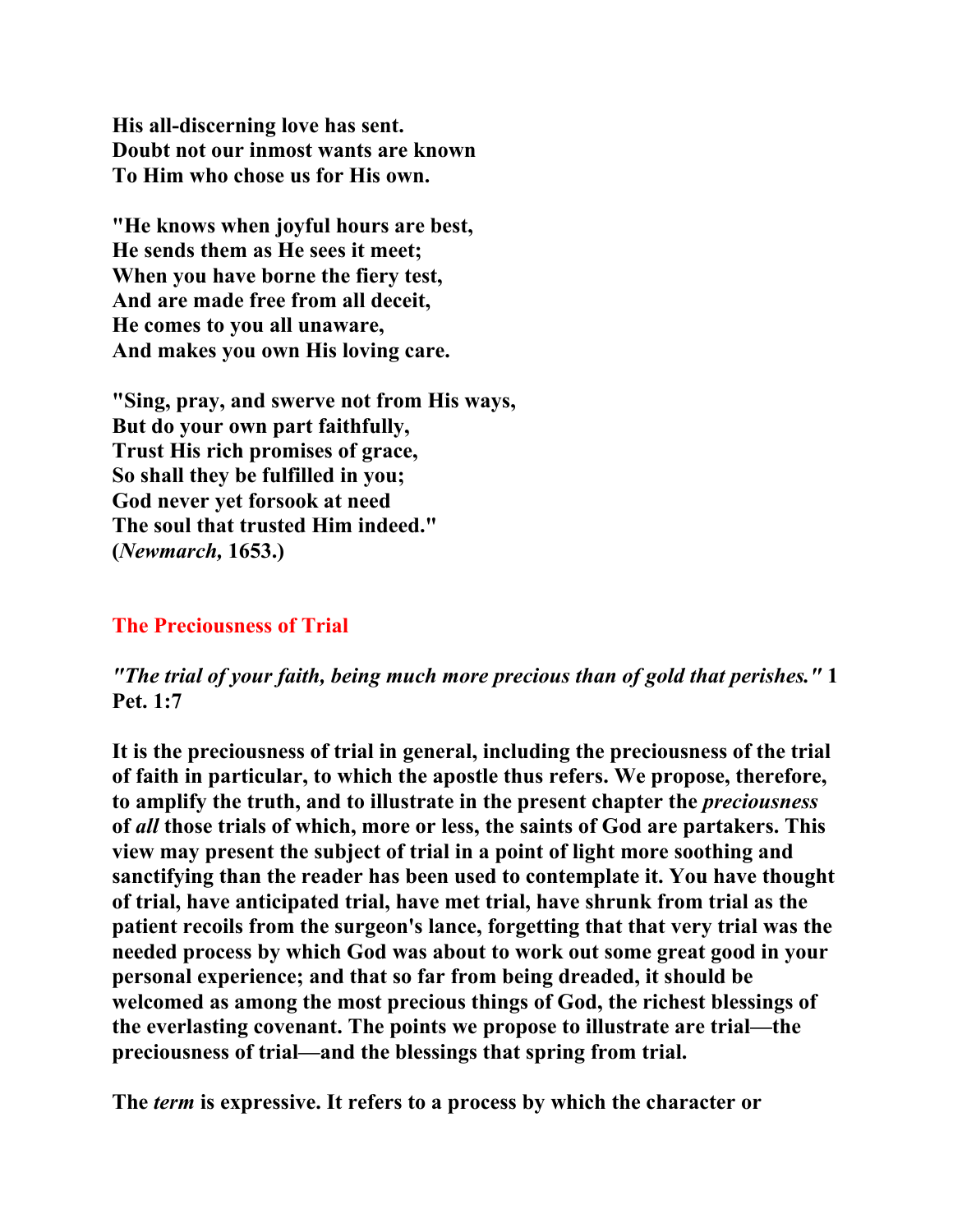**strength of a thing is** *tested.* **The engineer tries the base of his arch, the architect tries the foundation of his building, the refiner tries the nature of his ore. The word** *trial* **thus acquires a significant import in relation to that disciplinary process by which God proves His people. Trial, then, becomes a necessary element in the schooling and training of the children of God for duty and service upon earth, and for enjoyment and glory in heaven. Exempt the Church of God from trial, and she is excluded from a process the results of which are incalculable in her experience.** 

**It will tend to open this subject more forcibly, if we consider** *who* **the Lord tries in the sense in which the term is now employed. There is one passage in God's book which contains—as many brief sentences of inspired truth do—a volume in a word, and it will supply the answer to the question, Who does the Lord try?** *"The Lord tries the righteous."* **The furnace in which God places His people—in other words, the process of trial by which He proves them—is not the same by which the ungodly world is tried. "The fire in Zion, and His furnace in Jerusalem," are only for His own elect. He has the crucible for gold, and the crucible for earth—the fire of love, and the fire of wrath; and in nothing will He more distinguish His own people from the ungodly,—the gold from the "reprobate silver,"—than in the mode by which both are thus dealt with. He tries the righteous because they are righteous; He chastens His sons, because they are sons; He reproves, rebukes, afflicts them, because He loves them, having** *"chosen them in the furnace of affliction."* **What touching words of Christ are these—who can read them without emotion?—***"As many as I love I rebuke and chasten."* **Again,** *"Whom the Lord loves he chastens, and scourges every son whom he receives."* **Thus, it is His own people, His righteous, His holy ones, on whom His afflictive hand is often the most severely and heavily laid.** *"The Lord tries the RIGHTEOUS."* 

**But** *what* **does the Lord try? It is not our fallen nature that He tries, the existence of whose depravity is clear and unmistakable. There needs no proof that we are sinful and corrupt, and that "in our flesh there dwells no good thing." But the Lord tries His own wondrous** *work of grace* **in the soul. He tries everything that is divine, and good, and holy in the regenerate. He tries their principles, He tries their motives, He tries their graces, He tries their knowledge, He tries their experience, He tries His own work. Take, for example, a few of the spiritual graces which He more especially brings to the test of trial. He tries the believer's** *love.* **"Loves you me more than this?" is often the probing question of Jesus to His disciples. He will test the reality, the sincerity, the strength of our love to Him—whether it can confide in Him**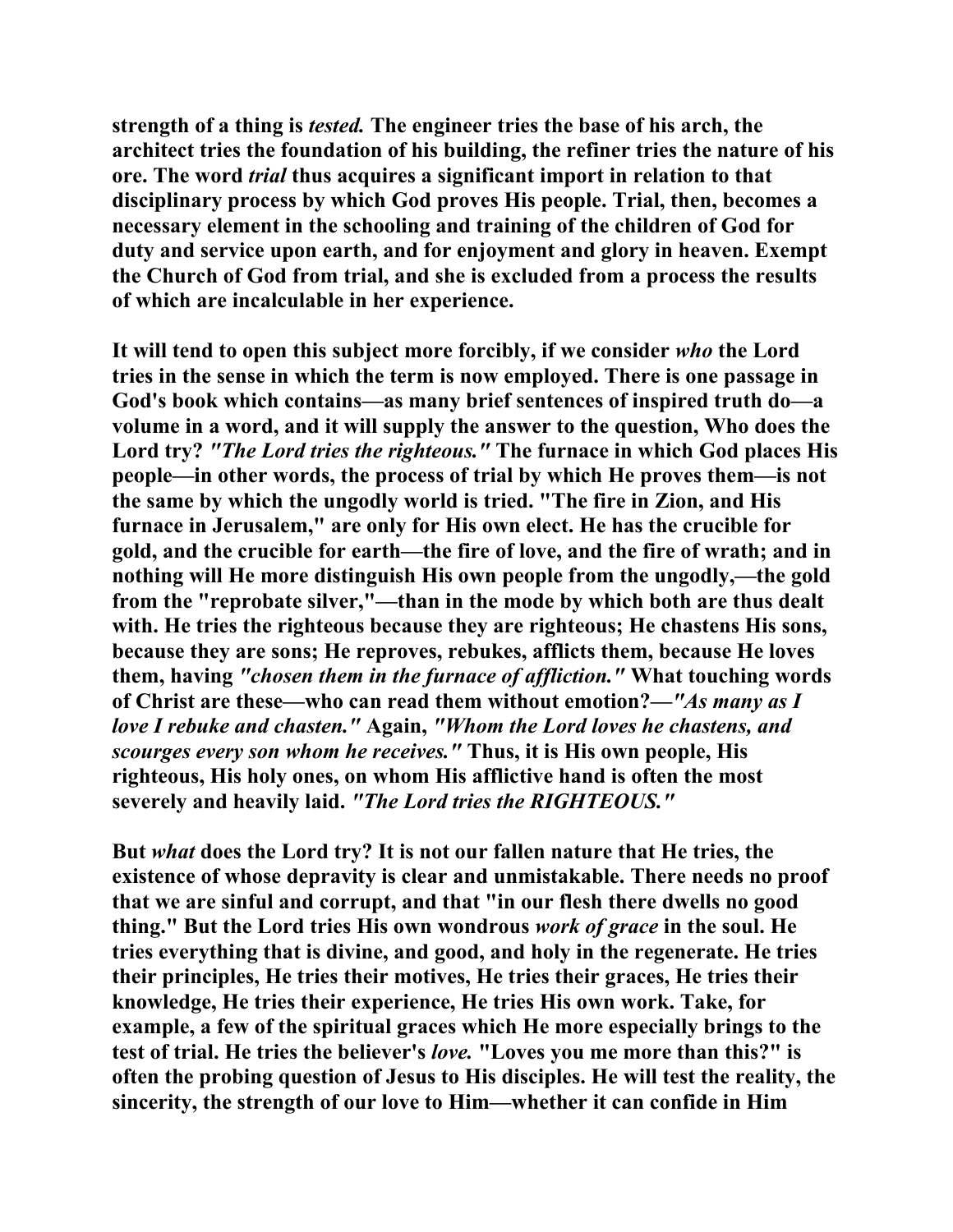**when He smites, cling to Him when He retires, obey Him when He commands—whether it will entwine around Him the closer that the storms seek to tear it from its hold. "Can you resign this blessing? will you undertake this service? are you able to drink this cup, or bear this cross for me?" is the significant language of many a trial with which the Lord tries the righteous. Happy if your love sustains the test of its sincerity, and your heart replies, "Yes, Lord; Your love inspiring my love, Your grace helping my infirmity, Your strength perfected in my weakness, I can—I** *will***—I DO."** 

**The Lord tries also the** *patience* **of His people. There is, perhaps, no grace of the Spirit, or adornment of the Christian character more overlooked than this, and yet there is not one more precious, God-honoring, and beautifying. To find this divine and rare pearl, we must often pass from the surface of society, and seek it—where, indeed, the piety and taste of few lead them amid scenes of suffering, of grief, of adversity. In some secluded apartment, on some couch of languor, or bed of sickness, shaded by poverty and loneliness, this divine grace may exist—no eye beholding its sparkling amid the surrounding gloom, but His whose** *"eyes are over the righteous, and whose ear is open to their cry."* **There may be seen the patient, quiet spirit of a humble believer in Jesus, enduring without a murmuring word, bearing without a rebellious feeling; suffering without a hard thought of Him who has smitten—with a calm, submissive, dignified surrender to the Divine disposal** *the will of God.* **And yet, who, in whatever path he walks, finds not, in some circumstances of his daily history, the** *"need* **of patience?" The trying circumstances of life—the chafings of the hourly cross—the constant contact with dissimilar tastes, uncongenial minds, unsympathizing hearts—the delays in answer to prayer—the ceaseless pain—the restless head—the nervous temperament, to which the buzzing of a fly is agony—above all, the hidings of God, the tarrying of Jesus, the suspension of the Spirit's consolation—all, all demand the exercise of that patience with which the believer possesses his soul. This is the grace the Lord tries! Ah! how little know we of the impatience of our spirit—the petulance and unsubmissiveness which will brook no delay, which frets against the Lord, and rebels against His dealings—until the Lord tries us. But He tries our patience only to increase it. Humbled under the conviction how rebellious and repining is our spirit, we are led to cry mightily to God to give to us this grace, meekly to endure, silently to suffer, and cheerfully to do His will.** *"The Lord direct your hearts into the patience of Christ." "You have need of patience, that, after you have done the will of God, you may receive the promise."* **We are exhorted to** *"let patience have her perfect work, that you may be perfect and entire, wanting nothing." "Here is the*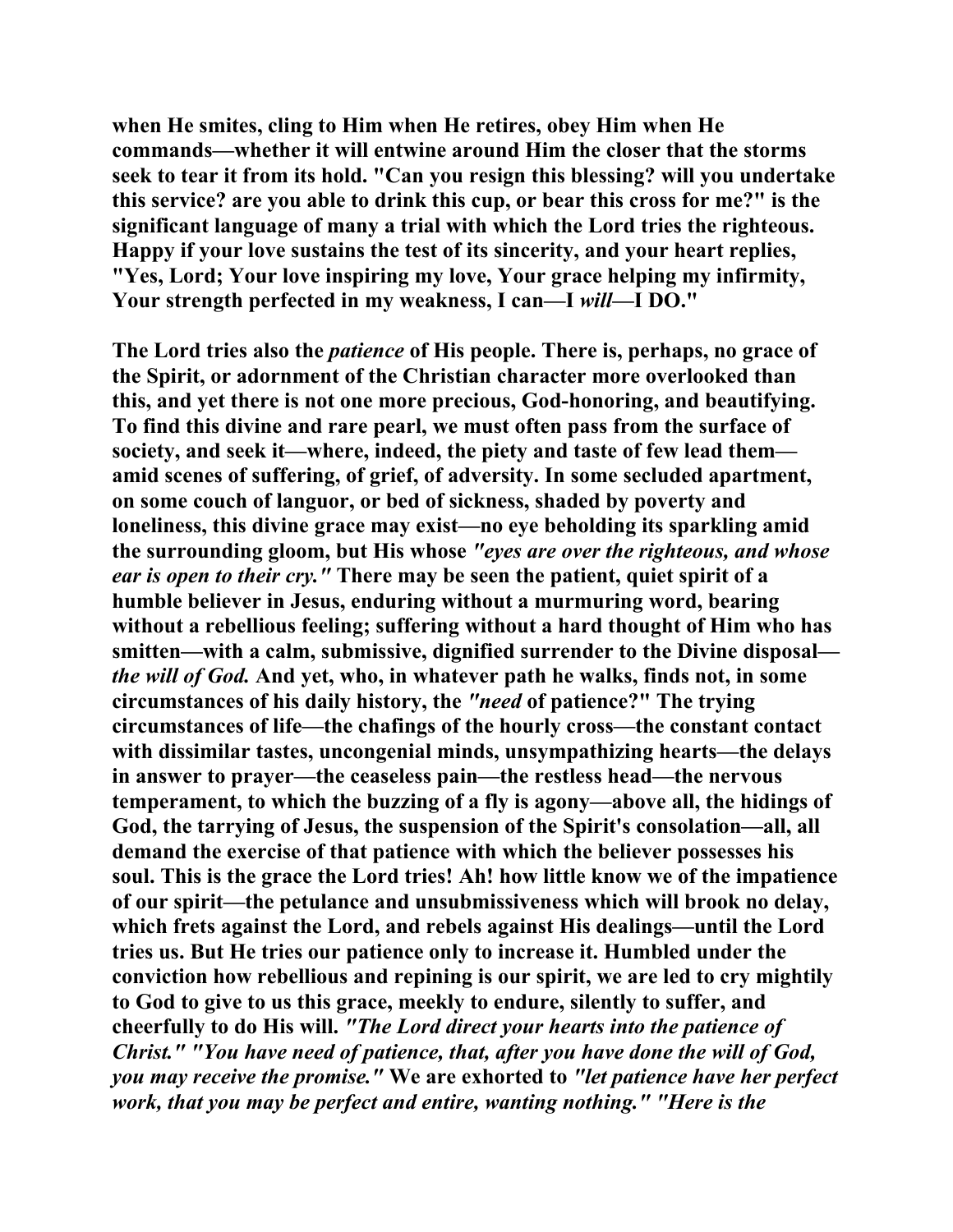## *patience of the saints."*

**I have spoken of the trial of** *faith.* **Without recalling the train of thought already pursued, it may be well briefly to remark, that faith being the queengrace of the graces—all others constituting her regal attendants—the Lord**  *especially* **tries this grace of the believer, and by so doing He indirectly tries and so strengthens all the cognate graces of the soul. Thus, we read,** *"The trial of your faith works patience."* **And what are the ends to be accomplished in the trial of faith? The Lord tries our faith to test its genuineness, to promote its purity, to invigorate its power—thus to bring us into a more intimate acquaintance with Himself. Never should we try God as we do did He not try us as He does. We should, alas! be content to travel many a stage without Him. No child-like sense of dependence—no holy communings—no seeking His will—no trying of His love, faithfulness, and wisdom. How seldom would the Lord see our uplifted face, or our outstretched hands, or hear the plaint accents of our voice, did He permit this grace to lie sluggish and stagnant in the soul. But it is "living water" which Christ has deposited within the regenerate, and trial is needed to keep it pure, sparkling, and ascending. Be you sure of this, then, beloved, that the Lord thus exercises your faith only to make you a richer possessor of this most enriching of the graces. It is a kind process of Jesus by which He seeks your greatest good. The more your faith is tried, the more it deals with God, and travels to Christ; and it is impossible for you to spend one minute with God, or to catch one glimpse of Christ, and not be sensibly and immeasurably the gainer. The more your faith leads you to the throne of grace, the more precious will prayer become. The more your faith deals with the atonement of Christ, the more will the glory of His work unfold to your mind. The more your faith takes hold of the Divine promises, the more will it be confirmed in the truth of God's word. Thus faith—so supernatural and wondrous a grace is it—transmutes everything it touches into most precious gold, and so confers upon its tried but happy possessor**  *"greater riches than the treasures of Egypt."* 

**But who can travel the circle of all the trials to which the saints of God are subject? How great their variety! how peculiar often their character! Each child of God seems to move in a groove peculiar to himself, to revolve round the great center in an orbit of his own. The Lord deals with us as individuals that we may have individual dealings with Him. Therefore, among the catalogue of the Christian's trials, those of an individual nature may take the precedence of all others. It is a great mercy when we can retire from the crowd and deal with God individually—when we can take the precious**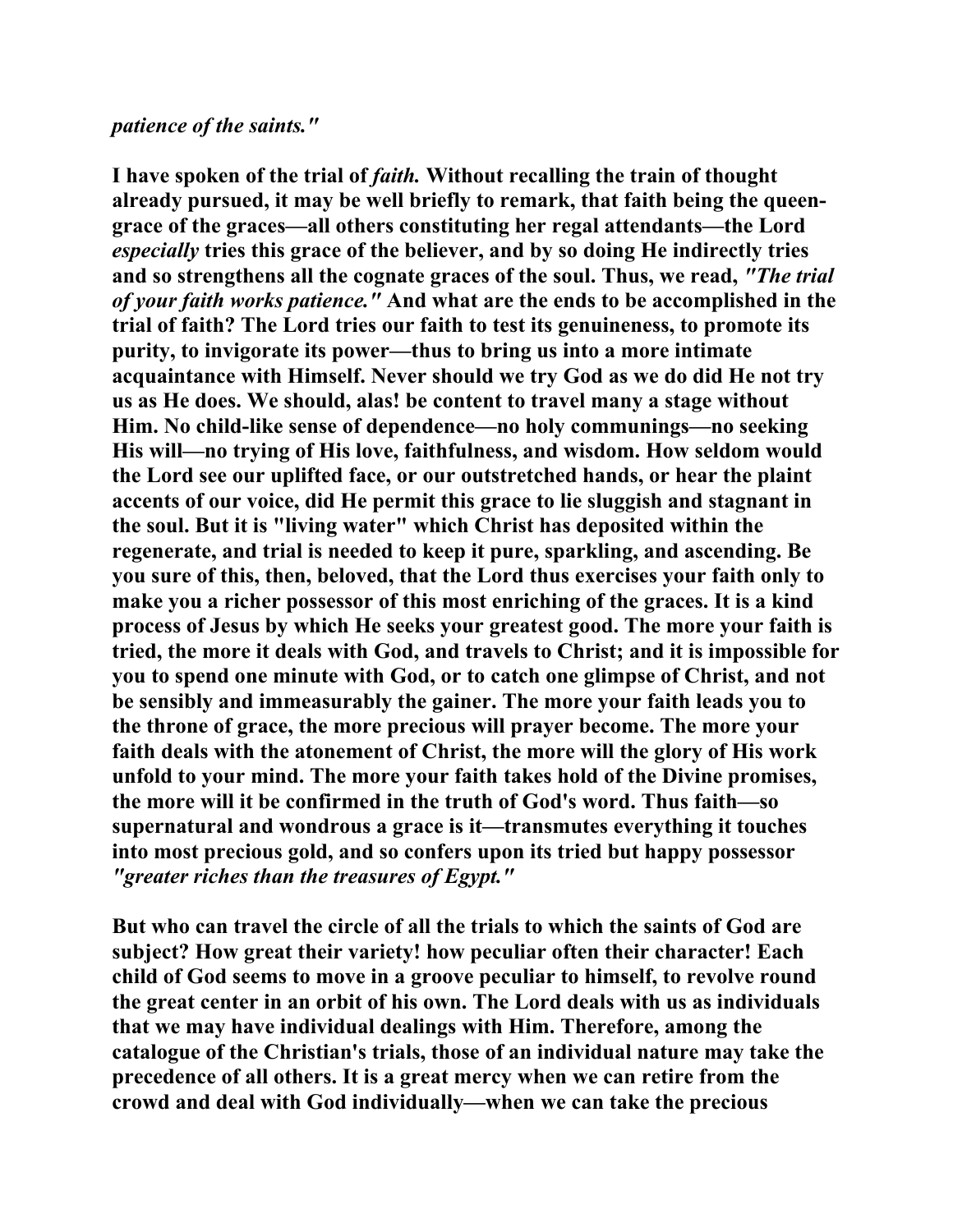**promises to ourselves individually—when we can repair to Jesus with individual sins, infirmities, and sorrows, feeling that His eye bends its glance upon us, His ear bows down to us, His hand is outstretched to us, His whole heart absorbed in us, as though not another claimant, suitor, or sufferer unveiled a sorrow or preferred a request—as if, in a word, we were the solitary object of His love. Oh, deal with Christ personally, even as He deals personally with you. His invitation is,** *"Come unto ME,"***—and He would have you come,—and you cannot honor Him more—recognizing His personality, and His personal relation to yourself, and disclosing your personal circumstances, making confession of personal sin, presenting personal wants, and unveiling personal infirmities, backslidings, and sorrows.** 

**But, in addition to personal, there are often** *relative trials,* **which many are called to experience. It is impossible for feeling hearts not to make the circumstances of those to whom they are bound by close and tender ties of love and friendship in a measure their own. The religion of Jesus is the religion of** *sympathy.* **It teaches us to "weep with those that weep, and to rejoice with those that rejoice"—to "bear one another's burdens, and so fulfill the law of Christ." And what a touching exemplification of this our religion did its great Author present when bending over the grave of Lazarus; as the evangelist tells us—"JESUS WEPT." He had griefs of His own—oh, how bitter!—but He buried them deeply and silently within His breast, and seemed to feel and to weep only for the griefs of others.** *"In all their afflictions he was afflicted."* **And thus, too, it often is with the Christ-like believer. Concealing his personal sorrows, and bearing in lonely and uncomplaining silence his own burden, he is often found, from his unselfishness and sensibility, to be more deeply afflicted and oppressed by the sorrows and burdens of others.** *"Who is weak, and I am not weak? who is offended, and I burn not?"* 

**But there are** *spiritual trials* **peculiar to the children of God. The world, as it cannot sympathize with the joy of the believer, so it cannot participate with his spiritual sorrow. The Lord tries the righteous as righteous. What knows the world of trials springing from the indwelling of sin, from the temptations of Satan, from spiritual darkness, from the conflict of unbelief, from the infirmities of prayer, from leanness of soul, coldness of love, hardness of heart, perpetual tendency to spiritual relapse? Nothing whatever! But such are the soul exercises of many a saint of God, and these constitute his sorest trials.** 

**But it is not so much on the fact of the Christian's trials that we would dwell,**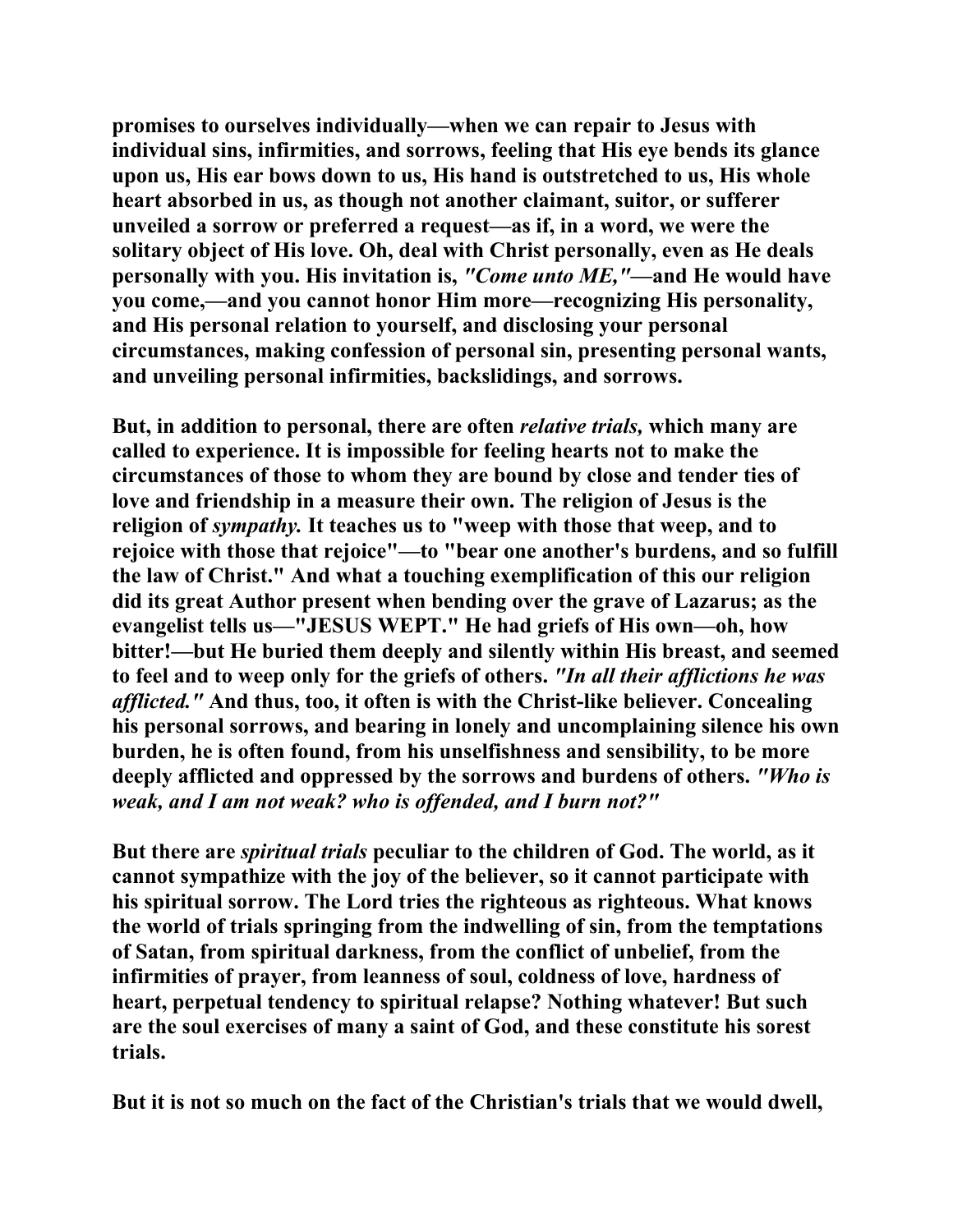**as upon a particular aspect of those trials which—especially in the actual process of trial—we are prone to overlook—their** *preciousness.* **The apostle clearly intimates this—***"The trial of your faith being much more precious than of gold."* **It is to the preciousness of the trial of faith, not so much to the preciousness of faith itself, to which he refers. Let us briefly pursue this idea, and see in what respects the child of God may contemplate his trials as among he precious things of God.** 

**Trial is precious,** *because that which it tries is so.* **The work which God brings to the test of affliction is worthy of all the pains He takes to prove its reality, to promote its purity, and to advance its growth. Nothing is so precious, so costly, so indestructible as the work of the Holy Spirit in the soul. If, beloved, you have a broken heart for sin, if you possess faith less even than a grain of mustard seed, if there glows in your heart a solitary spark of Divine love, or there beats in your soul a throb of spiritual life,—if, in a word, there is the outline of the restored moral image of God, faint and imperfect though it is, no figure can illustrate its beauty, nor words describe its worth. It distances all idea in its intrinsic preciousness. Now this is the work the Lord tries. These are the Divine principles, holy emotions, heavenly feelings He brings to the test. He tries it because it is worth the trial, and so the trial itself becomes a precious thing because it has to do with a precious work.** 

**Trial also derives a value from its being** *the discipline of a loving Father.* **The moment faith can see the extraction of any drop of the curse from the cup of sorrow, and trace in its ingredients nothing but the elements of love, wisdom, goodness, faithfulness, righteousness, it realizes the costliness of the discipline. The very rod is loved because it is the rod of Him who is** *"Love."* **The chastening is sweet because it is parental. And the true believer exclaims, "My Father designs by this to teach me some salutary lesson, to inculcate some divine truth, to rebuke me for some folly, to correct me for some sin, to recall my truant heart, to restore my wandering soul, to endear Himself, and by detaching my affections and sympathies from earth's attractions, to allure and bind them closer to heaven. Precious trial that is the dictate of a wise and holy discipline, that leaves traces of a Father's hand, that is loving in its origin, loving in its nature, loving in its results!"** 

**Trial is precious because** *it increases the preciousness of Christ.* **It is in adversity that human friendship is tested. When the wintry blast sweeps by, when fortune vanishes, and health fails, and position lowers, and popularity wanes, and influence lessens, then the summer birds of earthly friendship**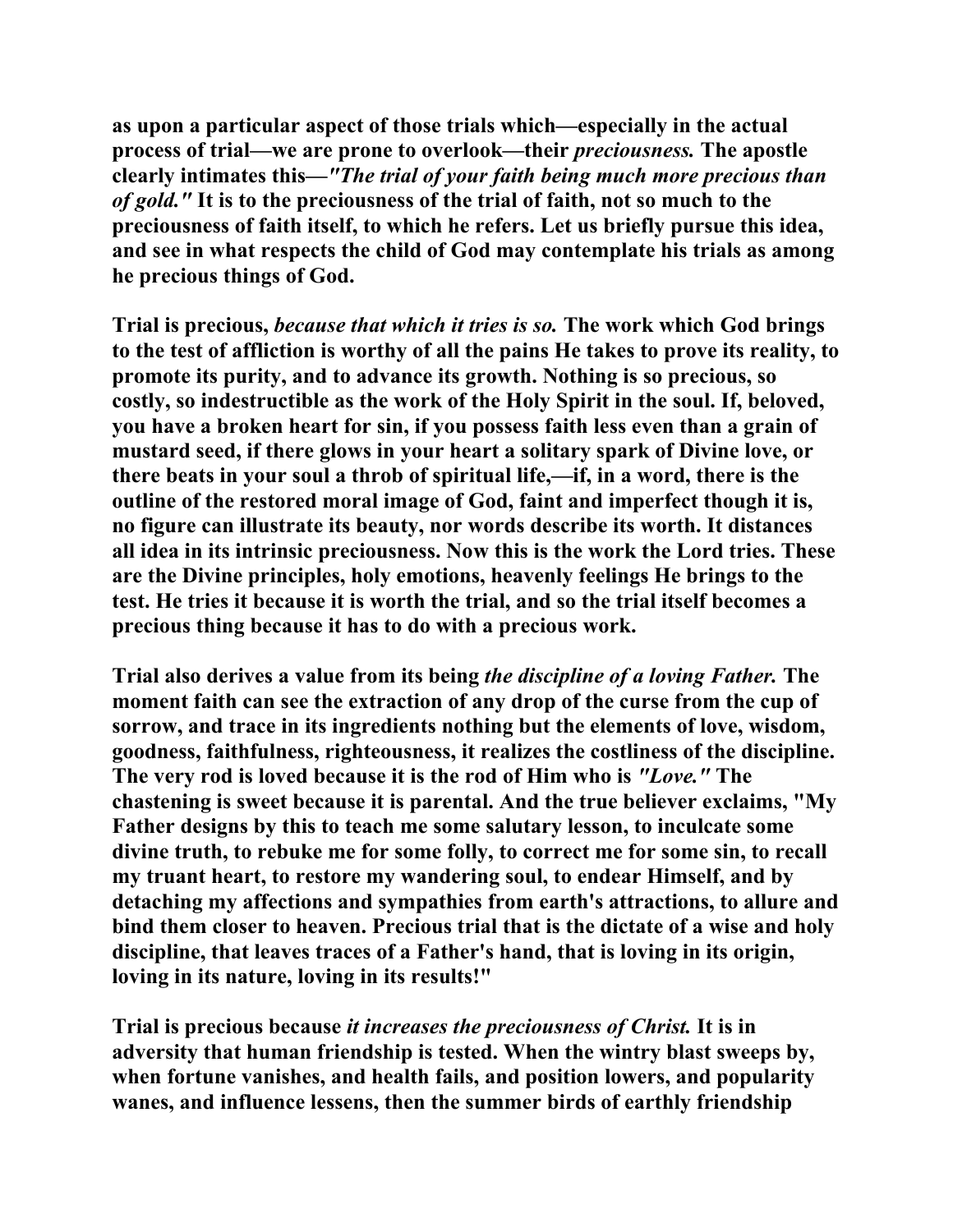**expand their wings and seek a warmer climate! The same test that proves the hollowness of the world's affection and constancy confirms the believer in the reality, power, and preciousness of the friendship of Jesus. To know fully what Christ is we must know something of adversity. We must be tried, tempted, and oppressed—we must taste the bitterness of sorrow, feel the pressure of want, tread the path of solitude, and often be brought to the end of our own strength and of human sympathy and counsel. Jesus shines the brightest to faith's eye when all things are dark and dreary. And when others have retired from our presence, their patience wearied, their sympathy exhausted, their counsel baffled, perhaps their affection chilled and their friendship changed,**  *then* **Christ approaches and takes the vacant place; sits at our side, speaks peace to our troubled heart, soothes our sorrows, guides our judgment, and bids us "Fear not." Beloved reader, when has Christ appeared the nearest and most precious to your soul? Has it not been in seasons when you have the most stood in need of His guiding counsel and of His soothing love? In the region of your heart's sinfulness you have learned the value, completeness, and preciousness of His atoning work, of His finished salvation. But the tender, loving, sympathetic part of His nature, you have been brought into the experience of only in the school of sanctified trial. Oh, how precious has that trial made Him! Into what sacred intimacy and close fellowship and conscious nearness has it brought you. When He has approached with an expression so benignant, with a look so winning, with words so soothing, with an influence so tranquillizing, and told you that He was acquainted with your sorrow, entered into your loss, felt all the keen, delicate touches of your grief; and then spoke words of comfort to your spirit, bound up your broken heart, gently drew you into a sweet, holy, cheerful submission to His will and full justification of His dealings, oh, has He not enthroned Himself upon your soul at that moment more supremely and firmly than ever? You once thought you knew Him, and you did in some degree, but now, in the depth of your hallowed sorrow, a sorrow into which the Man of sorrows and the Brother born for adversity has enshrined His whole self, you exclaim, "I have heard of you by the hearing of the ear; but now mine eye sees you." We ask, Is not trial a precious discipline, a precious correction, a precious school, that leads you more fully into the heartfelt experience of the preciousness of the Savior? Shrink not from, nor rebel against, that which makes you more intimately acquainted with your best Friend, your dearest Brother, the tender, sympathizing, Beloved of your soul. You will know more of Jesus in one sanctified trial than in wading through a library of volumes or in listening to a lifetime of sermons.**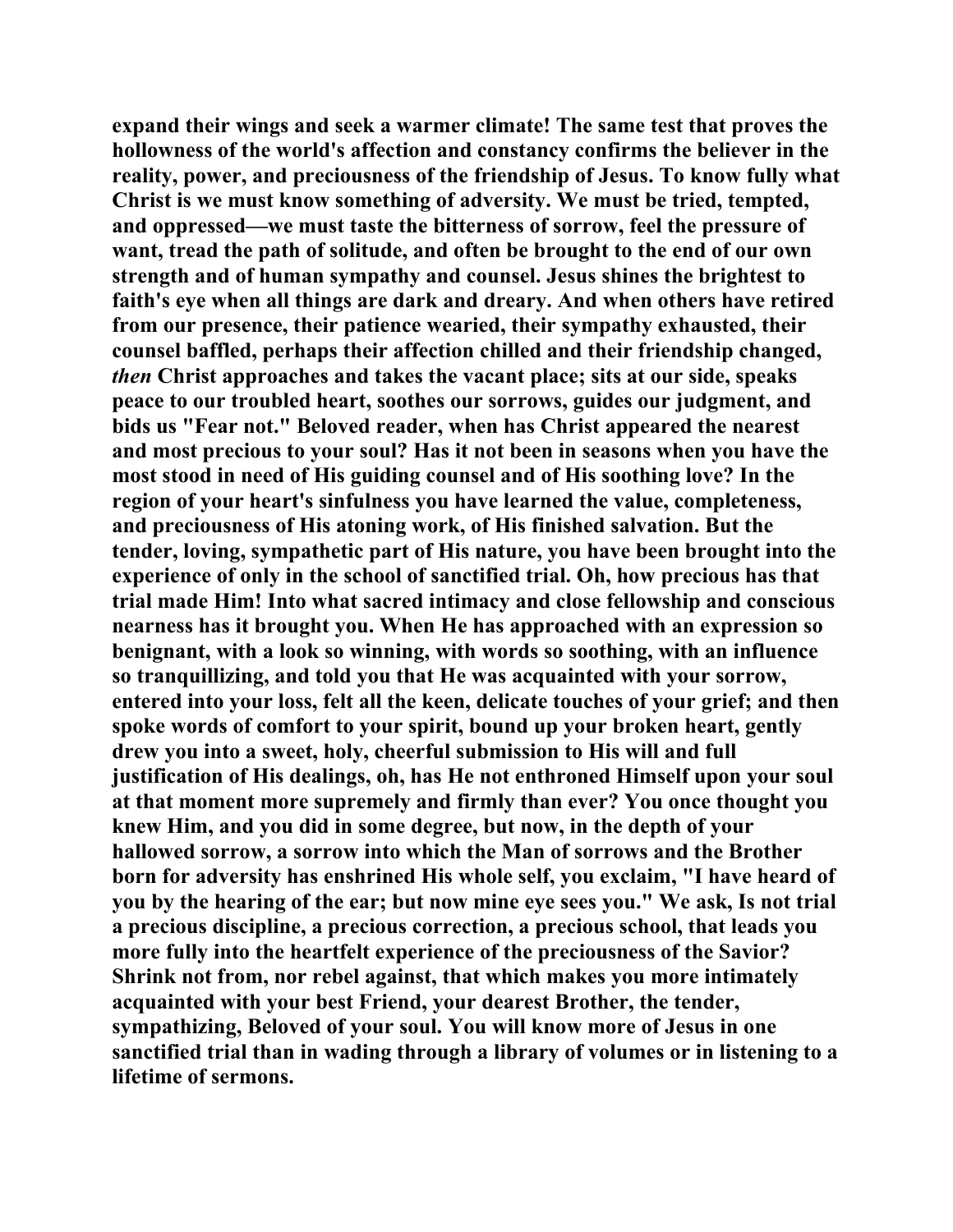**It is impossible either to contemplate** *the costly results of trial,* **and not find an evidence of its preciousness. Trial is a fruitful process; and, though often painful as the incisions of the amputating knife, the results, like those incisions, are salutary and healthful. Sanctified trial opens an outlet for the escape of much soul-distemper. Deep-rooted, hidden, and long pent-up evil, the existence of which has been as a fretting sore, inflaming, irritating, and impairing the whole spiritual constitution of the soul, has by this process been thrown off, and thus a more wholesome state and healthful action has supervened. Oh, what selfishness, what carnality, what rebellion, what worldliness, what secret declension, has God's lancet brought to light, revealing it but to inspire self-abhorrence, sin-loathing, and sin-forsaking and all this the costly fruit of a deeply sanctified affliction!** 

**Trial, too,** *stirs us up to lay hold upon God in prayer.* **Nothing, probably, in all the Lord's means of grace and dispensations of providence so leads us to prayer, incites us to call upon the Lord, as the pressure of affliction. And so high a privilege is access to God, so sweet a spot is the throne of grace, so great and holy the blessings that spring from a waiting of soul upon the Lord, that must be a wholesome discipline that leads to such results. Oh, count it a precious trial, a golden affliction, that brings your heart into a closer communion with Christ! Your Elder Brother's voice may, like Joseph's, sound harshly and alarmingly upon your ear, filling you with fear and foreboding; yet it is the voice of your Brother, the "voice of the Beloved," and it speaks but to rouse you to a more full, confiding opening of your heart in prayer. Oh, precious trial! Oh, heaven-sent affliction! that breaks down the barriers, removes the restraints, thaws the congealings that intercept and interrupt my fellowship with God, and with His dear Son Christ Jesus. Our heavenly Father loves to hear the voice of His children; and when that voice is still, when there is a suspension of heart-communion, and the tones are silent which were used to fall as music upon His ear, He sends a trial, and then we rise and give ourselves to prayer. Perhaps, it is a perplexity, and we go to Him for counsel; or it is a want, and we go to Him for supply; or it is a grief, and we go to Him for soothing; or it is a burden, and we look to Him for upholding; it is an infirmity, and we repair to Him for grace; it is a temptation, and we fly to Him for support; it is a sin, and we repair to Him for pardon; but, be its form what it may, it has a voice—"Rise, and call upon your God!" and to God it brings us.** 

**How much, too, does deeply sanctified trial** *correct our false judgments.* **We conceive dark thoughts of God's character, wrong views of His dealings, crude**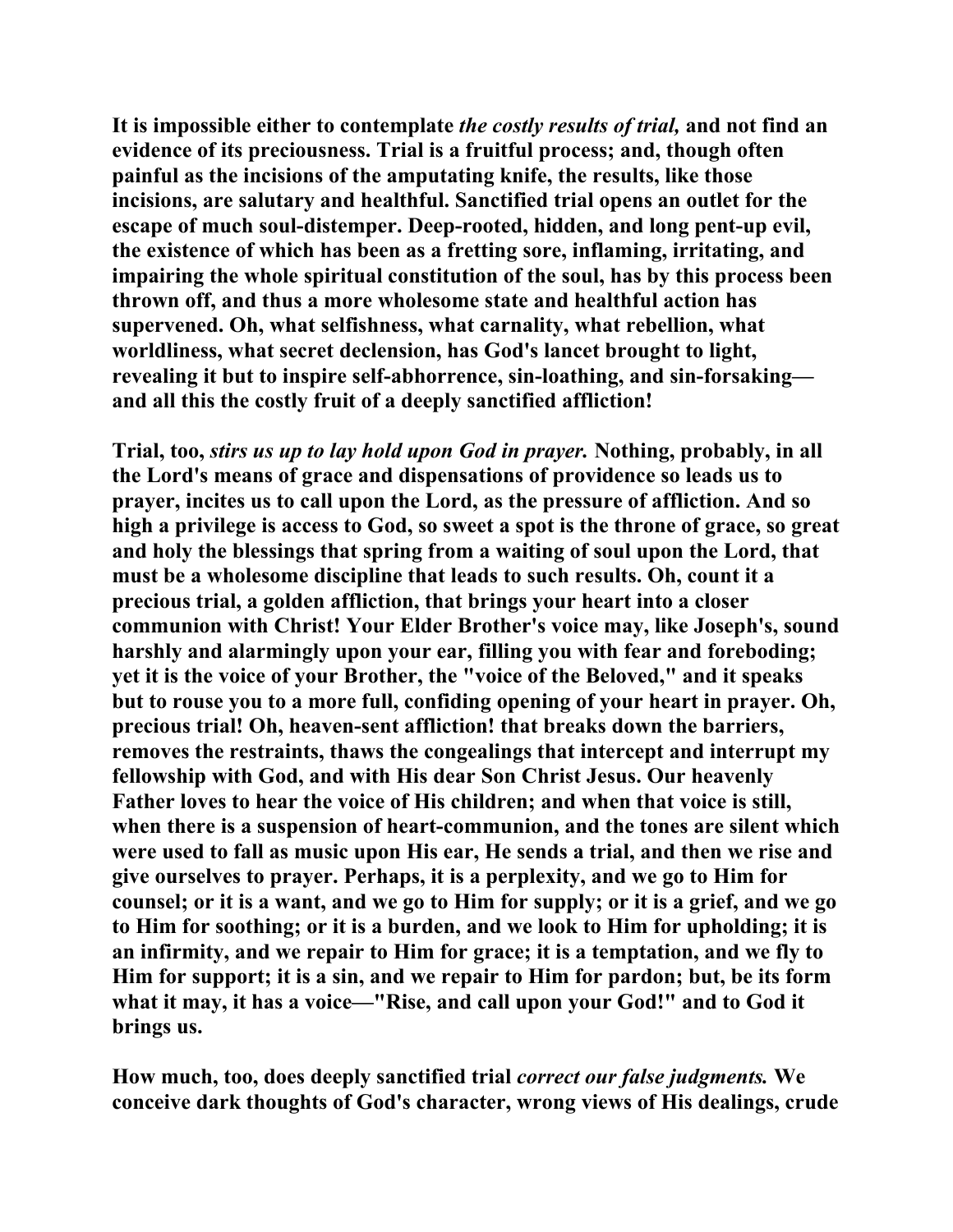**interpretations of His word—our judgments often miscarry in their opinions of persons, of actions, and events; but when under God's hand how much of this is corrected. The passing tempest has swept the clouds away, cleared our intellectual, and purified our moral atmosphere, and a brighter, serener sky has smiled upon us from above, and our path has become easier and pleasanter. We see God's character and our own in a different light—His so glorious, our own so vile. We interpret His dealings differently and more favorably, and begin to learn that there is no individual who has not, perhaps, more in his character to admire and love than to censure and condemn; and that there is no event in Divine Providence that has not a lesson of truth and a message of love.** 

**We are deeply indebted to trial—and it thus fully sustains its character as among the precious things of God—***as authenticating the fact of our divine sonship.* **Erase sanctified trial from the catalogue of the Lord's dealings with you, and you would cancel one of the strongest evidences of your adoption. What earthly father corrects not the waywardness, self-will, and disobedience of his child? and shall not our heavenly Father, in the exercise of a wisdom and love yet greater, employ a holy and wholesome discipline towards** *His*  **children? Every stroke of His rod is a proof of His love, and every correction of His hand an evidence of our sonship. How tender and touching the admonition,** *"My son, despise not you the chastening of the Lord, nor faint when you are rebuked of him. For whom the Lord loves he chastens, and scourges every son whom he receives."* **Thus, then, our hallowed afflictions and trials are among the choice, precious things of God, because they are signs and seals of our gracious adoption into His family. Be not cast down, O tried believer! as though some strange and untoward thing had happened to you. Misinterpret not the dealings of God, as though your present sorrows, difficulties, and trials, were marks of His displeasure, and evidences against your true and divine relationship. Many of the Lord's people who appear exempt from those trials by which others are severely afflicted are prone to argue from thence against their being the true children of God. Most true is it that the religion of Jesus is the religion of** *the cross,* **and that there never was a true Christian without a cross. And yet the painful misgiving, arising from exemption from the crosses which others bear, may itself be** *the* **cross the Lord appoints you. The heart-searching and prayer, the earnestness and anxiety, which this conviction produces, may be just the self-discipline which those peculiar trials—from the absence of which you augur ill against yourself—are designed to effect. God can as richly teach, and as deeply sanctify us by the**  *absence* **as by the presence of a trial. But ah! are there no crosses other than**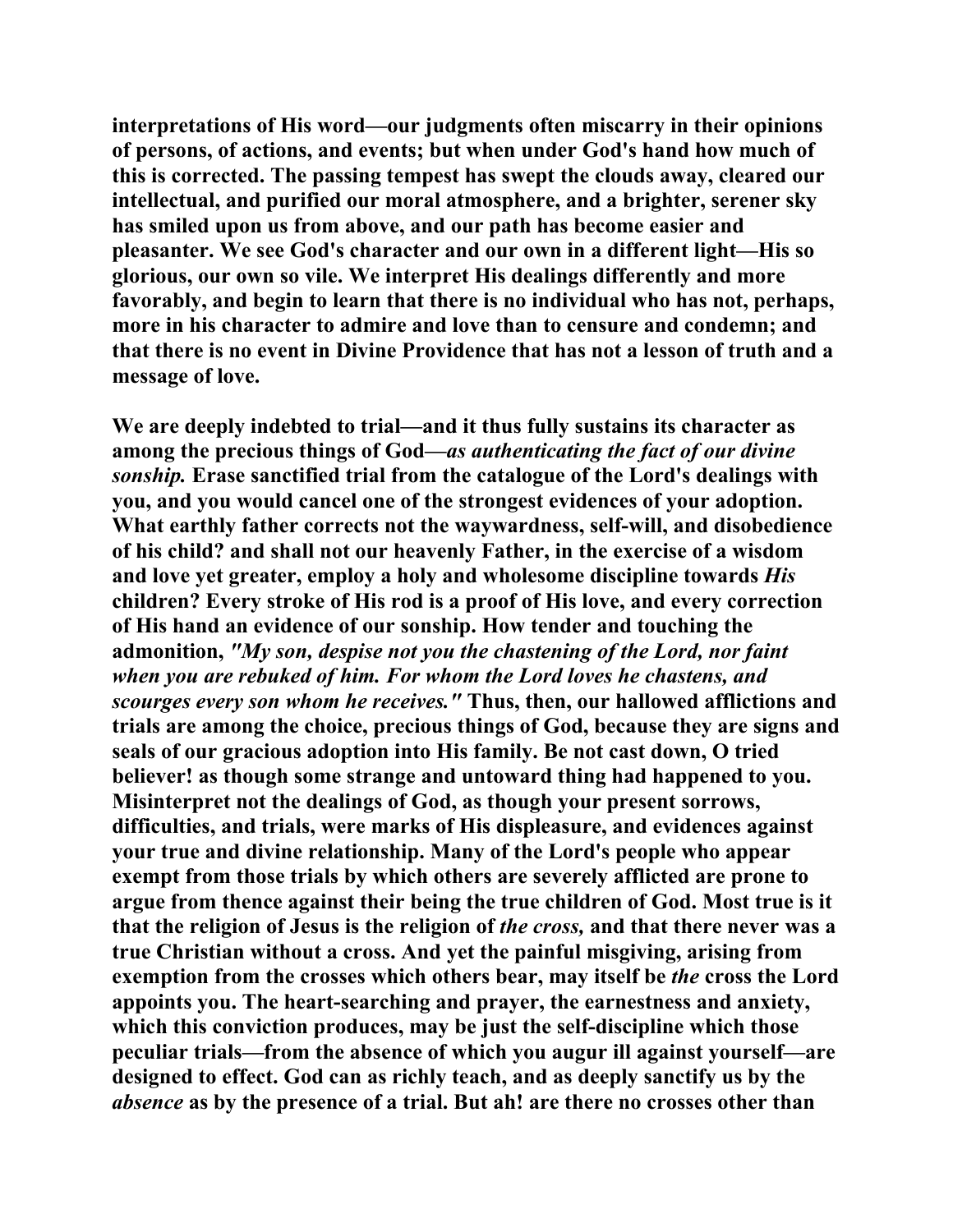**reverse of circumstances, loss of health, chilled affection, changed friendship, heart-crushing bereavement? Yes, beloved reader; this body of our humiliation, the power of indwelling sin, the assaults of Satan, the seductions of the world, the wounding of the saints, spiritual becloudings and despondencies, is enough, in the absence of all external trial, to discipline the heart, to humble the soul, and keep the believer near to the cross of Jesus. Thus, there is no believer without a trial, and no Christian is without the cross.** 

**"A lady of rank and great piety complained that, whereas in Scripture the cross is everywhere spoken of as useful and necessary for the children of God, yet she, for her part, must acknowledge that hitherto the Lord had never deemed her worthy of one, and that this often raised within her melancholy thoughts and doubts whether she was one of His children or not. Gotthold said to her—I confess that complaints like yours are not common, inasmuch as few Christians have any ground to lament a lack of the cross, while others, whose share of it is exceedingly small, nevertheless imagine that it is quite as large as they are able to bear; and in particular, those who are yet unaccustomed to it, are prone to fancy that their cross is too great and heavy for them. As for your case, however, it seems to me that you are actually bearing a cross without being conscious of it. You are vexed with gloomy thoughts because you have no cross. These gloomy thoughts, however, appear to me to be themselves a considerable cross, and also a very salutary one, for they not only evince, but nourish and augment your desire to resemble the Lord Jesus, and to take up your cross and follow Him. Besides, the words of our Savior, 'Whoever does not bear his cross, and come after me, cannot be my disciple,' relate not merely to the common hardships of human life, but are also and especially to be understood of the crucifixion of the old man, of his sinful lusts and desires, of self-denial and the subjugation of the will. For the rest, we cannot and ought not to make crosses for ourselves, for this would end in hypocrisy. The Lord holds the cup of affliction in His own hand, and pours out of it when and as much as He will. That He has spared you hitherto, acknowledge with humble gratitude; He is the Searcher of hearts, and perhaps knew that, with the cross, your heart would not have felt towards Him as it has done without it. Recollect, however, that the drama of your life has not yet been played to the end, and that, for ought you know, your gracious God may still have some little cross in reserve for you, to be imposed in due time. The fiercest tempests often come in the evening of the finest summer days, and it is after the pure wine has been run off that the lees are used to follow. It ought to be another ground of gratitude to God, that He has**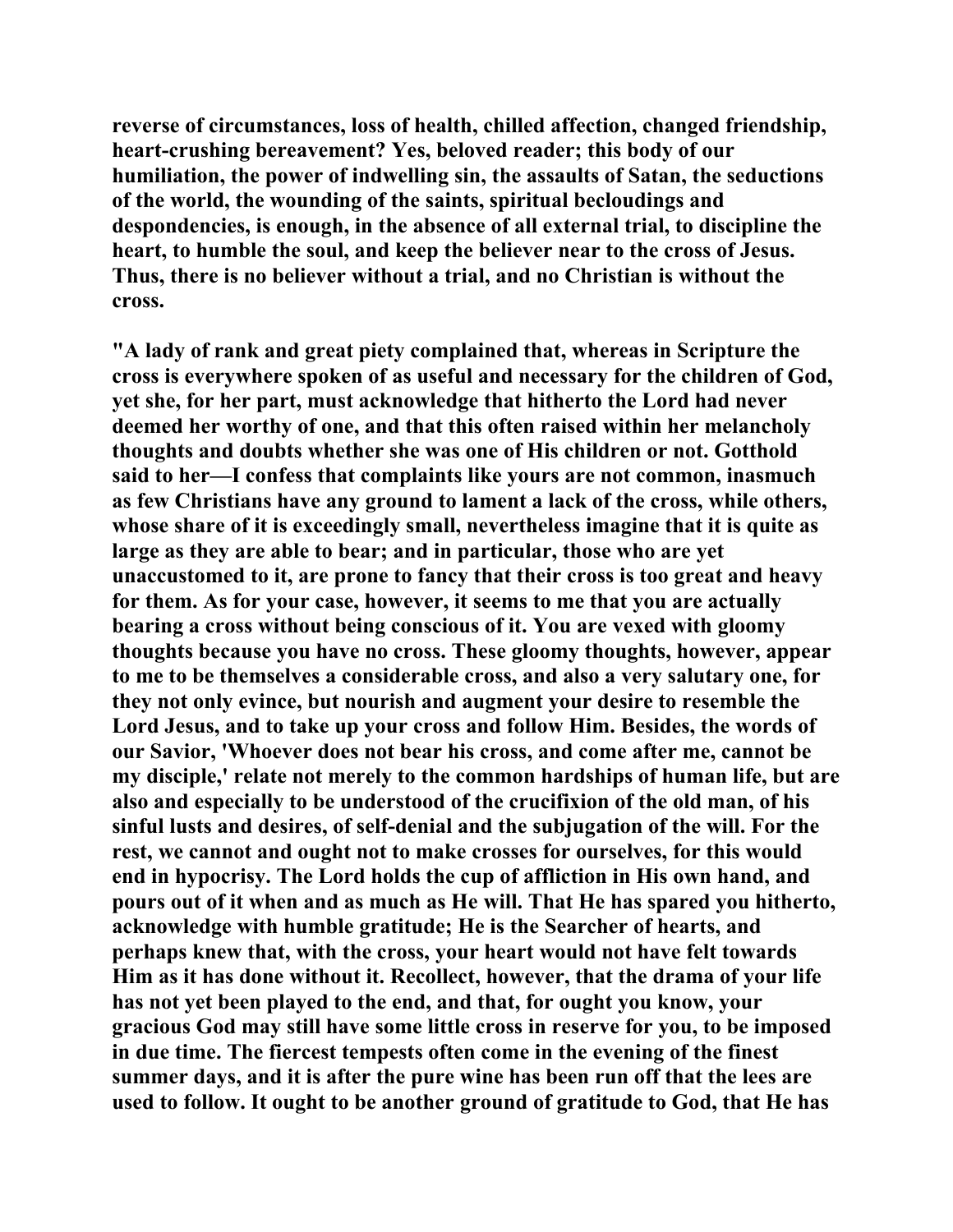**given you time to prepare for all emergencies, and provide yourself with the armor necessary for your defense." (Gotthold's Emblems.)** 

**It is not the least hallowed result of sanctified trial, thus increasing its preciousness,** *the deeper acquaintance into which it brings us with God's word.*  **In trial we fly to the Scriptures as the unfailing source of guidance and comfort. Whatever may be the nature of our sorrow, or the singularity of our path, we are sure of finding in God's word light, sympathy, and soothing corresponding therewith. God sends us into this school of affliction to learn. Thus He dealt with David—***"It is good for me that I have been afflicted, that I might learn your statutes."* **God's word at all times should be our study and delight.** *"Let the word of Christ dwell in you richly in all wisdom."* **But there is, through outward distractions and inward conflicts, a tendency to neglect the word, to lose our relish for its sweetness, or to turn from its faithful rebukes. And as a parent or a teacher sometimes employs the rod to stimulate his pupil to learn, so our Heavenly Father, our Divine Teacher, often sends His rod of correction to drive us to the study of the truth; then we testify,** *"It is good for me that I have been afflicted* **(corrected, chastened, rebuked),** *that I might learn your statutes."* **And oh, with what increased clearness and beauty does the Bible often unfold to us in the time of precious trial! We understand the Scriptures now as we never did before. We may have consulted critics and expositors, and by our own ingenuity and skill have endeavored to penetrate the sacred mysteries of the word, and yet but to little perception of the truth. But the rod of correction has proved our best expositor under the guidance of the Spirit of truth!** *"Then opened He their understanding, that they might understand the Scriptures."* **Dark, mysterious, and trying providences—trials which we thought so untoward—have been our best commentaries on the deep things of the word. What a honeyed sweetness, in our personal experience, has the bitterness of trial imparted to it! We did not know that there was so much sweetness in the word until we found so much bitterness in the world; nor so much fullness in the Scriptures until we found so much emptiness in the creature. We see the Bible now to be full of Jesus—Christ its revelation, its glory and sweetness, its Alpha and Omega, its beginning and end. Satiated with creature comforts, and surfeited with self-satisfaction, we had loathed the manna of the word, and it had no more relish to our spiritual than the most insipid element to our natural taste. But sweet, sanctified, precious trial has led us to the Book of the tried—God's own word—and we have** *"rejoiced at it as one that finds great spoil."* **With the Psalmist we have testified,** *"How sweet are your words to my taste! yes, sweeter than honey to my mouth." "This is my comfort in my affliction: for your word has quickened me."*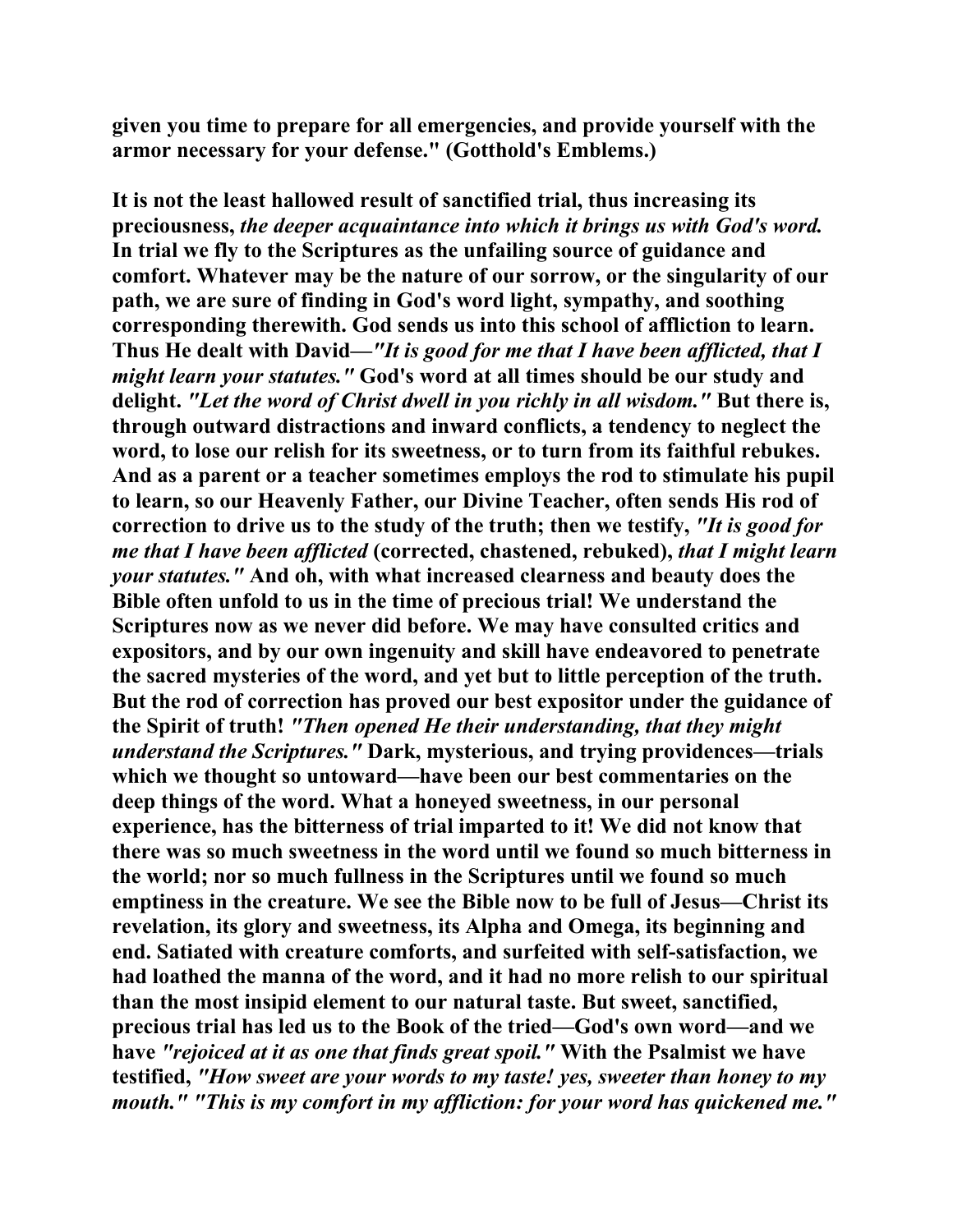**Oh welcome, then, cheerfully and submissively the precious trial that renders more precious in your experience the preciousness of God's word.** 

**The time of trial often sets us upon a** *closer examination of our Christian progress and hope.* **In the season of worldly sunshine and prosperity, gliding along upon the smooth and calm current, how much do we take for granted as to our true spiritual state. We deem all right within because all is smiling without. The world smiles, friends approve, ministers commend, the heart flatters, and the candle of the Lord shines round about us—alas! alas! with what slight evidences of conversion, with what dubious marks of grace, with what a slender hope of heaven, are we then satisfied! How shallow our selfacquaintance, how imperfect our knowledge of Christ. But the trial comes, bearing the disguise of a foe, yet in reality a friend. And now the first blast of adversity scatters the fig-leaf covering, and destroys the beautiful tresselled wall which our own hands had constructed for our beauty and defense. What we thought was substance proves but a shadow, what we imagined was a reality proves but an appearance. The faith we thought so strong, the love we thought so fervent, the grace we thought so real, the growth we thought so unmistakable, all, all vanish before the dealings, the probings, the siftings of the Searcher of hearts in the day of trial. Trial has brought us to our right place—the feet of Jesus. There, in the spirit of self-examination, of selfloathing, of self-renunciation, we have been led to ask, "Will this evidence serve me when I come to die? will this love give me boldness in the day of judgment? will this faith present me faultless before the throne of God and the Lamb?" Thus relinquishing our vain fancies, our foolish dreams, our dubious evidences, we have been enabled to take a renewed hold of Christ, to fly afresh to the fountain of His blood, and to enfold ourselves more closely within the robe of His righteousness. Thus emptied, humbled at His feet, we praise and adore Him for the discipline that consumed the dross, scattered the chaff, swept from beneath us the sand, and that strengthened our evidences, brightened our hope, unfolded the Spirit, and enthroned the Redeemer, more vividly and supremely within our soul. O precious trial! dark though you are, that yet bear beneath your somber wing blessings of grace so sacred and costly as these!** 

**As a** *moral discipline* **it would seem impossible to overrate the preciousness of trial. No believer has been placed in a true position for the formation, development, and completeness of his Christian character who has not passed in some degree through this discipline. Not more essential is it that the vessel of the craftsman should be exposed to the heat of the furnace, in order to**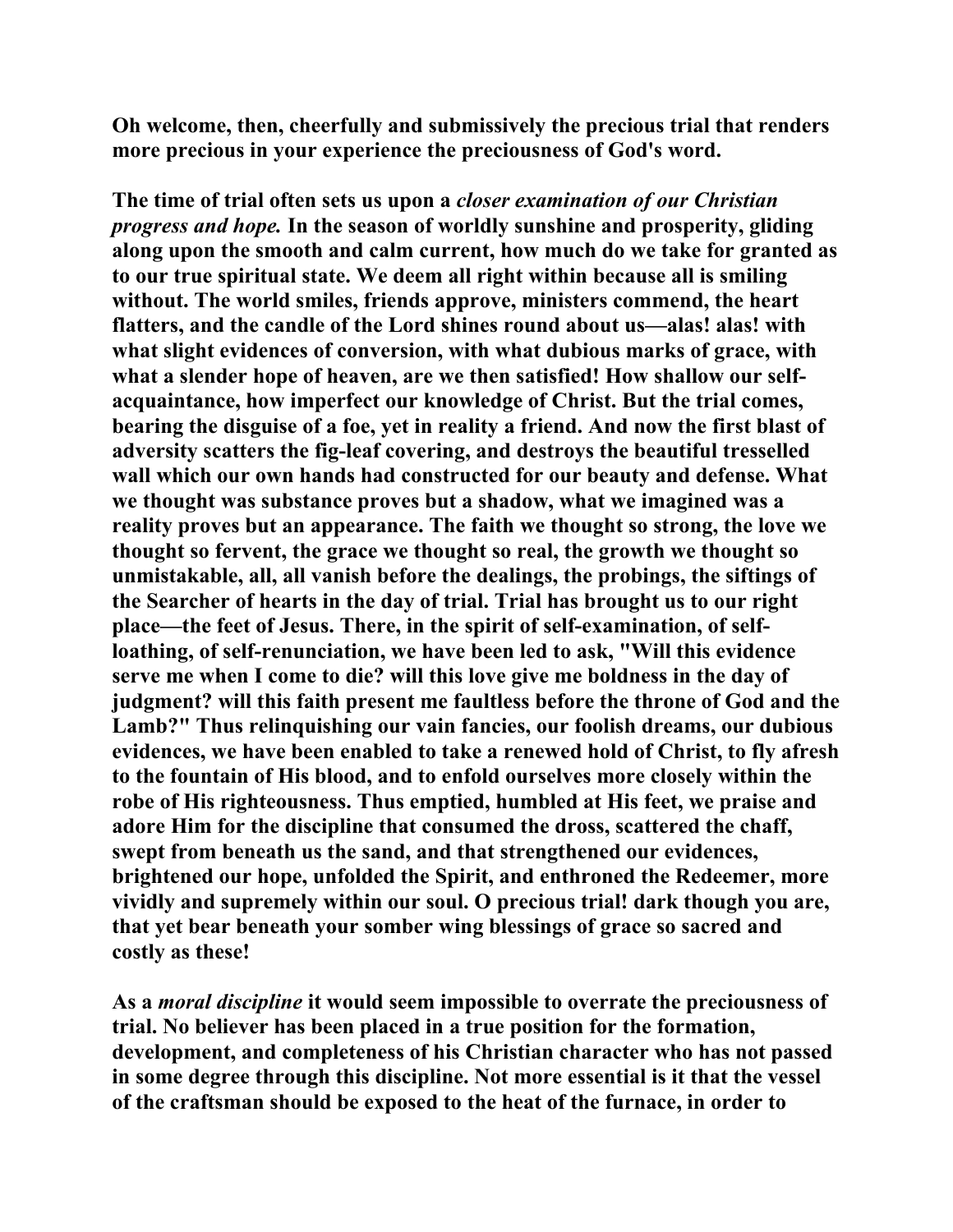**impart transparency to the material, consolidation to its form, and brilliance and permanence to the colors his pencil has traced upon it, than it is for a "vessel of mercy whom God has afore prepared unto glory," to be tried though it be as by fire. From this moral discipline there is in the family of God no exception. It is a remark of the seraphic Leighton—true as it is beautiful that, "God had but one Son without** *sin,* **and never one without** *suffering."* **How touching and conclusive the argument and appeal of the apostle himself purified in this crucible and instructed in this school—"You have forgotten the exhortation, which speaks unto you as unto children, My son, despise not you the chastening of the Lord, nor faint when you are rebuked of him: for whom the Lord loves he chastens, and scourges every son whom he receives. If you endure chastening, God deals with you as with sons: for what son is he whom the father chastens not? But if you be without chastisement, whereof all are partakers, then are you bastards, and not sons. Furthermore, we have had fathers of our flesh which corrected us, and we gave them reverence: shall we not much rather be in subjection unto the Father of spirits, and live? For they verily for a few days chastened us after their own pleasure; but he for our profit, that we might be partakers of his holiness. Now, no chastening for the present seems to be joyous, but grievous: nevertheless afterward it yields the peaceable fruit of righteousness unto those who are exercised thereby." Thus is it clear that chastisement or trial is an evidence and seal of adoption; and that without it we should lack that spiritual discipline, apart from which there is no proper symmetry and completeness of Christian character. Who has not marked the wide and striking difference in the character and deportment of a child trained beneath the wholesome discipline of a parent, and a child who has grown up without that discipline, left to its own self? To what is that difference to be traced but the forming influence of discipline in the one, and its entire absence in the other? There is a development and strength of character, a maturity of mind and mellowed refinement of feeling and address in the child thus schooled, which you in vain look for in the child neglected. "A wise son hears the instruction of his father." In the Hebrew this passage may be literally rendered, "A wise son is the** *chastisement* **of his father." On this text, thus rendered, in all probability the Jews founded their proverb, "If you see a wise child, be sure that his father has chastised him." Now, how gracious and tender is our heavenly Father to condescend thus to deal with us! In everything would He sustain the relation He stands to us as a Father. Not only in loving us, thinking of us, providing for us, guiding and keeping us, but also** *chastising* **us. He has undertaken a father's office, and He will fully and faithfully discharge it, even though it may compel the frequent and painful, though loving and righteous,**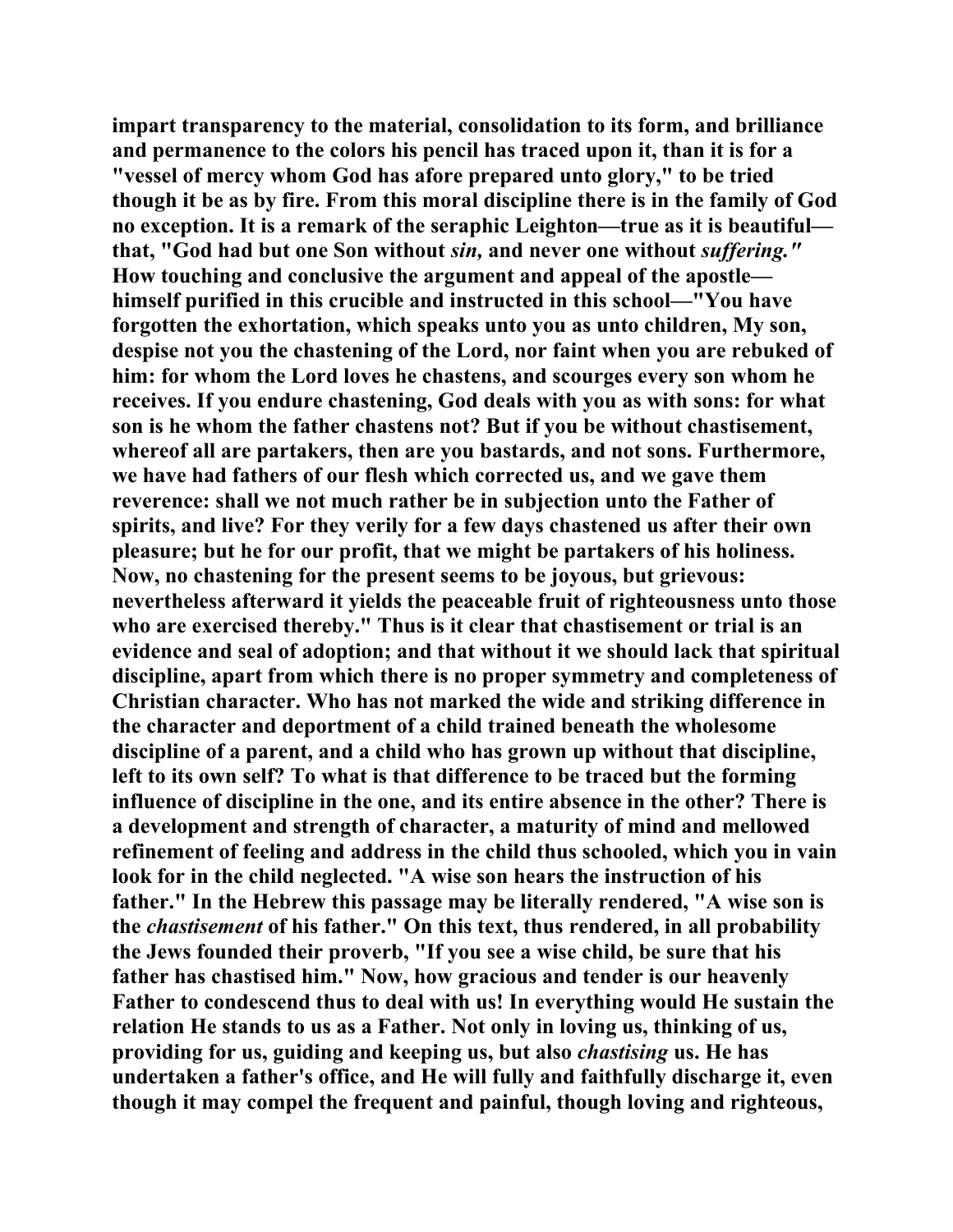**use of the rod. Oh to be assured that this stroke is a fresh seal of adoption! Who would not cheerfully exclaim, "The cup which my Father has given me, shall I not drink it?"** 

**And yet we think there is a yet higher end accomplished by precious trial, even than this authentication of our adoption. We refer to the** *Divine holiness*  **to which it assimilates us. "He for our profit, that we might be partakers of his holiness." Next to his justification, sanctification must be the grand aim of the believer; and whatever is promotive of this must be precious. God would make us happy, but He can only make us happy by making us holy. Happiness and holiness are cognate truths: they are relative terms; they are twin sisters. He must be happy who is holy.** *Sin* **is the parent of all misery;** *holiness* **the root of all happiness. Now the holiness which God would bring us into sympathy with, and make us partakers of, is** *His own* **holiness. There is much that passes in the religious world for holiness which is spurious in its nature, and which is disowned by God. There is no real holiness but that which moulds us into the Divine image—that which makes us God-like. We cannot possess God's essential holiness, but we may partake of His imparted holiness. In the same sense in which we are said to be "partakers of the Divine nature" (2 Pet. 1:4), we are "partakers of the Divine holiness." What a portrait is a child of God purified, sanctified, and disciplined by trial! God is the divine original; he is the human copy. Upon that heart softened, upon that spirit subdued, upon that will laid low, the holy Lord God has imprinted, inlaid, His own likeness. And as the polished mirror reflects the likeness of the man who looks into it, and as the glassy lake images the sun that beams down upon it, so does the disciplined child of God,—the grossness of the fleshly eliminated from the spiritual—the dross of the natural separated from the divine—his purified soul reflects, and sparkles, and shines with the holiness of God. Oh, to be like God, who would not welcome the trial, exclaiming with the psalmist, "I know, O Lord, that your judgments are right, and that you in faithfulness has afflicted me." How tenderly, soothingly, lovingly does your Father address you, His tried child—"My son, despise not you the chastening of the Lord." Is there rigor in the discipline?—there is love in the rod. Is there bitterness in the cup?—there is sweetness upon its brim. Is there acuteness in the suffering? there is soothing in the relation—"My son!" Never can He forget in the severest discipline, in the most painful correction, that He is our Father, and we His children. "Is Ephraim my dear son? is he a pleasant child? for since I spoke against him, I do earnestly remember him still: therefore my affections are troubled for him; I will surely have mercy upon him, says the Lord." Never does God employ a rebuke without a cordial, or the pruning**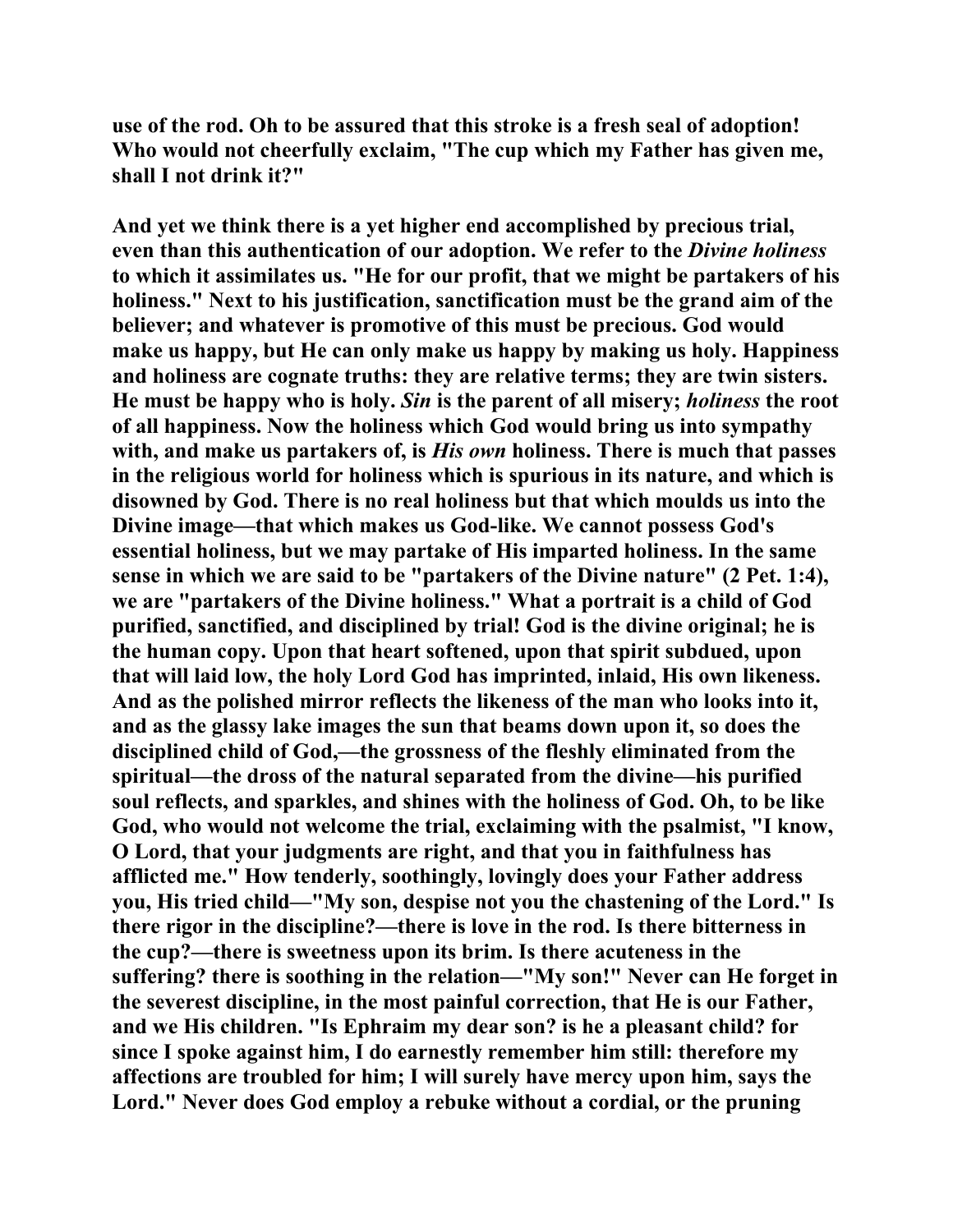**knife without the balm. How frequently the mercy precedes, and thus prepares for, the judgment. It was so in the case of our first parents. Before God pronounces the dreadful sentence, He breathes the gracious promise. Mercy digs the channel of judgment—prepares and paves its way. Thus, God's corrections, rebukes, and chastisements come tempered, softened, and subdued; and like the smitings and reproofs of the righteous, are a "kindness," and "an excellent oil, which shall not break the head." Thus it is that the tried believer can look into the face of his Father and say, "Righteous are you, O Lord, when I plead with you; yet let me talk with you of your judgments" (Jer. 12:1). How sweetly and tenderly did Jesus blend the warning with the consolation, "In the world you shall have** *tribulation,* **but in me you shall have** *peace!"* **Our Lord wisely and graciously presents the world to us as a scene of sorrow, trial, and tribulation, but the counterpart shall be that in its midst we shall experience His presence, love, and grace as our peace. Thus the remark of a quaint writer holds good, "Affliction's rods are made of many keen twigs, but they are all cut from the tree of life. It is a great mercy to have a bitter put into that draught which Satan has sweetened as a vehicle for his poison." Never is the believer so near to Christ's heart, and the Spirit's comforts, and Heaven's joys, as when the flood of dark and broken waters is surging beneath and around him, lifting him upon their crested billows. The higher the ark which bore the Church of old rose upon the flood, the nearer it mounted toward heaven. As earth receded, heaven approached; and the vessel, floating away upon the bosom of the swelling deep, mounted higher and higher. Is it not so with the believing soul when floods of great waters come into it? As these waters swell and rise, sinful follies, worldly vanities, carnal pursuits, pride, self, and ignorance, disappear, and the soul gets nearer to heaven. Precious trial that buries earth's vanity and corruption, and unveils heaven's joy and glory to the soul! Thus out of the eater comes food. The trial that looked so threatening has brought such mercy. The cloud that seemed charged with electricity empties a fruitful shower. Oh, trying seasons are our most spiritual, most prayerful, most Christ-endearing, Christ-conforming seasons, and so trial becomes precious. Stars shine the brightest in the darkest night; torches are the better for the heating; grapes do not come to the proof until they come to the press; spices smell sweetest when pounded; young trees root the fastest for shaking; vines are better for bleeding; gold looks the brightest for scouring; glow-worms glisten best in the dark; juniper smells the sweetest in the fire; the palm tree proves the better for pressing; chamomile, the more you tread it the more you spread it. Such is the condition of all God's children; they are then most triumphant when most trampled, most glorious when most afflicted; often most in the favor of God when least in man's; as**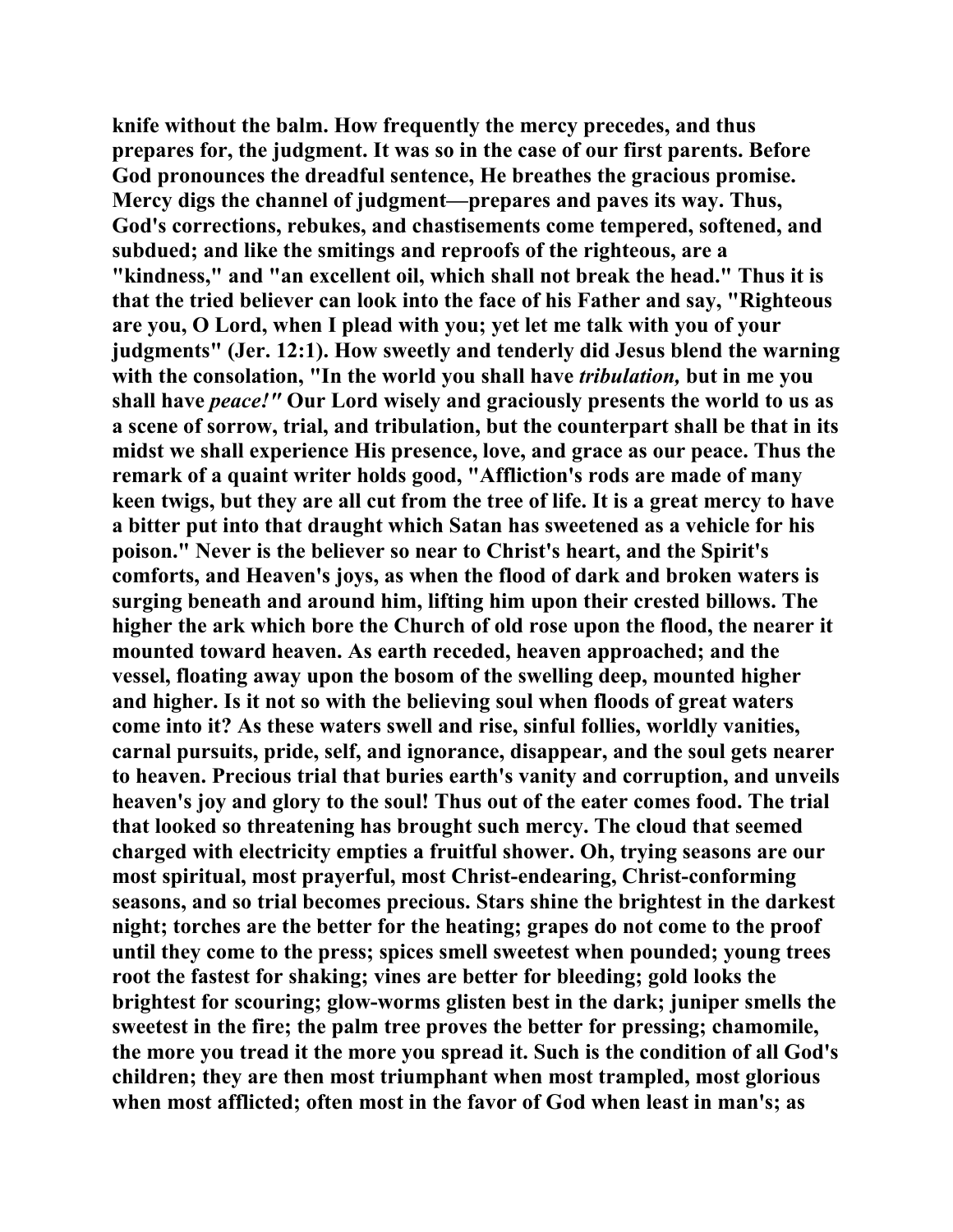**their conflicts, so their conquests; as their tribulations, so their joys; they live best in the furnace of persecution, so that heavy afflictions are the best benefactors to heavenly blessings, and when afflictions hang heaviest corruptions hang loosest, and grace that is hid in nature, as sweet water in rose leaves, is then most fragrant when the fire of affliction is put under to distill it out." (***Spencer***.) Favored child of God, whose Father's discipline in providence and grace wafts such blessings into the soul! Precious trial that makes Jesus more precious, the throne of grace more precious, the discipline of the covenant more precious, holiness more precious, the saints of God more precious, the word of God more precious, and the prospect of going home to glory more precious! "Happy the believer who, the more afflictions assail him, cleaves the more closely to the Lord. Like the traveler overtaken in a storm, who, when the rain beats upon him, or the snow drifts upon his person, or the mountain wind drives furiously against him, lays firmer hold of his cloak and wraps it closely around him, he, amid the storm of troubles, keeps faster hold of the 'Man who is an hiding place from the wind and a covert from the tempest.'"** 

**A time of trial is** *a time of sensibility.* **God often sends it for this very end. There is nothing in the gospel of Christ that forbids emotion, everything to awaken it; there is nothing in the religion of Jesus to crush sensibility, everything to create it. Christianity is a religion of feeling—deep, hallowed, sanctified feeling. It is the only religion that thoroughly appeals to our emotional nature, that touches the deep, hidden springs of our humanity, and tells us we may—***weep***. With Christ's tears at Bethany, and with his drops of blood in Gethsemane before us, surely we may express the deepest sympathy with the adversity of others, and may indulge in deep, chastened grief with our own. Weep on, then, beloved mourner! We would not seal up those tears. "Jesus wept," and you too may weep. "No chastening for the present is joyous, but grievous;" therefore, it is no** *sin* **to give expression to emotion, to indulge in sensibility, to "water our couch with tears, and to make our bed to swim." Without a measure of grief our affliction would leave no trace of good. When God speaks, we should hear; when He smites, we should feel. Only let your grief be moderate, chastened, and submissive, embodying its sentiment, and expressing its intensity in the language and spirit of the "Man of Sorrows," "Not my will, O my Father, but your be done."** 

**What shall we then say to these things? Shall we not count among the precious things of God, not the least precious, the trial whose discipline removes from us so much evil, and confers upon us so much good? How little should we**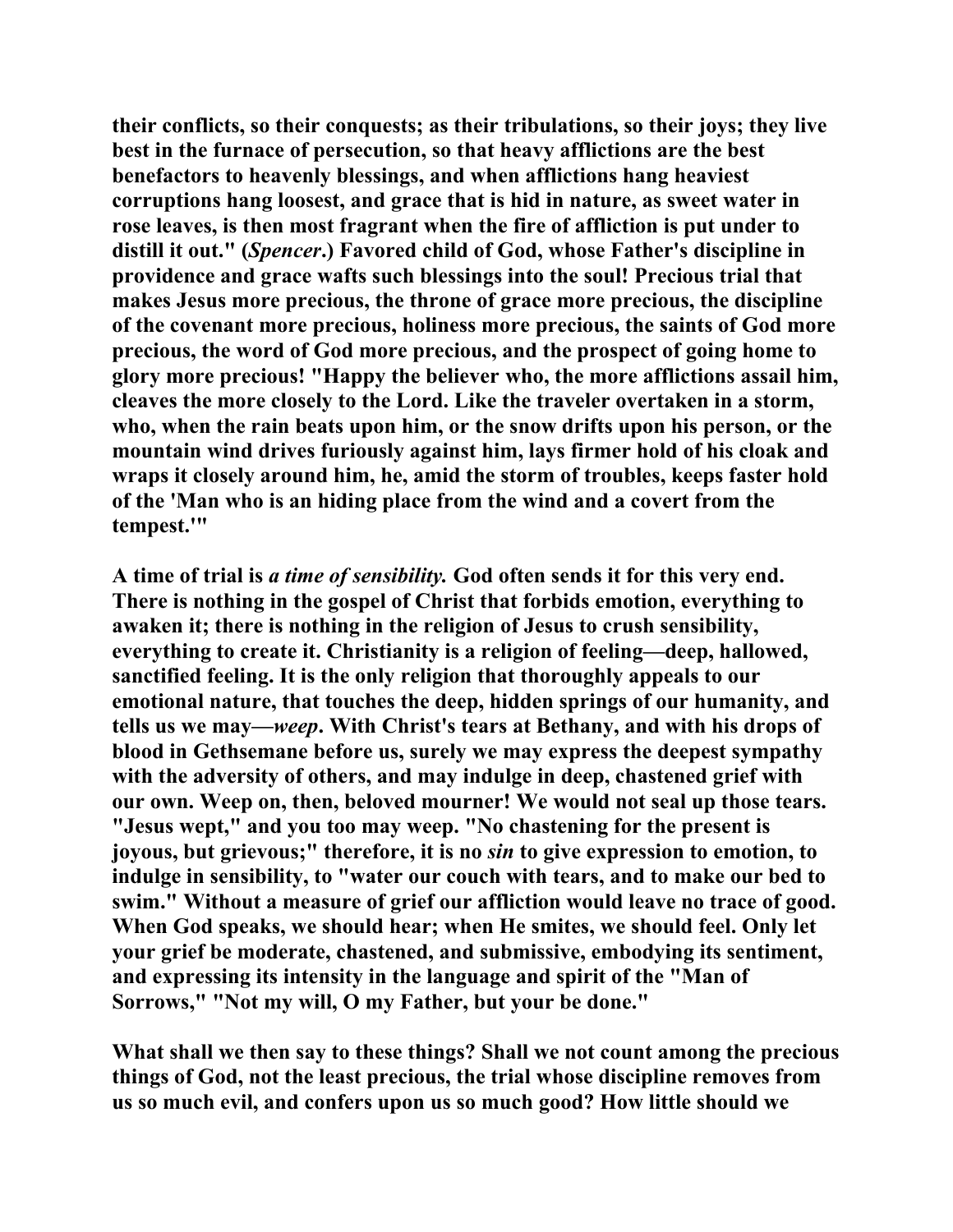**know experimentally of the Lord Jesus—what depths there were in His love, what soothing in His sympathy, what condescension in His grace, what gentleness and delicacy in His conduct, what exquisite beauty in His tears, what safety beneath His sheltering wing, and what repose upon His loving heart, but for this very adversity. Your ark is tossed amid the broken waters, but you have Christ on board your vessel, and it shall not founder. He may seem, as of old, "when asleep upon a pillow," ignorant of, and indifferent to, the storm that rages wildly around you; yet the eye of His Godhead never slumbers, and He will, and at the best moment, arise in majesty and power, hush the tempest and still the waves, and there shall be peace. And will you not then count that a precious adversity that awakens in your breast the adoring exclamation, "What manner of man is this, that even the winds and the sea obey him?" Yes; Christ treads the limpid pathway of your sorrow. He comes to you walking upon the sea of your trouble. He approaches to quell your fears, to calm your mind, to give you peace. And but for this alienation of property, this sore bereavement, this terrible calamity, this wasting disease, this languor, suffering, and decay, these restless days and wakeful nights, oh, how many a precious visit from the Beloved of your soul would you have lost! Be still then; trial will bring a precious Jesus to you; and the presence, the love, the sympathy, and the grace of Jesus will lighten, soothe, and sweeten your trial. We shall soon be at home, where "God shall wipe away all tears from their eyes; and there shall be no more death, neither sorrow, nor crying, neither shall there be any more pain." The last truth of God will be seen, the last lesson of holiness will be learned, the last taint of sin will be effaced, and there will be no more need of sorrow's discipline, nor the hallowing influence of precious trial; the last ember of the furnace will be extinguished, the last wave of trouble will die upon the shore, and we shall be forever with Jesus. Until then, "commit your way unto the Lord," leave your concerns in His hands, "trust in Him," and come up from the wilderness clinging to His almighty arm, and leaning upon His loving breast, to uphold you in weakness, to soothe you in grief, and to bring you home to Himself, where the days of your mourning shall be ended, and "GOD SHALL WIPE AWAY ALL TEARS FROM THEIR EYES."** 

**"When sore afflictions crush the soul, And riven is each earthly tie, The heart must cling to God alone: He wipes the tear from every eye.** 

**"Through wakeful nights, when racked with pain,**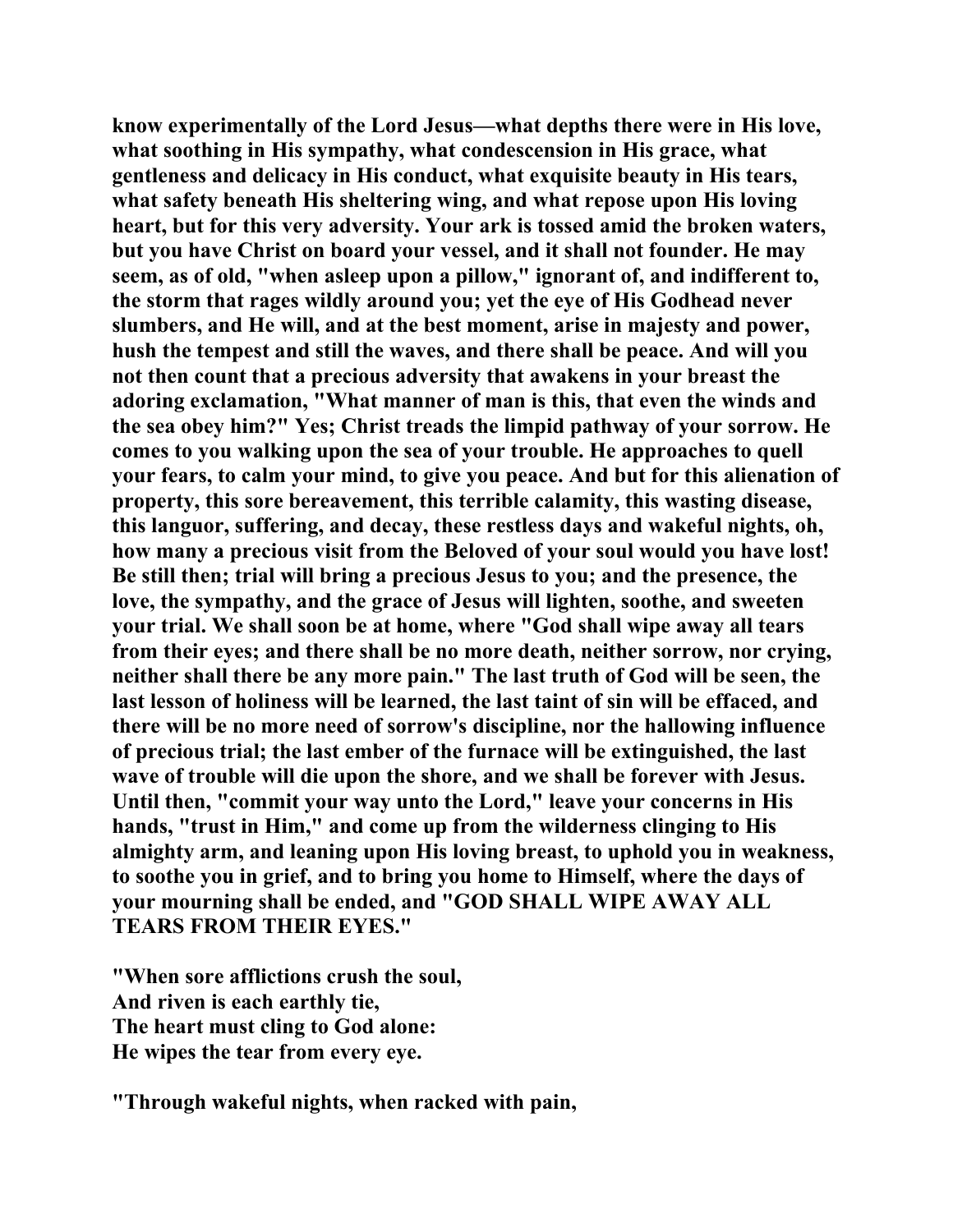**On bed of languishing you lie, Remember still your God is near To wipe the tear from every eye.** 

**"A few short years, and all is o'er; Your sorrows, pains, will soon pass by; Then lean in faith on God's dear Son, He'll wipe the tear from every eye.** 

**"Oh, never be your soul cast down, Nor let your heart desponding sigh, Assured that God, whose name is Love, Will wipe the tear from every eye!" —***Mrs. Mackinlay* 

### **The Preciousness of God's Thoughts**

*"How precious are your thoughts unto me, O God! how great is the sum of them!"* **Psalm 139:17** 

**It is marvelous that God should think of us as He does. That, infinitely great and holy—all worlds, all beings, all events occupying His mind—He should yet have individual thoughts of us, those thoughts not mere passing glances of the mind, but involving the pre-determination and pre-arrangement of each event, circumstance, and step of our personal history, trivial though it be as a hair falling from the head—is a truth too mighty to grasp were it not too precious to refuse, and too divine to disbelieve. You have, doubtless, beloved, often appeared in your own view so obscure and insignificant a being—a mere cipher in the great sum of human existence, a single drop in the vast ocean of human life—as to be almost at an infinite remove from God's notice. You could not, indeed, relieve yourself from the conviction of individual responsibility, nor stifle the reflection that for each transaction of the present life the future holds you accountable; yet that, isolated and solitary, perhaps, poor and mean, as you may be, God, the great, the holy Lord God should think of you, notice you, regard you, set His heart upon you—that His thoughts, more precious than the ocean's gems, and more numerous than the sands which belt it, should cluster around you, clinging to you with a grasp so fervent and intense as to lift you to the distinction and privilege of a being in whom, the Divine regard were solely and supremely absorbed—is a truth**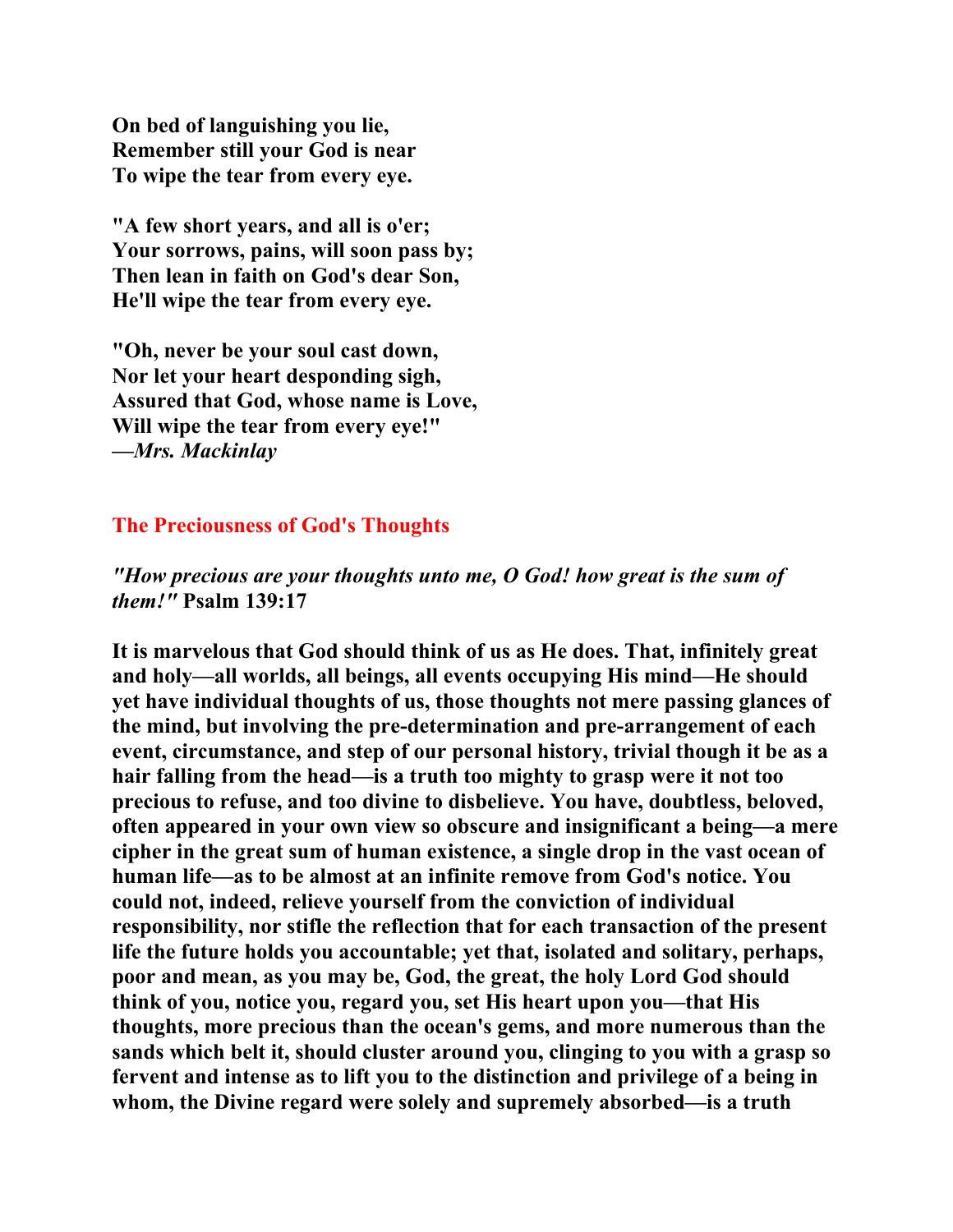**distancing all conception, and well-near overwhelming you with its mightiness. And yet so it is! Each child of God dwells in His heart, and engages His mind as though he were the sole occupant of this boundless universe—a tiny insect swimming in the ocean of infinity. Such is the truth to which the psalmist gives utterance in a burst of devout, impassioned feeling, "How precious are your thoughts unto me, O God! how great is the sum of them!" "Unto** *me!"* **Here is faith attracting to, and concentrating upon, its individual self all the precious thoughts Jehovah has of His people. Oh, there is not a thought of His wisdom, nor a thought of His love, nor a thought of His power, nor a thought of His grace which does not entwine itself with the being, and blend itself with the salvation of each child of His adoption. The subject now engaging our meditation is—THE PRECIOUSNESS OF GOD'S THOUGHTS—and may the theme lay low all high, towering, sinful thoughts of ourselves, and inspire and raise our holy, grateful, adoring thoughts of Him—His glory, beauty, and love—until, with a depth of adoration, and an intensity of affection, worthy the theme, our hearts respond, "How precious are your thoughts unto me, O God! how great is the sum of them!" Let us first contemplate a few** *characteristics* **of God's precious thoughts of His saints.** 

**God's thoughts of His people are—***infinite.* **Believers deal too little with the**  *infinitude* **of God. Hence the tendency to "limit the Holy One of Israel." Thus, too, it is, that our confidence in God is so hesitating, our views of His power so dwarfish, our love so defective, and our requests and expectations so contracted. "I am a great King, says the Lord God." All His thoughts are vast, infinite, worthy of His greatness. His electing thought of us was a great thought; His thought of redeeming us was a great thought; His thought of making us divine by the regeneration of the Holy Spirit is a great thought; His thought of bringing us to glory to enjoy Him fully and forever is a great thought. All these thoughts of God are as great as they are precious, as precious as they are great. O child of God! do not think lightly of the thoughts God has of you—they are so vast, nothing can exceed, so precious, nothing can equal them. The thoughts of an Infinite Mind encircle and enfold you more closely and fondly than the ivy clasps the elm, or the mother her new-born infant. Whether they appear clad in darkness, or robed in light, they are equally the great and precious thoughts of your covenant God and Father. "How precious are your thoughts unto me, O God! how great is the sum of them!"** 

**God's thoughts of His people are—***hidden***. The thoughts of the Invisible One, they must necessarily be so. It is His glory to conceal until it becomes His wisdom and love to reveal them. Treasured up in the Divine Mind, they repose**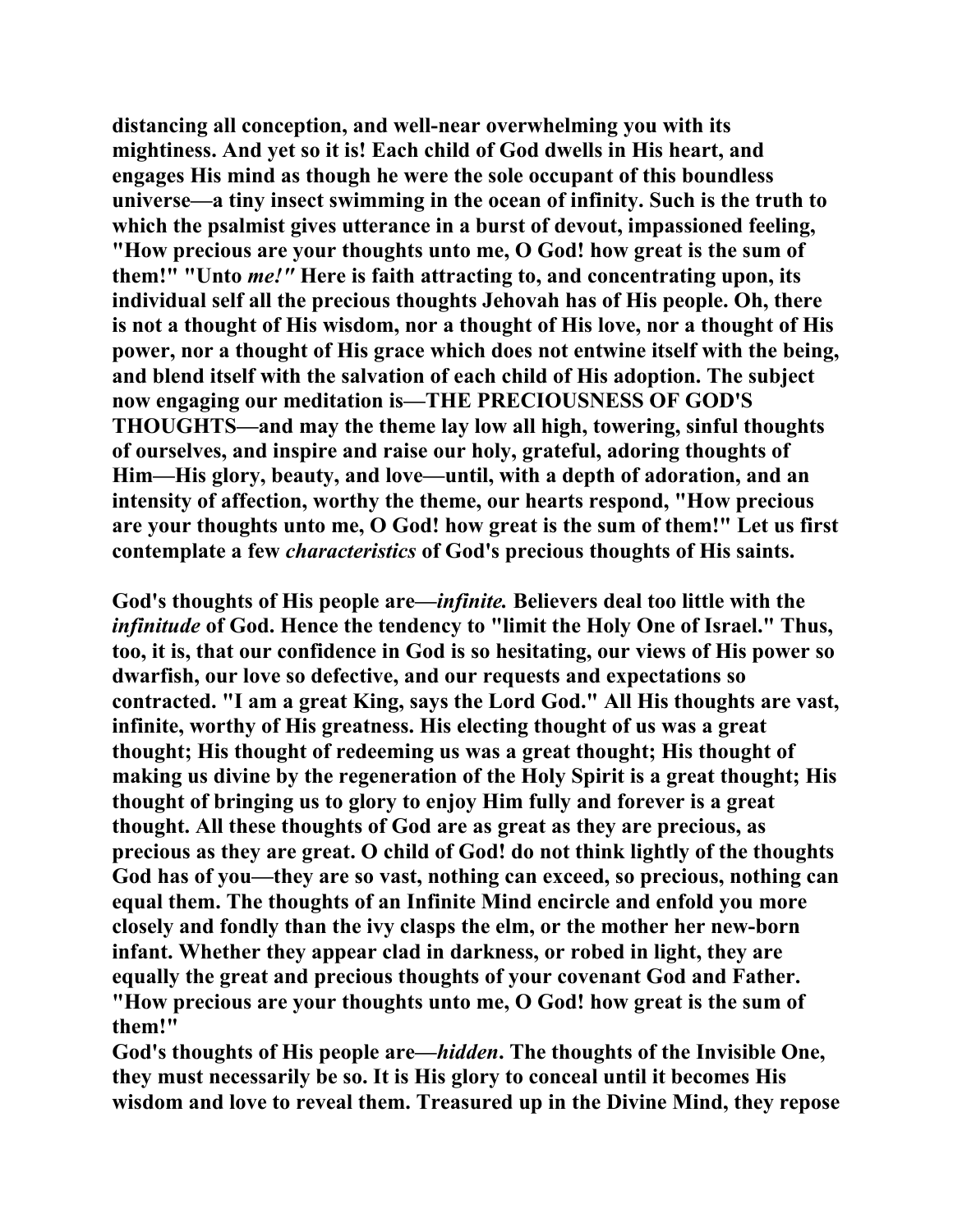**in profound mystery until each circumstance in our daily life unfolds and makes them known, then we learn how real and how precious God's thoughts of us are. There is not a moment, beloved of God, that the Lord is not thinking of you; nor is there a moment that He is not, in some form or other, embodying those thoughts in His gracious and providential dealings with you. His wisdom withholds, and His love veils them, until the event transpires that gives them utterance and form. Therefore, when God is silent, let us be still; when He speaks, let us hearken. Hidden to us though His precious thoughts are, they are all known to Him.** *"I know the thoughts* **I think towards you, says the Lord; thoughts of peace and not of evil, to give you an expected end." Attempt not, therefore, to fathom the Divine Mind, or to penetrate the thoughts that are hidden there. Know you that they are thoughts of everlasting love, thoughts of assured peace, and let this bring your heart into silent, patient waiting, until all these thoughts shall stand unveiled in His wise, loving, and holy dispensations, here, and in heaven's own light hereafter. Enough is revealed by Christ to satisfy you that God's thoughts of you are thoughts of reconciliation—that there exists not in the Divine Mind a solitary thought adverse to your well-being. Jesus, our Friend, reposes in His people the same confidence His Father has reposed in Him. "All things that I have heard of my Father I have made known unto you." Jesus is the expression and embodiment of our Father's mind. Jesus is God thinking, God loving, God working, God redeeming. "He that has seen me has seen the Father." Be not, then, troubled in mind at the dark and mysterious in your path. God is dealing well with you. By His light you shall walk through darkness. Confiding in the wise and loving, though concealed, thoughts of your heavenly Father, your trustful heart can respond, as those thoughts gradually unfold, "How precious are your thoughts unto me, O God!"** 

*Unchangeableness* **is another characteristic of God's thoughts of His people. This is self-evident, since they are the thoughts of the Unchangeable One. Change implies imperfection. God is a perfect Being, consequently He cannot change. "I the Lord change not." With Him is "no variableness, neither the shadow of a turning." He may vary His providences, multiply His dispensations, and shift the ever-moving scene of human life, but— "His eternal thoughts move on, His undisturbed affairs."** 

**How precious is this truth to the child of God! Human thoughts change; mind itself fails, and with it fades from memory countenances that were familiar, and names that were fond, and scenes that were sacred. Human thoughts that**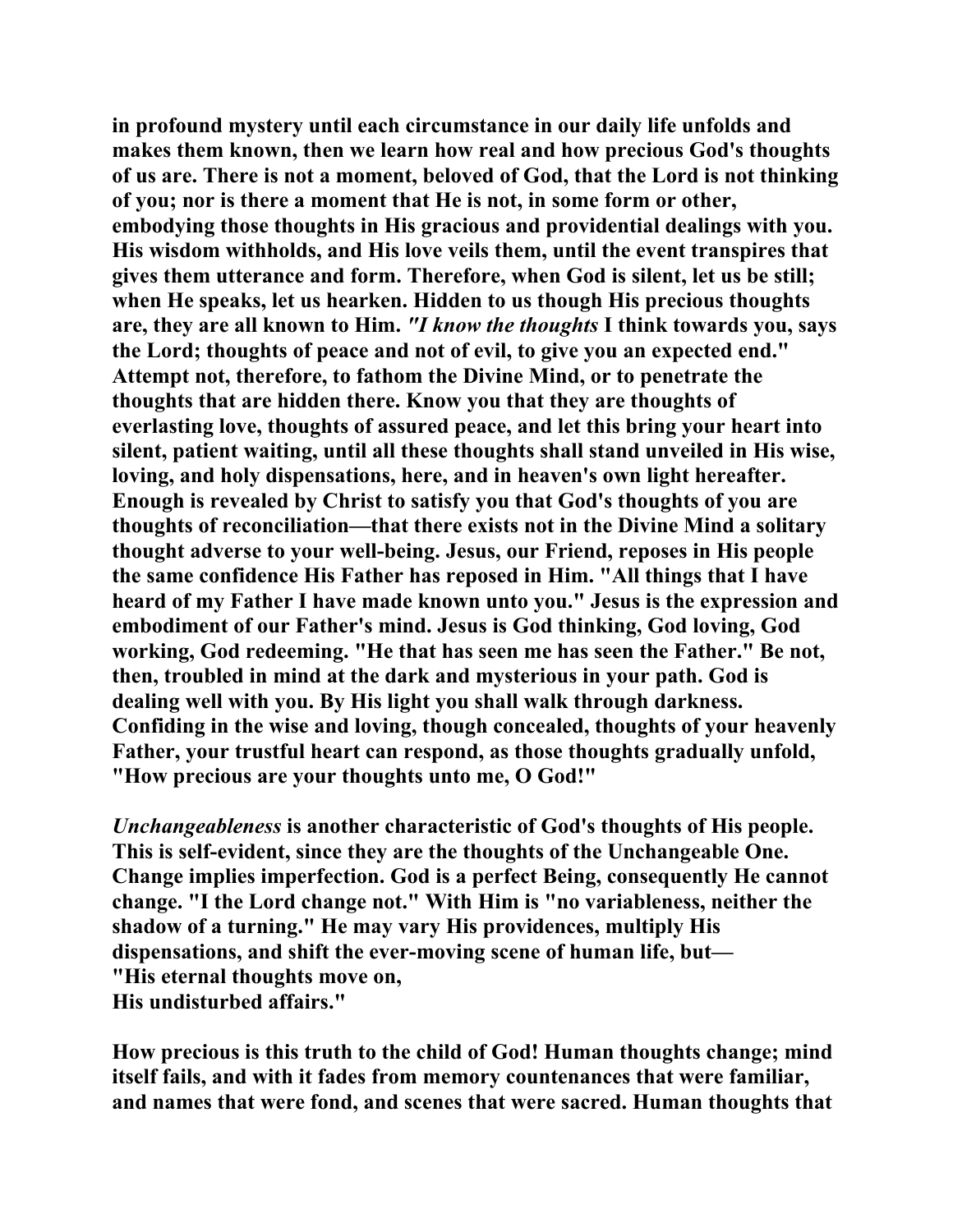**cluster and cling so warmly and closely around us today, before many weeks are past, attracted by new objects of interest, or absorbed by new engagements of time, have fled and gone, and we are alone and forgotten. But there is ONE whose thoughts of us never change, whose mind never ceases for a moment to think of us. "O Israel, you shall not be forgotten of me," is His own loving declaration. Directing us to a** *mother***—the last earthly home of human tenderness, sympathy, and love—He tells us, "She** *may* **forget, yet will not I." Beloved, whatever fluctuation you find in human thought, or change in human affection, God's thoughts of love, and care, and faithfulness, are changeless. Have they ever darted into your heart like solar beams, causing that heart to sing for joy? Then, though in darkness, loneliness, and sorrow you are led to exclaim, "Has the Lord forgotten to be gracious?" God still bears you in His thoughts and on His heart. Relatives may forget, friends may forget, the saints may forget, but your God never can. He thinks of you at this moment as lovingly, as carefully, as from all eternity. Once in the thoughts of your covenant God, you are in those thoughts forever. Be not cast down, then, if God appears to forget you. "My way is hid from the Lord," says the desponding Church. "No," says God; "I have engraved you upon the palms of my hands; your walls are continually before me." Amid all your mental wanderings, your fickle, faint thoughts of Him, He still remembers you. In the multitude of your anxious and perplexed thoughts within you, awakened by a sense of your ungrateful oblivion of God, or by His trying and mysterious dealings, let this comfort delight your soul, that He never forgets you. But let us particularize some of God's thoughts of His saints.** 

**He thinks of their** *persons.* **Each believer has a personal interest in the Divine Mind. The acceptance of our** *person* **before that of our** *sacrifice* **is God's order. It is man's folly, deep and fatal, to reverse this. "I will accept you and your sweet savor," says the Lord God—first, the** *persons,* **and then the** *offerings* **of His people. Now, the Lord's people are an accepted people—"accepted in the Beloved." You may, in some moments of spiritual despondency, appear to your own view so vile and unlovely as to be beyond the pale of God's loving and complacent regard. You can only think of, and view yourself with, the deepest self-abhorrence. And yet at that moment of spiritual prostration, your person, standing in Christ, clad in His imputed righteousness, and lovely through the loveliness He has put upon you, is an object of His ineffable delight; and all His parental, gracious, and tender thoughts are entwined around you with a grasp from which nothing shall ever separate you.** 

**He thinks of** *His own work in your soul***—that divine kingdom of righteousness,**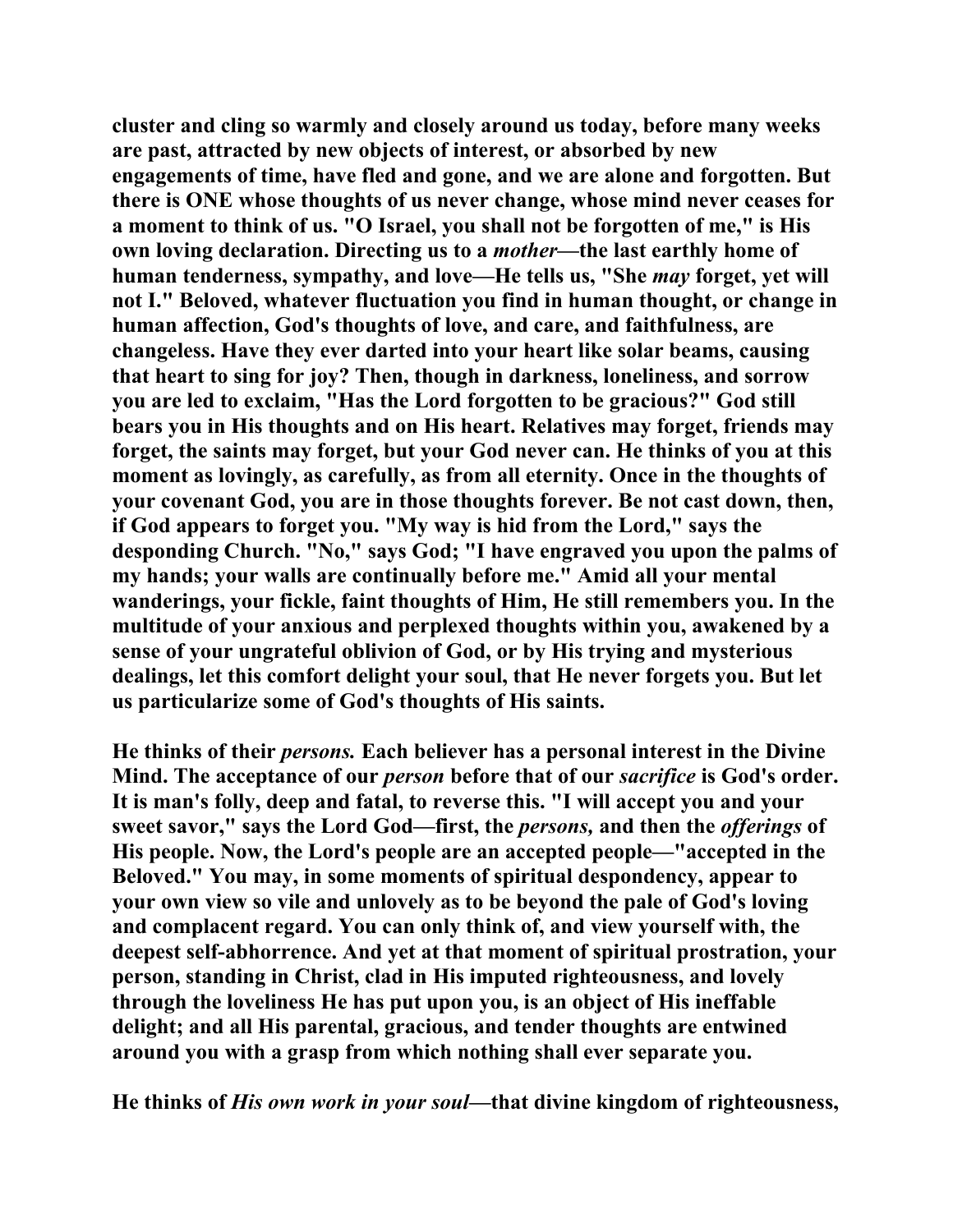**joy, and peace in the Holy Spirit which has its home in every regenerate man. Its development and growth, its progress amid indwelling sin, the fluctuation of spiritual feeling, the varied phases it assumes, the summer's drought, the winter's frost through which it passes—occupies the incessant thoughts of God. He has His eye upon that hidden kingdom of grace in the soul more intently, more fixedly, more benignantly than He views the most powerful and gorgeous kingdom upon earth. "The kingdom of God is within you," says the Savior; and all other kingdoms shall fall and disappear, when this kingdom of grace in the saints shall emerge from its veiled obscurity and feebleness, and expand and brighten into an eternal kingdom of glory. Yes, beloved, God thinks of all the spiritual exercises through which you pass—your fears and hopes, your doubtings and your trustings, your high and your low frames, your infirmities of prayer, of faith, and love—yes, there is not a throb of your heart, not a feeling of your soul, not a thought of your mind growing out of the work of Divine grace within—all that elevates or depresses, that grieves or cheers, that shades or brightens—that does not engage the thoughts of your God.** 

**The thoughts of God, too, are occupied** *with the returns His people make.*  **Nothing you do escapes His notice. What! is there anything done by you for God to which He is indifferent? Ah, no! He thinks of all your sincere desires to love Him, your lowly endeavors to serve Him, your earnest efforts to obey Him, your feeble, imperfect attempts to honor and glorify Him. He thinks of all the poor returns you make of loving toil, of patient endurance, of filial obedience. Have you a passing remembrance of Him as you thread your way through the crowd?—God thinks of it. Is there a gush of love welling up from your heart in secret communion?—God thinks of it. Bear you with stealthy step to an obscure abode the cup of cold water to moisten the fevered lips of some poor suffering saint?—God thinks of it. Have you relinquished some fond idol, or mortified some darling sin, or resisted some potent temptation, or discharged some act of self-denial for the honor of His name?—God thinks of it. Every habit you lay down, or cross you take up, or burden you bear, or yoke to which you bow for Jesus, shall be treasured up in the thoughts of your God through eternity.** 

**We have now, in the progress of our remarks, arrived at a delightful part of the subject—***the preciousness* **of God's thoughts. And where is there a heart touched by divine grace that does not respond from its innermost shrine to the exclamation of David—"How precious are your thoughts unto me, O God! how great is the sum of them!" They are in truth** *precious,* **than which nothing**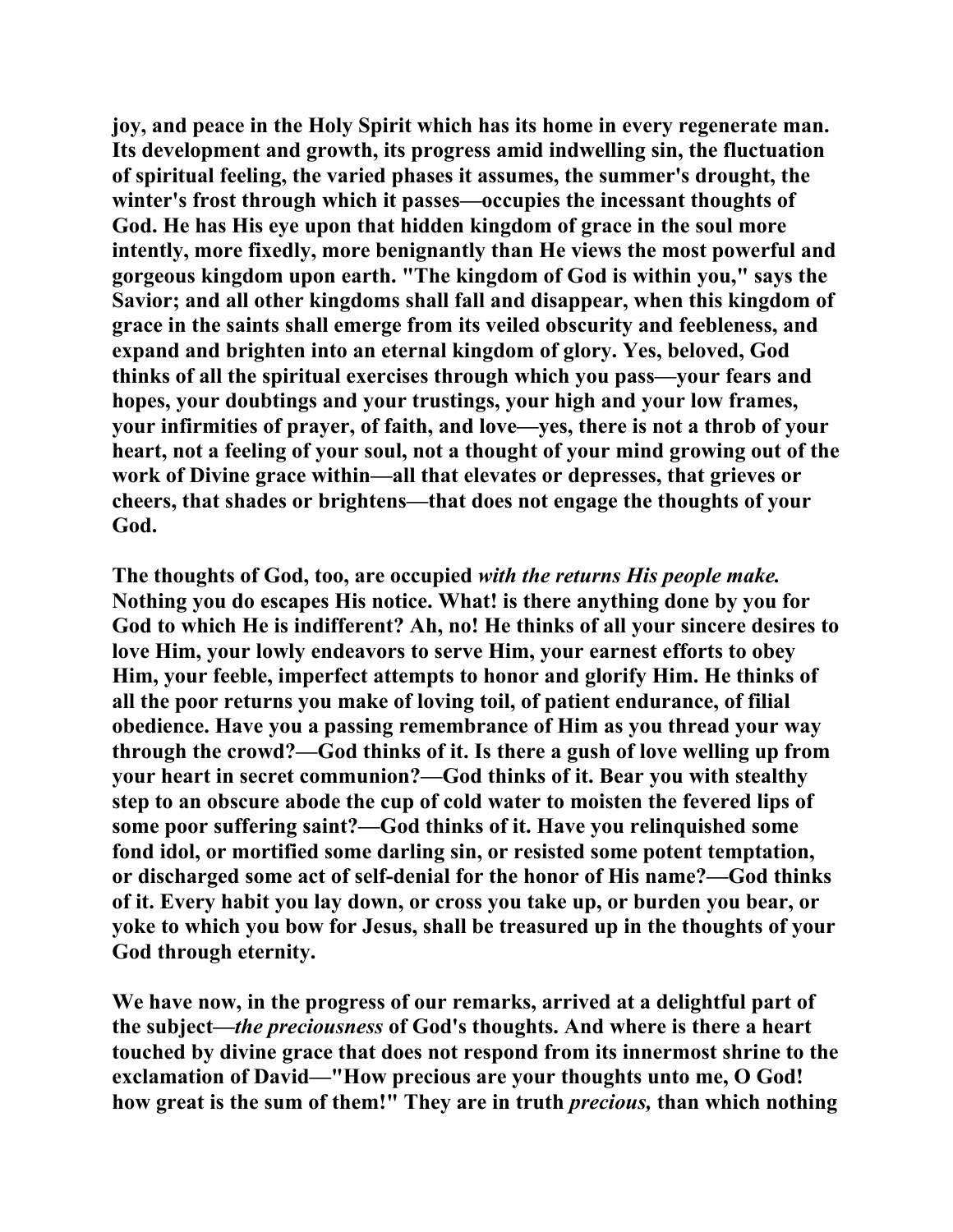**is really so. To feel that God has one loving thought of us, to know that He thinks of us—that He remembers us with a constancy which no forgetfulness on our part of Him can efface, to be quite sure that in His thoughts of love, His thoughts of peace, His thoughts of complacent delight, His true, constant, faithful thoughts we have a personal share—oh, there is a preciousness in this truth, a repose, a confidence, a sanctity, which distances all conception!** *"How precious* **are your thoughts unto me, O God!" Let us go into a few particulars.** 

**God's thoughts are precious** *in themselves***—they are essentially precious. They must be so, since they are a Father's thoughts. How precious are His thoughts of eternal love towards us! What! is there no preciousness in this truth to your soul, beloved? I trust the honey from the comb is not half so sweet. "I have loved you with an everlasting love, therefore with loving-kindness have I drawn you." Is there no sweetness in this truth, in comparison of which all carnal sweetness is as gall? You have tasted the gracious stream, and found it sweet; but have you followed that stream to the fountain whence it flowed the everlasting love of your covenant God—and tasted yet more sweetness there? Be you assured of this, not one drop of honey distills into your cup, but it comes from the heart of God. It exudes from that "Tree of Life" which He planted in this sinful, sorrow-stricken world, scathed, wounded, by His own hand of justice. "Stricken, smitten of God, and afflicted, it pleased the Lord to bruise him; he has put him to grief," that through this costly, touching, winning channel—the wounds of our Immanuel—might flow into our souls His everlasting thoughts of love. Then you exclaim, "Did God love me from all eternity? did He think of me then? was He preparing all my future happiness and eternal blessedness, treasuring up for me all grace here, and all glory hereafter?—O God!** *how precious* **are Your thoughts of love to me!" Yes, they are precious, because they are God's thoughts, and not man's—divine, and not human—thoughts of Divine love, and not of anger—of peace, and not of wrath.** 

**As** *redeeming thoughts* **they are precious. It was a thought, which could only find its conception in the Divine Mind, that of saving sinners by the sacrifice of God's beloved Son. No finite mind would ever have thought of saving man; once lost, he would to that mind seem lost irrecoverably. To secure the integrity of His moral government intact, the glory of His Divine nature unsullied—to harmonize justice with mercy, holiness with love, truth with grace, and thus to reconcile all the jarring interests of heaven in the salvation of sinners, by the blood of the Cross, was a thought worthy of God. Go to the cross of Calvary, and learn how costly and precious are God's redeeming**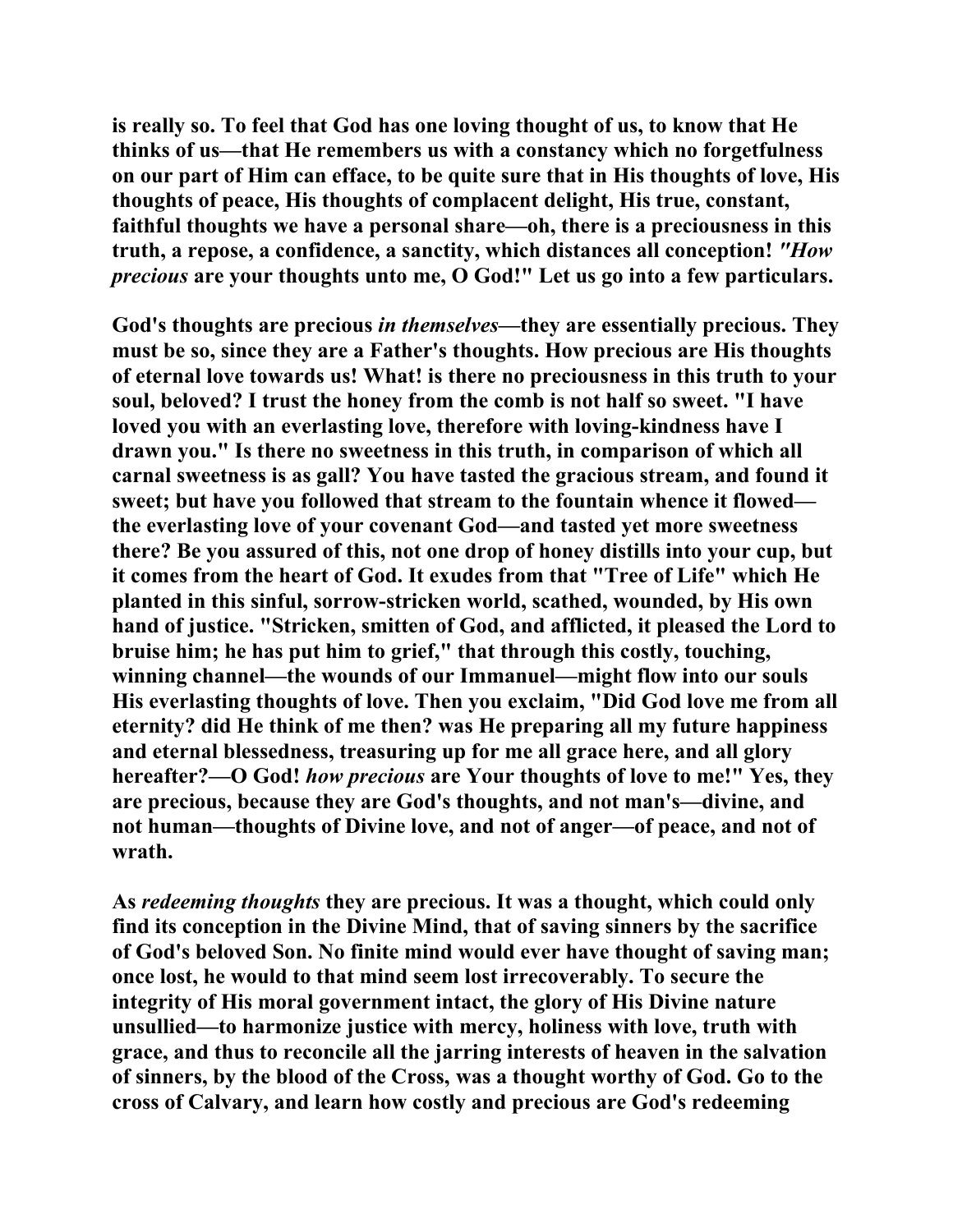**thoughts of you. His thought of rearing that cross in the center of a revolted part of His empire—of impaling upon it His only begotten and well-beloved Son, a sacrifice for the salvation of its rebellious subjects—His thought of laying all our sins and all our curse upon Jesus, extinguishing the fires of our hell by the life-blood of Immanuel—of opening the kingdom of heaven to us through the pierced, broken heart of Christ the Anointed One—oh, it were infinitely worthy of Him who is "wonderful in counsel, and excellent in working!" O God, when I read your heart in the cross, in the wounds, in the tears, in the anguish, in the blood of your Son, Jesus Christ, how precious are your thoughts unto me!—thoughts that planned and accomplished my redemption, by an expedient so vast, and at a cost so precious.** 

**Trace these thoughts of God as they compassed our path** *through all the days of our unregeneracy***—how precious are they! We too much overlook this—the patience and forbearance of God during the period of our unconverted days. Surely the 'long-suffering of God' through all these stages and acts of enmity and rebellion was 'salvation.' How often, when gliding upon the treacherous rapid that bore us onward to the gulf, or when standing upon the brink of the yawning precipice, eternal wrath flaming beneath our feet, God thought of us in mercy and redeemed our life from instant and everlasting destruction! And along all the winding path of waywardness and sin, of worldliness and folly, still His thoughts of electing love and sovereign grace pursued us, nor lost their sight, nor relaxed their hold of us, until the appointed and happy hour that brought us into the bond of the covenant.** 

**How precious His thoughts** *in conversion.* **What must the love and tenderness of those thoughts have been at the moment that saw us prostrate at His feet, all our self-righteousness, rebellion, and hostility, all our false dependencies and refuges falling in wreck and ruin from around us; and our soul in that blessed posture which He Himself has portrayed, as none but He could, in language the most tender and touching: "To this man will I look, even to him that is poor and of a contrite spirit, and that trembles at my word!" Oh, what must have been His gracious, condescending, loving thoughts when He traced our first tear, saw our first sorrow, and heard our first appeal to His mercy! When afar off, he beheld us approaching in penitence and contrition, marked the downcast look, the hesitating step, the trembling heart, and heard the secret resolve, "I will arise and go to my Father, and will say unto Him, I have sinned." And when He looked and beheld the glance, the touch, the venture of faith on Jesus—saw the trembling soul embrace His blessed Son, receive His unspeakable gift, and trust in His great salvation—how precious must have**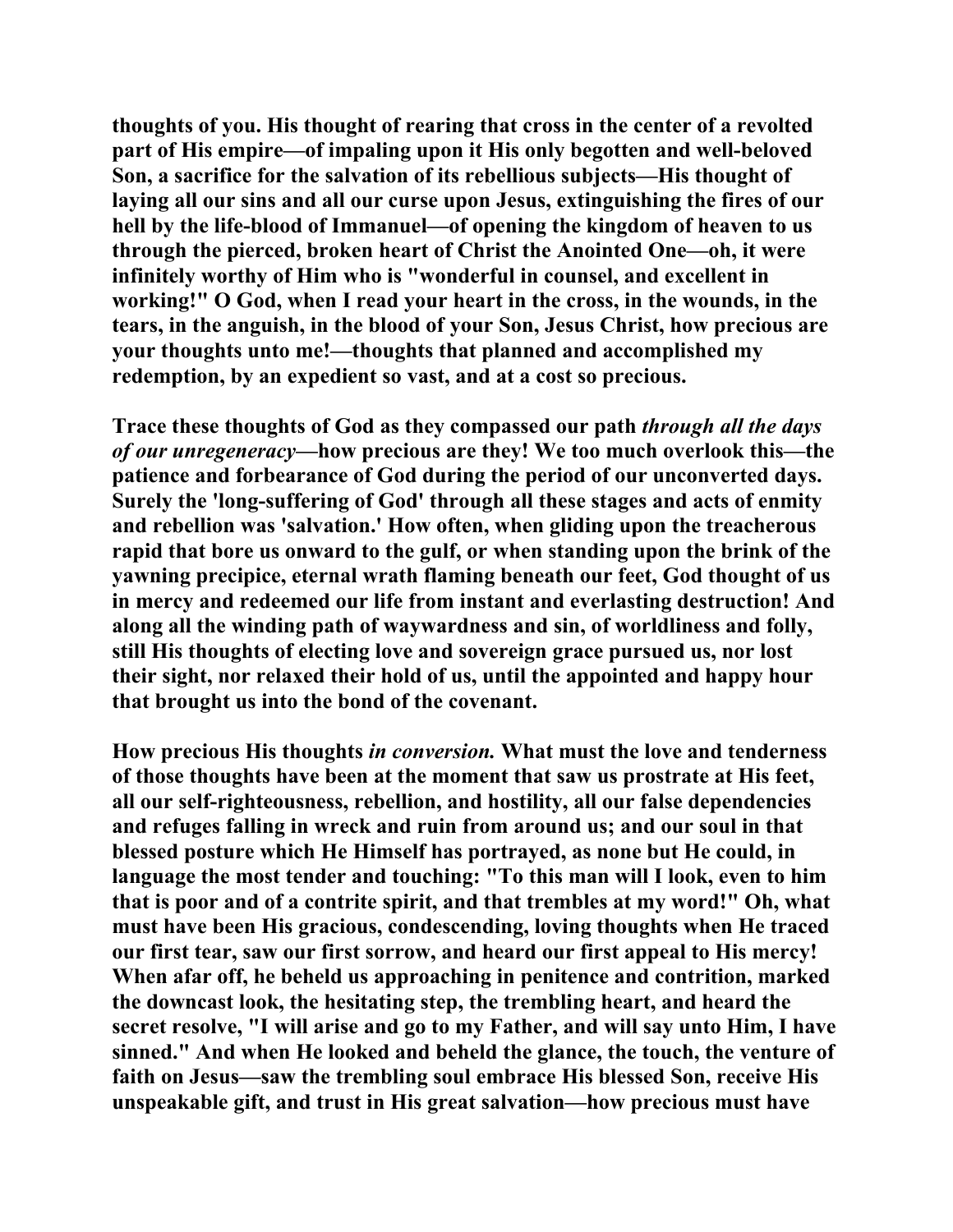**been His thoughts of us at that moment?** 

**How precious are His** *restoring thoughts.* **These may, at times, appear greater than His thoughts in conversion. Why? Because these restoring thoughts are after all our sinful wanderings, repeated backslidings in the face of love the most tender, of goodness the most unwearying, of faithfulness the most unwavering, of dealings the most kind. That still His thoughts of pardon and of restoration should follow us, seeking us, bringing us back, and restoring to our souls the joys of His salvation, oh, how precious in themselves are God's thoughts! "I have gone astray like a lost sheep; seek your servant; for I do not forget your commandments."** 

**God's** *providential thoughts* **of His people are precious. God is thinking of our wants, of our circumstances, of our emergencies, every moment. His providential thoughts of us are anticipative; they prevent us with their goodness. That same God who fed Elijah beneath the sycamore tree,—who prepared a dinner for the disciples, weary with their night of fruitless toil, as they landed upon the shore,—who feeds the ravens when they cry, and makes those ravens feed His children,—who, when the meal and the oil are well-near exhausted, sends support,—is our God of providence, all whose thoughts are acquainted with, anticipate, and supply our daily need and emergency. Blessed is it to trace a Father's thoughts of us in our providential mercies: to feel that this good has come, this mercy has been bestowed, this table spread, this want supplied, this pressure met, this evil averted, by God's careful providential thought of us. Oh, how precious are these thoughts to him who lives upon a Father's bounty, who can trace a Father's hand, feel a Father's heart, and hear a Father's voice responsive to the petition, "Give us this day our daily bread."** 

**But God's thoughts are not only precious in themselves, they are so also** *in the personal experience of the believer.* **David's language expresses this, "How precious are Your thoughts** *unto me,* **O God!" This is not an abstract truth no revealed truth is so to the child of God. If through the truth he is sanctified—"Sanctify them through Your truth"—then every truth of God forms an essential ingredient in God's grand recipe for all believers. Christ pledged the promised, and now given, Spirit, that "when He is come He shall guide you into** *all* **truth." Oh, did we more distinctly recognize this office of the Holy Spirit, and honor Him more by availing ourselves of His teaching ceasing to "hear the instruction that causes to err;" especially ceasing from our own fancied wisdom and attainments—we should not be the children in**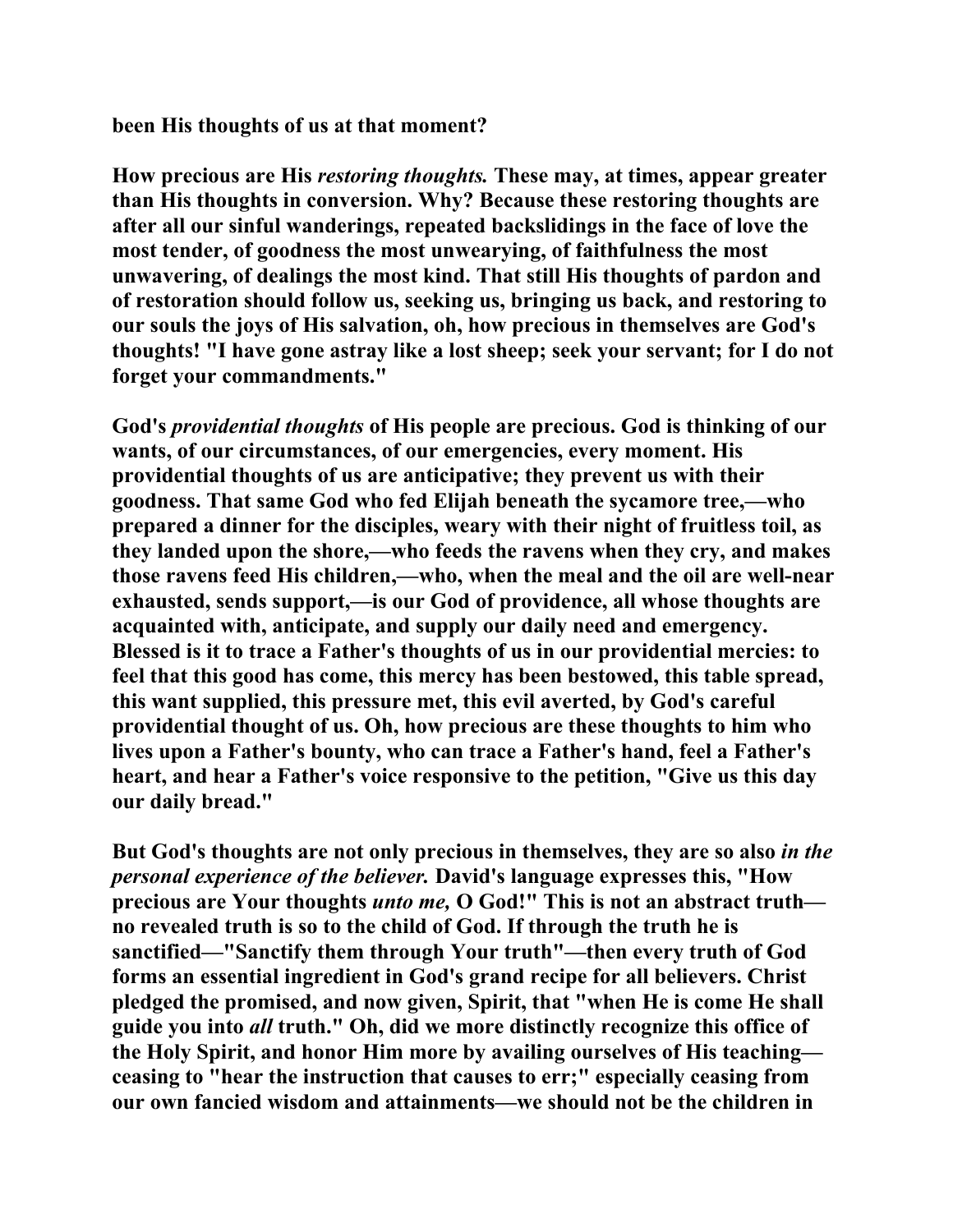**knowledge and the dwarfs in holiness that we are, but men in both. Into the personal experience, then, of this truth the Holy Spirit is prepared to guide us—the preciousness of God's thoughts. Oh, yes, they are precious at all times, in all places, and under all circumstances. Wreathed in dark clouds or glowing in sunlight, whatever the form they assume or the tint they wear, they are still the thoughts of a covenant God, and as such are inexpressibly precious to the believing soul. Who will affirm that thoughts of love—a creature's love though it be—are not precious? The fond remembrance borne to us from some remote spot, assuring us that time has not effaced nor distance annihilated that sacred affection, that early love that first enstamped its image upon the heart, is more precious to us than rubies. These thoughts of love thus wafted to us are more fragrant than the violet breath of spring. But oh, how do the thoughts of** *divine love* **distance this! That human heart must die, and in that very moment those thoughts of love perish. But God can fill and satisfy our souls with Himself in the entire absence of all creature good. How precious and soothing to our sad and lonely, perhaps aching and anguished hearts, is the reflection that God thinks of us in love! And when we deem no one bears us in fond remembrance—when our path is dreary, our faith is low, our comforts few—when resources are failing, and creatures are withdrawing, and Satan is tempting—when a train of untoward circumstances are weaving their net-work around our feet, forming a labyrinth to human ken of inexplicable and inextricable difficulties—and when, from the many and deep waters in which we sink, our appeal is heard, "My heart is overwhelmed; lead me to the rock that is higher than I"—oh, how precious to us** *then* **are the covenant, faithful, loving thoughts of our God!** 

**There is another peculiar stage of Christian experience in which the soul experiences the preciousness of God's thoughts. We refer to the season of**  *mental disquietude and depression,* **it may be of despondency and despair. You cannot at that moment command your mental powers, control your thoughts, or fix and concentrate them upon any consecutive train of serious and devout reflection. Oh, is it not then soothing and precious to be reminded that your heavenly Father has thoughts of you, that your High Priest in heaven has thoughts of you, that the Holy Spirit on earth has thoughts of you, that each Divine Person of the glorious Godhead has you in remembrance, breathing the words with which He once comforted His Church in the wilderness, "I know the thoughts that I think towards you, says the Lord, thoughts of peace and not of evil, to give you an expected end." Oh, let no child of God—around whose mind thick clouds are hovering, walking in darkness and having no light, tempted to doubt God, to cast away his confidence and abandon his**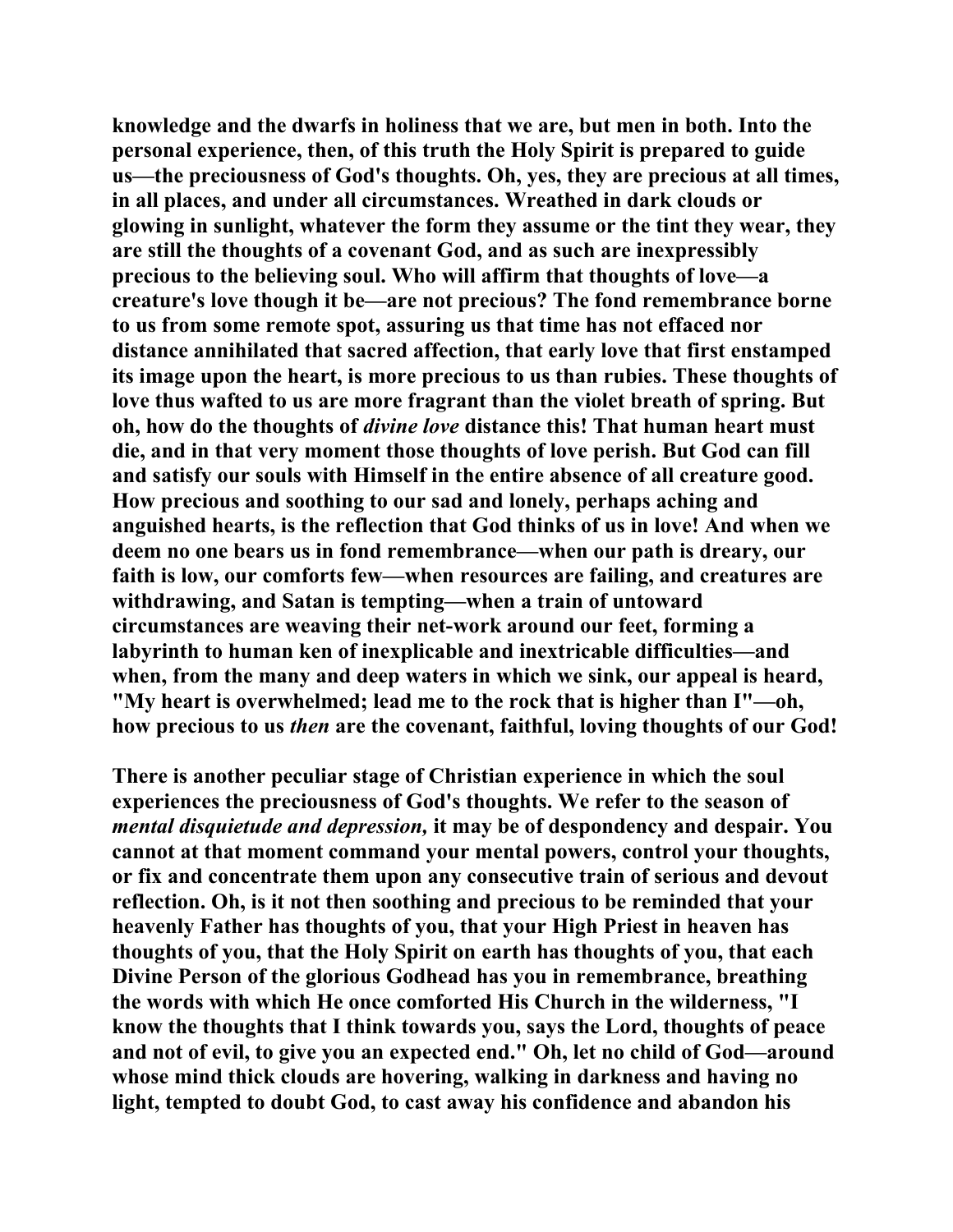**hope in Christ—yield himself to the desponding reflection that he has no place in God's thoughts of peace. Christian sufferer! child of the light walking in darkness! your Father's thoughts of you never were more tender, compassionate, and faithful than at this season of mental gloom, of spiritual despondency. You may not behold Him through the cloud that shades Him from your eye; but He, from whom no darkness hides, sees you, and knows the way that you take. Though you may have relaxed your hand of faith on Him, He has not withdrawn His hand of love from you, but is leading you by a right way to bring you to your heavenly and eternal home. "I am poor and needy, yet the Lord thinks upon me."** 

**Let this subject test the bearing of our minds towards God. What are our thoughts of Him? It is a mark of the ungodly, that "God is not in all their thoughts." It is a distinctive feature of the children of God, that they "think upon His name." Oh, is there an occupation of the mind to be compared with this? Thinking of God! meditating upon Christ! There is no other subject of meditation that can calm your perturbed thoughts, fix your wandering thoughts, purify your sinful thoughts, harmonize your perplexed thoughts, quench your panting thoughts, soothe and comfort your sad and mournful thoughts, as** *thinking upon God!* **Here is repose—here is peace—here is hope. Oh, that He did engage more of our thoughts! What an infinite, boundless, ennobling theme! "My meditations of Him shall be sweet." Thoughts of His love will comfort you in sorrow, thoughts of His power will calm you in danger, thoughts of His holiness will check you in temptation, thoughts of His wisdom will encourage you in doubt, thoughts of His all-seeing, all-pervading, all-enshrouding presence will sweeten the solitude, smooth the roughness, and illumine the gloom of your path homeward across the desert.** 

**And remember how precious to His heart are your** *thoughts of Him.* **"Those who feared the Lord spoke often one to another: and the Lord hearkened, and heard it, and a book of remembrance was written before him for those who feared the Lord, and that thought upon his name." (Mal. 3:16.) Imperfect, transient, sinful as your thoughts of God are, yet there is not a humble, grateful, adoring thought of Him in your heart that is not more precious to Him than countless worlds. Those worlds, innumerable and glorious, will before long be swept from their spheres; but not one lowly, loving, holy thought of God, that once found a moment's home in your heart, shall ever be erased from His book of remembrance. These holy thoughts of God in Christ, that struggled amid indwelling corruption—that, like grains of gold amid beds of earth, sparkled in their veiled and lowly beauty, seen only by Him from**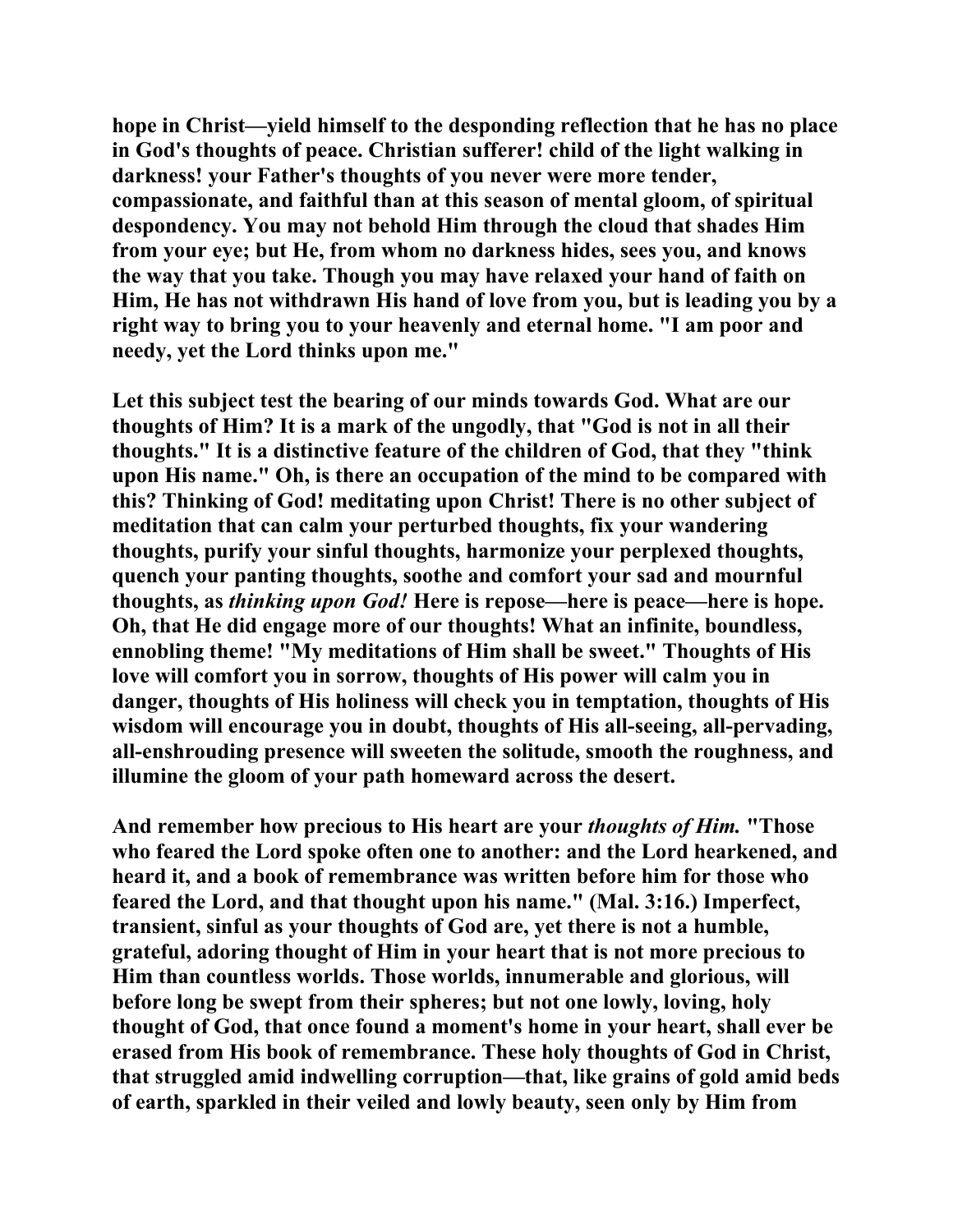**whom nothing holy, as nothing sinful, is hidden—these thoughts of His love and faithfulness which, in seasons of depression, and circumstances of trial, and scenes of sorrow, darted, sun-like, athwart your gloomy desponding mind—"My Father loves me now, cares for me now, is thinking of me now how precious are Your thoughts unto me, O God!"—all, all comes up as a memorial before Him, more beauteous than morning light, more fragrant than the breath of spring, more costly, precious, and endurable than ocean's richest gems? No tongue can describe how precious and glorifying to Christ is a penitential, believing, loving, adoring, grateful remembrance of His name, welling up from the renewed heart of a poor sinner. He seems to say, "Have you, my disciple, one thought of Me? I have, for that one thought, ten thousand thoughts of you. And when I seem to be deaf to your voice, and silent to your petition, and you are led to exclaim, 'The Lord has forsaken me, and my Lord has forgotten me,' listen to my words—'Can a woman forget her nursing child, that she should not have compassion on the son of her womb? Yes, she may forget, yet will not I forget you.'"** 

**Seek the daily purification of your thoughts of God in the atoning blood of Jesus. All your truant, unbelieving, murmuring, rebellious thoughts, oh, take them to the Fountain which alone can blot them out, leaving no tracings upon God's tablet but your penitential thoughts of His holiness, your grateful thoughts of His love, your adoring thoughts of His glory, your peaceful thoughts of His grace! One holy, loving, adoring thought of His name He will never, never forget.** 

**And suffer no humbling conviction of personal unworthiness, or blinding influence of deep sorrow, to veil from your mind the precious truth that God still thinks of you. You may be forgotten by some, and may deem yourself too insignificant and obscure to be remembered by others; but He upon whom all worlds hang, and all beings depend, has thoughts of kindness and of love towards you. Listen to His gracious declaration addressed to you, "You shall not be forgotten of me, O Israel!" Oh, wondrous grace, matchless love, that entwines you, His beloved child, in His thoughts of peace, and care, and sympathy, with an intensity, individuality, and minuteness, which seem to exclude from His mind every other being in the universe, so completely does God absorb His people within Himself. Bereaved and desolate widow! God, your God, thinks of you, and of your little ones. Lone and friendless orphan! God thinks of you, for "in Him the fatherless find mercy." Mourning one! God thinks of you, for He has declared, "I, even I, am He that comforts you." Wanderer, penitent and heart stricken! God thinks of you, for He says, "I**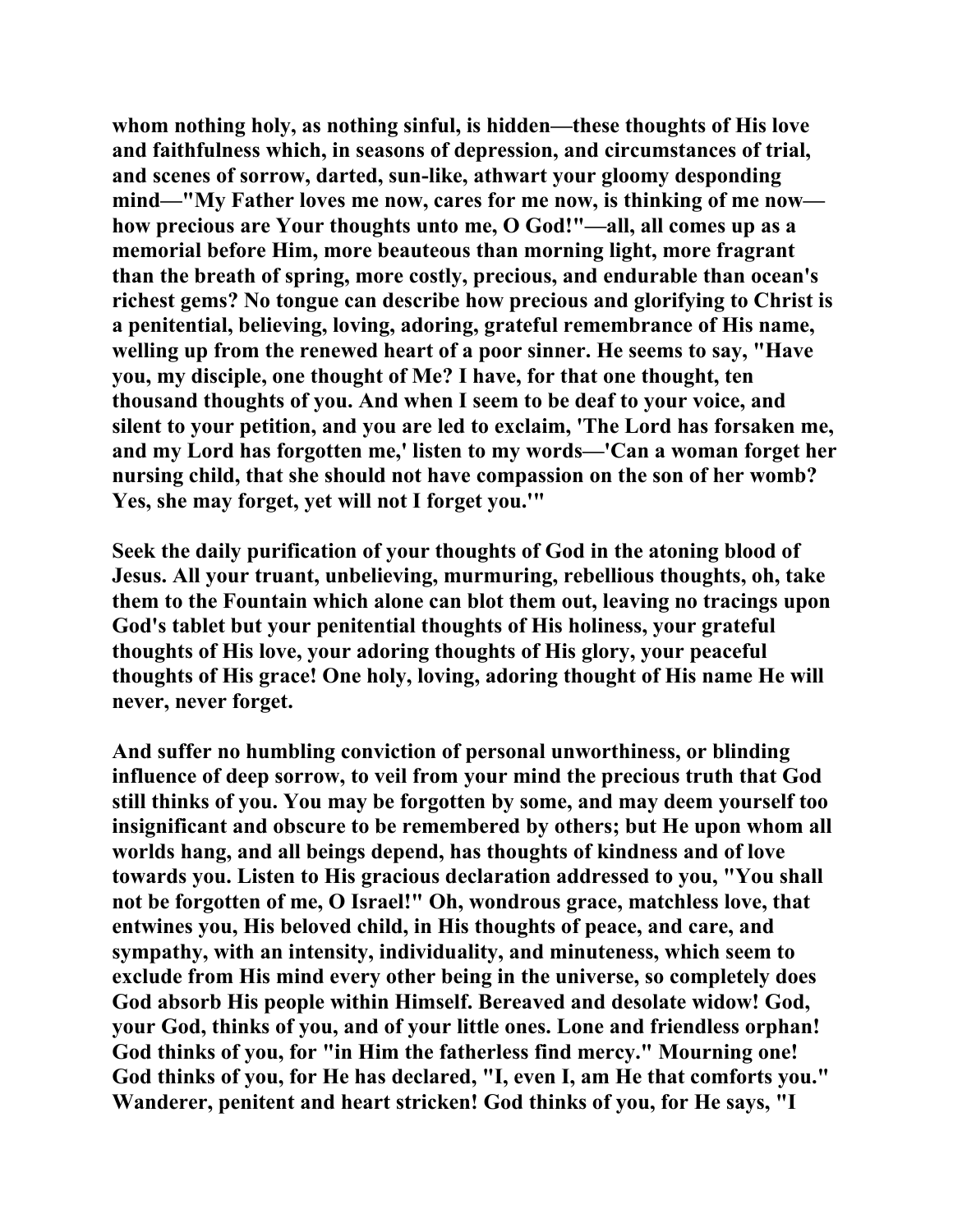**have surely heard Ephraim bemoaning himself. Is Ephraim my dear son? is he a pleasant child? for since I spoke against him, I do earnestly remember him still: therefore my affections are troubled for him; I will surely have mercy upon him, says the Lord." Tried, tempted, afflicted one! God thinks of you. "I know their sorrows," says the Lord. "Come, my people, enter you into your chambers, and shut your doors about you: hide yourself as it were for a little moment, until the indignation be overpast." Sick one! amid your languor, pain, and solitude, your God thinks of you, for "He knows our frame, He remembers that we are dust;" and He has promised "gently to lead those who are burdened." Stay, then, your mind upon Jehovah-Jesus. "You will keep him in perfect peace, whose mind (margin, whose** *thoughts***) is stayed on you: because he trusts in you." Let nothing inexplicable in God's dealings with you unhinge your mind from this confidence in the wisdom, love, and righteousness of His procedure. Remember His declaration, "My thoughts are not your thoughts, neither are your ways my ways, says the Lord. For as the heavens are higher than the earth, so are my ways higher than your ways, and my thoughts than your thoughts." (Isa. 55:8, 9.) Thus, confide in those covenant, unchanging, loving thoughts of God, and believe that, high as the billows mount, these divine thoughts of your Father's love tower infinitely above all your unworthiness, sins, sorrows, and fears. Although at times so absorbed in a sense of your sinfulness and littleness you may appear to yourself but like an animalcule swimming in the ocean, or a mote floating in the sunbeam, yet the God who gave to that insect its being, and sustains its life, thinks of, and cares for, and loves you. Go, then, and exclaim, "How precious are your thoughts unto me, O God! how great is the sum of them!" "CASTING ALL YOUR CARE UPON HIM; FOR HE CARES FOR YOU."** 

**"Mighty God! on whom the cares Of the whole creation lie; And whose ample bosom bears The load so patiently: 'Midst the worlds that lean on Thee, You have** *loving* **thoughts of me.** 

**"Ever quickly You do hear Your children's feeble cry; And do keep them everywhere Beneath Your watchful eye: 'Midst the worlds that lean on Thee, You have** *faithful* **thoughts of me.**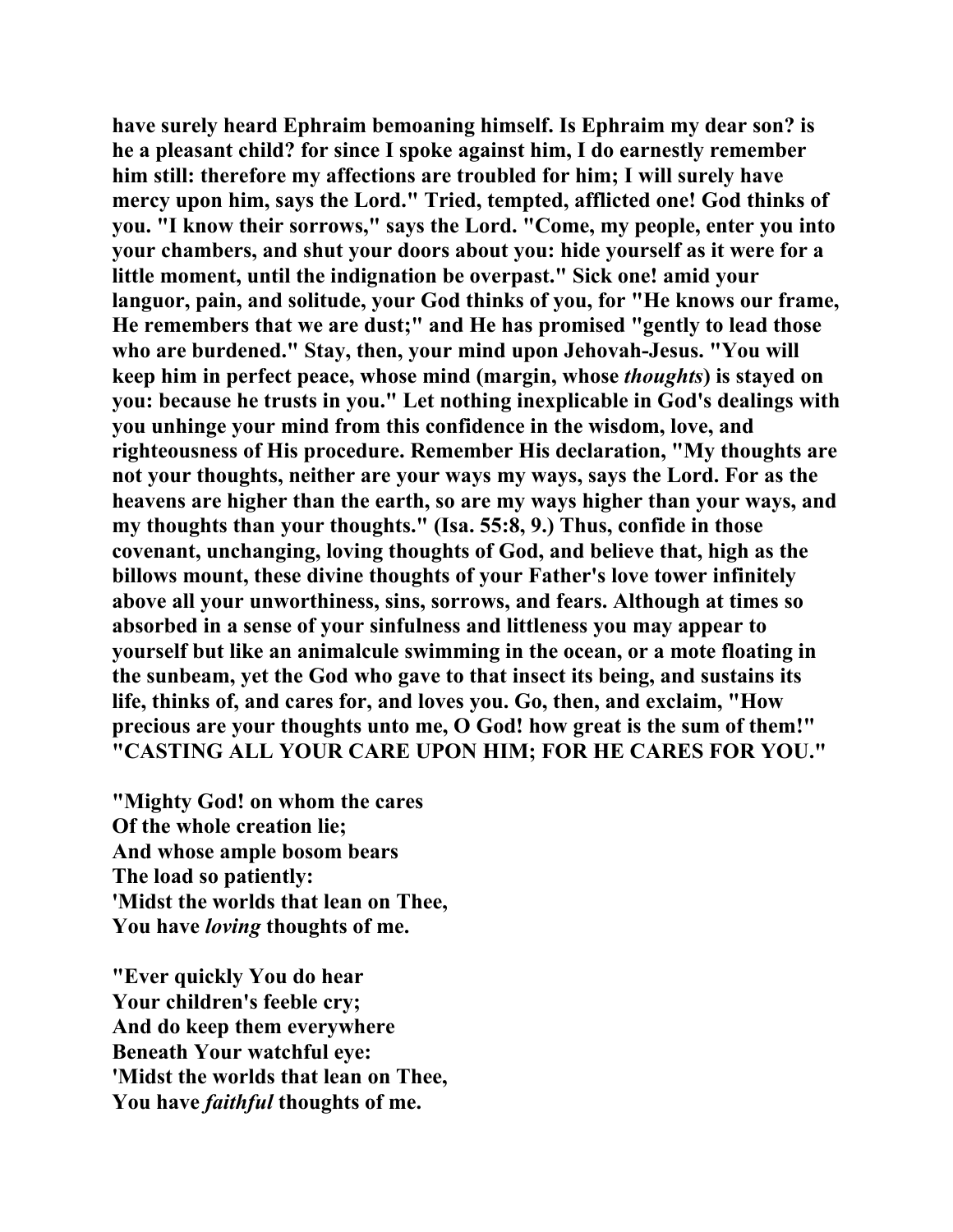**"Anxious care and heavy woes Often agitate my breast; And no balm that here grows Can give my spirit rest: But 'midst worlds that lean on Thee, You have** *gentle* **thoughts of me."** 

## **The Preciousness of the Divine Promises**

# *"Whereby are given unto us exceeding great and precious promises."* **2 Peter 1:4**

**The promises of God are the jewelry of the Bible. Every page of this sacred volume is rich and sparkling with these divine assurances of Jehovah's love, faithfulness, and power towards His people. We can scarcely cite, as illustrating His beneficence and forethought, a more appropriate and costly evidence of God's wisdom and goodness than this peculiar provision which He has made for the exigencies of His Church. It meets the believer at every step of his journey, confronts every circumstance of his life, and chimes with each phase of his mental and spiritual experience. Upon no spot in the wilderness can he plant his foot, strange and untrodden though that path may be, but a gem from this casket meets his eye, the sight of which inspires his heart with confidence, his spirit with comfort, his soul with hope.** 

**Now, God, in giving us these divine assurances, proceeds with His Church upon the same principle which holds together the social fabric of human society, that is,** *promise* **and** *trust.* **It is promise, in some form or other, and trust in that promise, which binds man to man; and it is the confidence we repose in his word which gives credence to his statements, his discoveries, and his testimonies; and which lures and sustains us in our individual path of acquisition and research. The promise of gold allures the avaricious, the promise of glory fires the ambitious, the promise of pleasure stimulates the worldly, the promise of intellectual reward sustains and animates the student. And although these promises may prove as visionary and fitful as a dream, yet, for the moment, they impart confidence and inspire hope. Thus man's credulity in man is the great ligament of human society, and the promise of reward the pole-star of his life, Now, our heavenly Father deals with His children precisely upon the same principle—of promise and trust. He speaks,**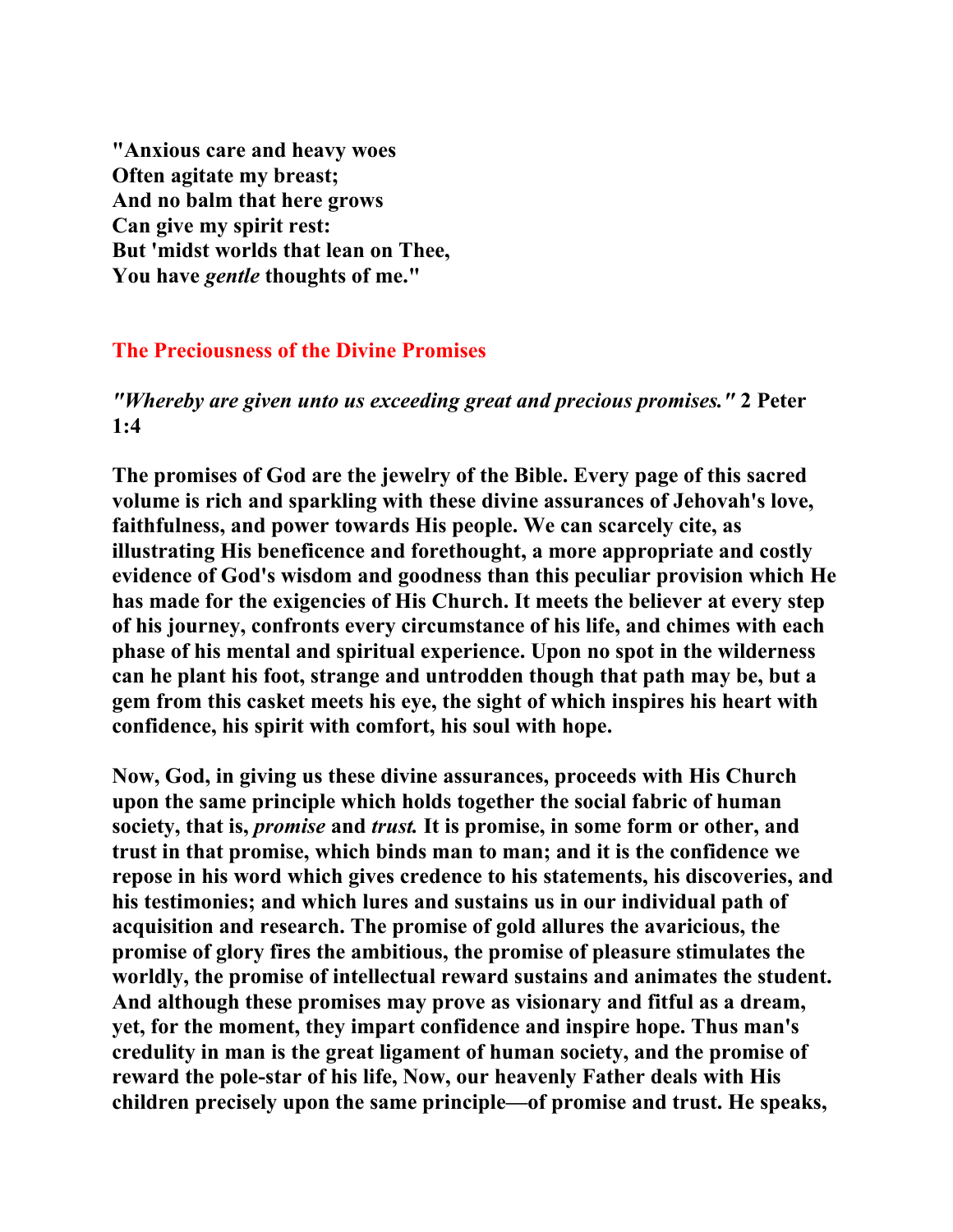**and challenges our belief; He promises, and asks our confidence; He utters His word, and bids us rely implicitly on His love, faithfulness, and power to make it good.** 

**Among the precious things of God, then, how inconceivably precious and indispensable are** *His promises!* **Imagine what would have been the condition of His children apart from the divine promises of which the blessed volume is so full. What must have been the desolateness, the sadness, and the sinking had we not the divine assurances of God's Word on which to rely; and in the realization of which we are guided in our march heavenward, are upheld in weakness, cheered in depression, and conducted step by step to final blessedness. Oh, were it possible to erase from the sacred volume all those precious promises which cluster in its pages, like golden fruit bending from the Tree of Life, what a wintry gloom would enshroud the whole of your future, both the life that now is, and the life which is to come. Rob a man of God of the "precious promises," and you extinguish the sun of his moral skies, and roll back the darkness and confusion of chaos. Rob him of the promises, and you cut off every spring of comfort and consolation that cheers and gladdens his heart in this valley of suffering and tears.** 

**Another observation we make refers to the fact, that these are not the promises of man,** *but of God.* **They are the promises of Jehovah, the promises of an Infinite Being; the promises of a God who cannot lie—consequently He will fulfill them; and of a God of Omnipotence,—and consequently He possesses the power to make them good. We bid you keep this truth vividly before you, that the promises on which God has caused you to hope are the promises of JEHOVAH—consequently there is the certain pledge of their timely and complete fulfillment.** 

**They are, moreover,** *comprehensive* **in their character, and are adapted to all the varied circumstances of individual history—so comprehensive and so adapted, that we cannot conceive of any condition in which you, as a child of God, may be placed, any circumstance by which you may be surrounded, any sorrow by which you may be depressed, any perils that may confront, any darkness that may overshadow you, or any wants of which you may be the subject, in which you may not find some promise of His blessed Word that meets your case. Away with the promises (as it regards my personal experience) if I thought there was a sorrow feeding at the core of my heart which God's word of promise could not console, an intricacy in my path through which it could not guide me, a bitter in the cup God causes me to**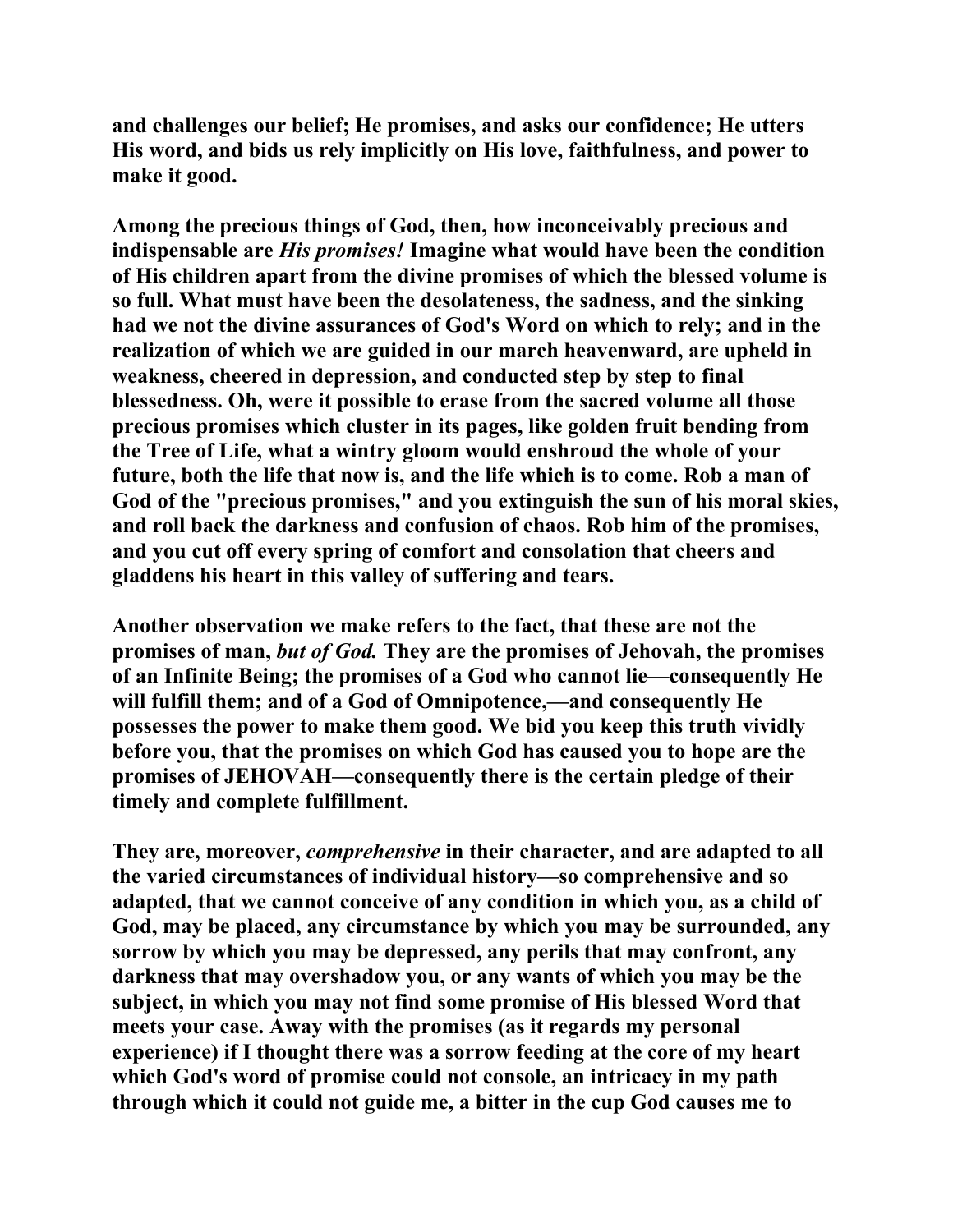**drink for which it had no sweetness. Beloved, we want you to keep this view of the precious promises of God's Word constantly before you. They are comprehensive, and adapted to all the circumstances of your personal history, and so prove themselves to be the precious promises of Jehovah.** 

**Yet one more observation. These promises of God are** *covenant promises;* **that is, they are the promises of the new covenant of grace. We deal too much with the old covenant, and too little with the new. Our faith is too much of a Jewish faith, and too little of a Christian. A more glorious covenant is the covenant of grace; and its promises are "better promises"—promises of more precious blessings than ever appertained to the old covenant. They are all signed and sealed with the heart's blood of the Mediator of the covenant, and, consequently, they are the precious promises of our Covenant God. That covenant must be broken, the oath of that covenant must be violated, the God of that covenant must change, and the "blood of the everlasting covenant" must cease to be efficacious if one solitary promise on which your poor, trembling, and anxious soul hangs its all, should fail. They** *cannot* **fail, because they are the promises of the new covenant of grace. Well may they be called "exceeding great promises." They are the promises of a great God, and of a great covenant. They are** *"great,"* **in themselves, because they promise us great blessings. They are** *"exceeding* **great," because they are the promises of JEHOVAH. They rest upon four foundations, or pillars; and so long as these pillars stand, so long must stand the precious promises of God's word. God's**  *holiness* **is one pillar upon which they stand, which will not suffer Him to deceive; God's** *goodness* **is another which will not suffer Him to forget; God's**  *truth* **is another, which will not suffer Him to change; God's** *power* **is the fourth, which enables Him to accomplish all that He has promised. With these few general observations, we now proceed to a more particular illustration of their preciousness and efficacy.** *"Exceeding great and precious"* **is the character given to them by the Holy Spirit, and the Holy Spirit never uses words without profound significance and meaning.** 

**They are** *"precious promises," because of the source from whence they originate.* **What are these promises? They are the unfolding of the heart of God; they are the revelation of the mind of God; they are the exponents of the will of God; they are, in a word, God Himself. If a faithful and true friend, a man of probity, integrity, and honesty, who would rather pluck out his right eye, or sever his right hand than violate his word, makes us a promise, it is but another exhibition of his own self. In that promise we read his veracity, his kindness, his love. We receive the promise, believe the promise, act upon the**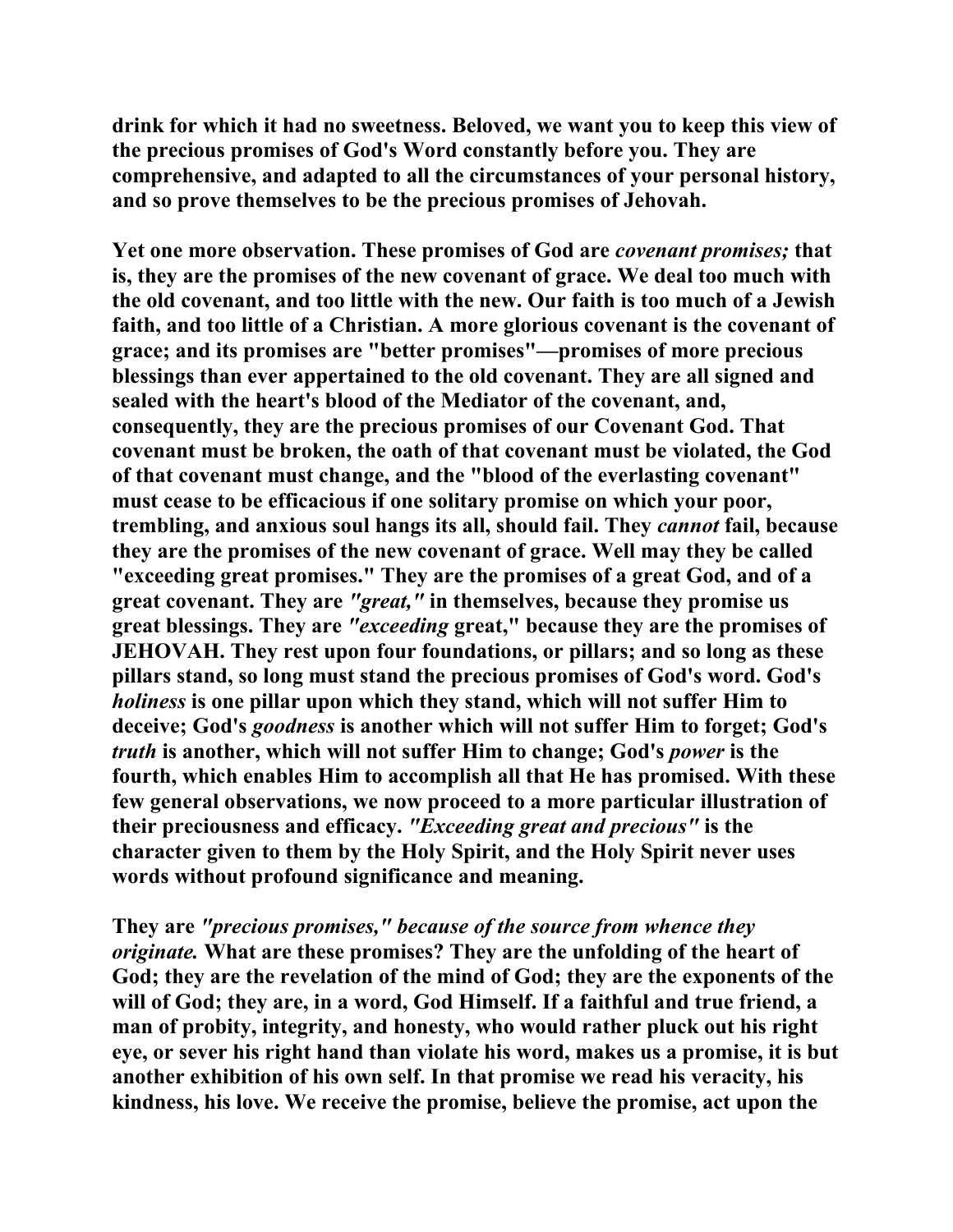**promise, because we know the man, and feel sure that the promise is a reflection of his character. We want no other endorsement than the probity, integrity, and friendship of the promiser. Look at the promises of God. They are exceedingly precious, because of the source whence they originate. They are the throbbings of the infinite and deathless love of God. I cannot, with a weeping eye, light upon a precious promise, but the moment I see it I behold my Father's love exhibited and unveiled. I read God's heart in the promise. I seem to hear the gentle, tender accents of His voice; therefore, as the revelation of my Father's love, the promises of God become exceeding precious. Oh, how often has your heart been touched with the kind promise of a parent! You have read in that assurance the love whence it originated. Beloved, read the love of your heavenly Father in the precious promises. They are but the echoes of His heart sounding from each page of the sacred volume.** 

**They are precious, too,** *from the channel through which they flow.* **All the promises of God come to us through a channel—the same channel through which every blessing flows—but which, we fear, is too much overlooked, and in our sad forgetfulness of which we have such low thoughts of Jesus, and such dim views of God's love. Beloved, there is but** *one channel* **through which God bestows any blessing upon us. You ask what it is. I give it you in God's own precious words:—"There is one Mediator between God and man, the man Christ Jesus." All your blessings flow to you through Jesus. Your providential mercies, the higher blessings of grace—your sins pardoned, your name written in the Lamb's Book of Life, the glories of heaven unfolding to your faith—all flow to you through the one Mediator. Jesus is the medium through which the precious promises of the word come to us. We ask you, then, if the promises are not** *precious?* **if they do not derive inconceivable value and sweetness from the channel through which they flow? Oh, it is kind of God to send you a blessing or a rebuke through one who loves you! Dearly beloved, look at the precious promises. They all come to you through the merits, mediation, finished work, atoning sacrifice, the incessant and ever-prevalent intercession of the Lord Jesus Christ. Consequently, they become exceedingly precious. No, more than this. Every promise meets and centers in Christ. "All the promises of God are yes and amen** *in Christ Jesus."* **Not a solitary promise that buoys you above the surging billows, or that paints its bright bow on the dark cloud that overshadows you, or that distills its drop of sweetness into your nauseous draught, but that promise is in Christ, through Christ, from Christ and will be made good to you in virtue of your union with Christ. Here the case of many of God's saints is met who say, "I dare not claim the promise; I am so sinful, so unworthy, so unbelieving, I have so often looked at**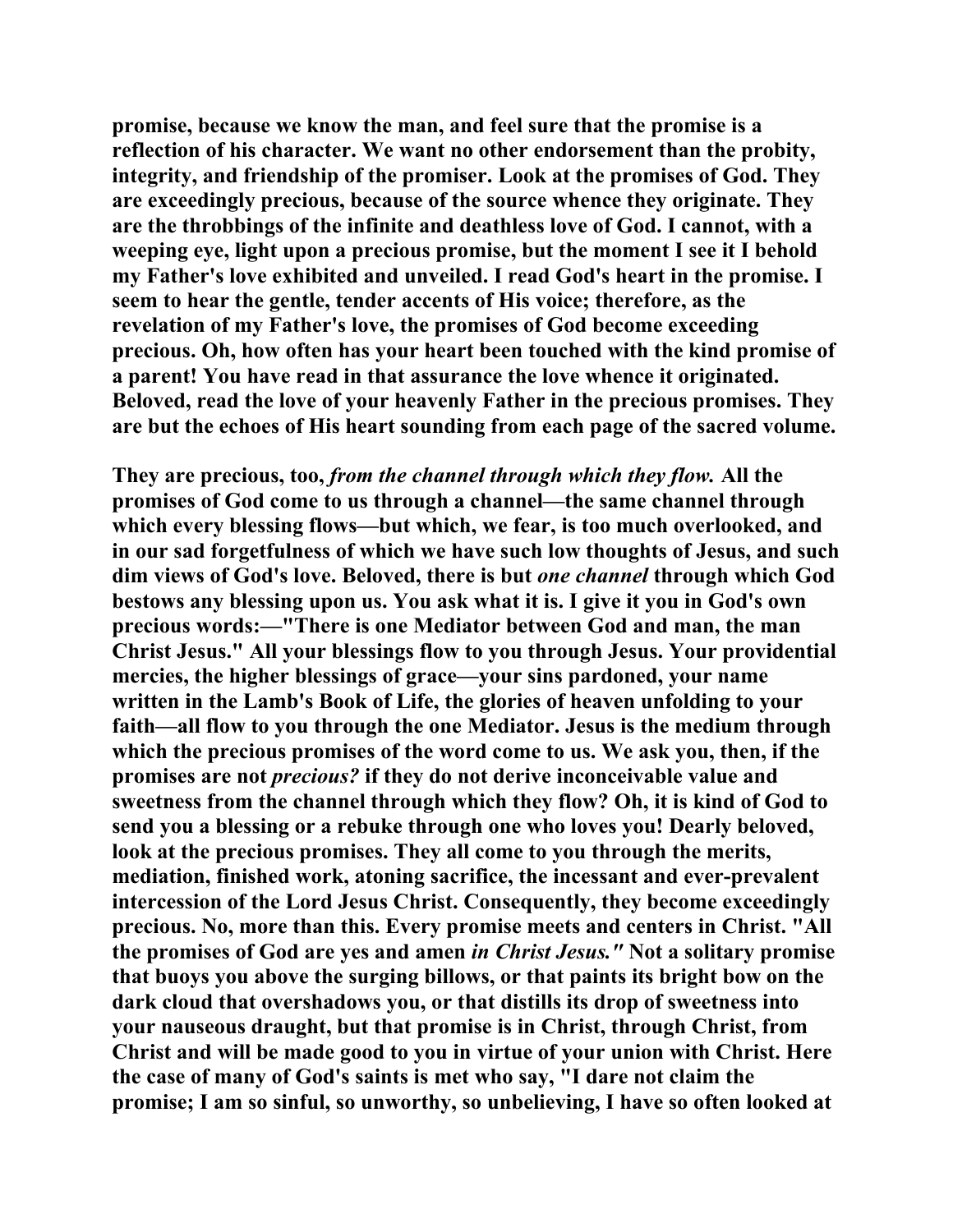**the promise and rejected the comfort that it gives, that I dare not now appropriate it." Dearly beloved, the ground on which you stand with regard to the promise of God, is the finished work of Jesus Christ; and these promises come to you in virtue of what Christ has done; consequently, there is not a sinburdened, sorrow-stricken soul but may stretch forth his hand and receive these precious jewels as they flow out from the open casket of God's word.** 

**They are precious** *in themselves.* **Take the promise addressed to a soul under a conviction of sin, spiritually and earnestly inquiring his way of pardon, acceptance, and salvation. The Holy Spirit has given you a deep sense of your sinfulness. You see your heart to be vile, your nature depraved; smitten with godly grief for sin, and bowed in the dust of self-abasement, you are almost on the brink of despair. But Christ's promise meets your case—"Come unto me, all you that are weary and heavy laden, and I will give you rest." "Look unto me and be you saved all the ends of the earth." "Him that comes unto me I will in no wise cast out." The moment your eye of faith, though misted with tears, can observe these promises, hope springs up in your heart. Oh, precious promise, that bids me come weary and heavy laden with sin to rest in the Lord Jesus Christ, and receive Him as all my salvation and all my desire! Will you not say that is an "exceeding great and precious promise," that bids the sinweary find rest in Jesus? Or, are you oppressed by some of those varied mental and spiritual exercises that do so much cast down the child of God? How precious is the promise—"Why are you cast down, O my soul, and why are you disturbed within me? Hope you in God, for I shall yet praise Him, who is the health of my countenance and my God." Or, are you a child of the light walking in darkness, no starlight, no sunlight, not a solitary beam to cheer your way—all spiritual gloom around you? Listen to that precious promise—"Who is among you that fears the Lord, that walks in darkness and has no light, let him trust in the name of the Lord and stay himself upon his God." What a precious promise is that? Or, are you suffering from a sense of the Divine withdrawment, the suspended manifestations of the Lord's love to your soul? What a precious promise is this—"For a small moment have I forsaken you, but with great mercies will I gather you. In a little wrath I hid my face from you for a moment; but with everlasting kindness will I have mercy on you, says the Lord your Redeemer?" Or, conscious of backsliding and departure from God, having gone astray like a lost sheep, your heart smitten with godly grief, beginning to doubt the reality of your former Christian experience? Hear the touching words of the Lord—"Return, you backsliding Israel, says the Lord, and I will not cause mine anger to fall upon you, for I am merciful, says the Lord, and I will not keep anger forever. Only**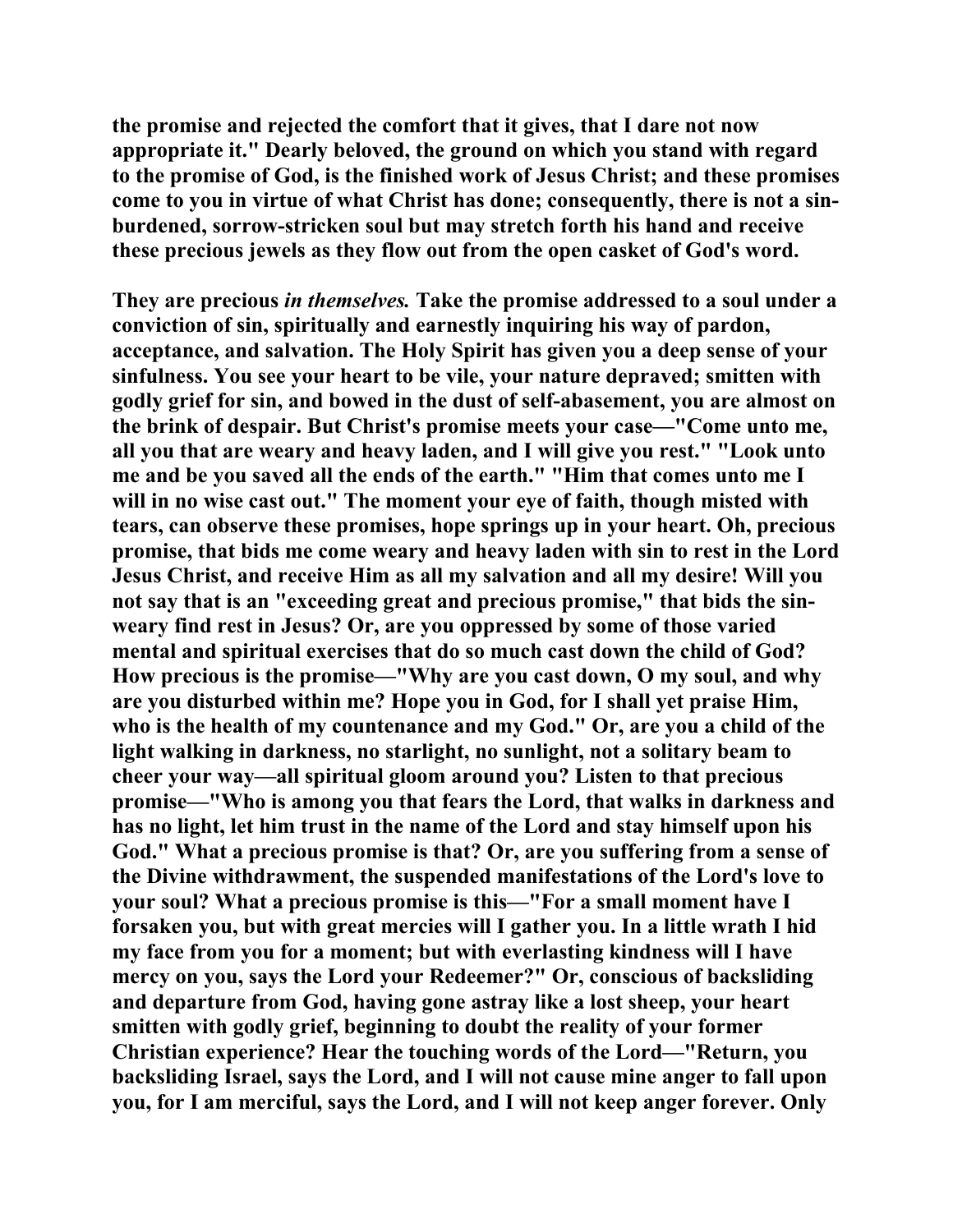**acknowledge your iniquity." Oh, what precious promises are these to the poor, heart-broken penitent! Is there nothing in these gracious assurances that meets your case? Or, are you in trouble, difficulties hemming you in on every side, all things seeming to make against you? Is there no preciousness in that promise—"Call upon me in the day of trouble, I will deliver you, and you shall glorify me?" Oh, how many a tried and afflicted saint, buffeting with the storm, has been buoyed up and kept above the waves by this one solitary and precious promise of God, "Call upon me in the day of trouble!" Or, are you assailed by the fiery darts of the enemy? Listen to the promises addressed to the tempted, "The Lord knows how to deliver the godly out of temptations." "There has no temptation taken you but such as is common to man; but God is faithful, who will not suffer you to be tempted above what you are able; but will with the temptation also make a way to escape, that you may be able to bear it." Are you in deep affliction, in sore adversity? Listen to the promise of your God—"When you pass through the waters I will be with you, and through the floods they shall not overflow you." "All things work together for good to those who love God." "Casting all your care upon Him, for He cares for you." Are you troubled because answers to prayer are delayed; because the vision tarries and appears not? The promise is—"Wait on the Lord, be of good courage, and He shall strengthen your heart." Are you anticipating an evil, looking at it in the distance, and trembling at its approach? Hear the soothing word of your Father—"Come, my people, enter you into your chambers, and shut your doors about you, hide yourself, as it were, for a little moment, until the indignation be overpast." Could sweeter chimes breathe upon your troubled spirit words more appropriate or more soothing? Are you afraid of coming short of eternal glory—of perishing at last in sight of heaven? Listen to the promise—"He that has begun a good work in you will perform it until the day of Jesus Christ." "Now unto Him that is able to keep you from falling." Thus kept, how can you perish? Are friends and kindred alienated, and do you feel desolate and lonely?—"When my father and my mother forsake me, then the Lord will take me up"—"I will never leave you, nor forsake you," is the precious promise of your God. Do the infirmities and weaknesses of age accumulate around you? "Even to old age, I am He, and even to hoar hairs will I carry you. I have made and I will bear. Even I will carry and deliver you." This is the precious promise to God's dear aged saints. Let us learn from these words to be very tender, sympathizing, and patient towards the aged. They are dear and precious to the heart of God, and it is an honor—oh, how great!—to place our arm beneath the aged one whom God carries in His loving heart. Are you afraid of temporal poverty, that the cruse of oil and the barrel of meal will fail you? Hear your God—"Your bread and**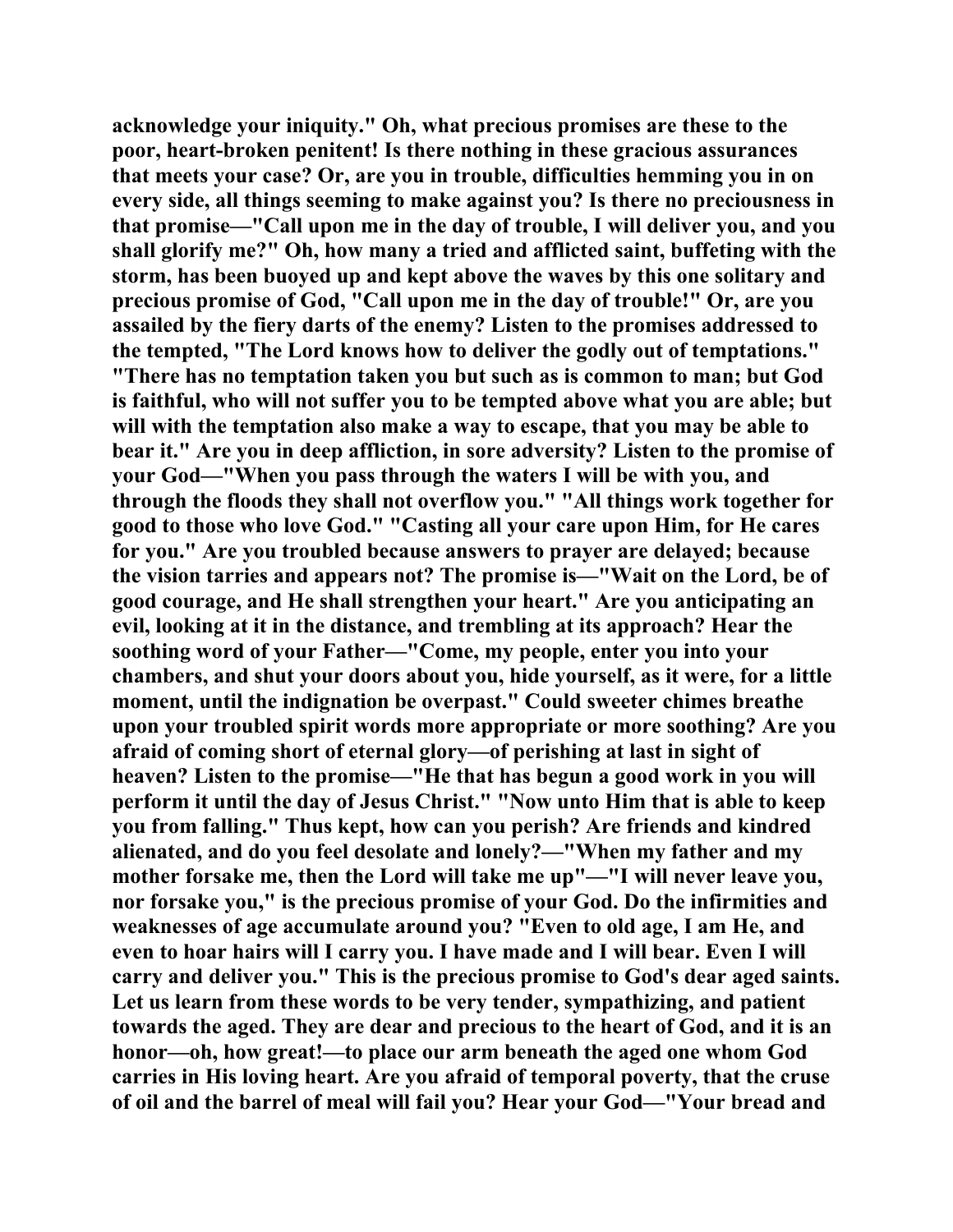**your water shall be sure." "Seek you first the kingdom of God and His righteousness, and all things shall be added to you." Are you in bondage through the fear of death? Cling to the precious promise—"This God is our God forever and ever. He will be our guide even** *unto death."* **Thus have we traveled through a few of the varied circumstances in which you may be placed, for each one of which God has provided a precious promise, on which He causes your soul to hope.** 

**Precious, too, are these promises** *in the experience of His people.* **You can testify to their inconceivable preciousness. What, my beloved, would you have done without them? Have they not stanched many a bleeding wound? and dried many a falling tear? Have they not calmed many a perturbed moment? Have they not guided your feet through many a labyrinth, shed light on many a lonely path, been as oil on the broken waters of many a dark billow, and like voices of music have broken sweetly on many a dreary night of weeping and of woe? You have fled to them in times of necessity, have entwined your arms of faith around them in weakness, and having tested their soothing and support, you can put your seal to the truth, that the promises of God are "exceeding great and precious."** 

**Precious are they, too,** *in the fruit they bear.* **Who can describe the peace and joy of the soul when faith takes hold of the Divine promises? Who will not say they are "exceeding great and precious promises," as he beholds the precious fruits these promises bring forth in the happy experience of the saint of God? With this bare outline of the subject, let us, in conclusion, refer to one or two practical inferences.** 

**We exhort you, beloved,** *to take hold of the Promiser in the promise.* **The mere promise is nothing to us if we cannot observe that which underlies the promise,—and that which we are to deal with in the promise is, the Promiser Himself. Abraham staggered not at the promise of God, "because he counted Him faithful who had promised." He would have staggered at the promise of man, because it was so marvelous; but when he saw the Divine Promiser in the promise, he knew that what was impossible with man was possible with God, and so he believed Him faithful that had promised. Rest in Jesus, you wearied and burdened ones,—rest in God, you tried and tempted ones,—rest in the Holy Spirit, you sad and mournful ones; for all the precious promises of God, on which He has caused you to hope, are but the unfoldings of God Himself. Deal, then, with the Promiser in the promise, and you will find the promise to be like a rock of adamant beneath your feet.**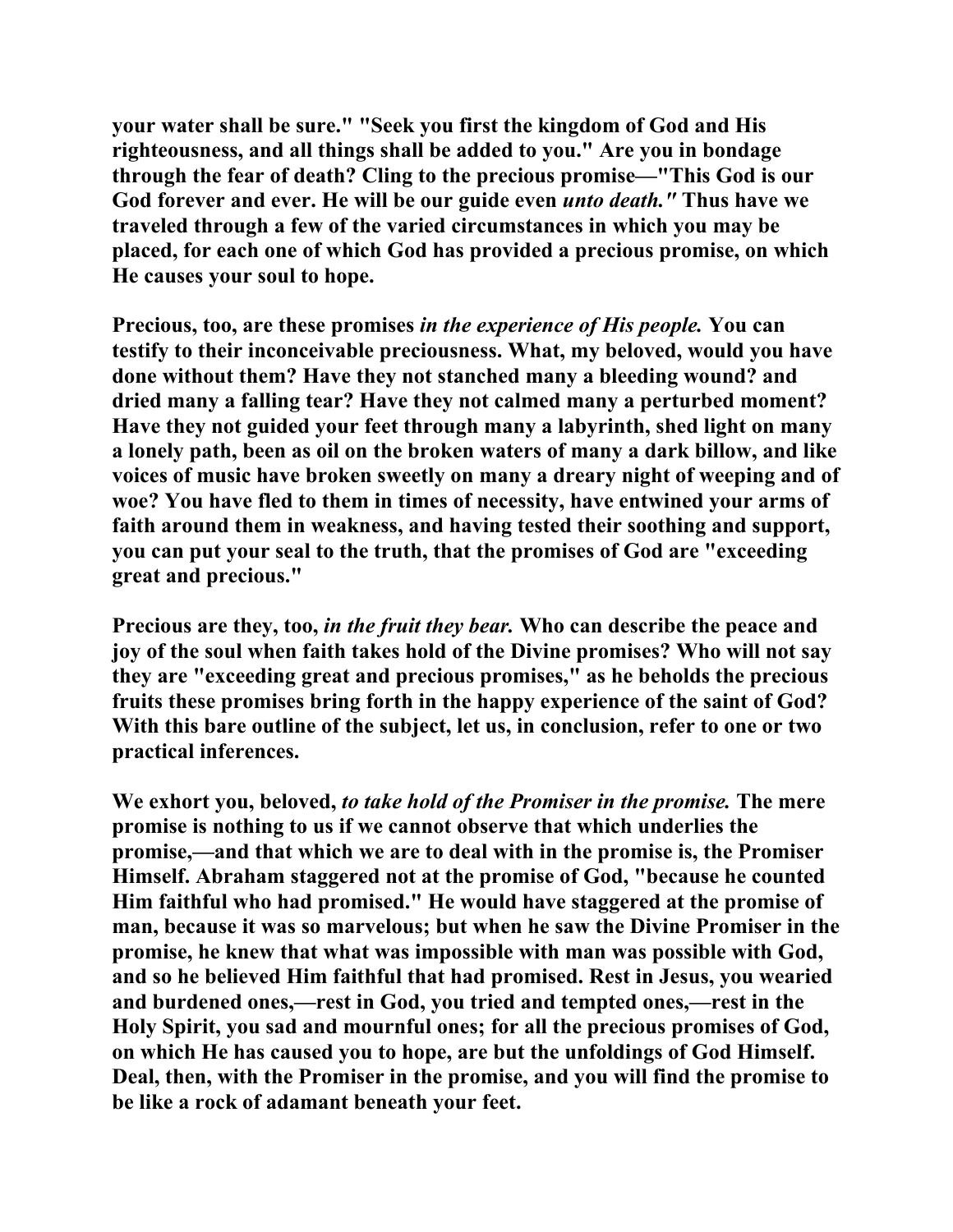**We exhort you to** *store your heart richly with the precious promises of God.*  **Take them on board your bark plentifully, for you have yet many a storm to weather, and you will need them to ballast your vessel in the tempestuous sea. Furnish your memories abundantly with them; let your heart deal closely with them; the time will come when the promise will be more precious to you than gold, yes, than much fine gold; and when affliction comes, and the dark cloud gathers, oh then, how precious will you find the promises of your Covenant God to be with which you stored your mind and fed your faith!** 

**Recollect,** *they are God's gifts,* **and are not your purchase. "Whereby are** *given*  **unto you exceeding great and precious treasures." Come, then, to God emptyhanded. Do not reason and hesitate because of your past unbelief; but as gifts of God's free favor, welcome and trust in them.** 

**God may sometimes write the sentence of death upon a promise, and everything in His providence may seem opposed to its fulfillment, though for years you have clung to it. Be not, however, staggered at that. There is a life in that promise, beloved, that never can die. Take, as an illustration, the seed you have sown in the earth. You go and look at it, and find it, apparently dead and decayed—a mass of dust only; but there is a vital principle there that cannot be lost, and in process of time that seed will germinate and become a beauteous flower. So is it with the precious promise of God. Month after month, year after year has rolled by, and you see no fulfillment of the promise; but wait God's appointed way and His ordained time, and the promise shall rise again in all its life, loveliness, and fruit. God will cease to be rather than not fulfill the word on which He has caused your soul to hope.** 

*Walk in the holiness of the promise.* **Oh, those are solemn words in 2 Cor. 7:1—***"Having therefore these promises, dearly beloved, let us cleanse ourselves from all filthiness of the flesh and spirit, perfecting holiness in the fear of God."*  **The crowning glory and preciousness of these promises is, that they are**  *sanctifying,* **promoting that holiness of life "without which no man shall see the Lord." Having therefore these rich clusters of precious promises bending down from the Tree of Life, whence we may pluck them at all times, in all seasons, and under all circumstances, let your life be a holy life, and let the sanctifying influence of the promises mold and govern your conduct.** 

**In all your future path "be you followers of them who through faith and patience inherit the promises," in all their fullness, blessedness, and**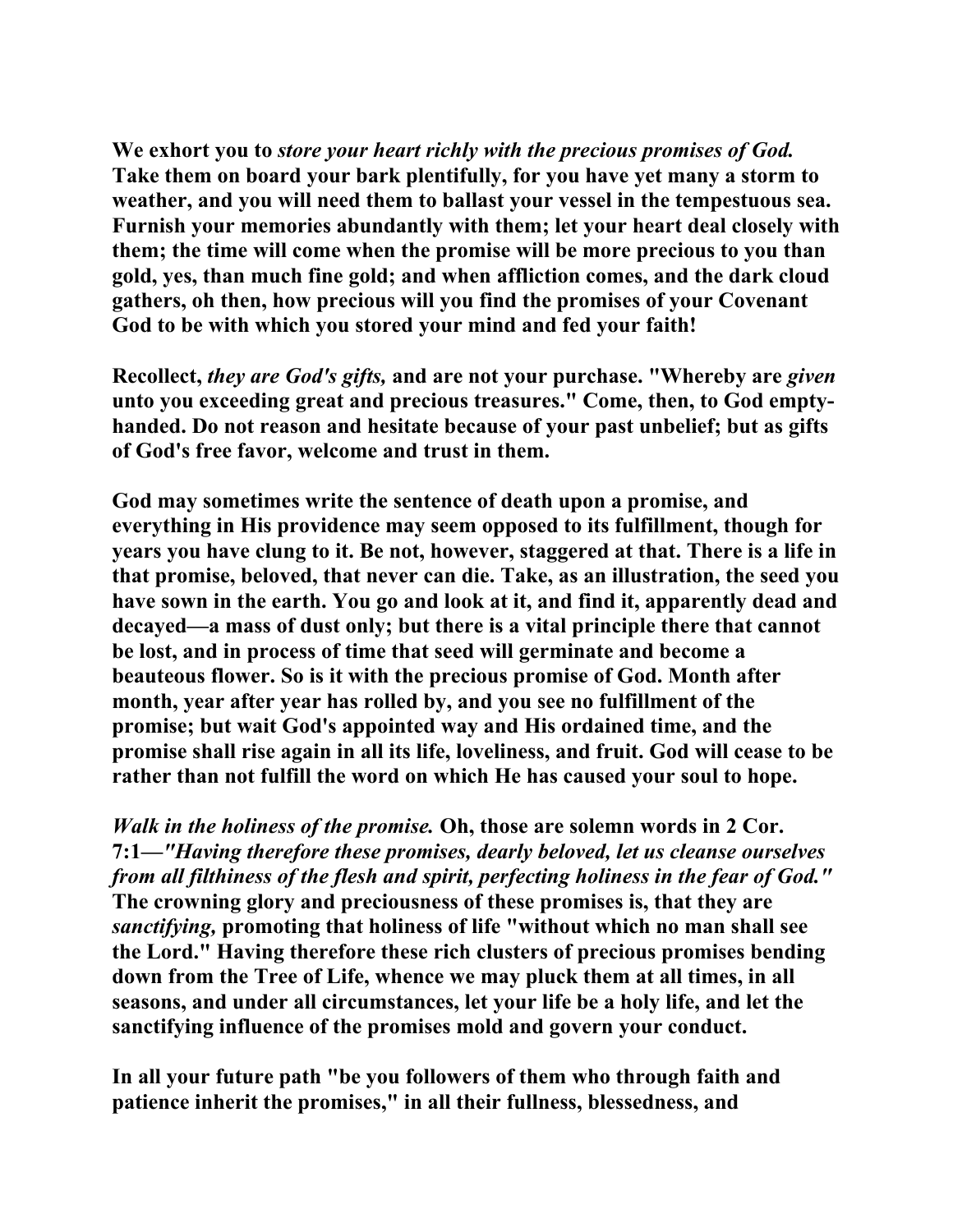**preciousness. Follow them as they followed Christ; imitate them as they imitated God; press after them as they pressed forward and reached the goal and won the prize, for before long you too shall be put into their full possession—the promise of grace terminating and expanding in the full enjoyment of the promise of glory. And when the time of your departure is at hand, your work finished; your battle fought, and your victory won, and when the soles of your feet smite the chill waters of death, then shall you find the path through those waters all paved and glowing with the exceeding great promises of your covenant God. Standing upon these precious stones, when heart and flesh are failing, and you are about to leave a wife in lonely widowhood, or children in friendless orphanage—eternity, a solemn, untried eternity, unveiling its realities to your view—with what firmness will faith plant its feet upon these Divine promises—so shall you pass peacefully, triumphantly over Jordan, and all the harpers will meet and welcome you on the other side. The Lord grant that these exceeding great promises may become increasingly precious to our hearts, and purifying to our lives, and all the praise and honor shall redound to Him who has declared, "Heaven and earth shall pass away, but my word shall not pass away." Lord, help us to receive Your promise, and to trust in You the Promiser!** 

**"How often have sin and Satan strove To rend my soul from You, my God! But everlasting is Your love, And Jesus seals it with His blood.** 

**"The oath and promise of the Lord Join to confirm the wondrous grace; Eternal power performs the word, And fills all heaven with endless praise.** 

**"Amid temptations sharp and long, My soul to this dear refuge flies; Hope is my anchor, firm and strong, While tempests blow and billows rise.** 

**"The gospel bears my spirit up; A faithful and unchanging God Lays the foundation of my hope In oaths and promises and blood."**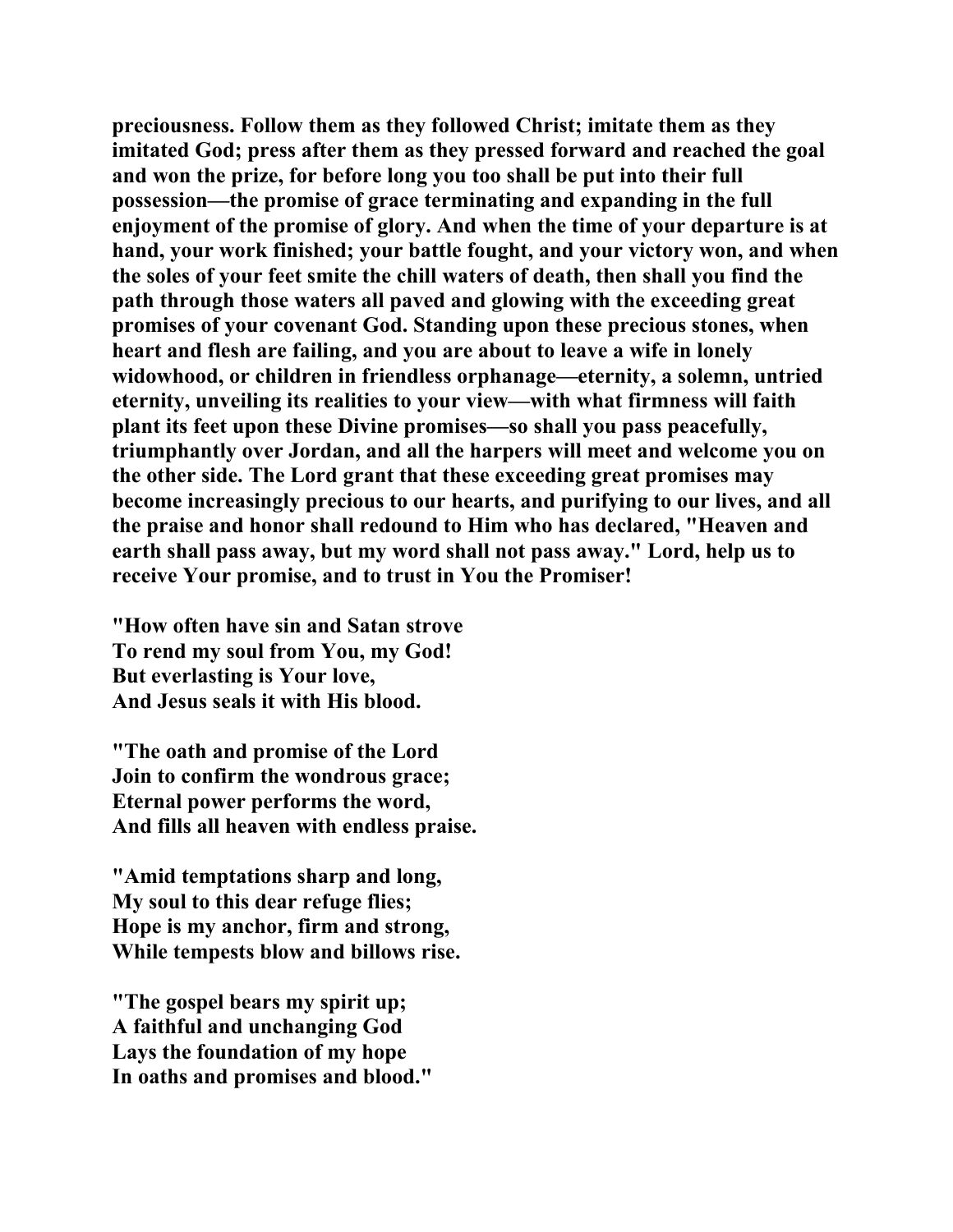### **The Preciousness of Christ's Blood**

#### *"The precious blood of Christ."* **1 Peter 1:19**

**The Word of God is the only book that conveys to us a correct idea of the sanctity and meaning of blood. The instructions of God as to its nature and use in the Levitical economy present the spectacle to the mind invested with an impressiveness dreadful in its character, and profound in its meaning. In God's eye blood was a sacred thing. The solemnity with which He regarded, and the vigilance with which He shielded it, are remarkably striking. We marvel not at this. By the instrument of blood Jehovah was to unfold His Divine character, illustrate His moral government, and achieve His miracle of mercy in behalf of fallen man, in a way so wonderful and resplendent as the intelligent universe had never beheld. That one thing—BLOOD, was to fill the world with His glory, heaven with His redeemed, and eternity with His praise! Hence the sacredness and value of blood in God's view. What an impressive spectacle would meet the eye of the devout Israelite as he entered the temple to worship. He would see blood upon the altar—blood upon the sides of the altar—blood in the bowls of the altar—blood flowing around the altar; and in that blood, so profusely shed and minutely applied, his penitent heart would confront the truth, "Without shedding of blood there is no remission;" and his believing eye would behold the "precious blood of Christ, as of a lamb without blemish and without spot," "slain from the foundation of the world."** 

**Such is the vital truth which is now to engage our thoughts. Among all the precious things of God there is not one so precious, so inestimable, so influential, as the "precious blood of Christ." All salvation, all purity, all peace, all holiness, all hope, all heaven, is bound up in the atoning blood of Immanuel. There is no acceptance for the sinner, no cleansing for the guilty, no pardon for the penitent, no sanctification for the believer, but in the vicarious sacrifice of the Son of God. With nothing are honesty and tenderness of conscience, soul-prosperity, the power of prayer, purity of heart, holiness of life, unreserved obedience, peace, joy, and hope, so intimately related, so closely entwined, as the "precious** *blood* **of Christ." It becomes, then, of the greatest moment that we should have scriptural, spiritual, realizing views of this great truth. The point at which we are liable to come short is, not so much our depreciatory views of the essential worth of atoning blood as of the necessity of the** *application* **of it to the conscience. How few there are of the Lord's people who are walking with the blood upon the conscience! "For this**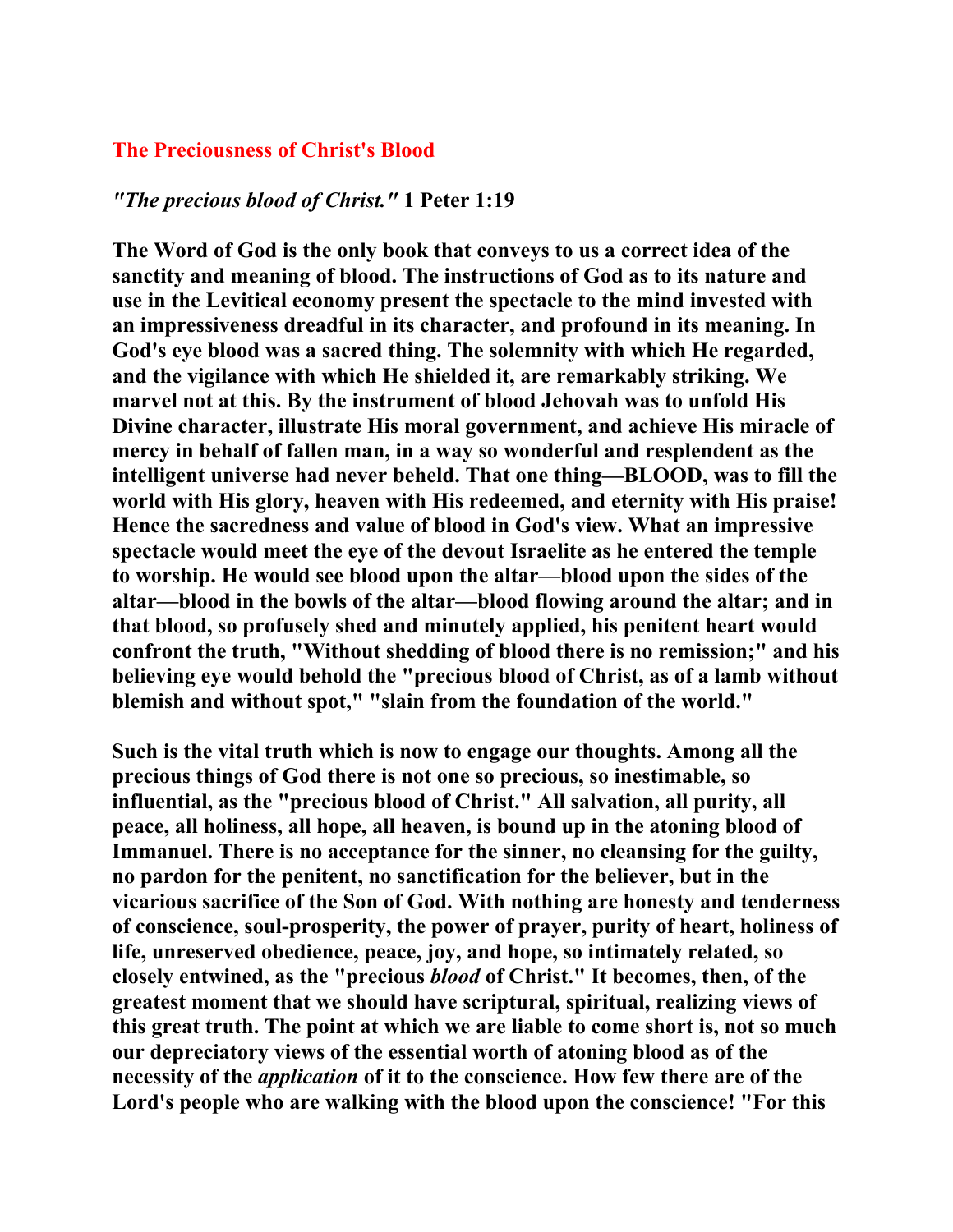**cause many are weak and sickly among you, and many sleep." We detect this deficiency and defect in the experimental religion of many, by the absence of a wakeful conscience, of deep spirituality of mind, of minute confession of sin, of closeness of walk, and a Christ-like temper and spirit. Nor this alone. To what may we trace the doubt and uncertainty as to their personal salvation, the want of assured peace, joy, and communion with God, which imparts a sickly hue to the Christianity of so many, which dims their light, impairs their vigor, and makes them so easy a prey to Satan's assaults and the world's seductions, but to the absence of close dealing with the atoning blood? The** *application* **of blood was a truth distinctly seen, even amid the dim twilight shadows of the Levitical and prophetical dispensations. The blood of the sacrifice was of no avail until it was** *applied,* **brought into contact with the object. That object then—whether a person or a thing—became relatively holy. Touched by the sacrificial blood it was regarded as sanctified—as set apart for the holy Lord God; but until the blood was** *applied* **it was a common thing. How glorious the gospel of this! The believing soul must come in contact with the atoning blood of Christ; and in order to maintain holiness and closeness of walk with God the essence of true religion—and to pass through life's duties, trials, and temptations, as a royal priest, realizing our high calling of God, there must be the constant** *application* **of the blood of Christ. We will not anticipate subsequent parts of this chapter, but proceed to lay the basis of our subject by directing the reader's attention to the essential dignity and worth of the "precious blood of Christ."** 

**It would seem impossible, by any illustration or argument, to over-estimate the intrinsic value of Christ's atoning blood. There are some things in religion of which we may entertain a too exalted and exaggerated conception. For example, we may have too high a view of the Church of Christ, exalting it above Christ Himself. We may hold too exaggerated and too exclusive views of Church ordinances, displacing and magnifying them, substituting their observance for vital religion, for a change of heart, for faith in Christ exclusively for justification. But no such danger lies in our study of the blood of Christ. Here our views cannot be too high, our contemplation too profound, our hearts too loving and adoring.** 

**Consider for a moment, beloved, the ends that were accomplished by the shedding of Christ's blood. We often estimate the value of a mean by the end it secures. The Atonement of Christ was to meet the claims of God's moral government. By man's sin its holiness had been invaded, its authority contemned, its sanctions, laws, and commands outraged. Over all its glory a cloud had passed. God's eternal purpose was to save man. But He could save**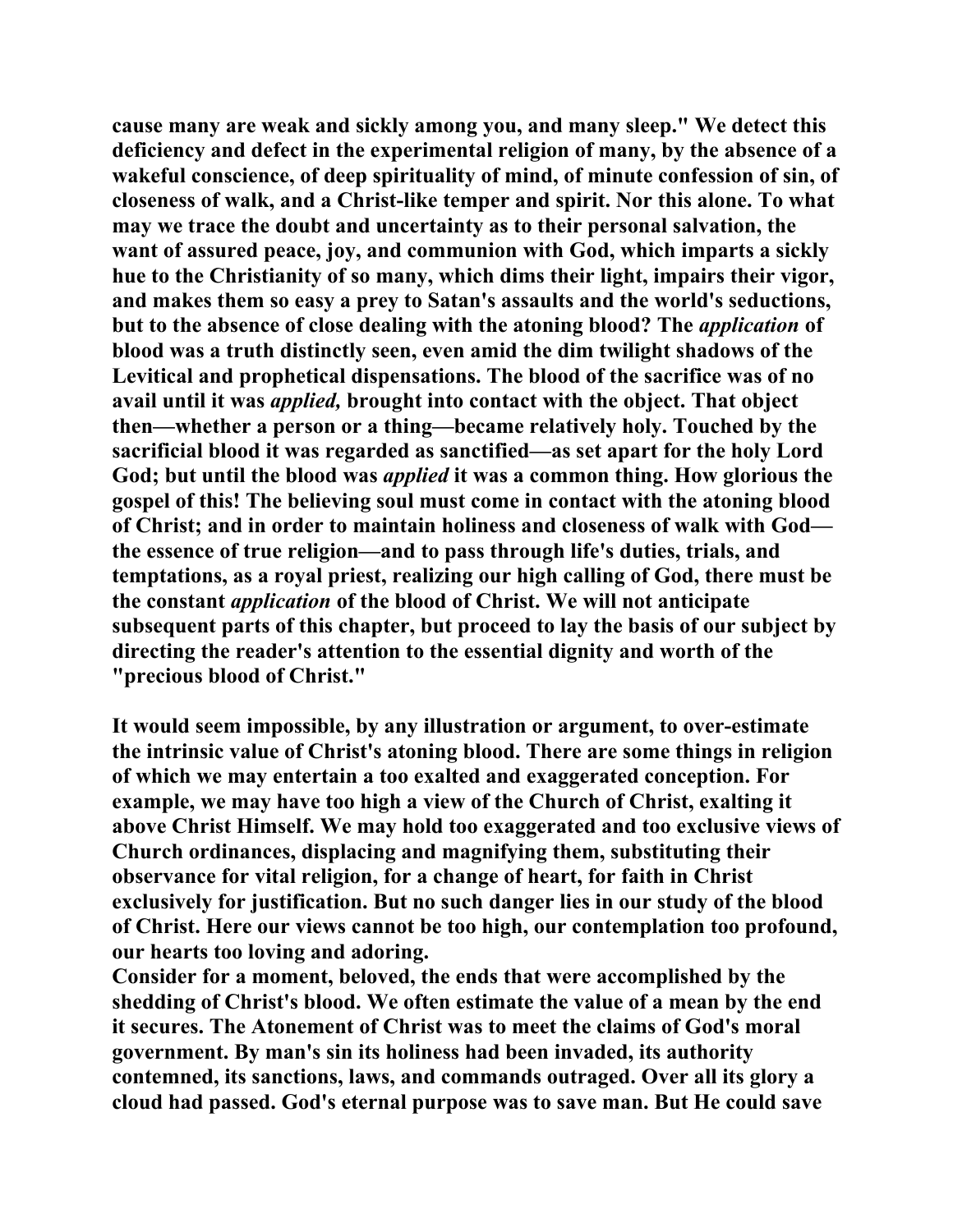**him only by an expedient that would remove that cloud and cause the glory it shaded to shine forth with deeper and more resplendent luster. The expedient that would thus meet the claims of the Divine government must be Divine. The Atonement that would link justice with mercy, and holiness with love, in the salvation of the Church, must be infinite in its character, and priceless in its worth. Such, in a few words, were the two grand ends to be secured, and which were secured, by the offering up of the Lord Jesus Christ. Viewed only in this light, how precious does the blood of Christ appear! Blood that could harmonize the Divine attributes—uphold the righteousness of the Divine government, making it honorable and glorious in God to save sinful man must be precious.** 

**It is precious blood, because it is virtually the 'blood of God.' This is a strong but a scriptural expression. Paul, in his parting address to the Ephesian elders, employs it—"The Church of God, which He has purchased with** *His own blood."* **This it is which stamps the atoning blood of the Savior with such dignity and virtue—it is the blood of Jehovah-Jesus. It possesses all the worth and glory of the Godhead—all the divine virtue and efficacy of the Deity. From this it derived its power to satisfy, its virtue to atone, its efficacy to cleanse. And this is the reason why** *one drop* **of this precious blood, falling upon a sin-burdened conscience, in a moment dissolves the weighty load, and fills the soul with joy and peace in believing. And this is why there exists not a stain of human guilt which the atoning blood of Immanuel cannot utterly and forever efface. Why, in a word, it is blood that "cleanses from ALL sin."** 

**But it follows that it is the blood of a pure and sinless** *humanity,* **and this by no means lessens our idea of its preciousness. A deep mystery, we admit, is the incarnation of God; but mystery confronts us everywhere, and in everything; therefore it would be un-philosophical, as unbelieving, to cavil at this fundamental doctrine of Christianity—the profoundest mystery in the universe—because it transcended, though it does not contradict, human reason. Our humanity is the incarnation of a spiritual nature; we are not one, but three parts—body, soul, and spirit—and yet we do not deny our own being. Let us go to Bethlehem, and see this great sight, not to reason, but believe, not to fathom, but adore. How great the folly of man in his endeavor to sound the depths of God's infinity! Here, then, exists an essential element of preciousness in Christ's blood—it flowed from arteries untouched, untainted by the virus of sin; from a humanity upon which not a breath of pollution had fallen. "He knew no sin." Begotten by the Holy Spirit, He was that "holy thing" born of a virgin. "Holy, harmless, undefiled, and separate from**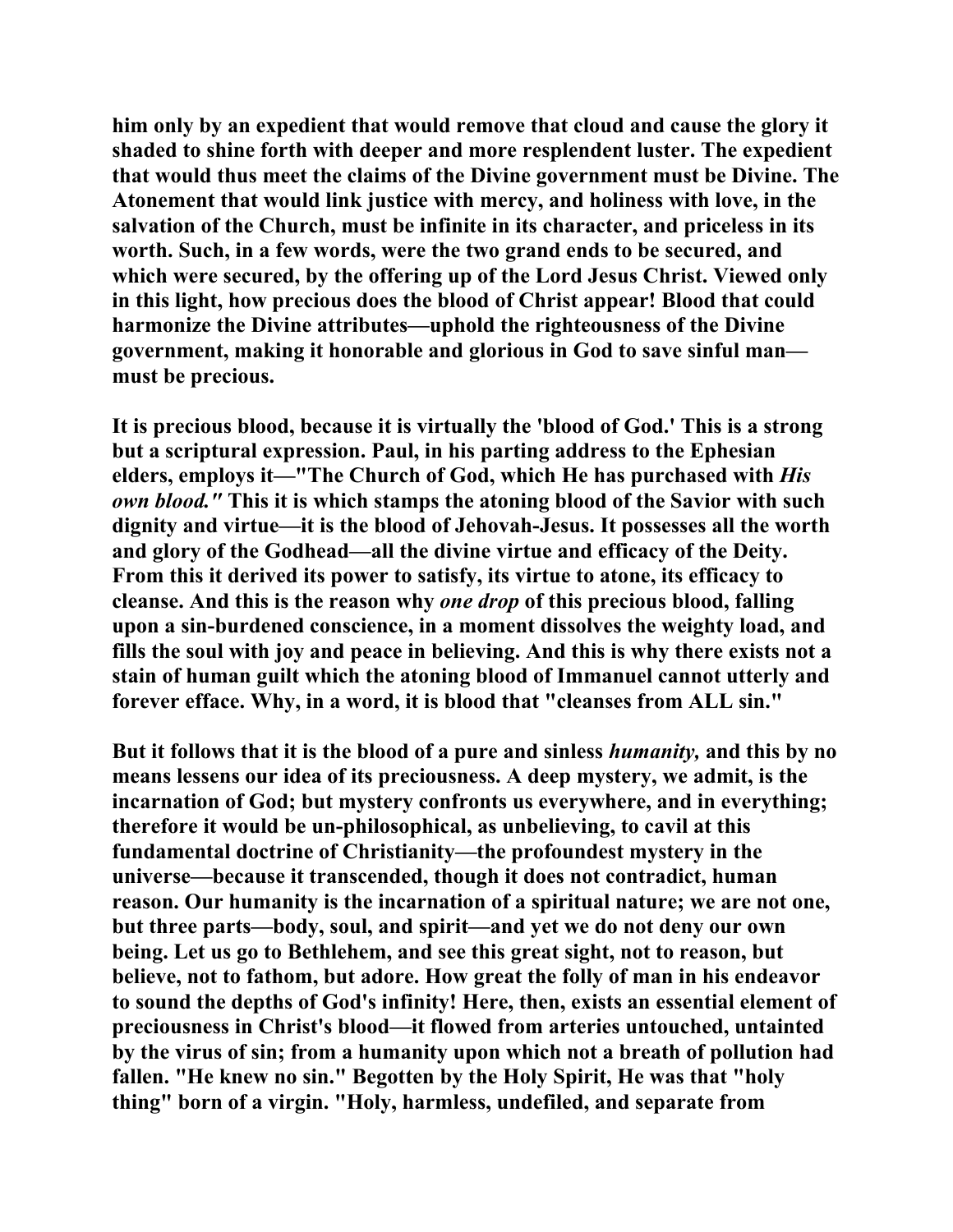**sinners," He came into the world, lived in it, died in it, and left it as pure and immaculate as the Deity He enshrined. His Godhead wore not the tainted fleece, was clad not in the leprous garment of our fallen, apostate, and sinful nature. A holy Savior offered up a sinless Atonement for unholy, sinful man. Hence the preciousness of His blood. Look at it, beloved, in this light, and let your hearts glow with love, adoration, and praise, as you kneel before the cross, and feel the distilling upon your conscience of that blood, that pardons, covers, cancels all your guilt. From this view of the essential preciousness of Christ's blood, let us consider** *its preciousness to God.* 

**We have referred to the law of the Levitical dispensation relating to blood. The minute directions which God gave concerning it marked the sacredness and significance of blood in His holy eyes. Can we for a moment suppose that the blood of the Atonement offered upon the cross of Calvary should not be of yet more infinite worth and preciousness to God? Beloved, we believe that of all the great truths upon which in this volume we are expatiating, we shall find in the hour of death this to be the most essential, supporting, and comforting—the preciousness and acceptableness to God of that Divine sacrifice for sin upon which, in that dreadful moment, we are relying—to know then that God is well pleased with that blood upon which, as a poor, guilty sinner about to appear in eternity, we rest; and that in its acceptance we are accepted, by its virtue we are washed whiter than snow, and that through its merit we shall appear before God in righteousness—surely, with this truth witnessed to by the Holy Spirit in our souls, death will have no sting, and the grave no terror.** 

**The atoning blood of Christ must be precious to the Father, because it is the blood of His own Son. There was an essential, close, and endearing relation between the Victim and the Offerer. Is the blood of a child precious to the heart of a parent? Thus precious was the blood of Jesus to God. Oh, methinks, if ever God loved His Son, He loved Him then! Gazing from His throne in glory upon the dreadful scene on earth, He saw the Son who dwelt in His bosom from eternity impaled upon the accursed tree, suffering the just for the unjust, vindicating the rectitude of His government, and pouring out His holy soul unto death, that He might bring us unto God.** 

**But there was not only the yearning of parental affection in God, but in the sacrifice of His beloved Son He beheld the salvation of His Church fully and forever secured. In that vital stream He saw the life, the spiritual and eternal life, of His people. His everlasting love had found a fit and appropriate**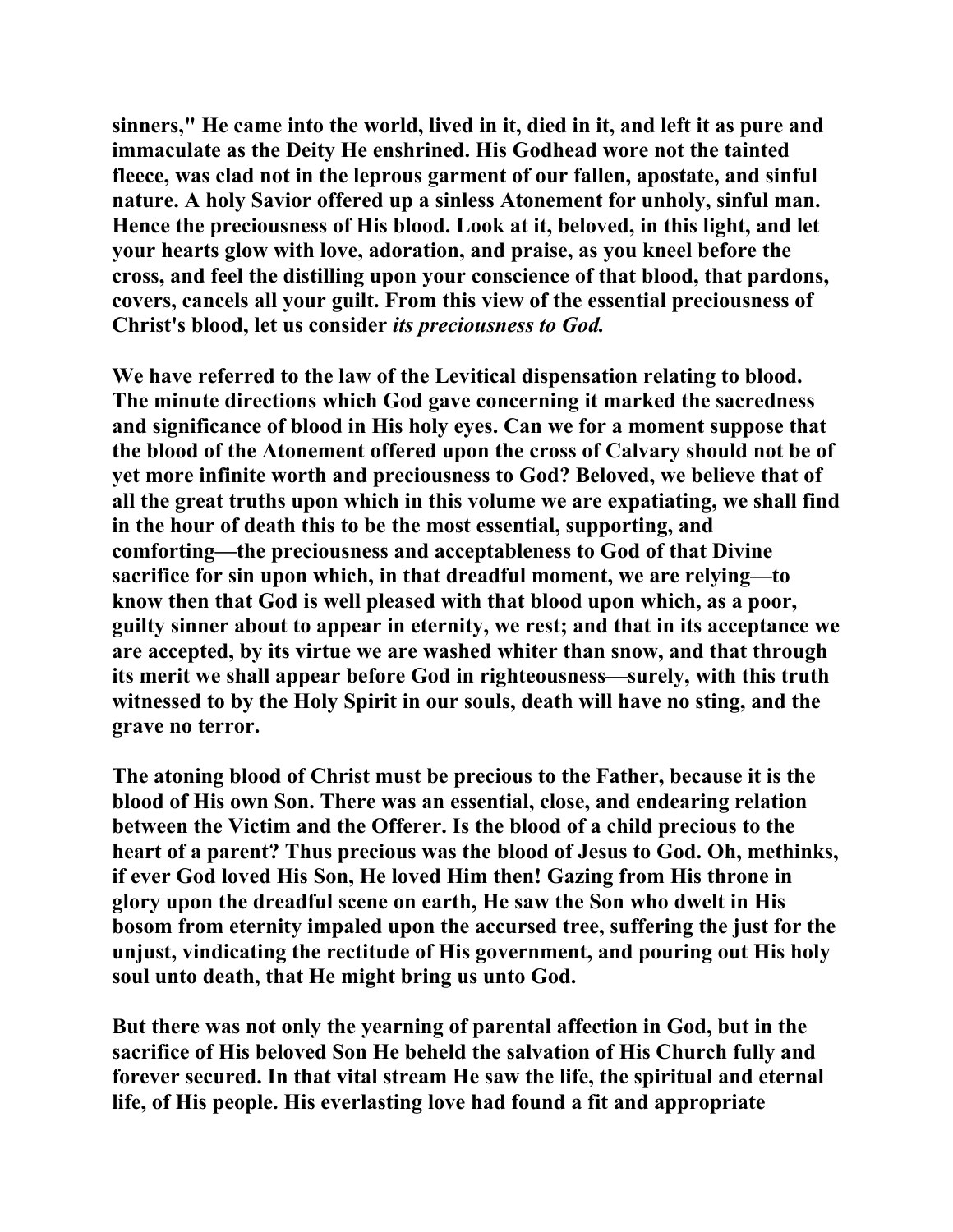**channel through which it could flow to the vilest sinner. Divine Mercy, in her mission to our fallen planet, approached the Cross of Calvary, paused gazed—and adored. Then dipping her wings in the crimson stream, pursued her flight through the world, proclaiming, in music such as angels had never heard, "Glory to God in the highest, and on earth peace and good will to men!"** 

**And when God raised His Son from the grave, exalted Him to glory, set Him at His own right hand, and then sent down the Holy Spirit, the seal of His acceptance was affixed to His own deep sense of the preciousness of Christ's blood. "Herein is love, not that we loved God, but that He loved us, and sent His Son to be the propitiation for our sins." Trembling soul! approach this Atonement. God has accepted it—will not you? Surely you may with confidence and hope rely upon that sacrifice with which He has thus declared Himself well pleased. You cannot come to it too hopefully, nor rely upon it too implicitly, nor believe in it too simply, nor rejoice in it too fervently. It is precious to God, and, in virtue of its preciousness, your person is precious, your prayers are precious, your offerings of love are precious—fragrant to Him as the "smell of a field which the Lord has blessed." Plead but the precious blood of Christ for renewed forgiveness, urge it as your argument in prayer, and draw from it your motive to self-surrender as a holy, living sacrifice to God, and you shall not fail of acceptance with the Holy One.** 

**But there is another view of our subject which illustrates the endearing character of Christ's blood. It is not only precious to God, but it is also**  *precious in the experience of the believer.* **God will make that precious to His people which is precious to Himself. He will endear to their hearts that which is dear to His own. It is precious to the saints, because it is the blood of their Great High Priest. There was no personal relation between the sacrifice and the priest under the Levitical dispensation. But here the Antitype transcends the type. We see in the blood of Christ the blood of one who stands to us in the varied and tender relations of a Priest, a Shepherd, a Friend, a Brother, a Kinsman, a Redeemer. Oh, to travel to the cross and behold in that illustrious Sufferer One who combined in Himself every endearing, tender, and precious relation! It was no stranger who hung there. It was no wayfaring man of grief who died there. It was our Elder Brother, our Goel, our Friend. How precious, then, to our penitent, believing, loving hearts must that blood be! With what reverence should we speak of it, with what faith should we trust in it, with what gratitude should we welcome it, and with what holiness of life should we show forth its praise!**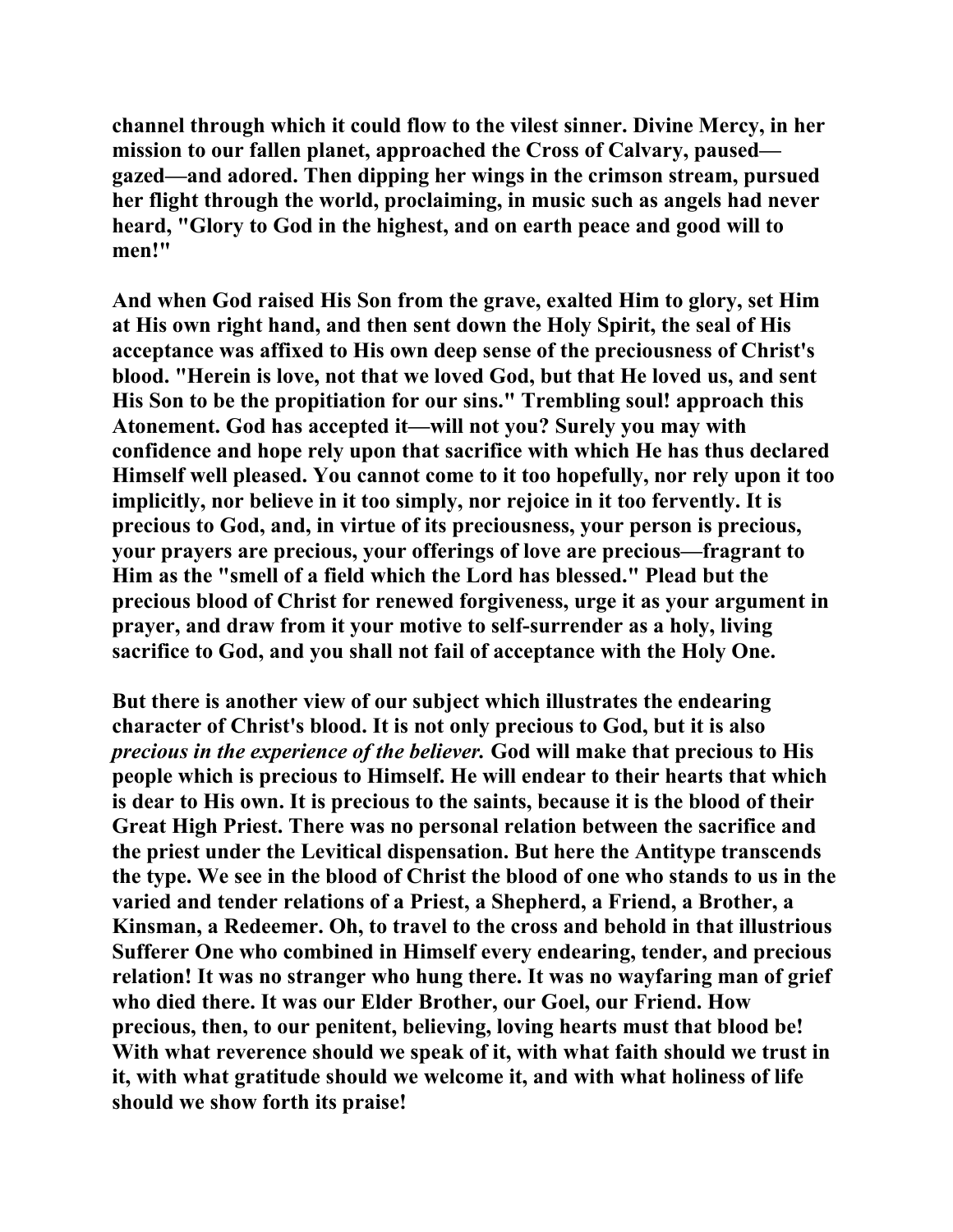**As all his salvation it must possess an indescribable preciousness to the believer. There is no salvation for the soul but in the atoning blood of Immanuel. Whatever else presents itself as such is a delusion and a snare. Baptism is nothing here. Sacraments are nothing here. Priestly power is nothing here. Works of human merit are nothing here. The blood of Christ— God's own expedient—stands unrivaled and alone, the** *only* **hope of a lost sinner. The teaching and authority of God's Word are decisive and ultimate on this momentous and vital point. Christ's sacrifice is declared to be a "propitiation through faith in His blood" (Rom. 3:25); "Being justified by His blood" (Rom. 5:9); "We have redemption through His blood" (Eph. 1:7); "That He might sanctify the people with His own blood" (Heb. 13:12); "Who has washed us from our sins in His own blood" (Rev. 1:5); "These are they which came out of great tribulation, and have washed their robes, and made them white in the blood of the Lamb: therefore are they before the throne" (Rev. 7:14). In these declarations it will be seen is inscribed the great essential truth—SALVATION ALONE BY THE ATONING BLOOD OF CHRIST. This is the 'Stone' which is set at nothing by all who seek some other way to heaven—who build their hope upon the sand—a way the end of which is death. But "neither is there salvation in any other; for there is none other name under heaven given among men whereby we must be saved." Before the power and glory of this one precious name, every false religion shall vanish, and to it every knee shall bow. Around a dying bed the scaffolding of all ecclesiastical systems falls, leaving the man who has reposed his all upon it, to his ghostly hope. But to that departing soul, to whom the savor, power, and preciousness of the name of JESUS is as ointment shedding its fragrance round the room where disease and death with united force are battling with life, oh how supporting, soothing, and hope-inspiring is the precious blood of Christ which is felt at that dreadful moment, when the transgressions of a life crowd upon memory, to "cleanse from ALL sin!"** 

**The** *peace* **which flows from the application of the atoning blood of Christ increases greatly the believer's sense of its preciousness. Who can describe the repose of conscience, the mental serenity, the heart-ease which this blood seals upon the believing soul? It must be experienced to be understood. Beloved, as your eye traces this page, there may rage within your breast, unknown and unsuspected by others, the storm of sin's conviction. So sunlight and serene is, perhaps, the surface, not a shadow or a wavelet betrays the hidden and deep emotion. And yet you feel yourself a sinner—a lost sinner—the chief of sinners. You are filled with sin-loathing, self-abhorrence, sorrow, and grief. A**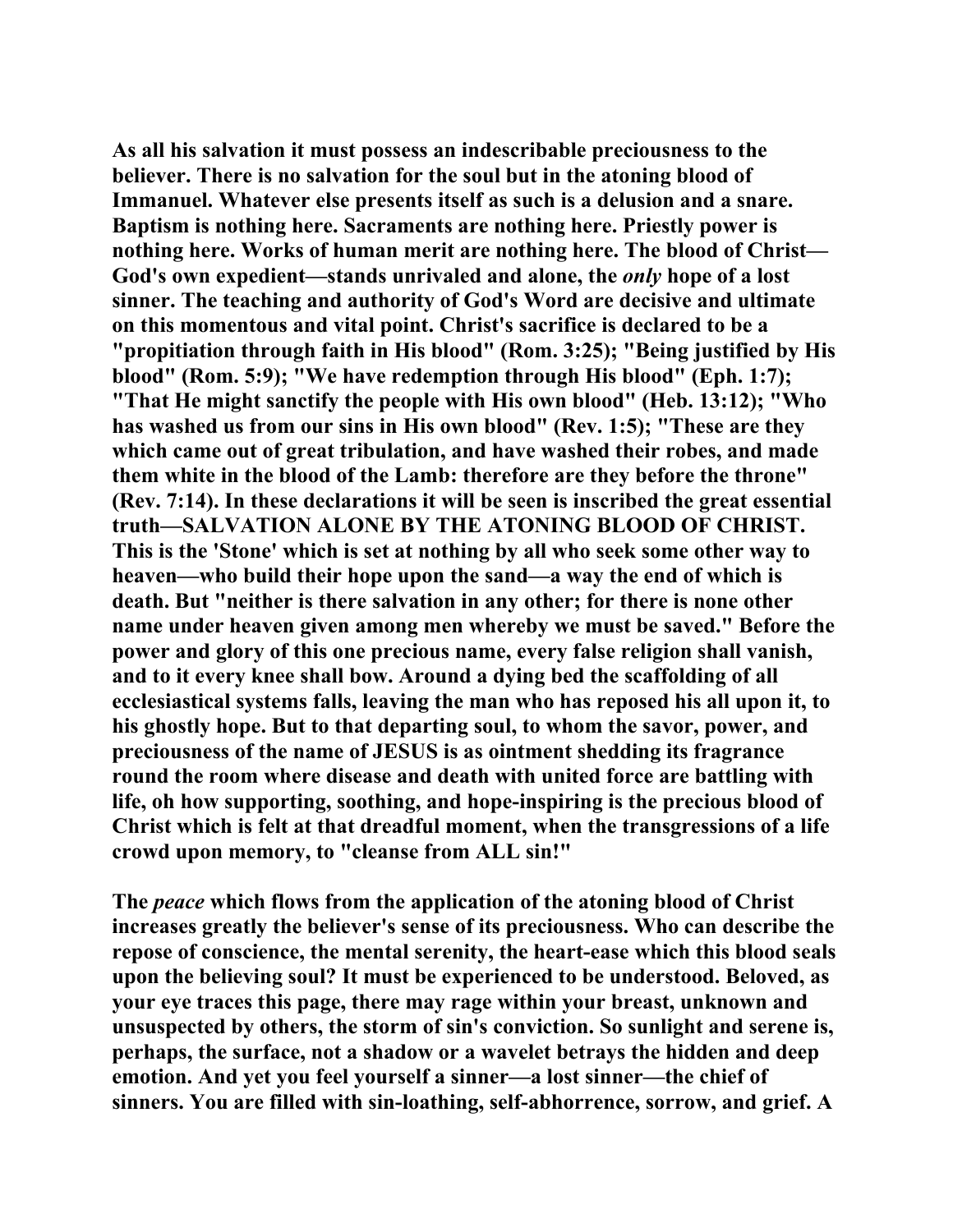**deep conviction of your utter vileness, unworthiness, and hell-deserving is the cause. And what is the remedy? The precious blood of Christ! Brought beneath that blood, as like a crimson tide it flows from the cross, peace perfect peace—the peace of God which passes all understanding, will flow into your soul, and there shall be a great calm. And then will you joyously exclaim, "I am at peace with God through Christ. The tempest is hushed; the thundercloud has passed away; the Sun of Righteousness pours its golden beams into my soul, and heaven and earth seem to meet and kiss each other."** 

**The** *present efficacy* **of the atoning blood must form an endearing element to the heart whose pantings and breathings are for purity. This will need no argument to those of my readers who are used to keep a vigilant oversight of the spiritual state of their souls. You will feel, beloved, that you cannot close your day, in which, despite the greatest watchfulness and prayer, there will be found, in things done, or in things undone, much to produce contrition and humility, without a fresh application to the Fountain. The atoning blood of Jesus is of** *present* **efficacy. This, one of its essential elements, is much over looked. Many of the Lord's people** *postpone* **an immediate confession of sin and application to the blood. The effect is to produce searedness of conscience, and a kind of moral ossification of the heart, most injurious to personal holiness. The conscience thus losing its tenderness, and the heart its sensibility, sin comes to be seen in a light less abhorrent, sanctification less sought, and Christ less endeared. Remembering, then, that it is an** *open* **and a**  *flowing* **Fountain—that no sin, no backsliding, however great and aggravated, dare interdict or intercept your approach, repair** *immediately* **in faith to the blood, wash, and be clean. The atoning blood of Immanuel is the Divine Has of the soul. Take an illustration. The physical man is kept healthy and vigorous only by perpetual ablution. And he is not acting in obedience to the laws of his being, as well as the commands of his Maker, who, deeming as unworthy his notice the claims of his physical structure to his regard, despises those precautionary measures, and refuses to employ those restorative and sanative means which God has imposed for the preservation and recovery of bodily health. We have no more right to trifle with the body than with the soul. If, as a professing Christian, suffering from wasting disease, you refuse to avail yourself of the sanative aids God has kindly placed within your reach, the skill and the appliances His providence has provided, you are, undoubtedly, acting presumptuously, and not in faith. God has ordained the mean as the end, and no man can attempt to sunder them without violence to his own best interests, and dishonor to God. With this we must blend the thought, that all means of recovery are futile without His blessing; but that, looking to Him in prayer**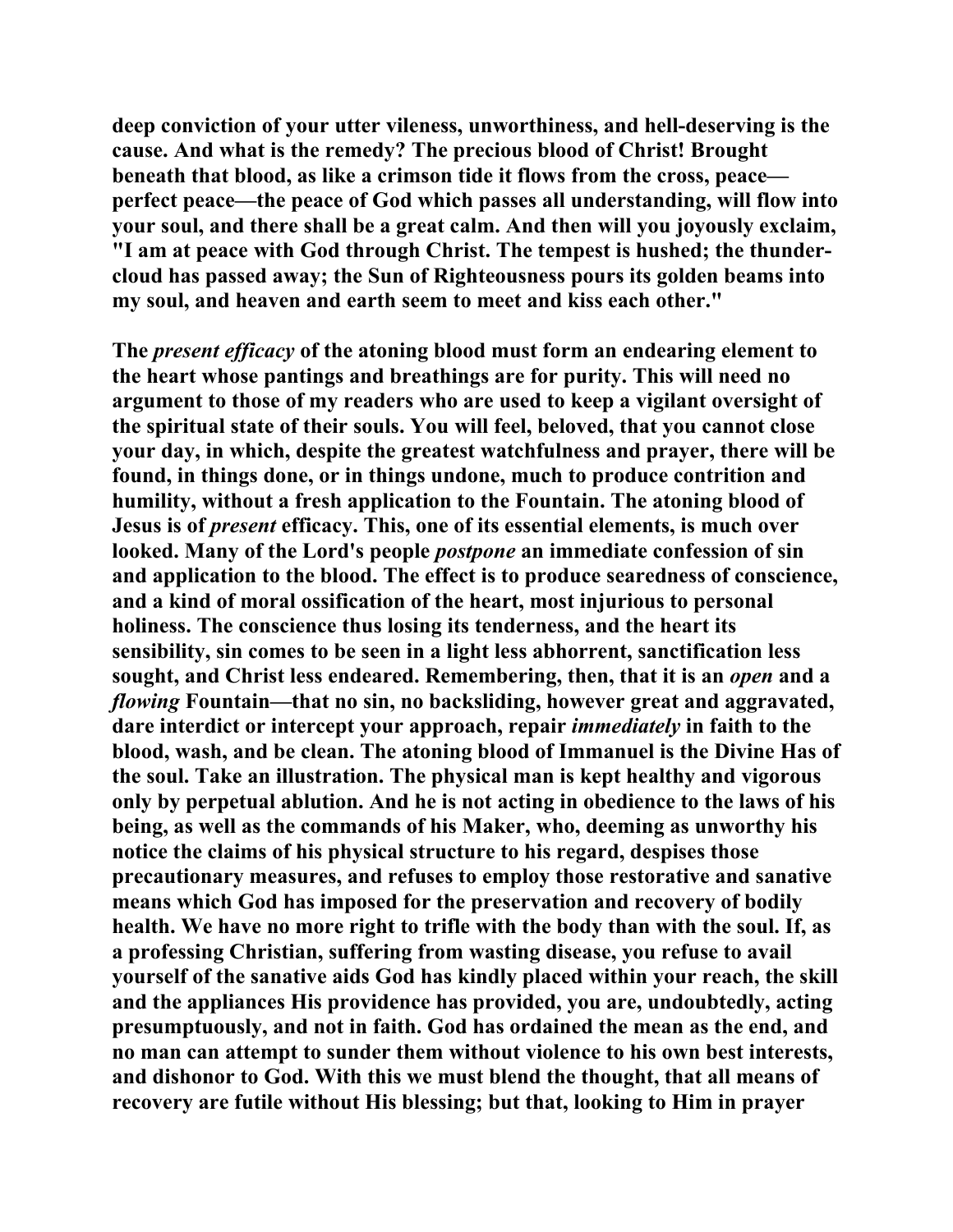**and confidence, we shall realize the truth of His word—"And the prayer of faith shall save the sick." Or, if that petition is withheld, it is but to confer a blessing yet more precious—it may be, the soul's translation to that world of blessedness, "the inhabitants of which shall no more say, I am sick." And now let us return to the truth thus illustrated.** 

**Infinitely more needful is the constant cleansing of the** *soul.* **We repeat the assertion, that atoning blood is the Divine laver of the believer. The existence of a fretting leprosy within, and the hourly contact with a raging plague without, necessitates perpetual soul-ablution. Let it not be supposed that we are advocating a habit calculated to impress the mind with light thoughts of sin, or to make Christ its minister. Far from this will be the effect of a constant and conscientious dealing with Christ's atonement—of frequent bathing in the blood. The blood of Christ is sanctifying, as well as purifying. It not only effaces the immediate stain of guilt, but it intensifies the heart's thirst for holiness. No believer can cultivate an intimate acquaintance with Christ, or bathe frequently in the fountain of His blood, and not experience a growing sanctification. It is the blood of a** *holy* **sacrifice, and it leaves the traces of**  *holiness* **wherever it flows. And when he comes afresh and closely to the "blood of sprinkling," and again goes forth to the Christian conflict, it is to fight more successfully, to walk more circumspectly, and to yield himself more unreservedly unto God. How clearly and forcibly does the apostle put this truth—the sanctifying influence of the blood. "Now the God of peace, that brought again from the dead our Lord Jesus, that great Shepherd of the sheep,** *through the blood of the everlasting covenant, make you perfect in every good work to do His will."* **(Heb. 13:20, 21.) Let it not, then, be supposed, that in pleading for frequent application of the Savior's sacrifice, a constant cleansing from sin, we advocate a lax, careless walk. We believe that the heart is only thoroughly examined, sin is only deeply known, principles, motives, and aims are only closely sifted, analyzed, and seen, by the power of the atoning blood of Christ. The blood not only cleanses, but it searches; it not only purifies, but it probes. Its influence is powerful and penetrating, imparting a keen perception of sin where its existence and taint were not seen or suspected. In proportion to the filtration of a lake, or the polish of a mirror, is the power of reflecting the object imaged upon the surface. Keep your heart, O believer, much beneath the cross, your conscience in frequent and close contact with the blood, and the slightest touch of sin will make you restless and unhappy until you have confessed, and God has forgiven. This is the secret—which, alas! few see, or care to know—of preserving the garments white amid pollution, the mind serene amid turmoil, the heart happy amid**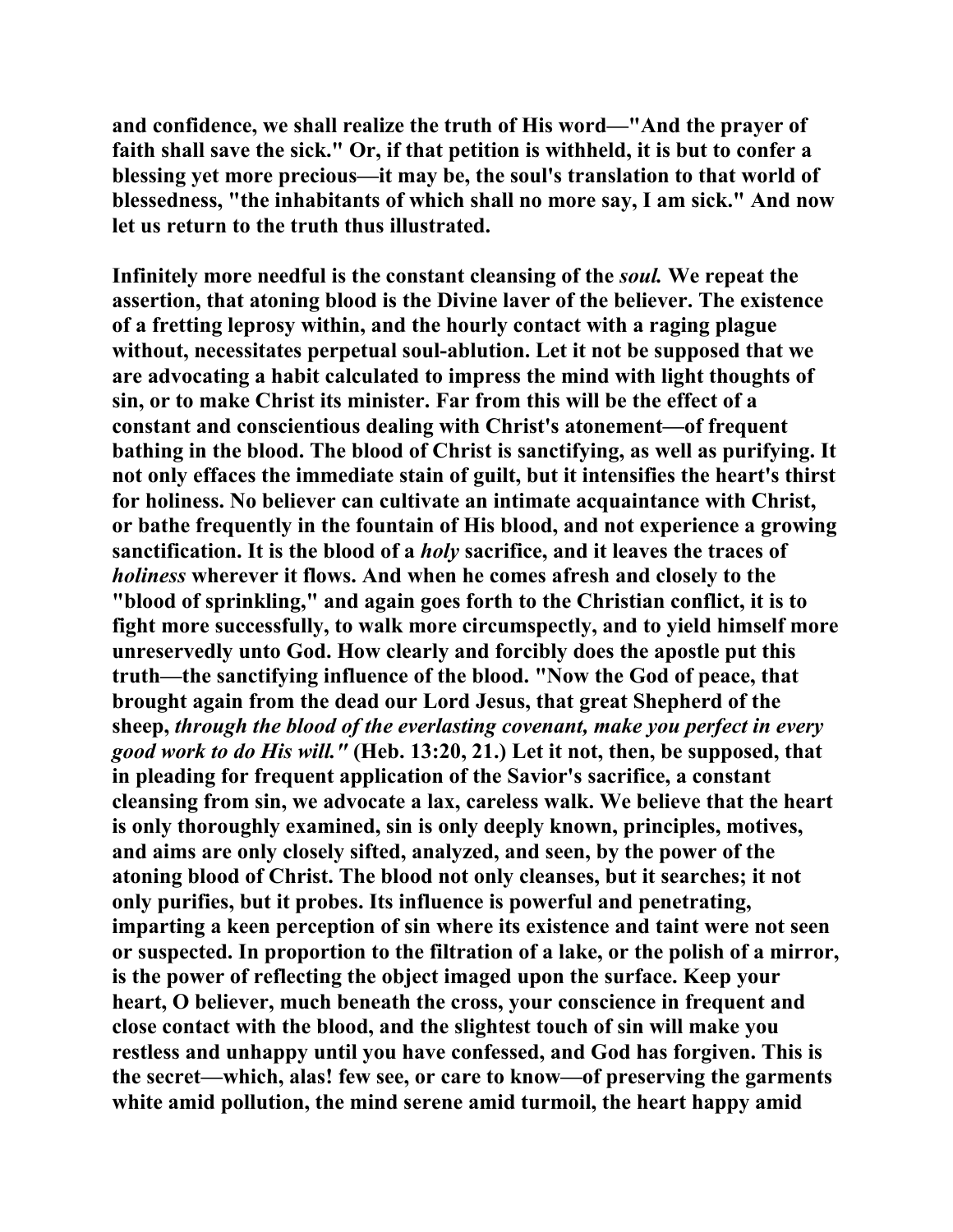**sorrow, the life radiant and transparent as the sun, and the spirit, temper, and carriage Christ-loving, and Christ-like. Oh the wonders of the precious blood of Christ! Who can exalt it too highly, adore it too profoundly, love, magnify, and honor it too deeply and exclusively? Will it not constitute the theme of our study, the burden of our song, and the source of our bliss as ages roll on, and never cease to roll? Beloved, the surprise then will be, that here below we should have prized it so little, traveled to it so infrequently, and glorified it so imperfectly, and have regarded it with an affection so fickle and so cold!** 

**The last is not the least precious view, to the saints of God, of the atoning blood of Christ, which this chapter presents—viz.,** *its voice and power in heaven.* **It is a delightful, sanctifying truth—the pleading of the blood within the veil that now separates the saints of the Most High on earth from the glory of the upper and inner sanctuary. Our great High Priest has passed within that veil, has entered into that sanctuary, bearing in His hands the blood He shed on Calvary. And with that blood—basing His intercession upon its divine and changeless efficacy—He pleads for the Church with an individual, momentary, and ceaseless intercession. Surely the** *present* **power of the blood in heaven will not admit of a moment's doubt in his mind who remembers its virtue ages antecedent to its oblation. God, in anticipation of this sacrifice, upon the promise of Christ to give Himself an offering, extended His full forgiveness to those who, amid types, and shadows, and symbols, believed in the "Lamb slain from the foundation of the world." Upon Christ's bond to release His Church, long before the actual payment of the ransom, the "prey was taken from the mighty, and the lawful captive was delivered." God accepted the Savior's suretyship, and extended pardon to Adam, and Abel, and all the Old Testament believers, upon trust and credit of a future sacrifice. Thus did the atoning blood of Jesus do what the law never could have done—"redeem from transgressions under the first testament;" and, by its antecedent and anticipative merit, procure the "remission of sins that are past." If, then—and this is our argument—the blood of Christ was so efficacious ages before it was shed, how much more efficacious is it at the present moment, now that it is actually shed! The testimony of the Holy Spirit touching this truth is clear and conclusive:—"Christ being come an High Priest of good things to come, by His own blood He entered in once into the holy place, having obtained eternal redemption for us." (Heb. 9:11, 12.) "Christ is not entered into the holy places made with hands, which are the figures of the true; but into heaven itself,** *now* **to appear in the presence of God for us" (ver. 24). "The blood of Christ, which** *speaks* **better things than the blood of Abel." Here, then, blood is one of the precious things of God—**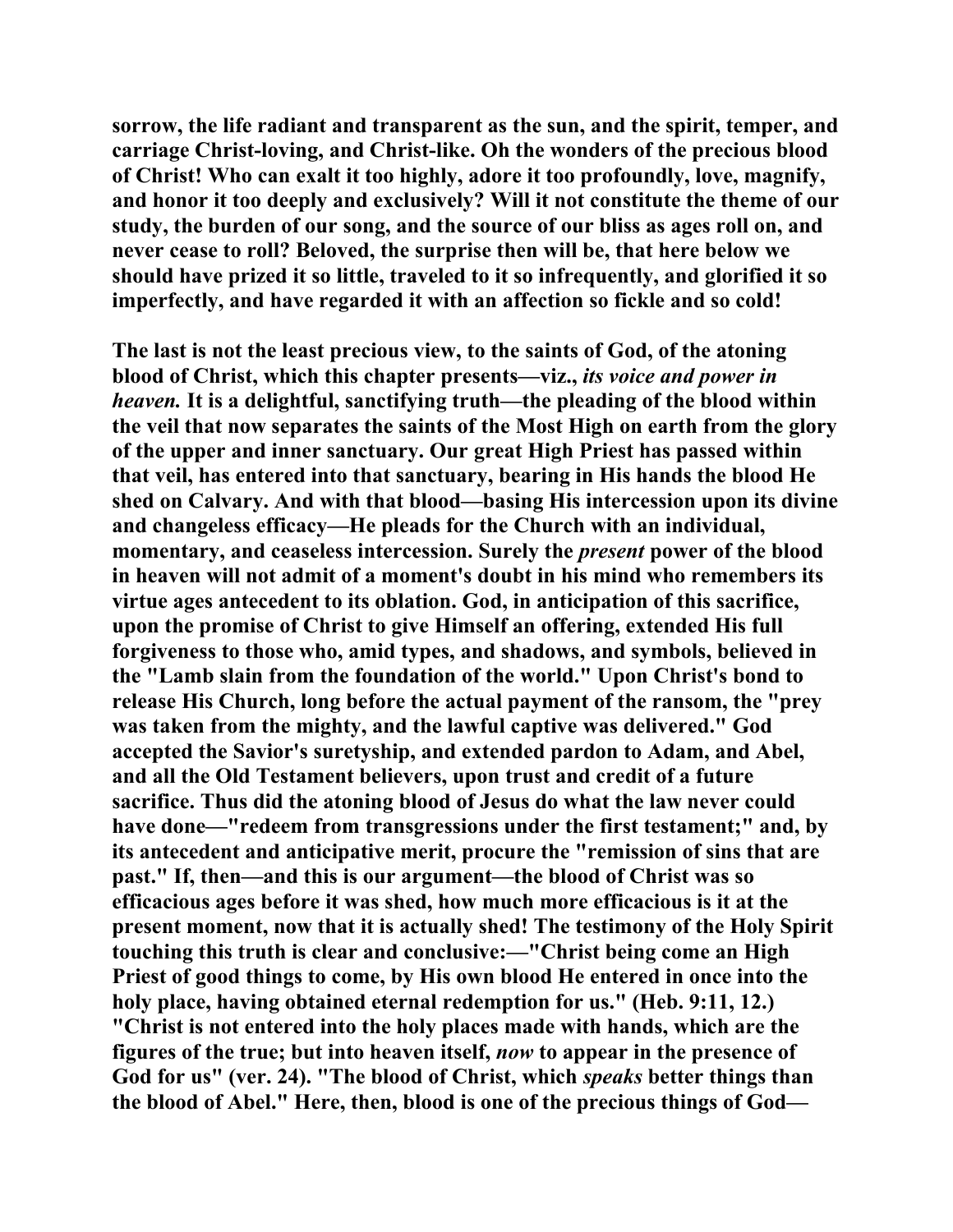*most* **precious! Christ is sitting at the right hand of God, enveloped in the incense-cloud of His merits, praying for you with a ceaseless and successful advocacy. Amid your trials and toils, your temptations and sins, your wants and woes, your fears and tremblings, the voice of Immanuel's blood speaks for you in heaven, and that voice is echoed back to earth in the succourings, upholdings, and soothings, in the strength, grace, and love which its pleadings secure for you below.** 

**And what a balm for** *the sin-distressed conscience* **is the precious blood of Christ! There grows not in the universe another tree whose balsam can heal the wounded conscience but this Tree of Life—a crucified Savior. O beware, beloved reader, of a** *false* **healing! "They have healed the hurt of my people slightly," says God; that is, imperfectly, falsely. There is no balsam for a wounded conscience but that which exudes from the wounds of Christ. "With His stripes we are healed." Bring your wound to Christ's wounds, and it is in a moment healed. "Heal me, O Lord, and I shall be** *healed."* **David testifies, "I cried unto You, and You have** *healed* **me." And is not this the especial office and gracious mission of Jesus? Listen to His precious words: "He has sent me**  *to heal the broken-hearted."* **Oh the luxury of a broken heart for sin, thus soothed, bound up, and healed by "the precious blood of Christ!" Who would not cry, "Lord, subdue, break, dissolve my heart for sin; let its grief be never so deep, pungent, and bitter, may it but be brought into contact with the virtue, the peace, and preciousness of Your most precious blood?" Again, we beseech you, beware of a** *spurious* **healing! Remember, no tear can heal a wounded conscience—no confession can heal it—no sacrament can heal it—no minister can heal it—nothing in this wide universe can heal it but the precious atoning blood of Christ.** *That* **can heal it in one moment. It can efface, not only the faintest breath of guilt from the troubled conscience, but it can wash out the deepest, darkest, foulest blot of sin that ever existed upon the human soul. Do you think there is no pardon for you? Deem you beyond the pale of salvation because you are so great, or so aged a sinner—"a sinner of a hundred years old," it may be? Look at Adam, the poisoner of his species, the murderer of his race. The precious blood of Christ availed for** *him,* **and in virtue of it he is now in glory, the greatest, the chief, the head of all sinners, hymning the high praises of the blood that brought him there. Will you, then, hesitate to believe? will you despond and despair while this monument of saving mercy, of sovereign grace, of Christ's atoning blood, stands as "a pattern to those who should hereafter believe on Him to everlasting life?"** 

**Are you approaching the solemnities of a dying hour? Oh, turn you now from**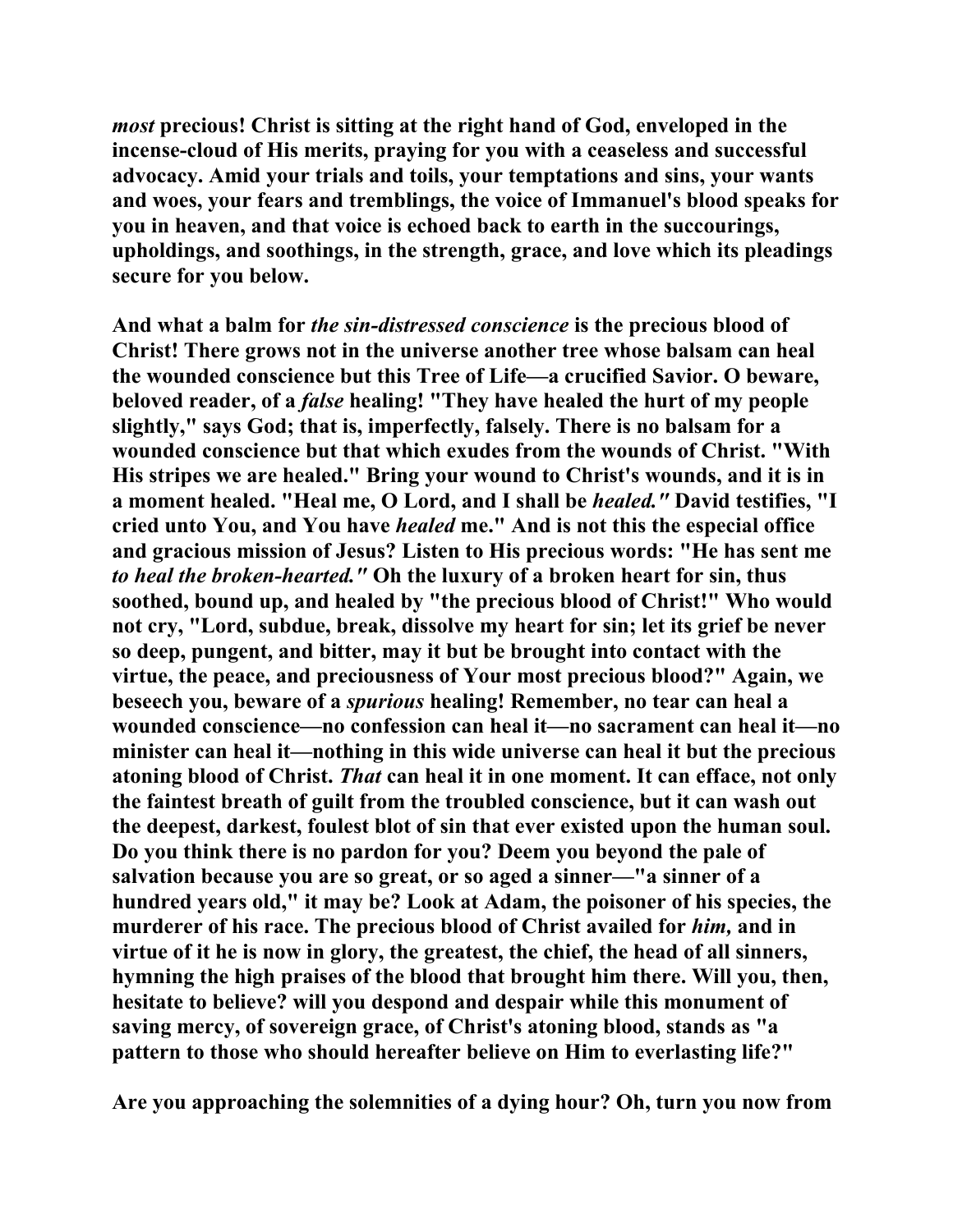**everything but the precious blood of Christ! Let go every object but the cross. Relax your hold of churches and creeds, duties and ordinances, ministers and saints, and let** *one object* **absorb every thought, and feeling, and desire—filling the entire scope of the brief and solemn space that now divides time from eternity—THE PRECIOUS BLOOD OF CHRIST! Cast yourself upon it in simple believing—look at it with the feeblest, dimmest eye of faith, and it will speak pardon, peace, and joy to your soul, unveiling to your departing spirit a hope radiant with immortality.** 

**Beware of the** *false religions* **of the day. They are all designed and tend to veil the cross of Jesus. We want no other 'altar' than Christ. We need no other sacrifice but His. Christ is our only altar; Christ is our only sacrifice; Christ is our only door into heaven; Christ is all, and in all. Value ministers, churches, ordinances, means of grace,** *only* **as they are stepping-stones that lift you above themselves, and lead you upward and onward, closer and closer** *to Jesus.* **Around Him entwine the arms of your faith; clasp Him to your loving heart; and be you sure of this, that such is His grace, such His compassion, such His tenderness, sympathy, and love, He will never tear from His bosom the poor, trembling, penitent soul that has fled within it for shelter. Approach this divine Altar, this one finished Sacrifice, you poor in spirit—you that smite upon the breast—you that mourn for sin—you that cry, "Unclean, unclean!"—you that see your own righteousness to be but filthy rags—you that disclaim and abjure every other salvation, and lay your mouth in the dust, acknowledging your iniquity, transgression, and sin; draw near to this ATONING BLOOD, and behold your welcome in the free grace of a sinforgiving, sin-pardoning God. This precious blood will give you liberty—this precious blood will give you peace—this precious blood will sign and seal you as one upon whom the 'second death' shall have no power. Then, when Christ is coming, and the trumpet is sounding, and the dead are rising, and the great white throne is unveiling, and all are pressing round it for judgment,** *then* **will be fulfilled, as never before, the precious promise of God—"AND WHEN I SEE THE BLOOD, I WILL PASS YOU BY." Sprinkled with that blood, sheltered by that blood, washed from every stain in that blood, not a drop of divine wrath will light upon you; and you shall hear the Judge of all pronounce you pardoned—accepted—saved! Then will it be said of you— "These are they who came out of great tribulation, and have** *washed their robes, and made them white in the blood* **of the Lamb.** *Therefore* **are they before the throne." And from every heart and tongue of that goodly company of apostles, and prophets, and martyrs, and the spirits of just men made perfect, will the glorious anthem swell—"Unto Him that loved us, and** *washed*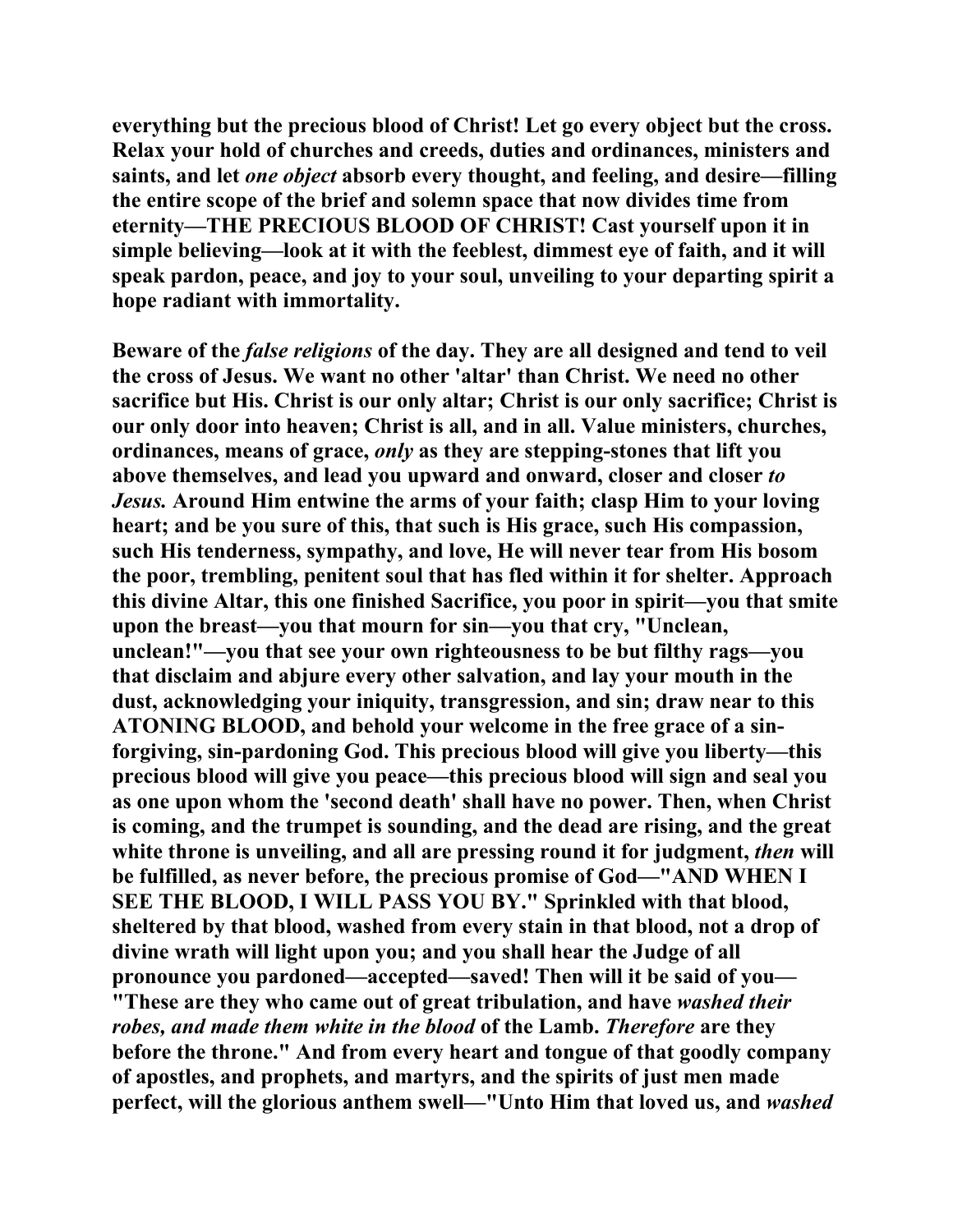*us from our sins in His own blood,* **and has made us kings and priests unto God; to Him be glory and dominion forever and ever. Amen." Oh the bliss of that moment! May it be ours to join that number, and to unite in that song! Amen, and Amen.** 

**"We have an ALTAR and a PRIEST Within the riven veil— All typal sacrifice has ceased, Remove that 'altar rail!' With holy boldness venture nigh; The Golden Altar stands on high.** 

**"'Tis sprinkled with the costly blood On which the Father smiles, That blood which from the Offerer flowed For all whom sin defiles. Look there, and meet your Father's eye, THERE learn the priestly mystery.** 

**"The bronze altar smokes no more On which the Victim lay, Where sin's unmeasured doom He bore, When you had nothing to pay; 'Go forth without the camp,' and see What God's High Priest has done for thee.** 

**"Then look within 'the Inner Shrine,' Where now He pleading stands, Not God's High Priest alone, but thine— What say those wounded hands? The Father, when those scars He healed, Once, and for aye, your pardon sealed.** 

**"Though now in heaven, the Priestly King Long ministered on earth; His life one 'whole burnt-offering,' Sweet-savored from his birth; The fragrance of that life divine Perfumes and fills 'the Inner Shrine.'**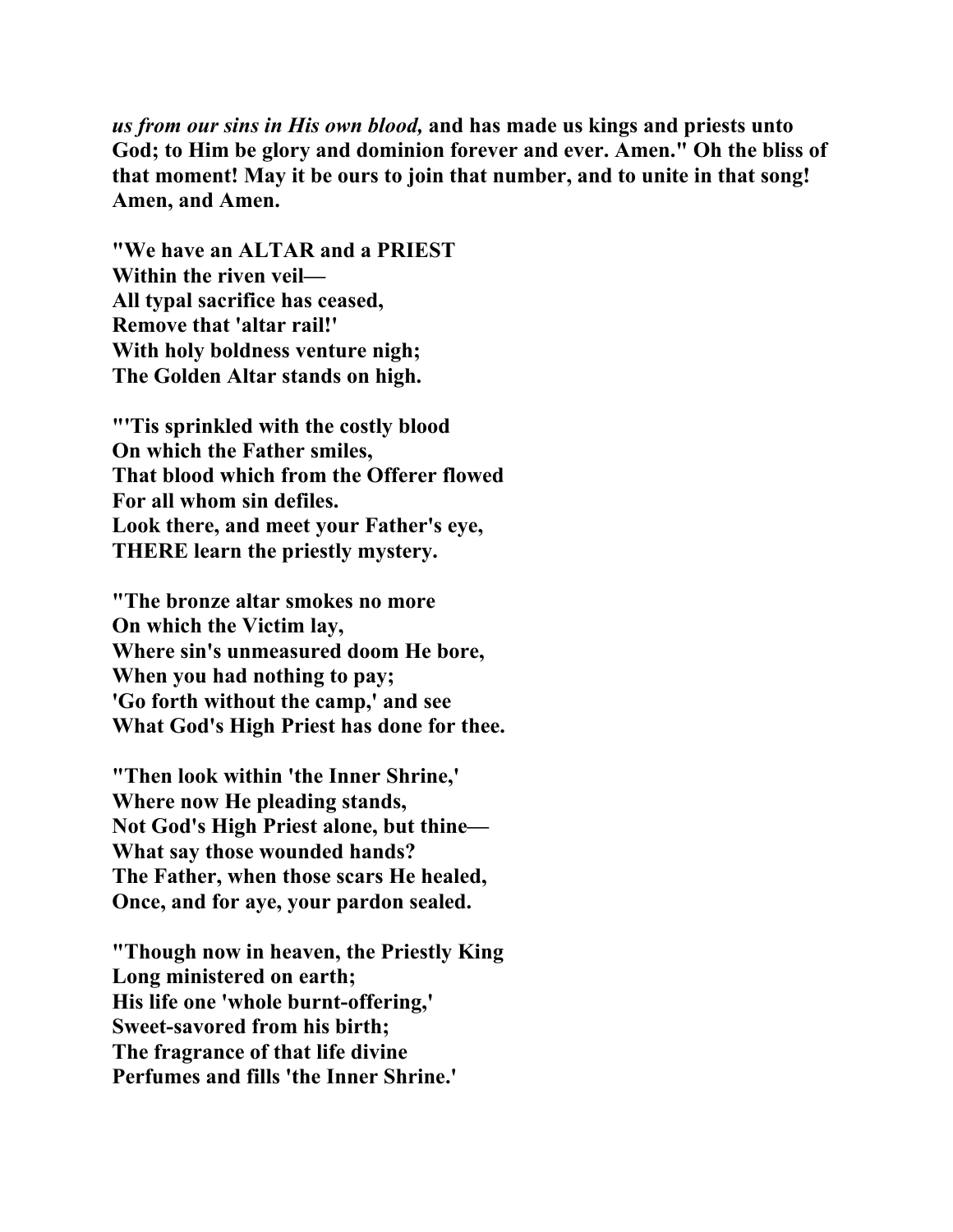**"No 'rood screen' shields it from the eye Of those whose sight is true; That 'Inner Shrine' in yon pure sky Is open now for you. All conscience-cleansed and free from sin, The full-robed Priest says, 'Welcome in.'** 

**"Behold those jewels on His breast, Each as a signet graved! Close to that bosom, warmly prest, Lie those by Jesus saved; And you are saved, whoe'er you are, If Jesus has your willing heart.** 

**"The golden frontlet on his brow, With 'Holiness' inscribed, Tells that the law is honored now, In vain with tinsel bribed: The perfect work of** *One* **alone Will God's all-searching justice own.** 

**"Hark to the music of those bells! How sweet their silver voice! Of Peace, Good-will, and Grace it tells— How can you but rejoice, When God Himself delights to hear Those silver tones salute His ear!** 

**"A golden lamp sheds forth its ray; The Spirit is your guide; He shows the New, the Living Way— The rent veil opens wide: A seven-fold light that lamp imparts, And courage gives to trembling hearts.** 

**"And say, have you not often regaled Upon that living Bread, Which, when all earthly comfort failed, Your craving spirit fed? That heavenly Manna, Show-bread sweet,**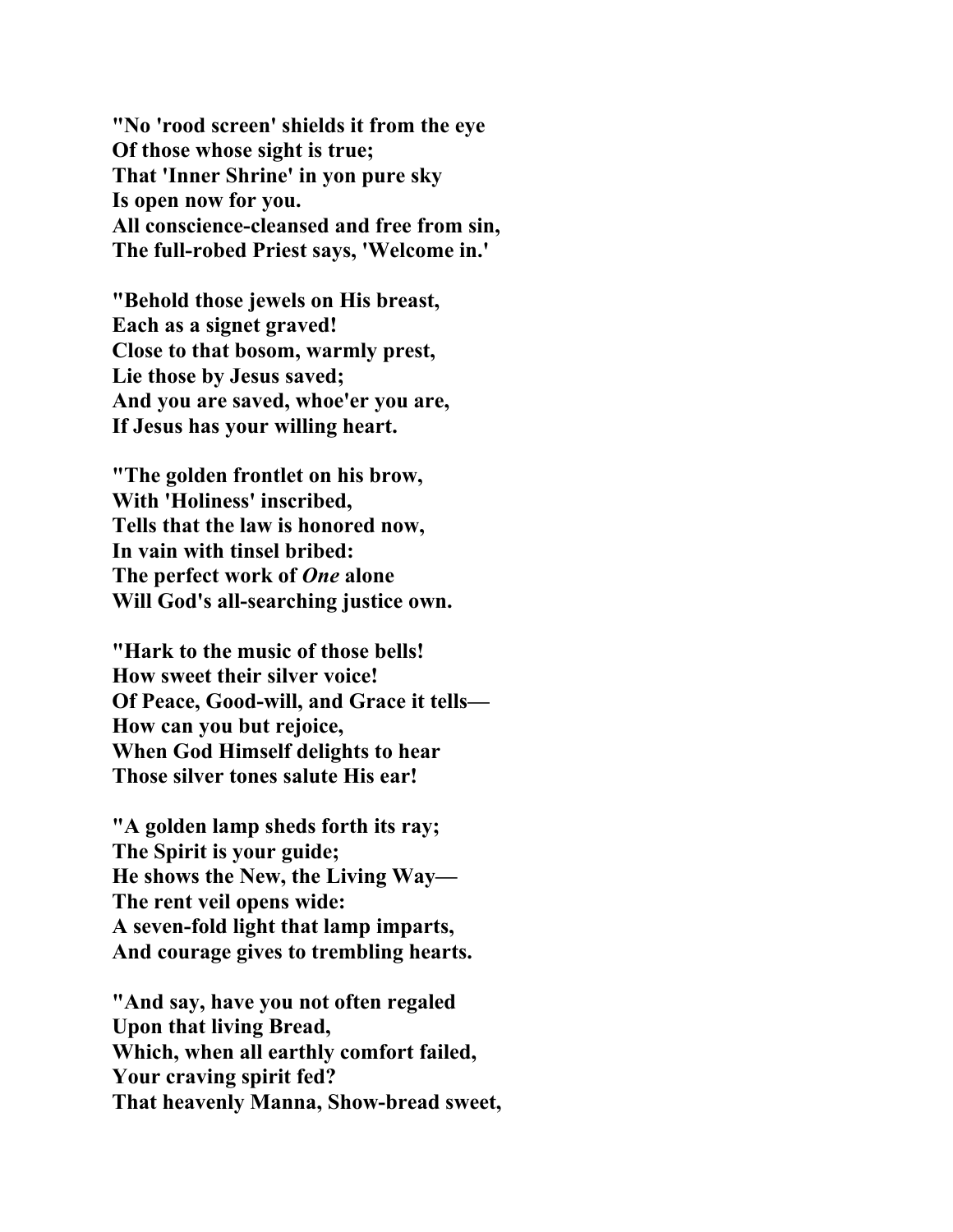**Which none but white-robed priests may eat.** 

**"The Laver stands. If earth-defiled, Go, wash your hands, your feet, And simply as a pardoned child Approach the Mercy-seat; Within the veil your censer bring, And burn sweet incense to the King.** 

**"For know, that since God's Lamb was slain, All typal rites have ceased; Nor until MELCHISEDEK shall reign, May earth behold a priest, Save those who, washed in Jesus' blood, Are now made white-robed priests to God. "They walk 'the outer court' a while, But live within the veil; Look out and weep, look in and smile, And chant the melting tale Of Him who blessed the bread and wine— 'THE PRIEST' within 'THE INNER SHRINE.' —***By the Author of "Wild Thyme."* 

## **The Precious Anointing**

*"The precious ointment upon the head, that ran down upon the beard, even Aaron's beard: that went down to the skirts of his garments."* **Psalm 133:2** 

**It is to this striking emblem—the anointing oil—rather than to the truth it illustrates, the present chapter especially relates. The truth illustrated in this beautiful passage, we admit, is a great and holy one—***brotherly love.* **"Behold, how good, how pleasant it is for brethren to dwell together in unity!" Would that we saw more of it in the professing Church of God! Then would the disciples of Christ be more marked and distinguished as such. "For by this shall all men know that you are my disciples,** *if you have love one to another."*  **But it is the holy and precious anointing itself to which we especially direct the reader's attention. The subject is of essential importance. It is the personal possession of this anointing that constitutes our true Christianity. The religion of vast numbers is but the religion of sentiment, the religion of form, the**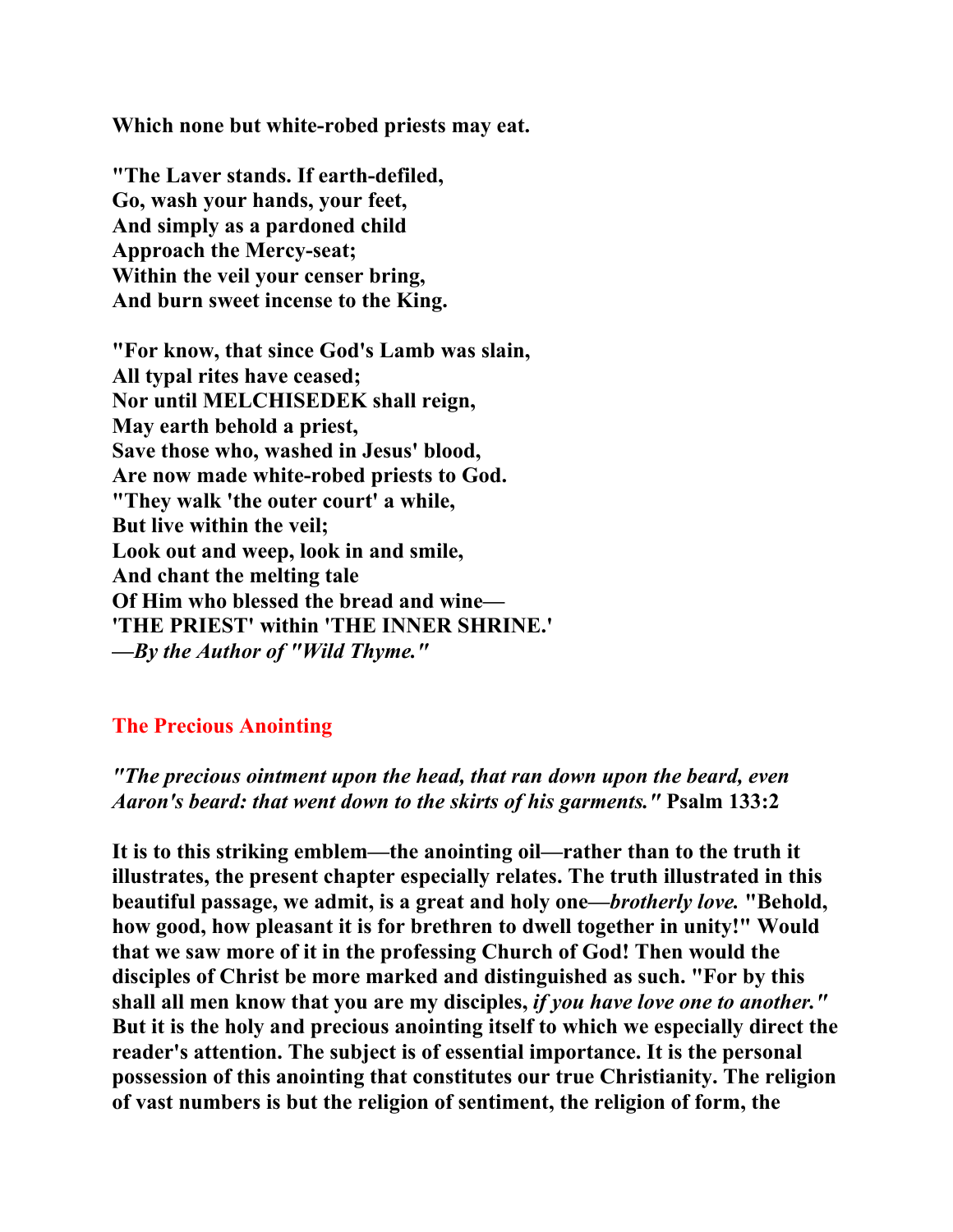**religion of ritualism—a religion utterly destitute of one particle of this divine and precious anointing. It is therefore of the greatest importance that each reader of this work should institute the most rigid self-scrutiny to ascertain his real possession of the Holy Spirit, the Anointer and the anointing, without an interest in which we possess but "a name to live while we are dead;" "having a form of godliness, without the power thereof." To aid the devout reader in his inquiry into this subject, it will be our object to illustrate the precious nature of this divine anointing, its application to Christ, the true spiritual Aaron and Head of the royal priesthood,—and its communication through Him to all who form a part of the one Anointed Priesthood. Oh that as we meditate upon this soul-reviving truth, the "oil of gladness" may diffuse its influence and fragrance through our souls, endearing Him to our hearts whose precious "name is as ointment poured forth" to those who know and love it.** 

**The office of the priesthood under the Levitical dispensation was regarded as one of the highest designations of God in His Church. The priest stood, as it were, in God's place. He was Jehovah's vice-regent—the medium of communication from God to the people, and from the people to God. He was to receive the word from the mouth of God, and communicate it to the people; and, on their part, he was to make sacrifice, take of their offerings, and present them to the Lord. It will thus be seen that the priesthood was one of the highest and holiest offices in the Church of God. It was in fact associated with** *royalty***. Melchisedek was both a priest and a king—a** *royal priest.* **In this respect he was a remarkable type of our Lord Jesus Christ, who, by one of the prophets, is designated a "Priest upon His throne," and who stands to His Church in the twofold relation of King and Priest. Such is the dignity to which their union with Christ raises His people. They are, in virtue of that union, a "royal priesthood," "offering up spiritual sacrifices acceptable to God through Christ."** 

**We have remarked, respecting the priesthood under the old economy, that, so important was the institution, the instructions God gave for the selection of the priests, and their designation to the office, were of the most minute and significant character. Our present subject limits us to a single and specific one—***the anointing.* **The directions of God touching the composition of the unguent—the precious oil—by which Aaron and the priests were set apart to their holy office, are minute and instructive:—"Moreover the Lord spoke unto Moses, saying, Take you also unto you principal spices, of pure myrrh five hundred shekels, and of sweet cinnamon half so much, even two hundred**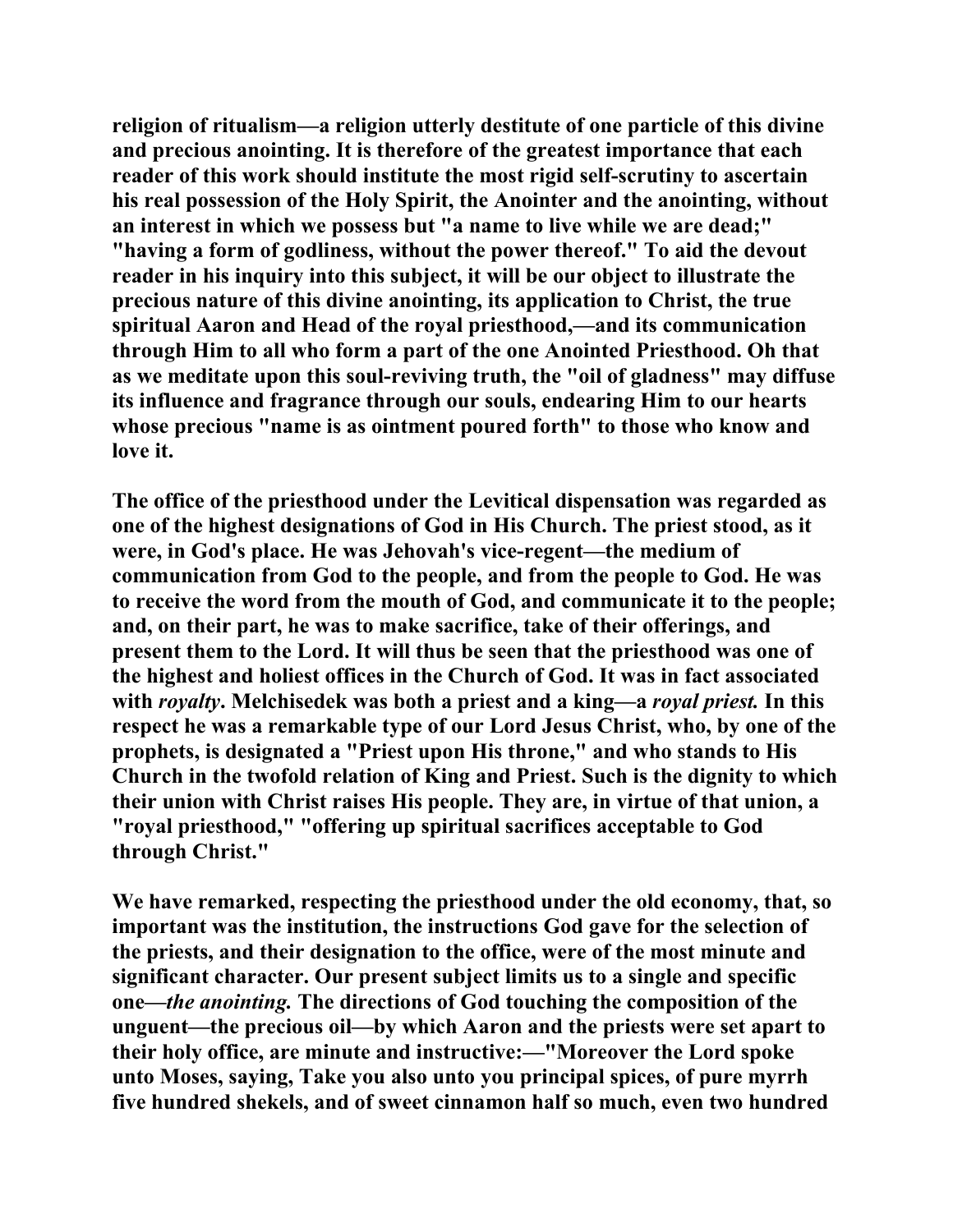**and fifty; and of sweet calamus two hundred and fifty shekels, and of cassia five hundred shekels, after the shekel of the sanctuary, and of oil olive an hin: and you shall make it an oil of holy ointment, an ointment compound after the are of the apothecary: it shall be an holy anointing oil. And you shall anoint Aaron and his sons, and consecrate them, that they may minister unto me in the priest's office." (Exod. 30:22-25, 30.) How deep and precious the spiritual significance of all this! The great truth it is designed to illustrate is the nature and preciousness of that holy anointing of which all the "royal priesthood" of Christ are partakers, and apart from which all religion, the most intellectual, poetical, and strictly ritual, is vain and dead, spurious and worthless. One drop of this holy oil, this divine anointing, has in it more of God, more of Christ, more of the Holy Spirit, and more substance, sweetness, and preciousness, than all the religions of man, the most costly, splendid, and imposing, combined.** 

**In one sentence we define the divine nature and the essential value of this precious anointing—it consists in** *the indwelling of the Holy Spirit in the soul.*  **We marvel not, then, that in the typal unfolding of this truth, there should be such an accumulation of precious, fragrant, and costly things. And yet how far below the Antitype does it fall! What earthly things, the most rare and precious, can convey any adequate idea of the divine nature and the essential worth of the Holy Spirit? Who is He? There are those who would reduce Him to a mere attribute of God—an influence of the Most High—an emanation of the Deity—a divine principle! Alas! how many, even of the Lord's own people, have but the most dim and imperfect views of the personal dignity and official work of the Holy Spirit, who yet would recoil with abhorrence at the thought of holding a sentiment in the slightest degree derogatory to His glory. And among those who utterly and openly impugn the divine dignity of the Spirit, denying totally His personal oneness with the Godhead, to what subtle distinctions and hollow sophisms, in the enmity of the carnal mind to God's revealed truth, will they resort, rather than accept the plain and simple declarations of the Bible? But who is the Holy Spirit? Our mind is filled with sacred and solemn awe as we inscribe the words—THE HOLY SPIRIT IS THE THIRD PERSON IN THE GODHEAD. When we open the revealed Word and read the words which compose the formulary of baptism, and the apostolic benediction, who can doubt this truth? Touching the former we read, "Go you therefore and teach all nations (***make disciples***), baptizing them in the name of the Father, and of the Son, and of the Holy Spirit." (Matt. 28:19.) Touching the latter it is written, "The grace of our Lord Jesus Christ, and the love of God, and the communion of the Holy Spirit, be with you all.**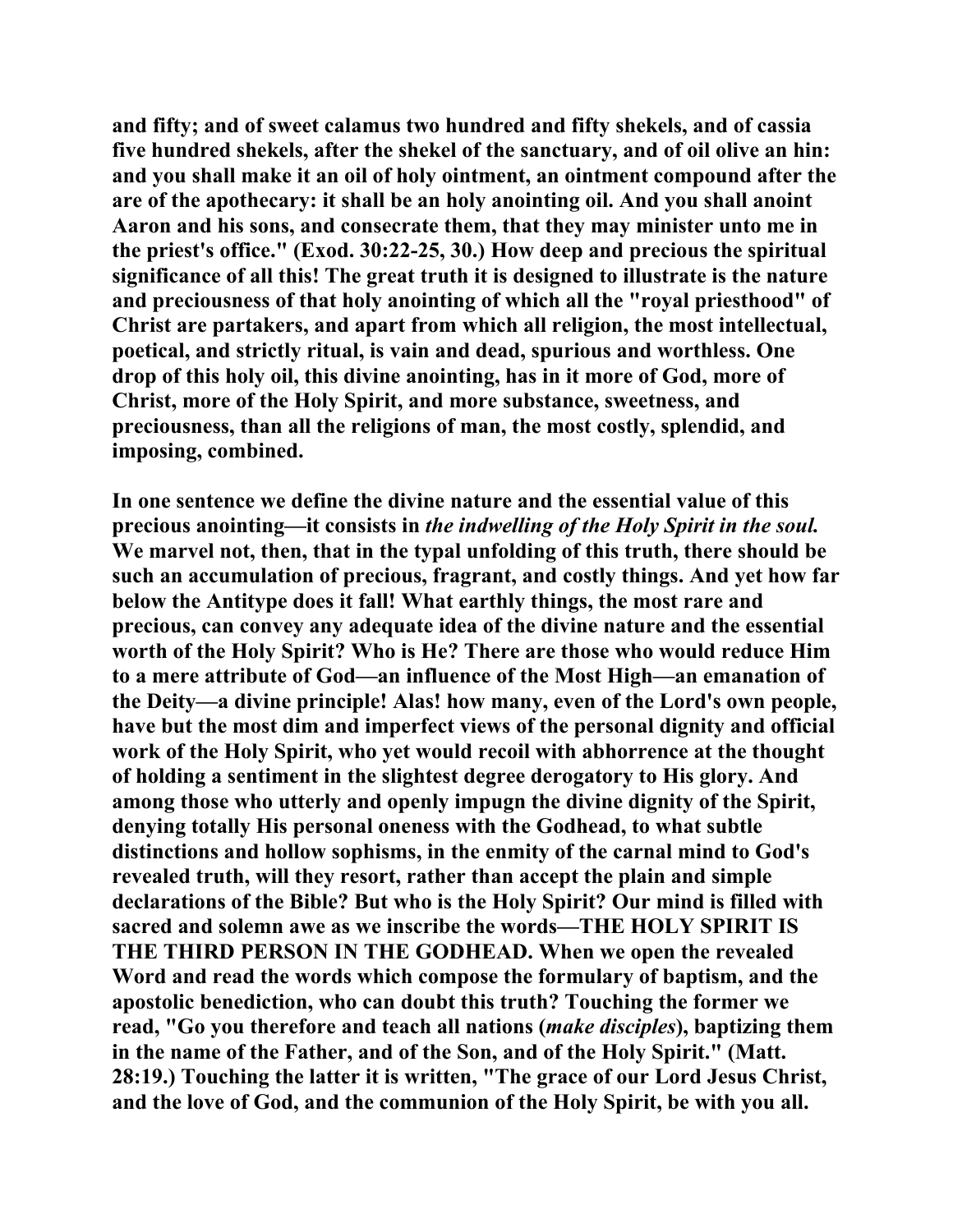**Amen." (2 Cor. 13:14.) What shall we say to these distinct, emphatic declarations? Doubt them? Cavil at them? Reduce them to figures of speech? Deny and reject them? God forbid! Beloved reader, is there no secret thought in your mind derogatory to the Divine Personality of the Holy Spirit?—no lurking suspicion of His claims to your love, worship, and obedience? Do you cherish towards Him like feelings of holy awe, filial reverence, and implicit faith with those with which you regard the Father and the Son? In a word, do you honor, and love, and pray to the Holy Spirit even as you love, honor, and pray to the first and second Persons of the ever-blessed Trinity? Oh, do not forget that the debt of love, confidence, and obedience which you owe to the Spirit is the same! As you could not be redeemed and saved without the bloodshedding of the Son, so you could not be regenerated and sanctified but by the divine power of the Holy Spirit. Such, then, is the sacred anointing of the royal priesthood! The possession of the Holy Spirit, in all His divine perfections and official relations, by each believer in Jesus, is the precious anointing by which he is set apart as a priest of the Most High God. Can we conceive of any blessing more costly and precious? Of this blessing you are the recipient if you are a believer in the Lord Jesus. And the Word of God declares it:—"You have received the Spirit of adoption." "He has given you the earnest of the Spirit." "The Spirit of God dwells in you." How easy were it to multiply these proofs!** 

**Passing from the person of the Spirit, we advert for a moment to** *the work of the Spirit.* **How precious is that** *work!***—so precious that all language, all imagery, fails adequately to express it. If, beloved, you are a temple, a sanctuary of the Holy Spirit, there is more of God, more of divine glory, dwelling within your soul, than in all the worlds that God has made, known and unknown. Oh, how imperfectly we estimate the value and high calling of a saint of God! But as we are to speak of this in a distinct chapter of the present work, we but refer to it now as illustrating the costliness of this anointing. The glory of a believer in Christ—like the glory of Him whose son he is—is a concealed glory. "The King's daughter is all glorious** *within."* **Where her dark corruption dwells, where the great conflict is passing, even there, amid so much that is opposite in nature and hostile in spirit, the great glory of the child of God dwells, and all that hidden glory consists of the work of the Holy Spirit in the soul. A broken heart for sin, the spirit of self-abhorrence, the trembling faith in Christ, the thirst for sanctification, the breathings after God, are component parts of that divine and precious anointing which has sanctified you as a priest of the Most High God.**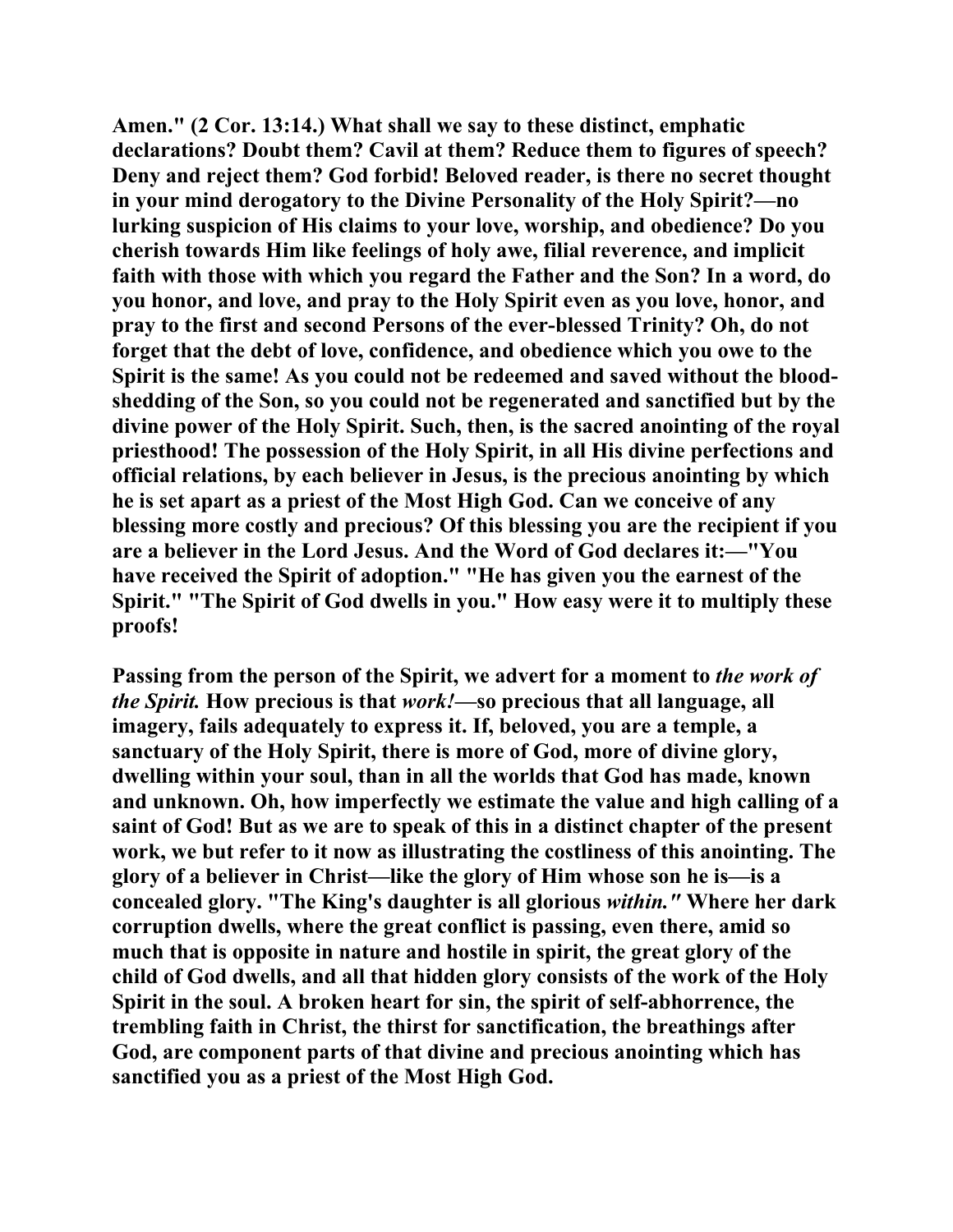**The** *influences of the Holy Spirit* **enter essentially into the precious anointing of the believer. What progress in the divine life can there be apart from these? This sacred anointing needs perpetual care and replenishing. The spirit of prayer in our souls—how restrained! The spirit of adoption—how it droops! The spirit of love—how it languishes! The spirit of faith—how it fluctuates! The spirit of Christ—how it wanes! But the Holy Spirit quickens, revives, and restores by fresh inspirations of His influence. A gale from Him bears on its wings life, fruitfulness, and fragrance. When the 'south wind' blows upon the soul, the spices thereof flow out, and Christ comes into His garden, eats His pleasant fruit, and gathers His myrrh and His spice. And then, thus revived and refreshed by a renewed emanation of the Spirit's grace, the moral atmosphere in which the Christian walks is all permeated and perfumed with the fragrance of this precious anointing. Can you, then, estimate its worth? That heart-outpouring, that soul-breathing, that glimpse of Jesus, that hour of nearness to God, that moment's enjoyment of the Divine presence—oh! would you have bartered it for earth's choicest, costliest, fondest joys! Beloved, live not, as a priest of God, without the** *sensible* **indwelling of the Holy Spirit. Live in conscious union and communion with Him—seek to be filled with His influences. If prayer languishes—if grace decays—if affection chills—if there is any discovered relapse of your soul in the divine life, seek at once and earnestly the fresh communication of this divine anointing. "Let your garments always be white, and your head lack no ointment."** 

**The** *indestructibleness* **of this anointing is the last element of its preciousness to which we allude. It is no small mercy to a child of God, that amid the evanescence of spiritual feeling, the ebb and flow of Christian experience, nothing affects the imperishable nature of that divine anointing by which he was once and forever consecrated to an unchangeable priesthood. All earth's perfumes evaporate and die; the blight is upon every flower, the curse is in every sweet; but here is that which can never be destroyed. Once the Holy Spirit quickens the soul with the breath of life, once He enkindles a spark of love to God in the heart, once He breathes upon the believer this celestial perfume, he possesses a blessing which no age can impair, and which no circumstance can change. Hostile influences there may be which would seem to peril its existence—the indwelling taint of sin would threaten its purity and sweetness—yet nothing shall ever prevail to destroy the work of the Spirit in the heart of the regenerate. It is an anointing incorruptible—it has a fragrance imperishable. The power and perfume thereof shall go down with the believer into the grave, shall embalm and preserve the slumbering dust of God's elect, until, in the morning of the first resurrection, the trumpet of the**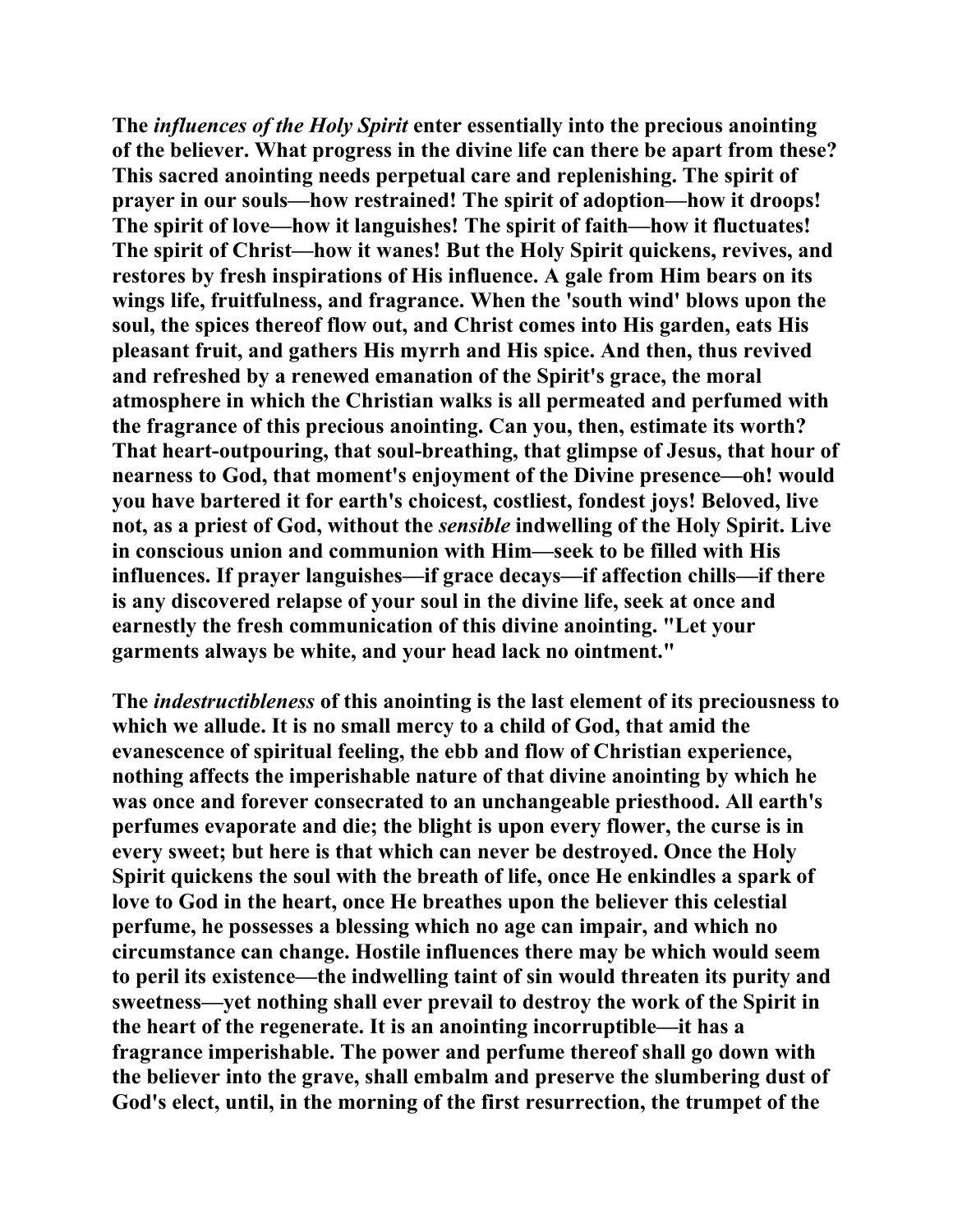**archangel bids them rise to meet their Lord in the air. What behold I in that narrow house? What see I reposing in that clay-cold bed? A ruined temple of the Holy Spirit! Will it ever be restored again? Oh, yes! "We look for the Savior, the Lord Jesus Christ, who shall change our vile body, that it may be fashioned like unto His glorious body, according to the working whereby He is able even to subdue all things unto Himself." (Phil. 3:20, 21.) Thus precious is this holy oil, the divine anointing of the believer in Jesus. It imparts dignity to his person, for it constitutes him a priest-royal. It imparts fragrance to his sacrifices, for it makes them "an odor of a sweet smell, a sacrifice acceptable, well-pleasing to God." His prayers are precious, his praises are precious, his labors are precious, his every lowly act of love, obedience, and service is inconceivably precious to God, touched with this divine and holy oil. And as the perfume of the rose still lingers upon the broken and crumbled ruins of the shattered vase, so the divine perfume of the Holy Spirit's indwelling, regenerating, sanctifying grace shall cling to the believer, his works and labor and memory, long after death shall have ruined the material structure, and it shall have returned to the dust from whence it came. "The righteous shall be had in everlasting remembrance." "The memory of the just is blessed."** 

**But while we thus maintain the essential indestructibility of this precious anointing, we would by no means fail to caution the believer against that which yet may seriously impair its vigor, obscure its beauty, and lessen its fragrance. Essentially it may not perish, influentially it may. Intrinsically it cannot be destroyed, efficiently it can. A noxious element may insinuate itself into this divine unguent, and blend with it a mixed and ungenial redolence. "Dead flies cause the ointment of the apothecary to send forth an ill savor: so does a little folly him that is in reputation for wisdom and honor." (Eccles. 10:1.) An uneven walk, an unwatchful spirit, an unChrist-like deportment may blend with this precious anointing, and thus destroy its fragrance, and impair its power. The moral influence of the Church** *in* **the world is in proportion to her spiritual separation** *from* **the world. The light she emits throughout the earth will be graduated by her holy elevation** *above* **the earth. The chandelier which illumines an apartment is suspended from its center. The Church of God is the world's moral chandelier. The Divine Sun from whom** *she* **receives her holy luster, has condescendingly, but emphatically, pronounced her the "light of the world." It follows, then, that the spiritual influence which the Church is to exert in the world as a conservator of the truth, as a witness for Christ, and as an instrument to guide men to the Savior, will be potent and successful, healthy and powerful, in proportion to her own moral elevation, holiness, and spirituality. What applies to the**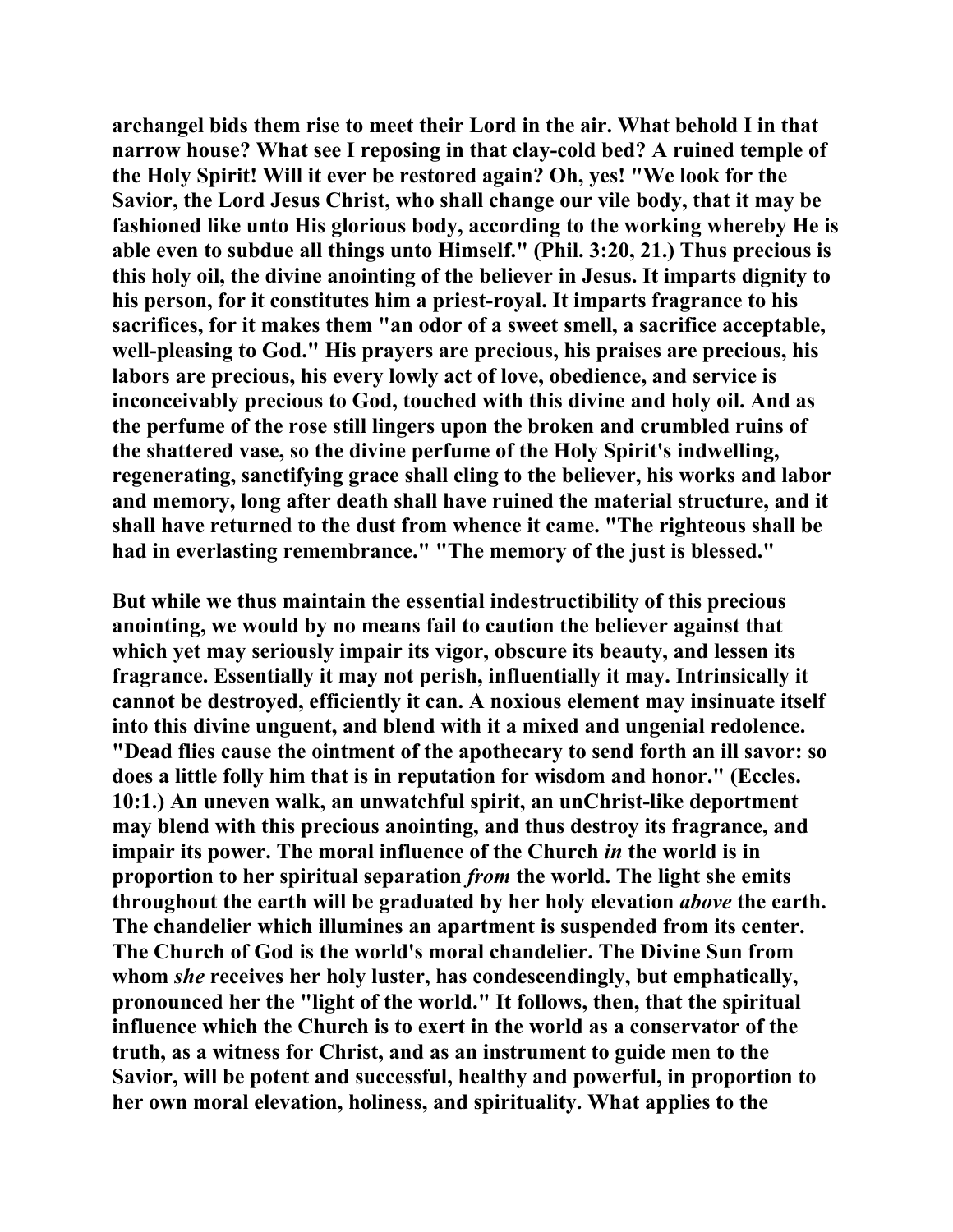**Church as a corporate body, equally applies to the individual Christian. Oh, what a blessing in the sphere in which he moves is a man of God, living under the rich anointing of the Holy Spirit! It is impossible he can be hid. "The ointment of his right hand betrays itself." And the moral savor of that ointment—the holy, heavenly fragrance that floats around him—testifies to all who are brought within its influence, of God, of Christ, of eternity. See, then, that your religion is not half Christian, half Infidel—half Protestant, half Popish—half sincere, half compromising. Beware of the "dead fly in the ointment." Worldliness of living—covetousness of heart—an unforgiving temper—an earthly, groveling mind—an uncharitable, censorious spirit—a want of integrity and uprightness of principle in your dealings with men—a secret rebellion of will against the government, the providence, the disposal of God, may just be that "dead fly." These may be the things, or others of a like character, which lessen your heavenliness of mind, impair your spiritual vigor, shade your divine light, veil your precious anointing, and render your moral influence as a laborer for Christ so little useful to man, and your walk as a believer in Jesus so little honoring to God.** 

**A vital part of our subject remains to be considered—the confluence of this precious oil in the Lord Jesus Christ, the true spiritual Aaron of the "Royal Priesthood." We term this a vital truth, and justly so, because it is the source of all spiritual life to the believer. We are Christian in truth only as we are one with Christ. We are living branches in reality only as we have union with Jesus the Living Vine. We are an anointed priesthood only in virtue of our sacerdotal relation to Him, the Great High Priest of His Church. Here is** *union;* **and this union is—***life***. Now, our blessed Lord Jesus was anointed with the Holy Spirit. His human nature was filled with the Spirit, and in this consisted His divine anointing, and in this anointing His consecration as the Royal Sacerdotal Head of a succession of royal priests. How clear and beautiful are the inspired testimonies to this truth! For example, in the Old Testament we read, "I have found David my servant; with my holy oil have I**  *anointed* **him." (Ps. 89:20.) "You love righteousness, and hate wickedness: therefore God, your God, has** *anointed* **you with the oil of gladness above your fellows." (Ps. 45:7). "Behold, O God, our shield, and look upon the face of your** *anointed."* **Now, in what did this anointing of Christ consist but the fullness of the Holy Spirit? So we read, "God** *anointed* **Jesus of Nazareth** *with the Holy Spirit."* **(Acts 10:38.) So the indwelling fullness of the Spirit, "For God gives not the Spirit by measure unto him." His humanity was indebted for the wisdom with which it spoke, for the understanding by which it discerned, which made Him of "quick understanding in the fear of the Lord,"**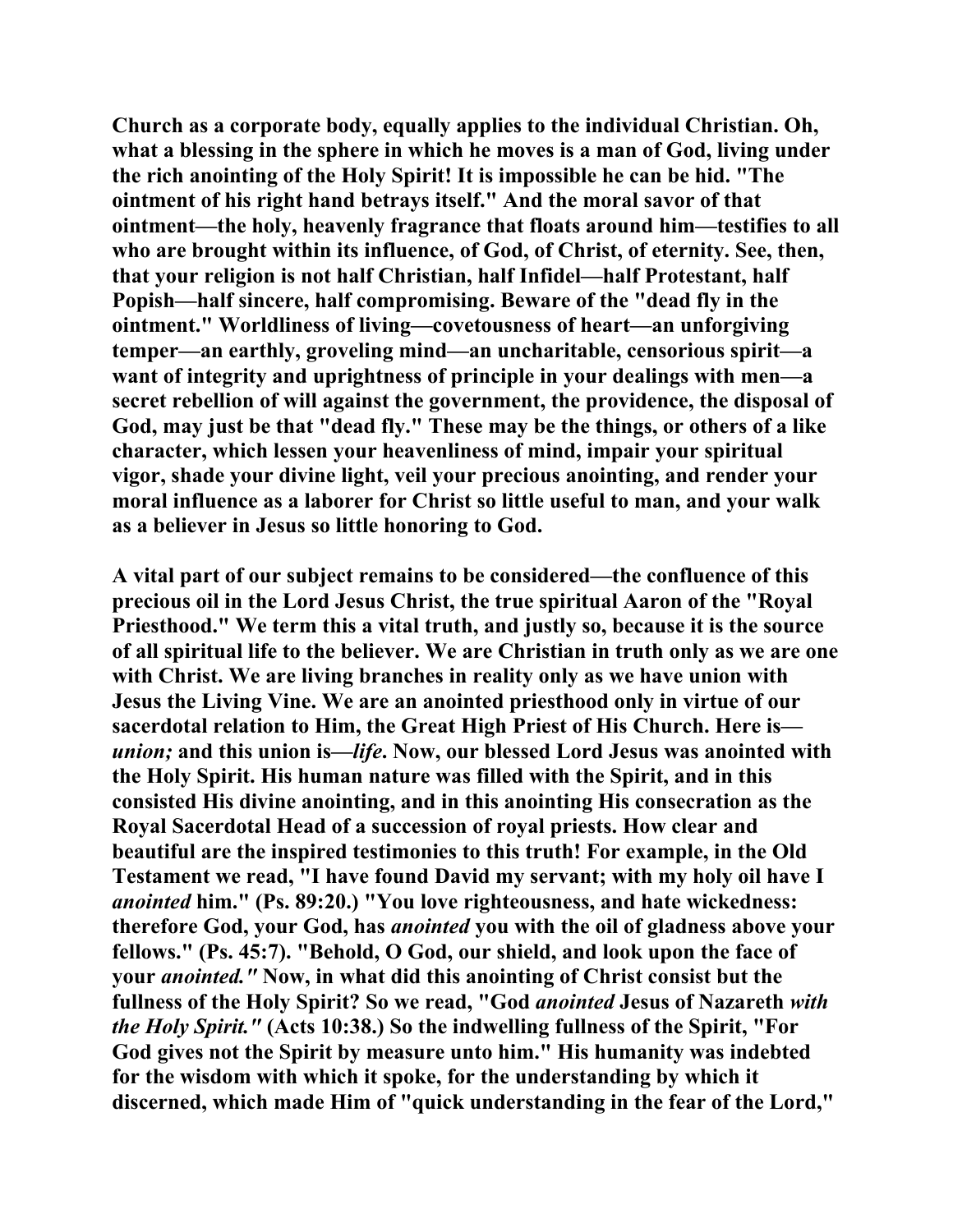**for the power with which it wrought, and for the beauty which, amid its humiliation and woe, made it so transcendently glorious, to the indwelling fullness of the Holy Spirit. Oh, what would** *our* **humanity be were it filled, as was the Son of God's, with the fullness of the Spirit! And if, in our Christian character, we would approximate to this model—in a word, if we would be Christ-like—we must be more richly replenished with the Holy Spirit. "Hereby we know that He (Christ) abides in us, by the Spirit which he has given us." (1 John 3:24.) We shall be assured of our union to Christ, of His home in our hearts, of our relation to the seed-royal, the true priesthood, by the inhabitation of the Spirit. O Divine and Holy Spirit! enter us, unworthy though we are; make Your home in our hearts, vile though they be; breathe life and love, peace and joy, into our souls; quicken us, seal us, teach us, sanctify us, and make us divine, by making us Christ-like—happy, by making us holy,—and so fill and occupy us with Yourself that there may be no room for the reign of sin, the power of the world, and the love of self. Beloved, you cannot besiege the throne of grace for a more needed and a greater blessing than the fullness of the Holy Spirit. Do not think that we employ an expression too strong when we speak of the** *fullness* **of the Spirit. It is recorded of Stephen that he was** *"full* **of faith, and** *of the Holy Spirit."* **And that this was not a peculiar or privileged case, the apostle exhorts all believers to be** *"filled with the Spirit."* **Seek, then, beloved, for your own soul this divine anointing. Be not satisfied with a measured bestowment of the precious blessing, but in earnest and importunate supplication open your mouth wide, that He may fill it! Oh the readiness of the Spirit to impart the boon! Oh the willingness of Christ, the Anointed, to satiate every longing soul, and to replenish every hungry soul from His own overflowing fullness! The straitness is in us, not in Jesus. Seek, then, with a seeking that will take no denial, the fullness of the Spirit!** 

**The holy oil was poured upon the** *head* **of Aaron. This is most significant. The Lord Jesus—our Aaron—was anointed with the Spirit, as the HEAD of His Church. "He is the** *Head* **of the body, the Church." And the fullness of the Spirit that dwelt in Him was not for Himself alone, but to be communicated to all the** *members* **of His mystical Body. Trace the course of this holy oil thus poured upon the head of Aaron. It "went down to the skirts of his garment." How expressive and instructive the type! In virtue of our union with Christ, we become partakers of His precious anointing. So clearly and indissolubly are we one with Jesus, the Great High Priest, we share in all that He is, and partake of all that He possesses. He imparts to us His life, clothes us with His righteousness, washes us in His blood, replenishes us from His fullness, and**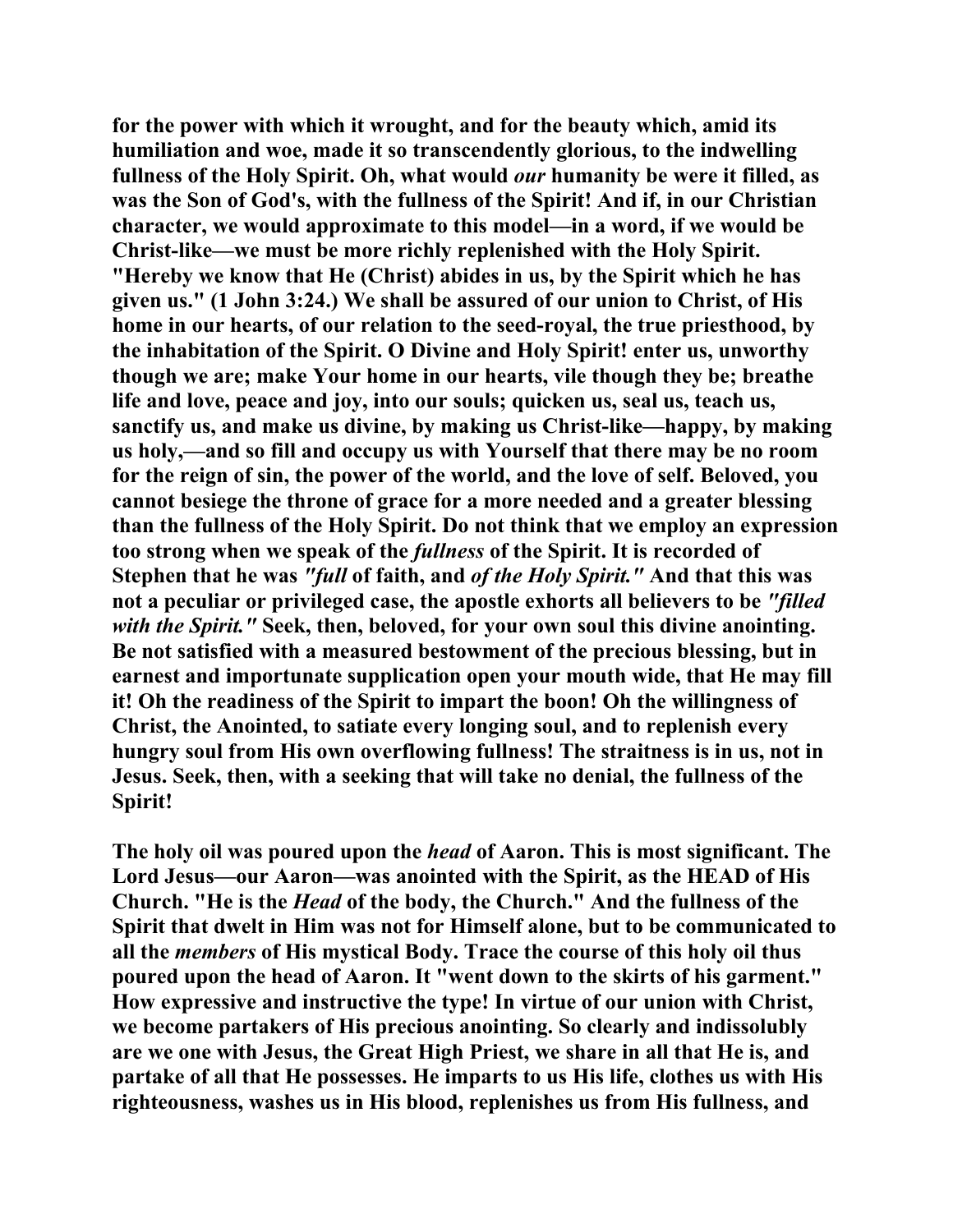**will finally raise us to His glory, share with us His throne, and we shall reign with Him forever.** 

**This anointing that flows from Christ is received by us** *through faith.* **The life we live amid daily conflict, trial, and toil, we live by the faith of the Son of God. This is the channel through which the sacred anointing flows down to us. What a mighty principle is this! When, at the close of the day, we throw our head upon our pillow, and in silent reflection review its brief history, we often marvel how we traveled through it. We look back upon the pressure, the temptation, the trial, the sorrow, and we are a wonder to ourselves. What was it that bore up and brought us triumphantly through? Oh, it was the power of faith conveying into our souls the fullness of Christ! It was the downflowing of this holy oil of grace and strength, of gladness and joy, from our enthroned and glorified Head that imparted wisdom in the perplexity, clearness in the judgment, strength in the temptation, fortitude in endurance, meekness in provocation, patience in suffering, and calmness, peace, and quietness amid the keenness of sorrow and the surgings of grief. Faith leaning upon, and drawing from, Christ, is the secret of it all.** 

**But not merely in virtue of union to Christ, or through the medium of faith, are we the recipients of this precious anointing. It flows from the loving heart of Christ, and is the free, spontaneous bestowment of His grace. There is not a being in the universe that Christ loves as He loves the saints. He is constantly ordering, and arranging, and disposing all events and circumstances for the promotion of their well-being. He would have** *His* **joy remain in us, and** *our*  **joy to be full. And every feeling of holy gladness that thrills us, every spring of sacred joy that refreshes us, every gleam of divine sunshine that falls upon our path, is an emanation from the Divine anointing that distills from Christ upon our souls. Love is the source of it all, love is the conveyancer of it all, love is the end of it all. Light pours not more freely from the sun, nor water from the fountain, than does the "oil of gladness" flow from the heart of Jesus into the hearts of His saints. See how freely the precious anointing flows—"The Spirit of the Lord God is upon me; because the Lord has anointed me to preach good tidings unto the meek; He has sent me to bind up the broken-hearted, to proclaim liberty to the captive, and the opening of the prison to those who are bound; to appoint unto them that mourn in Zion, to give unto them beauty for ashes, the** *oil of joy* **for mourning, the garment of praise for the spirit of heaviness." O wonderful words! O precious announcements! Come, my soul, and listen! Jesus' anointing was not for Himself, but for others. It was for the "meek," it was for the "broken-hearted," it was for the "mourners in Zion," it was for the "captive," it was for "those who are bound," it was for those**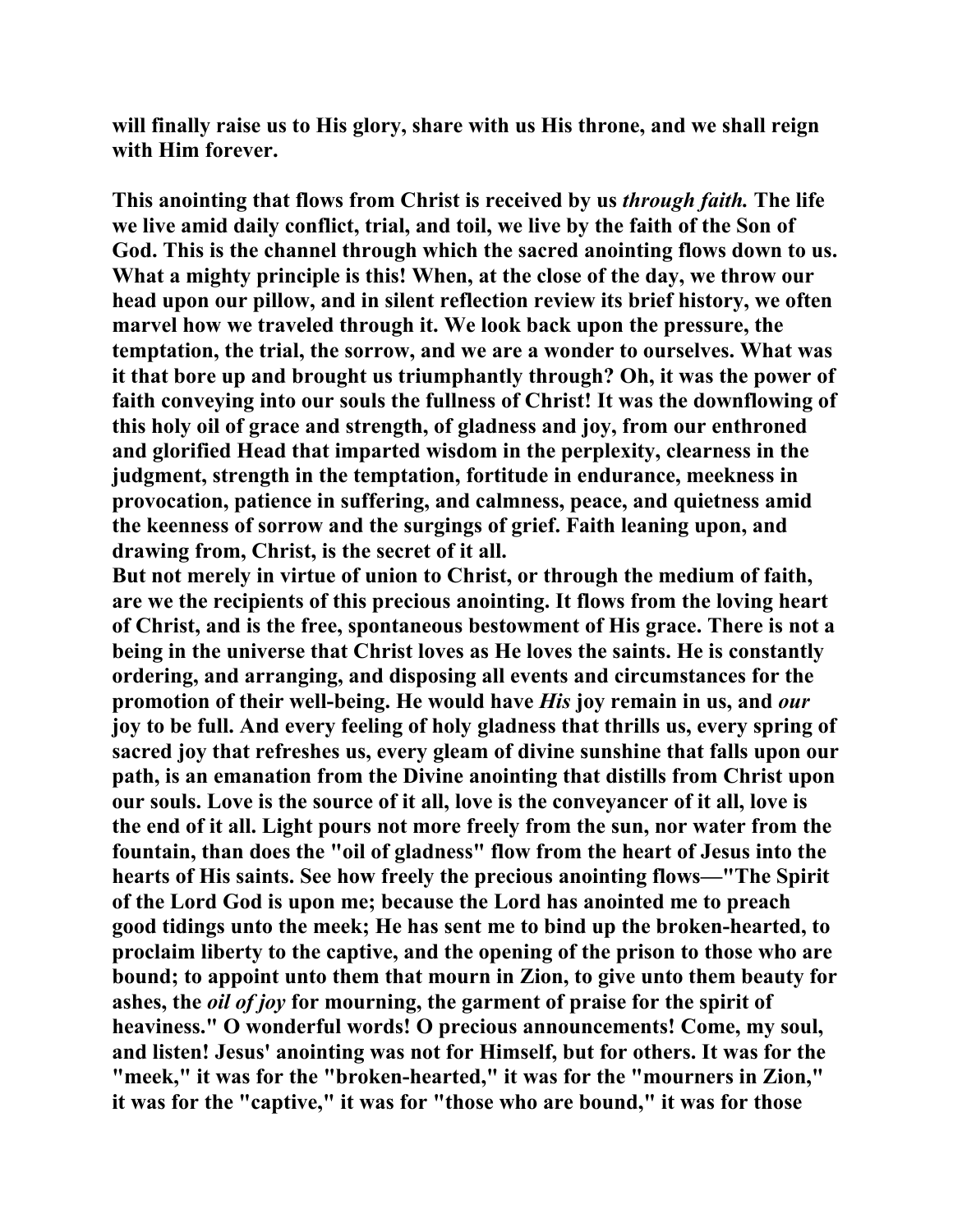**who are bowed down to the dust with the "spirit of heaviness." It was for poor, empty sinners—souls that hunger and thirst for righteousness—who feel their vileness, necessity, and nothingness; who come to Him as** *empty* **sinners to a** *full* **Savior. Who lowers a full bucket into the well? Who carries a full pitcher to the spring? It is emptiness that travels to fullness. So must you come to, deal with, live upon, and receive from, Jesus. A full Christ and an empty sinner travel the same road, side by side, step by step, hand in hand, to glory. With no other will Christ walk. The proud, the self-sufficient, He knows afar off; and they know Him afar off. But the spiritual mourner, the brokenhearted, the poor in spirit, these are they upon whom Jesus delights to pour the oil of joy and gladness, which causes their hearts to glow, their faces to shine, their lips to praise. "Ointment and perfume rejoice the heart." One drop of this precious anointing will turn your sorrow into joy, your mourning into dancing, your complaining into singing; make the name, the work, and sympathy of Jesus more fragrant and precious, and cause the lamp of love and holiness to burn more freely and more brightly than ever. Such are some of the precious privileges and blessings of a vital, inseparable union of a believing sinner with the Lord Jesus.** 

**One instructive point yet remains to be considered. The precious ointment that was on the head of Aaron went down to the skirts of his garments: it reached to the extremity of his sacred person. The spiritual significance of this is peculiarly precious and encouraging to the "poor in spirit,"—to those whose self-acquaintance leads them to walk humbly with God.** *The humble, believing soul, that lies the nearest and the lowest at Christ's feet, receives the most abundantly of this overflowing and downflowing grace.* **There is no spot in the universe which concentrates upon itself so much blessedness—where meet and cluster, in focal power, so many holy, precious privileges, as** *the feet of Jesus.* **There we learn, there we receive, there we shelter. We are safe, because we are** *low***—we are happy, because we are** *near.* **"He gives grace to the lowly," and the lowliest, the most near, receive the most grace. Is this your place, O believer? Do not think meanly of it. There is but one that surpasses it—it is the foot of the throne in glory! And no soul will find itself at the foot of the throne in heaven, that does not find itself at the feet of the Savior on earth. The lowliness of the posture may possibly blind the eye to its peculiar blessedness: a bolder and more confident one may be considered preferable. But let us not be deceived; give me Mary's tears rather than Peter's boasting. Let me sit with her at the feet of Jesus, rather than stand with the selfconfident apostle in the judgment-hall. In pleading for this lowly posture, we plead not for a state of mind that excludes holy joy, and an assured hope, as**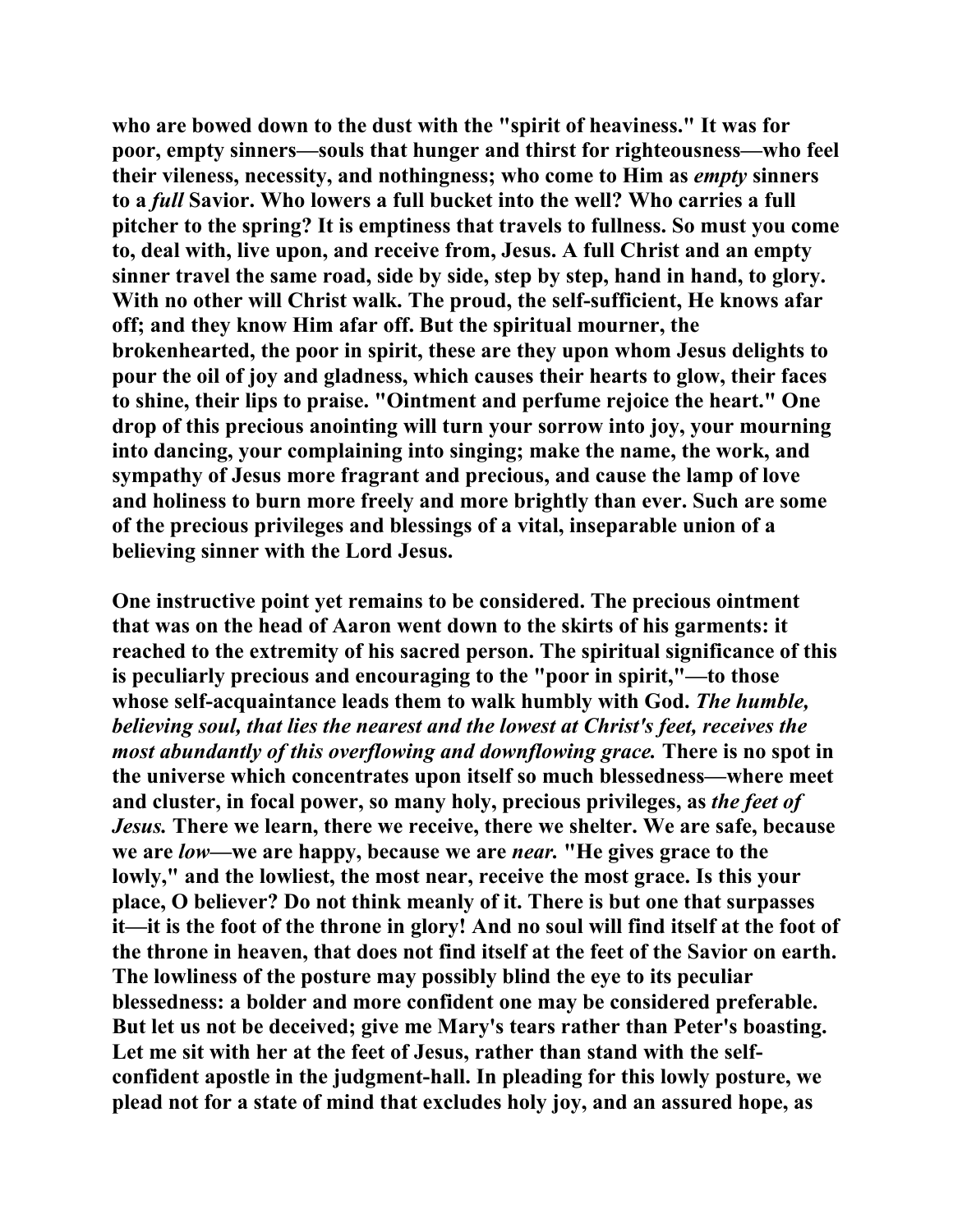**elements foreign to this condition. Far from it. The anointing of Christ—is it not the "oil of** *gladness?"* **and does He not give "the oil of** *joy?"* **Most assuredly. Then, the believing soul that lies prostrate at His feet—close to the Fountain of all grace, sympathy, and love—partakes the most largely of the "joy of the Lord, which is the strength of their soul;" for "the** *meek* **shall increase their joy in the Lord." There, too, hope sheds her brightest beams. For if ever the "good hope through grace" which the gospel unveils, shines the most resplendent upon the soul, it is when, reclining at Jesus' feet, it clings in faith, glows in love, and melts in contrition.** 

**Be exhorted, beloved reader, not to be content without the consciousness of this precious anointing. Rest not satisfied with but a "name to live." Do not surmise or trust that you are Christ's disciple, or child of God, but seek this inward, divine testimony. Plead with God the Holy Spirit to communicate to your soul freely and daily of this precious anointing. This holy oil will impart clearness to your mind, so that you shall have a "right judgment in all things;" it will impart sweetness to your temper, gentleness to your spirit, and will give you a lowly, loving, self-condemning heart. It will make more Christlike your carriage towards others. Vacating the judgment-seat, and ceasing to be censorious, fault-finding, and condemning, you will be filled with charity and love: the grace of kindness will be in your heart, and the law of kindness on your lip. This precious anointing is so soul-transforming, so Christassimilating in its influence, that it is impossible to partake of it in any degree and not be** *like Jesus.* **When you see a religious professor proud in heart lofty in spirit—covetous in his aims—condemning others, justifying himself detracting, unsympathizing, harsh,—you see one lacking this anointing. He is not sitting at the feet of Jesus. It is only** *there* **that the believer sees so much to censure, to loathe, and to condemn in himself, that he has not an eye to discover, nor a tongue to revile, nor a hand to unveil the faults and imperfections of a brother. The holy oil empties and lays low. If in faithfulness it prompts to admonish and to rebuke, it will impart such tenderness, gentleness, and kindness of spirit, of tone, and of words, as shall be an "excellent oil" upon a Christian brother's head, winning him back to Christ by the irresistible law of love. And, oh, if your soul thirsts to know more of Jesus, seek more abundantly the influence of the Holy Spirit. Rest not until He reveals Christ to you. As a royal priest, anointed of God, you possess that indwelling Spirit, who is pledged to instruct, sanctify, and comfort you, until the Master comes and takes you home. "This anointing which you have received of him abides in you, and you need not that any man teach you: but as the same anointing teaches you of all things, and is truth, and is no lie, and**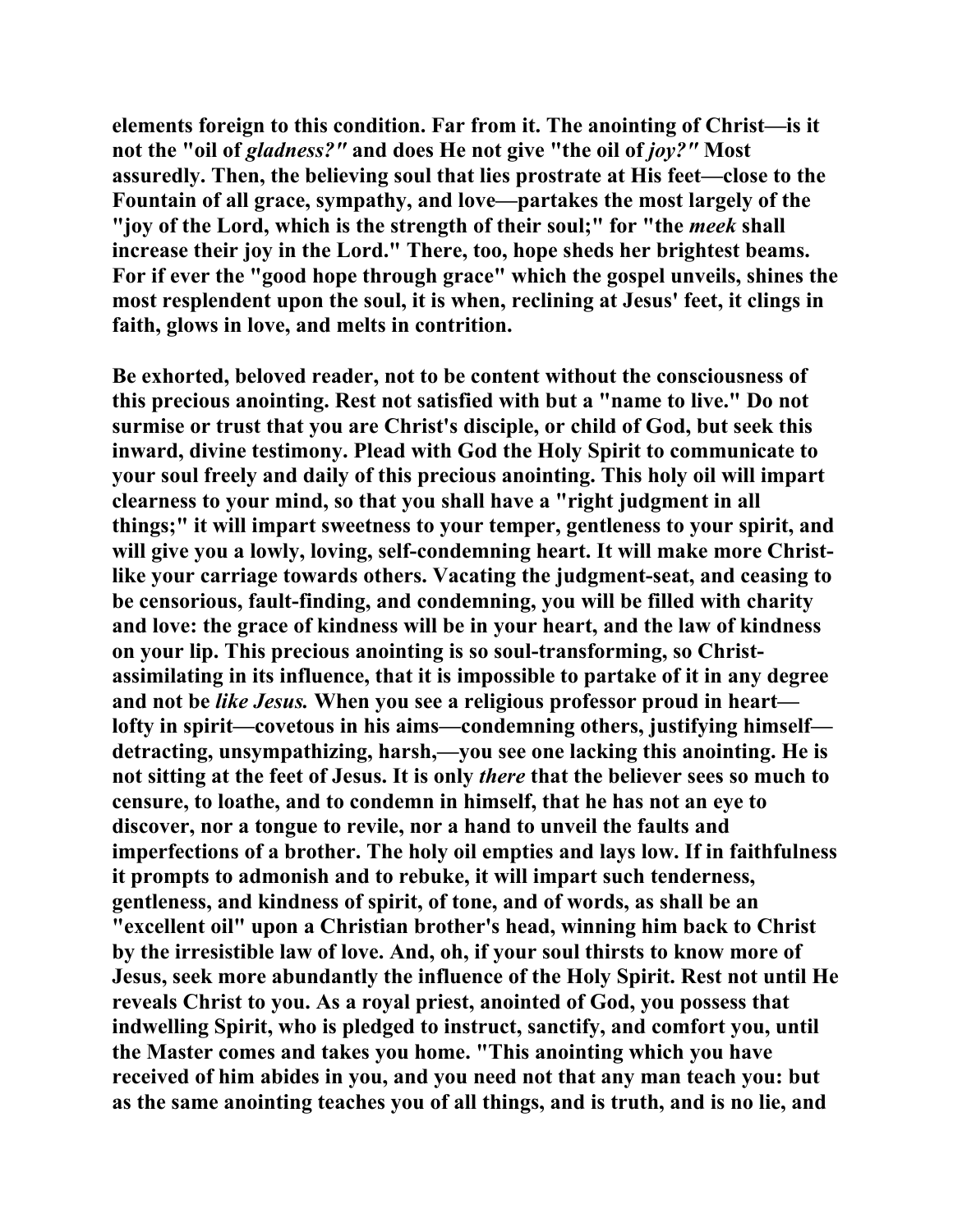**even as it has taught you, you shall abide in him." Living beneath this anointing that flows from the Head of His Church, down to the lowest, lowest, poorest, obscurest, feeblest member of His body, your heart will often sigh and long for his appearing, and will pray—"Come, Lord Jesus; come quickly."** 

## **The Preciousness of God's Children**

## *"The precious sons of Zion, comparable to fine gold."* **Lamentations 4:2**

**In our endeavor to evade what from conviction we deem to be erroneous, there is often a tendency to verge to an opposite extreme of error. One of the most serious and popular errors among the many by which the truth of God is assailed is, the exaltation of the Church above its legitimate and assigned position in the Christian economy. With multitudes the Church is an idol, virtually a savior. It is elevated to a pinnacle, enthroned as a sovereign, and invested with an authority and power which God never designed. Dreadful perversion of truth! In a word, the creed and the religion of numbers substitutes the Church for Christ, invades the legislative authority of God, and imposes upon the conscience of Christ's free disciples yokes which Christ's gospel nowhere enjoins. In avoiding this error we are, without due caution and study, liable to run into its opposite—the setting aside the value, the mission, and the glory of the Church of Christ altogether. Both these extremes are anti-christian and fatal. Let us endeavor to find the truth that lies midway between them; and thus walking in the middle path, hold the truth in an equal balance, finding it instructive, sanctifying, and comforting. "Thus says the Lord, Stand you in the ways, and see, and ask for the old paths, where is the good way, and walk therein, and you shall find rest for your souls." (Jer. 6:16.)** 

**It is the glory of God that He has in the world A CHURCH—that it is composed of His elect, chosen from eternity, redeemed by Christ, and called by the Holy Spirit, a people gathered out of all lands, found in all Christian communions, and constituting, as a whole, an incorporate body, of which the Lord Jesus Christ is the Head. This body may be, as alas! it too much is, divided and sundered by differences of judgment on external and unvital points, but essentially and indivisibly it is ONE Church of God—one Family one Bride of the Lamb—one spiritual house—and "all built upon the foundation of apostles and prophets, Jesus Christ himself the chief corner-**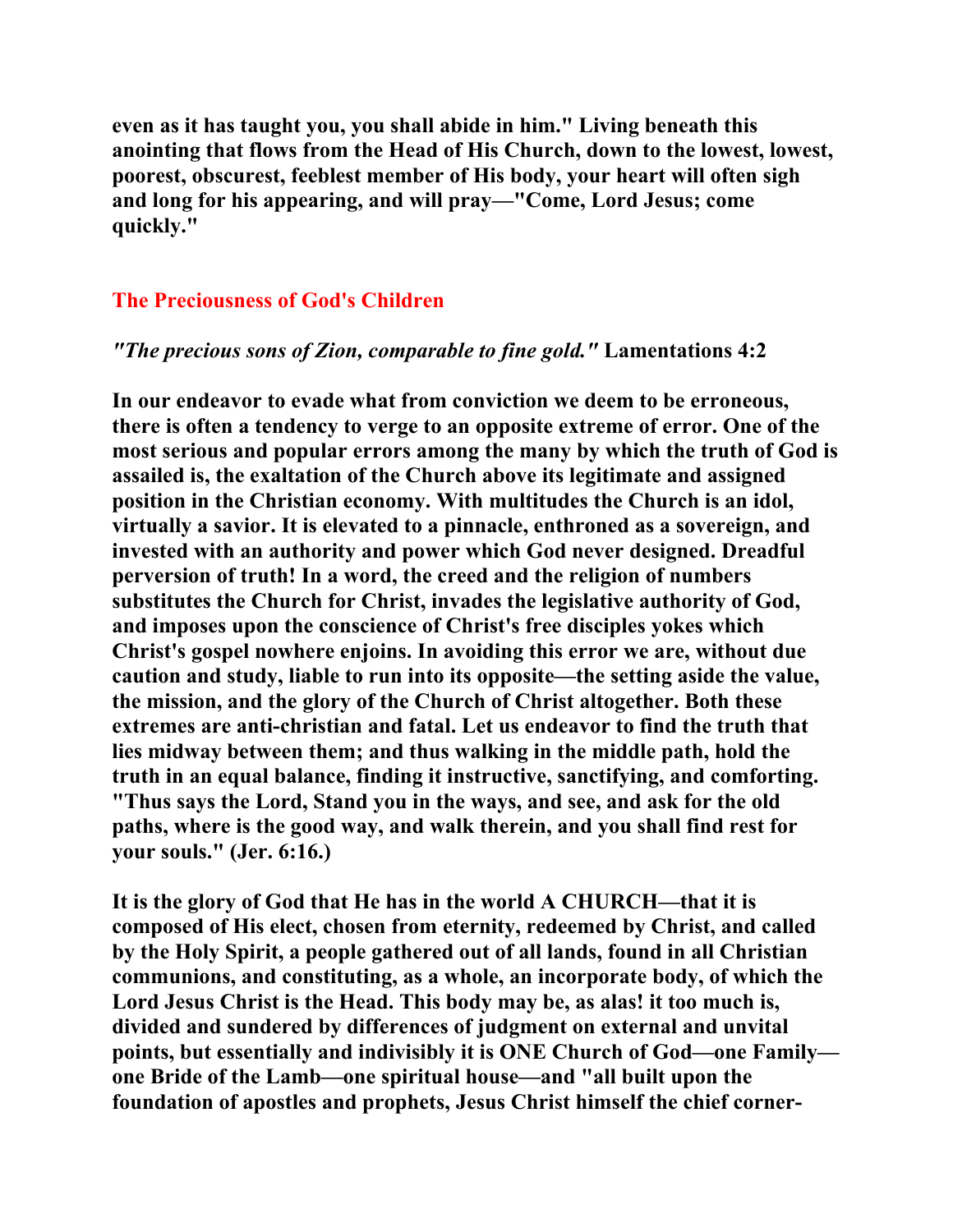**stone," of whom, as such, we shall in a subsequent chapter of this work more particularly speak. Our present object is not so much to define the nature or expound the principles of Christ's one Church, as to assert its existence, unfold and illustrate its worth and preciousness. There is much sanctifying, comforting teaching involved in this truth—the preciousness of God's children. It is impossible to study it, and not rise from an admiration of the beauty, glory, and preciousness of the Church, to the transcendent beauty, glory, and preciousness of Him whose Church she is, in whose righteousness she is clothed, and in whose loveliness she is lovely. "The precious sons of Zion, comparable to fine gold." Let us consider the title, and the preciousness of God's people, as suggested to our minds by this passage.** 

**It is a high and honorable appellation "the sons of Zion." The world holds the Church of God very cheap. No gold, nor fine gold is it in the eye and estimation of the ungodly. And yet the world owes its existence to the Church. The Church of Christ is, instrumentally and subordinately, the world's savior. It is the conservator of the world, its salt, its light. Take out of the world all who are witnesses for God, for Christ, and for the Gospel—all who are living "godly, righteously, and soberly in this present evil world"—all who mourn for sin, who trample on their own righteousness, and trust alone in the righteousness of the Lord Jesus; in a word, all the good and holy and useful, and what remains but a mass of unmitigated evil—a world of unrelieved corruption—an empire wholly in rebellion against God, and in supreme subjection to Satan?** 

**Thus, extract the salt, extinguish the light, sift the wheat, separate the gold, and eliminate the pure truth from the mass of error, and nothing is left but fuel for the final and fearful conflagration. This is the doom that awaits it when the last son of Zion shall have shaken its dust from his feet, and this earth shall no longer be the home and dwelling-place of the Church. Unclasp the vine that imparts beauty to, that climbs around, holds together and preserves the decayed and crumbling trunk, and it falls to dust and ruin. Thus will it be with this world when the Lord shall come and remove from it the Church which has so long been its moral preservation and its beauty. But the Church of God is His Zion, whom He loves, His dwelling place. "Jehovah-Shammah"—The Lord is there—is its name. His Church is His only home upon earth. He dwells not in temples made with hands—the gorgeous cathedral, the Gothic abbey, the costly sanctuary, the material structure, planned, reared, and adorned by human device and are. A spiritual being, He can only dwell in the spiritual. "God is a Spirit," and His temple, His worship,**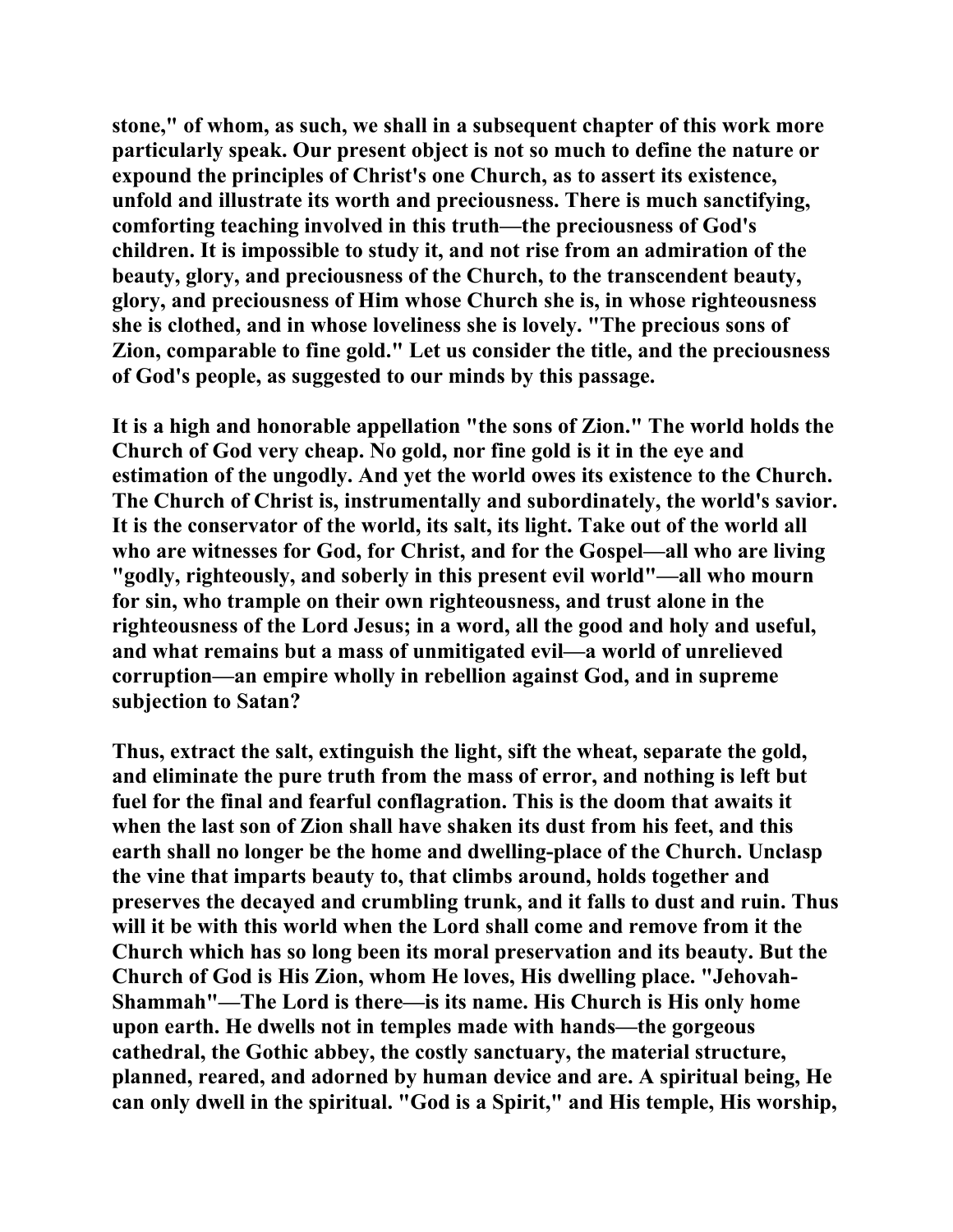**and His offerings must be** *spiritual.* **Therefore has He declared that His fit, favorite, and only dwelling upon earth is the humble mind, the broken heart, the contrite spirit, the empty, lowly, penitent, and believing soul. Listen to His solemn averment of this great and holy truth:—"Thus says the Lord, The heaven is my throne, and the earth is my footstool: where is the house that you build unto me? and where is the place of my rest? For all those things has mine hand made, and all those things have been, says the Lord: but to this man will I look, even to him that is poor, and of a contrite spirit, and trembles at my word." (Isa.66:1, 2.)** *This* **is the house we will build to the Lord, and** *this*  **is the place of His rest! Does this page meet the glance of such a one? Blessed saint! There rears not its proud head a structure in the universe so distinguished as you. Your soul is the habitation of Him who is the "high and lofty One that inhabits eternity, whose name is Holy," who has said; "I dwell in the high and holy place, with him also that is of a contrite and humble spirit."** 

**The Church of God, then, is His Zion. His people are denominated the "sons of Zion," in reference to the fact of the Church being the spiritual birth-place of His people. "As soon as Zion travailed, she brought forth her children." (Isa. 66:8.) "And of Zion it shall be said, This and that man was born in her." (Ps. 87:5.) The Church of God is the spiritual birth-place of His people. Every true child of God, every convert to Christ, is a son and a inhabitant of this city. He is born through the labors of the Church of Christ, he is nourished by the instructions of the Church of Christ, he is watched over and trained for heaven by the care and discipline of the Church of Christ, "who is the mother of us all." And "the Lord shall count, when he writes up the people, that this man was born there." Oh precious privilege this, to be registered among God's people, to be written among the living in Jerusalem," to be numbered with the children of God! Have you, my reader, any evidence that this is your honored place? Does your name stand upon the sacred roll of those who are "called to be saints?" What if it should not appear when the Lord "writes up the people!" Search, examine, and ascertain. Are you among the "mourners in Zion?" Do you "love her solemn feasts," and are you walking in her holy ways, your face fully set towards the Mount Zion of glory, of which John in the Apocalypse had a vision, "And I looked, and, lo, a Lamb stood on the mount Zion, and with Him an hundred forty and four thousand, having His Father's name written in their foreheads?" If this is your present condition, the Zion of God your spiritual home, and the God of Zion your covenant God, then may you clap your hands with joy. "Glorious things are spoken of you, O city of God;" and in these "glorious things" that now are, and that are yet to**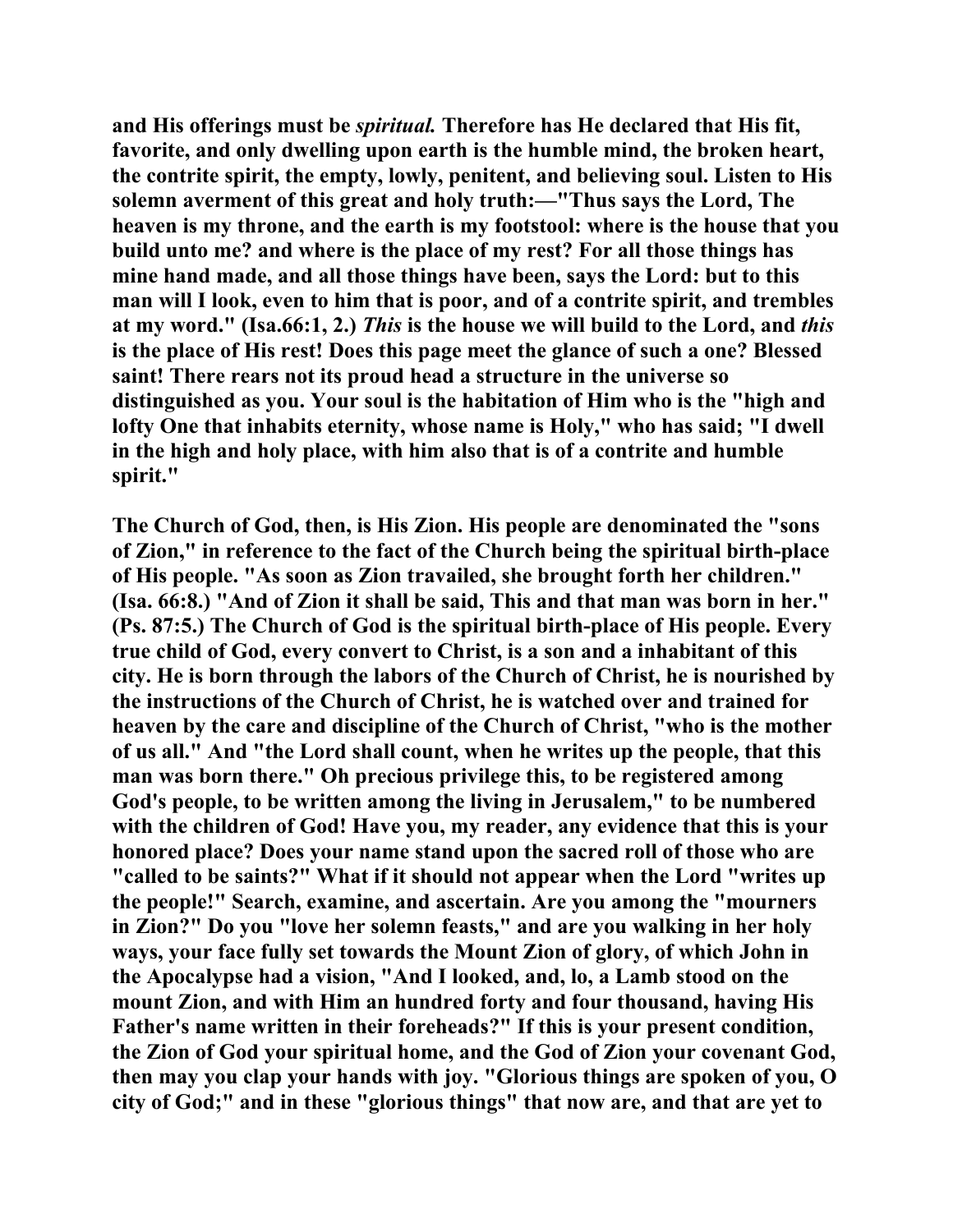**be revealed, you shall share. Of the preciousness of the Lord's people—these sons of Zion—let us now speak.** 

**The Holy Spirit compares them to "fine gold." The precious sons of Zion, comparable to fine gold." We have yet much to learn, even the most deeply instructed, concerning the preciousness and privileges of God's people. Are we not in great danger of taking divine truth for granted? Instead of sifting its evidences, searching into its blessedness, and realizing its power and sweetness in our souls, we give to it too much of a cold intellectual assent. We assume that the Lord's people are a privileged and precious people; but we little surmise how much blessedness, sweetness, and holiness is bound up in this truth—how much there is of God and of Christ in it. It is impossible, as we have remarked, to study the character and trace the history of God's Church, and not know more of the wisdom, power, and love of God. It is in the salvation of this Church that He has embarked all His glory, and has revealed Himself in a way that will fill all the celestial intelligences, saints and angels, with wonder, love, and praise through eternity. My reader, study the history of God's Church, for therein God is revealed in a volume second only in its grandeur, interest, and importance to the volume of His revealed Word. And now let us proceed to illustrate and open up the preciousness of the Lord's people—"The precious sons of Zion, comparable to fine gold."** 

**We begin with the groundwork of the subject—***the preciousness of God's people to God Himself.* **The proof He has given of this is His everlasting love towards them; His eternal choice of them to salvation; His anticipation of their fall in the first Adam, and His provision for their recovery in the second Adam. Who can read the following declarations, and not rise to a lofty conception of God's estimate of the worth and preciousness of His people?— "Blessed be the God and Father of our Lord Jesus Christ, who has blessed us with all spiritual blessings in heavenly places in Christ: according as he has chosen us in Him before the foundation of the world, that we should be holy and without blame before Him in love: having predestinated us unto the adoption of children by Jesus Christ to Himself, according to the good pleasure of His will, to the praise of the glory of His grace, wherein He has made us accepted in the Beloved." (Eph.1:3-6.) Not His election of them only, which is the spring-head of all the subsequent displays of His grace and favor, but His provision for their salvation, in the gift of His beloved Son, demonstrates God's estimate of their preciousness. Ponder the declaration of this truth—"In this was manifested the love of God toward us, because that God sent His only begotten Son into the world, that we might live through**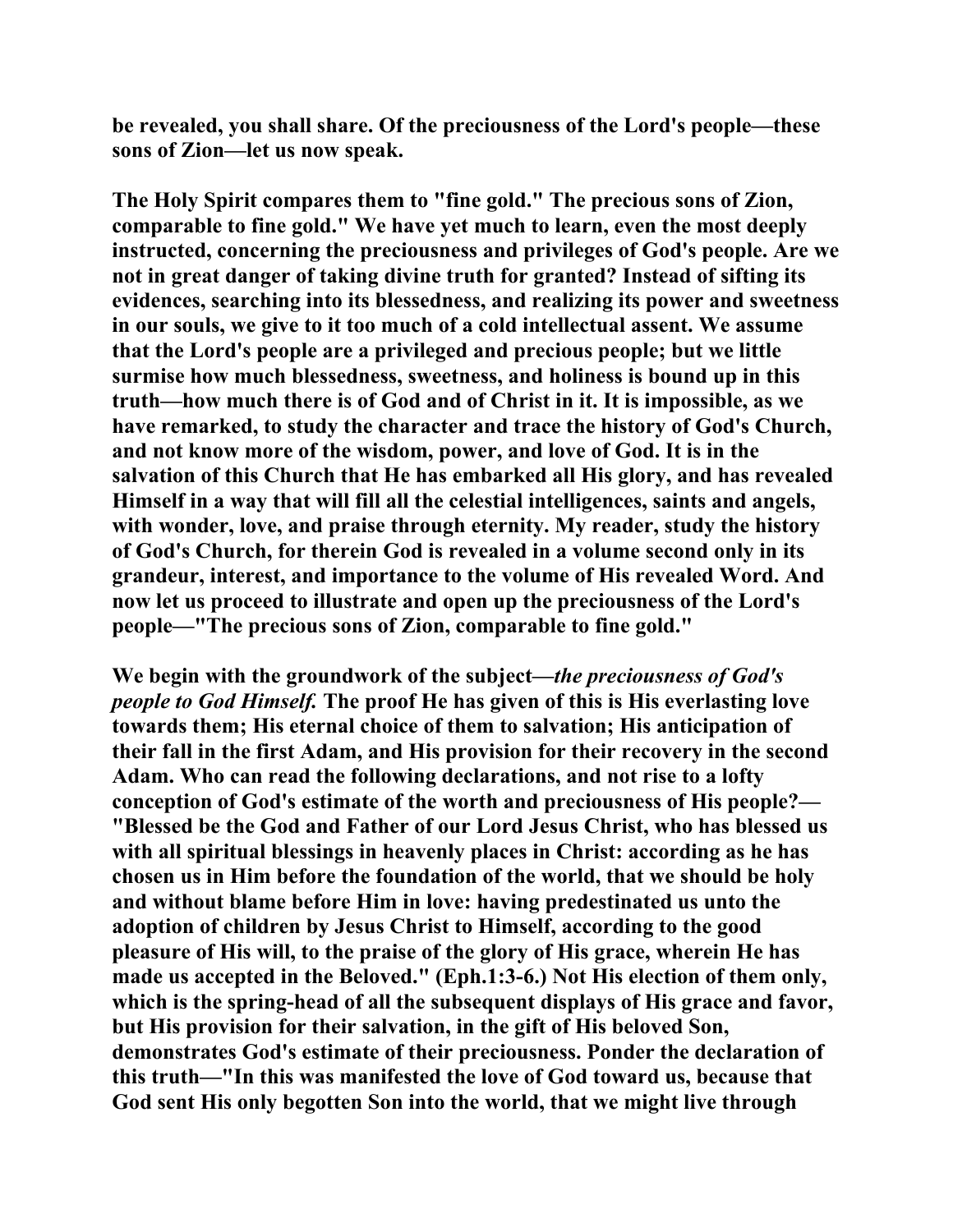**Him. Herein is love, not that we loved God, but that He loved us, and sent His Son to be the propitiation for our sins." (1 John 4:9, 10.) Behold, beloved, how precious you are to God! That which God chooses, upon which He sets His eternal mind and heart, that which He secures to Himself at a sacrifice so great and costly, must be precious to Him. Upon no beings has He expended so much divine perfection, and in none has He made such illustrious displays of His glory, as His saints. All His eternal decrees and purposes—all His everlasting grace and love—all His marvelous works in time, center in this one body—His elect, redeemed Church, "to the intent that now, unto the principalities and powers in heavenly places, might be known** *by the church*  **the manifold wisdom of God." His** *adoption* **of His people, in union with their election and salvation, forms another striking illustration of their preciousness to God's heart, and of their beauty in His eye. "Having predestinated us unto the adoption of children by Jesus Christ to Himself." "As many as received Him, to them gave He power" (or privilege) "to become the sons of God." (John 1:12.) "Behold, what manner of love the Father has bestowed upon us, that we should be called the sons of God!" (1 John 3:1.) "And because you are sons, God has sent forth the Spirit of His Son into your hearts, crying, Abba, Father." (Gal. 4:6.) What more shall we say? Can anything add to the proof of God's estimate of the worth and preciousness of His people? He has loved them, chosen them, adopted them, saved them; and in each one and all of these successive demonstrations, He has declared to the universe how dear to His heart, and glorious to His eye, are "the precious sons of Zion, comparable to fine gold." In this Zion of His love and choice He dwells, displays the tokens of His especial favor, and shows forth His greatest glory. "For the Lord has chosen Zion; he has desired it for his habitation. This is my rest for ever: here will I dwell; for I have desired it. I will abundantly bless her provision: I will satisfy her poor with bread. I will also clothe her priests with salvation; and her saints shall shout aloud for joy." (Psalm 132:13-16.) And in the assurances He has given in His revealed Word of their ultimate and eternal glory—the final, full, and certain gathering together of all His children in their "Father's house" above—He has put the climax to the evidence of their worth and preciousness. "And they shall be mine, says the Lord of hosts, in that day when I make up my jewels" (or, special treasure); "and I will spare them, as a man spares his own son that serves him." (Mal. 3:17.) Well may God challenge His people, and say, "And now, O inhabitants of Jerusalem, and men of Judah, judge, I pray you, between me and my vineyard. What could have been done more to my vineyard, that I have not done in it?" (Isaiah 5:3, 4.) When a God of infinite resources says He could have done no more, oh, what a stupendous, marvelous, overwhelming demonstration have we of the**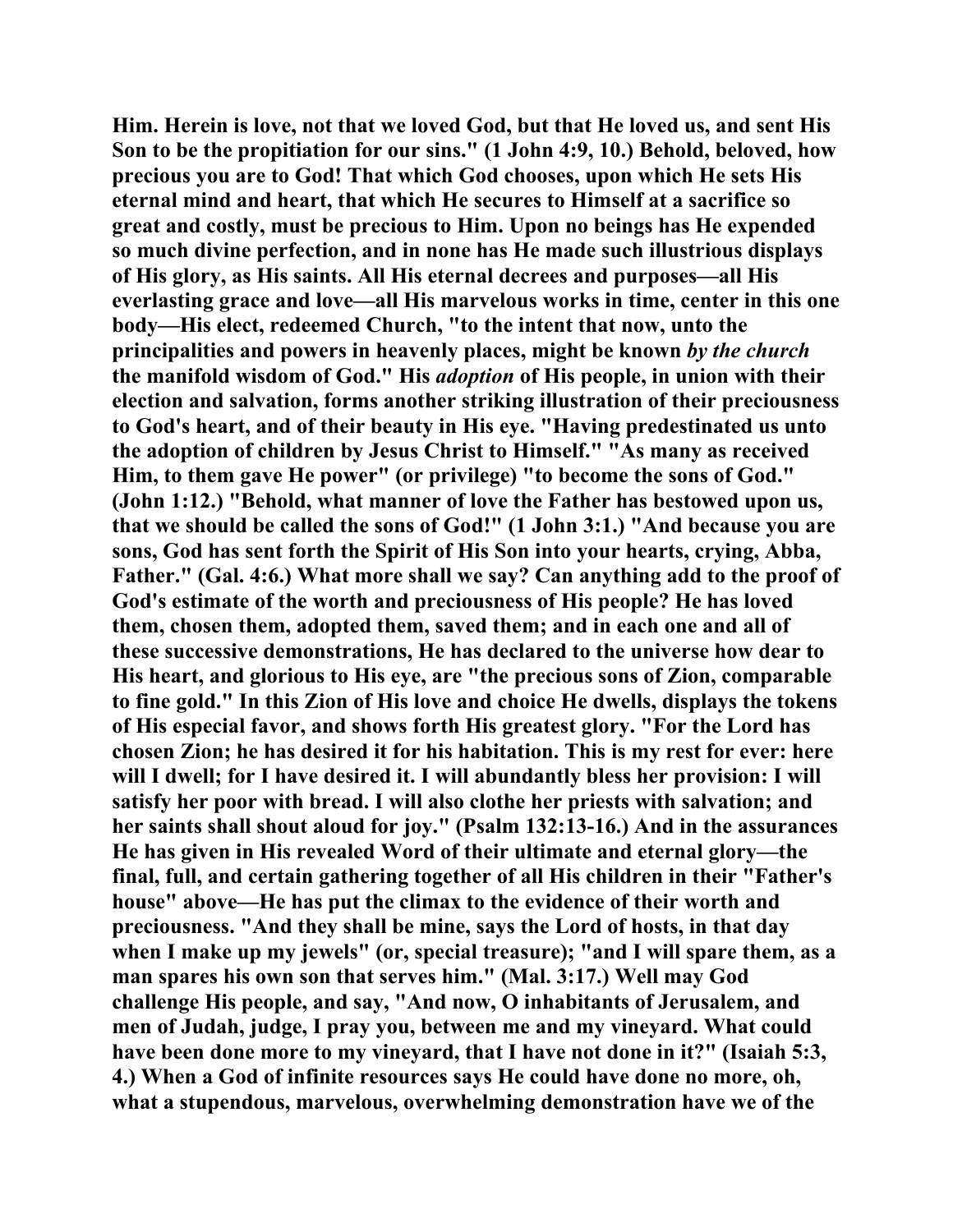**preciousness of His Church to His heart!** 

**Thus far have we contemplated the Church of God in its collective form. But all that Zion is to God as a Church, it is to Him in its individual capacity,— "The precious** *sons* **of Zion." Each son of Zion is equally precious to Him as the whole. It cost Him as much love, as much power, as much grace, as much glory to save one sinner, as to save His whole elect Church. Who, then, can decide how dear you are to the Father? your person, your love, your obedience, your service, your offerings, regarded as His especial treasure, and as accepted in the Beloved? Angels are not so near or so dear to God as you. Their music is not so melodious as your poor, faltering praises. Their persons are not so glorious to Him as yours, clothed with the righteousness of His Son. Their tributes of adoration and glory are not so fragrant to Him as your sacrifices offered in faith and love, all-perfumed with the atoning merits of Jesus. He has pardoned your sins—has justified your persons—has provided, in Christ, for your necessities—is schooling and training you, by the hallowed discipline of the covenant, for the many-mansioned home He has provided, and Christ is preparing for you; and you shall dwell in His presence, and swim in His love, and bask in His glory through endless ages. Child of God! Son of Zion! is not** *this* **enough?** 

**Equally precious are the "precious sons of Zion"** *to the Eternal Son of God.*  **How shall we attempt to vindicate and unfold the love of Christ to His people—the great and costly proof of that affection which He has given? Who can fathom its depth, scale its height, or measure its length and breadth? That which is infinite is measureless; that which is eternal is boundless. And yet, though we may not compass its dimensions—for it is "a love that passes knowledge"—we may** *"know* **the love of Christ." For the affection He bore us He voluntarily espoused our cause in eternity—bound Himself in an unalterable covenant to accomplish our redemption, and, travailing in the greatness of His power and love, finished it. His love made Him willing to become incarnate, to assume our curse, to bear our sins, and to suffer and die in our stead. Rising from the dead, He completed our justification; and ascending up on high, He passed within the veil, "now to appear in the presence of God" as our Advocate and Intercessor. There is no other object upon earth that engages the thoughts or fills the heart of Jesus but His people. His presence, invisible and noiseless, yet real and powerful, perpetually surrounds them. Where the Kingdom is, there is the Sovereign; where the Body is, there is the Head; where the Church is, there is Christ. "Lo, I am with you always, (literally,** *all days***,) even unto the end of the world." For the**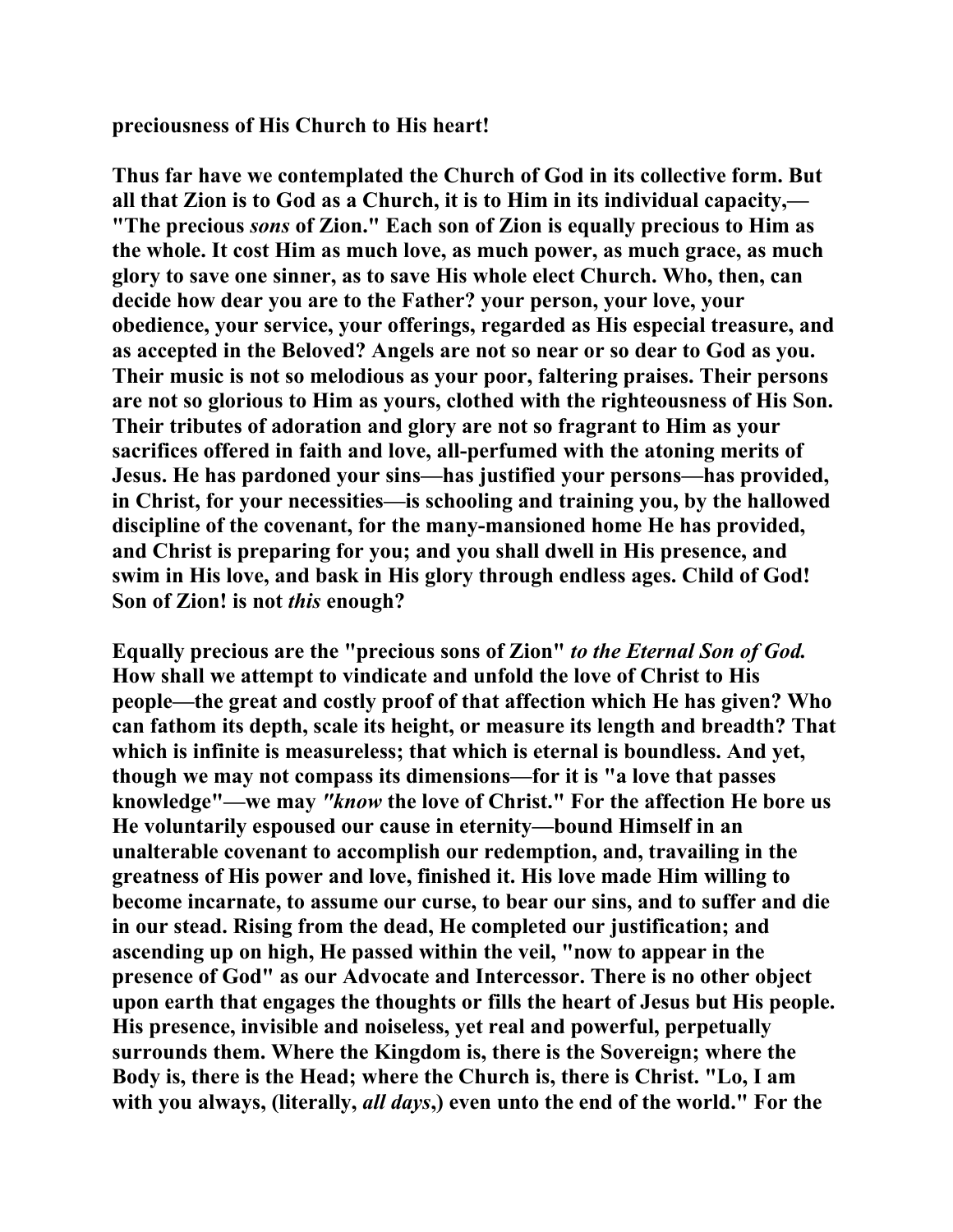**accomplishment of the number of His elect, He preserves the world in existence—makes and unmakes empires—puts down one; and raises up another—is guiding the deliberations of cabinets—is employing all human agencies—and is overruling every event and circumstance in the history of this vast universe.** 

**But how precious to Him are the sons of Zion in their individual relation and history. Is there one who has ventured to appeal to His love—to trust in His grace—to accept His salvation, who is not more dear and precious than all the angels in heaven? Oh, how precious to Him the tear of godly sorrow—the touch of trembling faith—the look of lowly love—the offering of sincere gratitude—the yearning and longing of holy desire! So precious to Him are they, His ear is attentive to their faintest cry—His thoughts are never withdrawn from them for a moment—His hand is ever extended to support, and those who touch them touch the apple of His eye. So precious, He sits at the fountain of grace to supply all their need—He bows His shoulder to their heaviest burden—He unveils His heart to their deepest sorrow; and in all places where they dwell, fulfils in their experience the beautiful prediction of the prophet, "He shall feed His flock like a shepherd; He shall gather the lambs with His arm, and carry them in His bosom, and shall gently lead those that are with young." O believer, live not without a deep, constant realization of your preciousness to Christ, and of the depth, tenderness, and constancy of the love He bears towards you. All your present holiness, happiness, and support, springs from your believing apprehension of this fact, that you are precious to the heart of Jesus. Let your faith grasp it, amid the varied phases and changes of your Christian course, and it will be as a sweet flowing stream gliding and sparkling by your side all through the sandy desert, imparting swiftness to your feet in travel, strength to your hand in labor, nerve to your arm in battle,—soothing, reviving, and refreshment to your spirit when sad, faint, and drooping by the way. The Holy Spirit, testifying to your soul of the love the Savior bears you, will remove all that constraint, shyness, and following Him at a distance, which too much characterizes the bearing of so many of His disciples. Be assured of your personal interest in Christ, of your place in His affections, of your home and sanctuary in His heart, and no act of obedience, of love, or of service on your part, will be too costly. Your love to Him will be the inspiration and reflection of His love to you, proportioned in its degree and intensity to the vividness with which His is seen and realized. Nor for this alone would we love Him. Apart from all that He has done, and is doing now, Jesus challenges our admiration and affection. His personal worth, His official work, His glory, and His government, all demand our profoundest**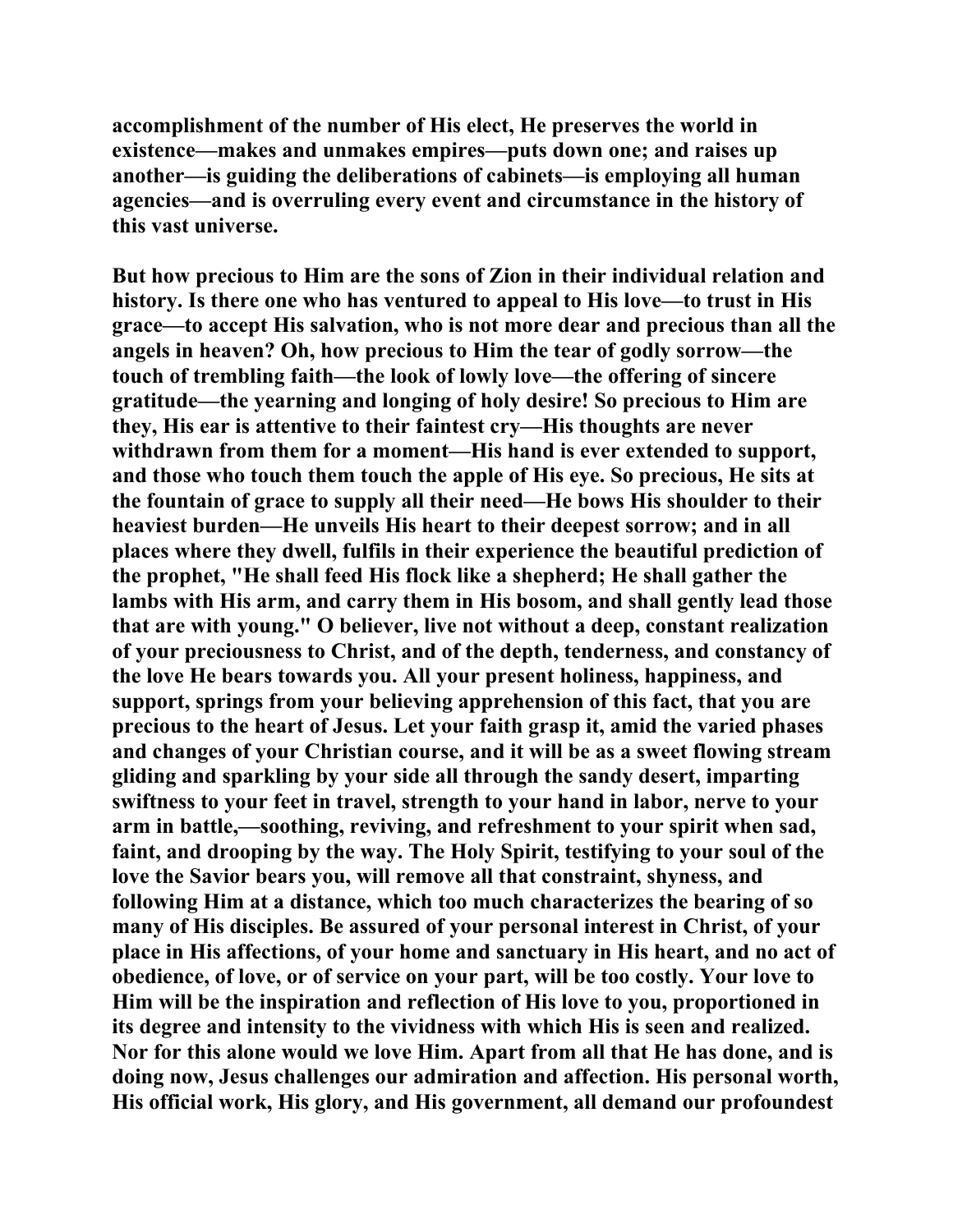**homage. This He receives from celestial beings, who, not having sinned, need no repentance, and not having fallen, need no Savior; and this He will receive, in that day when to Him every knee shall bow, and every tongue shall confess; how much more is He worthy of it from those whom He has redeemed with His most precious blood! Reader, has your eye seen His beauty? has your heart bowed before His cross? have you fallen at his feet? and have you crowned Him Lord and Sovereign of your soul? Oh, what is Christ to you despised, hated, and rejected?—or, adored, loved, and welcomed? Have you received Him, not as a helper, but as a Savior—not as a model, but as a Redeemer? Is He all in all to you? If so, then doubt not your preciousness to Him. "I love those who love me." If His name is as ointment poured forth to your soul, it is an evidence that He has set you as a seal upon His heart and upon His arm, and will wear you as an ornament forever.** 

**Not less** *precious to the Holy Spirit* **are the children of God. It must be so, since He has renewed, sanctified, and made them His temple. The work of the Spirit is as essential to our salvation as the finished work of Jesus. There is in many a tendency to regard it as less important, and consequently, with proportionally less reverence and interest. Individuals who would shrink from holding a view of Christ's Atonement derogatory to the essential value and glory of that work, or calculated to neutralize its power, have yet been found to entertain views of the Godhead and work of the Holy Spirit, the effect of which has been to veil the glory of His divine person, and render nugatory His regenerating and sanctifying operation. And yet it is just as fatal an error to believe in the dogma of Baptismal Regeneration—the antagonistic error to the work of the Spirit—as to believe in the dogma of the Mass—the antagonistic error of Christ's sacrifice. So essential, then, is the work of the Spirit in the heart of the regenerate, so divine, holy, and efficacious is it, that all in whom it is wrought, however feeble and obscure it may be, are to Him "the** *precious* **sons of Zion." So glorious and so precious to Him is the new creation of the soul, the universe has no beauty, no grandeur, no sublimity in His eye in comparison of it. Dwelling in the soul, He guards with a sleepless eye that new creation which His own Divine power and skill has wrought, and which no inward corruption or outward assault shall ever destroy. Precious to Him is every spiritual desire, every heaven-sent thought, every holy aspiration, every feeble, languid, yet sincere hunger and thirst of the quickened soul after righteousness. All your grateful remembrances of God, all your loving thoughts of Jesus, all your breathings after Him, all your pantings for deeper sanctification, your daily and sore conflicts with sinful desires, and wandering thoughts, and vain imaginations; your infirmities in prayer, your derelictions**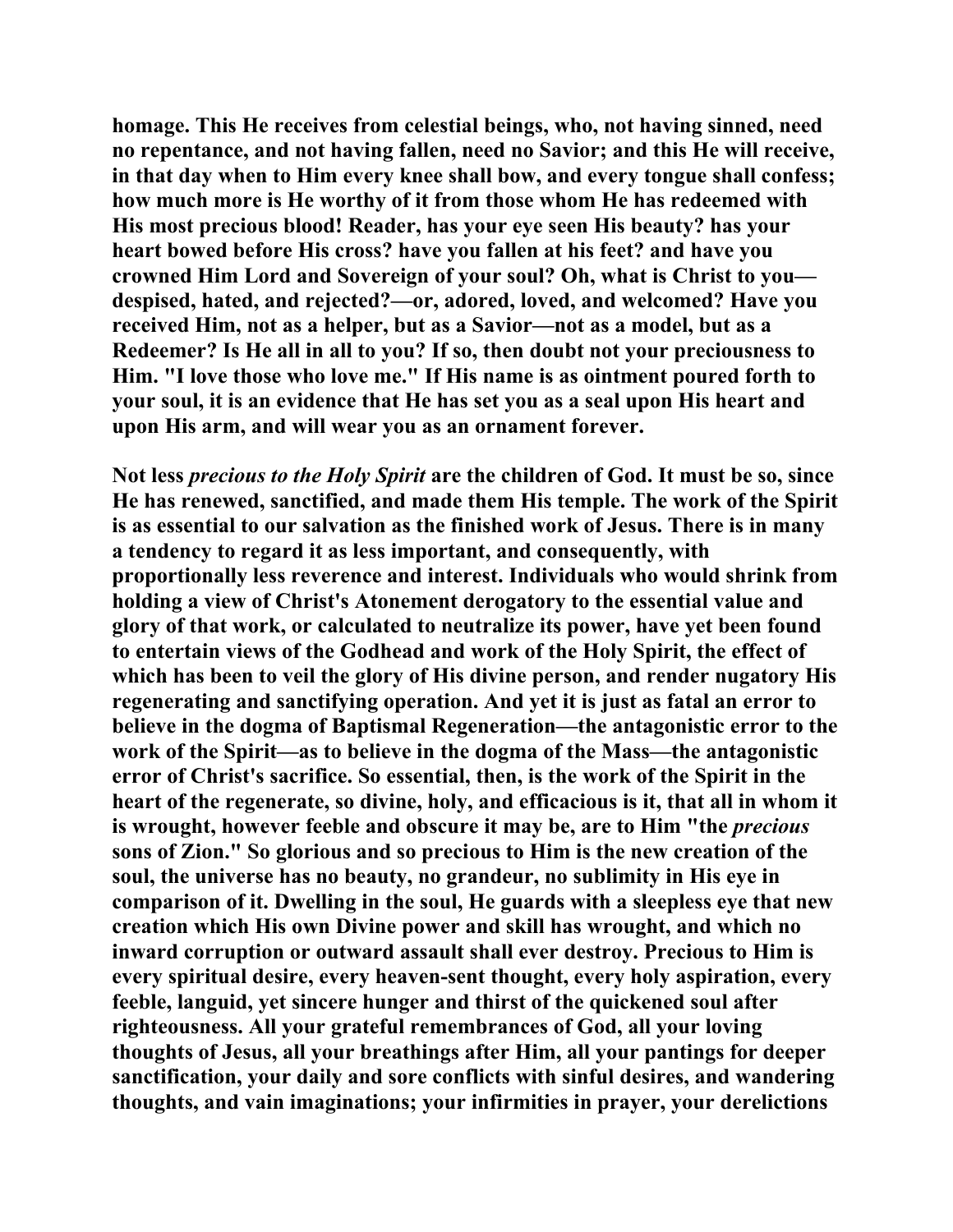**in duty, your failures in service, your falterings in obedience—all, all are cognizant to His unslumbering eye. And but for His indwelling, His ceaseless vigilance and divine power, this flood of evil, this whirlwind of passion, would upheave the foundations and carry away the edifice of your faith and hope. But the Holy Spirit is enshrined in every believer, and He guards this bloodransomed, grace-won, and heaven-kept soul night and day, lest any being or anything hurt it. Oh that our hearts may bow in profounder adoration before this Divine Spirit, and ascend on the wing of more ardent, glowing, praiseful love to Him—listening to His voice more attentively, grieving His heart less frequently, and obeying His promptings more implicitly, who has wrought so great, so holy, so indestructible a work in our souls!** 

**"The precious sons of Zion,** *comparable to fine gold."* **By this figure the Holy Spirit seeks to illustrate the relative preciousness of the Lord's people. Their**  *clothing* **is costly, it is of "wrought gold," even the righteousness of God by faith in Christ Jesus. Their** *ornaments* **are costly, "comparable to fine gold," even the graces of the Spirit—"love, joy, peace, long-suffering, gentleness, goodness, faith, meekness, temperance"—awakening the admiration of those who have a spiritual discernment of their beauty: "Your cheeks are lovely with rows of jewels, your neck with chains of gold." (Song Sol. 1:10.) This commendation of the Church, which is the commendation of all the Lord's people, is all the more precious, since it follows her own humiliating confession of unworthiness—"I am black." When the believer is low in his own eyes, he is exalted in Christ's. We are never more lovely in His view than when we appear the most unlovely in our own. These words of her Lord teach that though His people have many infirmities, yet there is exceeding great loveliness to be seen in them—they are "comparable to fine gold." There is, too, a plurality of ornament in the believer—not one jewel, but "jewels;" not one chain, but "chains of gold." The graces of the Spirit are not solitary and isolated, they are always conjoined and blended with others. The grace of imputed justification is a cognate grace of imparted sanctification, never separated in the believing soul. He who has one grace has all graces. How minutely does God describe the beauty with which He adorned the soul in conversion, and this is the distinguished condition of every true believer in the Lord Jesus—"I decked you also with ornaments, and I put bracelets upon your hands, and a chain on your neck. And I put a jewel on your forehead, and earrings in your ears, and a beautiful crown upon your head. Thus were you decked with gold and silver." (Ezek. 16:11-13.) Let us select one or two of these spiritual ornaments, as illustrating the preciousness of the believer to Christ.**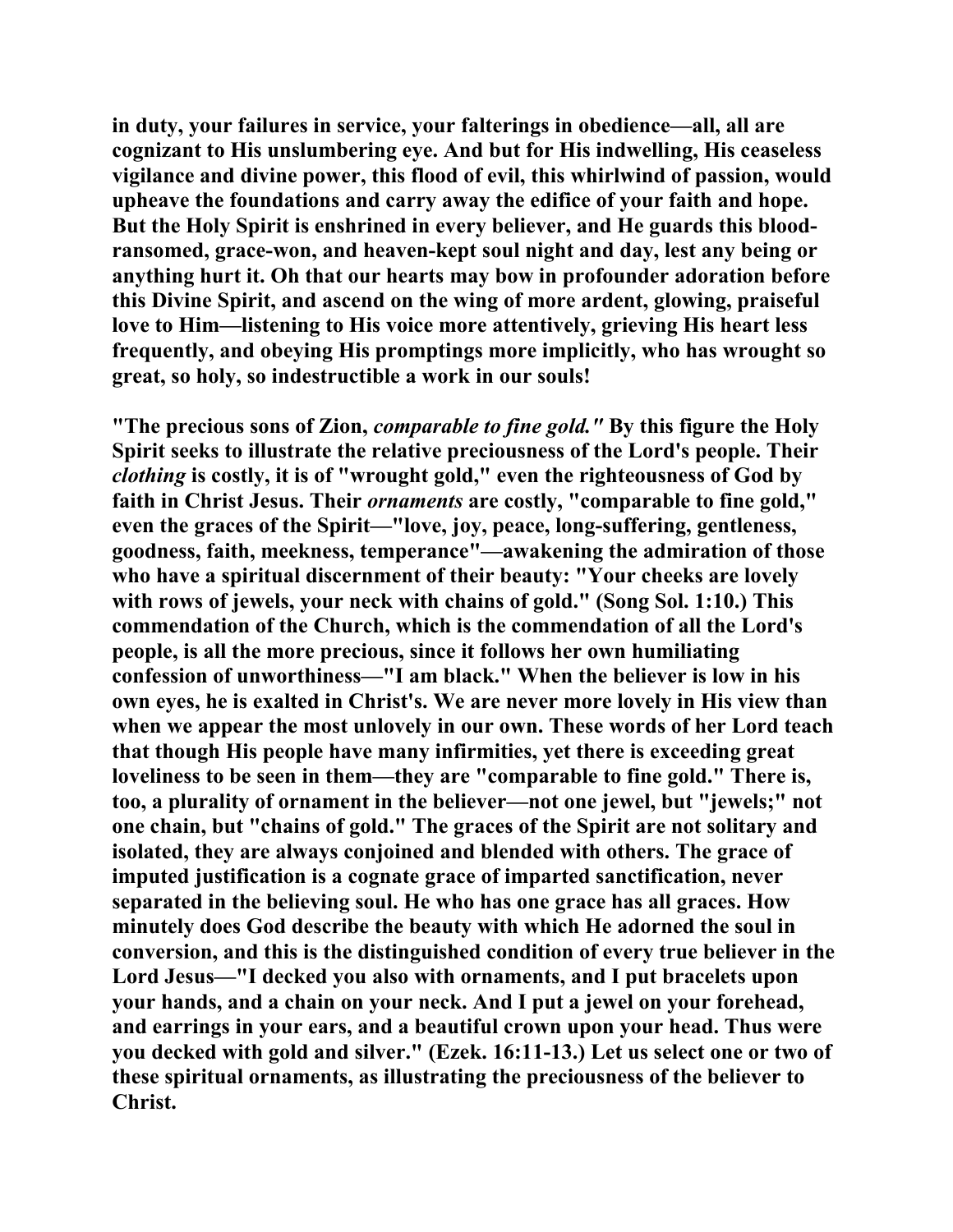**How precious to Him is your** *love.* **Sincere love is precious, even as a human affection, find it in what heart you may. What must be His estimate of divine love in the human heart whose essence is 'love?' Oh, with what ineffable delight He gazes down upon a soul pulsating with a holy, divine affection towards Himself! Can you, beloved reader, say, "Lord, though I am the chief of sinners, the lowest of Your saints, unworthy to loose the shoe-latchets of Your disciples, a poor backslider, a slow traveler, a dull learner, a rebellious child, yet You know that I love You, that You are the sovereign of my affections, the beloved of my heart; that I am in covenant with You, Your child, Your servant, one of Your precious sons of Zion, comparable to fine gold?"—then, beloved, your affection is inconceivably precious to the Lord.** 

**How precious to Him is** *the obedience of His people.* **The loving, prompt obedience of a child—how grateful to a parent's heart! There is not an evidence of the sincerity of filial love more true or precious. The loving child is the obedient child; he** *obeys* **because he** *loves.* **Such is the test of love our adorable Lord—"the everlasting Father" of His people—has demanded. If you love me, keep my commandments." The Lord delights in the** *obedience* **of His people. He loves it above any other evidence of love. "To** *obey* **is better than sacrifice,"—the most rare and costly you can lay upon God's altar. One holy precept observed, one divine law obeyed, one lowly cross taken up, one cherished sin laid down for Christ's sake, has more of fragrance and acceptance in it to Jehovah than the most glowing, blinded zeal that ever bore a martyr to the stake. Beloved, in this spirit of filial love, search and study the commands of Christ, the laws and institutions of His kingdom, the precepts and examples of His gospel. Tamper not with convictions, do no violence to conscience, resist not the teaching and promptings of the Holy Spirit. If, on a careful research into God's Word, and a faithful examination of your own walk, you discover a command unobeyed, a precept unobserved, a selfdenying cross from which, checked by the fear of man, you have shrunk, beware of a persistent course of disobedience! Oh, by all the love you profess to the Savior, walk in obedience to His commands! They are not grievous, but pleasant; they are not arbitrary, but loving; they are not optional, but binding. Essential they may not be to salvation; essential they are to a holy and happy walk. We have already cited obedience to Christ as the test of love. Our Lord, on the same principle, has made conformity to His precepts an evidence of Christian discipleship. "Whoever does not bear his cross, and come after me, cannot be my disciple." And, as if to win our reluctant hearts to obedience, in another place He emphatically says—"Take my yoke upon**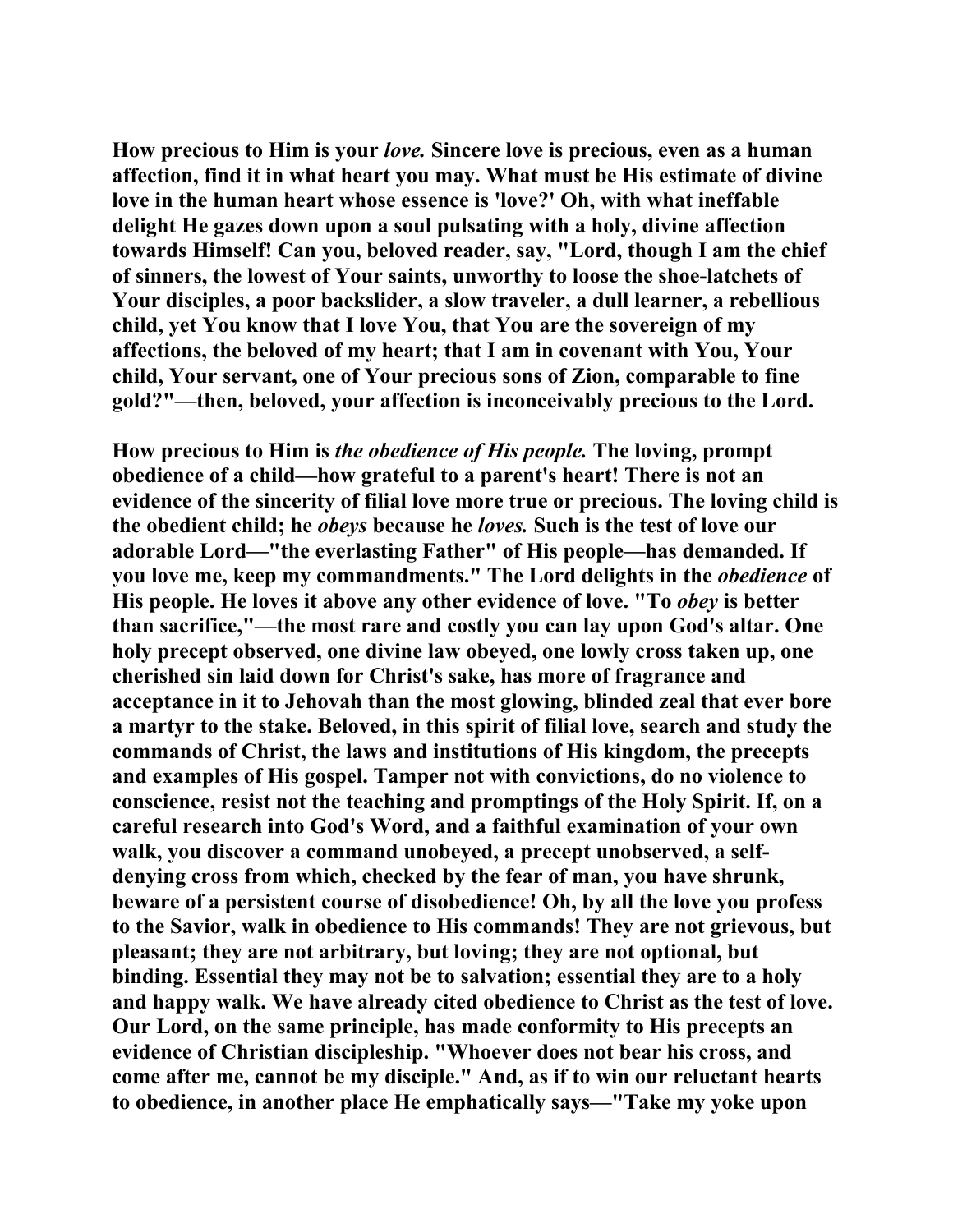**you, and learn of me; for I am meek and lowly in heart: and you shall find rest unto your souls.** *For my yoke is easy, and my burden is light."* **Soon you will have done with the judgment of this poor world. With your head pressed upon a dying pillow, and with eternity slowly rising upon your view, human opinion will weigh but little with you then. Oh to meet the Savior as a loving disciple, as an obedient child, bearing the "marks of the dying of the Lord Jesus," the scars and chafings of the crude and heavy, yet blessed cross, borne for Him! It will** *then* **be of little moment whether you ruled an empire, or swept a crossing; wore a mitre, or served the Savior in the most obscure and lowly sphere of His Church. Found in Christ, standing "complete in all the will of God," you will hear the plaudit and receive the welcome of your Lord and Master—"Well done, good and faithful servant: you have been faithful over a** *few things,* **I will make you ruler over many things: enter you into the joy of your Lord."** 

**As belonging to the blessed number of the sons of God, remember** *that filial and cheerful acquiescence with His parental will* **is a distinctive feature. The precious sons of Zion are known by their submission to God. It is for this that they are chastened and disciplined, tried and purified; that, comparable to fine gold, they may emerge from the furnace a pure and holy reflection of the Divine image. This is the great secret of repose amid restlessness, calmness amid agitation, confidence amid dark providences,—the will brought into complete subjection to the Divine will,—the heart beating in unison with Christ's heart. The moment you are led to see that** *all is right,* **that God has done it, and that it must be well done, you are happy. There is no happiness not a moment's—in opposing God. Fretting against His dispensations, murmuring at His disposals, fighting against His dealings, resisting His providences, tossed amid the waves of second causes, is just the uplifting of the flood-gates of all distress into the soul. But to lie down at His feet, as the wheat His hand has sifted,—to repose in His heart, as the child His rod has smitten,—to drink the cup His love has mingled, exclaiming, "Not my will, O my Father, but your be done!"—***this* **is happiness indeed! You tried, afflicted sons of Zion, not less precious to the heart of Jesus are you because you are chastened. You have argued against yourselves, and have pleaded against God from the afflictive dispensations of His providence. You have deemed yourselves cast out of His heart, and out of His mind, and out of His sight,— "reprobate silver," and not "fine gold,"—because He has cast you into the "furnace that is in Zion." Listen to the language of one who thus reasoned, but soon discovered how false that reasoning was "I said in my** *haste,* **I am cut off from before Your eyes: nevertheless You heard the voice of my**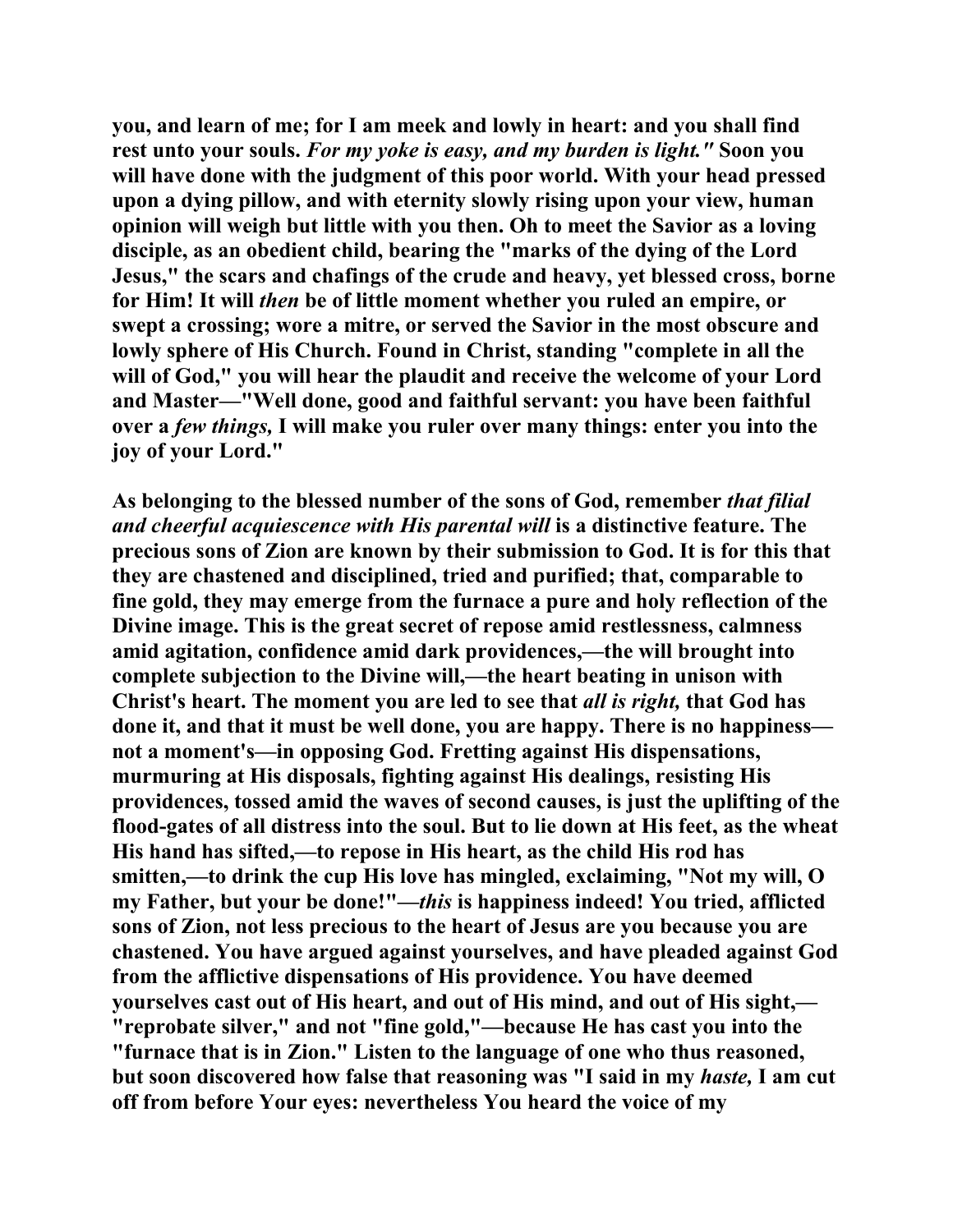**supplications when I cried unto You." (Ps. 31:22.) Be not hasty in the conclusion you draw from God's dealings with you. Wait patiently until He unveils the purpose, and clearly shows you the end of the Lord. "Be of good courage, and He shall strengthen your heart, all you that hope in the Lord." Oh the blessedness, the quietness, the perfect peace of a cheerful acquiescence in the will of God! To have a blended will, a united heart, a submissive spirit with Him in His government of you, is to be** *like God.* **There is nothing more divinely assimilating and Christ-like. To be like Christ in Gethsemane is to be like Christ in the glory of His throne. To drink the cup in His spirit of profound submission, is to reign with Him forever and ever. The Lord pardon where we have cherished the least rebellion against His dealings,—when we have refused to drink the cup; when we have thought Him hard, and harsh, and arbitrary,—when we have, in our ignorance, supposed we could have devised, and planned, and arranged with more skill and wisdom, and with a happier result than He! May the intercession of Jesus on our behalf avert the correction which our murmuring, repining, and rebellion have evoked! May the sprinkled blood blend every thought, and feeling, and desire with Jesus!** 

**"I did You wrong, my God, I wronged Your truth and love; I fretted at the rod,— Against Your power I strove.** 

**"Come nearer, nearer still; Let not Your light depart; Bend, break this stubborn will; Dissolve this iron heart!** 

**"Less wayward let me be, More pliable and mild; In glad simplicity More like a trustful child.** 

**"Less, less of self each day, And more, my God, of Thee; Oh, keep me in the way, However rough it be. "Less of the flesh each day, Less of the world and sin; More of Your Son, I pray,**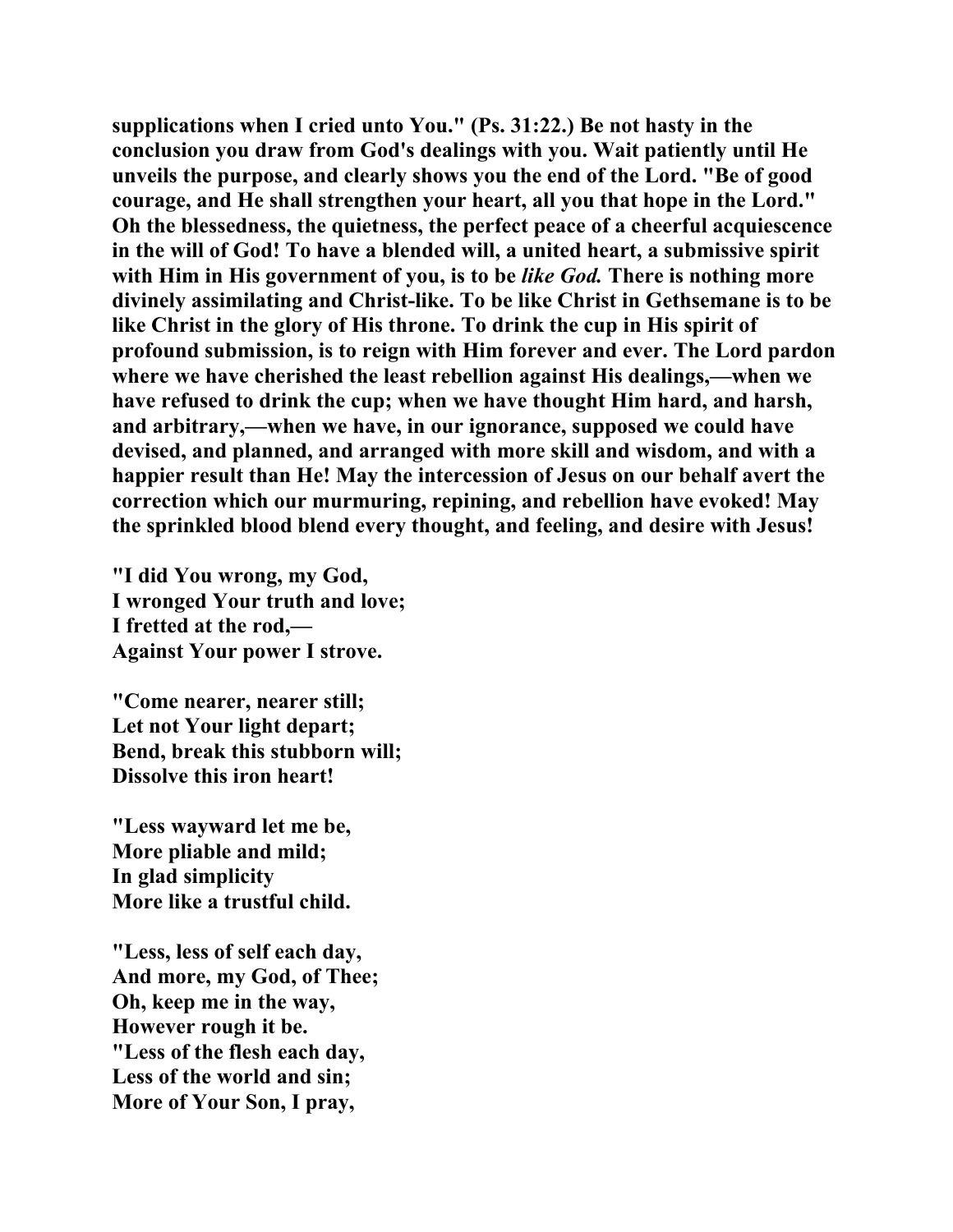**More of Yourself within.** 

**"Here molded to Your will, Lord, let Your servant be; Higher, and higher still, More, and still more like Thee!"** 

**It would be an imperfect close of this chapter were the spiritual reader not reminded of the animating truth, that among the "glorious things" that are "spoken of Zion, the city of our God," is** *the future glory that awaits all her "precious sons."* **The latter-day glory of the Church, the new Jerusalem of the saints, the return of all the scattered children of Zion in triumph and joy to their final and eternal home in the new earth all radiant with righteousness, with a new heaven smiling from above, presents the most animating and sanctifying prospects that ever unveiled to mortal eye. The COMING OF THE LORD JESUS in personal majesty and official glory to make up His jewels, to perfect the number of His elect, to gather together in one the scattered sons and daughters of Zion, and to present them in their essential and visible unity, "a glorious Church," to the Father, as His Bride, is the one all-revealed, all-consoling, all-inspiring, all-sanctifying hope of the saints. "Looking for that blessed hope, and the glorious appearing of the great God and our Savior Jesus Christ." "Christ was once offered to bear the sins of many, and unto those who look for Him shall He appear the second time without a sin-offering unto salvation." With a hope before you so blessed and assured, what a motive to believers—what an incentive to devotedness—what a reason for watchfulness—what a bond of unity! What manner of persons ought we to be in all holy conversation and godliness! What separation from the world—what crucifixion of sin—what unreserved consecration to Christ—what wakeful vigilance—what patience in suffering—what meekness in persecution—what communion with the Invisible—what vivid realization of eternal realities, should trace and track our every step towards the full consummation of our bliss! The Lord is at hand! Christ is coming! The Bridegroom is putting on His royal robes! The Bride is longing for His coming! All things indicate the nearness of His approach! The snow-clad mountains of this wintry, dreary world are already edged with the golden streaks of the up-rising Sun. Soon will that Sun appear in its full, its meridian splendor. "Let me go, for the day breaks!" Sin—enchain me no longer! world—attract me no more! creatures—leave your shrine, and loosen your hold upon my affections! sorrow, suffering, trial—your hours are numbered! My Redeemer is coming! My Beloved is hastening! My Lord will soon appear,**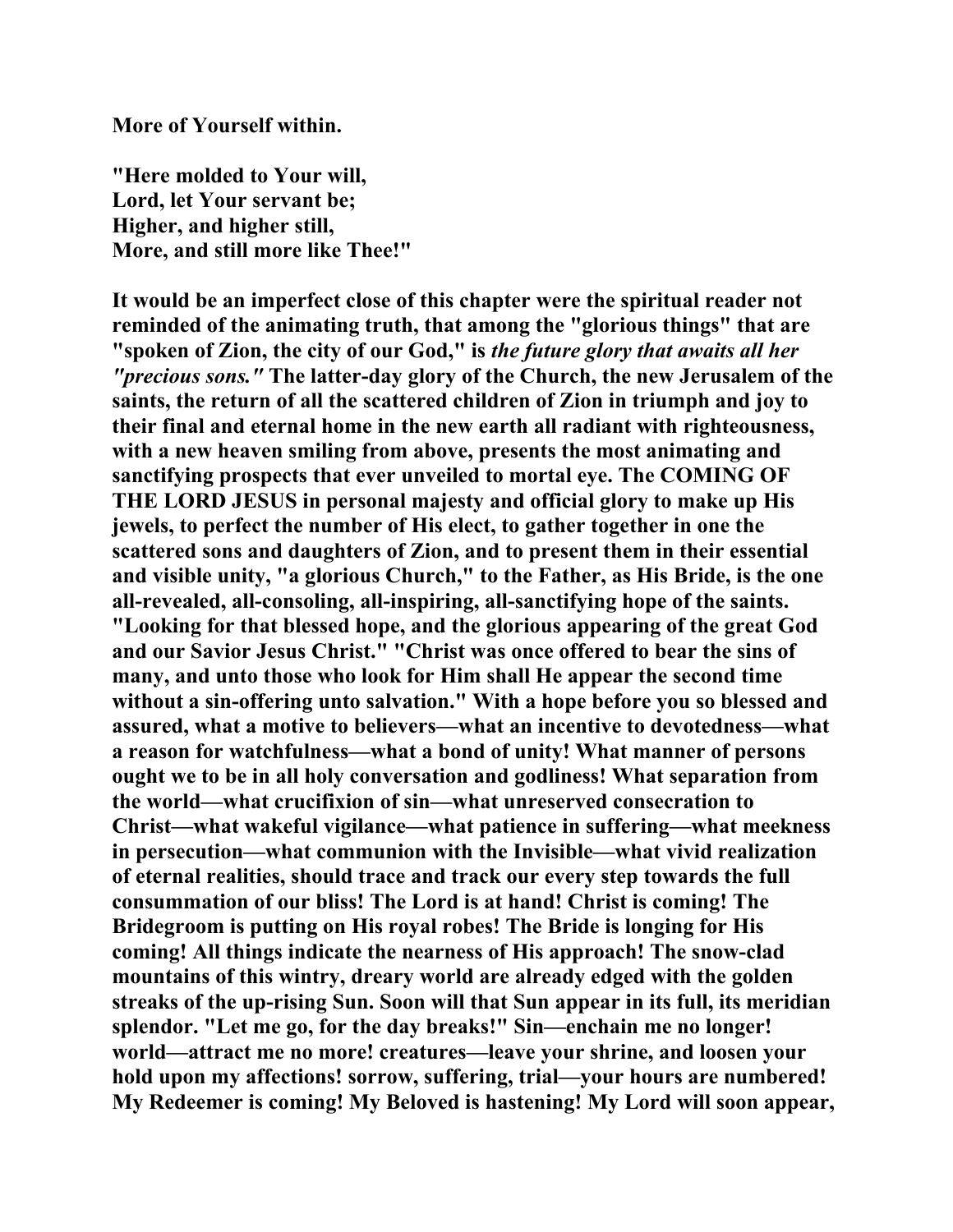**and receive me to Himself! "Let me go, for the day breaks!" "In a little while He that shall come will come," for "the night is far spent, the day is at hand." Then will the magnificent vision of the Apocalypse be realized, "I John saw the holy city, new Jerusalem, coming down from God out of heaven, prepared as a bride adorned for her husband. And I heard a great voice out of heaven saying, Behold, the tabernacle of God is with men, and He will dwell with them, and they shall be His people, and God himself shall be with them, and be their God. And God shall wipe away all tears from their eyes; and there shall be no more death, neither sorrow, nor crying, neither shall there be any more pain: for the former things are passed away." Sons and daughters of Zion! on, then, and still on, praying, fighting, toiling, suffering, enduring, hoping, for "the morning comes." Then, "the ransomed of the Lord shall return, and come to Zion with songs and everlasting joy upon their heads: they shall obtain joy and gladness; and sorrow and sighing shall flee away."** 

**"Savior! if of Zion's city I through grace a member am, Let the world deride or pity, I will glory in Your name.** 

**"Fading is the worldling's pleasure, All his boasted pomp and show! Solid joys and lasting treasure, None but Zion's children know."** 

## **"The Preciousness of God's Word"**

**"The word of the Lord was precious in those days." 1 Samuel 3:1.** 

**Among the precious things of God the saints of the Most High will ever regard as transcendently precious His revealed Word. But for this revelation we had known nothing of those precious things upon which this volume is designed to engage the reader's thoughts. The works of creation, varied and rich in their forms of beauty, while they testify to "His power and Godhead,"—thus leaving man inexcusable for his atheism,—nowhere supply an answer to the momentous question, "What must I do to be saved?" They bear a palpable and solemn witness to man's apostasy, but they testify nothing to his recovery. They tell of a fallen, but not of a restored humanity. They speak not of a Savior of a salvation of hope of heaven. I may wander in sad and pensive thought upon the sunny banks of its flowing rivers, I may tread its carpeted**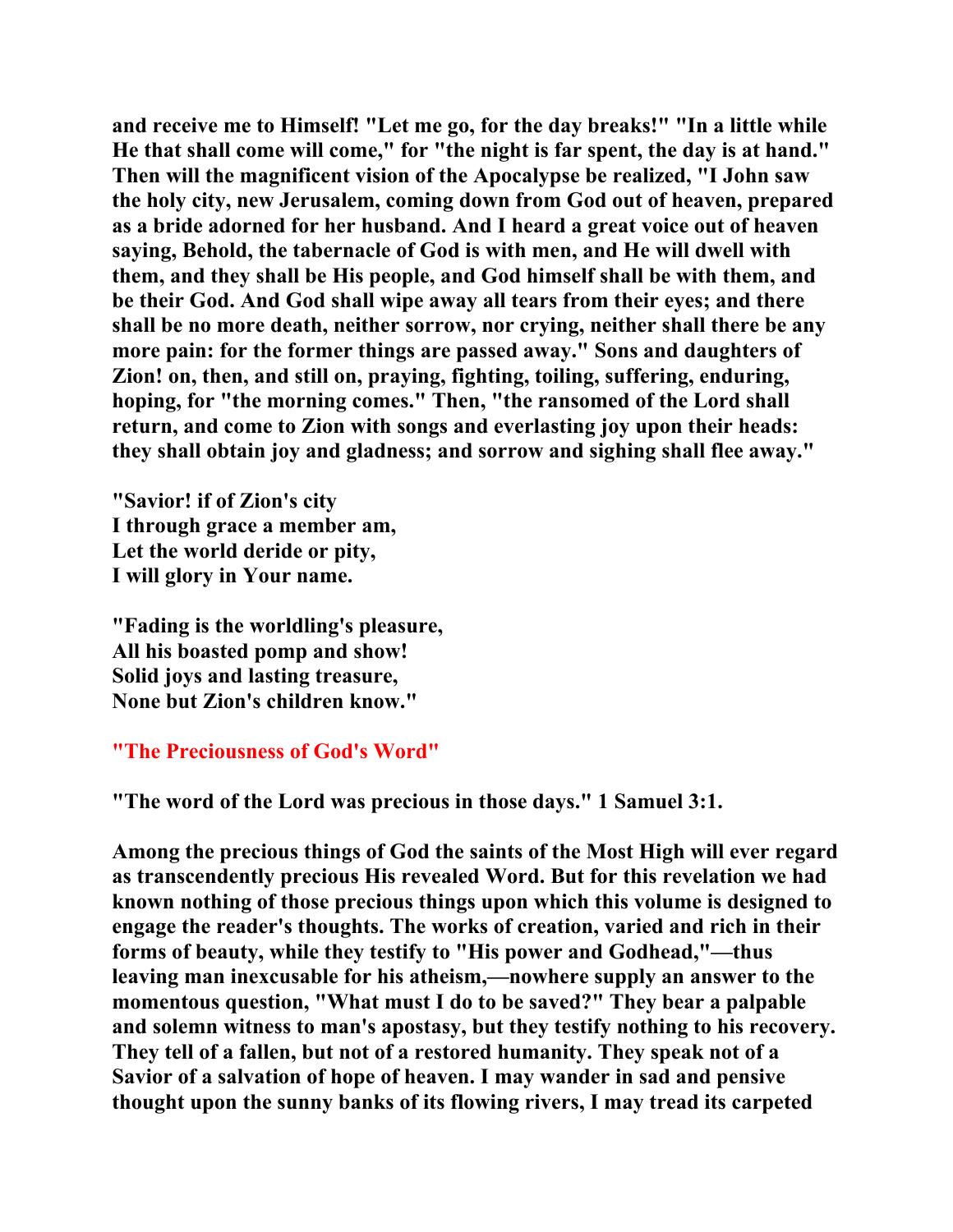**vales, or climb its cloud-capped mountains, reveling amid its beauty, its grandeur, and sublimity, and yet find no repose for this restless mind, no peace for this troubled heart, no hope for this sinful and lost soul. Not a flower below, not a star above, tells me of JESUS, a Savior!** 

**I turn to the "GLORIOUS GOSPEL of the blessed God," and my case as a ruined, self-destroyed, condemned sinner, is met by that single, but comprehensive and sublime announcement—"This is a faithful saying, and worthy of all acceptation, that Christ Jesus came into the world to save sinners." Beloved reader, the kingdom of nature, replete as it is with the wisdom, power, and benevolence of Jehovah, every spire of grass, every lowly flower, every towering mountain, every glimmering star, rebuking the "fool's" denial of a God, can never disclose how you may be pardoned, justified, and saved. No solution can it supply to the great moral problem of the universe how God can be just, and yet the justifier of the ungodly.** 

**The "gospel of the grace of God," which these pages propose to unfold, meets to the utmost your case as a sinner, bringing life and immortality to light, and thus revealing to you a hope, resplendent and eternal, beyond the gloom and corruption of the grave.** 

**In the prosecution of our subject, let it be premised that there are points which it is not our province to discuss. The reasonableness of a revelation from God, the necessity of a revelation, the fact that such a revelation is given to us in the Bible, are questions we must assume as established. It is rather to the worth and preciousness of God's Word, than to any line of argument in proof of its divinity, that we must bend our thoughts. And yet, let it not be supposed that we slight or undervalue evidence as substantiating the truth of the Bible. Everything that is solemn and precious to us as believers is bound up in the fact, that the BOOK upon which we ground our hope of the future is, what it declares itself to be, the WORD OF THE LORD. The moment our faith in the divinity of the Holy Scriptures is shaken, everything else trembles with it. Life, in all its moral relations, wears another and a totally different aspect. Its foliage is withered, its flowers are blighted, its springs are embittered, and the entire landscape of the present and the future is enshrouded in, gloom and despair. No marvel, then, that error should plant its strong and stern battery in front of this the most precious doctrine of our faith—the Divine inspiration of the Scriptures.** 

**How truly has the apostle described the unbelieving mind—"The god of this**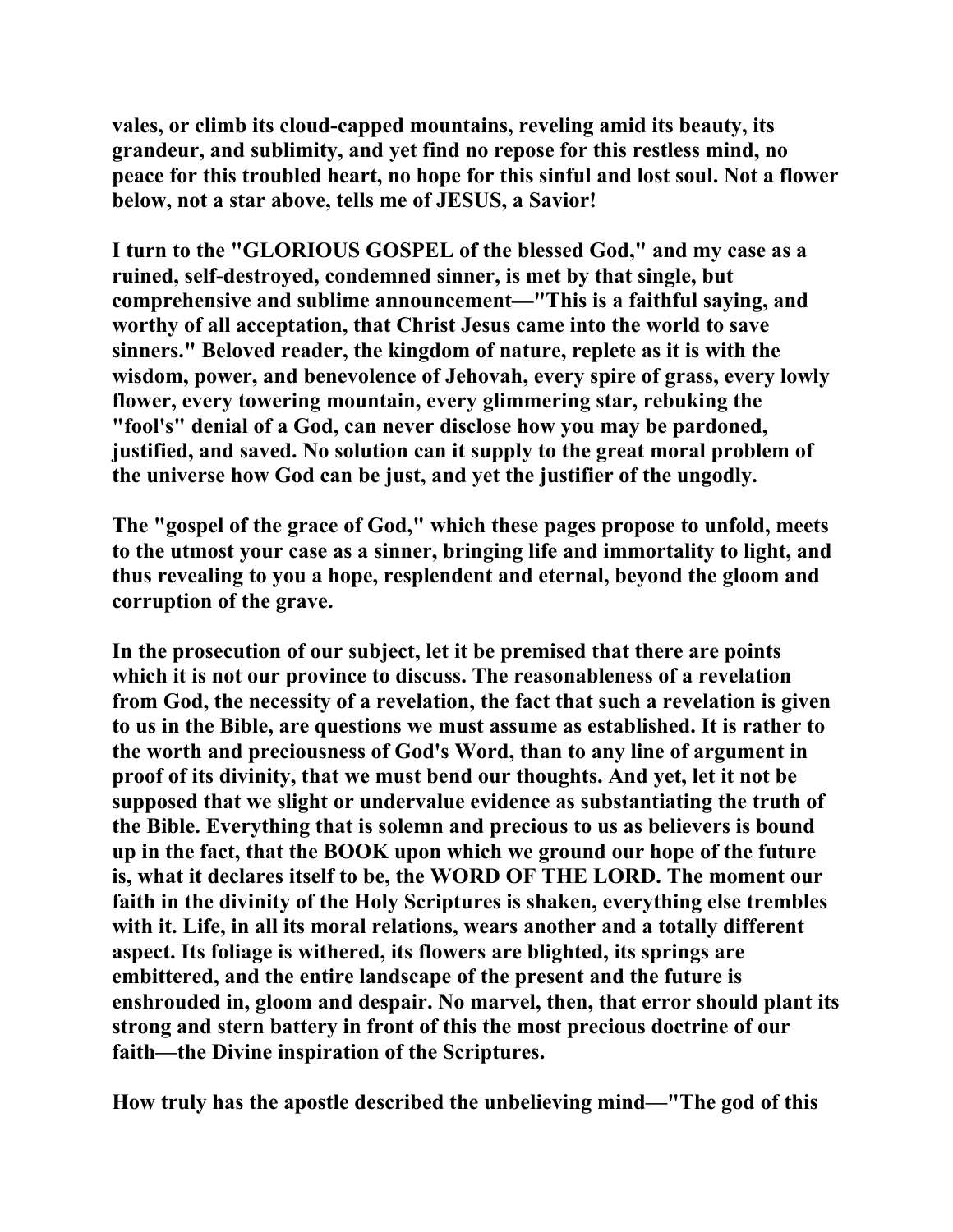**world has blinded the minds of those who believe not, lest the light of the glorious gospel of Christ, who is the image of God, should shine unto them." We hold it, then, of infinite moment that our faith in the divinity of the Bible. in the plenary inspiration of the Scriptures, should grow stronger and stronger; and that whatever tends to instruct and confirm us in this doctrine of our faith, be it a fact in history, a discovery in science, or a page in the volume of our personal history, should be welcomed by us with eagerness, and be acknowledged with devout thanksgiving and praise.** 

**The Lord keep you, my reader, from the low views of divine inspiration prevalent in this day! If this foundation be destroyed, or even apparently shaken, what else has your immortal soul to build upon but quicksand, every step, passing to eternity, over which sinks your soul deeper and deeper in doubt, darkness, and despair ?** 

**As the Word of the Lord, then, it is most precious. It could possess no real intrinsic worth apart from this fact. The Bible claims to be nothing less than the WORD OF GOD. "All scripture is given by inspiration from God," and "holy men of God spoke as they were moved by the Holy Spirit." We part the lids of this sacred volume, and we listen to God's voice sometimes in terrific thunder, at others in entrancing music now in sublime majesty, then gentle as an infant's whisper, in mercy and in judgment God's Word speaks. That infidelity should wish to disbelieve and stifle this divine voice speaking from the Bible, is no marvel, since, if the Bible is true, infidels have no hope. An illustration of this may be cited. The late William Wilberforce, when passing through a town in which a noted infidel was imprisoned for blasphemy, called to see him. He endeavored to engage the unhappy skeptic in a conversation upon the Scriptures, but he declined, saying, that he had made up his mind, and did not wish his conclusions disturbed. Pointing to the Bible in the hands of his visitor, he remarked, in a manner which betrayed deep malignity of heart, blended with mental despair, "How, sir, do you suppose that I can like that Book, since, if it be true, I am undone forever?" "No," replied the illustrious philanthropist and Christian, "this is not a necessary consequence, and need not be. This Book excludes none from hope who will seek salvation by our Lord Jesus Christ, who died for us, that whether we wake or sleep we may live together with Him." Thus infidelity rejects the Bible for fear it is true! We recur to the thought that God's Word is precious because it is truly and emphatically His Word, the Word of JEHOVAH. And when the believer opens the Bible, it is with the profound and solemn conviction that he is about to listen to the voice of God!**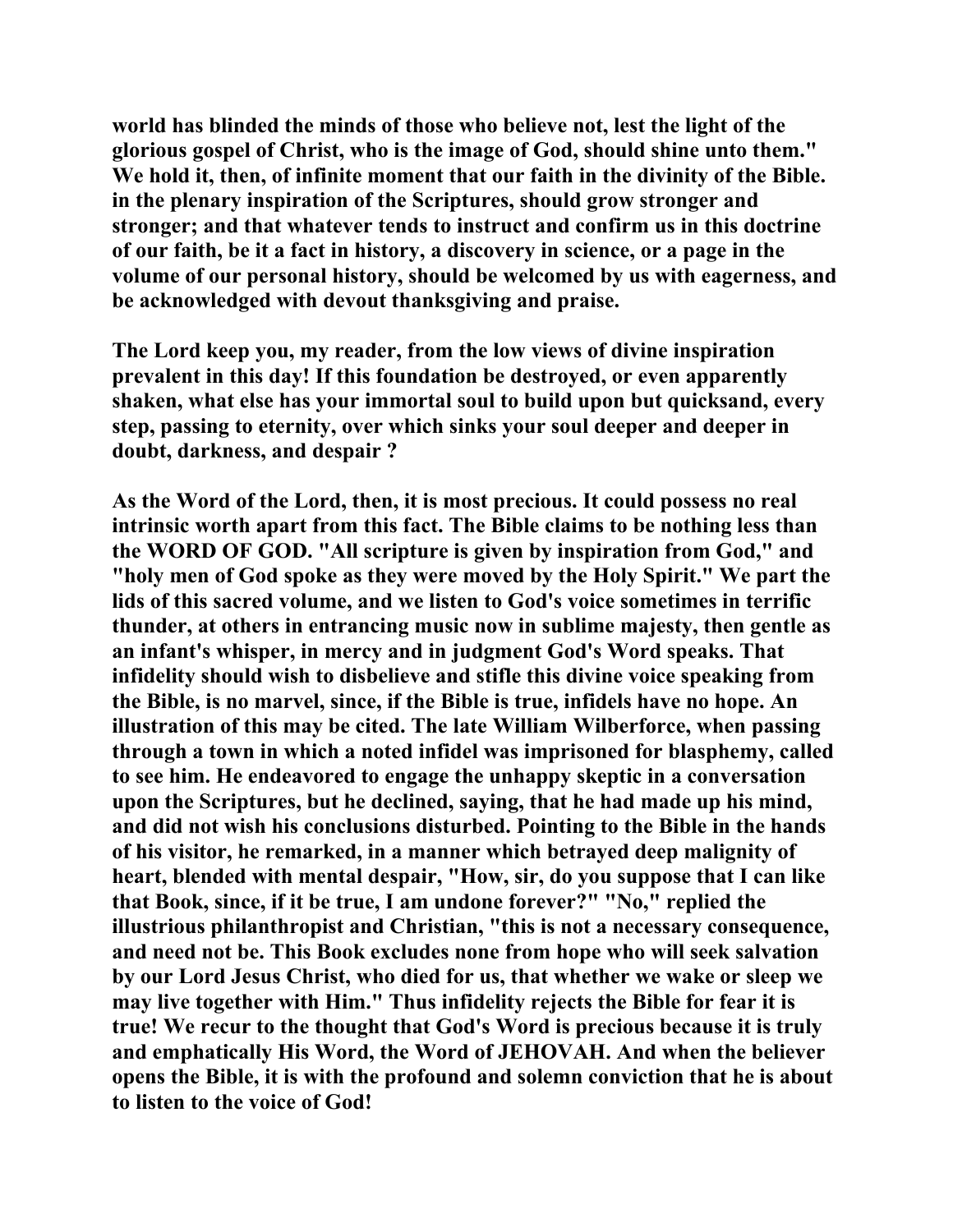**But not only is the Word of God precious as a revelation of His being and perfections, but to the child of God it is peculiarly so as revealing the mind and will of God. What the thoughts and purposes of God were could be but dimly gathered from the external works and operations of nature. If these divine thoughts were ever made known to man, GOD himself must reveal them. "Can you by searching find out God? can you find out the Almighty unto perfection?" We cannot fully fathom even the finite mind; how much less the Infinite! If at all acquainted with the science of physiognomy, we may trace some faint glimmer in the human countenance of the mental emotions, but this is all the index we have of the hidden thoughts and feelings of the soul. Now, by a similar process, we may learn something of God. The face of nature the natural countenance of God is replete with his power, wisdom, and beauty. There is enough of His Godhead to confound and silence the deepest and loudest atheism of man. But nature can go no further. It leads me to the vestibule, but cannot conduct me into the glory within. It tells me there is a God, but it reveals not His nature and character as a Father and a sinforgiving God. But where nature leaves me, revelation comes to my aid. Hence the high estimate in which God is represented as regarding His own Word. "You have magnified Your Word above all Your name." That is, God has magnified His Word above every other manifestation of His name, there being no such revelation and illustration of the Deity as is found in His revealed Word. Do the heavens and the earth declare the glory of God? Does providence testify to His divine government? How much more His revealed truth! Truly, "You have magnified Your Word above all Your name." As a revelation of His character, the Word of God is precious. What we gather of God's moral character from the kingdom of nature is more inferential than positive. From its creation, we infer the being of God; from its loveliness, we infer that God is beautiful; from its wonders, we infer that God is great; from the admirable unity and fitness of all its parts, we infer that God is wise; from the merciful blessings so richly and profusely scattered over its surface, we infer that God is good; and from the judgments which follow sin, and land upon the sinner, we infer that God is holy and just. But for the clear, positive, and complete revelation of God's character as a righteous, holy, wise, merciful, and sin-pardoning God, we must repair to His written Word. God has unfolded more of His moral character, perfections, and glory in the following words, spoken to Moses on Mount Sinai, amid the awful emblems of His majesty, than in all the beauties, wonders, and sublimities of His created work: "And the LORD descended in the cloud, and stood with him there, and proclaimed the name of the LORD. And the LORD passed by before him, and**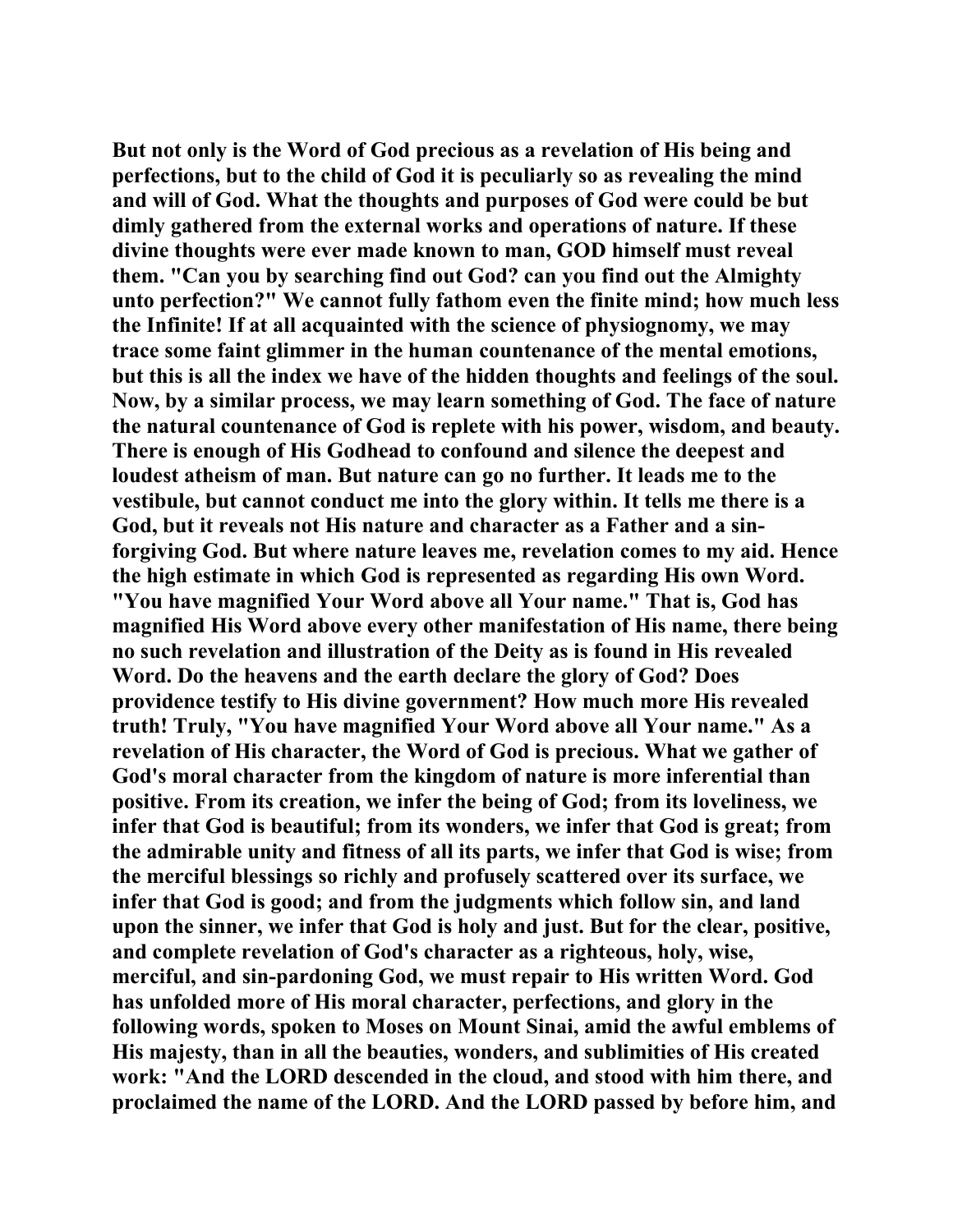**proclaimed. The LORD, the LORD God, merciful and gracious, longsuffering, and abundant in goodness and truth, keeping mercy for thousands, forgiving iniquity and transgression and sin, and that will by no means clear the guilty; visiting the iniquity of the fathers upon the children, and upon the children's children, unto the third and to the fourth generation." (Exod. 34:5- 7.) What a glorious unfolding of God! What a foreshadowing of the yet richer unfolding of the gospel! If God was so glorious on Mount Sinai, what must be His glory as revealed on Mount Calvary!** 

**As a revelation of the love of God, His Word is inexpressibly precious. We want to know more than the mind of God. We are sinners, and we want to read His heart—His loving, gracious, sin-forgiving heart. We want to know, not only what His thoughts and purposes are, but what are His feelings towards us. Does He love us? Does His justice smile on us? Does His heart expand with mercy, and glow with affection towards us ? The Bible alone supplies the answer to these momentous questions. There we read—as we read it tableted in no part of this vast and beautiful universe—"GOD is LOVE." And when we approach the subject yet closer, penetrate more deeply into the heart of God, what a transcendent, marvellous unfolding of His love is presented in the gift of His beloved Son! Read the declaration, often read before, yet to read again and again with deepening wonder, gratitude, and praise—"God so loved the world, that He gave His only begotten Son, that whosoever believes in Him should not perish, but have everlasting life." "In this was manifested the love of God toward us, because that God sent His only begotten Son into the world, that we might live through Him. Herein is love, not that we loved God, but that He loved us, and sent His Son to be the propitiation for our sins."** 

**How precious ought that Word to be to our hearts which contains such declarations and reveals such truths as these! Well may the apostle exclaim, "Here in is love!" as if he had said, and he might have added, "and nowhere else but here!" Nowhere in the heavens above, or in the earth beneath, or in the waters under the earth; no star, no flower, no creature, so reveals, expresses, and embodies the love of God as the gift of His dear Son to die for our sins. Oh, what love is this! "God so loved the world!" So loved, that He gave Jesus! Jesus is the most precious exponent of God's love; Jesus descends from the bosom of His love; Jesus draws aside the veil of His love; Jesus is God's love expressed, God's love incarnate, God's love speaking, laboring, dying, redeeming! Beyond this it would seem impossible that love could go. Oh, let every affection of our heart, every faculty of our soul, every power of**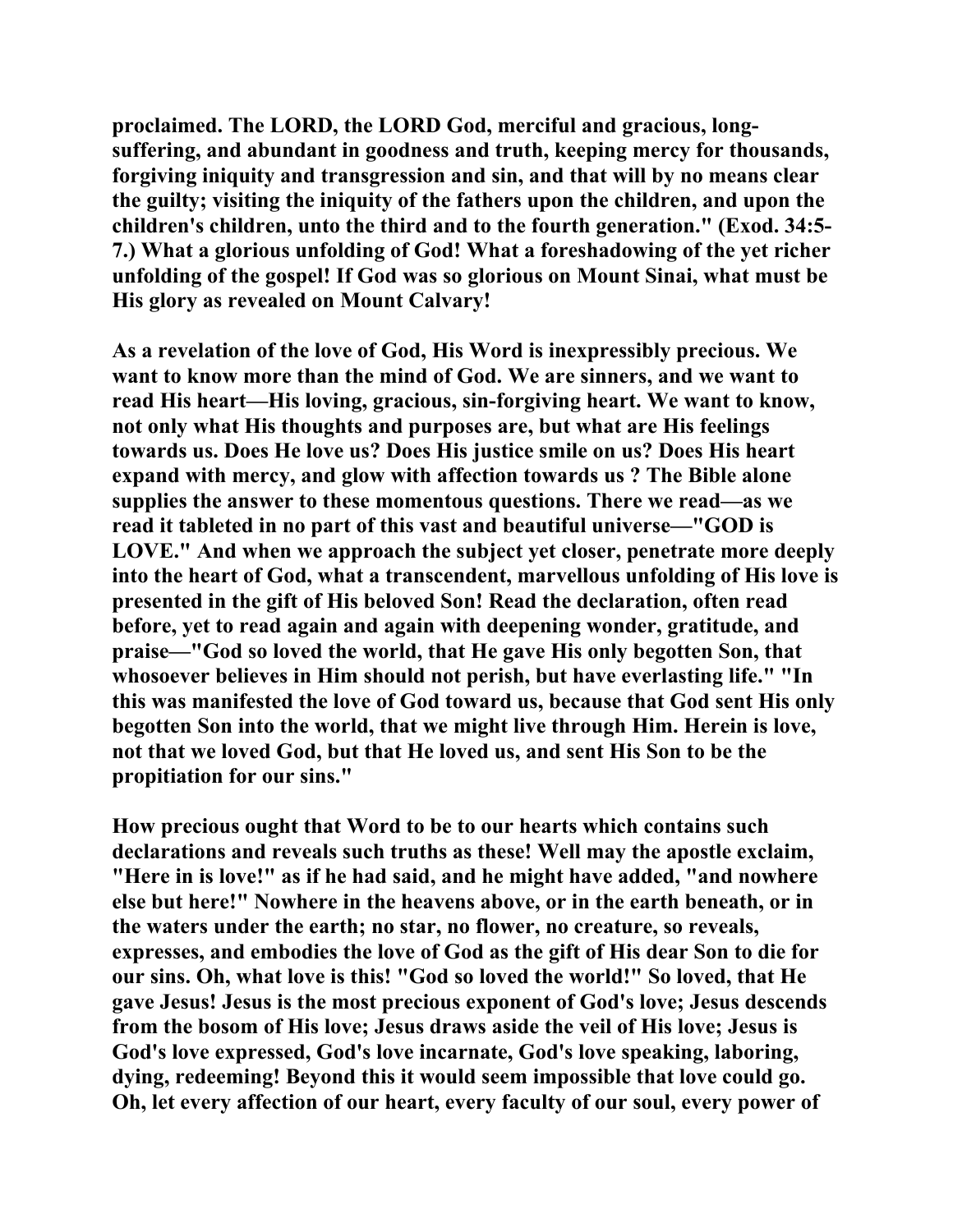**our mind, every action of our life, embody as its grateful response the words of the adoring apostle, "Thanks be unto God for His unspeakable Gift!"** 

**We are conducted to another view in the progress of our subject, illustrating the preciousness of God's Word. We refer to its gospel announcements. In this light, we cannot conceive of a more costly, precious blessing than the Word of God. The Gospel is the most valuable treasure the believer possesses. Everything else is shadowy, chimerical, transitory, passing away. Nothing is real, nothing substantial, nothing satisfying and abiding, except the "glorious gospel of the blessed God." It is the glorious gospel, because it is replete with real glory in reveals a glorious God, it makes known a glorious Savior, it proclaims a glorious salvation, and it unveils the hope of a glorious immortality. And all other glory in comparison of the "glorious gospel of the blessed God" is as visionary and fleeting as a midnight dream. Nowhere does Jehovah appear so glorious as in the gospel of His grace. There He is revealed as a sin-forgiving God; there He is mirrored forth as a "just God and a Savior," there He is portrayed as a reconciled God in Christ; and there He is represented as standing in the relation, and exercising the love, of a FATHER. O glorious gospel that presents such a view of God to the sinner's believing eye! "God was in Christ, reconciling the world unto Himself. What declaration can more clearly indicate the love of God to us, as the moving, originating cause of our salvation, than this?** 

**There is a marked, and we think, essential defect in the theology of many Christians touching this subject, which tends much to obscure the Divine glory, and to lessen in our view the greatness of God's love in man's salvation. We refer to the statements which represent God as angry, incensed, and vindictive, and as appeased, pacified, and reconciled by the death of Christ. Is not this an essential misapprehension of God's everlasting love to His people? Would it not appear from this representation of God that the Atonement of Christ was the originating cause of His love, rather than that His love was the originating cause of the Atonement? We think so. We look upon this notion of God as enshrouding the glory of redemption, by the palpably false view it presents of the Divine character. But the correct statement is the converse of this. God loved us—and as a result, Christ died for us. The Atonement of the Son of God was not the procuring cause, but the consequence, of the Father's love. Christ did not inspire God with love to man, but expressed it. He did not die to originate the Divine affection, but to expound and exhibit it. The love of God to His people was as eternal as the eternity of His being, as everlasting as His uncreated nature. "I have loved you with an everlasting love." It panted,**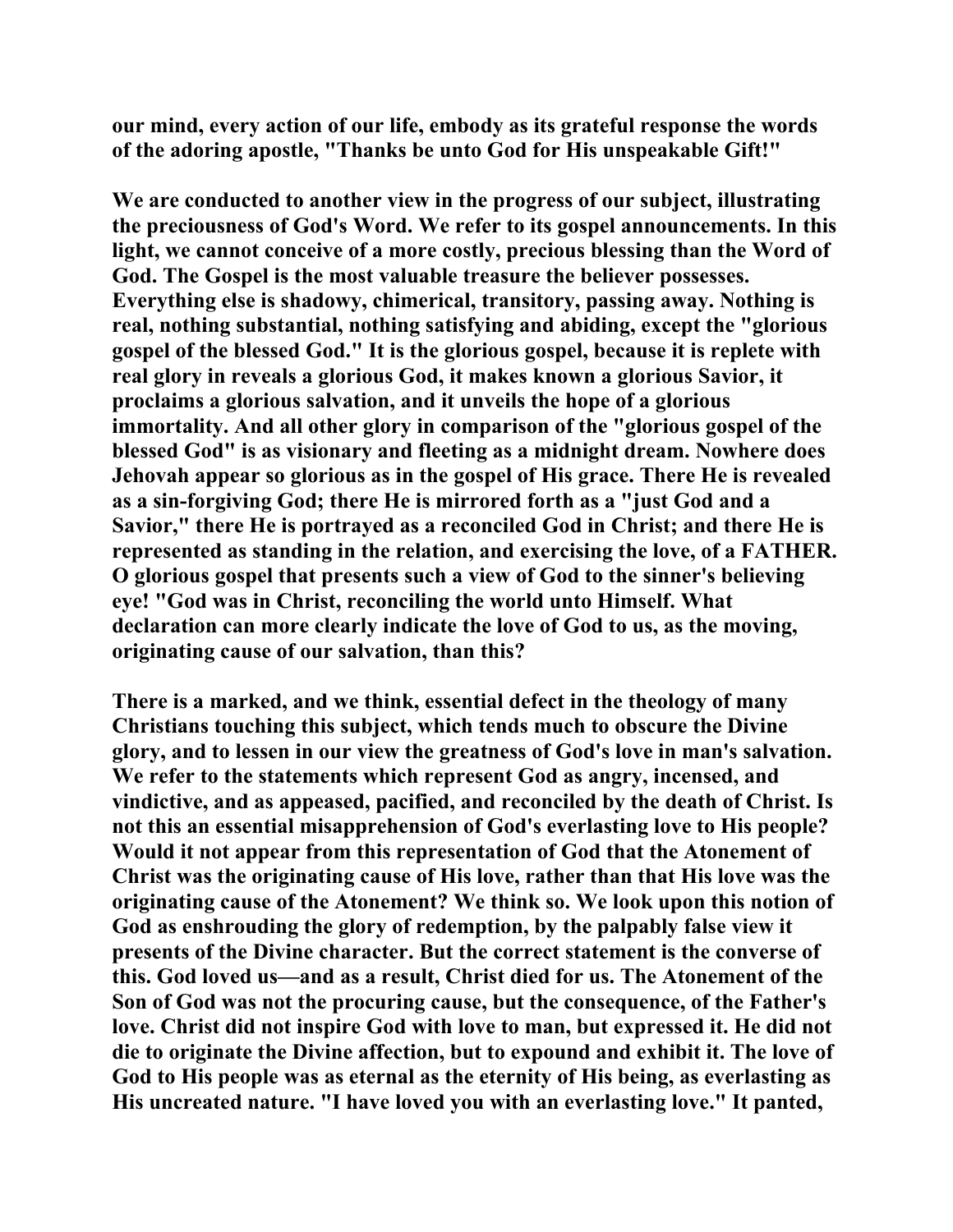**it yearned for an outlet. It sought and found it in Christ. The Atonement of Jesus, uniting and harmonizing all the perfections of the Deity, supplied the channel through which the ocean of Divine love washed the shores of this earth, its soul-healing waves spreading like a sea of life over our sin-tainted, curse-blighted, sorrow-stricken humanity.** 

**When, therefore, the Scriptures speak of Divine reconciliation, as in the passage just quoted, we are to understand the full expiatory satisfaction given to God's moral government through the Atonement of Christ, by which His law is honored. His justice is satisfied. His holiness is secured, His truth is maintained, and He appeared upon earth walking among men, "reconciling the world unto Himself."** 

**But the experience of the believer supplies, perhaps, the most powerful and conclusive testimony to the preciousness of God's Word. We have not been advancing a vain thing, but a well-attested fact, in affirming the divinity and value of revelation. We are now about to cite the child of God—yes, the whole Church of Christ as testifying to the preciousness of the Word of the Lord. How many a truth-experienced, gospel-believing, Christ-loving heart will respond to the words of David, "How sweet are Your words unto my taste! yes, sweeter than honey to my mouth." What says Jeremiah? "Your words were found, and I did eat them; and Your word was unto me the joy and rejoicing of my heart." Corresponding with this is the experience of the universal Church, find it where we may, whatever may be the dissonance of opinion prevailing upon less essential and important questions of polity and worship.** 

**It is precious to the believer, first, because it is divine, attested, experienced Truth. Is it not so that, to you who believe in God's Word, every other word in comparison seems a fiction and a fable? And that, as you grow in grace, as your acquaintance with, and experience of, the Word of God deepens, as you near eternity, your hold upon everything else grows fainter and fainter, and your grasp upon it grows firmer and firmer?** 

**Now, God's Word is truth. He who is emphatically "the Truth," because He is essential truth, and the substance of revealed truth, has affirmed this in His sublime and memorable prayer—properly the Lord's Prayer—"Your Word is truth." Pursue this thought for a moment. There would seem to exist a necessity that it should be so, since it is the Word of the God of truth, partaking of the nature of that God whose truth it is. All that emanates from**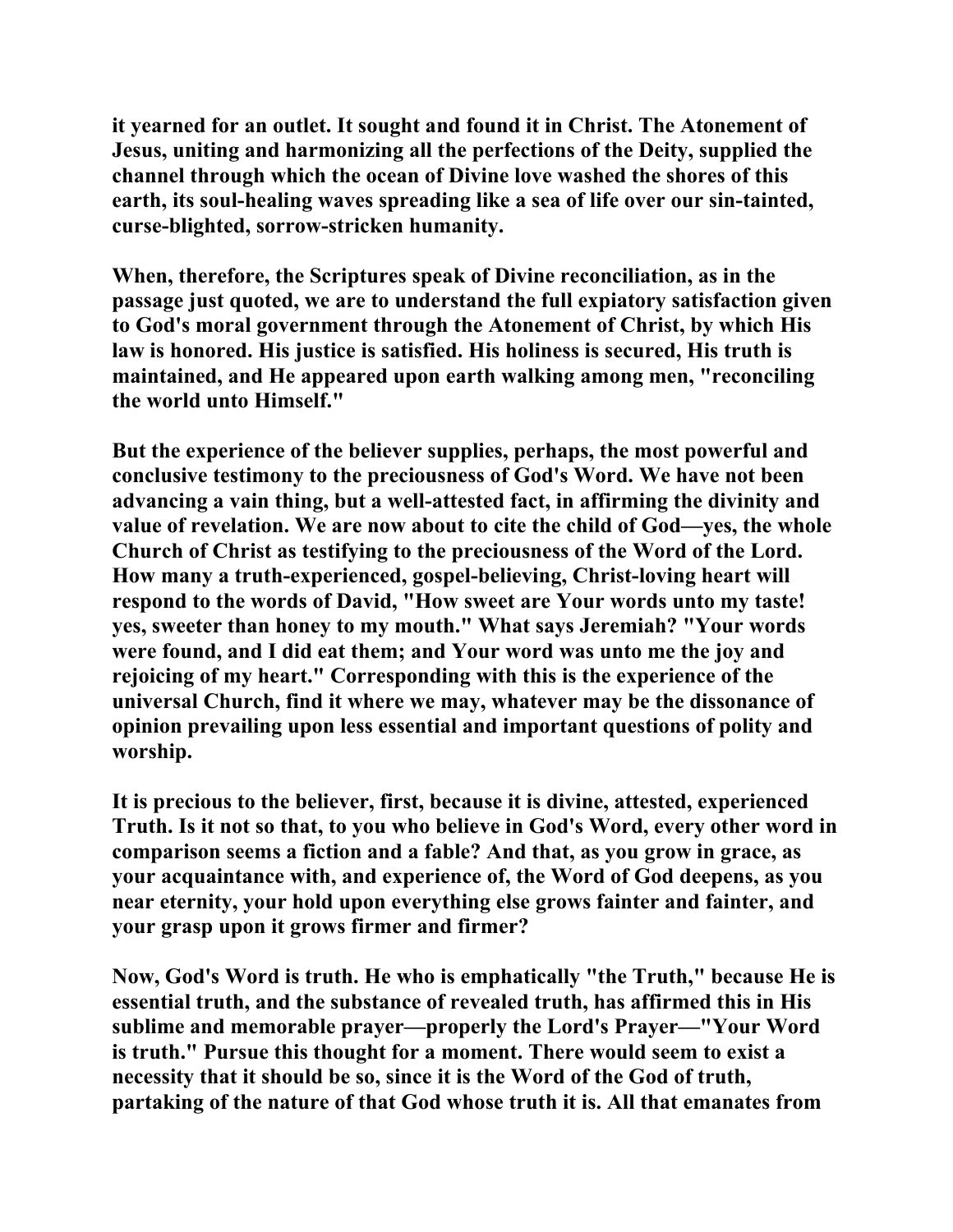**God must be a transcript, in some degree, of what He is. It is faintly so in the works of nature; yet more clearly so in the kingdom of providence: perfectly so in the empire of grace. The great truth, then, to which these three witnesses testify is this, "He is the Rock, His work is perfect: for all His ways are judgment: a God of truth and without iniquity, just and right is He." (Deut. 32:4.) It follows then, as clearly as any conclusion can from premise, that His Word is true—eternally, essentially, immortally true. True in the Savior it reveals—in the salvation it declares—in the doctrines it expounds—in the precepts it enforces—in the promises it speaks—in the hopes it unveils—and in the threatenings it denounces. "YOUR WORD is TRUTH."** 

**As divine truth, then, it is most precious to the believer who has staked his all of future and eternal happiness upon its veracity. Let your faith, beloved reader, have more close dealing with the truth of God's Word. Whatever gloomy and untoward providences may gather their shadows around your path, hold fast your confidence in the truth of God's Word. You shall find mutability in everything but this. God will vary His providences, but cannot alter His Word. "Forever, O Lord, Your Word is settled in heaven." Heaven, with its resplendent glory and surpassing wonder—earth, with its countless myriads of beings, its beauty, and its history, shall be a thing of yesterday, not a vestige remaining to tell of its existence, its grandeur, and its greatness; but "the Word of the Lord shall endure forever."** 

**All that God has Whispered in mercy, or has thundered in judgment—the promise of love, the threatening of wrath—all the precious words upon which He has caused our souls to hope the succourings pledged, the sure mercies covenanted, the assurances given, the consolations engaged, the oath sworn, shall all be fulfilled. Then, amid the fluctuations and the vicissitudes of all sublunary things, the home of childhood changed, the place of hallowed memories and sacred associations changed, the friends and companions of our choicest, sunniest years changed, adversity and death flinging their deep shadows upon life's landscape, we will approach the closer and cling the firmer to the eternal, unchangeable TRUTH of our God. Your faith, beloved, in God's word of promise may be severely tried by God's dealings with you in providence the one may appear to oppose and contradict the other but ever remember that God cannot deny Himself, nor alter the word that has gone out of His mouth. If the sentence of death seems pronounced upon the promise of God by His strange and mysterious procedure, forget not that there is yet life in the Word of the Lord; and that when the stone that sealed the tomb of all your mercy is rolled away, the Word upon which your soul has reposed, upon**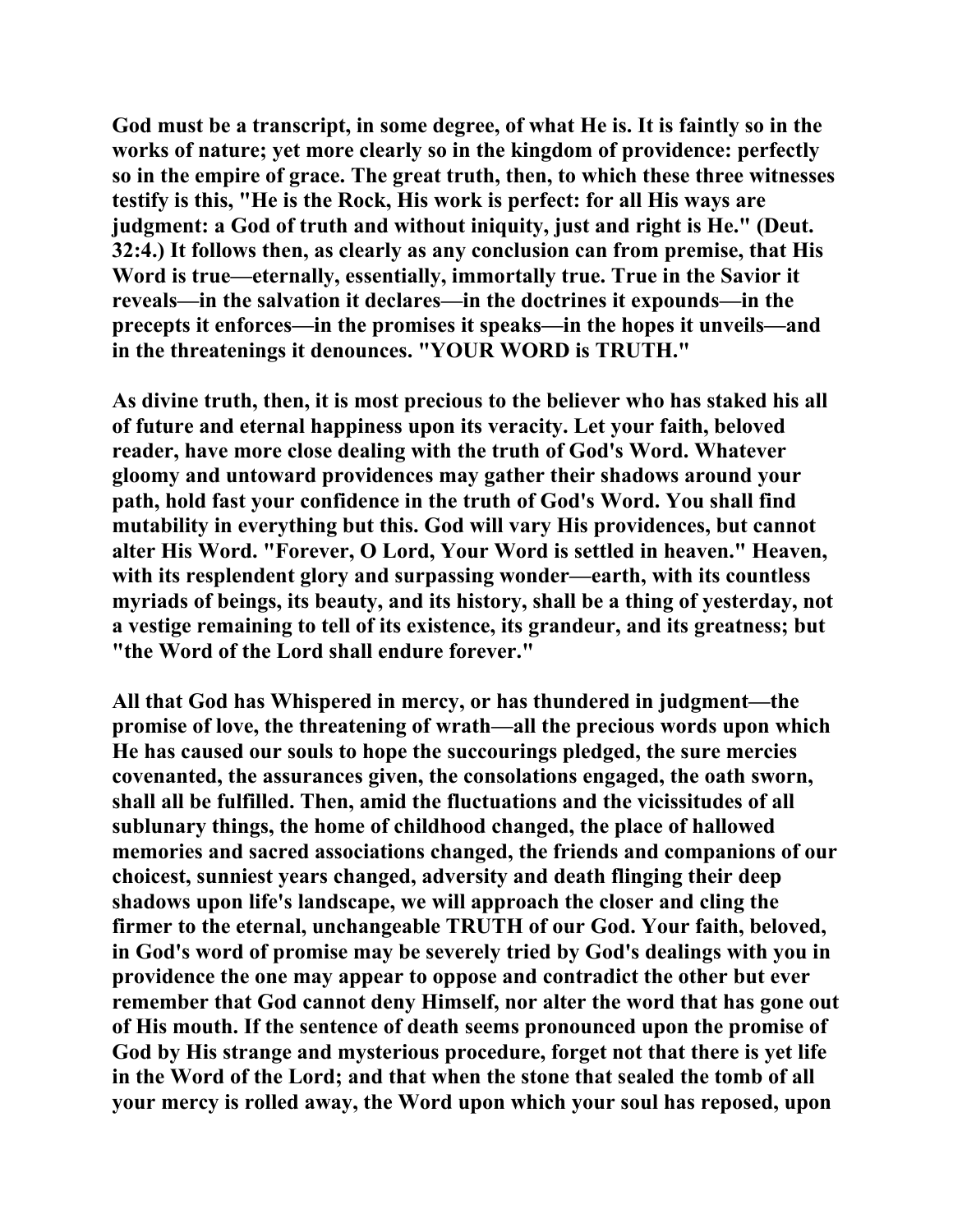**which your heart has lived, to which your faith has clung, and which has kept alive the spark of hope within your breast, shall come to life again, every sentence, word, and syllable fulfilled to the letter by Him of whom it is said, "It is impossible that God should lie." Oh, cling then to Christ's Word, as the mariner to the plank, as the mother to her infant, yes, as a humble believer in that divine and gracious Savior who has said, "Him that comes unto me I will in no wise" literally, "I will never, no, never, cast out."** 

**As testifying of Jesus and His salvation, the Word of God must ever be transcendently precious to the believer. The Bible is, from its commencement to its close, a record of the Lord Jesus. Around Him the divine and glorious Center—all its wondrous types, prophecies, and facts gather. His Promise and Foreshadowing, His holy Incarnation, Nativity, and Baptism, His Obedience and Passion, His Death, Burial, and Resurrection, His Ascension to heaven, His Second Coming to judge the world, and to set up His glorious kingdom, are the grand and touching, the sublime and tender, the priceless and precious truths interwoven with the whole texture of the Bible, to which the Two Witnesses of Revelation the Old and the New Testaments bear their harmonious and solemn testimony. Beloved, let this be the one and chief object in your study of the Bible the knowledge of Jesus. The Bible is not a history, a book of science, a poem, it is a record of Christ. Study it to know more of Him, His nature, His love, His work. With the magnanimous Paul, "count all things but loss for the excellency of the knowledge of Christ Jesus your Lord."** 

**Then will God's Word become increasingly precious to your soul, and its truths unfold. You will trace the history of Jesus, see the glory of Jesus, admire the work of Jesus, learn the love of Jesus, and hear the voice of Jesus, in every page. The whole volume will be redolent of His name, and luminous with His beauty. Oh, what were the Bible to us apart from its revelation of a Savior! Is there not great danger of studying it merely intellectually and scientifically, of reveling among its literary beauties and its grandeur, blind to its true value, and without any desire to know that precious Savior who died for sinners, that Divine Redeemer who purchased the ransom of His Church with His own blood; that Friend who loves us, that Brother who sympathizes with us, that enthroned High Priest who intercedes for us within the veil?** 

**May we not resort to it as mere controversialists, polemics, and partisans, searching it but for weapons of attack upon a Christian brother's system or creed, or quoting it but to give countenance and complexion to a favorite dogma? But do we study the "Word of Christ" spiritually and honestly, as**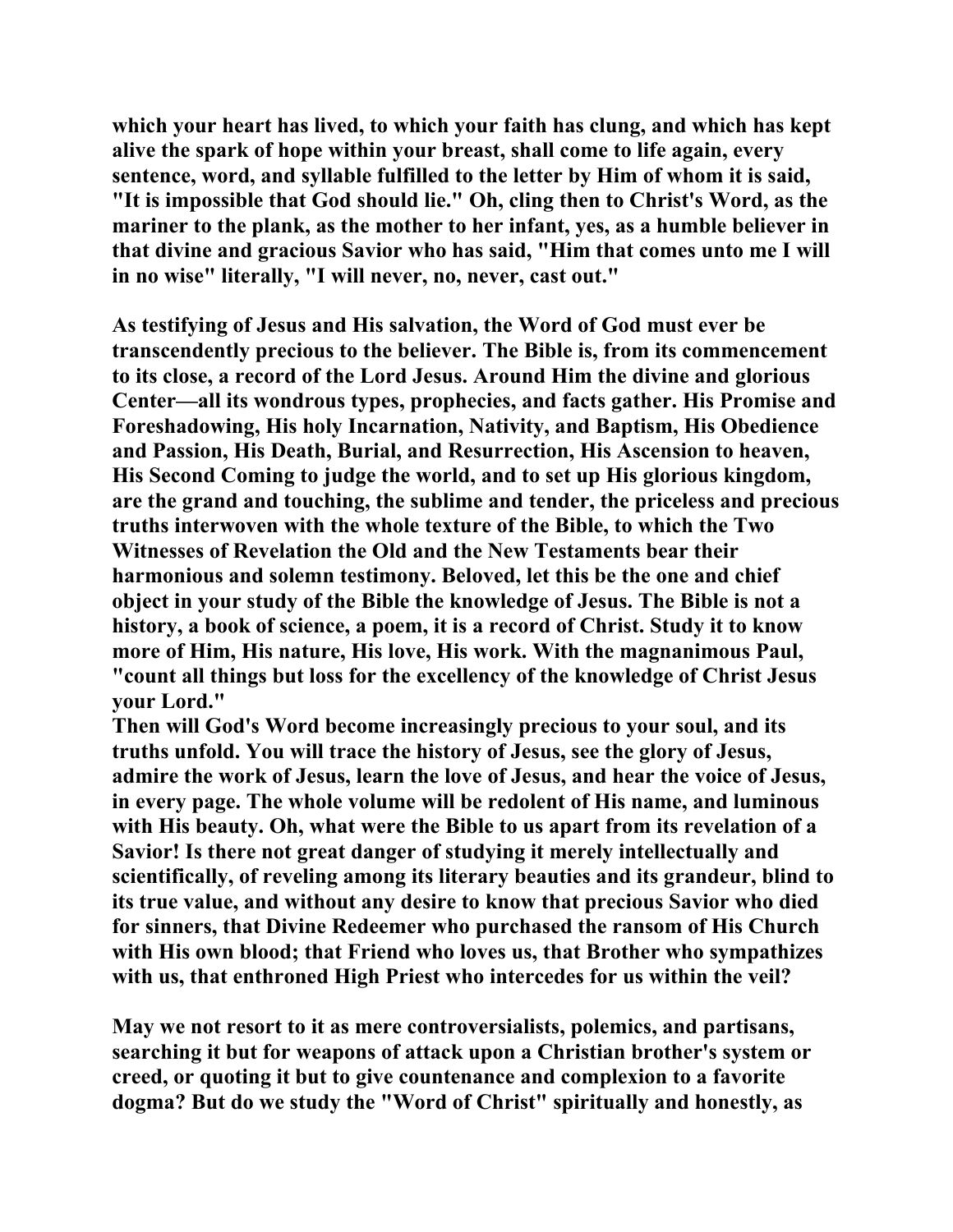**those whose souls hunger and thirst for this the bread and water of life? Do we search it diligently and earnestly as for hid treasure—treasure beyond all price? Can we say with David, "O how love I your law ! it is my meditation all the day?" "The entrance of your Word gives light; it gives understanding unto the simple. I opened my mouth, and panted: for I longed for your commandments,"—"Your Word is a lamp unto my feet, and a light unto my path." Do we read it with a child-like mind, receive it with a believing heart, bow to its teaching with reverence of soul, and receive its decisions in all questions of faith and practice as decisive and ultimate? In a word, do we search the Scriptures humbly, prayerfully, depending upon the guidance of the Spirit, to find Jesus in them? Of these Scriptures He is the Alpha and the Omega—the substance, the sweetness, the glory—the one, precious, absorbing THEME. Listen to His own words, "Search the Scriptures, for these are they which testify of me." Moses wrote of Me—David sang of Me—seers prophesied of Me—evangelists recorded My life—apostles expounded My doctrine—and martyrs have died for My name. "THESE ARE THEY WHICH TESTIFY OF ME." Yes, Lord! Your word is precious to our souls, because it reveals to us Your glory, and tells us of Your love!** 

**Precious, too, is the Word of God, as containing doctrine, precept, and promise. The doctrines are precious, as affording instruction to the mind, and establishment to the faith of the child of God. There can be no real, stable building up in God's truth when the great doctrines of grace are faintly believed and loosely held. These doctrines, then, which exalt the Lamb of God, which lay the glory and power and boasting of the creature in the dust, and which exhibit the electing love and sovereign grace of God in his salvation, are most precious to the truth-experienced heart of the believer in Jesus.** 

**Not less precious to him is the preceptive teaching of God's Word. When there is a real experience of the power of the doctrines, there will be a love of the precept. You will desire to be sanctified, as well as justified—to have your heart purified, and your life molded by the holiness of the truth. The precept that enjoins separation from the world—that teaches us to deny all ungodliness, and to live soberly, righteously, and godly in this present evil world—that bids us take up our daily cross and follow a crucified Savior, and realizing our resurrection life in Him, thus to seek those things that are above, where Christ sits at the right hand of God—must be precious, inconceivably precious, to a Christ-loving heart.** 

**The rebukes, too, of God's Word, humbling though they are, yet are welcome**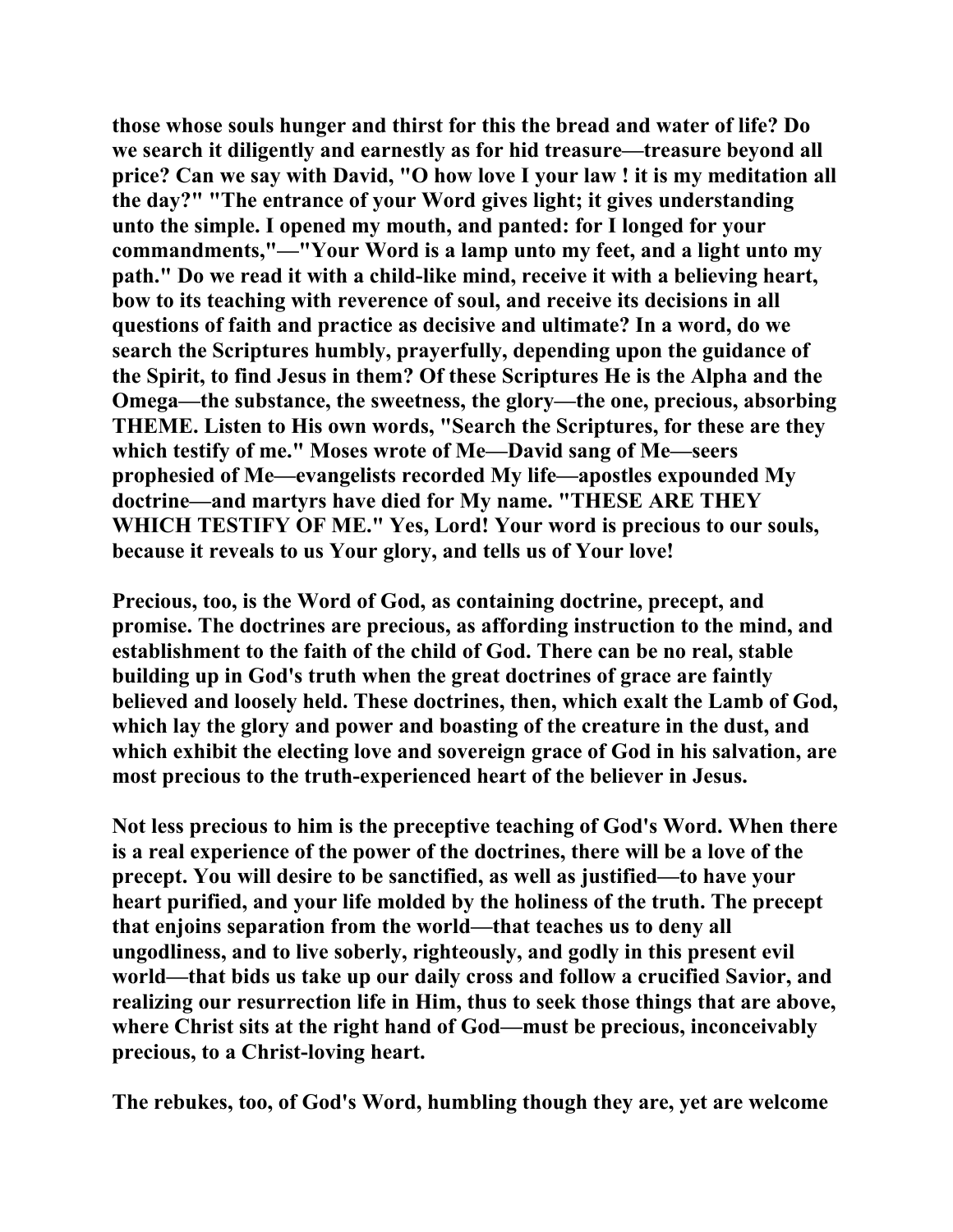**to the believer. The Word that gently chides your backslidings, unveils your follies, checks your inconsistencies, lays your pride, self-seeking, and selfboasting in the dust, is precious to your soul. The Christian feels, that "all Scripture is given by inspiration of God, and is profitable for doctrine, for reproof, for correction, for instruction in righteousness, that the man of God may be perfect, thoroughly furnished unto all good works," and therefore he welcomes all. Beloved, count not less dear to your heart, or as less the tender unfolding of God's love, those parts of His truth which reprove humble, empty, and lay you low. The rebukes and reproofs of God's Word are as valuable and precious in themselves as the promises, since both equally seek the sanctification of the believer, and both emanate from the same Divine mind, and flow from the same loving heart.** 

**As a source of Divine consolation how many will testify to the preciousness of God's Word! The Bible, while it is a proclamation of mercy to the vilest sinner, is equally the book of the afflicted. As a system of consolation Christianity has no equal. No other religion in the wide world touches the hidden springs of the soul, or reaches the lowest depths of human sorrow, but the religion of Christ. Saints of the living God! suffering members of a suffering Head! we cite you as witnesses to this truth. When your hearts have been overwhelmed, when adversity has wrapped you within its gloomy pall, when the broken billows of grief have swollen and surged around your soul, how have you fled to the Scriptures of truth for succor and support, for guidance and comfort! Nor have you repaired to them in vain. "The God of all comfort" is He who speaks in this Word, and there is no word of comfort like that which He speaks. The adaptation of His truth to the varied, the peculiar and personal trials and sorrows of His Church, is one of the strongest proofs of its divinity. Take to the Word of God whatever sorrow you may, go with whatever mental beclouding, with whatever spirit-sadness, with whatever heart-grief; whatever be its character, its complexion, its depth unsurpassed in the history of human sorrow, there is consolation and support in the Word of God for your mind.** 

**There is in these sacred pages a voice of sympathy and soothing chiming with your grief; and thus "by the comfort of the Scriptures you have hope" that God will not leave you in trouble, but will sustain you in it, will bring you out of, and sanctify you by it, to the endless glory and praise of His great and precious name. O you sons of God whose faith has been strengthened by the histories of the Old Testament saints whose minds have been instructed by the dealings of God with His Church in the wilderness whose hearts have been**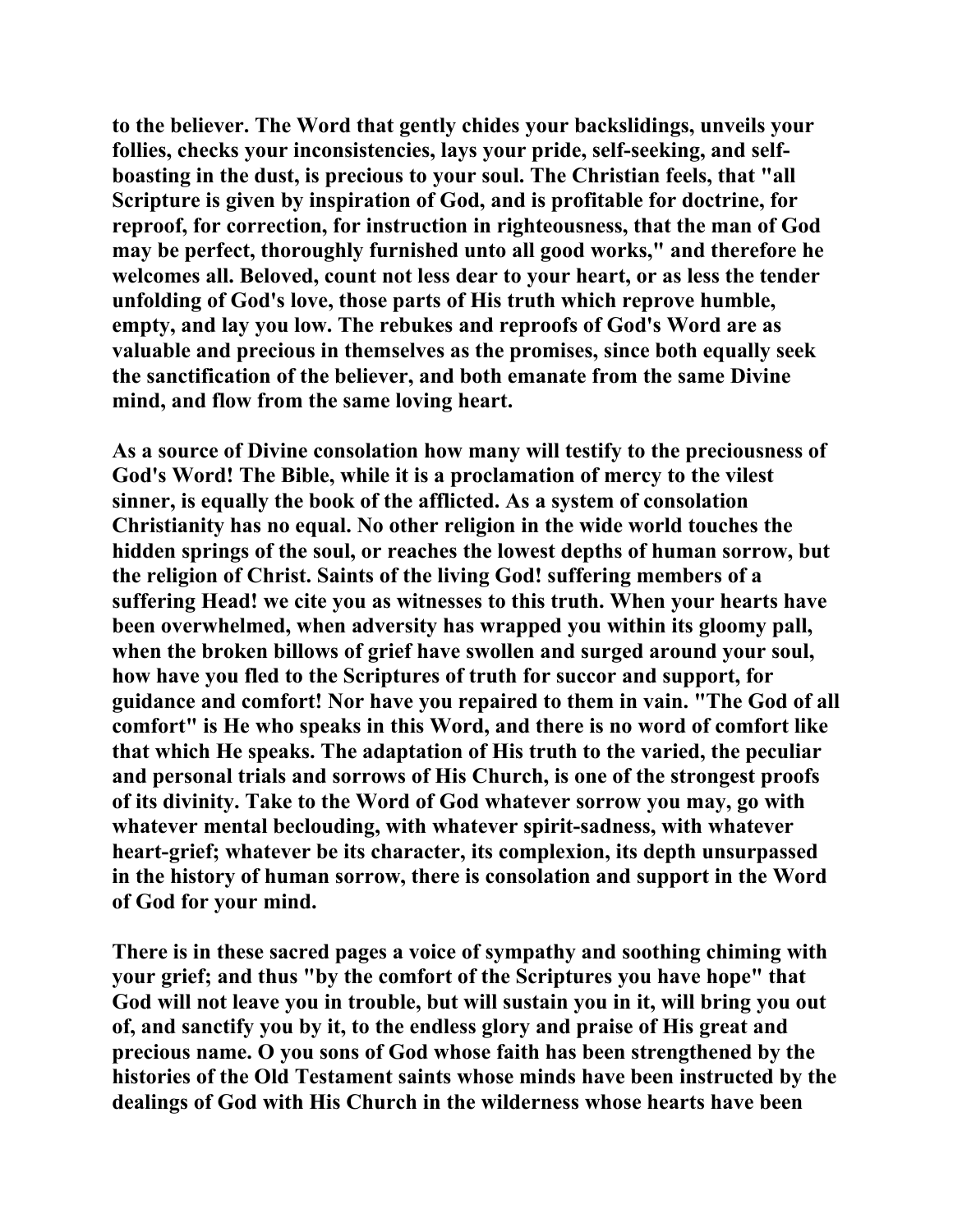**comforted by the rich experience of David in the Psalms—whose views of God's kingdom prophets have enlarged—whose knowledge of Christ's history evangelists have deepened—whose souls apostles have established in the faith, we cite you as witnesses to the divinity and preciousness of God's Word. "You are my witnesses, says the Lord."** 

**Testify to an infidel world what the Bible is, and to the saints what you have experienced it to be. Tell how its revealed truths have established you, how its illustrious examples of piety, faith, and love have animated you, how its exceeding great and precious promises have comforted you, and how the glorious hope of heaven which the gospel unveils has inspired you to run with patience the race set before you, looking unto Jesus. Tell how this precious Word of God has made clear many a perplexity, has illumined many a dark road, has cheered many a lonesome way, has soothed many a deep sorrow, has guided and upheld many a faltering step, and has crowned with victory many a feat of arms in the great battle with Satan, the world, and sin. May we not say of the Bible, as David said of Saul's sword, "There is none like it."** 

**Christian mourner, let me once more direct your eye too dimmed perhaps by tears to behold this divine source of true, unfailing comfort. God's Word is the book of the afflicted. Written to unfold the wondrous history of the "Man of Sorrows," it would seem to have been equally written for you, 0 child of grief! God speaks to your sad and sorrowing heart from every page of this sacred volume, with words of comfort, loving, gentle, and persuasive as a mother's. "As one whom his mother comforts, so will I comfort you." The Bible is the opening of the heart of God. It is God's heart unveiled, each throb inviting the mourner, the poor in spirit, the widow, the fatherless, the bereaved, the persecuted, the sufferer, yes, every form and child of affliction and grief to the asylum and sympathy, the protection and soothing of His heart. Oh, thank God for the comfort and consolation of the Scripture! Open it with what sorrow and burden and perplexity you may, be it the guilt of sin, the pressure of trial, or the corrodings of sorrow, it speaks to the heart such words of comfort as God only could speak.** 

**Have you ever borne your grief to God's Word, especially to the experimental Psalms of David, and not felt that it was written for that particular sorrow? You have found your grief more accurately portrayed, your state of mind more truly described, and your case more exactly and fully met, probably in a single history, chapter, or verse, than in all the human treatises that the pen of man ever wrote. What a proof that the Bible is the Word of God! We verily**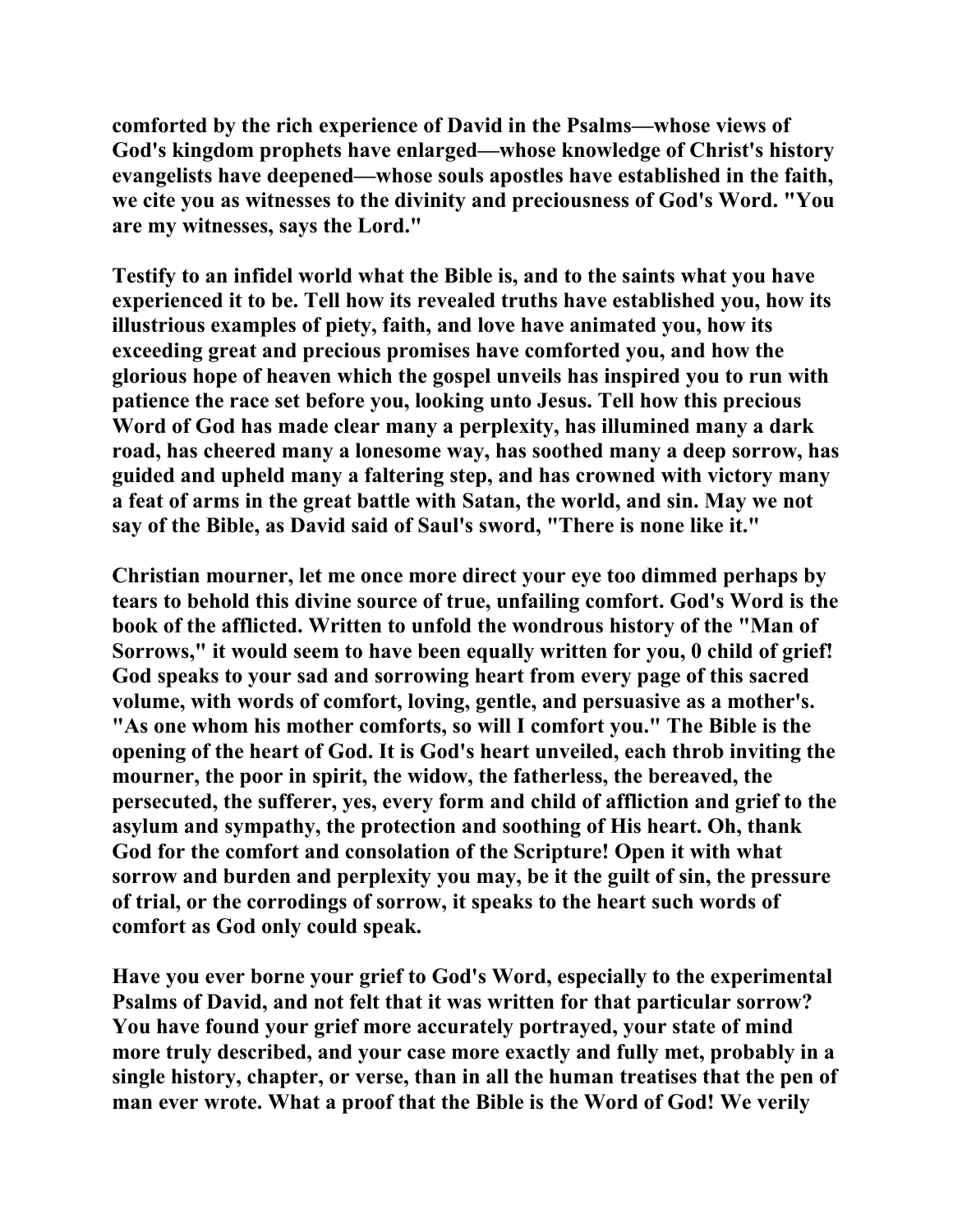**believe that no Christian is thoroughly versed in the evidences of the truth of the Bible, or is in a right position to understand its divine contents, until he is afflicted. Luther remarks that he never understood the Psalms until God afflicted him.** 

**Fly to the Word of God, then, in every sorrow. You will know more of the mind and heart of God than you, perhaps, ever learned in all the schools before. We must be experimental Christians, if Christians at all. A bare notionalist, a mere theorist, an empty professor of religion, is a fearful deception. Study to know God's Word from a heartfelt experience of its quickening, sanctifying, comforting power. Sit not at the feet of men, but at the feet of Jesus. His Word can alone instruct you in these sacred and precious truths. You must learn in Christ's school, and be taught by the Holy Spirit. And if you are truly converted, spiritually regenerated, a real believer in the Lord Jesus, think not that some strange thing has happened to you when the Lord causes you to pass under the rod of discipline, brings you into trial, and makes you to partake of what may seem to you a soul-diet that is anything but healthful and nutritious, "the bread of adversity, and the water of affliction." (Isa. 30:20)** 

**But affliction is one of the Lord's moulds for shaping you into an experimental Christian. And to be an experimental Christian His Word must be inwrought into our soul. What can we know of the promises, the succourings, the sympathy of God's Word, its perfect adaptation to the crushed and sorrowful condition of our humanity, but for trial? Thus, more than one-half of the Bible is a "garden inclosed, a spring shut up, a fountain sealed," until the Lord lays sorrow upon our hearts, and brings us into circumstances of adversity. Then this garden unveils its beauty, and this spring pours forth its refreshment, and this fountain overflows with its rich and varied supply. Oh, with what power, depth, and sweetness does the Word of God unfold to us then! It is as though a new book had been composed, another constellation in the spiritual hemisphere had burst upon the telescope of faith, another Arcadia had floated into view, a new world had been discovered!** 

**"Blessed is the man whom You chasten, O Lord, and teach him out of Your law." "Unless Your law had been my delight, I should then have perished in my affliction." Draw, then, O child of sorrow, your consolation from God's Word. Put it not away as if it were for others, and not for you. There is not a promise in the Bible, of pardon, of grace, of help, of sympathy, but it is yours, because you are Christ's, "in whom are all the promises of God, and in Him**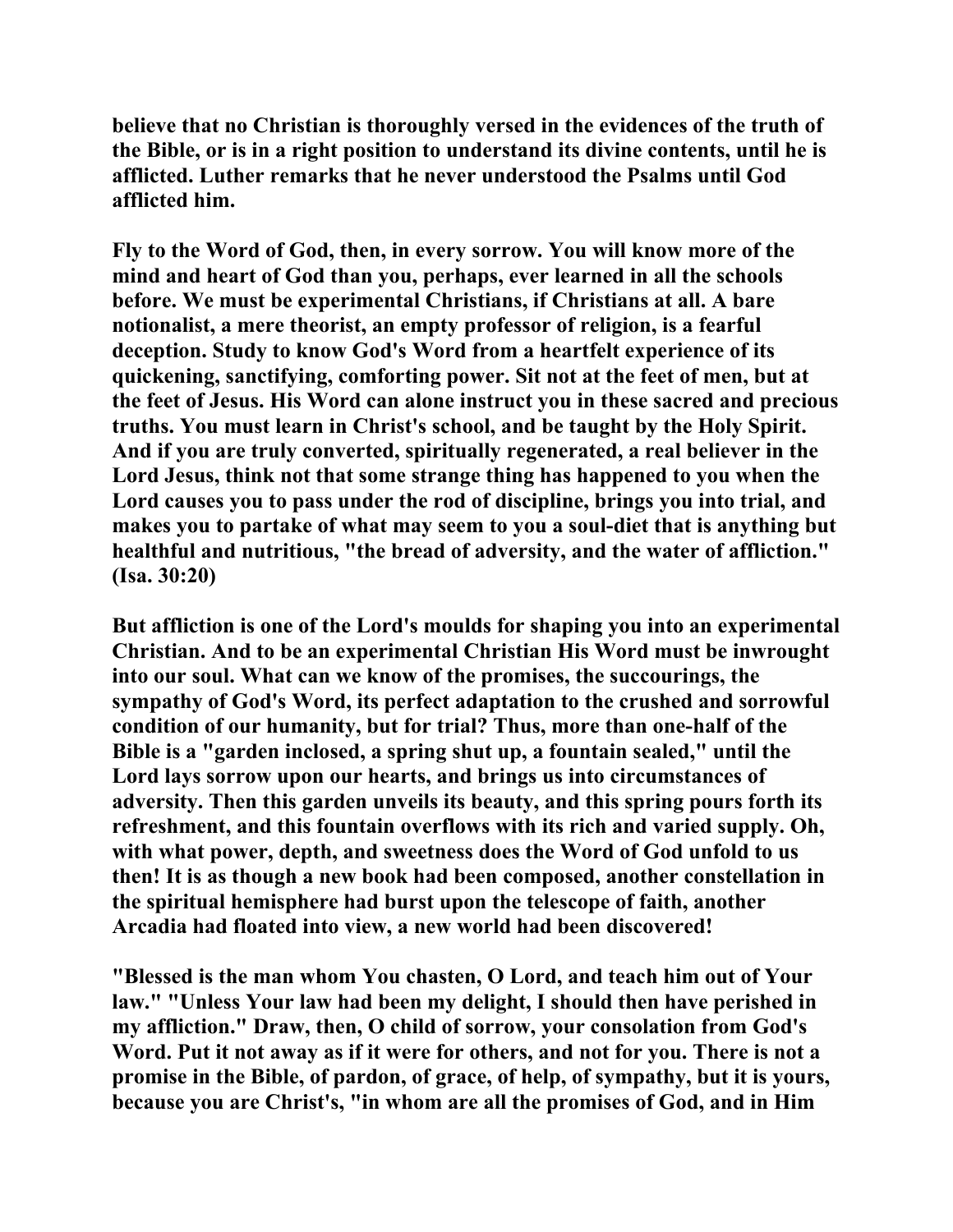**are Yes and Amen to the glory of God the Father." Oh, clasp this precious Word of comfort to your sorrowful heart, and exclaim, "It is mine! The Jesus of whom it speaks is mine, the salvation it reveals is mine, the promises it contains are mine, the heaven it unveils is mine, and all the consolation, comfort, and sympathy which wells lip from these hidden springs, is MINE."** 

**The Word of God is equally valuable and precious to the believer, because of its quickening power. There is a divine vitality in the Word, which, like Ezekiel's vision of the waters, conveys life wherever it comes in "the power and demonstration of the Spirit." As the instrument of regeneration and of sanctification, the Bible is beyond all price. The statements touching these two points are many and conclusive. We quote but a few: "The law of the Lord is perfect, converting the soul, making wise the simple, rejoicing the heart, enlightening the eyes." (Ps.19:7, 8.) See how David extols its quickening power: "This is my comfort in my affliction: for Your word has quickened me." "I will never forget Your precepts: for with them You have quickened me. "As the instrument of the new birth, thus does the Holy Spirit speak of it: "Being born again, not of corruptible seed, but of incorruptible, by the Word of God, which lives and abides forever." (1 Peter 1:23.) "The Word of God is quick, and powerful, and sharper than any two-edged sword, piercing even to the dividing asunder of soul and spirit, and of the joints and marrow, and is a discerner of the thoughts and intents of the heart." (Heb. 4:12.)** 

**And alluding to it equally as the appointed instrument of holiness, our Lord prays to His Father, "Sanctify them through Your truth." And to the disciples He employs similar language: "Now you are clean through the word which I "have spoken unto you." Employing the same argument, the apostle thus exhorts the saints: "Seeing you have purified your souls in obeying the truth through the Spirit unto unfeigned love of the brethren, see that you love one another with a pure heart fervently." Clearly, then, is God's Word an instrument of spiritual life and of gospel holiness, and as such commends itself to the deepest reverence, the warmest love, and the most diligent study of the believer. Allow, beloved reader, a few words of exhortation bearing upon this subject.** 

**Study the Scriptures of truth with a heart in prayerful uplifting for the accompanying power, light, and anointing of the Holy Spirit. The Word is but a dead letter, unattended by the Spirit. The Word of God is a "sword," but the sword is effectual only as it is wielded, by the power of the Spirit. "The sword of the Spirit, which is the Word of God." Expect, then, this Word to be**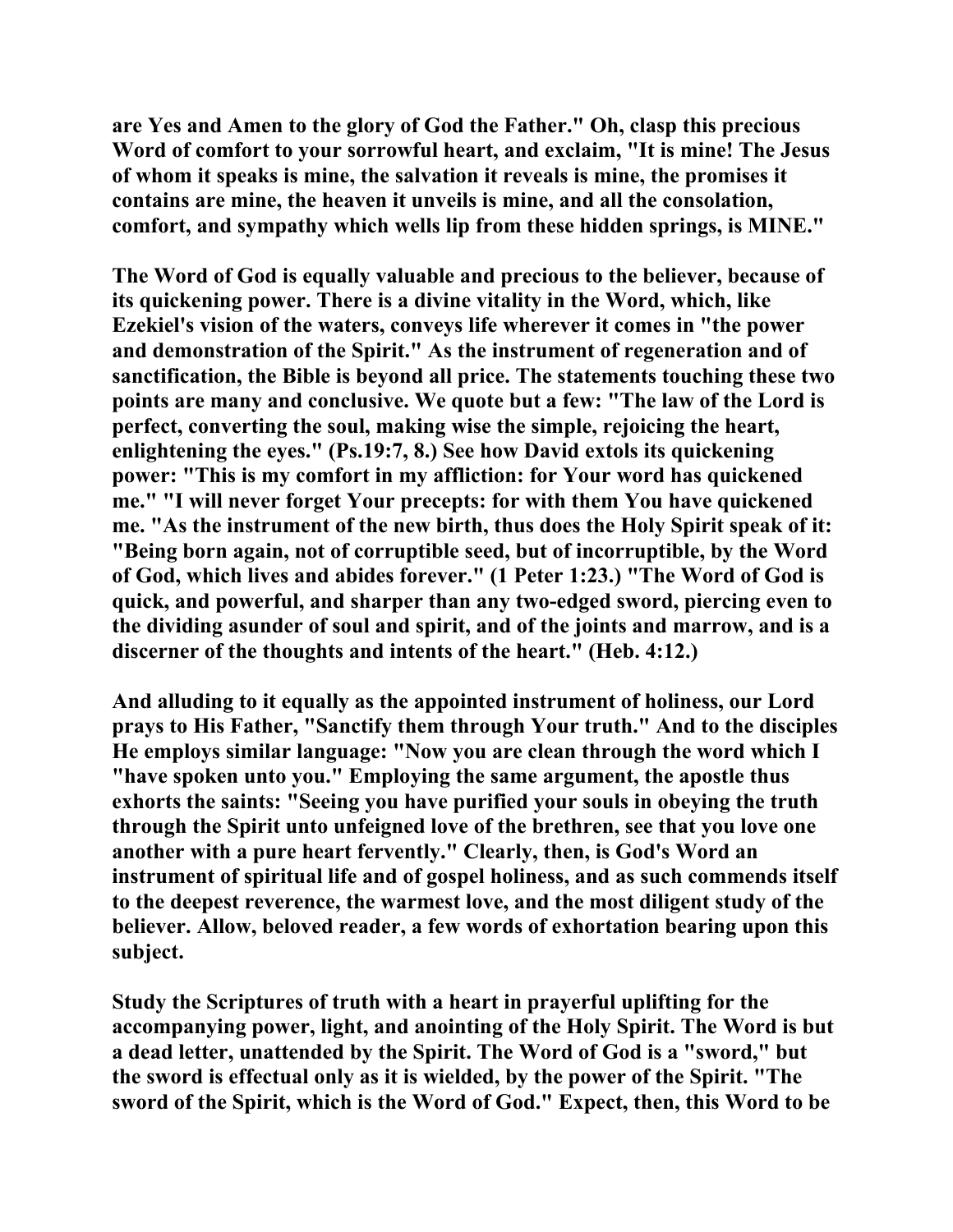**powerful in your own souls, as in the souls of those upon whom you bring it to bear, only as it is clothed with the divine and irresistible might and energy of the Holy Spirit. Then it will quicken, enlighten, and convince; then it will convert, comfort, and sanctify. Ever remember that the Divine Author of the Bible is at your side—invisible and noiseless—when you sit down to read it. Graciously and kindheartedly He is bending over you, prepared to explain what is difficult, to harmonize what is contradictory, and to shed a flood of light upon each page, causing Heaven's glory to dart into your soul from the diamond spark of a single passage!** 

**Such, beloved, are the effects of the gospel, when clothed with the authority and power of God the Holy Spirit. It was the folly of the Jews to think to find life in the Scriptures without Christ: life in the letter without the Original of life. (John 5:19, 40.) 'Except the Lord build the house (that is, the temple), they labor in vain that build it.' Without God all endeavors to build a spiritual temple, are like the strivings to wash a dark-skinned person white. No believing in the Word, though preached a thousand times, without God's revealing arm. (Isaiah 53:1.) It is not the tool that makes the watch, but the artist by it. No instrument can act without the virtue of some superior agent. It is the altar that sanctifies the gold, and Christ that sanctifies the ordinance.** 

**Paul may plant by his doctrine and miracles, Apollos may water by his affectionate eloquence, but God alone can give the increase by His almighty breath. Man sows the seed, but God only can make it fructify. Then have your eyes fixed upon God. It is the Word of His lips, not of man's, whereby any are snatched out of the paths of the destroyer, as well as kept from them. Man's teachings direct us to Christ; God's teachings bring us to Christ. Man brings the gospel at most to the heart; the Spirit only brings the gospel into the heart. Man puts the key to the lock; God only turns it, and opens the heart by it. It is God only can knock off the fetters of spiritual death, and open the gates that the King of Glory may enter with spiritual life. If any, therefore, will regard the Word more than as an instrument, or a partner with God in His operations. He may justly leave you to the weakness of this, and deny the influx of His own strength.** 

**Cultivate a profound reverence for God's Word. Nothing is more grievous to the Holy Spirit than a trifling with revelation. The words of Scripture are divinely inspired. "Holy men of God spoke as they were moved by the Holy Spirit." "Which things also we speak, not in the words which man's wisdom takes, but which the Holy Spirit takes." Stand in awe of this Holy Book!**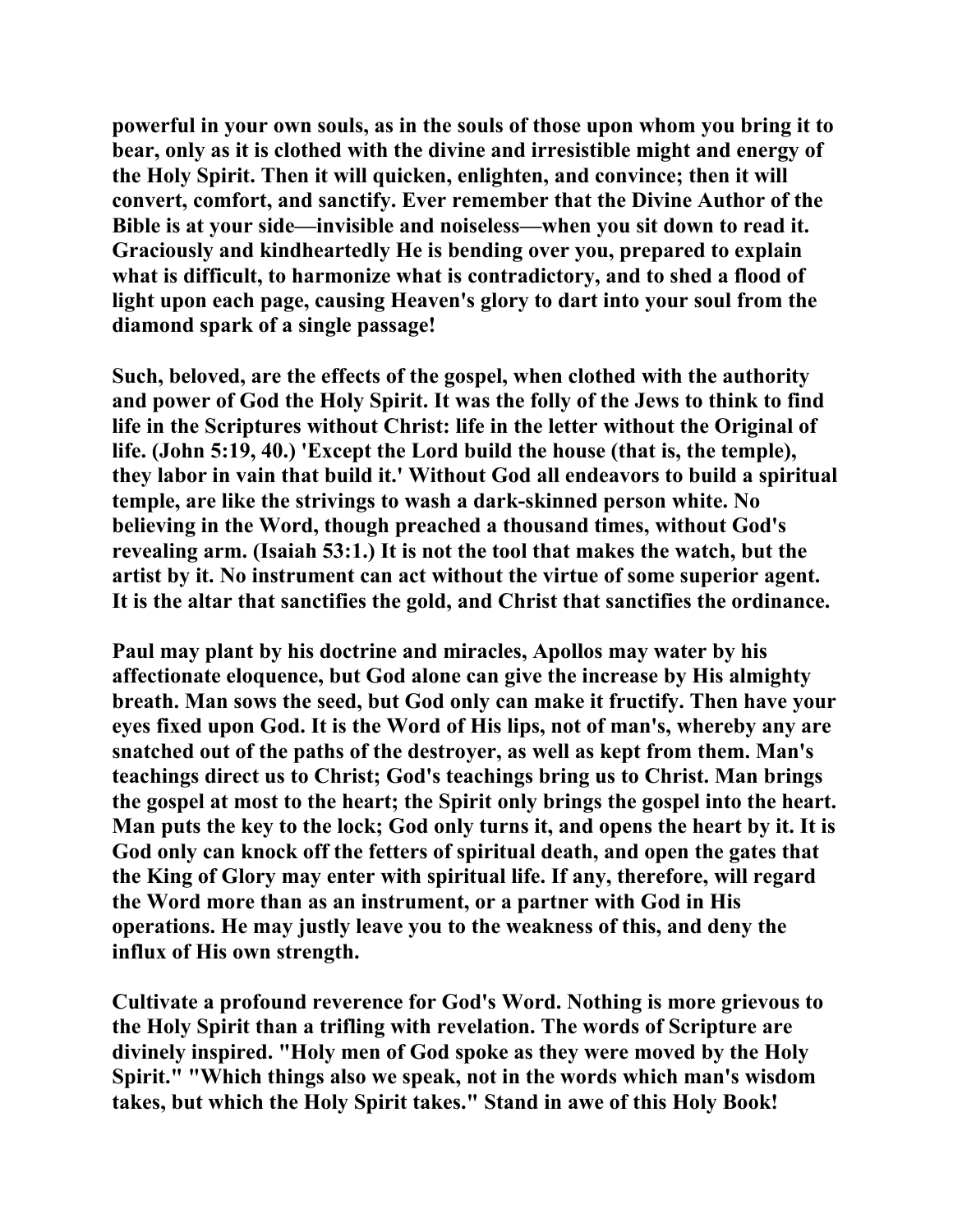**Beware of referring to it doubtfully, or of quoting it with levity. To adopt the words of Scripture irreverently, to speak of any of its parts with suspicion, or to employ its phraseology flippantly, is to cast discredit upon inspiration, to press it into the service of the flesh, and to make the Word of God the jestbook of the profane. This is awful trifling with the thoughts and words of the Holy Spirit. God says, "I will look to him...who trembles at my Word." This was David's holy reverence, "My heart stands in awe of Your Word." And this his prayer, "Order my steps in Your Word, and let not any iniquity have dominion over me."** 

**This profound conviction of the divinity and authority of God's Word will constrain you to bring the state of your soul, your doctrinal sentiments, and your daily life, to its unerring test. The only divine and sure standard is the Word. "To the law and to the testimony," should be our constant rule. Regard, in all matters of faith and practice, the Word of God as authoritative in its teaching, paramount in its voice, and final in its decision. Whatever doctrine or practice squares not with this standard, that will not stand the searching test of this divine touchstone, reject as unworthy your belief and adoption. Let this be your daily practical acknowledgment. "Your Word is a lamp unto my feet, and a light unto my path." Taking into your hands this lamp, and guiding your steps by this light, your feet will never slide. Cling to the Word of God the more firmly, as others attempt to sap the foundations of its divinity. Be "valiant for the truth on the earth," and "contend earnestly for the faith once delivered to the saints." "Let the Word of Christ dwell richly in you in all wisdom," hiding it in your heart, that you sin not against Him. Read it with prayer for the teaching of the Holy Spirit, comparing scripture with scripture, spiritual things with spiritual. Search it to know more of Christ, more of His atoning work, more of His mediatorial suitability to meet your every state of mind and heart. Study it to know the will of God, the love of your heavenly Father. Take every doubt, perplexity, and sorrow to the Word of God. And before you unfold its sacred leaves, lift your heart in prayer to the Eternal Spirit to guide your reading, to open your understanding, and to unveil your eye to this divine well-spring of life. This is the only rule we suggest for the spiritual and practical reading of God's Word.** 

**Human helps may aid you in the study of the sacred literature of the Bible; but to read it with a view to the feeding and nourishing of the divine life in your soul, that you may grow in knowledge, faith, and holiness, that you may be instructed, comforted, and armed for the holy war, you need but rely upon the teaching of the Holy Spirit, who is promised to guide you into all the truth**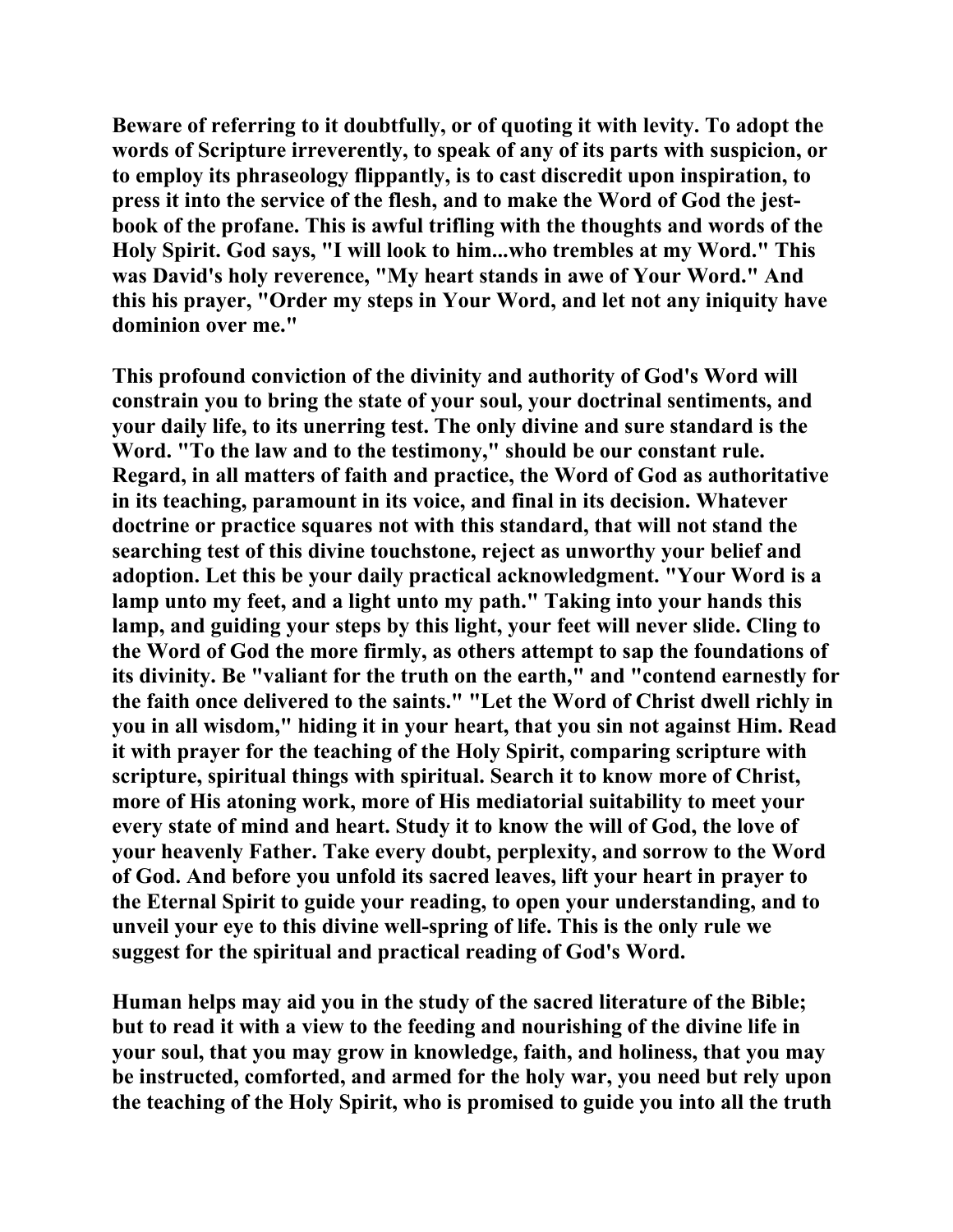## **as it is in Jesus.**

**Beware of studying the Bible as a lover of history, of science, of poetry. Study it as a sinner, anxious to know how you may be saved. Read it to ascertain how God can pardon, justify, and take you to heaven when you die. Lay aside your caviling, debating, and speculating, and approach the Bible as a little child, as a sincere inquirer, as a humble learner, desirous of knowing the Scriptures, that are able to make you wise unto eternal life. In a research so momentous, lay aside all other books, and be the student of this one the Book of God. Salvation is its one, its grand and absorbing theme, and this is all you need to know as a sinner bound for the judgment-seat of Christ.** 

**A notional, speculative reception of the Bible prepares an uneasy pillow for a dying hour; and it is marvellous and solemn to reflect how every subject, every theme, every question growing out of the history, philology, or destiny of God's Word, gives place in that awful moment to the one momentous, sublime salvation therein revealed, by which the soul may escape from hell and soar to heaven. Who then desires to listen to learned disquisitions upon the literature, the eloquence, the poetry, or the sublimity of the Bible? Who, when nature is dissolving, earth is receding, eternity is opening, is in a condition to weigh, examine, and sift the evidences of the divinity of the Scriptures? The earnest, imploring language of such a one, alive to a conviction of sin and danger, is, "Is there pardon, is there salvation, is there hope for such a sinner as I am? Does the Word of God tell me how I may be saved ? Read to me of Christ. Tell me of the Savior. Point me to the Lamb of God. Direct my eye to the cross, and let me behold Him whose blood cleanses from all sin. Read to me, speak to me, tell me only of JESUS."** 

**Precious Book, that fully meets a crisis of our being, and an awakened, alarmed state of mind, so tremendously solemn as this! We close this chapter with an earnest appeal to your judgment, conscience, and heart in favor of the Word of God. Whatever you neglect, neglect not the Bible. If a professed believer, beware how you blend in your reading the chaff of human fiction and story, with the wheat of God's Word. It is utterly impossible, reason as you may, that you can cultivate a spiritual and devout taste and desire for the truth of God and the fiction of man. The Bible and the novel can never stand side by side. As a Christian, guard against the light, frivolous, frothy literature of the day. It will lessen your conviction of what is true, it will depreciate the value of what is divine, it will impair your taste for what is spiritual, and it will bring poverty, barrenness, and death into your soul. God**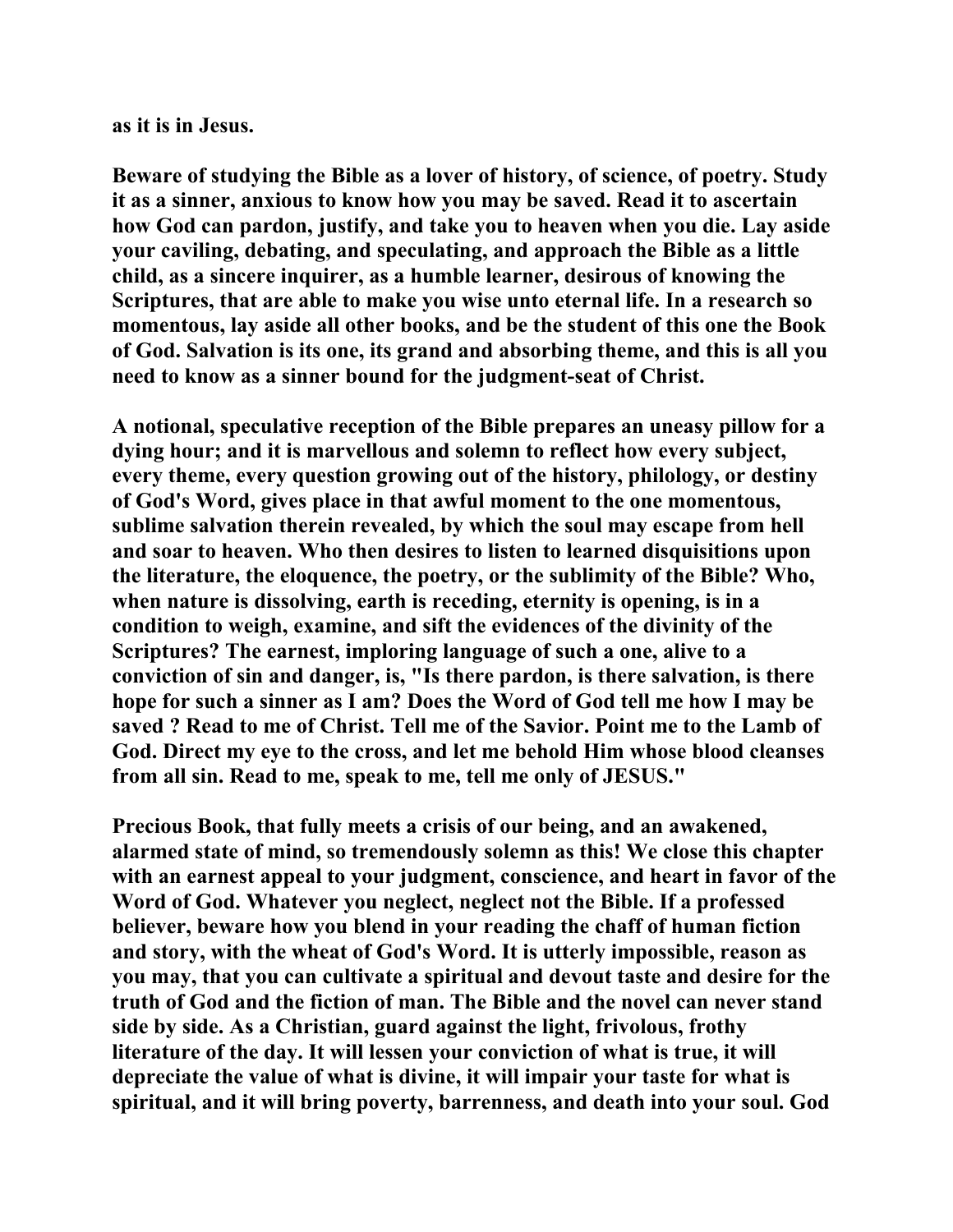**speaks to you from every paragraph and sentence of this Holy Book. It is His voice that we hear, His signature that we behold, His ineffable glory, which, the more it is viewed in this bright mirror, may the more powerfully command our wonder and praise. When we approach these divine oracles, and hear the voice of God sometimes speaking out of the midst of the fire, but more often from the blood of sprinkling which speaks better things than the blood of Abel, we may well bend our knee, and take the shoes from off our feet, for the ground on which we stand is holy. Oh that power might come down upon us from the Spirit of truth and grace, and beams from the Sun of righteousness break in upon our minds as we contemplate the intrinsic glories of the Bible! Let the truth and weight of these revelations sink deep into your ears. As men of this world merely, as creatures of time, more especially as the proprietors of immortality, you have a thousand-fold deeper interest in the Bible than in any other, or all other books. It is just as important that you who have the opportunity should become acquainted with the Scriptures, and believe, and love, and obey them, as it is that you should be saved. This Book offers to you that which most you need, that which is infinitely more to you than all other things, glory, honor, immortality, and eternal life. We cannot but look upon the prevailing indifference with which the Word of God is regarded, as one of the evils over which we are loudly called to mourn.** 

**You send the Bible to the ignorant and destitute, you carry it to every cottage and waft it to every country, and thanks to God that you do so. But to what extent is it studied in your churches, read in your families, taught to your children? There is no surer evidence of living without God in the world than living without intimate communion with the Bible. Who that does not mean to remain in impenetrable obduracy, who that does not form the deliberate resolve to close every avenue to the divine influence, that is not prepared to plunge the dagger of the second death into his own bosom; can live in the neglect of these Scriptures of God? And if you believe them, and understand them, will you refuse them the submission of your heart and your everlasting obedience? Do you accredit the stupendous truths contained in this volume, and shall they awaken no deep interest, and urge you to no solemn preparation for your last account? There is not one among those who will not prove a savor of life unto life, or of death unto death. What can we add more to this searching, solemn appeal to you who are living in a wilful neglect of that Book which tells you of life in this world, and out of which you will be judged in the world which is to come? Disbelieve, or neglect the Word of God, and you reject the only chart to eternity.**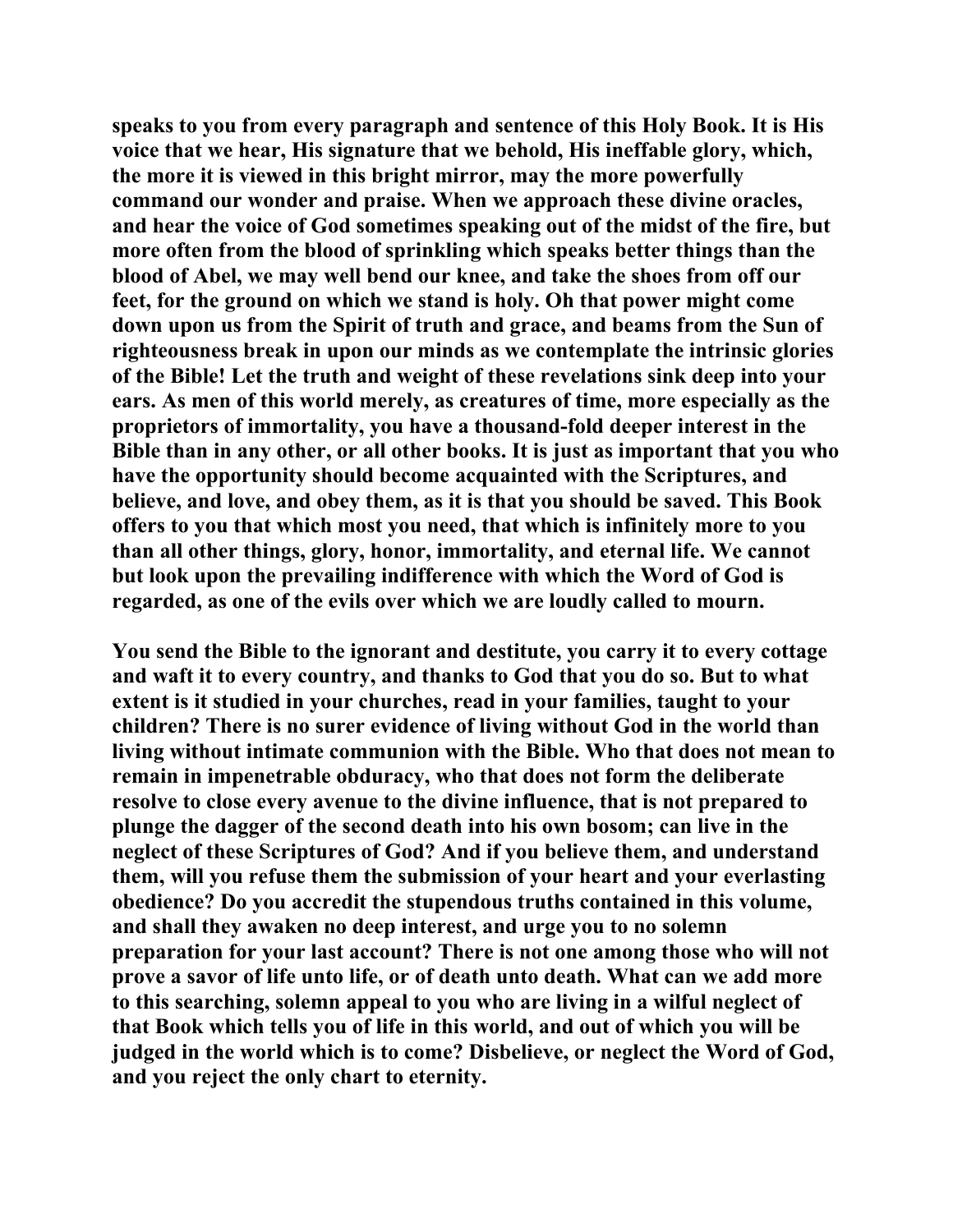## **The Preciousness of Prayer**

## *"Golden vials, full of odors, which are the prayers of saints."* **Rev. 5:8**

**If there be an argument which establishes beyond all dispute the doctrine of the fall, and the necessity of a restored and regenerated nature, it is the fact, that from it nothing that is holy, spiritual, or good emanates. The moral soil is so utterly degenerate, that even the flowers which adorn it—the natural virtues still clinging to our humanity—are, in the sight of a holy God, but as noxious weeds, destined finally and utterly to perish. Such was the complete wreck, such the entire paralysis of our nature. "In my flesh," says the apostle, dwells** *no* **good thing." If, then, in the midst of this utter and universal corruption, there should be found springing any bud, or blossom, or fruit of real holiness—anything truly gracious, spiritual, heavenly—it must be the product of a divine principle, of a new nature implanted within us by God the Holy Spirit. A striking proof and illustration of this is presented in the subject of this chapter. There exists not a more undoubted evidence of a** *renewed*  **nature than—PRAYER. The absence of it is the unmistakable evidence of** *death;* **its existence a palpable and positive evidence of—***life.* **Prayer is the most vital, spiritual, and pure emanation of the indwelling of the Spirit in the soul. If, in a case of suspended animation, we marked the slightest symptom of life—the gentlest heaving of the heart—the faintest moisture breathed upon the surface of a mirror—we should certainly hail it as proof of the existence of the vital principle. We should not ask for strong spasmodic action, and postpone all efforts to rouse the dormant pulse, before we pronounced the individual alive. We should be satisfied that the spark still glowed, and this would reassure our hope, and animate our labor. Prayer is the spiritual life of the renewed soul. There may be the absence of profound religious knowledge, great depth of Christian experience, fiery zeal and gigantic energy nevertheless, if of one thus apparently dormant it is said, "Behold he prays!"—if, in the secret walk, all deeply veiled from human eye, there is fellowship with God, communion with the Invisible,—***there* **is** *life***—life divine, life spiritual, life eternal. To change the figure—here is a plant of righteousness growing in a corrupt soil, here is a flower of holiness blooming and exhaling amid sin, corruption, and death! Surely this cannot be indigenous to our fallen humanity, but must be a seedling, a germ, a graft from the paradise of God. Among the most precious things of God is this—the principle and spirit, the power and sweetness of—PRAYER.**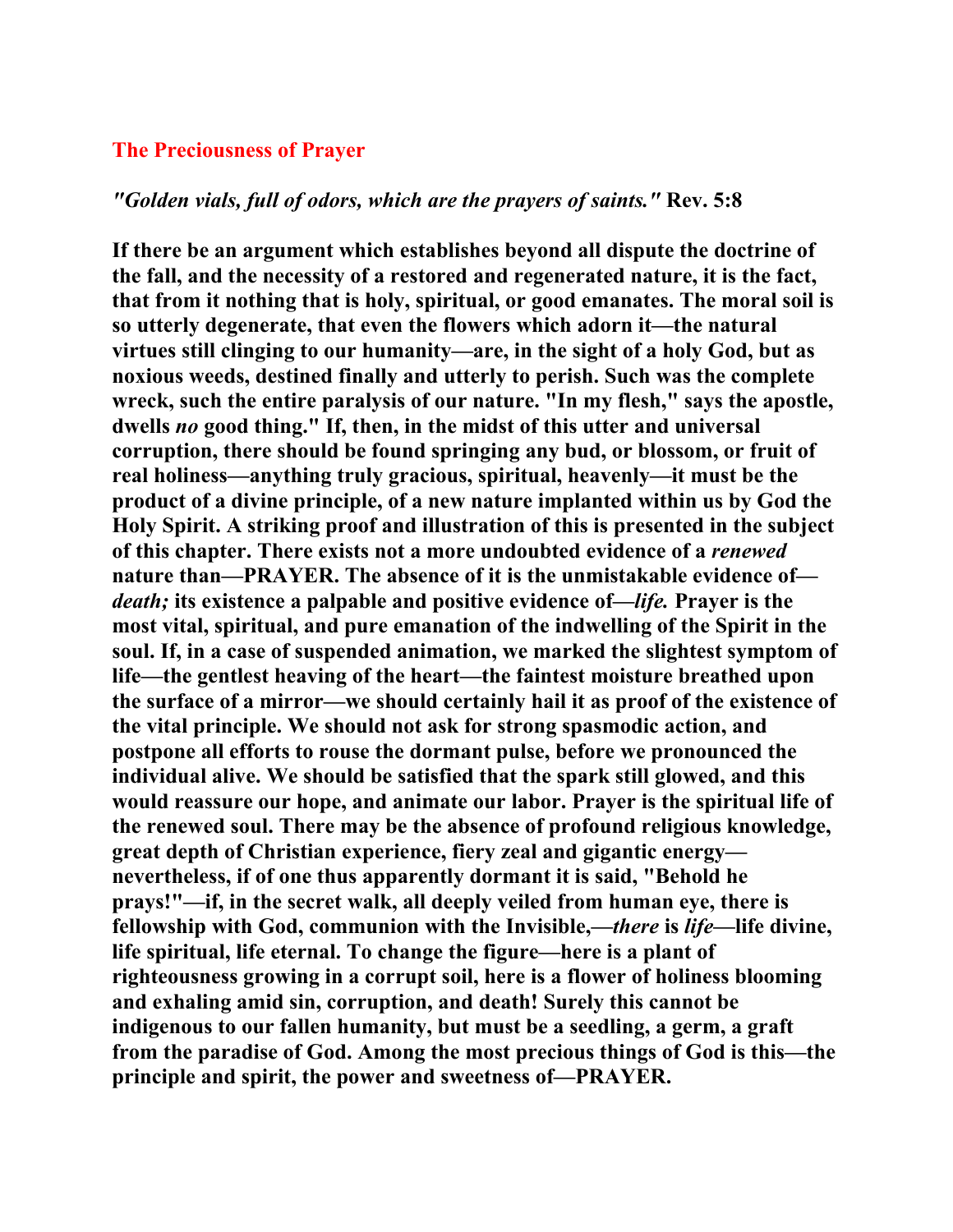**We select the idea from a scene in the Apocalyptic drama which passed before the eye of John. In this vision, among other sublime revelations, he beheld "four beasts and four and twenty elders fall down before the Lamb, having every one of them harps, and golden vials full of odors, which are the prayers of saints." That these elders belonged not to any order of angelic intelligence, is conclusive from the subsequent verse, in which they are represented as acknowledging themselves to be** *"redeemed* **to God by the blood of the Lamb." It is clear, then, that they formed a part of the Church redeemed from among men. The whole vision is designed to present the fact, that the Church of God is a** *praying Church;* **and that the prayers of the Lord's people ascend before JEHOVAH as precious incense, holy, fragrant, and acceptable, through the infinite and atoning merits of Jesus Christ. THE PRECIOUSNESS OF PRAYER, then, is our theme, and the following is the order in which we propose to present it:—The sacred incense,—the "golden vials," from whence the incense ascends,—and the preciousness and acceptance of the incense to God. "Golden vials full of odors, which are the prayers of saints."** 

**But observe, in the outset, whose prayers are these:—"The prayers of** *saints."* **"Odors (or incense), which are the prayers of saints." What saints? Not the**  *glorified* **saints. The saints in heaven have done with prayer. The service and the employment, which before was to them the most precious and hallowed, has now ceased forever. That which is perfect is come, and that which was but in part is done away. Prayer and supplication, which on earth was the source of their sweetest solace and their richest comfort—the vital atmosphere in which they lived—is exchanged for** *praise.* **Adoration, thanksgiving, and worship fill every soul, attune every heart, and employ every tongue, in this world of blessedness. Beloved, there is no prayer in heaven, save that of the Great Interceding High Priest. It is a remarkable fact—and it stands in direct refutation of the dogma held by the idolatrous communion of Rome—that there is recorded in the Bible but a single appeal from creatures on earth to the saints in heaven—but one instance of supplication addressed to the glorified spirits—and** *that* **was denied! We refer to the appeal of Dives to Abraham. Thus the Romish idea of the invocation of saints is directly opposed to the Word of God. There is but one recognized Intercessor in heaven, the Lord Jesus Christ, who "by His own blood entered once into the holy place," and "ever lives to make intercession for us." With such a Mediator before the throne, whom the Father hears always, why invoke the aid, the sympathy, the prayers of creatures—angel or saint? The Great High Priest is in heaven will not that suffice? With Him the Father is well pleased—is not this enough? His intercession never fails—what more can you desire? Begirt with His**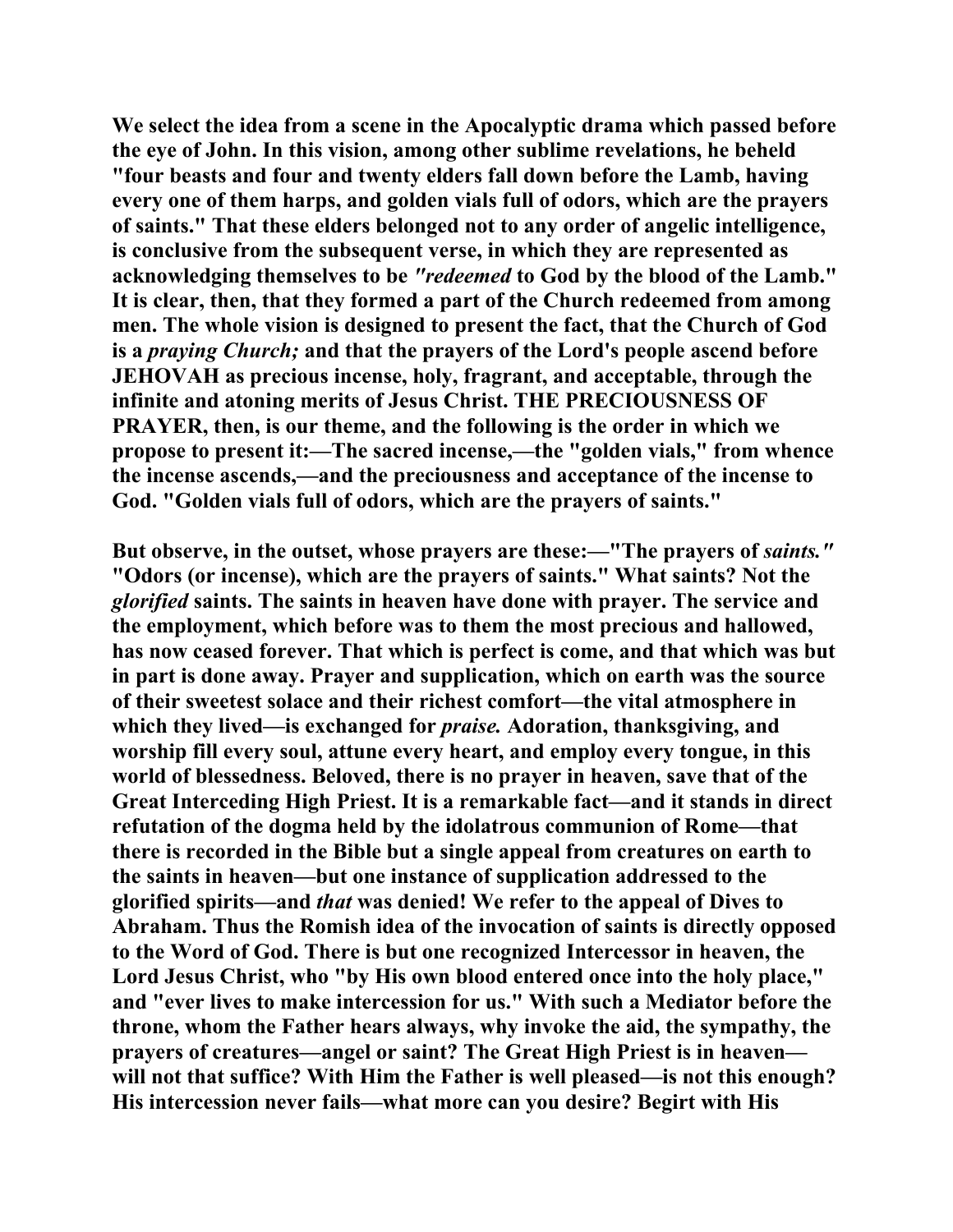**ephod, and wearing His breast-plate, He bears the burdens and participates the sorrows of His Church below. By no avenue but His bleeding heart can they enter,—up no ladder but His cross can they ascend,—and with no name may they entwine their supplications but the one name which transcends every name, the name of—JESUS. Who can fully unfold the blessedness of this truth to the saints of God? Do we not, beloved, rob our souls of the peculiar blessing—the support, the comfort, the grace—bound up in the intercessory work of our Immanuel within the veil? What can be more encouraging and animating than to know that Christ remembers us, prays for us, and upholds us in heaven?—that he thinks of us with a Friend's affection, compassionates us with a Brother's sympathy, prays for and supports us with a Savior's meritorious intercession? See you Him not, by faith, standing before the golden altar in glory, presenting the sacred incense of His merits, the temple all filled with its perfume? Do not think that the Church below has no tokens, unmistakable and precious, of her Great High Priest's intercession within the veil of glory. Has the** *type* **of this truth no significance? A part of Aaron's vestment was "a golden** *bell* **upon the hem of the robe round about." And the Divine instruction was, "It shall be upon Aaron to minister; and** *his sound shall be heard* **when he goes in unto the holy place before the Lord." (Exod. 28:34, 35.) How expressive and how sweet must that sound have been to the waiting congregation without! It was to them an evidence and a token that the priest was within the veil, ministering before the altar, bearing them upon his breast-plate, presenting their sacrifices, and securing by his intercession their acceptance and God's response. Beloved,** *our* **Great High Priest has passed within the veil, and appears in the presence of God for us. Hear you not the music of His bells? How entrancing their melody! How precious their significance! Every covenant blessing sent down from God every gracious answer to prayer returned—every pure beam of love darting into your soul—every spring of joy; and peace, and hope welling up in your heart—every burden sustained—every grief soothed—every temptation broken, is the chiming of these bells upon the robe of Jesus as He ministers before the throne of God in glory. How sweet, how precious, how soothing their melody! Child of God!—** 

**"Lift up your eyes to the heavenly seat, Where your Redeemer stays; Kind Intercessor! there He sits, And loves, and pleads, and prays.** 

**"Petitions now and praise may rise,**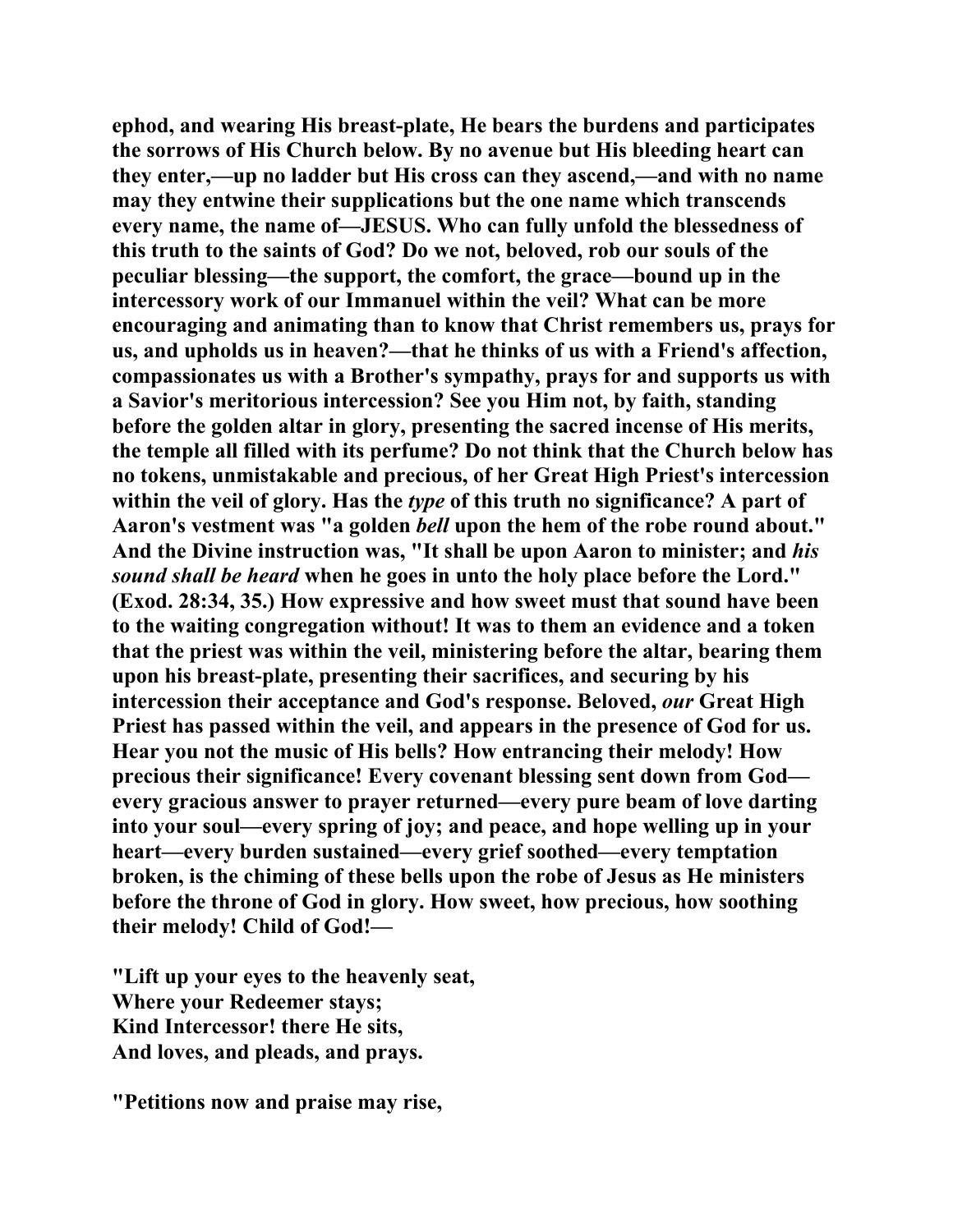**And saints their offering bring; The Priest, with His own sacrifice, Presents them to the King.** 

**"JESUS** *alone* **shall bear my cries Up to His Father's throne; He, dearest Lord! perfumes my sighs, And sweetens every groan."** 

**"The prayers of** *saints."* **If prayer be the breathing of the indwelling Spirit in the soul—if the expression of deeply-felt want—if the language of a child and if the incense of the heart wafted to heaven through faith in Christ, then the** *saints* **of God are the only individuals who offer true prayer. Prayer is too holy and spiritual an exercise for any but the holy ones. None prostrate themselves at the mercy-seat but the poor in spirit—the self-abhorring— Christ-desiring! To them** *this spot* **is the dearest in the universe. Here is attraction which, find them where it may, irresistibly draws and indissolubly binds them. All may be gloom beyond—all is sunshine here. The saint in audience with JEHOVAH is the most morally sublime spectacle in the universe. Angelic spirits must look down upon it with an emotion of blended awe and delight. Such is the privilege of a—Saint. Let the world deride the name, and trample in the dust him who wears it, yet is it the most honored and sacred appellation God ever conferred upon mortal. "Called to be saints"—what a high calling, beloved, is this! Made lower than angels by sin, we are made higher than angels by grace. Redemption has exalted our humanity above every other nature but the Divine. To be clothed upon with the "righteousness of GOD," is to occupy a position of dignity and glory to which no other creature can aspire. Angels stand in the aphelion, saints in the center, of the Sun of Righteousness. Lord! let the infidel deny the character, and the worldling scorn the name, number me among your saints everlasting, upon whom is conferred the privilege of fellowship and nearness with You here, and glory, honor, and immortality with You hereafter!** 

**But what is the** *incense?***—"the prayers of saints." The emblem is exquisitely beautiful and expressive. It is one of the highest conceptions of poetry, in one of its most sacred forms. Prayer is holy incense. The margin of the passage so renders it, and David so employs the expression in connection with prayer: "Let my** *prayer* **come before You as** *incense,* **and the lifting up of my hands as the evening sacrifice." We have but glanced at the truth that the saints of God are a praying people—that communion with the Triune Jehovah is an**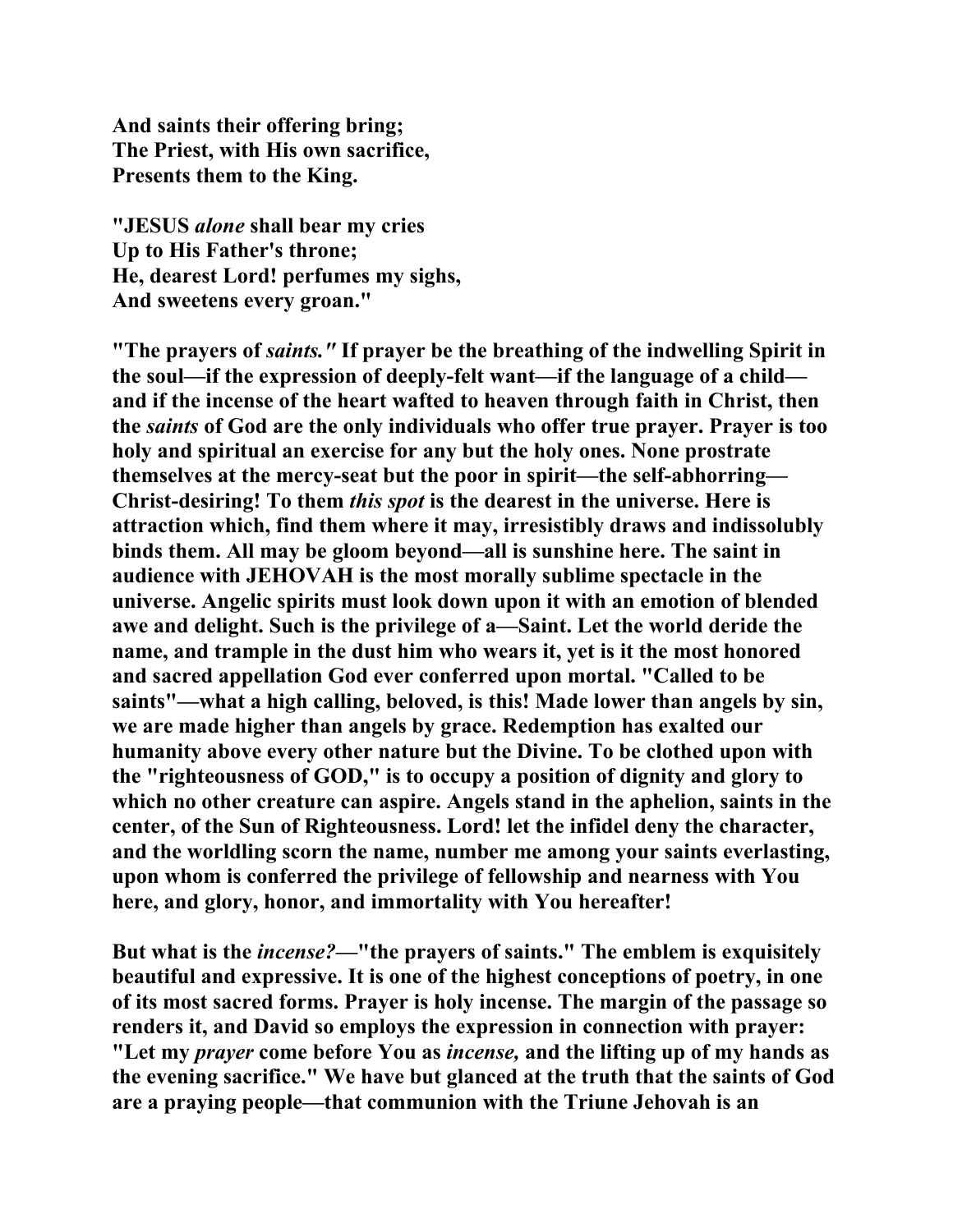**essential characteristic. The thought is so important, we propose in a few pages to amplify it. We have said that devotion is a symptom of life, an evidence of true piety, a characteristic of a saint of God. This remark holds good in its universal application. True prayer is that one vital principle that animates, energizes, and sanctifies the universal family of God. Whatever their differences of ecclesiastical polity, discipline, or worship—whatever their varied gifts, attainments, or position in society,** *prayer* **is the moral atmosphere of the one Church of God. "Moses and Aaron among His priests, and Samuel among those who call upon His name; they called upon the Lord, and He answered them." No man is a saint of God who is not a** *praying man;* **and a praying man, find him where you may, is a** *saint* **of God. He may prefer the place and the mode of prayer which his conscience best approves; and whether that place be a cathedral or a barn, and the mode be liturgical or free, is of no essential moment. If, penetrating within the inner and hidden shrine, he waves before its altar the censer of a truly contrite, believing, adoring heart, drawing near to God in the name of Jesus, and holding fellowship with the Invisible, that man is a man of prayer, is a recognized saint of the Most High, and as such we should recognize and commune with him as a Christian brother beloved.** 

**But not only is prayer essential to the character of a saint of God, his whole history implies that he is a man of prayer. Your Christian life, beloved reader, necessitates this walking with God in all its minute detail. If it be a divine precept, as it is a precious privilege, to "acknowledge the Lord in all our ways," then this habit of recognizing the being and government of God, His love and care for us, His providential guidance of our every step, must keep us in constant and close contact with our Father and Friend. And when to this we add the more spiritual part of our history,—the Christian conflict we wage, the constant discoveries of sin we make, the seductions by which we are assailed, the daily trials, sorrows, and disappointments to which we are subjected,—surely PRAYER must be the living, enshrouding atmosphere of a saint of God. Not one moment could we live without it.** *Prayer***—either breathed from the believer's heart on earth, or from the lips of the Great Intercessor in heaven—sustains each moment the life of God in the soul of man. Ah, beloved! where could you go with those burdens, those wants, those chafings, those backslidings, those shortcomings, those sorrows, which compose so large a part of daily life, but to the throne of grace? Where could you resort for mercy, for strength, for fortitude, for patience, for comfort and soothing, but where the God of love and power meets you and talks with you through Jesus, as man communes with his friend? It is in this light we come to**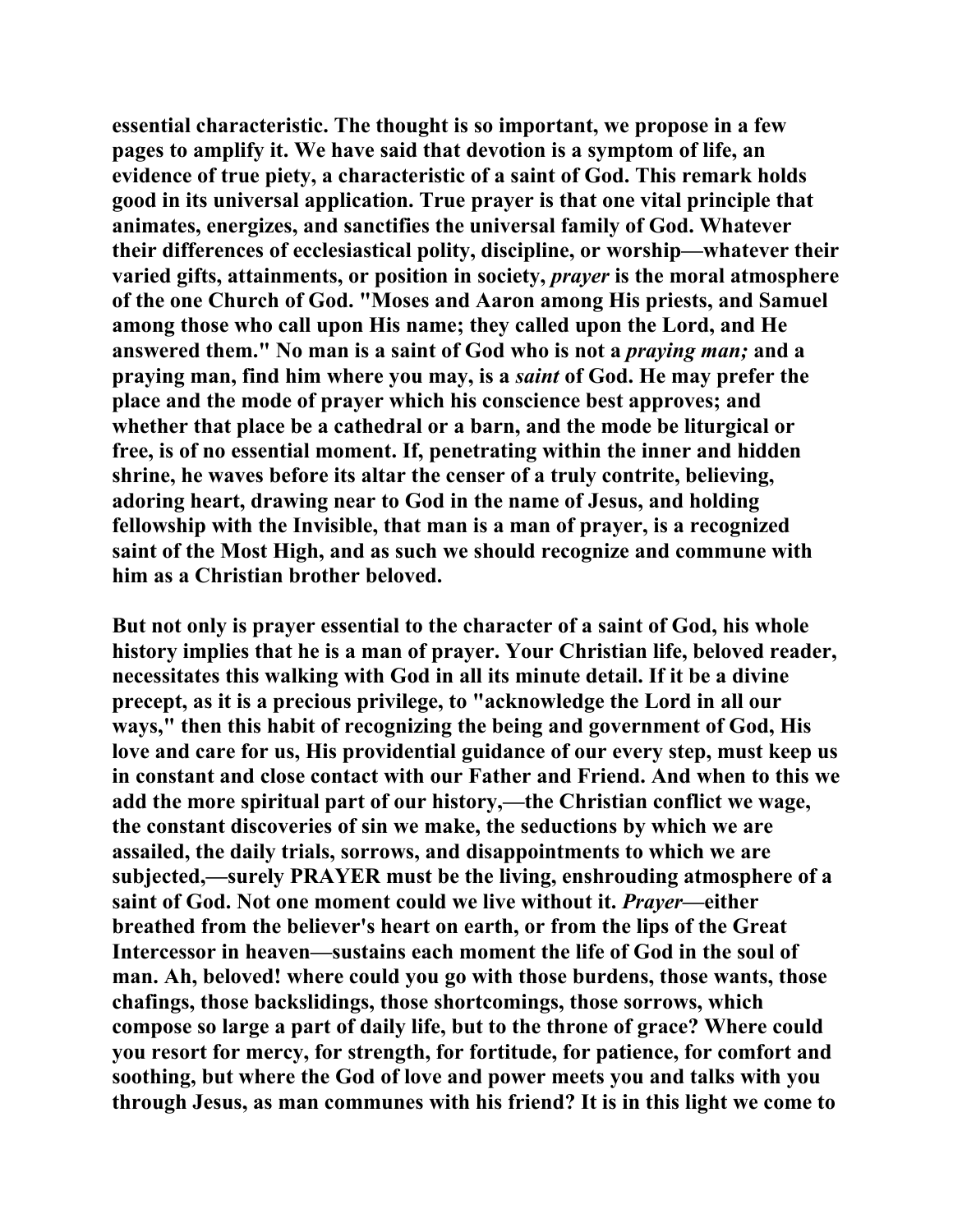**regard prayer, not merely as a divine command, or as a Christian duty, but as the holiest, sweetest, and most precious privilege God has given to us on earth. Look at its grandeur—a mortal, a sinful mortal, in audience with the God of heaven! And when we consider that mortal in the light of a child and that God in the character of a** *Father,* **the spectacle becomes one of unsurpassed beauty and tenderness. But look at its preciousness. It comprehends all the minutiae of our daily life. "Casting** *all* **your care upon Him." "Be careful for nothing; but** *in everything,* **by prayer and supplication with thanksgiving, let your requests be made known unto God." What a tender, loving rebuke is this of that restraining of prayer, and limiting of God, which restricts our petitions to the major concerns of life, while it leaves unprovided for the minor ones. And yet, beloved, God is as deeply interested in your** *small* **cares as in your large ones. Those comparatively trivial events, those lesser circumstances of your history, are often those which you feel the most keenly, which chafe the most severely, and upon which so much that is important and momentous in your life depends. Learn, then, the blessedness, and appreciate the privilege, of hallowing with prayer the** *minute* **details of daily life. Infinite as Jehovah is, He stoops to our little trials, little cares, little wants, little sorrows. Nothing is too small for God that concerns you, His loved child. Study the life of Jesus when on earth. Was there a circumstance, or a want, or a temptation in the history of His disciples too mean or unimportant for His notice? He who, by similitude so significant and impressive, could vindicate and explain the particular providence of God in the affairs of His people, assuring those who the very hairs of their head were all numbered, was not likely to pass unnoticed and unmet the fasting and languor of His disciples, when on one occasion He said unto them, "Come you yourselves apart into a desert place, and rest awhile." He who created the minute things of nature, alike regards the minute things in providence, and despises not the "day of small things" in grace. God made the atoms that form the pyramids, the mote that dances in the sunbeam, the insect that swims in the ocean drop. Do you think, then, that He can be indifferent to, or regard as beneath His notice, the smallest care, the most delicate sorrow, the lowest want, the lowest interest, that relates to you? Impossible! Learn, then, to entwine with your petitions the small cares, the trifling sorrows, the little wants of daily life. Whatever affects you—be it a changed look, an altered tone, an unkind word, a slight, a wrong, a wound, a demand you cannot meet, a charge you cannot notice, a sorrow you cannot disclose—turn it into prayer, and send it up to God. Disclosures you may not make to man you can make to the Lord. Man may be too little for your great matters, God is not too great for your small ones. Only give yourself to prayer,**  whatever be the occasion that calls for it. Send up your heart unto God *just as*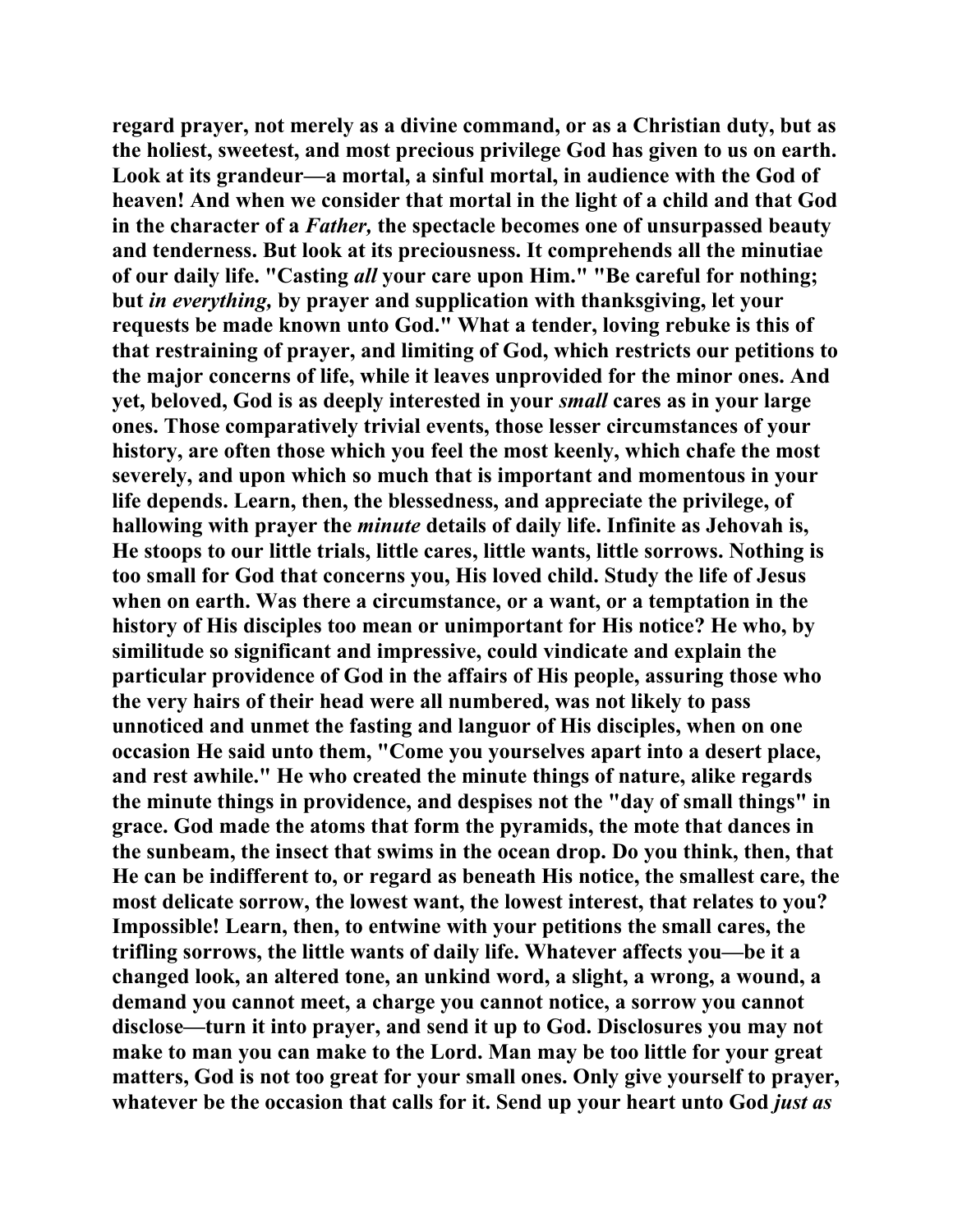*it is.* **Send up a whole heart, and He will return it a broken heart. Send up a broken heart, and He will return it a healed heart. Send up a cold heart, and He will return it a loving heart. Send up an empty heart, and He will return it a full heart. Send up a praying heart, and He will return it a praising heart. Only send up your heart to heaven, whatever its frame or condition, its desires or wants, and your Heavenly Father's loving, gracious heart will descend and meet it when its pinions have scarce left the earth to sweep in faith and prayer the skies. "Trust in Him at all times. You people,** *pour out your heart* **before**  Him. God is a refuge for us." "And it shall come to pass that *before they call*, I **will answer: and** *while they are yet speaking,* **I will hear." Wonderful encouragement to prayer!** 

**Having thus spoken of the sacred incense, it is meet that we now advert to the**  *censer.* **You will observe these "odors" are described as ascending from "golden vials." "Golden vials (or bowls) full of odors, which are the prayers of saints." These "golden vials," or bowls—as some critics more literally render the word** *philae***—are the** *censers* **of the saints. It is, then, an interesting and important question, What are the censers which the saints of God wave before the altar? In other words, to speak less figuratively, From whence does true prayer spring? It is not, beloved reader, every man who bends the knee before God who offers prayer from a** *golden censer.* **There is no religious duty so little understood, or more generally abused, as** *prayer.* **How much passes current for prayer with man, which is not prayer with God! It is like mistaking the artificial convulsions of galvanism for the actual breathing of life—the contortions of nature for the actings of grace. An individual may offer to God "strange fire" from an** *earthly* **censer. God says, "I cannot away with it." Beloved, true incense floats from a** *golden* **censer—what is it?** 

**Shall we begin with the censer** *of a broken and contrite heart?* **Here is a censer of the purest gold! Take not man's estimate of it—he, in his blindness, is constantly mistaking the spurious for the true, the precious for the vile. The world holds lightly a broken heart for sin. But take God's estimate,—"Thus says the high and lofty One that inhabits eternity, whose name is Holy; I dwell in the high and holy place, with him also** *that is of a contrite and humble spirit."* **A broken heart for sin is God's dwelling! Again,—"To this man will I look, even to him that is poor** *and of a contrite spirit."* **God will** *look* **at him— He will not look at a proud, self-sufficient, self-justifying heart—for "the proud He knows afar off;" but His eye—His eye of love, His eye of delight, His eye of approval—will rest upon the humble, broken, and contrite heart. Despised by the worldly, scorned by the proud, overlooked often by the saints,**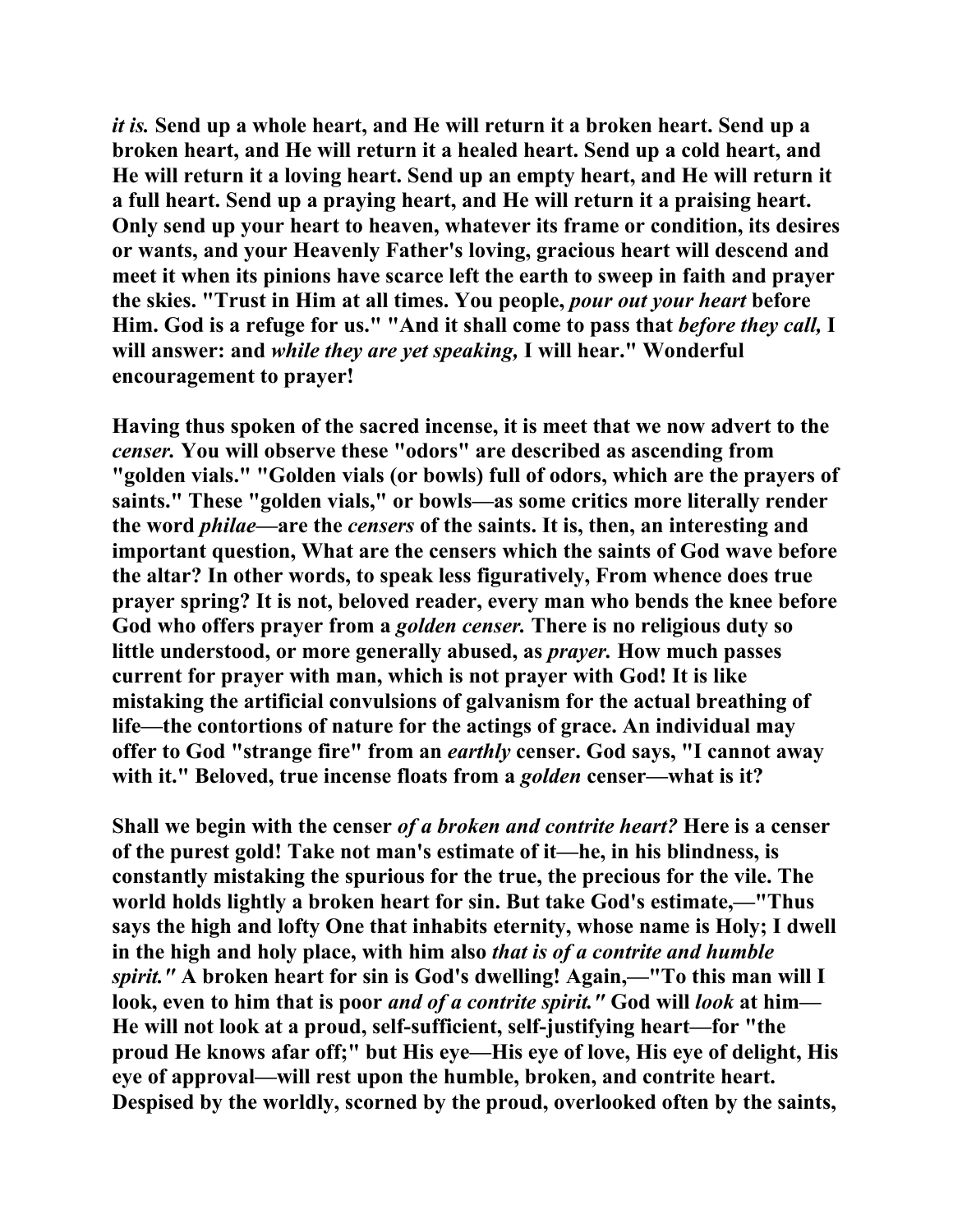**yet how beautiful, how costly, how precious to Christ is this golden vial! True, it is a contrite heart,—true, it is an empty heart,—true, it is a self-abased heart; but there waves not a censer in heaven, save the Great High Priest's, more beauteous, more costly, more precious than it. This "golden vial" is of heavenly construction. A Divine Craftsman made and formed it. God the Holy Spirit alone wrought this penitence, inspired this contrition, awakened this conviction of sin. He it was who abased that pride, laid low that loftiness, stained that glory, and smote that stricken, smitten heart in the dust. His the power that wakes that more than melody from those pale, trembling lips— "God be merciful to me a sinner!" Melody! Oh, angels' harps breathe not sweeter music than this! And God, when He hears it, looks down and sees on earth no spectacle of interest or grandeur to surpass it—one more precious to His heart. Bruised and broken though that spirit be, clad in the habiliments of woe and grief, filled with self-loathing and sin-abhorrence, it is in God's eye a**  *golden censer,* **wafting to His throne earth's sweetest, holiest, richest incense. "The sacrifices of God are a broken spirit: a broken and a contrite heart, O God, You will not despise."** 

**The** *believing* **heart is a golden censer, from which the holy incense of the prayer of faith ascends to God. A heart that humbly believes in the Lord Jesus,—that accepts without demur or hesitation, and as His free gift, His finished salvation,—that rests child-like and wholly upon the one offering by which Jesus has perfected forever the salvation of His people, is a "golden vial." All real prayer is the prayer of faith. It is offered in faith in God's word—His promise—and in what He is Himself as God,—able and willing to answer prayer. The prayer of faith is but taking God at His word:—"If you who are evil know how to give good gifts unto your children, how much more shall your heavenly Father give good things (even the Holy Spirit) to those who ask Him?" Now, the prayer of faith is the pleading of this promise with God, thus taking Him at His word. The Lord Jesus here places a blank card in the hands of His saints, and bids them inscribe upon it just what they want. It is a note of hand which He bids them fill up to any amount or character of blessing they require, and He will grant it. "Ask what you will." Beloved reader, the Lord gives you this promise, and bids you send it up to Him for fulfillment with the prayer of faith, trusting Him to make it good. There is much wisdom and love of our heavenly Father displayed in giving us this general promise that we might give it a particular application. Faith in God's promise is not so much a belief that a particular request will be granted—for that request is not named in the promise. But the stipulation is to grant any good asked, anything supplicated, any petition preferred, if only asked in**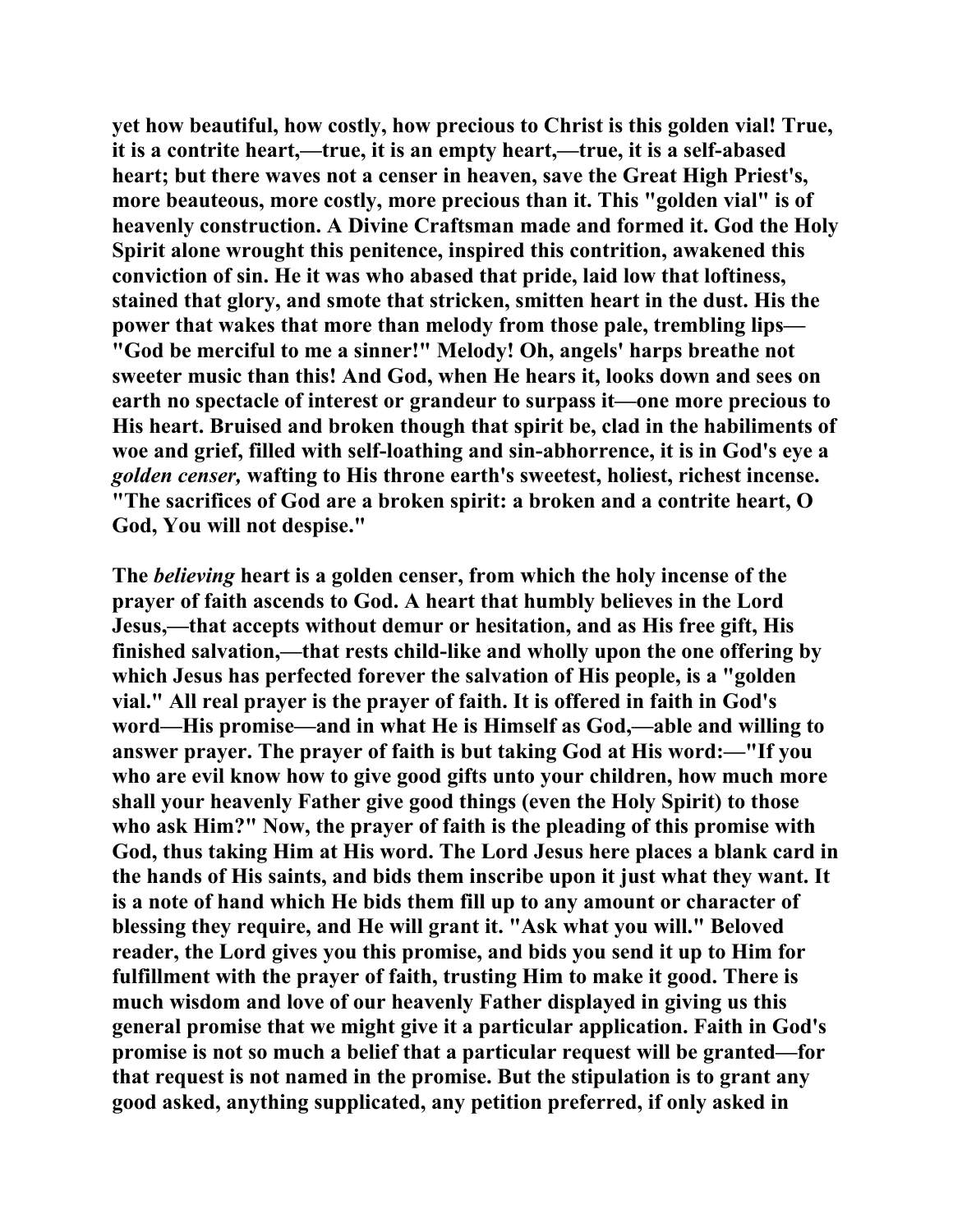**faith—faith in God's faithfulness and power to make good His word, and to obtain the blessing asked. It is a general promise connected with a particular application. The Lord Jesus says, "If you shall seek** *anything* **in my name, it shall be granted you." Therefore do not hang back and say, "My particular need is not mentioned in the promise; my especial case is not provided for in the Word." It is, beloved, if you will but take hold of the general promise of God, and plead it with the prayer of faith. No particular temporal good may be mentioned,—no especial spiritual blessing may be promised,—no single case may be specified; but if the censer of a believing heart waft the incense of the prayer of faith to God, God will grant that particular temporal good, or bestow that especial spiritual blessing, or meet that peculiar and urgent case. It was thus that Jacob prayed. "You said, I will surely do you good." What good? Any good, all good! There was the pleading by faith of God's general promise in a particular case of urgency. And when he met the Angel of the Covenant at Peniel, he exclaimed, "I will not let You go except You bless me…And He blessed him there." The prayer of the Syrophenician woman was the prayer of faith. "Call me a dog, tread me down beneath Your feet only grant me my request, and come and heal my child." Her faith had a general apprehension of Christ's power to eject the demon from her daughter, and then she flung her particular sorrow upon that heart that never was known to reject a plea, or cast a sorrow back again. Such is the power which the prayer of faith has with God! It is irresistible. No unworthiness, no sinfulness, no backsliding, no unfaithfulness, no depth of want, or peculiarity of case shall prevail with God to turn a deaf ear to the cry of faith. Faith in His word of promise, in His illimitable power, in His boundless resources, in His beloved Son, is so honoring to His nature and glorifying to His name, that the faintest incense which the censer of a lowly, believing heart ever sent up to heaven, reaches the Majesty on high, and brings back the blessing in a gracious and loving response—more than we either asked or thought of. We have to do not only with a prayer-answering, but also with a prayer-exceeding God—a God who always bestows more than we supplicated, because He delights to give, not according to our stinted desires, and measured requests, but according to the infinite merits of His beloved Son and His own wondrous love and power. Ask this faith of prayer at the hands of Jesus. He is not only its Object and its Medium, but He is also its Author and its Giver. Beseech Him to infuse this precious faith into your feeble, stammering petitions. Implore Him to intensify and energize your faint and faltering supplications with this divine heaven-descending and heaven-ascending principle. "Lord, increase my faith! Let me ask in faith, nothing doubting. Nerve my poor, faltering arm, so ready to hang down; stay my fluttering heart upon You, so**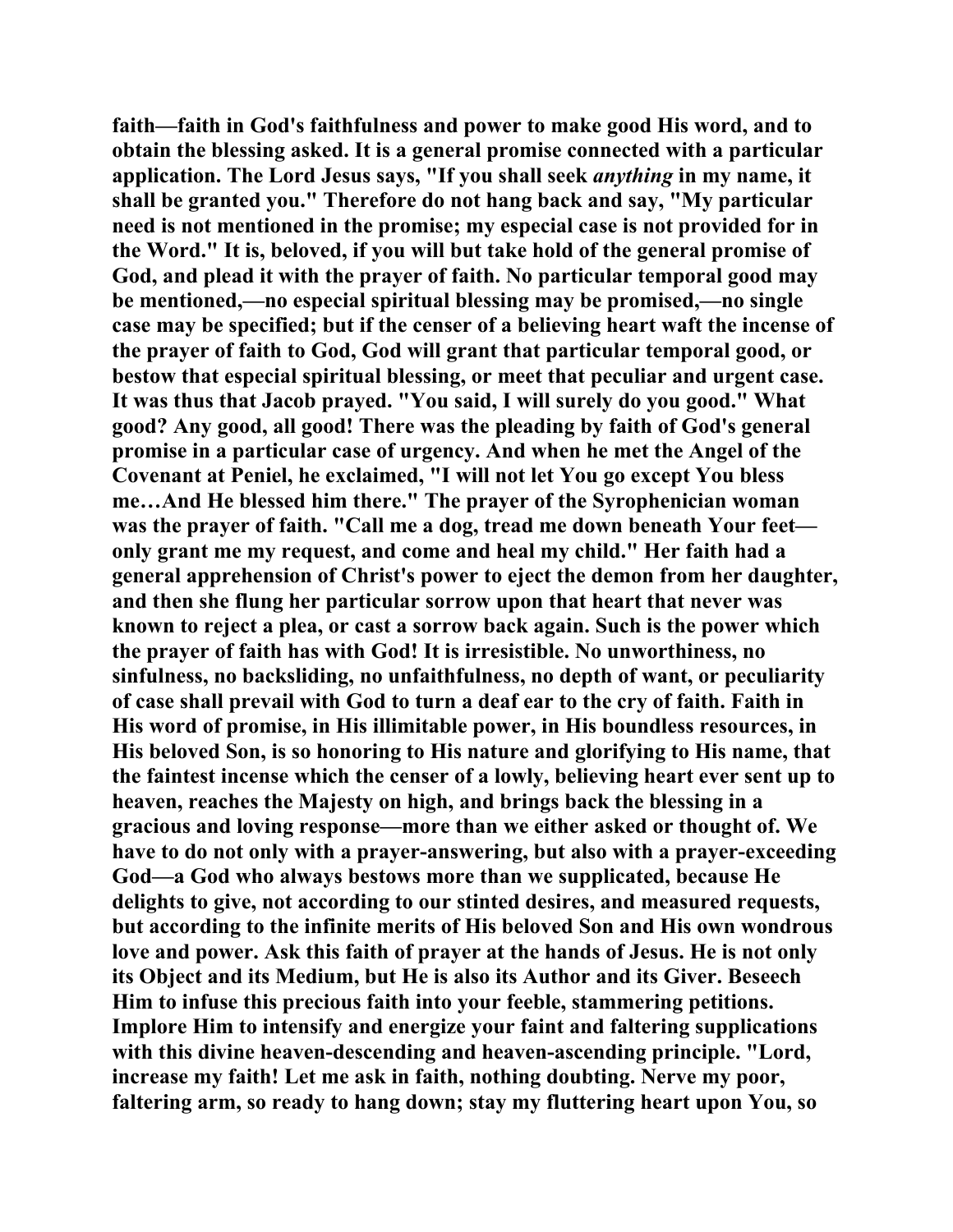**prone to swerve; and help my soul to cast itself upon Your precious promise to save to the uttermost, and I shall be saved. Lord, I believe; help You mine unbelief." Or, is your faith faltering faith—tempted faith—tried faith sinking faith? Listen to the words of Jesus, once addressed to a doubting believer, and now addressed to you. "O you of little faith, wherefore did you doubt?" "Gracious Savior! do You acknowledge my** *'little* **faith?' Then my 'little faith' shall acknowledge You! I will come to You,—I will confide in You, I will look to You; come what will, sink or swim, live or die, saved or perish, I will cleave and cling, dear Lord, to You! You are and You shall be my All in all." Wave this censer before the altar of sacrifice, and your prayer of faith shall be accepted. "This is the confidence that we have in Him, that, if we ask anything according to His will, He hears us. And if we know that He hear us, whatever we ask, we know that we have the petitions that we desired of Him." (1 John 5:14, 15.) The prayer of faith will pardon sin,—the prayer of faith will heal the sick,—the prayer of faith will open heaven,—the prayer of faith will move the Arm that upholds the universe! Ask in faith, nothing doubting, and you shall have the petitions you desire of Him.** 

*A Christ-loving heart* **is also a "golden vial" full of precious incense—***the incense of love.* **And such is the heart of all who are renewed by the Spirit, and are in a state of reconciliation and peace with God. There may be fluctuation in this holy affection, it may ebb and flow,—it may be tried, tempted, grieved,—yet a heart in which glows a solitary, glimmering spark of divine love, a heart which can say, "Lord, You know all things, You know that I love You," is a golden censer, wafting its grateful incense to God. But let us not be satisfied with a dubious or imperfect love to God. Let our return of affection be worthy the Object that inspires it. There are no changes in the tide of Christ's love to us—it is always a flow, never an ebb. What may to our short ken appear an ebb, is in reality not so. It is not that the tide of God's love recedes from us, it is that we recede from the tide of God's love. We quit the depths of this infinite and never-receding ocean, and repair to the shallows of creature good, of human affection, of worldly enjoyment; and then, chilled, disappointed, perhaps wounded, we marvel that our love to God has so soon congealed, ceasing to flow in its customary warm and undivided current. We wonder that the Bible has not the same interest, the means of grace the same attraction, prayer the same sweetness, and the ministry of the word the same power. Alas! the change is in our humanized divine affections, in our lessened spirituality, in our lessened tone of heavenliness, in our truant affections, our undecided heart. We have allowed the idolatry of the creature, the love of the world, or the too eager pursuit of its calling, or the too earnest desire to please**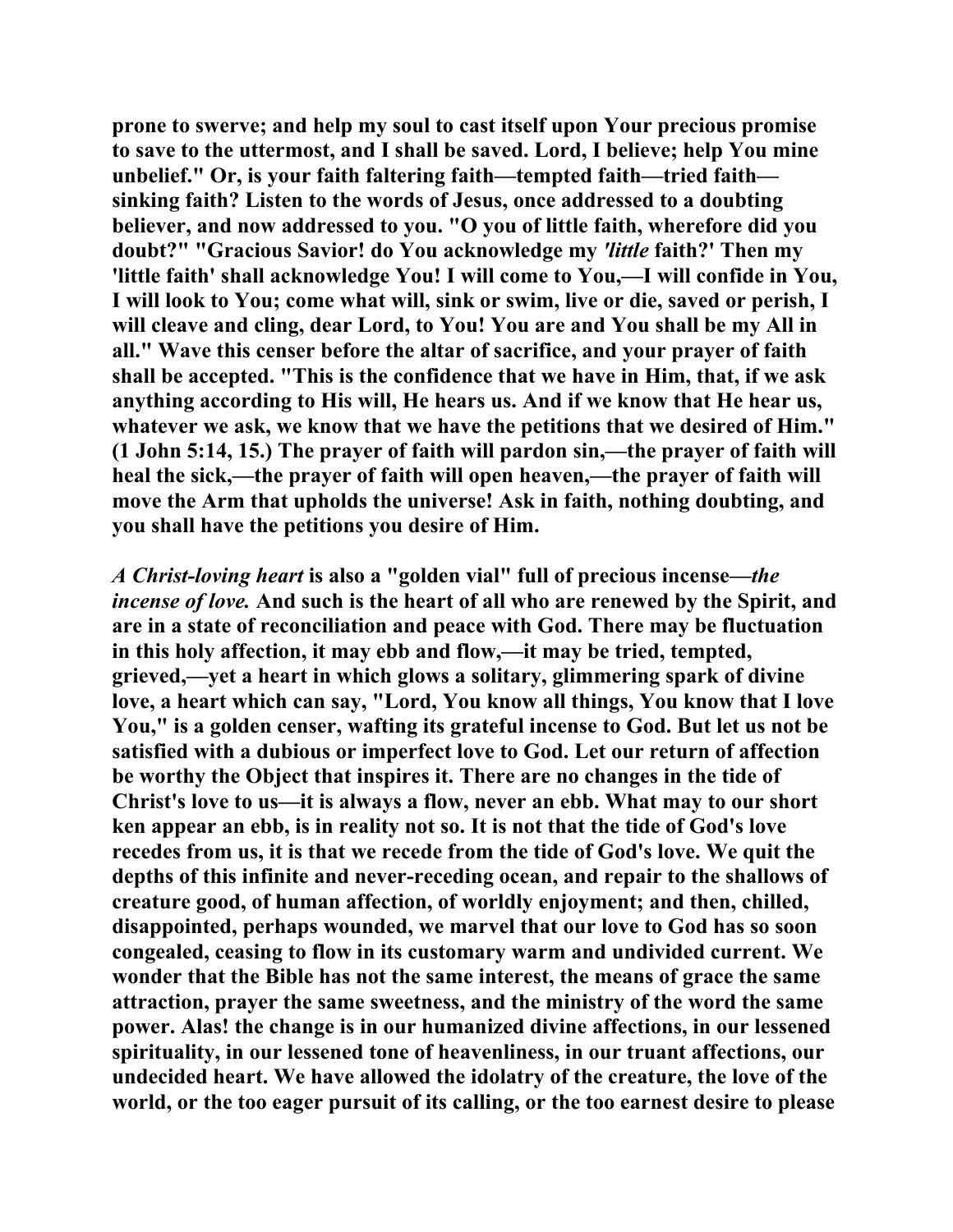**and stand well with its friends, to insinuate itself into our heart, and steal away its affections from Christ. But let us retrace our steps,—the door of return is yet open,—and come back to Christ. Repairing afresh the altar where His sacrifice was offered, let us from its holy fire replenish our cold censer with living embers, and once more send up the holy, precious, fragrant incense of a restored, loving, surrendered heart to God.** 

**Not less precious to the Lord is** *the censer of a praiseful heart.* **Alas that the elements of thanksgiving and praise should be so wanting in our religion! Yet so it is. We speak of prayer-meetings, but seldom of praise-meetings,—of gatherings for humiliation, confession, and supplication, but how rarely do we assemble to give thanks to God, and to render to Him the praise due unto His great Name. When the pressure is upon us, we are eager to draw in the Divine goodness by prayer; when the pressure is removed, how slow to breathe out the acknowledgment by praise! And yet for our encouragement God has said, "Whoever offers PRAISE** *glorifies* **me." Since the Lord's government of His people is a government of love, it follows that, whatever the decision of that government may be, it is in love He deals with them. "Whom I** *love,* **I rebuke and chasten." If this be so, there is nothing in the dealings of God that may not prompt you to wave before Him the golden censer of a thankful heart. Oh, precious the cloud thus ascending, filling heaven with its odor! In heaven, all is adoration, thanksgiving, and praise. And when we offer** *praise* **to God, we approach in our worship on earth the nearest to the worship of the glorified in heaven. Oh, let us, then, not be slow to wave this golden censer, and offer Him the precious incense! We will praise Him for electing love—praise Him for Jesus—praise Him for a divine righteousness—praise Him for a free-grace salvation—praise Him for a full pardon—praise Him for a throne of grace praise Him for the Rock that towers above our head, sheltering us with its shadow, and refreshing us with its streams—praise Him for the blessing given, for the blessing withheld—praise Him for the restorings, for the upholdings, for the chastenings, for the rebukes, for the wounds,—for the darkness of sorrow, for the brightness of joy,—for the retrospect of grief, for the prospective of bliss,—yes, for all that is past, that is present, and that is to come;—for all,** *all* **flows from one Divine source—the everlasting and unchangeable love of God in Christ Jesus our Lord.** 

**One point of deep interest yet remains to be considered—***the preciousness of the incense:* **"golden vials, full of odors." Be the incense that is offered to God through Christ what it may—prayer—confession of sin—supplication praise, yet ascending from the heart, oh, how full of sacred odor is the vessel!**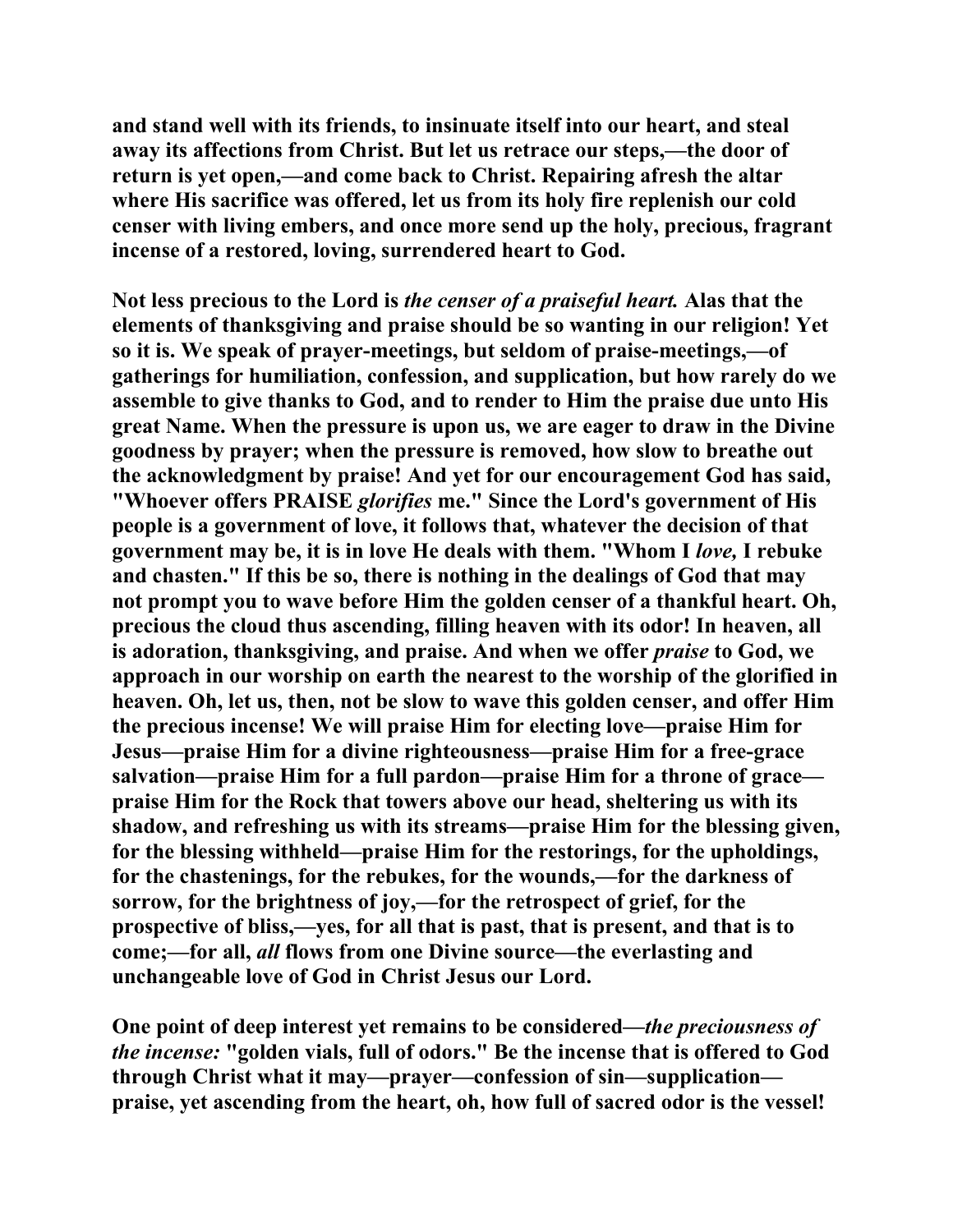**It may be a sinful, and yet a contrite heart,—a wandering, and yet a sincere heart,—a changeful, and yet a loving heart; still, in God's eye, it is a** *"golden*  **vial," and the Lord smelled a sweet savor in the incense wafted from it to His throne.** 

**Prayer must be precious incense to God, because, in the first place,** *it is the fruit of the Holy Spirit in the soul.* **All true prayer—be it but a desire, a groan, a tear, a sigh—is the inspiration of the Spirit. "The Spirit also helps our infirmities: for we know not what we should pray for as we ought: but the Spirit makes intercession for us with groanings which cannot be uttered." It is this truth that stamps a value upon the weakest prayer the saints of God ever breathed, and which imparts to that weak prayer a richer fragrance to God than earth's choicest perfume. We but faintly conceive the costliness and beauty of the lowest work of the Holy Spirit in the soul. It is nothing less than the begetting of the Divine nature in man: the erection and up building of a structure of righteousness that shall outlive all material grandeur, and be radiant with the glory and resound with the praises of Jehovah to all eternity. That must be the power of God the Holy Spirit that can extract incense so sweet, so fragrant, so precious, from hearts so sinful, so vile, so worthless as ours! Such are the prayers breathing from your heart, dear reader. They may be mixed with much of the earthliness of the channel through which they flow,—you may complain of coldness, formality, wandering thoughts, the intrusion of things foreign to your feelings, desires, and enjoyments,—yet, pouring out your heart to God in the most retired, lonely, feeble way, your Father in heaven recognizes it as the voice of a child, and "accepts you with your sweet savor." Oh, see, then, that the prayer that breathes from your lips, whether from the pulpit or the closet, whether in public or in private, be the breathing of the Holy Spirit! Seek to be filled with the Spirit. Rest not short of His vital power, and sanctifying influence, and fragrant anointing in your soul. Then, although your prayers may be mixed with tears, and groans, and confessions,—though with a stammering tongue and quivering lip you address the Majesty of heaven and earth, God will observe the voice of His Spirit in your prayers, and will speedily and graciously respond.** 

**But that which imparts the richest fragrance to the prayers of the saints is the atoning merit of Christ's obedience and death, through the medium of whose mediatorship they are offered, and on the ground of whose merits they are accepted. The apostle beautifully propounds this truth:—"Christ also has loved us, and has given Himself for us** *an offering and a sacrifice to God for a sweet-smelling savor."* **This sacrifice it is—divine in its dignity, expiatory in its**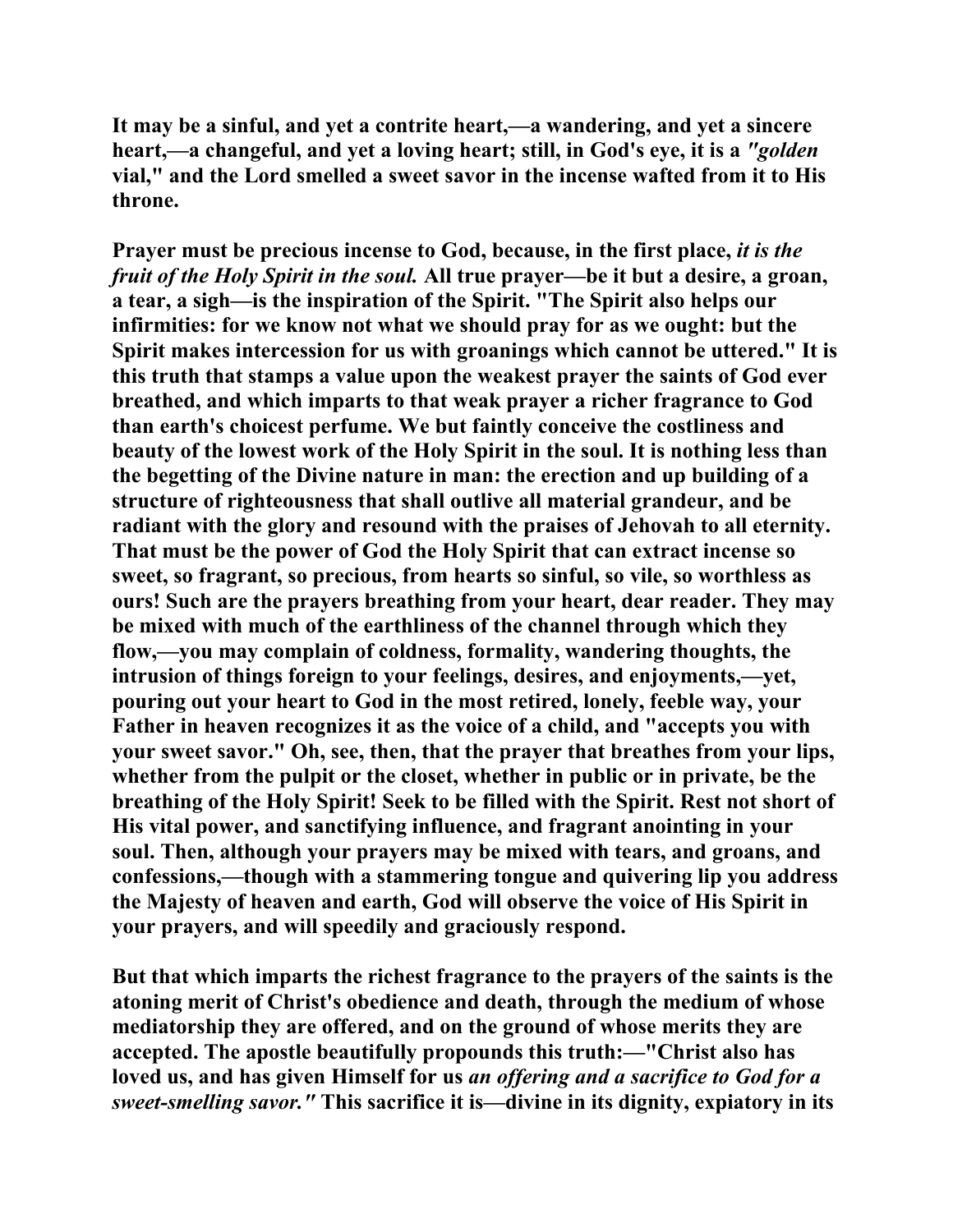**character, complete in its offering, and accepted by God—that invests with a cloud of divine incense, most fragrant and precious, every broken petition, every penitential confession, every believing supplication wafted to God from the heart of a saint on earth. The sacrifice of Christ on earth opened a door by which the believer approaches God in heaven. The intercession of Christ, which is the presentation of His merits before the golden altar, secures the acceptance of his petitions in glory. We marvel not now that these "golden vials" should be "filled with odors, which are the prayers of saints." The Holy Spirit fills the censer, and then Jesus the obedient One, Jesus the crucified One, Jesus the risen One, Jesus the ascended, glorified, interceding One, throws the divine fragrance of His offering around the prayers of His people, and thus they find favor with God. What an encouragement is this to draw near to God in prayer! Who that approaches, though with taint, and fear, and imperfection in his petitions, yet with sincerity, penitence, and faith, shall fail of finding acceptance both of his person and his offering, seeing that the Lord Jesus Christ imparts His merits, employs His advocacy, and blends with the much incense of His sacrifice every humble suit, every heaven-directed petition? "We are many times dejected at the remembrance of our prayers; but the concern that Christ has in them is a ground to raise us. We have an Advocate that knows how to separate the impertinences and follies which fall from the mouths of His clients; He knows how to rectify and purify our bills of requests, and present them otherwise than we do. How happy a thing is it to have One to offer up our prayers in His golden censer, and perfume our weak performances by applying His merit to them! Satan distracts our prayers, but cannot blemish Christ's intercession. When we cannot present our own case, by reason of diseases and indispositions, we have One to present our cause for us, that can never be distempered, who is more quick to present our groans than we are to utter them. Besides, all prayers put up** *in His name* **shall be successful. (John 16:23.) The arguments we use from Christ's merits are the same fundamentally upon which the plea of Christ in heaven is grounded, and if God should deny us it, it were to deny His Son, and cast off that delight He Himself has in the merits of His death; but God loves that mediation of His Son, and that this work of His should be honored and acknowledged. And though we have no promise to have our prayers heard, yet there is no doubt but He will hear the prayers of Christ for us, for Him He hears always. (John 11:42.)"** 

**In another part of the Apocalypse we have a beautiful unfolding of this truth,—the mediation of Christ in connection with the saints' prayers:—"And another angel came and stood at the altar, having a golden censer; and, there**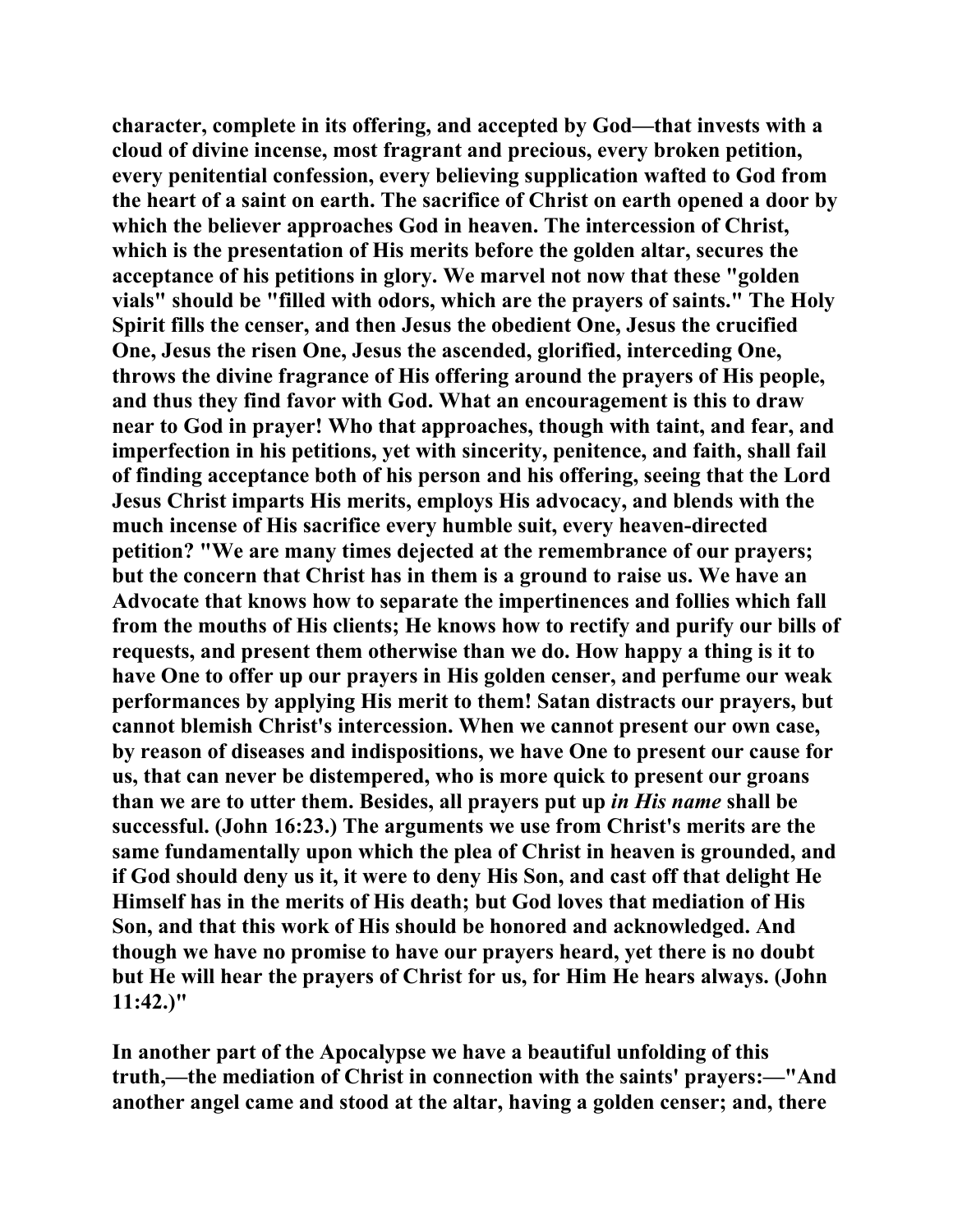**was given unto him much incense, that he should offer it with the prayers of all saints upon the golden altar which was before the throne." (Rev. 8:3.) This "angel" was Jesus, the Angel of the everlasting Covenant, who now stands before the golden altar, waving the golden censer, blending the precious incense of His own divine and atoning merits with the prayers of all His saints. Oh, how powerful, then, with God must be the prayers of His people, entwined and blended with the much incense of** *such* **a sacrifice! How can we doubt the success of every petition sent up to the court of Heaven, with such an Advocate to present and plead it? Let us, then, "draw near;" let us come boldly to the throne of grace and ask what we will. Is it pardon?** *ask it.* **Is it acceptance?** *ask it.* **Is it grace?** *ask it.* **Is it some temporal good needed?** *ask it.*  **The petitioner may be unworthy, and the petition imperfect—there may be much sinfulness in the one, and many flaws in the other; but Christ's merit puts it all right. Upon the ground of that merit, God says to you—"I will accept you with your sweet savor." The person first finds favor, and then the offering. Our** *persons,* **"accepted in the Beloved," secure the gracious acceptance of our** *prayers.* **Tell me not, then, that there is so much sinful taint marring the fragrance of your prayers—such coldness of spirit—such vagrancy of mind—such intrusion of sinful imaginations and desires—such formality, unbelief, and insincerity—such a lack of power, life, and unction, in a word so much** *unpraying prayer;* **still, approaching as a true penitent, with some yearnings of spirit after God—some Christ-thirsting, Christ-longing in your soul, and asking in His name, and pleading His blood, there shall be a gracious acceptance of your person, and a prompt answer to your prayers, secured by the cloud of incense which goes up moment by moment from the golden censer which the Angel of the everlasting Covenant waves to and fro before the golden altar in heaven. One touch of that censer, one breath of that incense, annihilates in a moment and forever all the sinful faults and human imperfections adhering to your prayers. "The prayers of** *all* **saints." Sweet and encouraging declaration! No one excluded; the weak, the trembling, the fearful, the unbelieving, those of but shallow knowledge, of little grace, and of tried circumstances, who write themselves** *"less* **than the** *least* **of all saints," even their prayers, presented in the name of Jesus, and offered** *with* **the much incense that floats from the golden censer, cover the mercy-seat of heaven with their cloud, and fill heaven with their fragrance. Poor trembling soul! doubt no more the full acceptance of your prayers.** 

**How precious, then, is prayer! Prove its preciousness by personal experience, beloved reader. Are you afflicted?—***give yourself to prayer.* **Are you burdened with sin?—***give yourself to prayer.* **Are you oppressed with sorrow?—***give*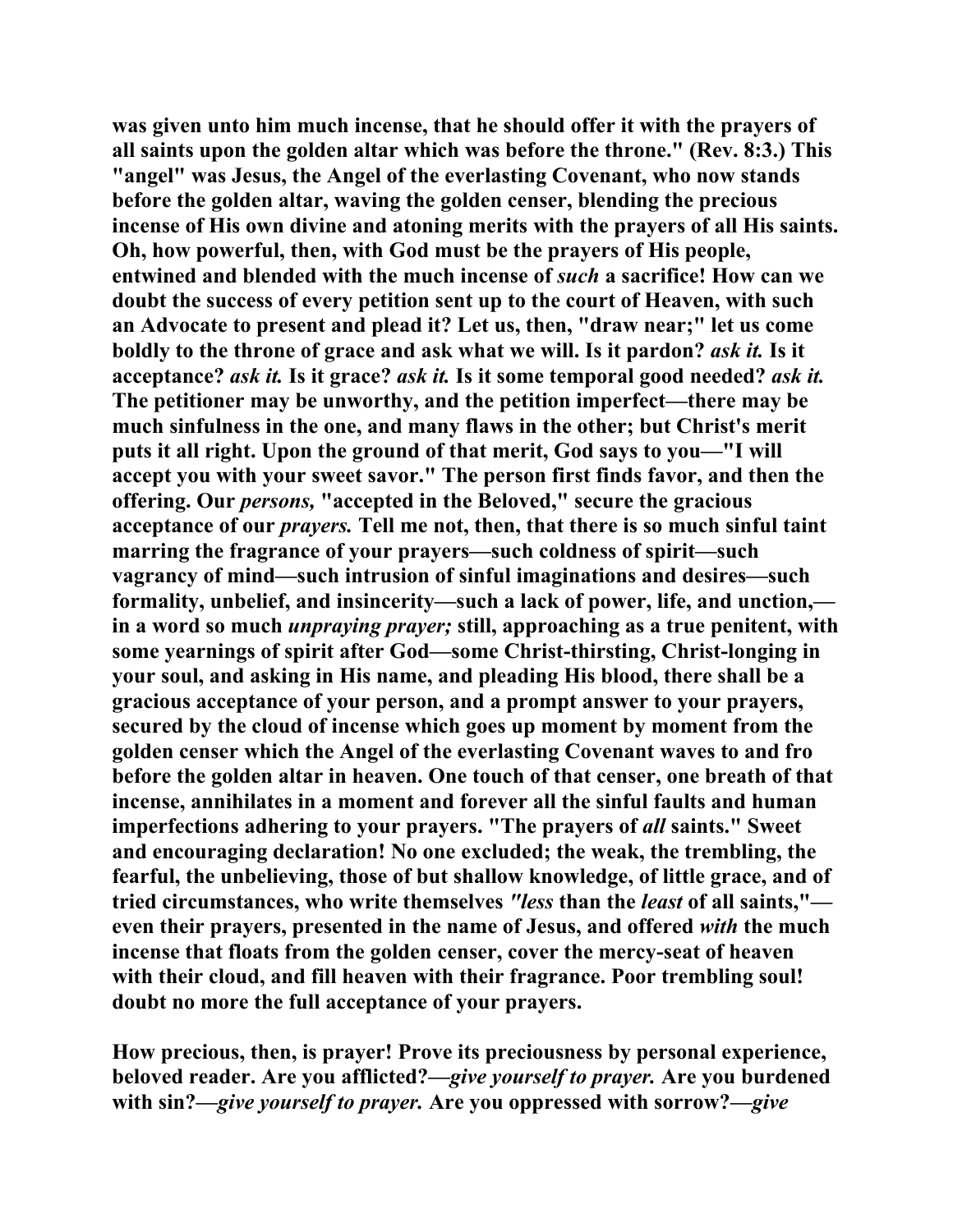*yourself to prayer.* **Are you bereaved of those you loved?—***give yourself to prayer.* **Does God hide the light of His countenance from your soul?—does Jesus suspend the visits of His love, the gracious manifestations of His presence?—***give yourself to prayer.* **Does Satan tempt—does the world persecute—do the saints wound?—***give yourself to prayer.* **Does loneliness depress—does disease invade—does sickness lay low?—***give yourself to prayer.*  **Or, are you approaching the valley of the shadow of death—the solemn moment nearing of your spirit's entrance into the eternal world—the grave unveiling its bosom to receive the lifeless tenement?—GIVE YOURSELF TO PRAYER. Listen to the gentle voice, the kind invitation of your covenant God and Father,—"Come, my people, enter into your chambers, and shut your doors about you; hide yourself as it were for a little moment, until the indignation be overpast." These "chambers" of repose and security are many and precious. They include the everlasting love of God,—the cross of Jesus, the covenant of grace,—the mercy-seat,—the promises of Jehovah,—the full and free invitation of the gospel,—the pavilion of Christ's grace, the cleft of the Rock; yes, to sum all up in one, "the** *secret* **place of the Most High," which is the** *very heart* **of God's heart, hidden, enshrined in which, no evil shall touch you. "For in the time of trouble, He shall hide me in His pavilion; in the secret of His tabernacle shall He hide me." Oh, the charm, the soothing, sanctifying power of PRAYER! "Prayer is an all-efficient panoply, a treasure undiminished, a mine which never is exhausted, a sky unobscured by clouds, a haven unruffled by storms; it is the root, the fountain, and the mother of a thousand blessings. I speak not of the prayer which is cold, and feeble, and devoid of energy; I speak of that which is the child of a contrite spirit, the offspring of a soul converted, born in a blaze of unutterable inspiration, and winged like lightning for the skies. The potency of prayer has subdued the strength of fire; it has bridled the rage of lions, hushed anarchy to rest, extinguished the wars, appeased the elements, expelled demons, burst the chains of death, expanded the gates of heaven, assuaged diseases, repelled frauds, rescued cities from destruction; it has stayed the sun in its course, and arrested the progress of the thunderbolt: in a word, it has destroyed whatever is an enemy to man. I again repeat, that I speak not of the prayer engendered by the lips, but of that which ascends from the recesses of the heart. Assuredly, there is nothing more potent than prayer; yes, there is nothing comparable to it. A monarch vested in gorgeous habiliments is far less illustrious than a kneeling suppliant, ennobled and adorned by communion with his God. Consider how august a privilege it is, when angels are present, and archangels throng around; when cherubim and seraphim encircle with their blaze the throne; that a mortal may approach with unrestrained**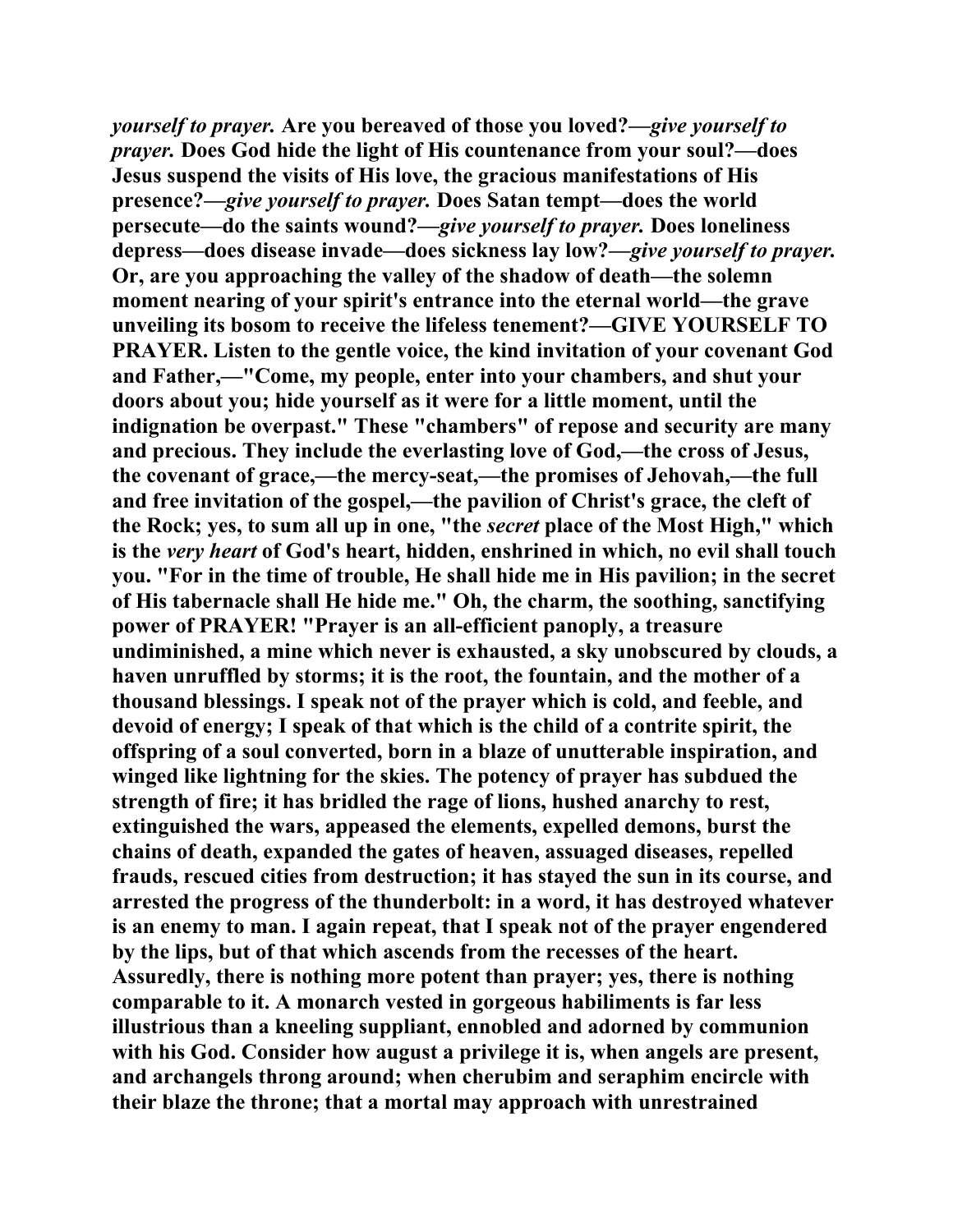**confidence, and converse with heaven's dread Sovereign! Oh, what honor was ever conferred like this! When a Christian stretches forth his hands, and invokes his God, in that moment he leaves behind him all terrestrial pursuits, and traverses on the wings of intellect the realms of life; he contemplates celestial objects only, and knows not of the present state of things during the period of his prayer, provided that prayer be breathed with fervency. Could we but pray with fervency; could we pray with a soul resuscitated, a mind awakened, an understanding quickened, then, were Satan to appear, he would instantaneously fly; were the gates of hell to yawn upon us, they would close again.** 

**"Prayer is a haven to the shipwrecked mariner, an anchor unto those who are sinking in the waves, a staff to the limbs that totter, a mine of jewels to the poor, a security to the rich, a healer of disease, and a guardian of health. Prayer at once secures the continuance of our blessings, and dissipates the cloud of our calamities. O Prayer! O blessed Prayer! you are the unwearied conqueror of human woes, the firm foundation of human happiness, the source of ever-during joy, the mother of philosophy! The man who can pray truly, though languishing in extremest indigence, is richer than all besides; while the being who never bends the knee, though proudly seated as a monarch of nations, is of all men most destitute. Let us, then, direct our thoughts to Him that was poor; yet rich; rich, because He was poor. Let us overlook the enjoyments of the present, and desire the blessings of the future; for so shall we obtain the blessings both of the present and the future. Oh, may we all obtain them through the grace of Christ our Lord, to whom, with the Father and the Holy Spirit, be ascribed all glory, now and for evermore! Amen." (***Chrysostom***.)** 

**Prayer is one of the essential elements of the hidden and sequestered walk of the believer with God. It is an engagement so sacred,—often blended with an unfolding of the heart so confidential and hallowed,—it would seem as if this were the soul's most suitable and loved companion in solitude. There can be no painful sense of loneliness when the believer is in converse with God. All places are peopled, and all space is filled when occupied by Him. Complain not that the world is a solitude, while Jesus treads its lone and shaded paths by your side. Mourn not that no responses of love and sympathy wake its stillness—that no echoes break upon your ear but those of your moaning spirit, when Christ talks with you by the way, your Friend and Brother. Oh no, you cannot be alone,—without love, without friendship, without sympathy, without society,—when your spirit is absorbed in God, who is all life, all love,**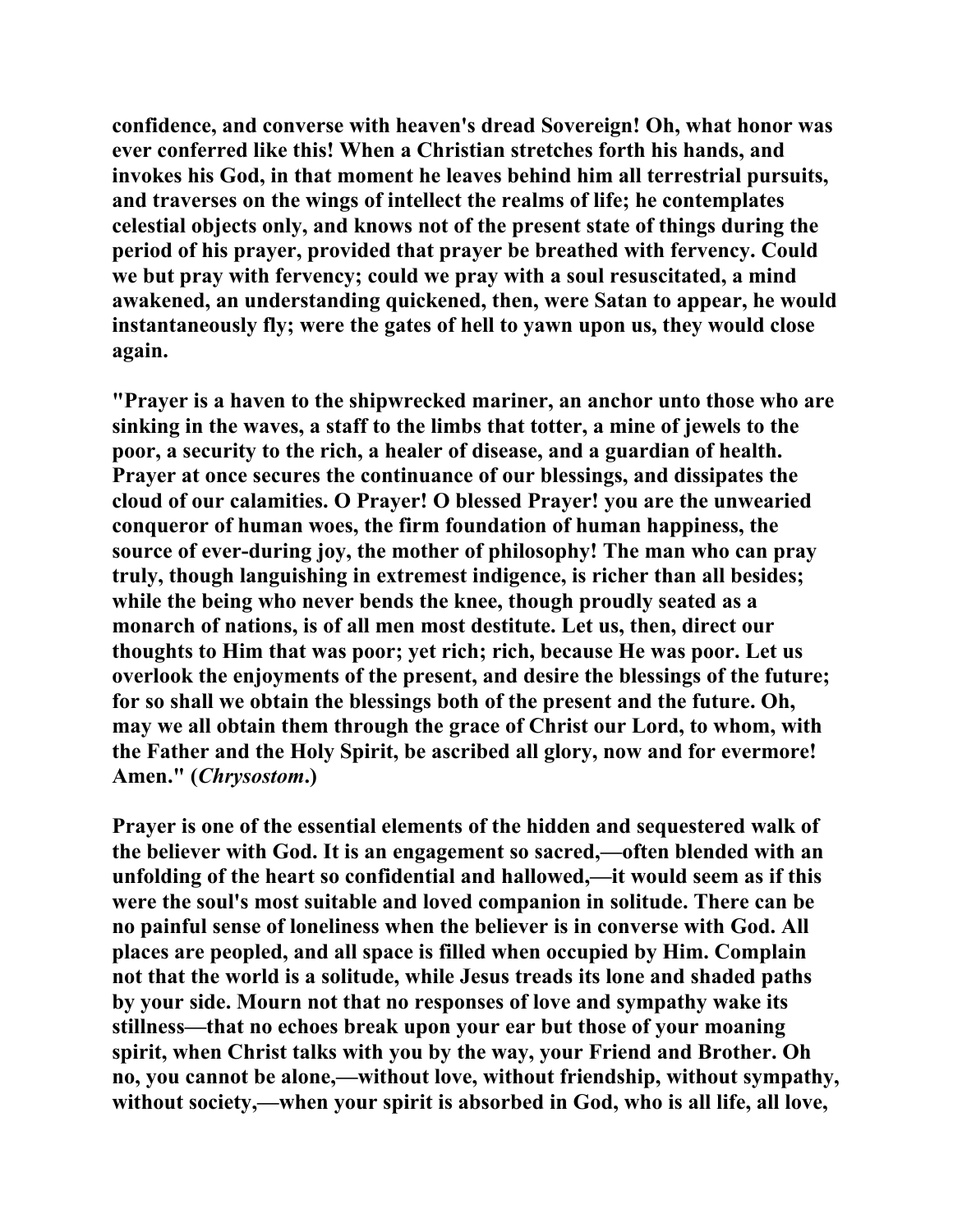**all presence. The affecting sentiments of one whose solitude was hallowed and whose loneliness was cheered with holy converse with God, have sublimely expressed these pensive feelings of the heart—** 

**"Like the low murmur of the secret stream, Which through dark alders winds its shaded way, My suppliant voice is heard,—ah, do not deem That on vain toys I throw my hours away!** 

**"In the recesses of the forest valley, On the wild mountain, on the verdant sod, Where the fresh breezes of the morn prevail, I wander lonely, communing with God.** 

**"When the faint sickness of a wounded heart Creeps in cold shudd'rings through my sinking frame, I turn to You,—that holy peace impart, Which soothes the invokers of Your dreadful name.** 

**"O all-pervading Spirit! Sacred beam! Parent of life and light! Eternal Power! Grant me through obvious clouds one transient gleam Of Your bright essence in my dying hour!"** 

**Prayer is so spiritual an exercise, it behooves us to be cautious how we confound the** *gift* **with the** *grace* **of prayer. There may exist in some the gift apart from the grace, and in others the grace apart from the gift. It is of great moment that those especially who are to plead with God in behalf of others keep this distinction in view; and while seeking from God the** *gift,* **may be yet more assiduous and intense in their seekings of the** *grace* **of prayer. Alas, what spiritual deadness, what perfunctory formality may invade our pulpit devotions! What empty censers may we wave in public, and before our God! There may be the beauty of thought, the elegance of diction, the copiousness of language, without, alas! the reality and power of prayer. Oh for the effusion of the Spirit of prayer upon the pulpits of our land! But not here alone may be traced the deadening influence of a spirit of formality—the existence of the**  *gift* **apart from the** *grace* **of prayer—but the domestic altar and the closet may witness to this separation. How may we know the difference? We think by the following marks. The** *gift* **without the grace of prayer is more used to vent itself in public; but the** *grace* **of prayer most seeks the privacy of communion,**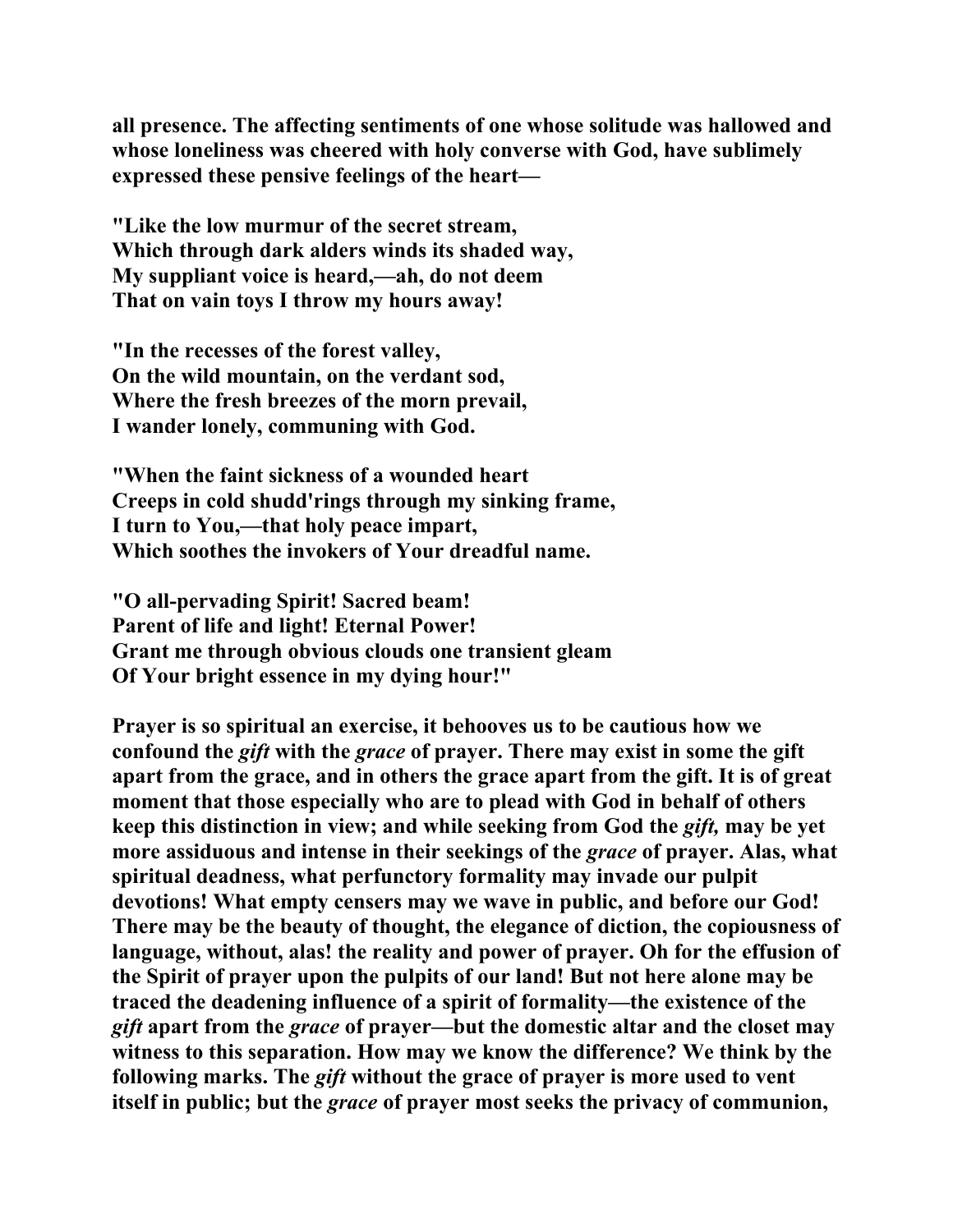**and loves to pour itself out when none but God and the conscience are the listeners. The** *gift* **of prayer alone inflates the soul with pride; the** *grace* **of prayer lays it low in its own eyes, and the greater its enlargement and power, the profounder its humiliation before God. The** *gift* **of prayer, working alone, inspires the soul with the fond conceit of its own strength; the** *grace* **of prayer constrains it to take hold of the strength of Christ. The** *gift* **of prayer, apart from the Spirit, is satisfied with the applause of man; the** *grace* **of prayer waits in lowliness upon God, seeking no response save the still small voice of the Spirit in the soul. The** *gift* **of prayer contents itself with cold, intellectual, rational views of God, His character and works; but the** *grace* **of prayer deals closely with the crucified Savior, is pervaded with the atoning blood, and is mixed with contrition of spirit, confession of sin, filial love, thanksgiving, and adoration. What need have we, then, to look well to our prayers,—honestly to examine our hearts, and ascertain whether our souls have been baptized with the "Spirit of grace and supplication," and if, when we present ourselves before God either in public or in private, we can in some measure adopt the language of Paul, and say, "Truly our fellowship is with the Father, and with His Son Jesus Christ!" Those who restrict themselves to a Formulary of devotion have need to be doubly watchful of the prayerful state of their souls, lest the** *constant repetition* **of a "form of sound words" be a substitute for the inward and spiritual grace of prayer. There are many who** *read* **prayers—how few who** *pray* **them! We can see no serious objection to a prearranged formulary of devotion, provided the** *heart* **accompanies the sentiments and words expressed. The form of supplication taught His disciples by our Lord which indeed, as we have elsewhere observed, is more properly the** *disciples'*  **prayer—was intended doubtless as a model rather than a mold. We can see no reasonable argument in favor of its rejection; on the contrary, much that pleads for its employment as a summary of great and important petitions needed by the Christian, the Church, and the world. And yet, while thus conceding the lawfulness of a formulary of devotion, we must still keep in mind the essential element of all true prayer,—***the spiritual state of the heart with God.* 

**Our subject is suggestive of close** *self-examination.* **Prayer is the moral barometer of the soul,—it proves the existence, and tests the tone of our spiritual life. As a man is in his walk with God, so is he as a man of God. As vital religion is from God, so to God it returns, and with God it deals. It is more solicitous what God thinks, how God approves, and to what degree it lives for God, than it is to commend itself to man. The religion that so shapes its course as to stand well with the world,—that can accommodate itself to the**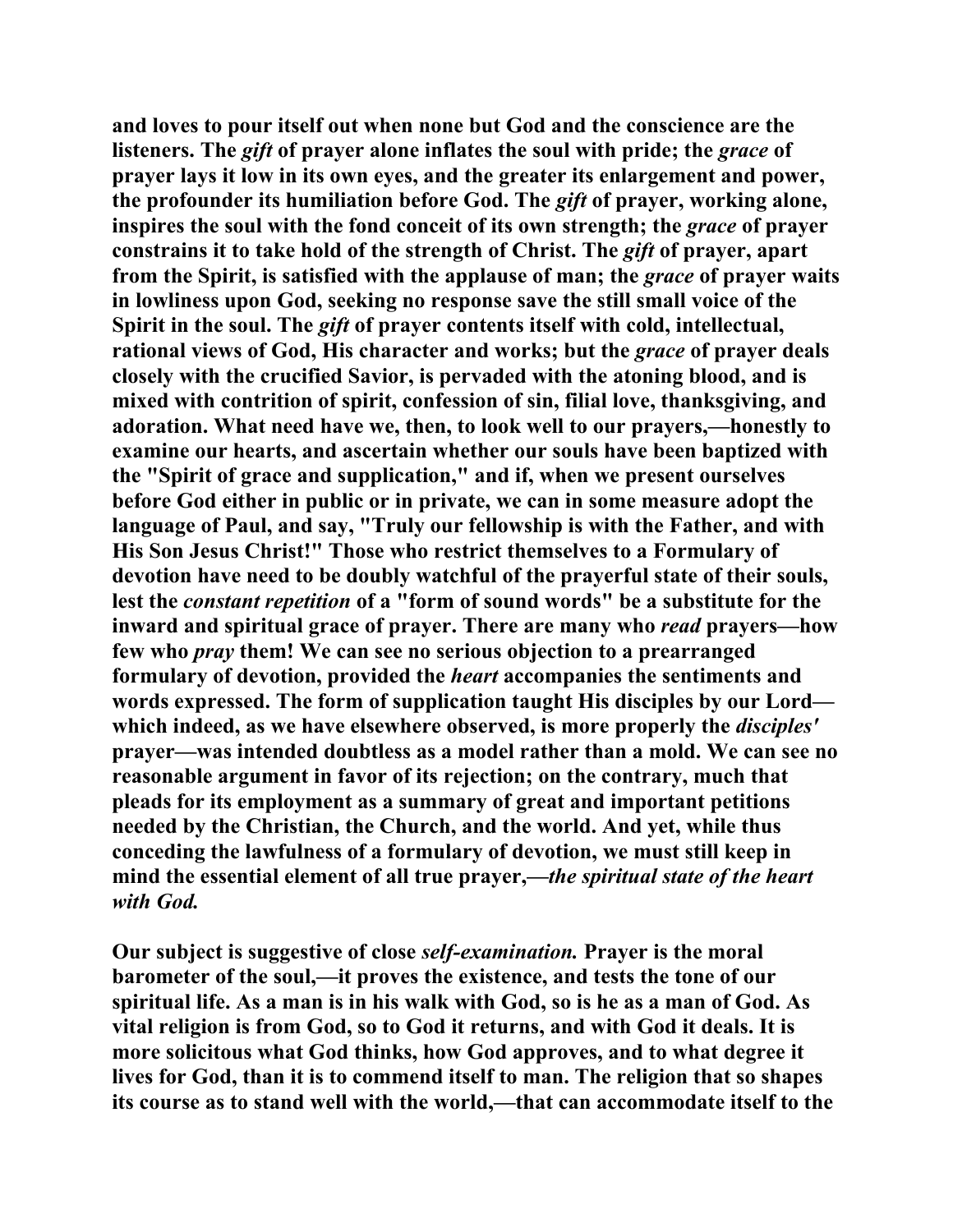**world's opinions, blend with the world's pleasures, win the world's smile, that thinks as the world thinks, acts as the world acts, temporizing, compromising, assimilating,—***that* **is not the religion of God and of the Bible. It may clothe itself in a sanctimonious garb—it may multiply its religious forms and ceremonies, keep its saints' days, its matins and vespers, and yet possess not an element of real godliness. O God, search and try us, and give to us grace to search and try ourselves, lest there be found in us any false principles, anything untrue and unsound in our religion, any element fatal to our salvation, anything that interposes between us and Christ's finished, atoning work! Now here, beloved reader, is a divine and certain test—the existence and power of prayer in our souls. Prayer restrained, prayer cold, prayer totally neglected, is symptomatic of a low and lifeless state. Reverse this, and you have the clear and unmistakable indices of a vital, healthy, and spiritual action of the soul. Let us, then, bring our hearts honestly, frequently, and closely to this test. What is the state of your soul's barometer? Unlike that which indicates the natural atmosphere, the mercury of the soul rises when the moral atmosphere** *lowers.* **When clouds are gathering thickly and darkly, when storms are rising, and tempests are sweeping, then it often is that prayer is the most vigorous, the most powerful, the most ascending to God. The seasons of adversity, trial, and sorrow, are the most praying seasons with God's people. Prayer often languishes in prosperity. The spiritual barometer is the most depressed when the sky is the most cerulean, and the atmosphere the most serene, and the sun the most brilliant. Ah! how difficult to maintain a humble, watchful, honest walk with God, when the star of temporal good is in the ascendant. We lose sight then of the Star of Bethlehem—of Him whose birth was mean, whose condition was poor, whose life was wreathed with storms, and whose life closed in humiliation, agony, and blood. But seasons of adversity, of sorrow, of suffering, of need,—when the earthly star is fading and sinking,—are halcyon seasons in the history of the child of God. Then it is that spiritual prayer is in the ascendant, that the sun of the soul attains its meridian. Then we turn to God, betake ourselves to the throne of grace, take the low place, humbled, chastened, child-like, and dependent—the will subdued, the heart prayerful, the spirit praiseful, the soul ascending. Look, then, often and closely to the barometer of your soul. This suggests another thought.** 

**Study to maintain** *an aptitude of soul for prayer.* **This, we imagine, is the meaning of the divine precept, "Pray without ceasing." Literally this may not be. It would be impossible for you to be incessantly in the act; or breathing out the expressions of prayer. Nor is this necessary. The bird is not always on**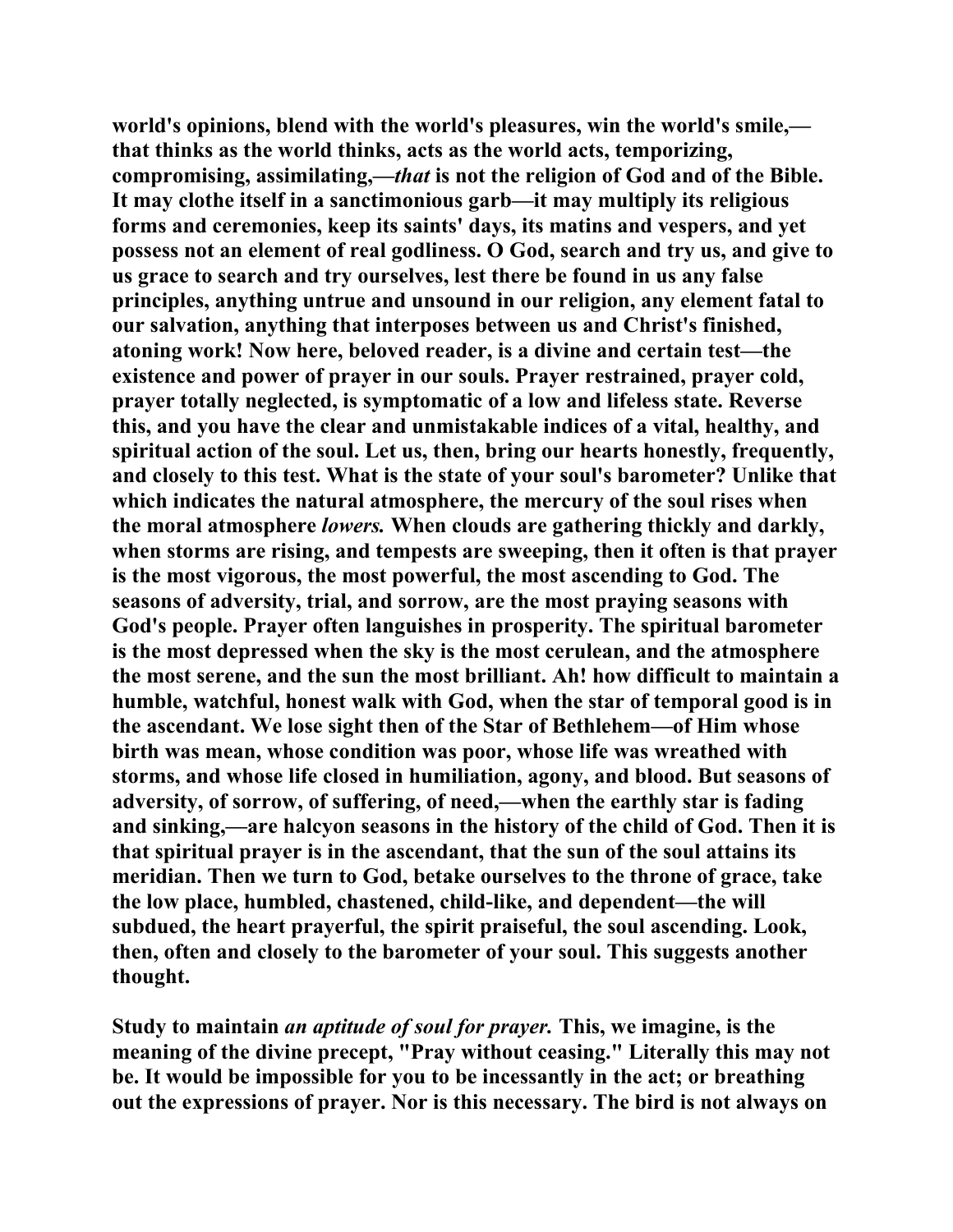**the wing. There are moments of repose, when it smoothes its ruffled plumage, and its pinions gather strength. But it is ever ready for its flight; and at the first pressure of hunger, or the first note of alarm, it expands its wings and soars. So let us cultivate the spirit of prayer—the heart attuned to the holy duty; the mind sitting so loose to earthly employments and cares, as that at any moment of danger or need it may come into the dreadful presence of God with devout and solemn reverence. This is to "pray without ceasing." We are to relax no season or habit of prayer—but in the closet, in the family, in the social circle, and in the public sanctuary, call upon the name of the Lord. "We are to maintain an uninterrupted and constant** *spirit* **of prayer. We are to be in such a frame of mind as to be ready to pray publicly if requested; and when alone, to improve every moment of leisure which we may have when we feel ourselves strongly inclined to pray. That Christian is in a bad state who has suffered himself, by attention to worldly cares, or by light conversation, or by gaiety and vanity, or by reading an improper book, or by eating and drinking too much, or by late hours at night among the thoughtless and the vain, to be brought into such a condition that he cannot engage in prayer with proper feelings. There has been evil done to the soul, if it is not prepared for communion with God at all times, and if it would not find pleasure in approaching His holy throne." (***Barnes***.) Prayer is to the believer what wings are to the bird—it assists his soul heavenward; and when the crude winds of adversity blow, and the seductions of the world would enchain him to earth, then, resorting to prayer, the believer soars as on eagle's wings to a purer atmosphere and sunnier skies. Such is the Divine promise,—"Those who wait upon the Lord shall renew their strength; they shall mount up with wings as eagles; they shall run, and not be weary; and they shall walk, and not faint." See, then, O child of God! that the pinions of your soul are ever ready for their heavenly flight. Sit so loose to carnal good, hold the creature, however dear, by a band so slight, and creature-blessings by a tie so slender, that at any moment, and in any place, your heart may turn to God, and exclaim,— "Whom have I in heaven but You? and there is none upon earth that I desire beside You." And as the bird requires no preparation for its flight, save only its instincts of danger or of need, so your soul needs no preparation before it draws near to God, before it betakes itself to the throne of grace, save the deep conviction of your poverty and want, your heart's thirst for holiness, your spirit's yearning for Christ. Alas! how many restrain prayer before God because of their low frames! They find their minds are so earthly, their hearts so cold, their spirits so depressed, so strong and unconquerable a distaste and disinclination for prayer, that, yielding to their feelings, they relinquish this, the most quickening and reviving, as it is the most precious and comforting, of**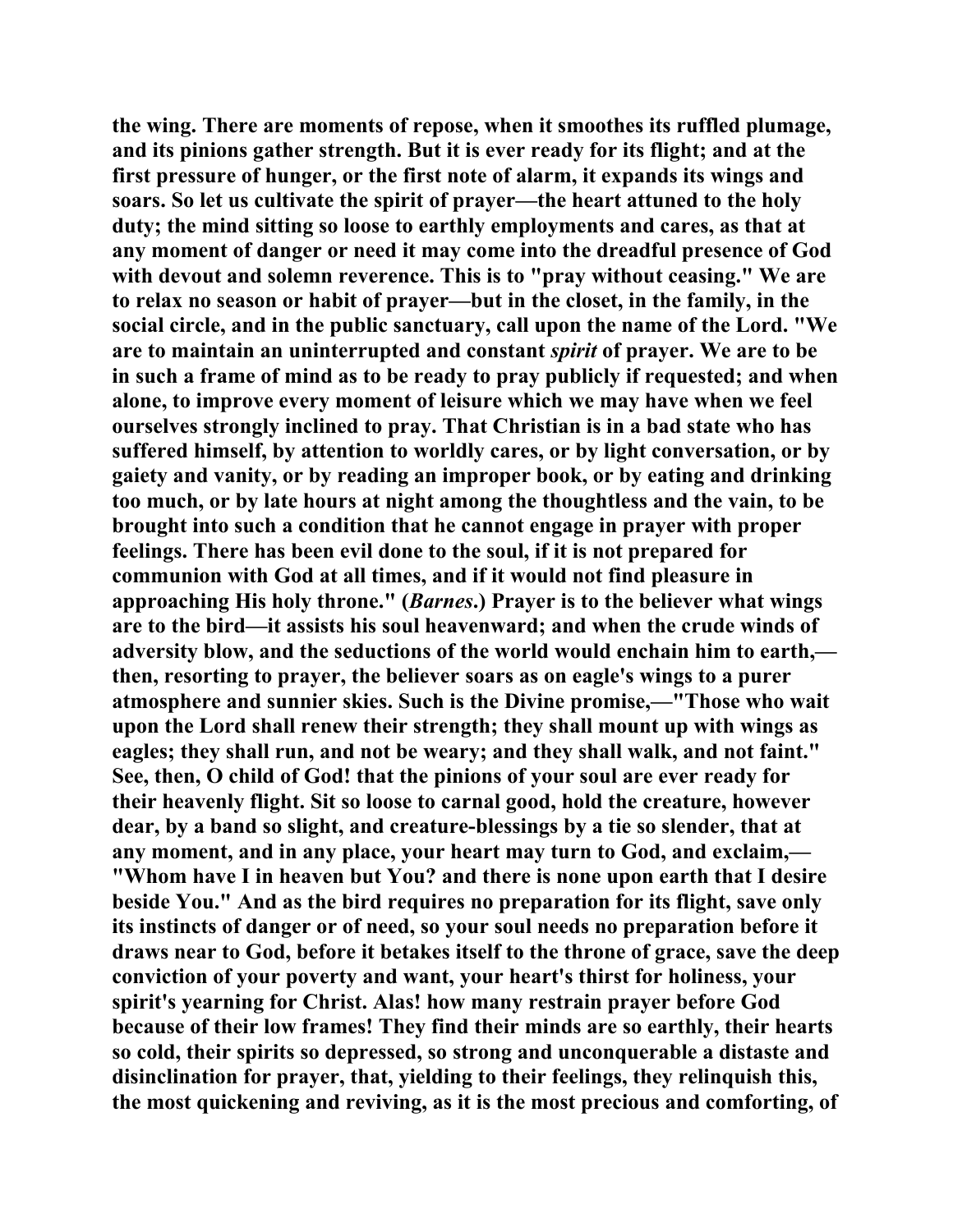**all spiritual privileges. But, beloved, the Lord demands of you, before you approach Him in prayer, no self-fitness, no previous preparation, but that you, a poor, sinful, unworthy soul, needing Christ, coming empty to Christ, bringing all your sins and backslidings, and sorrows and wants to Christ, may "receive out of His fullness grace for grace." Approach Jesus as you are come with elevated frames, or with depressed frames; with the language of praise, or with the utterance of want; with the gloom of despondency, or with the aspiration of hope,—only fall prostrate at the feet of Jesus, and receive the blessing He is able, and is willing, to bestow—the blessing found only there.** 

#### **"All the** *fitness* **He requires Is to feel** *your need of Him***."**

**This suggests another thought. There is great danger of a willful** *quenching in our minds the spirit of prayer.* **If, when the Holy Spirit prompts us to pray—if, when we feel the soft, silent, gentle stirrings of our heart to rise to God, we suppress the emotion, unheed the voice, or postpone the act, we quench the Spirit's influence, and withdrawing, He leaves us to a cold and smokeless censer—a heart from whose altar no real prayer ascends. Oh, it is a serious and solemn thing not to have an ear quick to catch the voice of the Spirit—a heart ready to respond to the call of Christ. With more than oriental poetry has the inspired penman, in his graphic description of the Church, portrayed this state:—"I sleep, but my heart wakes: it is the voice of my beloved that knocks, saying, Open to me, my sister, my love, my dove, my undefiled: for my head is filled with dew, and my locks with the drops of the night. I have put off my coat; how shall I put it on? I have washed my feet; how shall I defile them? My beloved put in his hand by the hole of the door, and my affections were moved for him. I rose up to open to my beloved; and my hands dropped with myrrh, and my fingers with sweet-smelling myrrh, upon the handles of the lock. I opened to my beloved; but my beloved had withdrawn himself, and was gone: my soul failed when he spoke: I sought him, but I could not find him; I called him, but he gave me no answer." (Song of Sol. 5:2- 6.) She heeded not the monition of the Spirit,—she responded not to the voice of Jesus,—she** *quenched the spirit of prayer* **in her soul; and when she arose to meet her Lord—lo! He was gone! Cultivate then, beloved, a holy aptitude for prayer, an earnest, watchful heeding of its earliest and gentlest call. Then prayer will not be a strange employment or an irksome task. In your closet, in your counting-house, in your morning or evening rambles, amid domestic cares or professional engagements, your heart will feel the attraction of heaven, and prayer, like a pillar of incense ascending from the altar, will rise**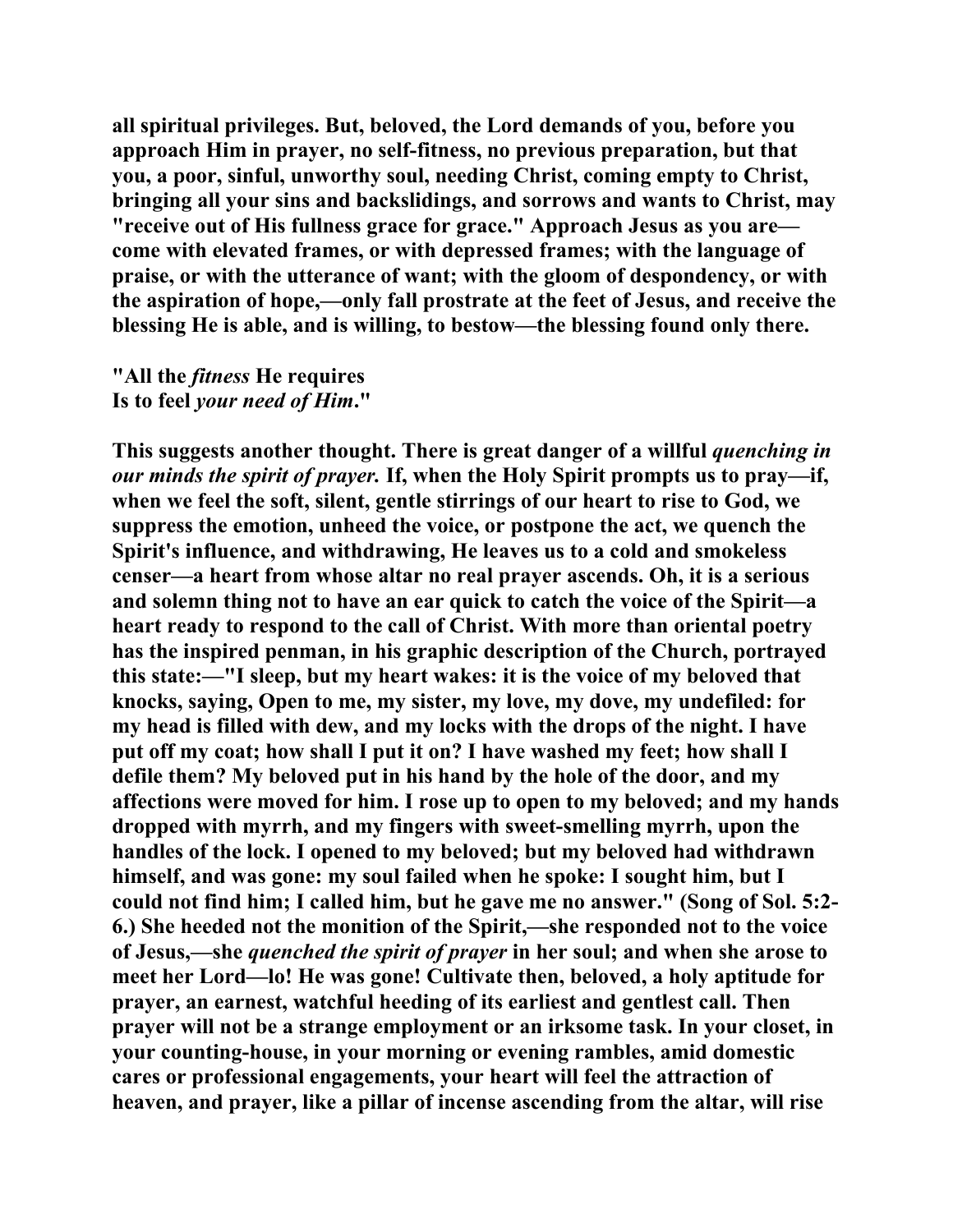**wafted to the throne of God.** 

**There is an important view of prayer we must not overlook. Are we not great losers from not cherishing** *a watchful spirit unto prayer?* **We ask, we petition, we invoke, but how little** *expectation* **is there of God's response; how little patient waiting for the Lord's answer, how little watching for the blessing! Verily, this is an essential and serious defect in our Christianity which must be remedied. But what is the Divine precept touching this point? "Praying always with all prayer and supplication in the Spirit, and** *watching thereunto with all perseverance and supplication for all saints."* **(Eph.6:18.) "WATCHING THEREUNTO WITH ALL PERSEVERANCE." The same idea is presented in other words:—"Blessed is the man that hears me,**  *watching daily at my gates,* **waiting at the posts of my doors." (Prov. 8:34.) The allusion here is to the position of the priest, waiting at the door of the tabernacle of the congregation where the Lord had promised to speak unto him,** *in holy expectation of the Lord's answer;* **it depicts also the expectant attitude of the congregation itself, watching the opening of the temple-gate, whence the priest would come, bearing in his hands the blessing his intercession had procured. Such must be** *our* **watching and waiting for the answer of our prayers. Expect God will answer you, and He** *will* **answer. Look for the blessing you have craved, and you shall receive it. To petition, and expect no response,—to ask, and look for no reply,—to pray, and care for no answer,—to implore a boon, and turn away in indifference and unbelief, is to cast the deepest dishonor on a prayer-hearing and a prayer-answering God. Marvel not that God answers neither by fire, nor by dew, nor by the still small voice—you are not waiting at the door of the tabernacle, nor watching at the temple-gate in holy, earnest, sincere desire for, and expectation of, the blessing! This was the Psalmist's position—"I will direct my prayer unto You,**  *and will look up."* **Oh, be this our holy attitude!—looking up above all human improbabilities and impossibilities,—looking above all our sinfulness and unworthiness,—looking above all the dark, depressing, painful circumstances of our position,—looking above creature help, sympathy, and support,** *looking up to God alone!* **The more we look up to God, the less we shall find it necessary to look down to man. The more we look up to God, the more thoroughly we shall be schooled in the holy are of looking up. David** *looked up*  **when he had breathed his prayer to God. The disciples** *looked up* **when Christ ascended into heaven, and a cloud received Him out of their sight. Stephen**  *looked up* **amid the agonies of his martyrdom, and saw Jesus standing at the right hand of God. My soul! do you look up above your broken cisterns, your dark clouds, your difficulties and your sorrows, and behold your God waiting**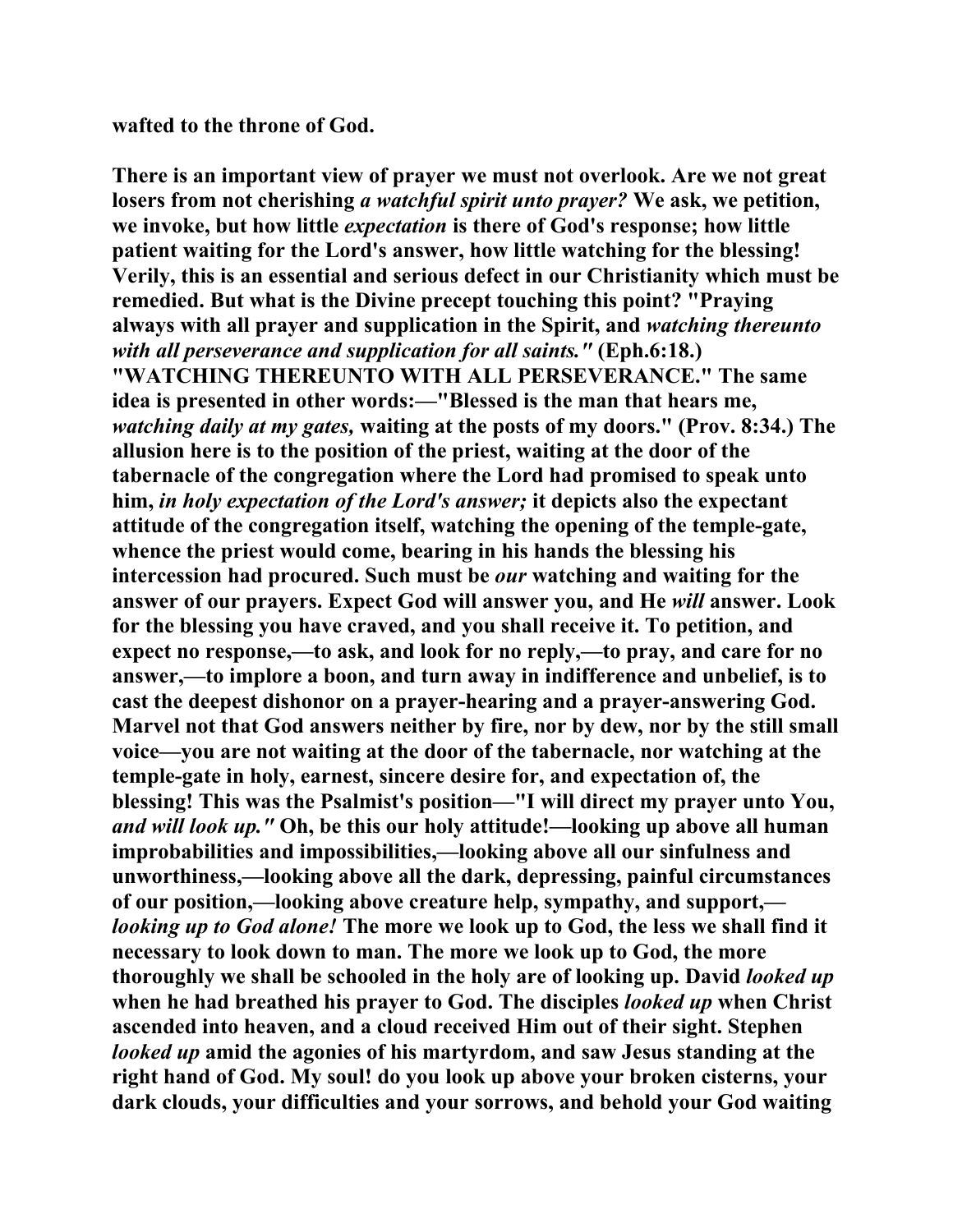**to be gracious, ready to answer. "Why are you cast down, O my soul? and why are you disturbed within me?** *hope in God;* **for I shall yet praise Him, who is the health of my countenance, and my God." (Ps. 43:5.) Be you found, then, beloved, honoring God by a holy, believing** *expectation.* **He will regard your cry, and the answer will come. "For the vision is yet for an** *appointed time,* **but at the end it shall speak, and not lie: though it tarry, wait for it; because it will** *surely* **come, it will not tarry." (Hab. 2:3.) Oh, for stronger confidence in Jehovah touching prayer! Lord, increase our faith! Is there a suppliant You will reject? a case You will despise? a blessing You will withhold? a want You can not meet? a sinner You refuse to comfort? a sin You will not pardon? or a poor humble penitent You will not accept? No, not one. Then, Lord, I come, and will wait and watch, nor let You go until You bless me! Arise, my soul! He calls you. Behold, Lord, I come!** *I come!* 

**With such encouragements to prayer—the Spirit inditing, Christ endorsing, the Father responding—let us draw near and ask large blessings. Already,** *in answer to prayer,* **the Church of God in America, in Ireland, in Scotland, and in some parts of our own land, is receiving the baptism of the Spirit. As the tidings reach us of thousands pressing into the kingdom of God in connection with a work too scriptural in its character, too supernatural in its power, and too decided in its results to be mistaken for the work of man, we exclaim with the wondering and grateful feelings of the Psalmist, "You, O God, did send (marg.** *shake out***) a plentiful rain (marg. a** *shower of liberalities***), whereby You did confirm Your inheritance, when it was weary." (Ps. 68:9.) The "signs of the times," the spiritual and intelligent study of which we too much overlook, are mighty and impressive in their significance. Christ is about to do great things in behalf of His Church—to "shake out showers of liberalities." The Holy Spirit is on His march through the land, traveling in the greatness of His strength and in the marvels of His grace. The moral barometer of the world indicates the approach of showers of blessings—"the former and the latter rain abundantly." The cloud, now larger than a man's hand, is stretching across continents, oceans, and islands, freighted with life, light, and love to a lost world. "Your kingdom come," has long been the prayer of the Church. His kingdom has, in measure, come; but it is destined to come in the full triumph of its grace, and in the final acclaim of its glory. It is yet to come with a power, a victory, and a majesty such as the world never yet has beheld. Jesus is to take to Him His great power and reign. What are these extraordinary movements of the Spirit but a preparing the way for the personal coming and reign of the Lord? Before that great and glorious advent, "this gospel of the kingdom is to be preached in all the world for a witness to**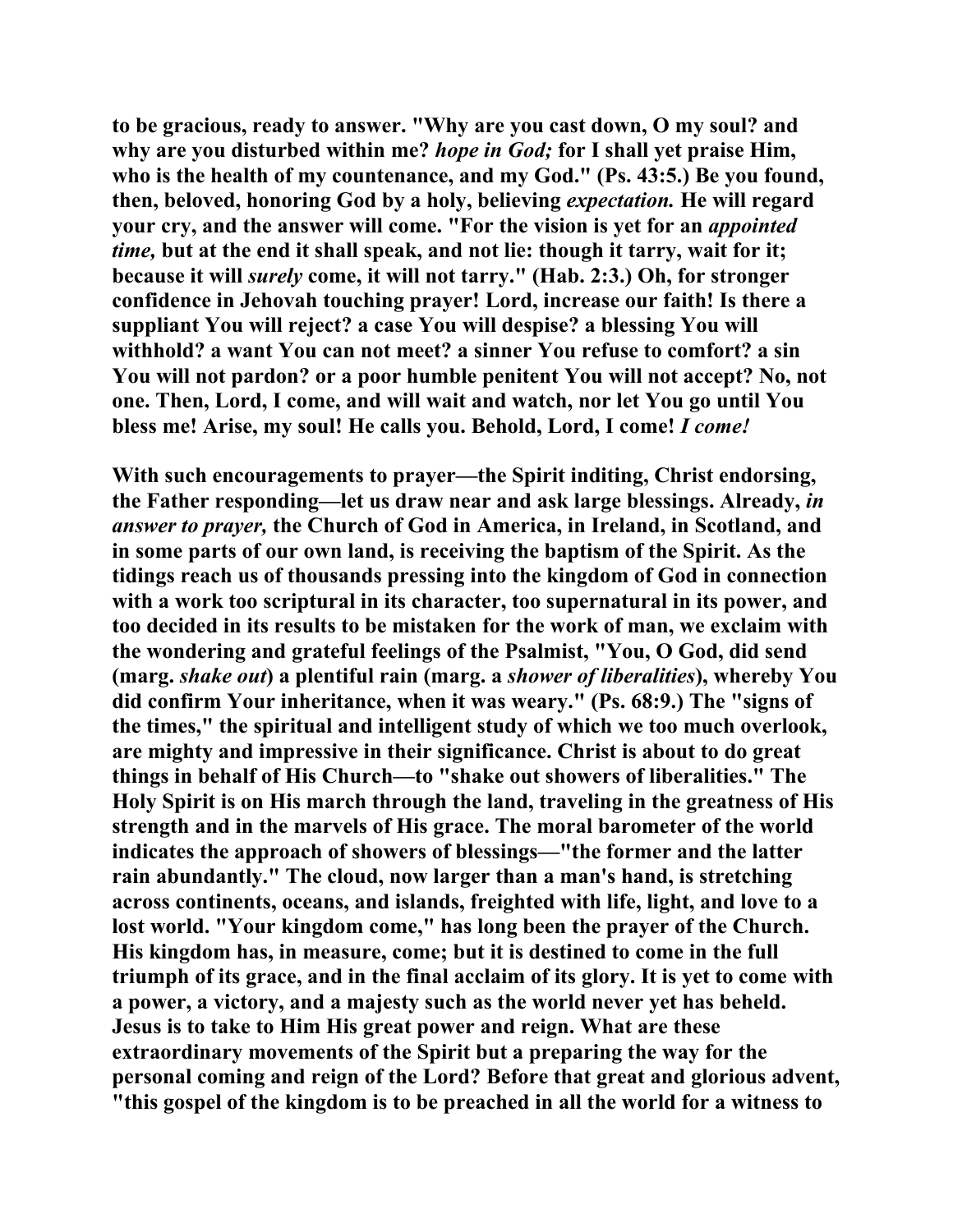**all nations, and then shall the end come." In view of this great and predicted fact, we look upon religious Revivals as the ordained and surest pioneers of Christian missions. The baptism of the Holy Spirit in this and other nations is but the arising and girding of the Church of God to go up and possess the land which His Providence has made ready for the "feet of Him that brings good tidings, that publishes peace." The uprootings and overturnings of the nations of the earth are but the usherings in of the kingdom of Jesus. The strongholds of error and of despotism upon the continent of Europe, impaired by time and shaken by revolution, are preparing to yield to truth and liberty. The chains of idolatry, superstition, and caste in heathendom, smitten by rebellion and loosened by mutiny, are ready to fall from the myriads they have for centuries enslaved. India and China, Turkey and Japan, with well-near the entire world, for ages hermetically closed to Christ's gospel, are throwing wide their gates to admit and even welcome the messenger and the almoner of Christ's Church. What encouragement this to united, believing, persevering PRAYER! "Thus says the Lord, the Holy One of Israel, and his Maker,** *Ask me* **of things to come concerning my sons; and concerning the work of my hands** *command*  **you me." (Isa. 45:11.) Infinite condescension!—worthy of Him who "made Himself of no reputation, and took upon Him the form of a servant, and was made in the likeness of men." Lord, behold us at Your feet, wrestling with Your word of promise—"COMMAND you me!" "Drop down, you heavens, from above, and let the skies pour down righteousness; let the earth open, and let them bring forth salvation, and let righteousness spring up together."** 

**Let us not be hindered and straitened in our prayers for this precious blessing—the outpouring of the Spirit upon ourselves, upon our families, upon the Church of God, and upon the world—by the idea that the Spirit is already in the Christian Church, the promise and gift of her Lord a present and inalienable blessing, and that therefore we are not warranted to** *pray* **for and**  *expect* **a fresh outpouring of the Holy Spirit. That the Holy Spirit is the Indweller of the Church of God, abiding with her forever, and that the renewing and sanctifying of the saints is by Him, we fully and gratefully acknowledge. No declaration of our Lord could be more unmistakable when He says, "I will pray the Father, and He shall give you another Comforter, that He may abide with you forever; even the Spirit of truth." But the presence of the Holy Spirit in the Church, and the** *gracious* **and** *especial*  **MANIFESTATION of the power of the Spirit in the conversion of sinners, are two different things—the one not a denial or a contradiction of the other. How cold, how deathlike, how unscriptural that teaching which tells us that because the Spirit is already the Indweller of the Church of God, all prayer**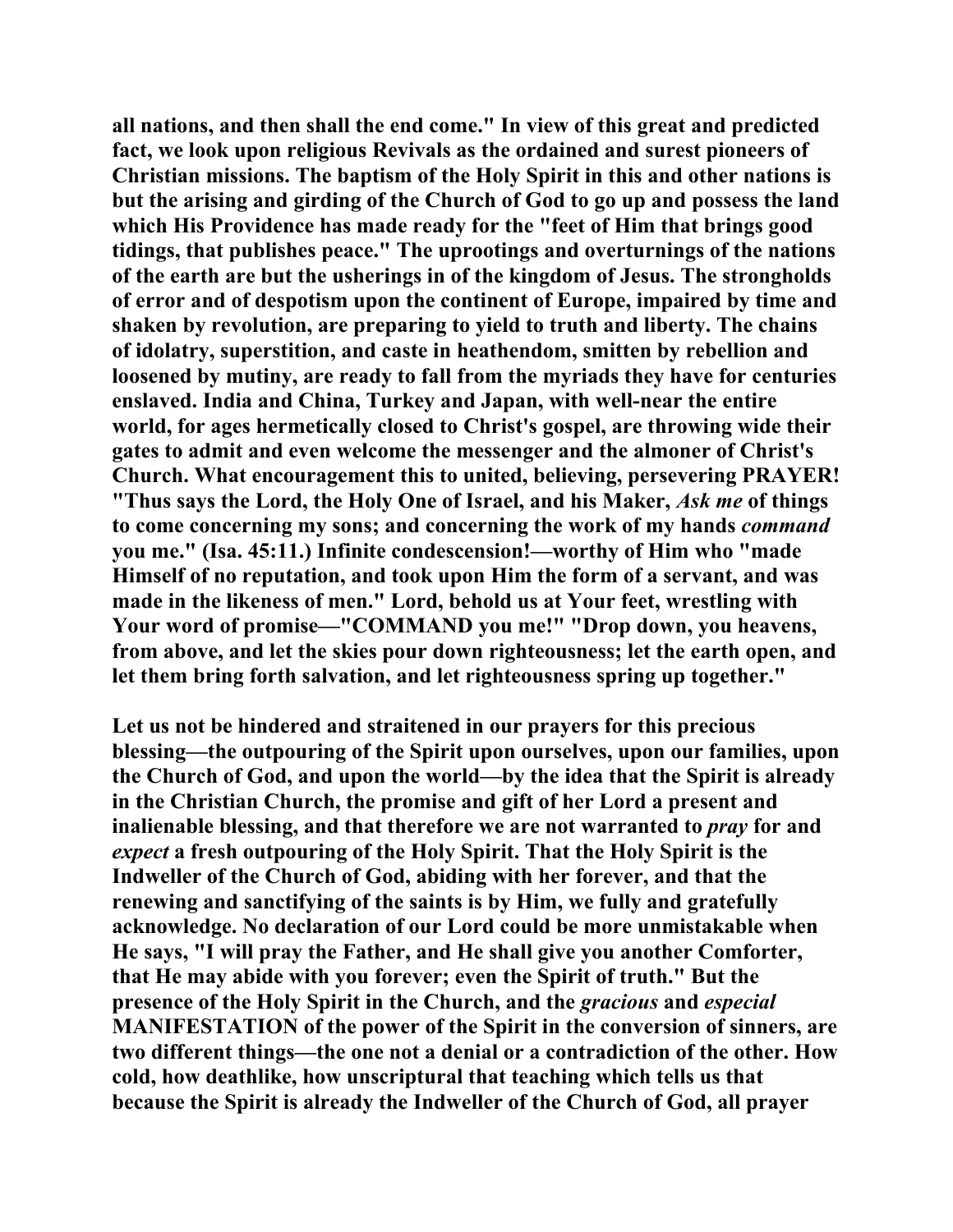**and supplication for the expression of His convincing, life-giving, and sanctifying power is a work of supererogation! The outpouring of the Spirit, the Word of God warrants us to look for in these last days. Peter thus quotes the prophecy of Joel:—"And it shall come to pass in the last days, says God, I will** *pour out of my Spirit* **upon all flesh." The effusion of the Spirit on the day of Pentecost was but the commencement of a series of Revivals—the first installment of the blessing—that were to trace and signalize the gospel and final dispensation. We do not regard these especial baptisms as the giving of another Spirit; it is the same Holy Spirit who converted the three thousand on the day of Pentecost whom we now invoke, and who, in response to these invocations, is graciously pleased to visit the Church with "times of refreshing from the presence of the Lord." We have our Lord's own warrant to ask in faith the bestowment of the Spirit—"If you, then, being evil, know how to give good gifts unto your children, how much more shall your heavenly Father give the Holy Spirit to those who ask Him." This promise and this warrant touching supplication for the manifestation and outpouring of the Holy Spirit was designed to prompt the desire, and guide the prayers, and feed the faith, and inspire the hopes of the Church of Christ to her latest age. And sad will it be for us when we shall cease to offer unto our ascended and glorified High Priest that incense of believing and importunate prayer, which shall enclose the Church and the world within the descending, all-enfolding cloud of a quickening and sanctifying Spirit! "The time is coming, and prophecy has foretold it, when in every land there shall be offered to God a peace-offering when from the closet and the sanctuary, from the hill-top, the field, the forestside, where the children of God shall, like Isaac, walk forth at eventide to meditate—the voice of pious supplication shall ascend in one continuous stream; until our globe, as it rolls along its orbit, shall seem but a censer revolving in the hand of the Great High Priest, and pouring out at every aperture a cloud, dense and rich, of incense, fragrant and grateful to God." (***William R. Williams***)** 

**"Come, then, and added to Your many crowns, Receive yet one, the crown of all the earth, You who alone are worthy!— The very spirit of the world is tired Of its own taunting questions, asked so long— 'Where is the promise of your Lord's approach?' Come, then, and added to Your many crowns, Receive yet one, as radiant as the rest, Due to Your last and most effectual work—**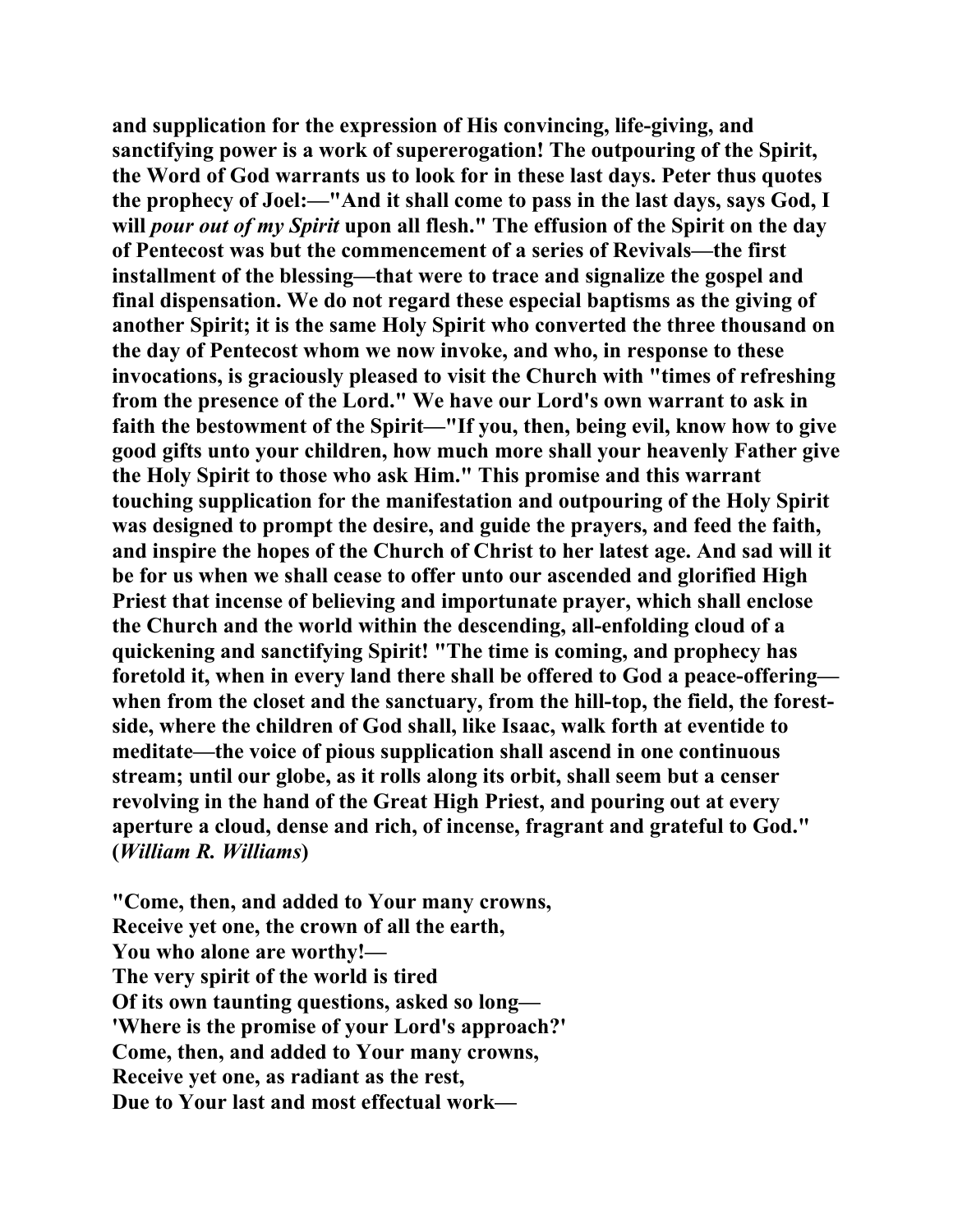# **Your word fulfilled, the conquest of a world."**

# **The Preciousness of Christ's Sympathy with Our Infirmities**

# *"Himself took our infirmities, and bare our sicknesses."* **Matt. 8:17**

**Our Lord's union with our nature—the essentially divine in coalescence with the perfectly human—was not, as the** *Doecetae,* **a branch of the** *Gnostics,*  **heretically taught, a mere appearance of humanity, a fiction, and illusion;—it was an actual and personal, a living and tangible humanity,—a mysterious and profound, but not less true and visible, manifestation of God in the flesh! It was, probably, in part to refute this early heresy that the Apostle John wrote his Epistle, in which he thus condemns the errorist while he affirms the truth:—"Every spirit that confesses that Jesus Christ is come in the flesh is of God: and every spirit that confesses not that Jesus Christ is come in the flesh is not of God: and this is that spirit of antichrist, whereof you have heard that it should come; and even now already is it in the world." (1 John 4:2, 3.) It is not, then, less a doctrine essential to the Christian system, or less an evidence of a true Christian, and of a sound Christian teacher, than it is a source of the richest consolation and soothing to the Christian Church, that the Son of God became, by a mysterious union of the two extremes of being, the Son of Man; and as such—"Himself bearing our infirmities, and carrying our sicknesses"—becomes at once a fount of sympathy and love, its soothing and its healing spreading like a sea over our sin and sorrow stricken humanity. In this point of light, the truth of Christ's sympathy with our infirmities—which furnishes the theme of the present chapter—presents itself with an actuality and vividness the most realizing and personal. The proper discussion of our subject suggests, in their order, the consideration of the infirmities which appertain to our humanity—our Lord's personal participation in those infirmities—and the preciousness of His sympathy with the varied infirmities of His people.** 

**The existence of physical infirmity in the saints of God is a fact so self-evident as to require no labored argument. It is the natural effect of sin—a part of the curse under which our humanity came in consequence of the fall. To assert that we were "conceived in sin, and born in iniquity"—as the Bible most distinctly and emphatically does—is to claim for our whole being—physical, moral, and intellectual—the existence of weakness, imperfection, and decay, which no surviving and still lingering emblems of our original stateliness and grandeur can possibly annihilate or conceal. How true a picture of the**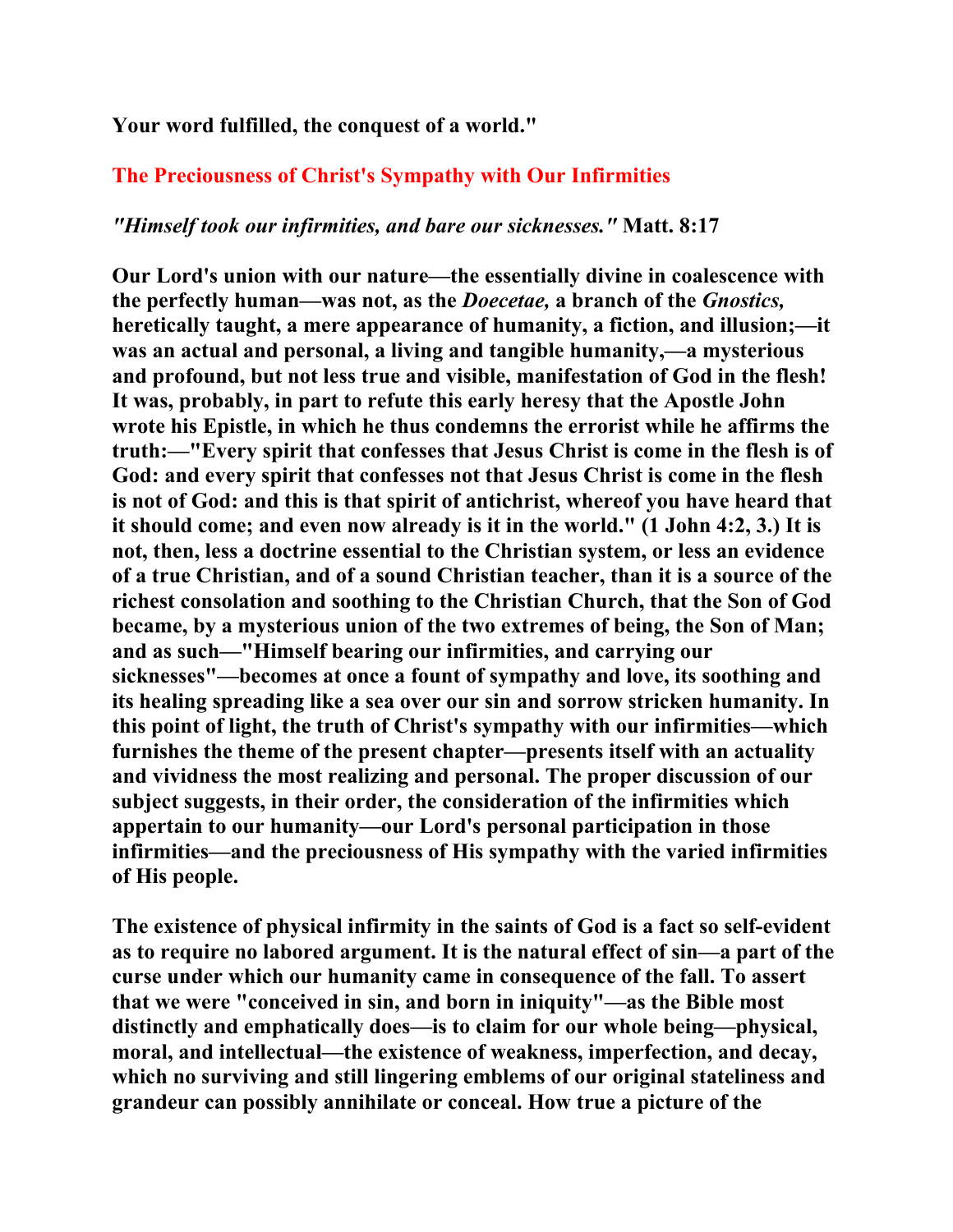**animate and the inanimate world has the pen of inspiration drawn, when it describes "the whole creation as groaning and travailing in pain together until now!" In this paralyzed and convulsed condition the saints of God are equally involved. Our humanity is essentially the same as that from which the electing love and sovereign grace of God has rescued and separated us. We are "by nature children of wrath, even as others." Our humanity differs from the most enslaved and degraded of our species only as Jesus has borne its sins, removed its curse, and, by the Spirit's renewing and indwelling, has made it the temple of God. Before we enter more fully upon this subject, let us remark, that the bodily infirmities under which the children of God labor are to be regarded rather as the consequences of sin than as in themselves sinful. For the want of clearly observing this distinction, many of the Lord's people walk in bondage. Sin is the cause, infirmity the effect. In all the instances in which the word is employed in the Bible, this idea would seem prominent. Thus, for example, physical deficiencies, bodily weaknesses, or actual sickness, are described as infirmities of our nature. We read of "a certain woman which had been healed of a spirit of infirmity." Her spinal cord was contracted, and she was bowed down and could in no wise lift up herself. We also read that many came to Christ "to be healed of their infirmities;" and that, "in that hour He cured many of their infirmities." And when Paul enjoined upon Timothy the use of a little wine, the plea upon which he enforced the duty was his "often infirmities." And when, in the lowly spirit of the Gospel, he abjures all self-glorying, laying his mouth in the dust, and esteeming himself the chief of sinners and the least of saints, he exclaims, "If I must needs glory, I will glory in the things which concern mine infirmities." And in another place he says, "Therefore I take pleasure in infirmities, in reproaches, in necessities, in persecutions, in distresses, for Christ's sake: for when I am weak, then am I strong." Let it then be distinctly remembered that sin is not an essential adjunct, a necessary concomitant of our nature—it is rather an accident of our being. Our nature was created sinless, reflecting, without a line to deface its beauty, or a shadow to becloud its luster, the intellectual and moral image of God. This curious and magnificent mechanism, as it came from the hands of the Divine Craftsman, was pronounced by Him to be "very good." What a glorious creature was man! No shade of care upon the brow, no hectic flush upon the cheek, no paralysis benumbed the limb, no trembling agitated the nerve, no heart flutter, nor convulsions, nor pain, nor restlessness—nothing, in a word, to shade, deform, or depress his humanity,—he was without sin, and consequently without suffering. We may therefore infer, and the inference is replete with comfort to the holy and spiritual mind, that our bodily infirmities are not sins, and are**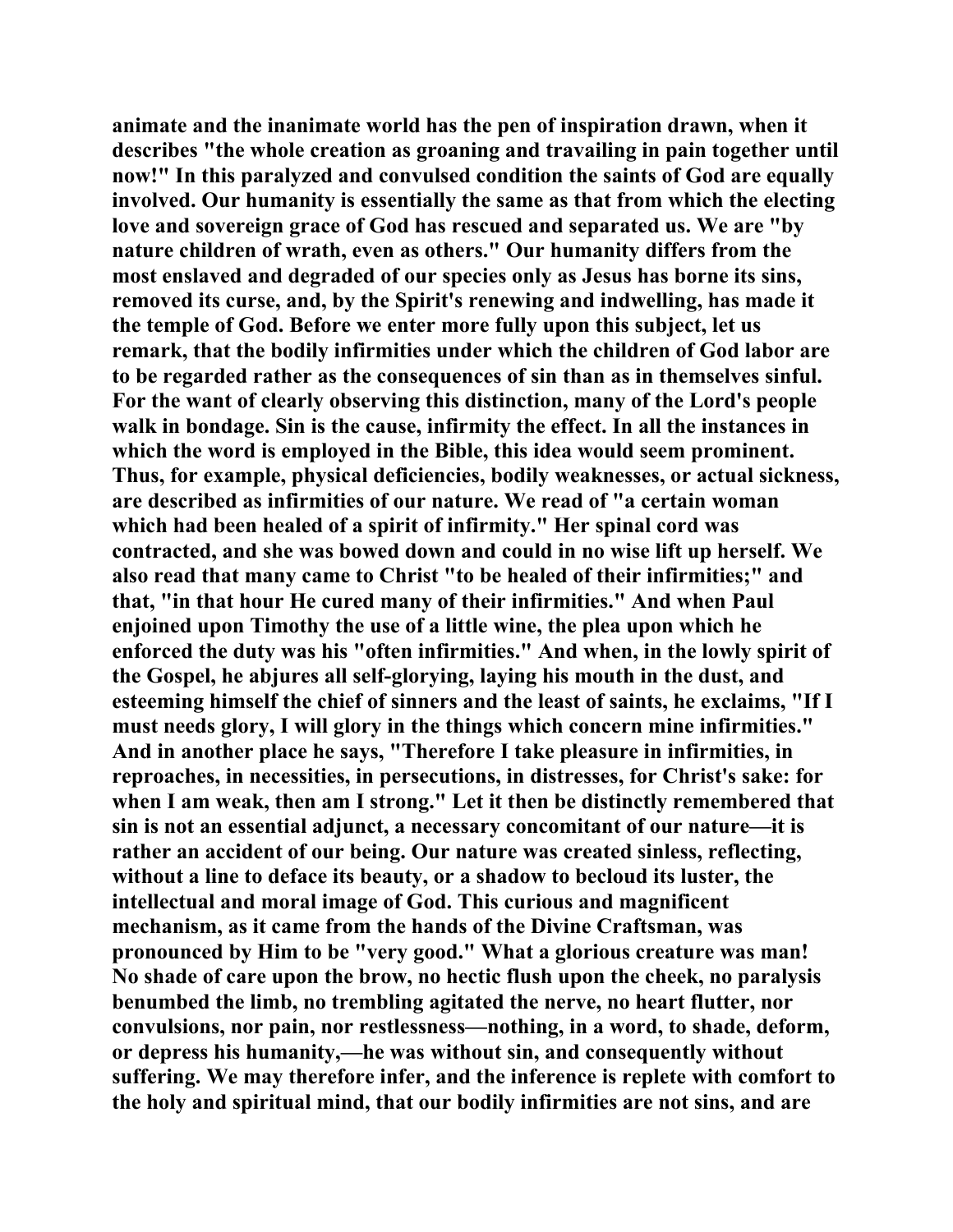**only to be viewed in that light as, through our unprayerfulness and unwatchfulness, they become causes or occasions of sin. But let us take a more comprehensive view of this subject, seeing that Christ's sympathy extends to**  *all* **the infirmities to which His people are subject—this it is which makes that sympathy so precious.** 

**Chief and prominent we must place** *the indwelling of sin***—the believer's great infirmity, and the source and parent of all others.** *Sin* **is a word easily spoken, soon written—a mere monosyllable—but of what mighty and solemn import! Sin is the cause of all evil, the source of all sorrow, the spring of all suffering its guilt, tyranny, and condemnation only met, cancelled, and removed by the incarnation and sacrifice of the Son of God. What must be the nature, the magnitude, the terribleness of sin, to demand on the part of God's moral government such an expedient! Now, it is this indwelling of sin in the believer that forms the baneful root of all infirmity, and is to his holy mind the greatest of them all. Listen to the inspired language which, in all ages and dispensations, has been but the one cry of the Christian Church—"O wretched man that I am! who shall deliver me from the body of this death?" A deep truth is unfolded here—the principle or body of sin in the believer, as constituting the ground of his profoundest humiliation and sorrow. It is not the dark speck here and there, as indicating the existence and process of the moral gangrene that produces the painful anxiety of the apostle—it is the corrupt body itself. We come short of just views of sin if we only estimate its enormity by its outbreak here and there—the spots upon the surface. The evil lies deeper and is concealed. We speak of the** *principle* **of sin, from which all sin originates. We do not ask you, reader, if you confess and mourn over sin in its external and overt acts,—this, doubtless, you often do with deep selfabasement. But the deepest sorrow for sin is that which springs from the conviction and consciousness of its** *indwelling* **principle and power—this should be our profoundest humiliation before God. To think of the depraved nature, the evil heart, the corrupt mind, the empoisoned and impure fountain, the** *body* **of sin and death constantly borne about with us—lying down and rising up with us—carried into our most sacred places, and with us in our most hallowed engagements—constantly, inseparably, ever prompting to evil—oh, this is our humiliation, and this should be our sorrow. Beloved, count not yourself to have arrived at any proper or adequate view of the burden and sinfulness of sin, until you have been brought to embody in your daily acknowledgments, humiliation, and sorrow,** *the sin that dwells in you.*  **Then shall we be set upon the great work of mortification—and only then. No longer seeking merely the moral filtration of the impure streams, we shall task**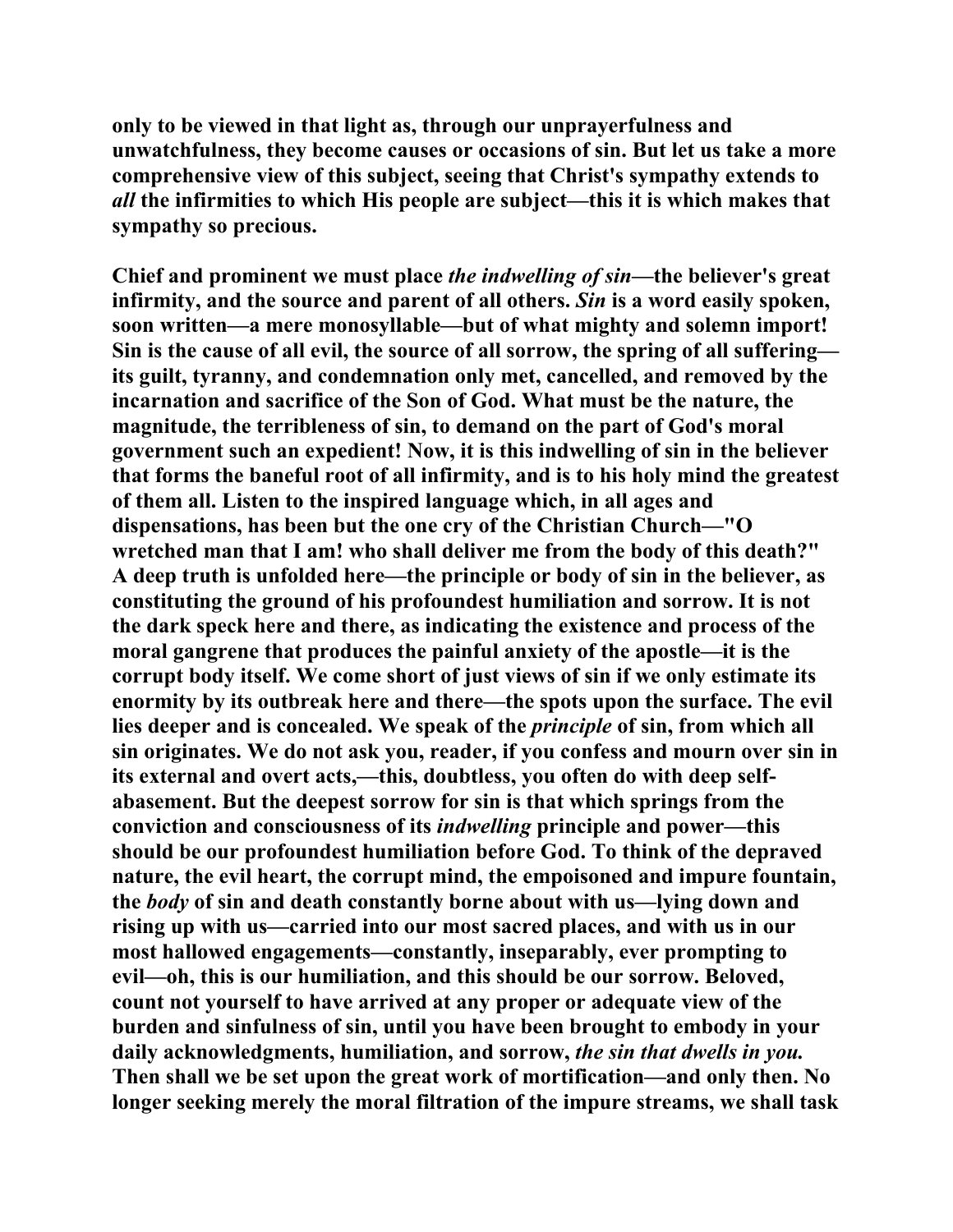**our utmost energies to the work of purifying the fountain. And who sees not that, this done—the source of evil met, the heart seasoned with grace—we shall then the more cheerfully and successfully address ourselves to the work of "cleansing ourselves from all filthiness of the flesh and spirit, perfecting holiness in the fear of God?"** 

**There are other infirmities which may be classed as** *constitutional.* **Our spiritual and mental constitutions, like our physical, vary. As each individual has a natural constitution peculiar to himself, so has he a moral and intellectual one. Our constitutional infirmities are not all alike. The temperament of some is warm, excitable, impetuous; they have ardent, impulsive feelings; their affections are fervent, their sensibilities strong, their emotional nature intense—they can sympathize, can weep, can love. The temperament of others is cold, phlegmatic, immovable; they have but little of the emotional, the susceptible, the sympathizing, and it requires a great calamity often to rouse them to feeling. There are yet others, whose mental characteristics are those of depression, despondency, and gloom. Overlooking the bright and cheerful tints of life's landscape, they love to ruminate upon its dark and somber hues,—always gazing upon the gloomiest aspect of the picture, and dwelling with morbid pleasure upon the most unpromising and hopeless. Others, again, are of a sanguine and hopeful temperament; they live in a world of illusion and romance; without adequate premises they leap to conclusions, and without proper data they assume facts; credulous, unsuspecting, and confiding, they take for granted what some minds accept only upon demonstration. Now, all these are, doubtless, constitutional infirmities. It is an infirmity to be too feeling; it is an infirmity to be too cold. It is an infirmity to be too trusting; it is equally an infirmity to be too suspicious. It is an infirmity to be totally fascinated by the sunny, golden, and mellow tints of the picture, and equally so to be mentally absorbed and depressed by its shaded and gloomy coloring. "This is my infirmity," may be the exclamation, as each one passes in review. Yes, they** *are* **infirmities: levity, gravity; the sanguine, the desponding; the feeling, the phlegmatic; the confiding, the distrusting; the sensitive, the impassable; the ardent, the frigid; the liberal, the parsimonious; the credulity that believes anything, the skepticism that believes nothing;—all these—and a thousand more constitutional characteristics that might be adduced—in consequence of the sin that dwells in us, are infirmities clinging to our fallen humanity, the source and the occasion frequently of our deepest and bitterest sorrows.** 

**And then there are infirmities purely of a** *physical* **nature. We embody and**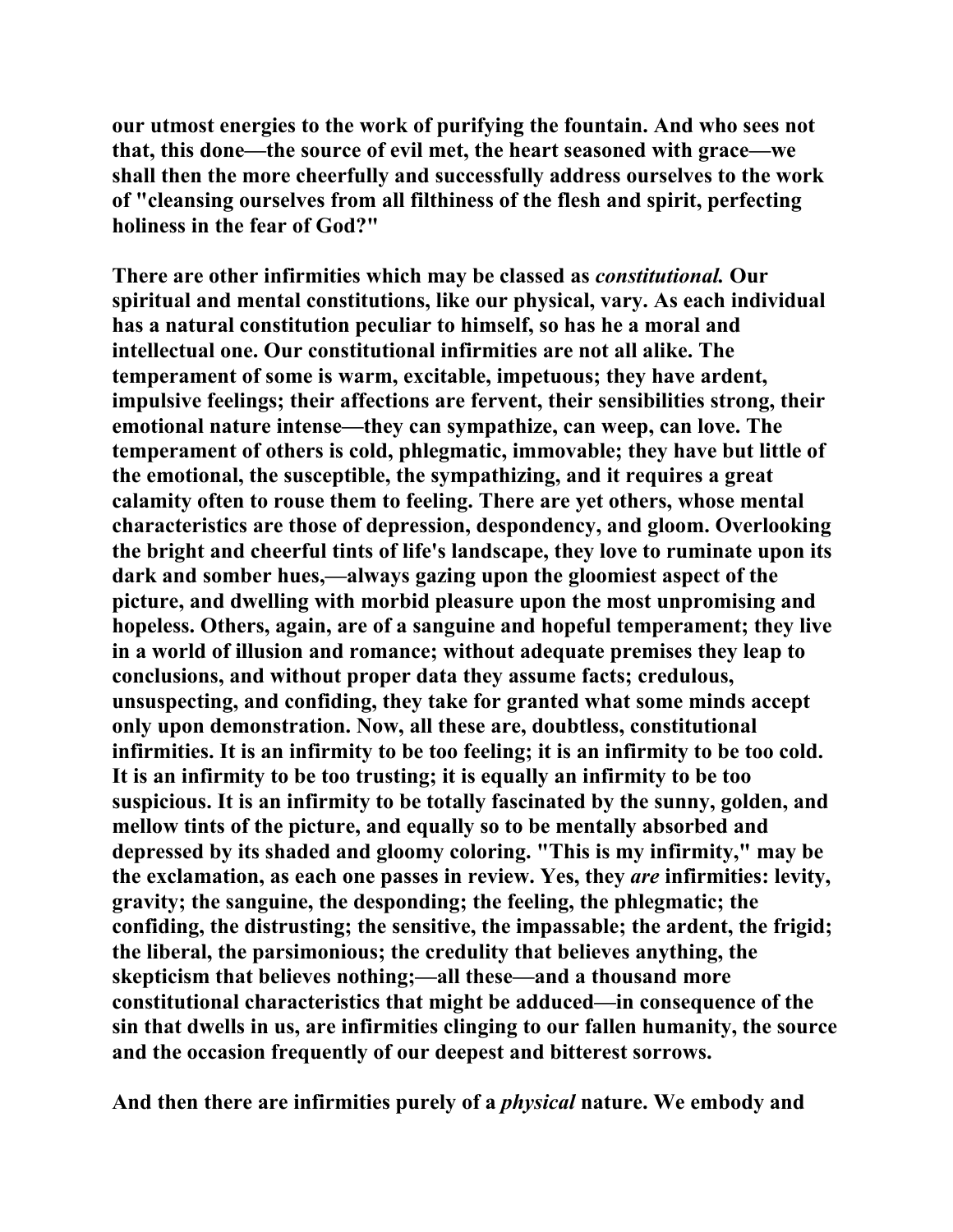**bear about with us the seeds and germs of all disease and decay, which, in any climate, in any place, and at any moment, may develop itself, and which, indeed, are gradually and imperceptibly, but most surely, conducting us to the grave. Who can behold the frailty of some, the nervousness of others, the incessant suffering of others more,—of multitudes who know not a day's perfect health, an hour's freedom from pain, a night's unbroken sleep—and not be convinced that the Church of God is "compassed with infirmity?"** 

**Under this head of infirmity may be classed, too, the sufferings and persecutions, the privations, trials, and temptations, to which the saints are constantly exposed, and by which they are frequently assailed. The soul has its infirmities as well as the body; there are spiritual and mental, as well as natural and physical, weaknesses and frailties. Sin, and the curse which followed in its wake, have sown man's path, from his cradle to his tomb, with mingled seed. At each step, and each bend, there springs up a multitude of various ills, and woes, and sorrows. The tare grows side by side with the wheat; the thistle with the rose; the nightshade with the myrtle; the cypress**  with the laurel;—joy and sorrow, laughter and tears, hope and despondency, **the marriage and the tolling bell, all, all blend together in our march to eternity. The woof of our humanity is of many colors; the stones that pave our pathway to the grave are of variegated hues. Such are the varied and dissimilar conditions of God's people. It is the infirmity of one believer that his faith is always faltering; of another, that his courage is always failing: of one, that he is of a desponding tendency of mind, taking but little of the comfort and hope of the gospel; and of another, that he confides too implicitly in himself, and looks too exclusively to his ever-varying and fluctuating experience for the strength and evidence of his Christianity. The experience of Asaph is, doubtless, that of many:—"Will the Lord cast off forever? and will He be favorable no more? Is His mercy clean gone forever? does His promise fail forevermore? Has God forgotten to be gracious? has He in anger shut up His tender mercies? And I said,** *This is my infirmity."* **(Ps. 77:7-10.)** 

**It must always, too, be considered one of the infirmities of our spiritual condition, that we look so much to the dark providences of God in our history, rather than to His power, faithfulness, and love in the providence. God must be in all His providential dispensations. They are the chariots in which He rides. "He makes the clouds His chariot." When, then, we are absorbed in a fearful, unbelieving view of the chariot that comes near to us, and overlook Him who sits in it—the God of love, our Father, our Friend—it is no marvel that, with good old Jacob, we exclaim, "All these things are against me."**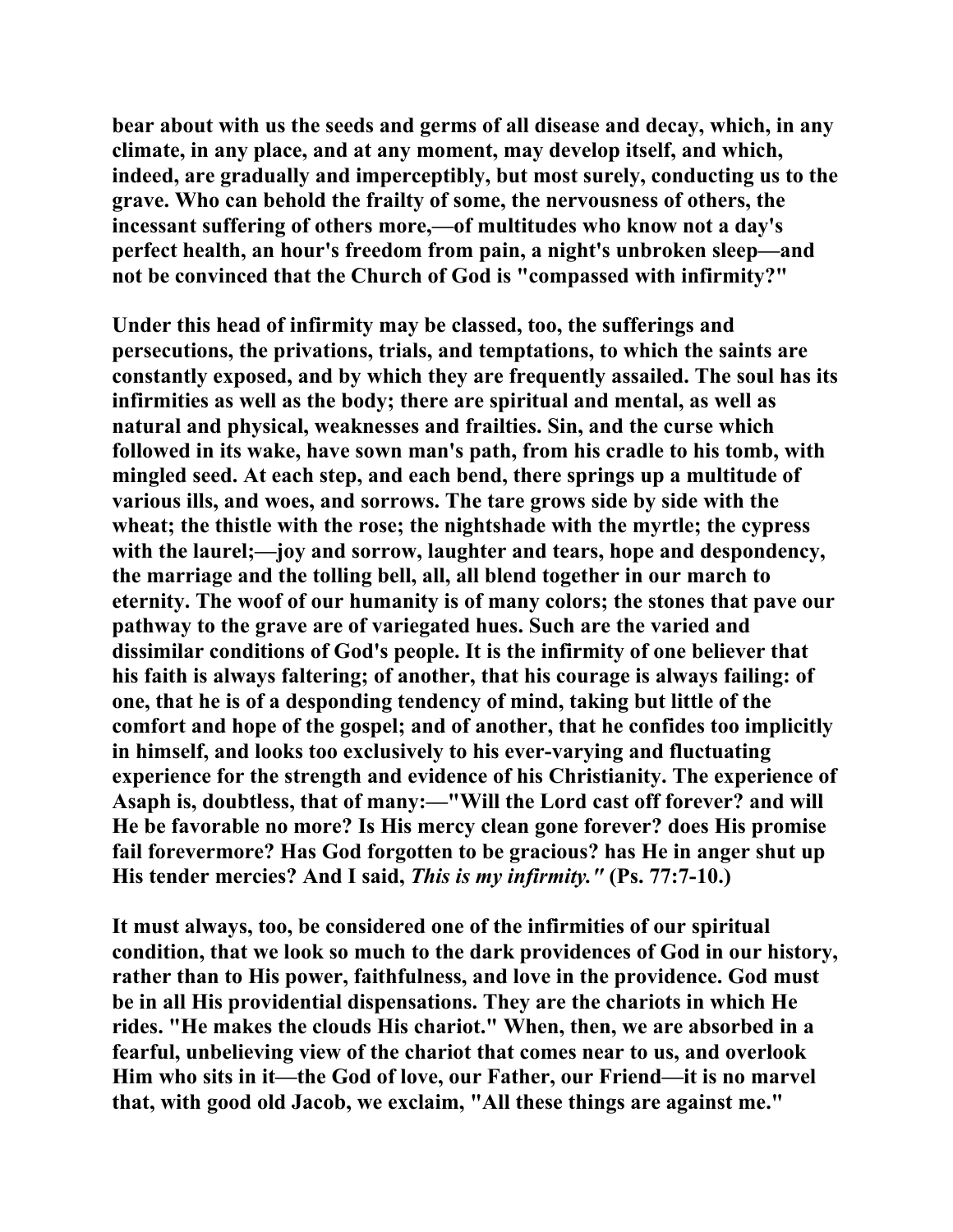**Beloved, there is nothing that is really against you if you are in union with Christ Jesus. There is no enchantment, no divination. It is a "curse causeless!" It may be a tedious way, a narrow way, a thorny way, a self-denying way, a way bedewed with your tears, vocal with your sighs, perhaps tinted with the oozings of your heart's blood—nevertheless it is a** *right* **way by which Jesus is leading you, step by step, home to God. You will see that it was** *all right* **when you arrive there; and then with the countless minstrelsy of heaven redeemed like you by precious blood, and who with you have come out of great tribulation, you will exclaim, "He has done all things** *well."* 

**There is a tendency, too, through the infirmity of our faith, to hesitate and falter when summoned to walk in some path of duty. It is seldom that God so leads us but at the sacrifice of some creature good, the surrender of some cherished idol. It is a part of that moral discipline that imparts symmetry and completeness to our Christian character. The call of duty is always the call of God. And yet how we hesitate and demur! How we linger upon the loved spot we are to leave—how we cling to the precious ties we are to sunder—how we grasp the sacred enjoyments we must perhaps forever relinquish! But the path of duty is onward—and onward must be our course. Then we learn how great is the infirmity of our grace. We once thought we could do anything for Christ—now that His glory and our interests clash, we pause, we weep, we reason. But it is only our infirmity, and the Lord knows that it is so. And as sure as He enables us by His grace to take the first step in the path of duty fearful, trembling, hesitating though it be—He comes and helps each succeeding one by the sympathy of His love, and by the succourings of His grace; and we exclaim, "I can do all things through Christ who strengthens me." In this way of duty, in which there is so severe and lingering a crucifixion of self, lessons in the divine life are learned, and truths in God's Word are experienced, such as, probably, would not be in any other way. In the world there are schools for different branches of knowledge and science, where the principles and systems peculiar to each one are alone taught. Christ has different schools for** *His* **disciples:—there is the school of correction, the school of trial, the school of sorrow, the school of temptation, the school of self-denial, the school of active service, the school of patient endurance—in one or all of these schools Jesus is instructing the disciples on earth, and training them for heaven, teaching them the peculiar lessons, and bringing them into the experience of the peculiar truths found in no other way. There are two natures in the believer, the** *active* **and the** *passive***—both of which the Lord will unfold and discipline, and both shall alike honor and glorify Him. Peradventure you have reasoned thus—that, because the infirmities of the**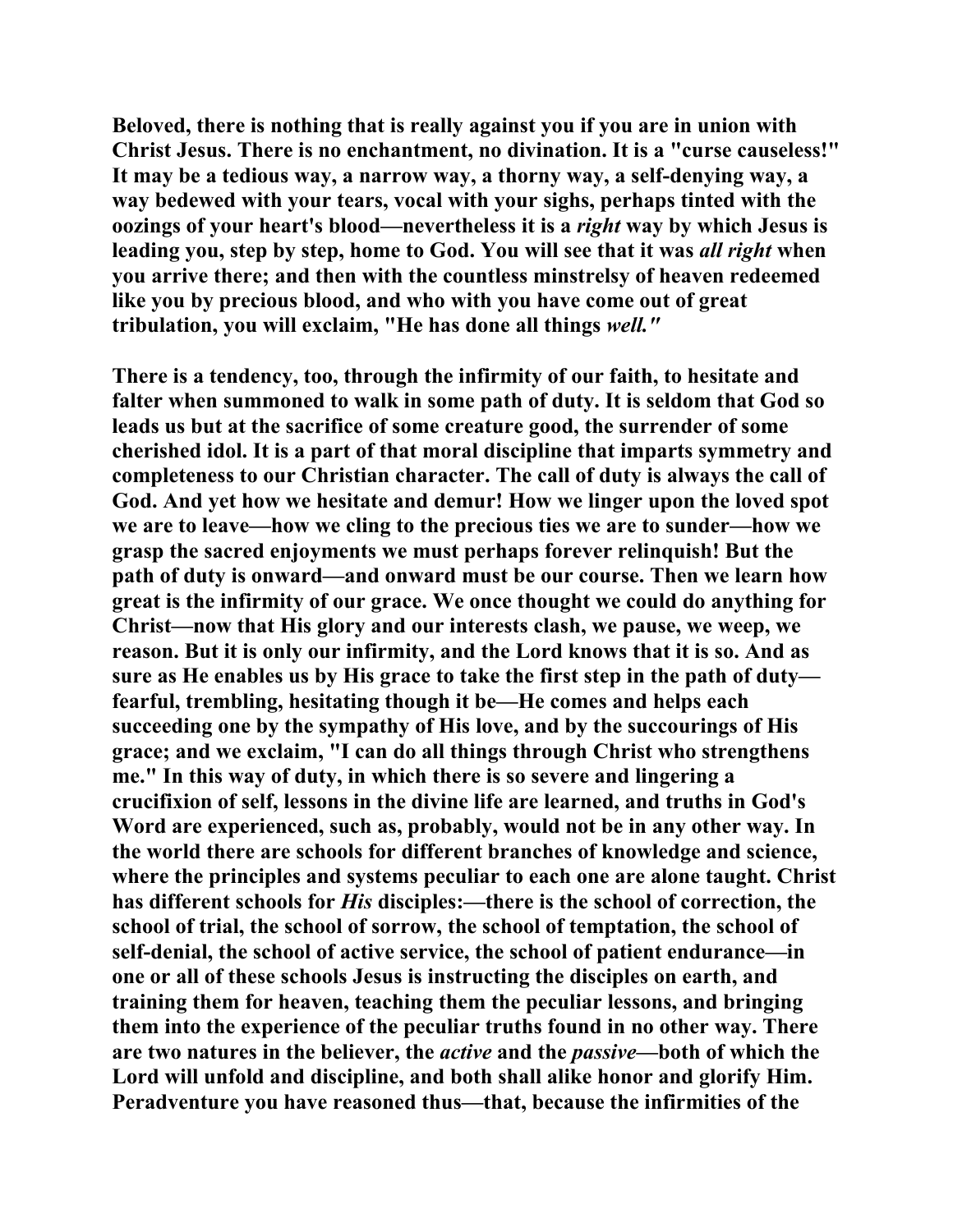**body or of the mind prevent you from the active service of Christ, you are therefore but a dry tree, a useless member of the body, a cumberer of the ground. Ah! my reader, the Lord has wisely chosen for you another and a different school—that of** *passive submission* **to the Divine will—the school of suffering, which is the school of God. Your duty, strength, and service for Christ is to sit still, to cultivate in your soul the** *passive* **graces of the Holy Spirit; and so by meekness, quietness, and silence, glorify your Father in heaven.** 

**"They also serve, who only stand and wait."** 

**But it is possible the Lord sees fit to train you for glory in the school of active and laborious employ. He may summon you to a post of labor at home which, perhaps, your judgment would the last have selected, or from which your taste, feelings, and inclinations recoil Or, it may be, He sends you to the far heathen, severing the fond and sacred endearments of home, and sundering the ties that bound you by associations so precious to the land of your birth. Well, beloved, it is Christ's school, in the which He is teaching, disciplining, and training you for heaven. By nature, by providence, and by grace He has fitted you for** *active* **service in the Church, and into His vineyard He condescendingly sends you. While others are learning the same lesson, and are being taught the same truth—the lesson of their own poverty and nothingness, and the truth of Jesus' all-sufficiency and unspeakable preciousness—amid scenes of trial and sickness, of suffering and want, you are being taught by the Master in the school of toil, of hardship, and of self-denial. Be it so, beloved. Each line from the circumference leads to the one center—JESUS; and Jesus will before long bring both the active and the passive disciple He has trained for glory on earth, to rejoice together in the same happy and eternal home in heaven.** 

**We have now reached an essential and touching part of our subject—Christ's personal participation with the infirmities of His people. "Himself took our infirmities, and bare our sicknesses." "Himself" did it. It was a** *personal* **act. He confided the task to, and He imposed the burden upon no other. Nor would He admit a partner in the transaction. None should share it with Him. Not a sin, not a sorrow, not a pang, not an infirmity, not a tear, not a sigh would He divide with another. He would tread the path alone, and of the people there should be none with Him. "HIMSELF took our infirmities." Oh, in what a touching light this places the love of our Jesus—the allconcentrating, all-absorbing, all-engrossing love of our Emmanuel—for His**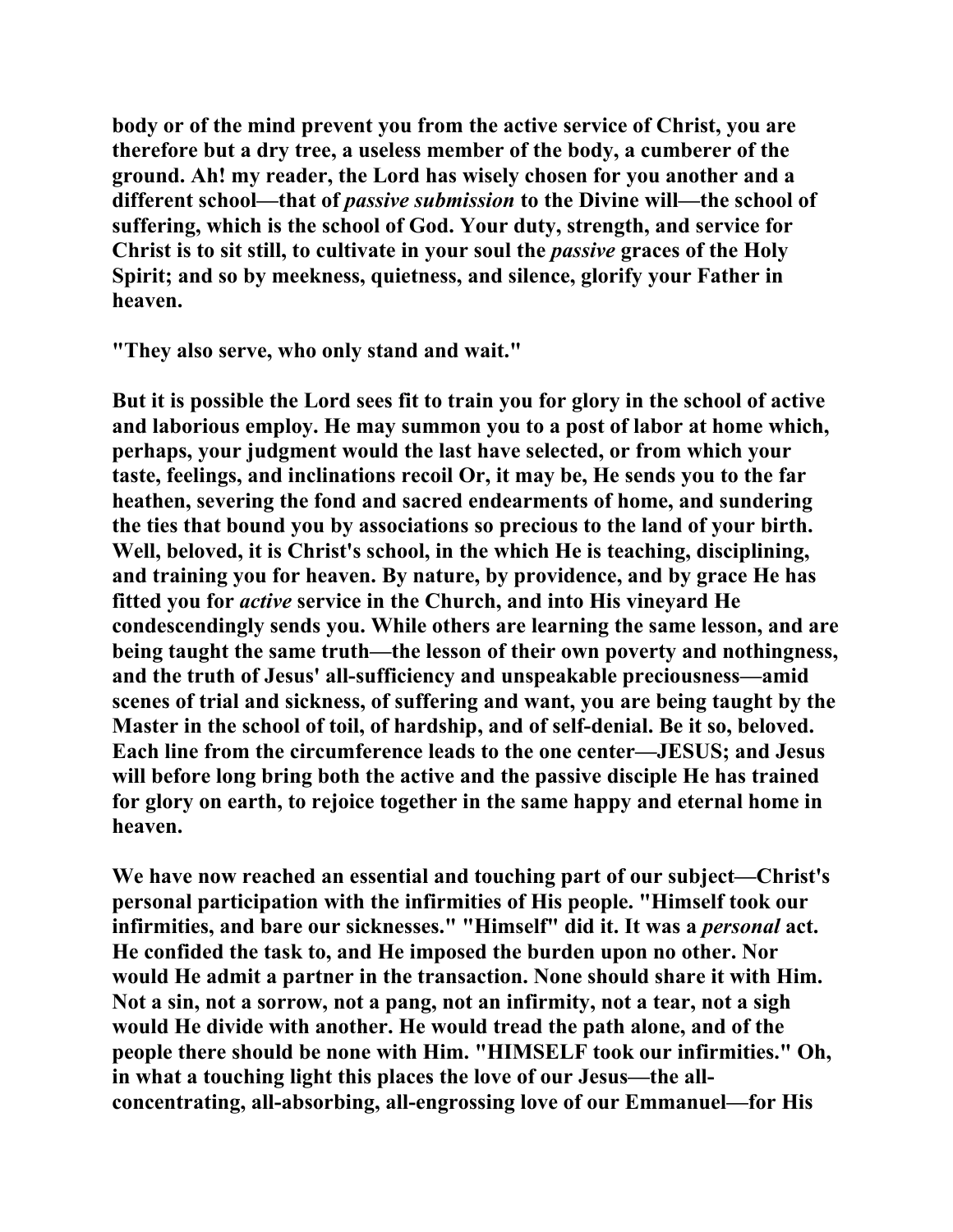**people! He** *so* **loved us that He would do all for us Himself, nor share the work, nor divide the glory, nor participate the love of another being in the universe. Himself did it, and—did it alone. The question then arises—In what way may we regard our Lord as taking our infirmities and bearing our sicknesses? We think the answer will be supplied by the following considerations:—** 

**First, by His assumption of our humanity. He could only come under the obligation to participate in our circumstances by taking up into union with the Godhead the nature that sin and the curse had bowed to the earth. The human nature to which His Godhead stooped was as free from the taint and pollution of sin as His divinity, and yet was it real humanity. "A body have you prepared me." "He was made sin" (or an offering for sin) "for us who knew no sin." He was "holy, harmless, undefiled, and separate from sinners." Keep firm hold of this doctrine of your faith, O believer! The shadow of a shade of sin in the human nature of the Son of God would have been eternal destruction to His elect Church—fatal to the accomplishment of His sacrifice, and the salvation of His people. We have said that it was real, true, actual humanity. Its mysterious and close union with the Godhead did not alter it, even as there was no essential change in the Godhead when it took up into union the manhood. There was a union—a personal and inseparable union of the two natures, but no change in either—both retained their peculiar and essential properties. The humanity was blest by its union with the Deity, but not changed, in the least degree, into the essentially divine. It was filled and enriched with excellent gifts—even the Holy Spirit without measure—but was not in the least degree elevated into an equality with the Divine nature—it retained its own property intact. In taking upon Him the form of a servant, Christ did not abdicate the form of God. He, indeed, emptied Himself and made Himself of no reputation, and was reputed a man, and a very poor and despised man, too; yet He never ceased to be God. The glory of His Godhead was indeed enshrouded, but not extinguished; it was obscured, but not lost. Our infirmities shaded the luster of the Sun, but the Sun behind those infirmities shone with undimmed and undiminishable splendor. "He could not have been a sufficient Mediator had He ceased to be God, and He had ceased to be God had He lost any one perfection proper to the Divine nature; and losing none, He lost not this of unchangeableness, which is none of the lowest belonging to the Deity. Why by this union with the Divine nature should He lose this any more than He lost His omniscience, which He discovered by His knowledge of the thoughts of men; or His mercy, which He manifested to the height in the time of His suffering? That is truly a change when a thing ceases**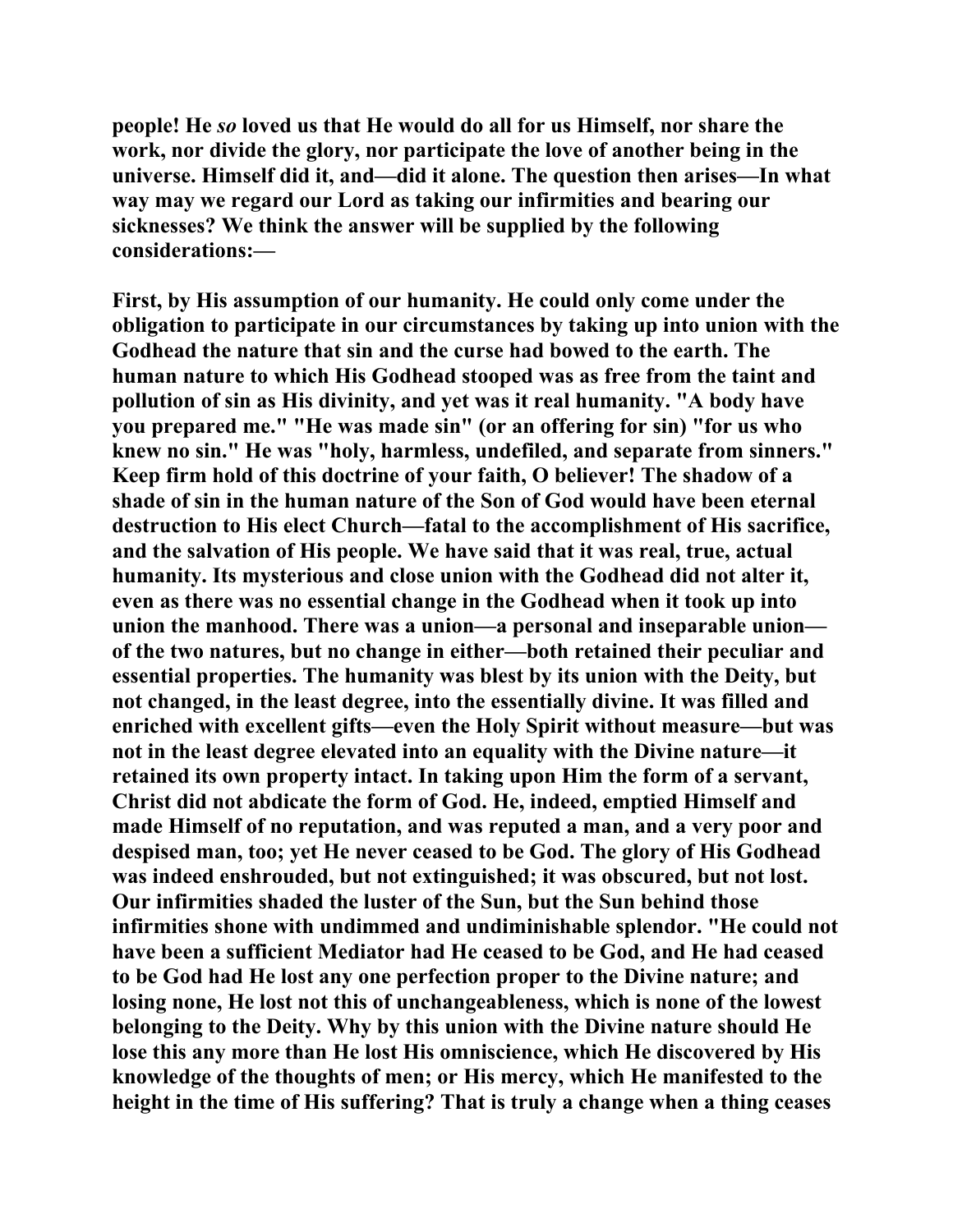**to be what it was before. This was not in Christ. He assumed our nature without laying aside His own. When the soul is united to the body, does it lose any of those perfections that are proper to its nature? Is there any change either in the substance or qualities of it? No; but it makes a change in the body, and of a dull lump it makes it a living mass, conveys vigor and strength to it, and by its power quickens it to sense and motion. So did the Divine nature and the human remain entire; there was no change of the one into the other, as Christ by a miracle changed water into wine, or men by are change sand or ashes into glass. And when He prays for the glory He had with God before the world was, He prays that a glory He had in His Deity might shine forth in His person as Mediator, and be evidenced in that height and splendor suitable to His dignity, which had been so lately darkened by His abasement; that as He had appeared to be the Son of man in the infirmity of the flesh, He might appear to be the Son of God in the glory of His person, that He might appear to be the Son of God and the Son of man in one person." (***Charnock***.)** 

**But His assumption of our humanity—"the Word made** *flesh"***—was only a part of His participation with our infirmities—the physical infirmities of our nature. The body He took was but the vehicle by which He acted. He approached yet closer to the actual bearing when he was made under the curse, and took upon Him our sins. As sin and the curse which followed are the sources of all our infirmities—mental, moral, and physical—so, by becoming a sin-offering for the one, and coming under the other, He "Himself took our infirmities, and bare our sicknesses." By this act of bearing our sins, He more truly and strictly took our infirmities than though He had actually sinned as we have sinned. Our great, our grand, our chief infirmity is—SIN! This is the parent, and root, and spring of all infirmity. Jesus took our sins: "He bare our sins in His own body on the tree;" "He was wounded for our transgressions, He was bruised for our iniquities." Could language be stronger? Not merely the punishment for sin, but sin itself was laid upon Him!—yet was He "without sin." And thus it was our blessed Lord "took our infirmities, and bare our sicknesses." And now trace His own actual, personal participation in our infirmities. Jesus knew what it was to be weary—to hunger and thirst—to be homeless and friendless—to be maligned, traduced, slandered—to be wounded by foes—to be deserted by friends—to be taunted by men—to be tempted by Satan—to be forsaken by God. Was not this a taking upon Him our infirmities? Did not this include them all? What is your infirmity, O child of God? Is it sin?—Jesus bore it. Is it sickness?—Jesus carried it. Is it a weak, infirm, frail body?—Jesus assumed it. Is it loneliness?—Jesus lived much in solitude. Is it irritability, impatience,**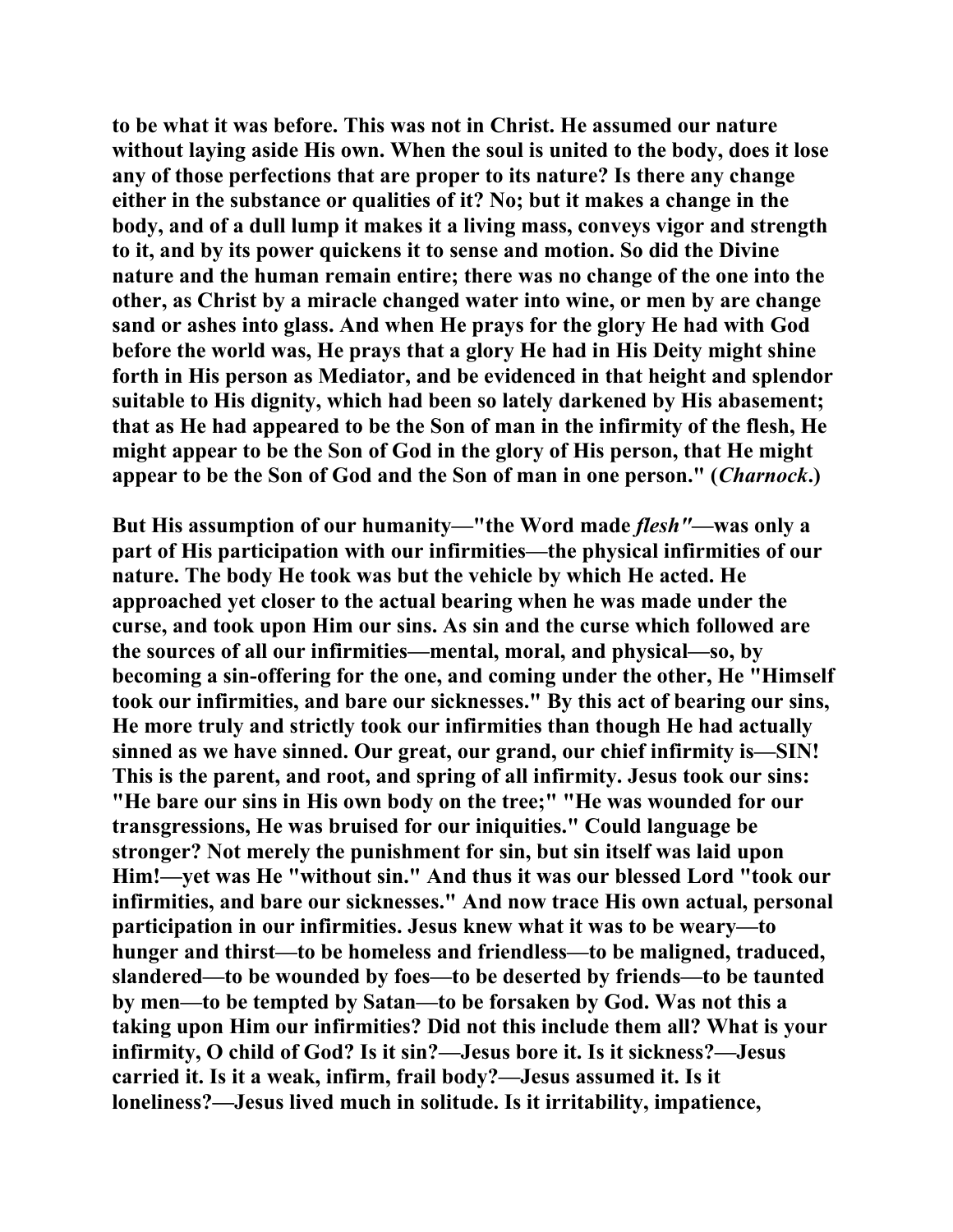**fretfulness, nervousness?—Jesus bore the sin and curse from whence this springs. Is it wounded love, betrayed confidence, disappointed friendship?— Jesus trod this shaded path before you. Is it poverty, straitened circumstances, humiliating dependence?—Jesus too was poor, and, supported by the charities of those who ministered of their substance to His wants, was subjected to this humiliation. Are you bereaved?—keenly did Jesus feel this sorrow, when His tears fell fast and thick upon the grave of His friend at Bethany. Tell me, then, have you an infirmity which your Lord did not bear before you? "Himself took our infirmities, and bare our sicknesses."** 

**How illustriously did Christ exhibit this assumption of, and sympathy with, our infirmities when He was on earth! Take a general survey. He healed the sick—restored sight to the blind—made the lame to walk—the deaf to hear and lifted up those that were bowed down. Nor this only. He restored reason to its throne—ejected demons from their usurped dominion of the soul chased the cloud of sadness from the spirit, and made the widow's heart to sing for joy. How beautiful and artless the narrative—how graphic and lifelike the description!—"When even was come, they brought unto Him many that were possessed with devils: and He cast out the spirits with His word, and healed all that were sick: that it might be fulfilled which was spoken by Elijah the prophet, saying,** *Himself took our infirmities, and bare our sicknesses."* **Pause, and contemplate the scene—it is full of poetry and power. It is** *twilight***—or, as Mark narrates, "at even** *when the sun did set."* **All nature is in harmony with the touching spectacle. The sun has almost finished his daily course, his burning wheels reposing upon the utmost verge of the sky. The last smile of day yet lingers, gilding with liquid gold the lofty dome of the Temple, and tipping with streaming silver the mountain's brow and the leafy spires of the grove. All is hushed, as if Nature itself were dead. The confused din of the tumultuous city has ceased, and the toil-worn laborer rests from his employ. The weary winds forget to blow—the gentle gales have fanned themselves to rest—not a wavelet breaks the smooth surface of the lake. The aspen ceases to quiver, and echo herself slumbers. This is the hour and this the scene Jesus has chosen for His works of benevolence and power. Holy and precious the instruction! Is it, beloved,** *the twilight of life* **with those on whose behalf we would implore the compassion and help of the Savior? Is the sun of human existence just setting, his last, his latest rays falling upon the world's gray landscape, now receding into the deep shades of night? Hear you their plaintive cry, "Woe unto us! for the day goes away, for the shadows of evening are stretched out?" Take heart, my brother! The sun has not yet gone down night's darkness has not yet come; it is not too late to bring in faith and hope**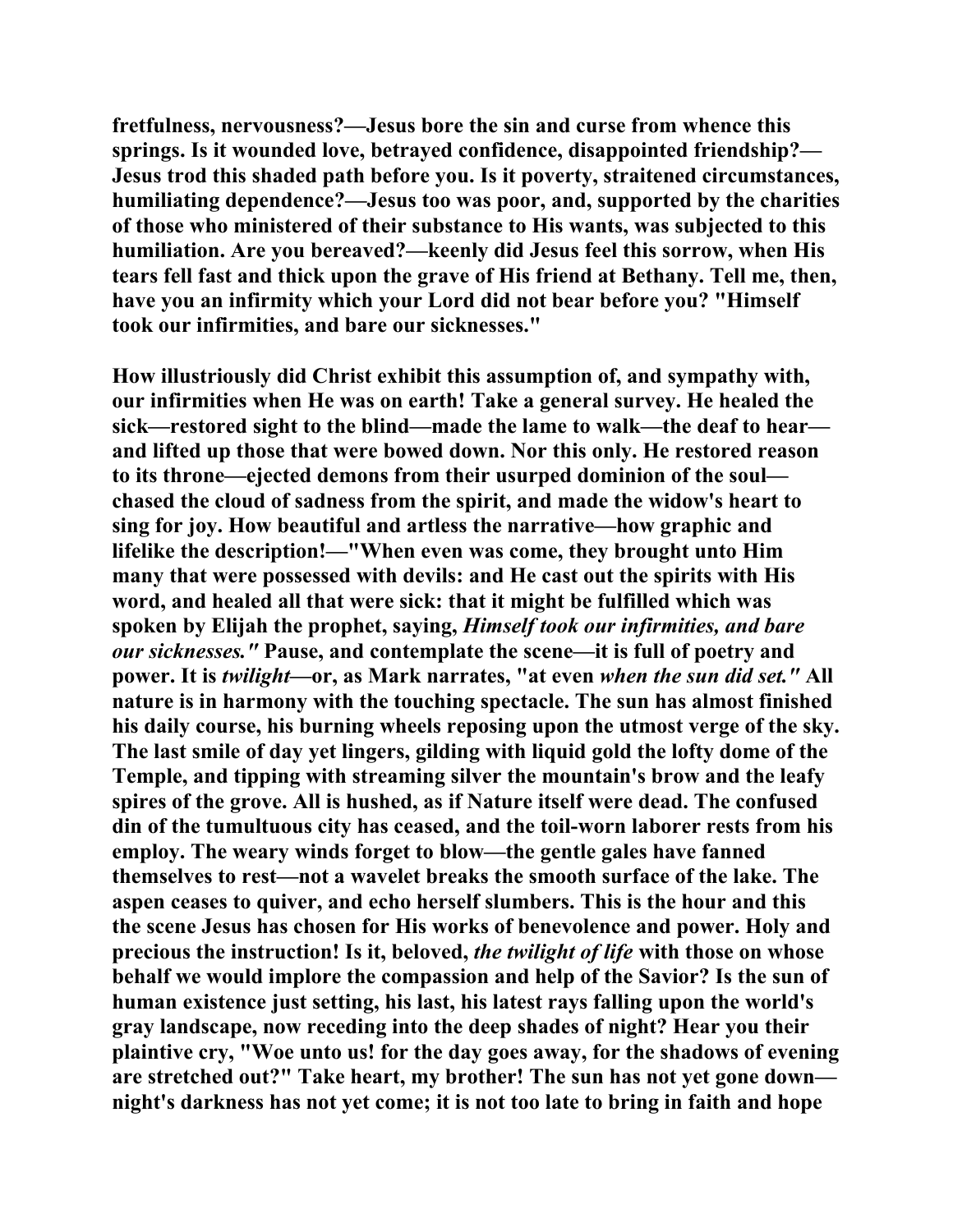**the objects of your sympathy and love to Jesus. It was** *"at even, when the sun did set,* **they brought unto Him all that were diseased, and He healed them." What Jesus then was He is now, "the same yesterday, today, and forever." Despair not, then, of their salvation. Lay them down at His feet, cast them upon His heart, take hold of His robe, nor let Him go until He speaks the word, and lo! "at evening-time it shall be light." Blessed Savior! The world's din is hushed—the thick shades of evening are gathering over life's landscape—the sun of human probation touches the horizon—the long, dark night of eternity approaches—the all-important crisis has arrived—one look, one word, one touch from You, and there shall be healing, there shall be light, there shall be life!** 

**How precious, then, the sympathy of Christ with human infirmity! His fitness thus to sympathize is portrayed by the apostle as inspiration alone could depict it—"We have not an high priest which cannot be touched with the feeling of our infirmities; but was in all points tempted like as we are, yet without sin. Let us therefore come boldly unto the throne of grace, that we may obtain mercy, and find grace to help in time need. For every high priest, taken from among men, is ordained for men in things pertaining to God, that he may offer both gifts and sacrifices for sins: who can have compassion on the ignorant, and on those who are out of the way; for that he himself also is compassed with infirmity." Behold your Lord's fitness to share and sympathize with all your infirmities! He was "encompassed with infirmity." He knew what hunger and thirst were—He knew what labor and fatigue were—He knew what languor and sleeplessness were—He knew what pain and suffering were—He knew what spiritual depression and mental darkness were—He knew what the fiery darts of temptation were—He knew what the weight, and curse, and sorrow of sin were—He knew what the assaults of the world, the malignity of foes, the fickleness of friends, the distrust and woundings of brethren were—He knew what it was to be denied by one disciple, to be betrayed by another, and to be forsaken by all! Child of God! what more shall Christ endure, what ruder path shall He tread, what deeper sorrow shall He experience, what bitterer cup shall He drink, what darker cloud shall He penetrate, what infirmities more human, more severe, more humiliating, shall He take, in order to be** *touched* **with the feeling of** *yours?* **Will not this suffice to wake your heart to love, to win your mind to confidence, to inspire your soul with hope, to replenish your spirit with joy, and tune your lips with praise—that Christ's sympathy, so human yet divine, all so tender, all so clinging, all so personal, entwines around your every infirmity—bodily, mental, spiritual—and makes it all His own? "Touched**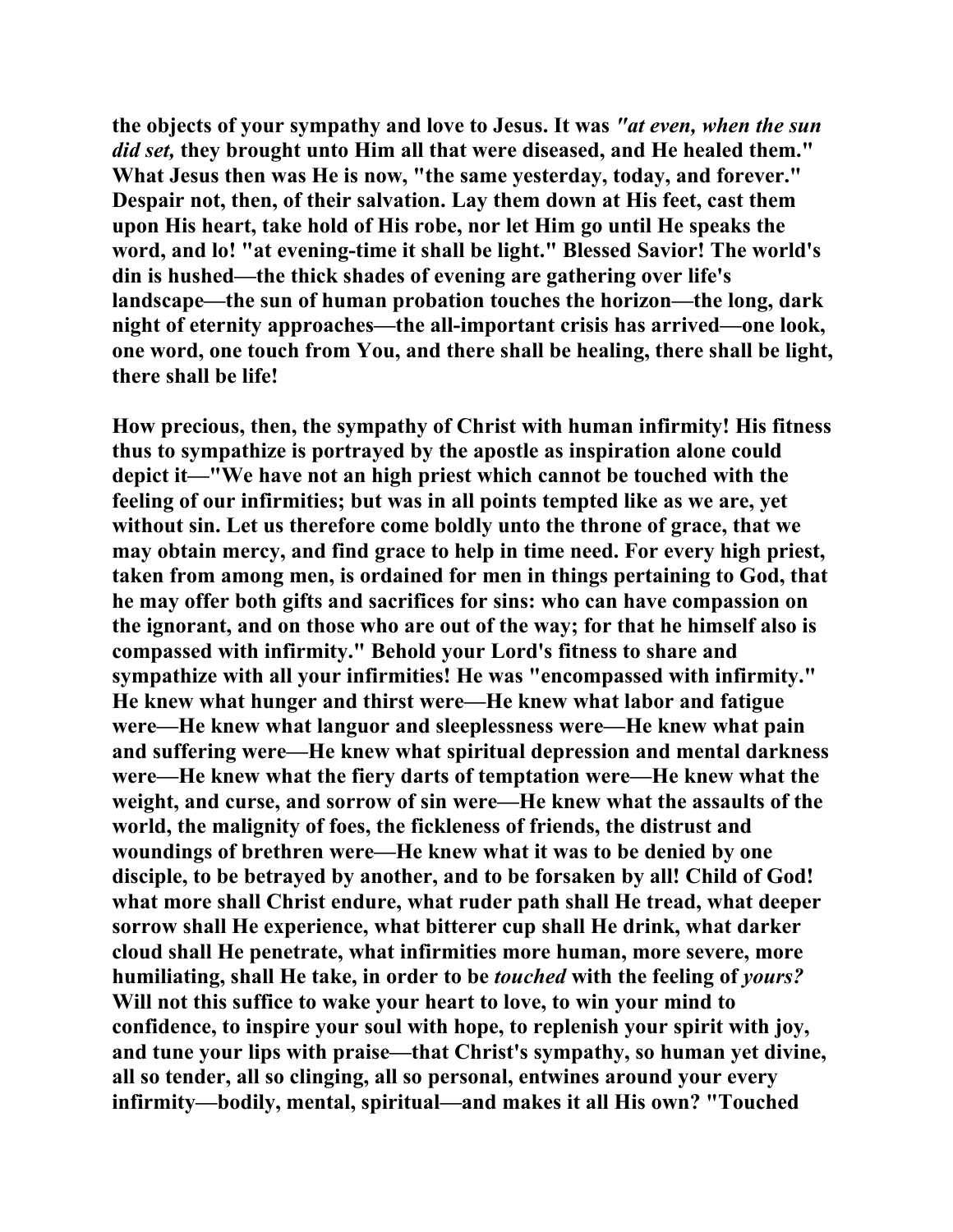**with the feeling of our infirmities."** 

**"And do you weep in sorrow, brother? Do not think you have a lonely lot; The very pang now your, Another Endured for you, and murmured not.** 

**"To consecrate the path of sorrow, He left the glory of the skies; And deigned our suffering flesh to borrow, That He with grief might sympathize. "Do mourn beneath the fierce temptation? On Him the tempter's shafts were cast. Are your the waves of tribulation? Often o'er His soul those waters passed.** 

**"Each suffering that enthrones your pillow, Is felt within your Savior's heart; His hand will hold you o'er each billow, For He has felt your every smart.** 

**"He who stood by the sisters weeping, Their brother raised, and dropped the tear, Marks all your tears with eye unsleeping, When grief bends o'er the recent coffin.** 

**"Though far removed from mortal vision, His heart still beats with sympathy; The sufferings of His earthly mission Have left deep scars, which plead for thee.** 

**"In all your sufferings, do not think, brother, Your is a lone, unfriended lot; Look up, and feel there is Another, In sympathy who ceases not." —***W. J. Brook* 

**"And bare our** *sicknesses."* **You inquire, How could this be, since Christ knew not bodily disease? But it was not necessary, in order to constitute a perfect sympathy in Christ with our physical infirmities, that He should know in His**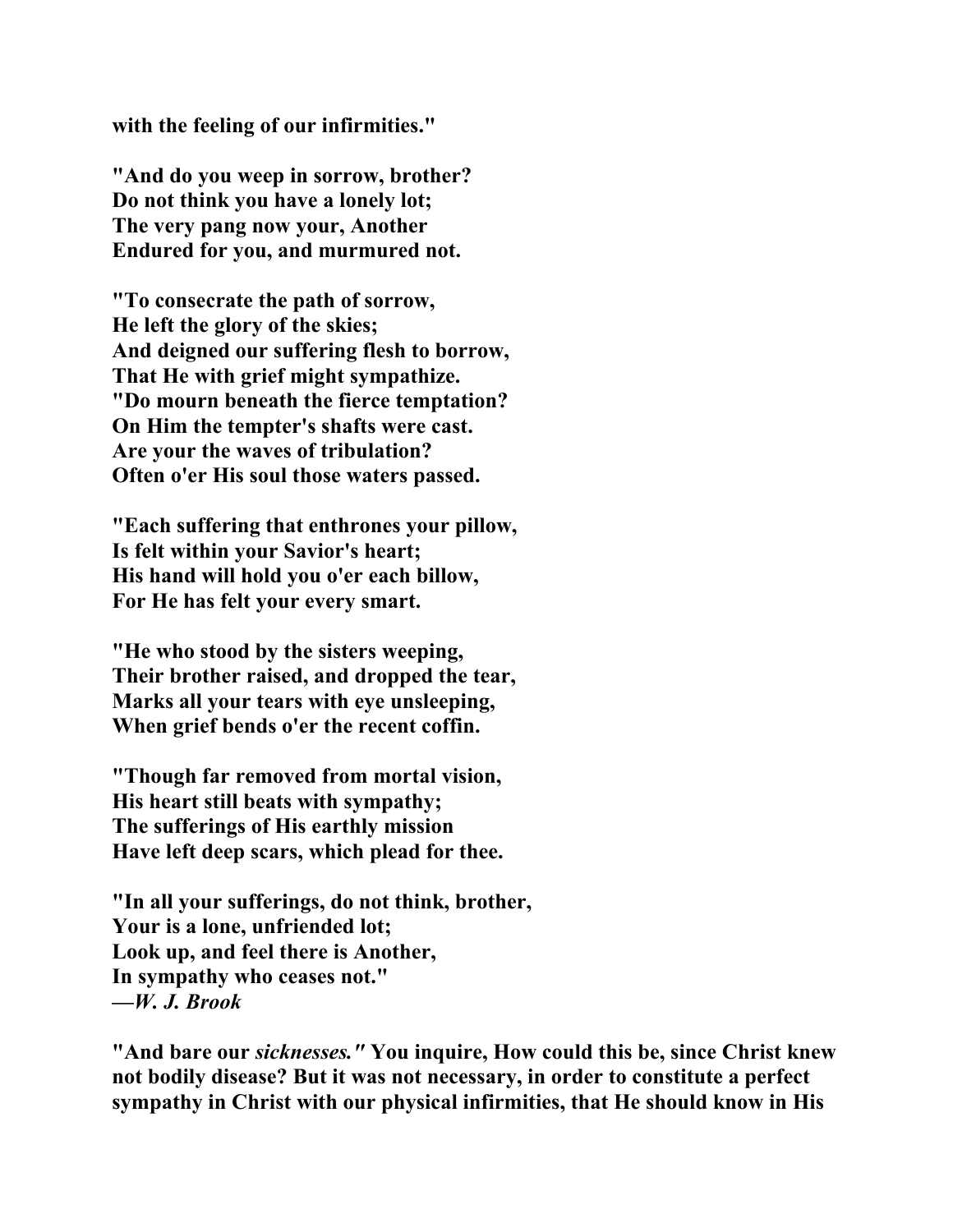**own person what sickness was. He bare our sicknesses when He bare our sins, and by His atonement put them for ever away. If He bore the cause of all our sorrows and infirmities, surely He is fitted to sympathize with its** *effects***—and sickness is one. And when Jesus ministers at our sickbed, imparting support and soothing, alleviation and recovery,—when He approaches and vouchsafes patience of spirit, and strength of endurance, and submission to the Divine will, giving gracious manifestations of Himself by day, and songs of praise and thanksgiving in the night season, and then raises you up again to health, to duty and service—surely, then, He may be said, in a most emphatic sense, to bear our sicknesses. Sick believer! you are not alone—Christ is with you. He knows all your weakness, infirmity, and pain. He understands perfectly the mysterious relation of mind and body, and can enter into all those delicate shades and subtle distinctions in the mutual operation of the one upon the other, which escape the eye even of the most skillful and vigilant. What is purely mental, what is simply physical in your case, and how they sympathize and often seem to blend, is to Him who bear our sicknesses when He took our sins, and who rebukes and heals all our diseases now, an object of the intensest interest. Suffering one! Christ is bearing that suffering with you. The burning fever, the writhing pain, the faintness, the languor, the sinking—all is known to Him. The difficulty of concentrated and consecutive thought, your inability to meditate, to read, to pray, the absence of spiritual enjoyment, the dimmed evidences, the beclouded hope, the fears and tremblings—all,** *all* **are entwined with your Redeemer's sympathy. His "grace shall be sufficient for you," His "strength shall be made perfect in your weakness;" and thus you shall be enabled to "glory in your infirmities, that the power of Christ may rest upon you."** 

**With the** *infirmity of prayer* **we may especially invoke and expect the aid of Christ's precious sympathy. That there is a close relation between the two, is clear from the passages we have already quoted, and, for our argument, will quote again. The reasoning of the apostle is, "We have not an High Priest which cannot be touched with the feeling of our infirmities; but was in all points tempted like as we are, yet without sin." Then follows the exhortation—"Let us** *therefore* **come boldly unto the throne of grace, that we may obtain mercy, and find grace to help in time of need." The connection of our infirmity in prayer, and the tender, succouring sympathy of Christ with that particular infirmity, is adduced as an encouragement to pray. And who is not sensible of infirmity in prayer? In no spiritual duty, perhaps, is our earthliness, weakness, and failure more manifest. In proportion to the elevation, spirituality, and solemnity of the engagement, is our frailty and**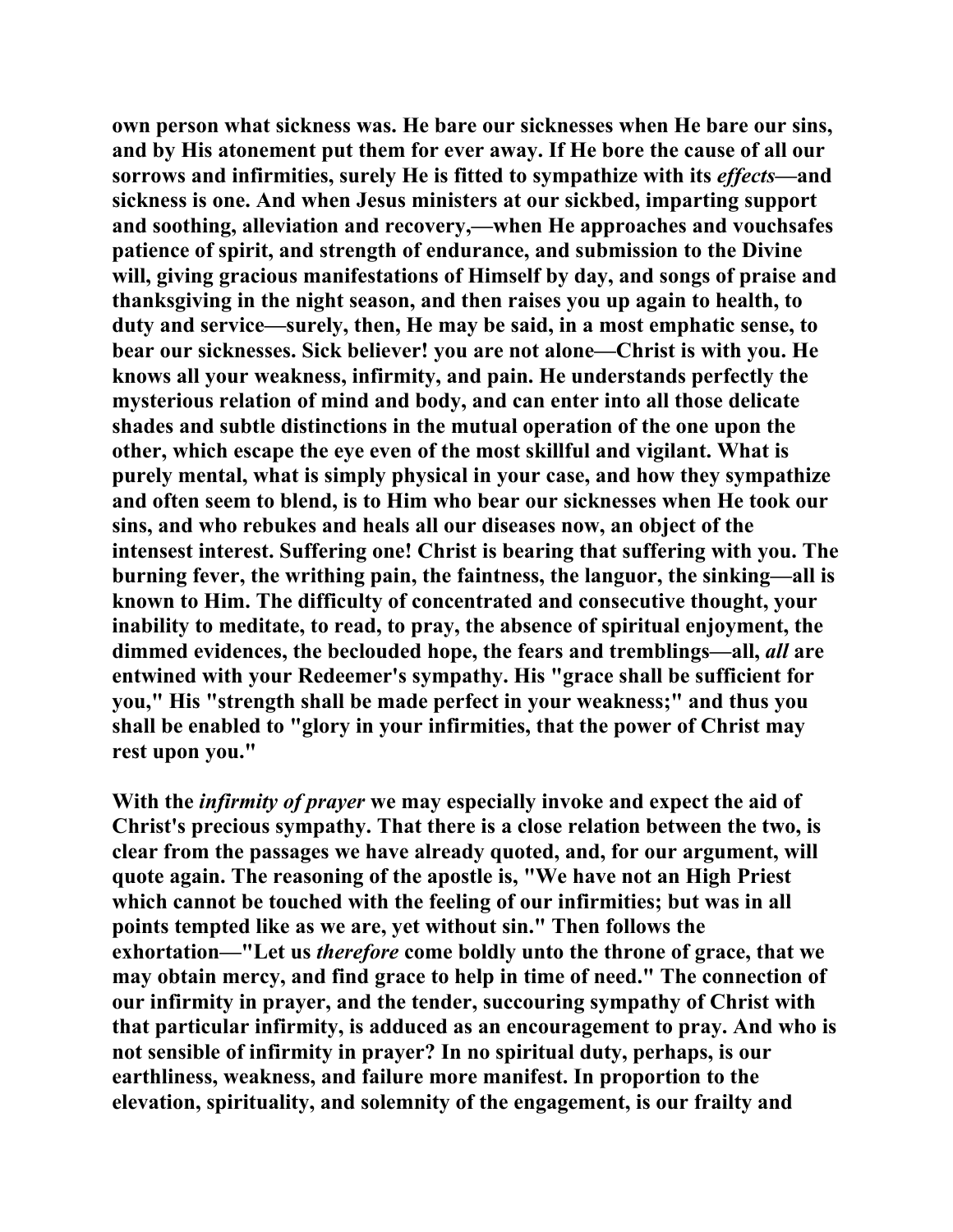**shortcoming. It is your infirmity that you feel such a reluctance to pray, and that when you rouse yourself to the privilege, it is to you a burden and a task. It is your infirmity that, at the Mercy-Seat, your mind is so wandering, your thoughts are so vagrant, your heart is so divided; that, in spite of your endeavors to concentrate the mind on the great business of converse with God, it starts off like a broken bow; and the feelings, that ought to dissolve and flow forth in one ardent current of affection, congeal as into icicles around the Mercy-Seat, bathed in the very sunbeams of Divine love. The deep consciousness, too, of your sinfulness operates often as dissuasive to prayer. You cannot imagine how one so unworthy may be permitted—yes, invited—to approach; and when you approach, the suspicion haunts your breast that such petitions as yours can never find acceptance with God. But we have not an High Priest who cannot be touched with the feeling of** *this* **infirmity. What a provision has His mediatorial work made for it in the unceasing sympathy of the Holy Spirit! Thus reasons the apostle—"Likewise the Spirit also** *helps our infirmities:* **for we know not what we should** *pray* **for as we ought; but the Spirit itself makes intercession for us with groanings which cannot be uttered." (Rom. 8:26.) To this intercession of the Spirit He adds the merits of His own oblation. Blending, as we have shown in the preceding chapter, the incense of His merits with the incense of our prayers, and tenderly commiserating the feebleness and frailty of a nature which, "when it would do good, finds evil present with it," He graciously purifies and perfumes each petition, and then presents it with acceptance to God. Come boldly, then, to the throne, you timid, trembling souls!—you whom sins distress, whom guilt burdens, whom sorrow bows, whom infirmity disheartens,—for you have a "High Priest who can be touched with the feeling of your infirmity," and who invites you to draw near and ask what you will in His name.** 

**If Christ patiently bears and tenderly sympathizes with your infirmities, be you as patient and sympathizing towards the infirmities of your fellow-Christians. In this respect "let the mind be in you which was also in Christ Jesus." Our brethren are encompassed with infirmity—each having his own and peculiar cross to carry, his burden to bear. Learn to be like Christ gentle, patient, charitable, and sympathizing. The sympathy which the Gospel inculcates in the disciples of Christ towards our fellow-disciples is large and comprehensive in its nature. The precept is—"Rejoice with those who do rejoice, and weep with those who weep." The exhortation is—"We then that are strong ought to bear the infirmities of the weak, and not to please ourselves." Now, the feeling implied in these words is something more than sympathy, or at least as commonly understood,—it is sympathy in its strict,**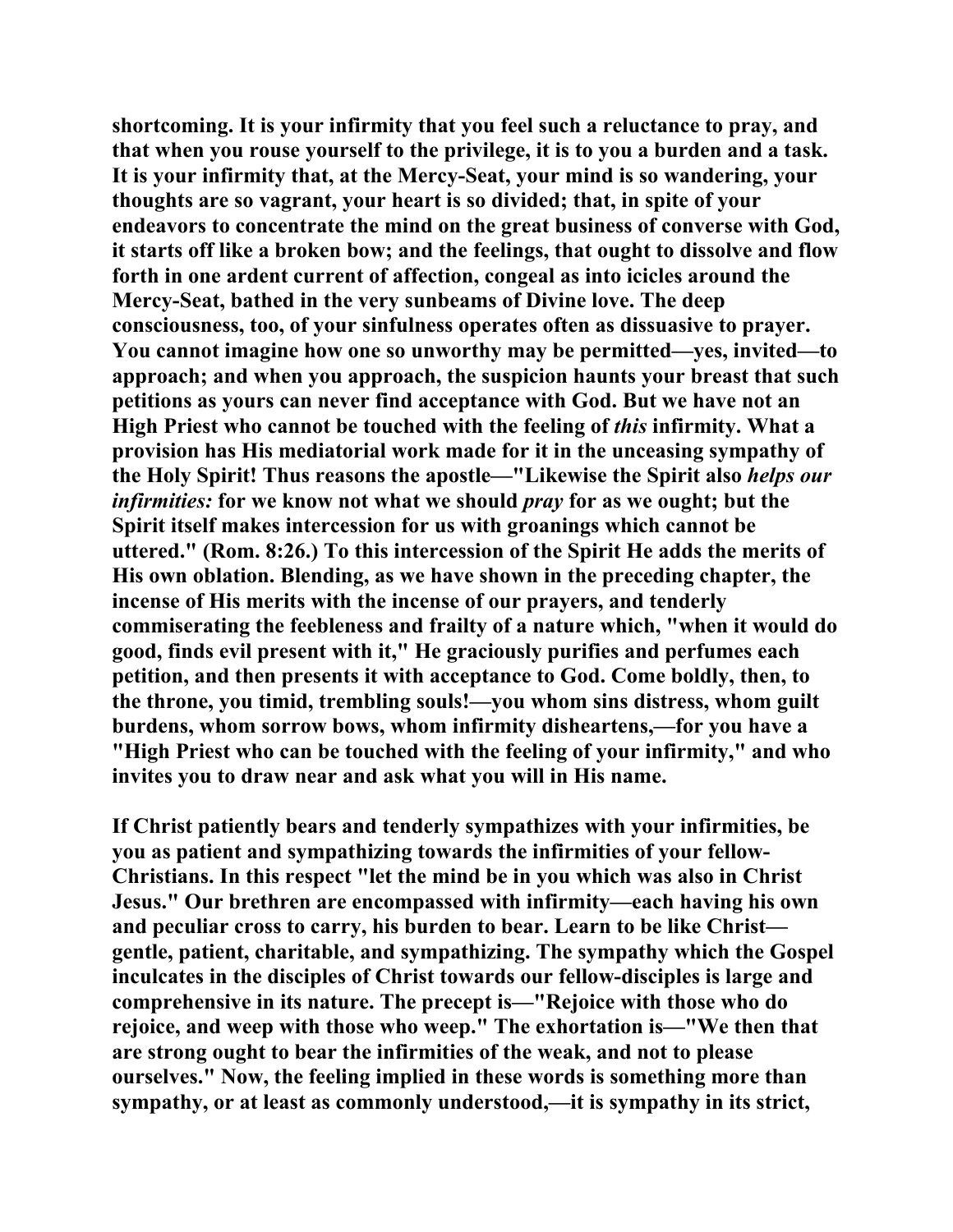**literal, and legitimate import,—something far exceeding ordinary pity or commiseration. The family of God is one household, one brotherhood. And the essential unity of this one family is in nothing more truly and touchingly exhibited than in the oneness of sorrow and of joy which pervades alike each member of the sacred household. But, as if the Holy Spirit would define yet more clearly the nature of true sympathy, the Church of God is presented under the similitude, not of a family only, but of** *a body.* **Alas! we find not always in a family the mutual affection and confidence, the sympathy and communion which ought to distinguish and hallow an institution so sacred and precious as the domestic. But if we pass from the similitude of the family to that of the body, we think we shall have a more vivid conception of the nature of that sympathy which ought to animate the Church of Christ. "Now you are** *the body* **of Christ, and members in particular." The sympathetic union of the body—each part with the other, and all with the whole—is of so close, tender, and inseparable a nature as not to be surpassed nor equaled. The sympathy which a sound member of the body has with a suffering member, is a sympathy which makes that suffering its own. The net-work of nerve, so fine and universal, which extends from the censorium to the furthest extremity, indicates to the remotest member the existence of suffering in any one part of the body, and instantly awakens a responsive sympathy, which amounts, in fact, to a corresponding uneasiness and suffering. There may be said to be actual pain in one member when there is sympathy with positive pain in another. So should it be in the Church of God, which is "the body of Christ." In virtue of our individual membership, we are to make a brother's or a sister's affliction, sorrow, and infirmity as much ours as if it were our own. If one brother is wronged, wounded, slandered—or another is bereaved, afflicted, tried—or yet another is borne down by some heavy, clinging infirmity,—I am to make that brother's wound, that brother's affliction, that brother's infirmity my own. That blow is to be upon me as well as upon him, and that wound is to penetrate my heart as it penetrates his:—"That there should be no schism in the body; but that the members should have the same care one for another. And whether one member suffer, all the members suffer with it; or one member be honored, all the members rejoice with it." (1 Cor. 12:25, 26.) "Bear you** *one another's burdens,* **and so fulfill the law of Christ." Such is the sympathy of our great and glorious Head. "In all their afflictions**  *He was afflicted."* **And the trials, and sorrows, and infirmities which still adhere to His Church on earth, the Holy Spirit denominates the "afflictions of Christ." In behalf, then, of Christ's infirm and suffering body, we bespeak your patience, gentleness, and sympathy. Speak gently, or, rather, speak not at all, of a brother's failing; unveil not a sister's weakness to another eye. Act**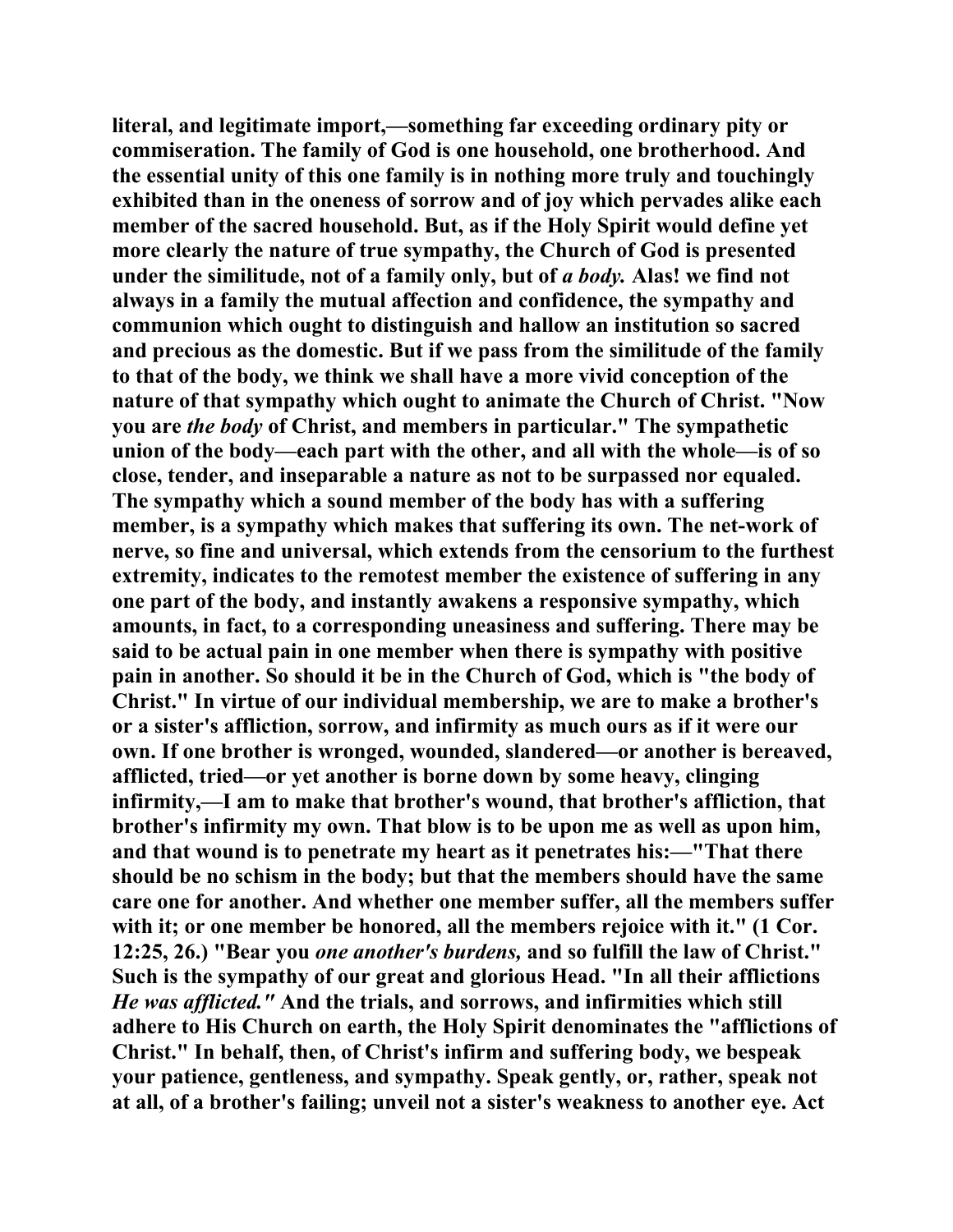**towards that infirm or erring one as though that infirmity and that error were your own. Imitate your Lord and Master. "For even** *Christ pleased not Himself;* **but, as it is written, The reproaches of them that reproached you** *fell on Me."* **Guided by this principle, actuated by this spirit, and imitating this example, you will be gentle towards those who are "weak in the faith," will participate in "the infirmities of the weak," and, "if a man be overtaken in a fault, you which are spiritual will restore such an one in the spirit of meekness considering yourself, lest you also be tempted." Do not think, beloved, that we are exacting too much from you in requiring that you should thus identify yourself with the Christian sufferer, and act as though that sufferer were yourself. Your common Christianity demands it, and your exemplification of the sympathy is one of the surest tests of your membership. And our identification with a brother's infirmity is nothing more than the practical recognition of our being "members one of another; "and nothing less was meant by the apostle when he enjoined on believers, that they should "remember those who were in bonds," not merely as pitying and commiserating, but as actually** *"bound with them."* **Lamb of God! mold us to Your truth, and make us like Yourself!** 

**"Lord, leave us not to wander lonely Through this dark world, unloved by Thee; All other friends are helpless only, Though full of love as friends may be. Drear are the fondest homes around us, Sad, like our hearts, when You are far; When You have sought us, heard us, found us, How sweet Your consolations are! Hear us, cheer us, Lord, and leave us not!** 

**"Leave us not when pride and anger In the heart would dare rebel; Claim us in our utmost danger, Calm us at the mouth of hell. Leave us not until we inherit Charity that works no ill, And we hear Your gentle Spirit Inwardly whisper—'Peace, be still!' Hear us, cheer us, Lord, and leave us not!**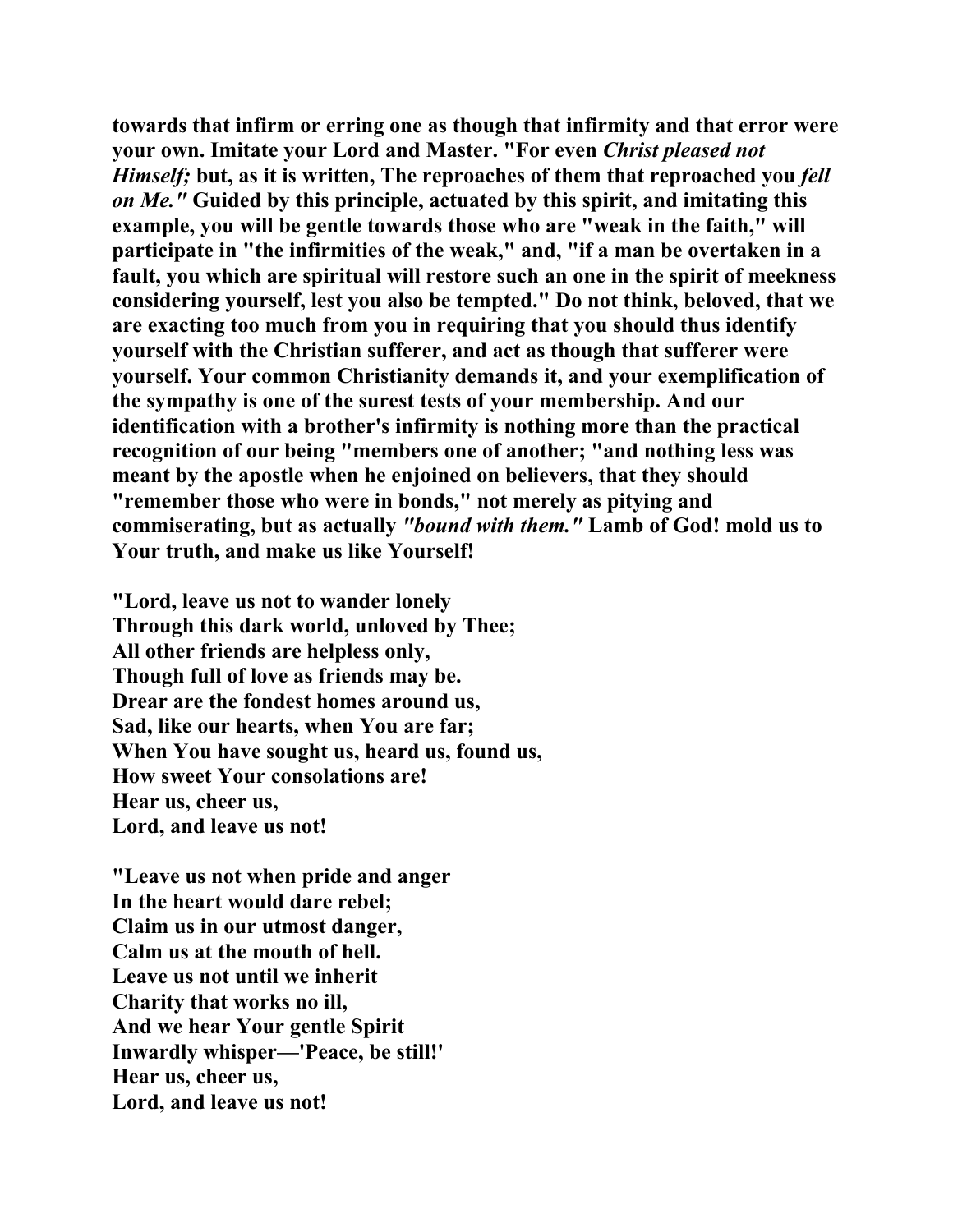**"Leave us not in days of trial; Let us act at duty's call, Though it lead to self-denial, Though we have to give up all. Raised on high, or humbled lowly, Praised or scorned from land to land, Bear us up, our Father holy, Bear our burdens in Your hand. Hear us, cheer us, Lord, and leave us not! "Leave us not when all has left us, Health and vision, strength and voice; When of friends death has bereft us, Let us still in You rejoice: Near us when in doubt, to guide us; Near us when we faint, to cheer; Near in battle's hour, to hide us; Nearer ever, and more dear. Hear us, cheer us, Lord, and leave us not!** 

**"Leave us not when foes come nigher, Cheer us when the grave looks cold; Lead us onward, upward, higher, Forward to the gates of gold. Leave us not when ailing, failing, Sore depressed, and bending low; Be Your love then most availing, Then to aid us be not slow. Hear us, cheer us, Lord, and leave us not!** 

**"Leave us not until You have brought us To the holy, wealthy place, There to see You who have bought us Fought our fight, and won our race: There to hear no more the shouting, And the thunder of our foes; Danger past, and past all doubting,**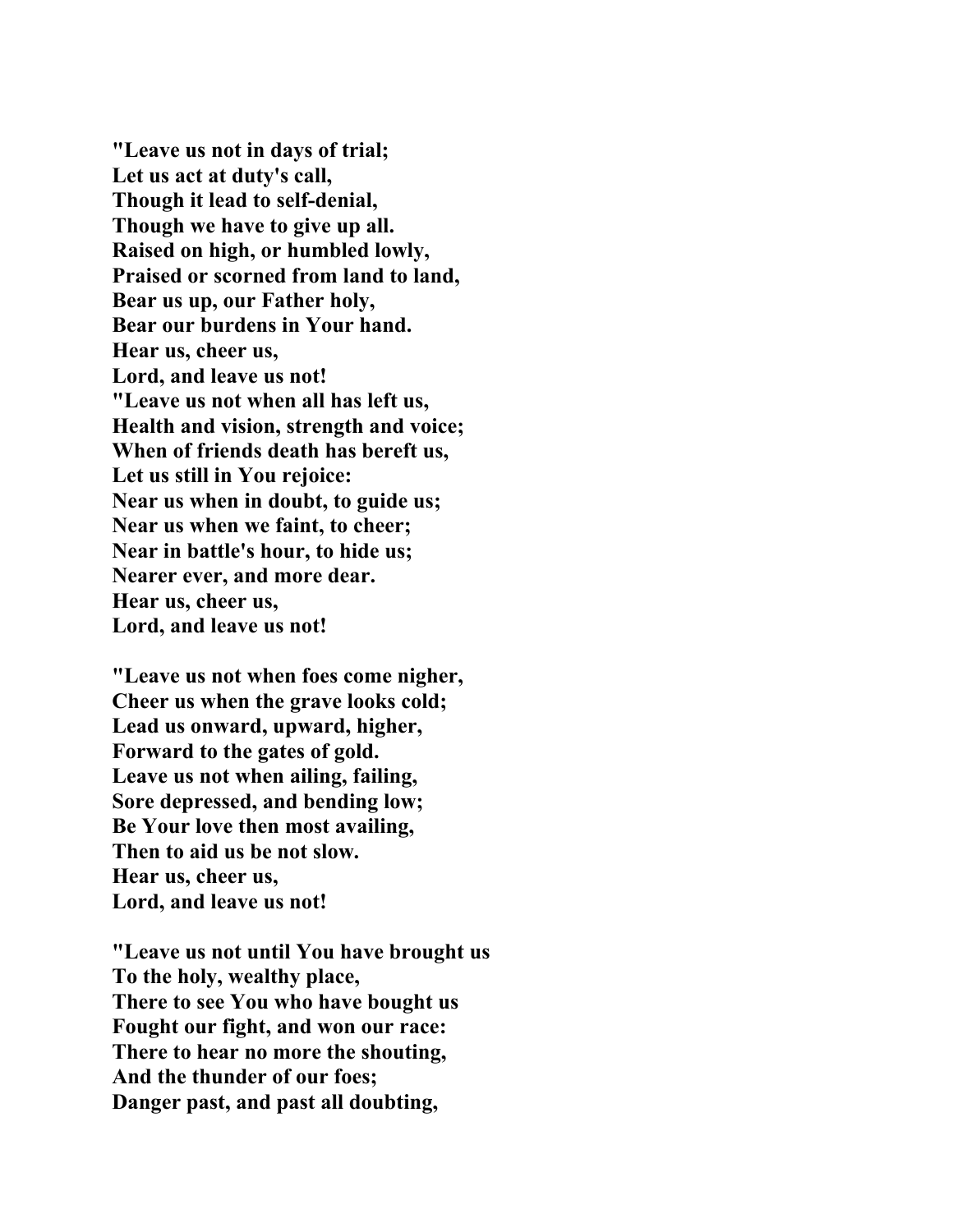**And the grave's austere repose. Hear us, cheer us, Lord, and leave us not!" —***Emmet* 

# **The Death of the Saints Precious**

#### *"Precious in the sight of the Lord is the death of His saints."* **Ps. 116:15**

**There are two stand-points from which the believer views death, so widely separated and so totally dissimilar as essentially to change both its character and its appearance. The first is the** *prospective* **view—the** *looking forward* **to death. From this position the spectacle is one from which even the feelings of the Christian instinctively recoil. Death is a part, a terrible part, of the curse; and no firmness of faith in Christ, or brightness of Christian hope, can entirely disarm the feeling, that it is a momentous thing even for a saint of God to die! In the prospective view of death, it appears in its pure, unmitigated character—an arbitrary sovereign, an armed despot, a relentless foe, a melancholy and inevitable crisis of our being; severing the spirit from the body, the soul from home, the heart from all its loved and cherished ties of earth; and terminating, too, the believer's witness for God, his service for Christ, and his mission to man. In looking forward, then, upon death, we marvel not that, from this stand-point of time, the saints of God should shudder at the prospect.** 

**But the second view of death is the** *retrospective***—the** *looking back* **upon death. How different the spectacle! how changed its aspect! It is from the stand-point of glory that "the spirits of just men made perfect" survey death. The dread crisis is passed, the cold river is crossed, the enemy is conquered, the victory is won; and standing among the heavenly minstrelsy, the palm-bearing throng who line the golden sands of the heavenly Canaan, and from thence looking back upon their defeated foe, they raise their paean of triumph yet more expressive and melodious than that which rose in the triumphant song of Israel, "Sing to the Lord, for He has triumphed gloriously; the horse and the rider has He thrown into the sea." "Death is swallowed up in victory, mortality in life!"** 

**But even the prospective of death is not without its gleams of irradiation to the believer in Jesus. It is not all sadness and gloom, blessed be God! Separating**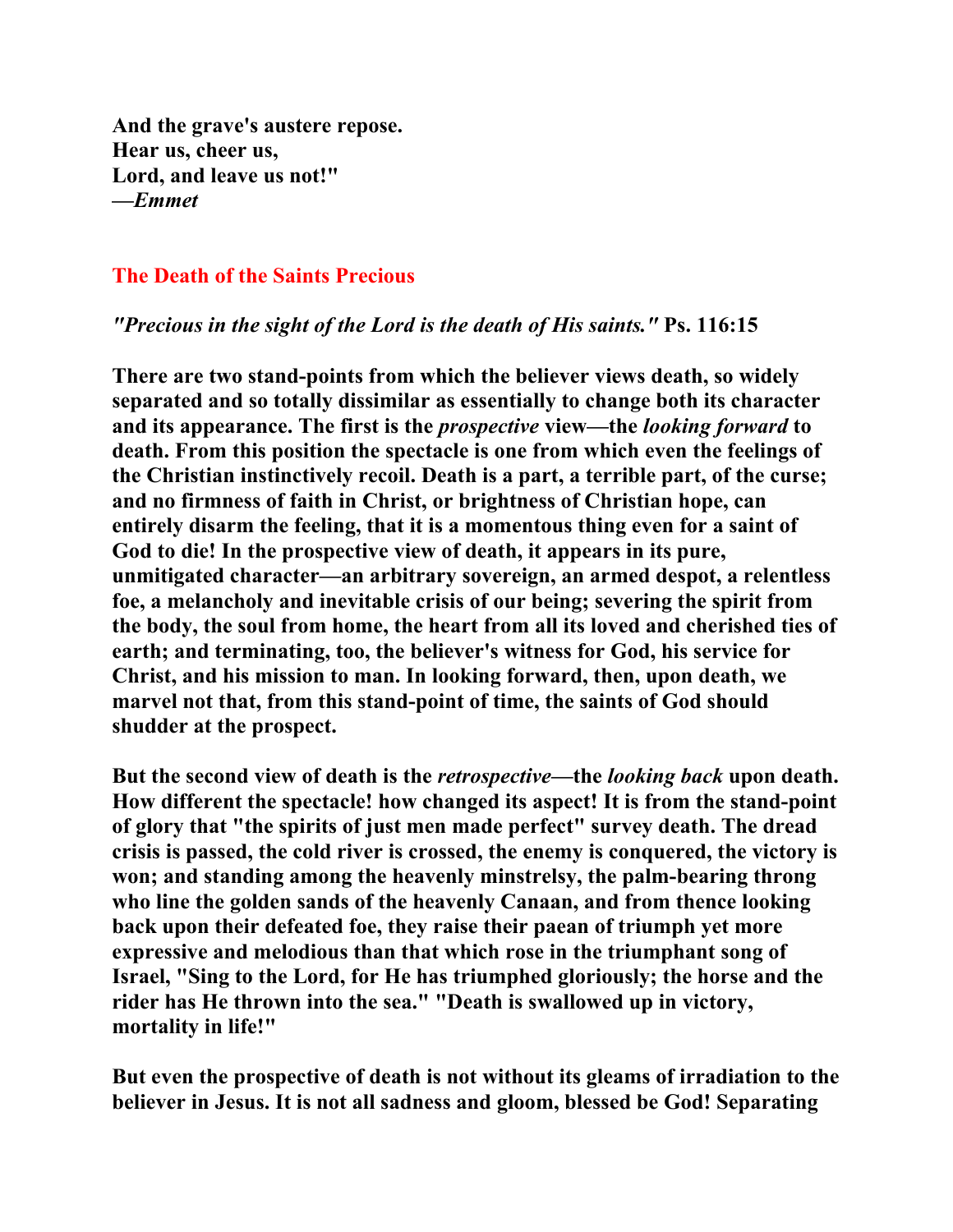**from it all that is of nature and sense, and viewing it in the light of the cross and with the eye of faith, we can see the beauty and feel the force of the words of the epitaph which the Spirit has inscribed upon the tomb of all who sleep in Christ—***"Blessed* **are the dead which die in the Lord from henceforth: yes, says the Spirit, that they may rest from their labors; and their works do follow them." Believer in Jesus! we are about to present to you the** *Gospel* **view of death; and although it is the sad prospective, yet it is not all cypress which climbs around the gloomy portal that conducts you into the dark valley; the laurel is there; the ever-bright, ever-living laurel, entwines with the dreary cypress, and tells of victory and of hope.** *"Precious* **in the sight of the Lord is**  *the death* **of His saints."** 

**In the preceding pages we have portrayed the character, defined the principles and privileges of the saints of God, unfolding, in the progress of our discussion, many great and precious things appertaining to their order. One view yet remains—and this will form an appropriate close to the volume their departure to glory to be forever with Christ, and the preciousness of their translation to the Lord. "Precious in the sight of the Lord is the death of His saints."** 

**Until the personal coming of the Lord to which we may presently advert—to quicken the sleeping saints and to translate the living, death is the inevitable condition of the saints. They die as others die—it is a part of the curse to which all must submit, although, in the experience of the believer, it truly is the "curse causeless." The Lord could, if so it pleased Him, exempt them from the long and painful process of disease and decay, and without their seeing death, without a cloud or a fear, take them to glory. In the case of some He does. In a moment, in the twinkling of an eye, they are absent from the body and they are present with the Lord. This He sometimes does with those whom He early calls by grace and as early calls to glory. It is not that He loves them less, but that He loves them more, that He takes them soonest to be with Himself. "Whom God loves best He takes soonest." The son of Jeroboam, who only of that family had "something good in him toward the Lord God of Israel," came to an early grave. We repeat that God could, if most for His glory, take all His saints to heaven without their tasting the "bitterness of death." But it pleases Him that they should tread the path their Lord and Master trod, who, in all the events of His life, "left us an example that we should follow His steps." But while the saints of God must die, there yet is much in death from which they are exempt. They are exempt from it as a penalty, as a sting, as a condemnation. Death in the case of believers is not a**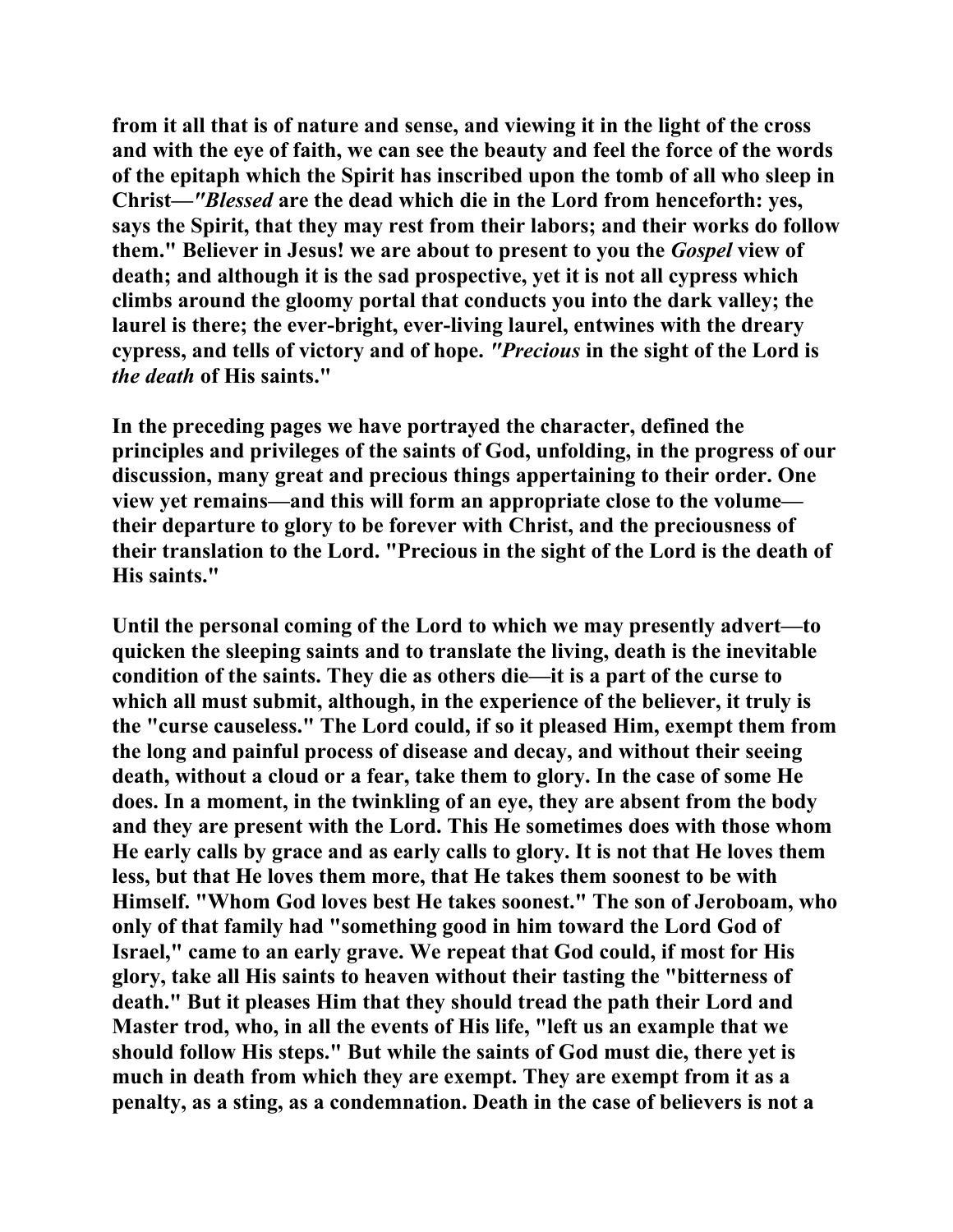**curse, but a blessing; it is not a penalty, but a privilege. Death is one of the precious blessings of the covenant of grace—quite as much so as life. "All things are yours…whether life or** *death."* **Death is as much a covenant blessing as is the pardon of our sins, or the justification of our persons. Christ met death, the "king of terrors," clad in all the darkness, and horror, and bitterness of the curse. He grappled with it, tasted it, received its sting, and bowed to its mandate. Having thus passed through its terrible ordeal, as our Surety and Redeemer, He gives it back to us clad in a robe radiant with luster, holding a broken scepter in one hand, and a wreath in the other, with which He crowns each believer who succumbs to his momentary power, thus essentially changing its character and appearance, so that now the death of God's own saints is** *precious.* **This, beloved, is a pleasant view of death. It is delightful for you who, "through fear of death, are all your lifetime subject to bondage," to contemplate it among the** *precious things* **of God.** 

**The death of His saints is precious to the Lord, because** *their persons are precious to Him.* **We shall never fully know, though sounding its fathomless depths, and scaling its illimitable heights through eternity, the love of God to His saints. When the finite can compass the Infinite, we may then understand to its extent the "love of Christ which passes knowledge." So great is this love, it extends not to the persons only, but to all that belongs to a child of God. It separates not between the believer and his minutest interest, there being nothing attaching to an accepted sinner that is not dear to God. Human friendship affords an apt, though necessarily an imperfect, illustration of this. Real affection is undivided and supreme. We cannot love the person of a friend and feel indifferent to his personal interests. His happiness and wellbeing, his character and usefulness, will ever be closely and inseparably interwoven with our deepest interest and with our warmest love. Entwining him with our sacred affections, we have entwined in the same coil of love all the elements of his being, and all the circumstances of his history. His sorrows becloud, his joys brighten, our spirit; in his depression we are depressed, in his honor we are honored. The atmosphere in which he lives influences the emotional of our nature, and our sensibilities rise or fall, are elated or depressed by his moral temperature. Of all the definitions of friendship, none can equal the truth and beauty of the inspired—***"Your friend, which is as your own soul."* **(Deut. 13:6.) Sanctified by the grace of Jesus, what a tender, touching affection is this, linking us to another being, and to all that being's interests, as closely and as faithfully as though they were our own!** 

**"It is the secret sympathy—**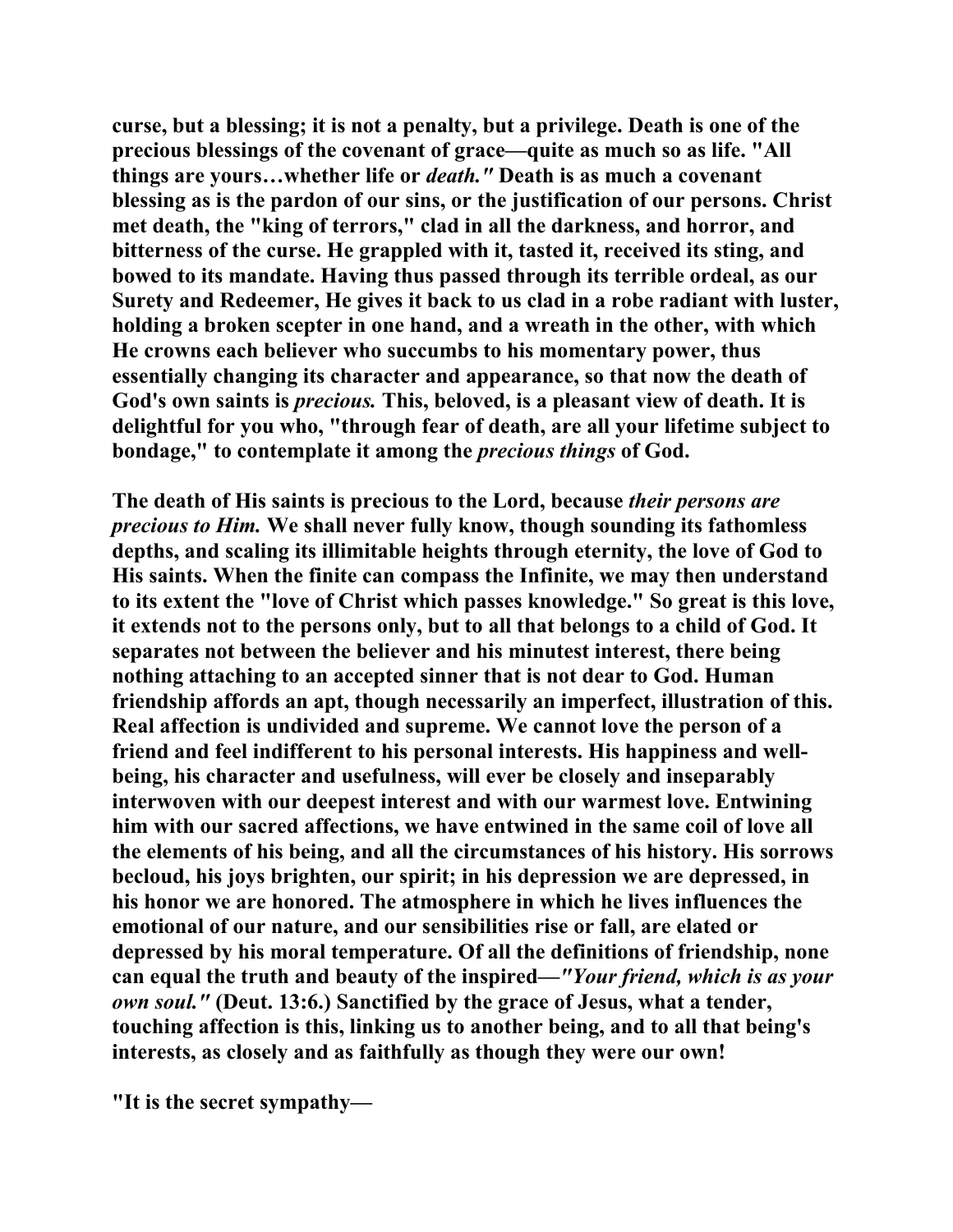**The silver link, the silken tie— Which heart to heart, and mind to mind, In body and in soul can bind."** 

**There are few gifts of God more rare and precious than such a friendship—a friendship which becomes an inseparable part of our own being. We are, perhaps, but little aware how deeply we are indebted to its molding, soothing, preserving influence. Who that has felt it finds not a response to the poet's language?—** 

**"Friendship! mysterious cement of the soul! Sweetener of life, and solder of society! I owe you much. You have deserved of me Far, far beyond what I can ever pay. Often have I proved the labors of your love, And the warm efforts of your gentle heart, Anxious to please."** 

**But the friendship of God transcends all friendship, even as the love of God transcends all love. God loves not only the persons but the interests and concerns of His people. There is nothing, beloved, appertaining to you that Christ does not feel an interest in. He is concerned in all your sorrows, in all your trials, in all your infirmities, in all your wants, in all your temptations. Do not think His is a divided affection. Oh, no! your person precious to His heart, all that relates to you is precious—your life is precious—your** *death* **is precious. Can you think of the departure to eternity of one you love with indifference? Can you stand by that dying bed, and mark the ebbing of life from "your friend, which is as your own soul," without emotion?—without the feeling that your own existence were passing from you? Oh, no! Think, then, how precious to the Lord must be the** *death* **of His saints! It is as if His own life—the life He inspired, the life He ransomed, the life He renewed, the life He kept—were dissolving into immortality, yes, were dissolving into Himself! The life of the believer is the life of God in his soul; and when disembodied, it ascends to glory, it rises to the Divine source from whence it came, and although maintaining a separate and personal existence, becomes, in a measure, absorbed in God, and God, in the fullness of its joy, becomes all in all. Precious, then, to Christ is the death of His saints. When they die, He is with them. He is there to support with His grace, to soothe with His presence, to brighten with His glory. He is there to nourish the faith that droops, to quench the temptation that assails, to dissipate the cloud that darkens, to**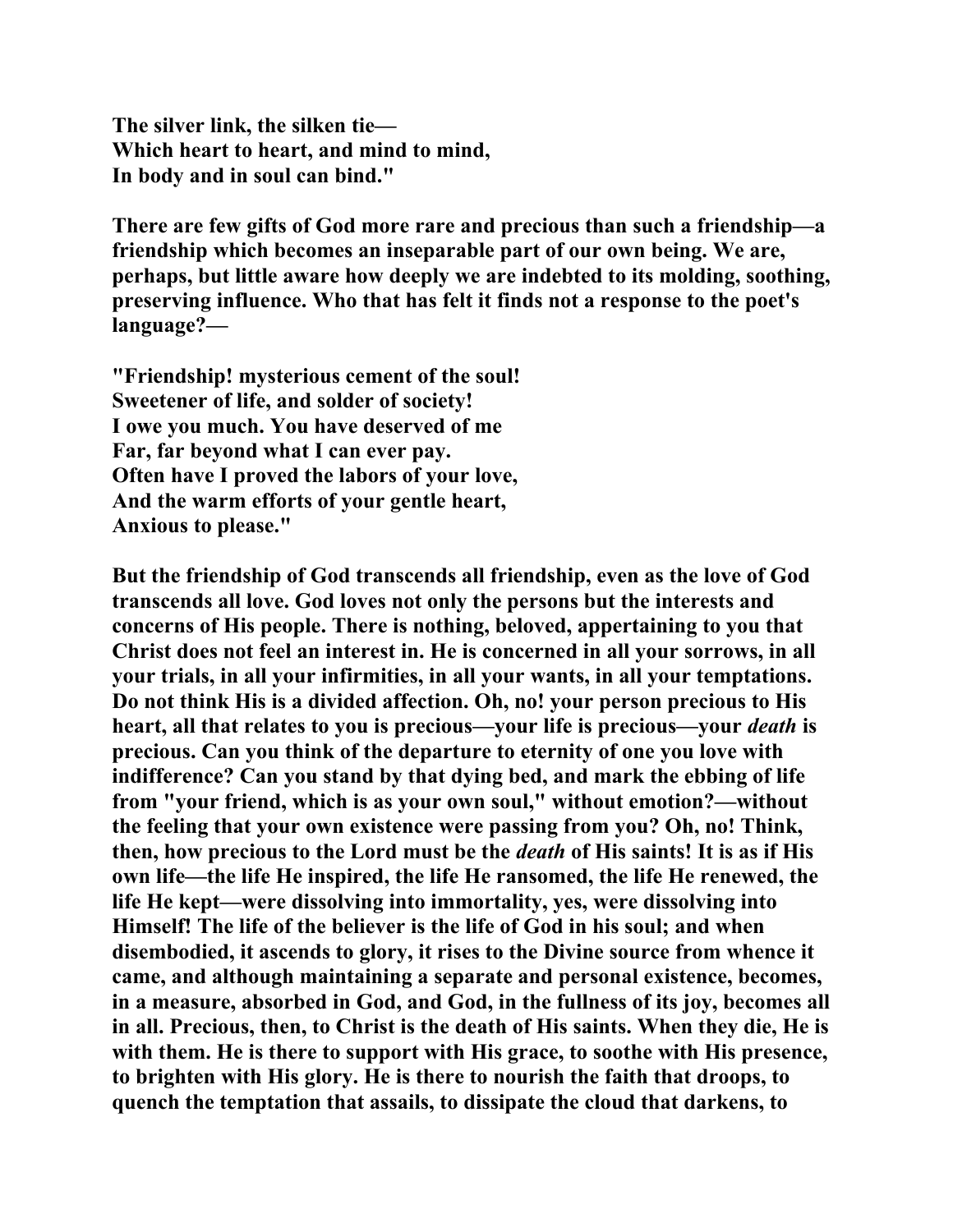**remove the guilt that distresses, to quell the fear that agitates, and to cheer the solitude and loneliness of the valley with gracious manifestations of Himself, and to breathe words of kindness, comfort, and love, as the soul** 

**"Passes through glory's morning gate, And walks in Paradise."** 

**Believers die in** *reliance upon the atoning sacrifice of Christ,* **and so their death is precious in His sight. They die without a shred of human righteousness to cover them, without an argument that springs from themselves to plead for them, reposing in simple, childlike faith—the faith of an empty, helpless, believing sinner—upon the finished work of Immanuel. His blood and righteousness, beloved, will be your only hope in death, as in life, and that will be quite enough to meet the dreadful solemnity of that hour. We have witnessed and have read of the closing scenes of many believers—some eminent as preachers, scholars, and writers—but we never saw or heard of one who, in that solemn hour, derived any evidence, or comfort, or hope from his holiness, his labors, or his usefulness of life,—all exclusively and humbly have relied upon the Redeemer's blood and righteousness, and died clinging as sinners to the Savior, as the guilty to the Crucified. And must not such a death be inconceivably precious to Jesus?** 

**True believers** *die in the Lord,* **and this imparts a character and preciousness to their death delightsome to God. What significance and depth of meaning in these words—"Blessed are the dead who** *die in the Lord!"* **The thought of dying** *out of Christ* **may well impart to the unbeliever a fearful dread of dying. Such may truly regard death as the most terrible of all terrible things. Unconverted reader! better never to have been born into this world than to pass into the next** *out of Christ.* **It is to die as you were born—in sin, in rebellion against God, unconverted, under the curse, and condemned forever. "He that believes on the Son has everlasting life: and he that believes not the Son shall not see life; but the wrath of God abides on him." (John 3:36.) Oh, to confront the "king of terrors" with all your sins upon you, with all your guilt attaching to you, cherishing the enmity against God of your carnal mind, the weapons of rebellion in your hand, the love of sin, and the supremacy of Satan and the slavery of the world in your heart! Oh! is this the proper state in which to stand before a holy and a righteous God? Are you willing to die in this condition? Have you made up your mind to go into eternity without reconciliation, without pardon, without the wedding-garment, without an interest in Christ? Surely you have not seriously and intelligently considered**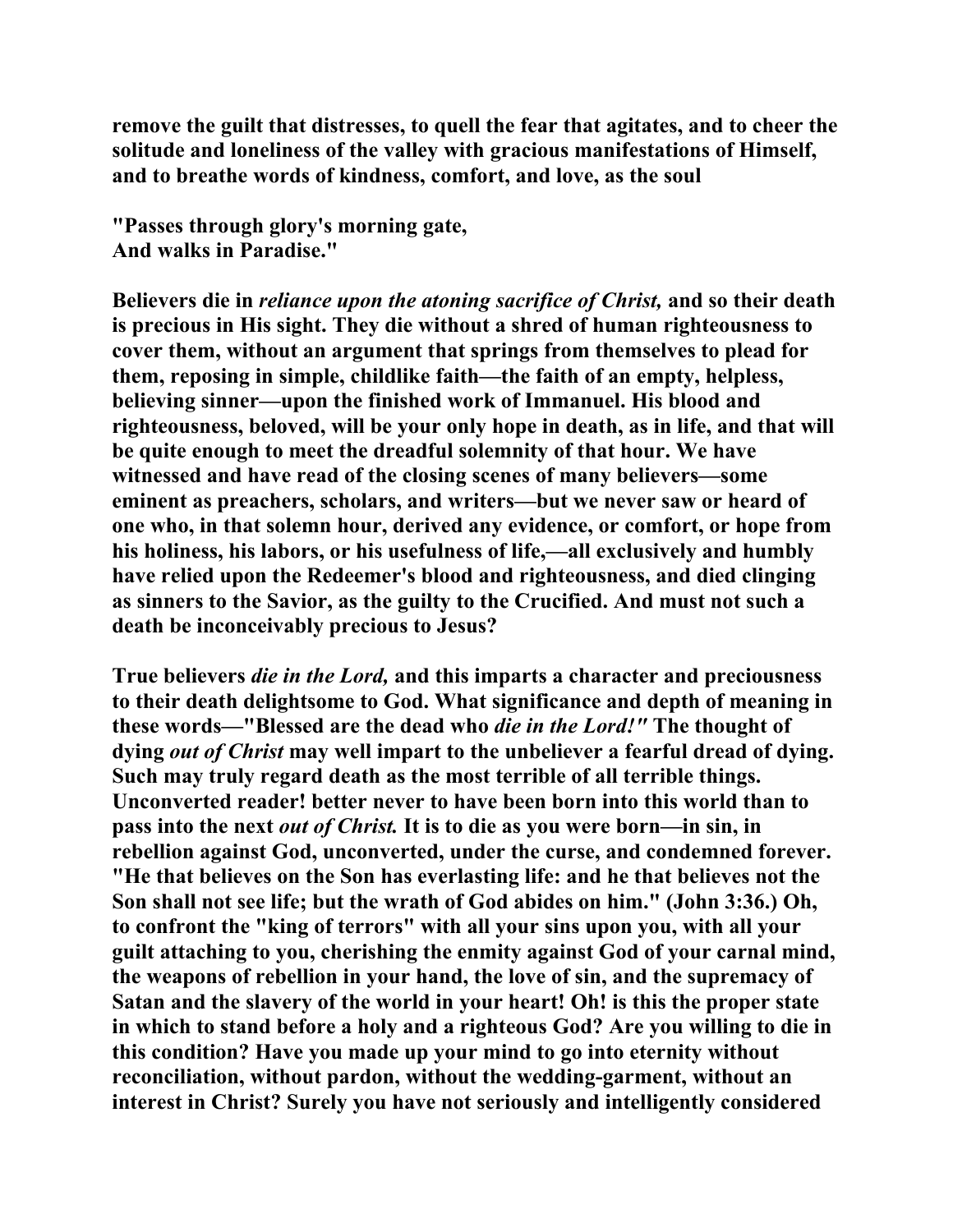**your position, nor have weighed—if, indeed, they can be weighed—the fearful consequences of dying in your sins—unrepentant, unbelieving, unconverted. Think of passing through that dark, mysterious avenue that leads from time into eternity, without the presence of Jesus! Think of finding yourself disembodied in the world of spirits, yourself a spirit, affrighted, agitated, trembling, your escort up to the judgment-seat, lost, condemned spirits like your own! Think of appearing before the tribunal of Infinite Justice without a plea, without an argument, without a Savior! Think of the trial—think of the scrutiny—think of the unveiling of your whole life—think of the sentence think of the condemnation—banishment from God, exile from heaven, the loss of the soul, the undying worm, the unquenchable fire, forever dwelling with the devil and his angels! "Take you the unprofitable servant, and cast him into outer darkness; there shall be weeping and gnashing of teeth." Dreadful words to fall from the Lamb of God, who died on Calvary for the greatest of sinners! Have you carefully pondered these things? "What will you say when He shall punish you?" But there is hope! Death has not yet cited you to Christ's dread bar. Your adversary has not yet delivered you to the judge. God yet gives you space for repentance. Count His patience salvation. Repent! Ground your weapons beneath the Cross! Fall in the dust before God! Cry mightily to Him for mercy! Escape for your life, and look not behind! Betake you to Christ, and give not sleep to your eyes nor slumber to your eyelids until you have shut yourself within Christ, where not a drop of the wrath of God shall ever touch you. Need we remind you what a Savior He is,—that He casts out none who come to Him—that He welcomes all poor penitents—heals every broken heart—binds up every wounded spirit—washes in the fountain of His blood the guiltiest, clothes the naked, pardons the vilest, accepts the chief of sinners, and saves to the uttermost all that come to God by Him,—and all this on the ground of His most free, unconditional grace? "How shall we escape if we neglect** *so great* **salvation?"** 

**But believers die in Christ. They die interested in Christ, they die shut up in Christ, they die clothed with Christ, they die in a union with Christ from which nothing shall ever separate them. In the fullest, broadest, most emphatic and blessed meaning of the words, they** *"die in the Lord;"* **and precious in His sight is their death.** 

**The glory which the death of the saints brings to God must endear to Him their departure. "This spoke He, signifying** *by what death He should glorify God."* **The Lord is glorified by the death of His saints. Their faith in Him at that solemn hour glorifies Him. The grace that sustains them under their**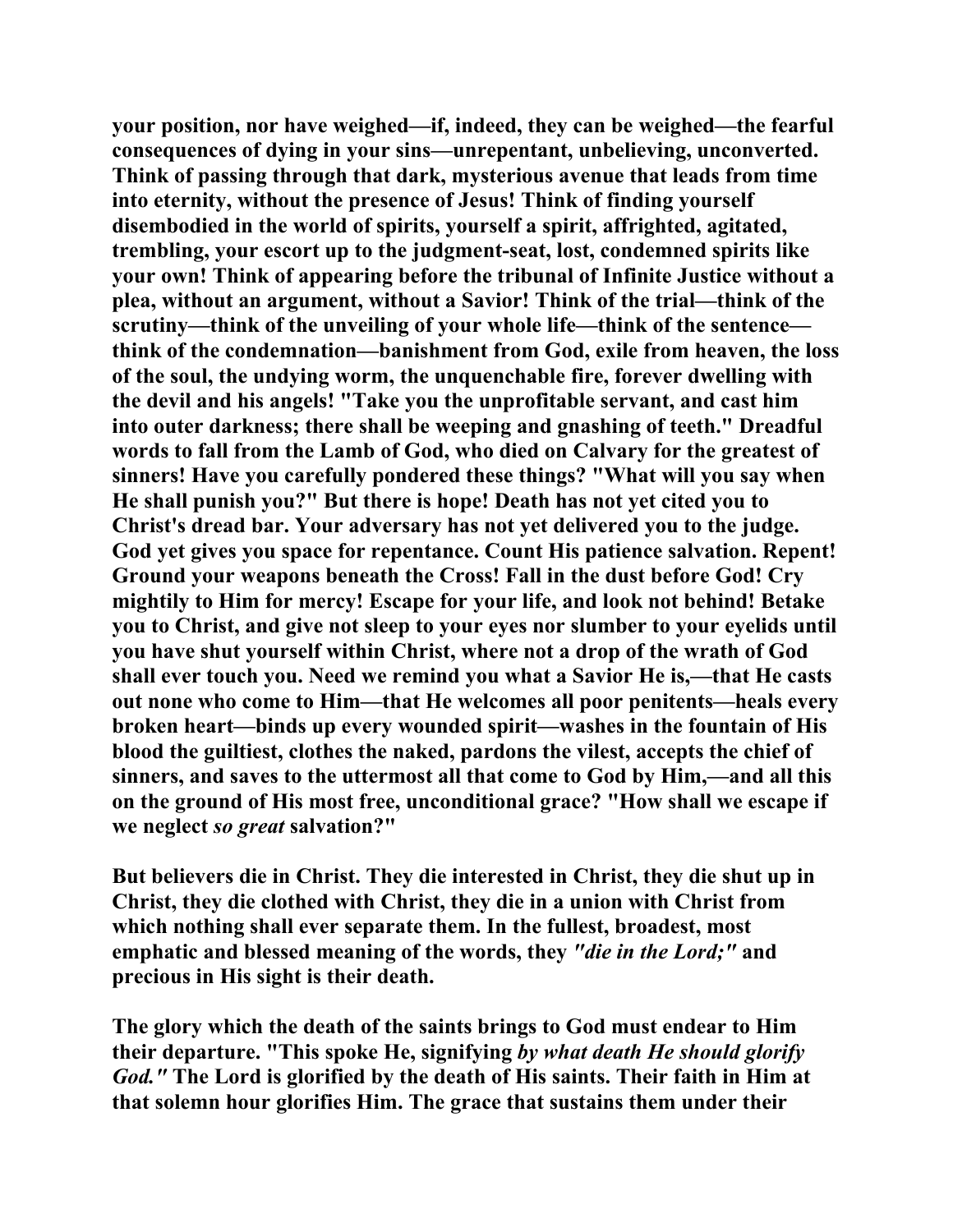**sufferings glorifies Him. Their confidence in His promises, their hope in His salvation, their patient submission to His will, and their longing to depart to see His face, to be perfected in His likeness, and to be with Him forever, glorifies Him. And do you think not that glory surpassing all conception is brought to Christ when the dying saint, in that solemn moment, commits, entrusts, and breathes out his precious soul into the hands of Jesus, exclaiming, "I know whom I have believed, and am persuaded that He is able to keep that which I have committed unto Him against that day?" "Lord, into Your hands I commit my spirit, for You have redeemed me."** 

**Precious, indeed, must the death of His saints be to the Lord, because then it is that He gathers them to Himself. "Father, I will that they also whom You have given me be with me where I am, that they may behold my glory." Behold how Christ longs to have His saints in heaven with Him! So near and precious are they to His heart, He will not rest until all the travail of His soul, all the sheep of His fold, all the precious gems of His cabinet, encircle His throne, cluster around His person, fill and sparkle in His jeweled diadem. Not one shall be lost. Not a babe of the family, not a lamb of the flock, not a crown jewel shall be missing in that day. "They shall never perish, neither shall any one pluck them out of my hands." Deity has redeemed them, Deity has preserved them, and, enshrined in the glories of Deity, they spend their happy eternity. Blessed truth! glorious hope! Weak saints shall be there, doubting believers shall be there, restored backsliders shall be there—the hand that but touched the hem shall wave the palm—the eye that but dimly beheld the cross shall drink in all that splendor—the tongue that but lisped, "My Father," shall join the song and swell the chorus. Child of God! trembling believer! doubting, fearful one, to whose heart the Savior is more precious than life itself! you shall be there. There is a place in that crown, a mansion in that home, a bower in that paradise for you. And when death releases you from the bondage of corruption, and your happy spirit wings its way to heaven, the angels will clap their wings, and all the family above will strike their golden harps and cry, Welcome, welcome home! So precious are you to Jesus—the fruit of His dying agonies, the "pearl of great price," bought with His most precious blood, and kept by His Divine power—He must have you to behold His glory, to see His face, to repose upon His breast, to bask in His smiles, to chant His praises, to serve Him day and night in His temple, to be like Him and with Him forever. We wonder not, then, that** *"precious* **in the sight of the Lord is the** *death* **of His saints."** 

**But is it** *death* **to die? Approach that chamber where the saint of God is**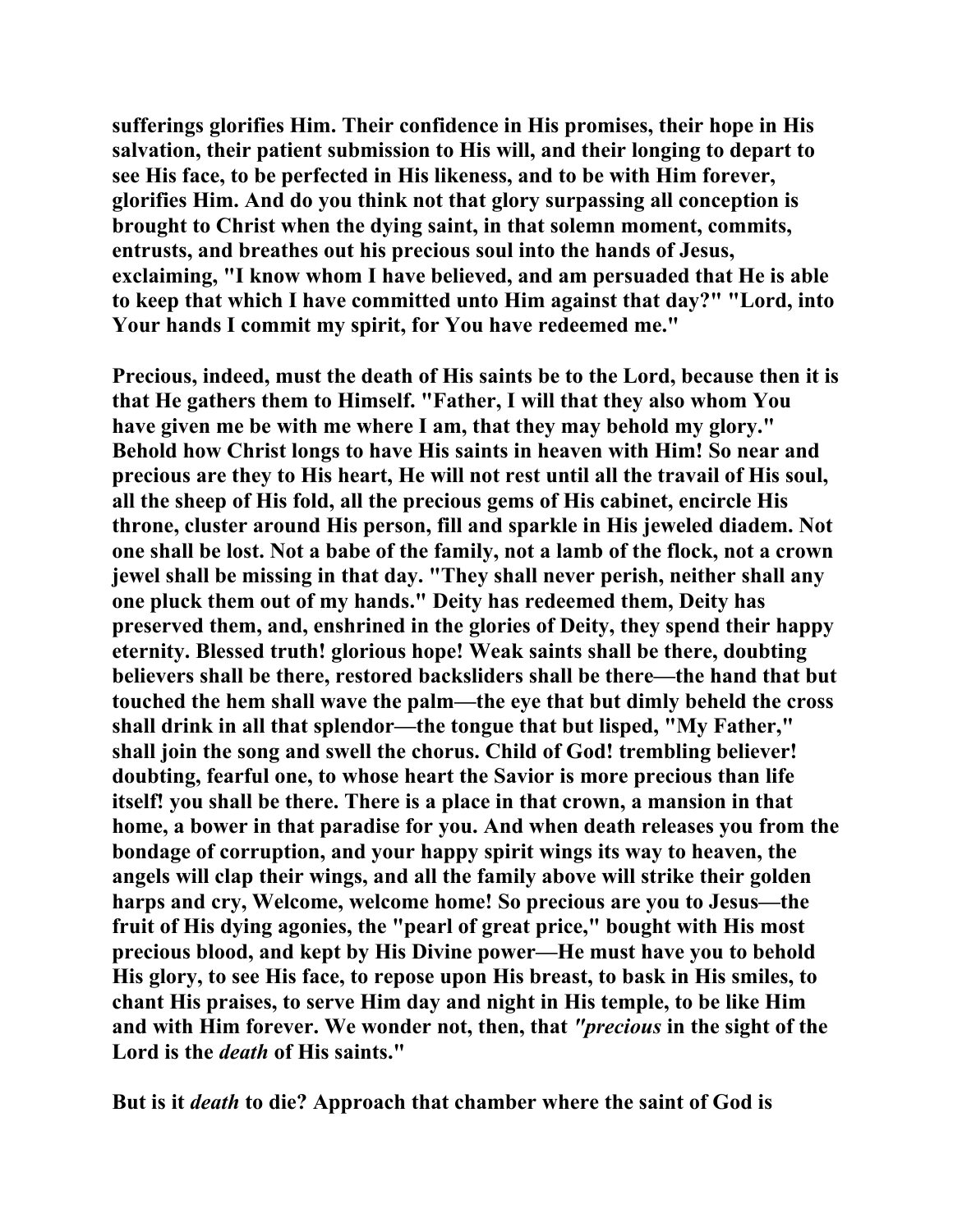**departing. Enter with a hushed footstep, for solemn is that scene, sacred is that spot—it is the verge of glory, it is the expanding gate of heaven. Celestial beings, viewless and noiseless, are there—angels and the spirits of the glorified hover round that bed. The Triune Jehovah is there—the Father watching the child He adopted, the Son upholding the soul He redeemed, the Holy Spirit strengthening the heart He had made His temple. Is this the chamber of death? this the last enemy, the final conflict, the closing scene? Surely this is not dying! What! this mental calmness, this spirit-joy, this soul-sunshine, this victory of faith, this stupendous, glorious triumph of the immortal over the mortal—is** *this* **death? Hark! What angel sounds are those? Whence this melody? It is the voice of the departing one. Listen to the strains—** 

**"Jordan's stream shall ne'er overflow me While my Savior's by my side; Canaan, Canaan lies before me, Soon I'll cross the swelling tide.** 

**"See the happy spirits waiting On the bank beyond the stream, Sweet responses still repeating, Jesus, Jesus is their theme."** 

**And then all is still! The "silver chord is loosed," and the panting spirit, borne on the wing of song, has swept upwards into the beaming presence of God, and rests in the embrace of Christ. Call not this death—it is LIFE! Call it not destruction—it is the renewal of vigor of the soul, the moment when it renews its youth and expatiates amid the wonders, glories, and sublimities of its newborn creation. All this triumph, all this glory, all this joy, we owe to Jesus' death and resurrection. In the faith of the atonement—** 

**"It is not death to die— To leave this weary load, And, 'midst the brotherhood on high, To be at home with God.** 

**"It is not death to bear The wrench that sets us free From dungeon chains, to breathe the air Of boundless liberty.**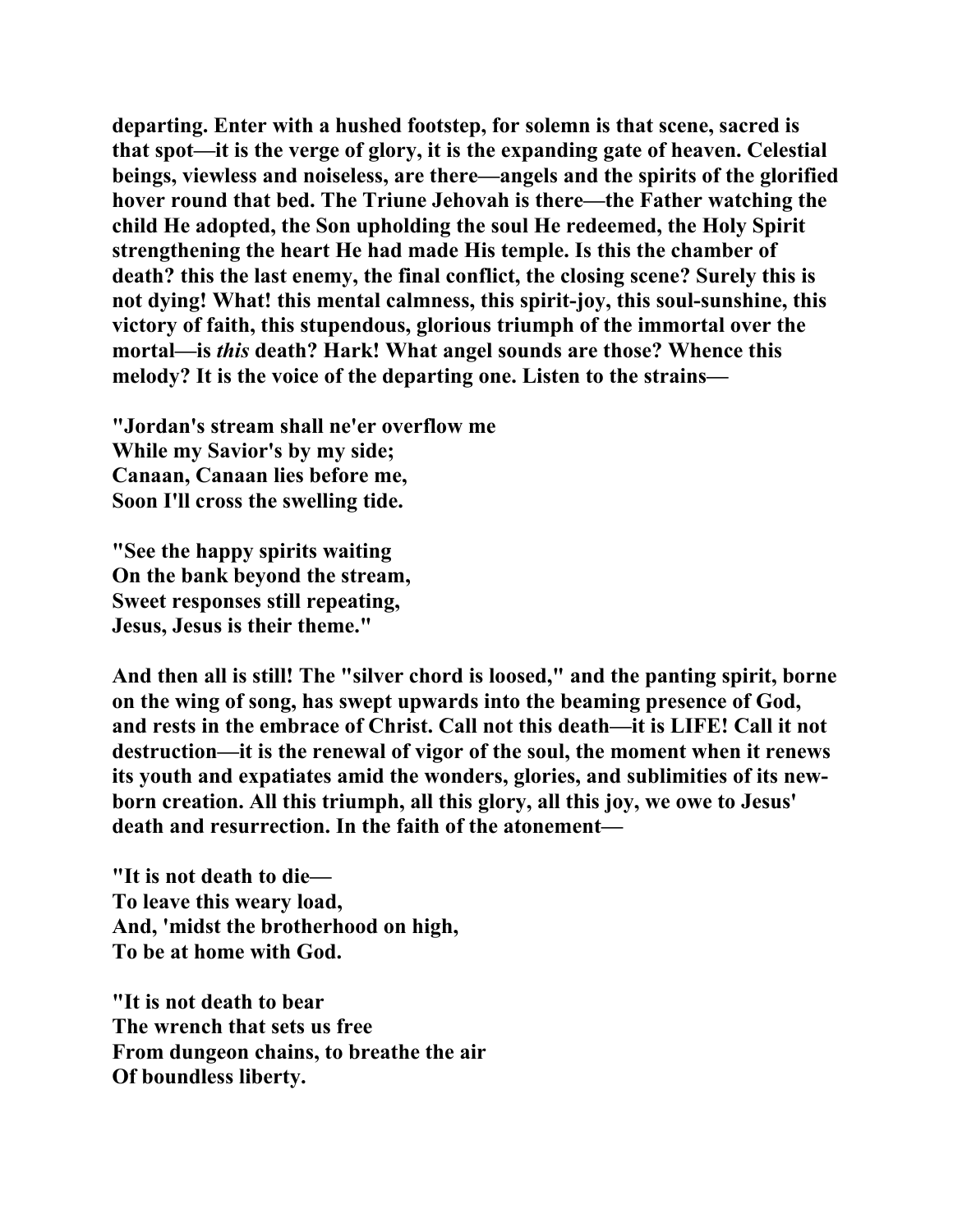**"It is not death to fling Aside this sinful dust, And rise, on strong exulting wing, To live among the just.** 

**"Jesus, you Prince of Life! Your chosen cannot die; Like You, they conquer in the strife, To reign with You on high."** 

**Precious, too, because death is the end of all their sorrows and sufferings, their infirmities, sicknesses, and sins. It is** *the termination of all evil, the birthday of all good.* **Oh, precious death, that dissolves the last link that binds me to corruption, that breaks the last fetter of sin, stifles the last groan, hushes the last sigh, dries the last tear, and introduces me to the sinless, sorrowless companionship of those who are before the throne of God and the Lamb "without fault!" Oh, who with but the lowliest hope in Christ longs not, wearies not, sighs not to be there? How the** *contrast* **intensifies this yearning! Here is earth—there is heaven. Here is sin—there is purity. Here is toil—there is rest. Here is continual sorrow—there is fullness of joy. Here is exile—there is home. Here are imperfect saints—there, the "spirits of just men made perfect." Here are partings and changes—there, eternity restores the holy loves of earth, sanctifies and fixes them forever! Oh, pants not your spirit for the eagle's flight that you may be there?** 

**"Earth—with all its sin and sadness, Pain and sickness, grief and care; Heaven—with its unspoken gladness, Light and love, and all that's fair; How the two contrasted stand— This dark world, and that bright land.** 

**"Here the eye grows dim with weeping, Here the cheek is wan with woe, For the loved ones who are sleeping, For the hopes that are laid low. In the light of heaven's ray, Tears of earth are wiped away.** 

**"Here our toilsome way pursuing,**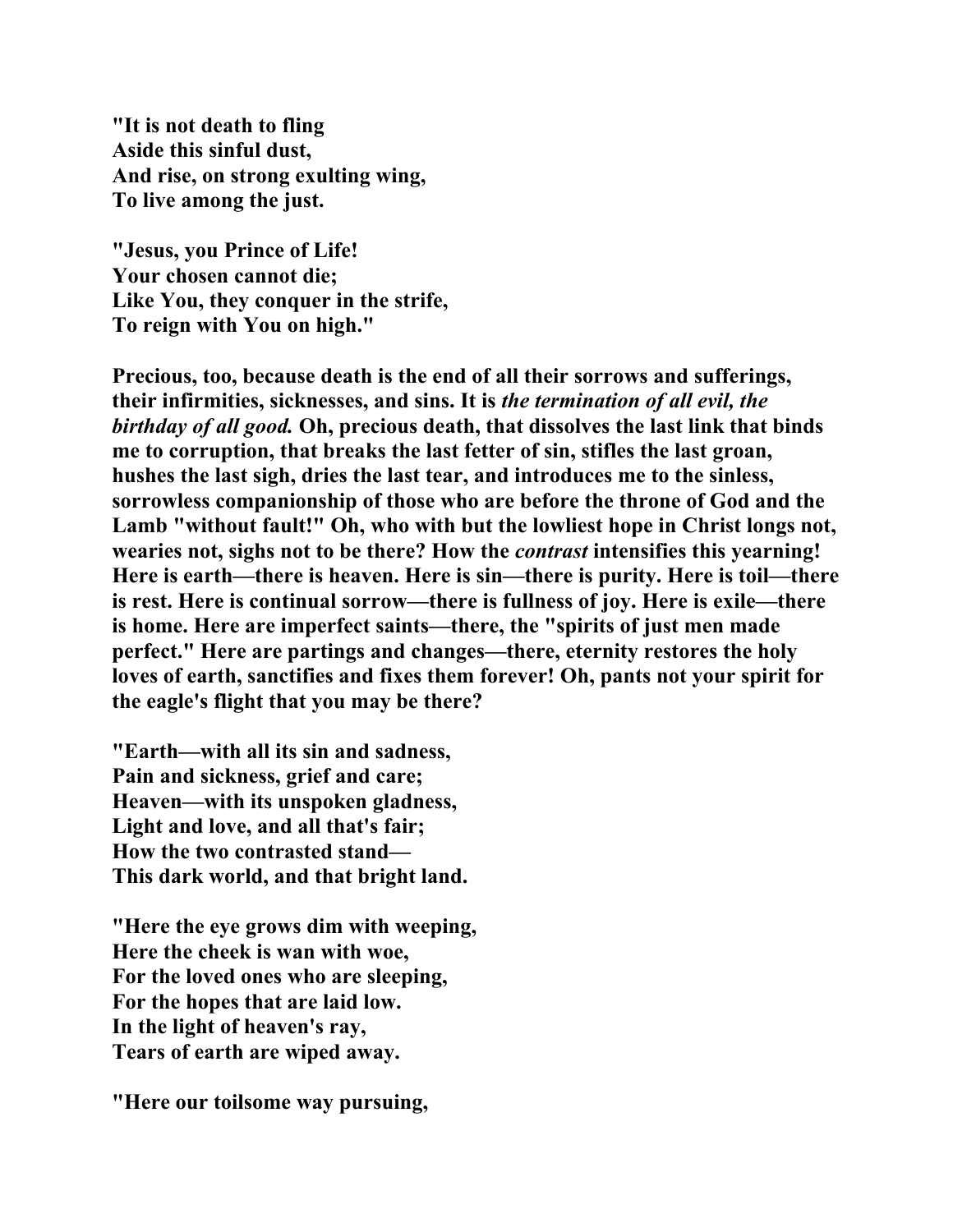**Compassed round with many foes, Pleasures are not worth the wooing, Thorns are found with every rose; There—the sorrowful are blest, There—the weary are at rest.** 

**"Here a lonely watch we're keeping On the battle-plain of life, Lest the foe should find us sleeping, And unfitted for the strife; There the war and conflict cease, Heaven's atmosphere is peace.** 

**"Here the songs of praise we're singing Often languish as they rise; Fettered is the spirit's winging, Cold and dead its harmonies; In the chorus of the sky Hallelujahs never die.** 

**"Here our painful cross we're bearing, Where our Master leads the way; Here the shame and grief we're sharing, That for us upon Him lay; There, we lay our burden down, Change the cross into the crown.** 

**"Here the parting word is spoken, Where our hearts the closest cling, And upon the spirit broken, Like a knell its accents ring; There—before the Savior's throne Parting is a word unknown.** 

**"Here—we long to be like Jesus, Here—we taste His matchless grace; But whenever from earth He frees us, We shall see His blessed face; With His saints forever stand, In our glorious fatherland."**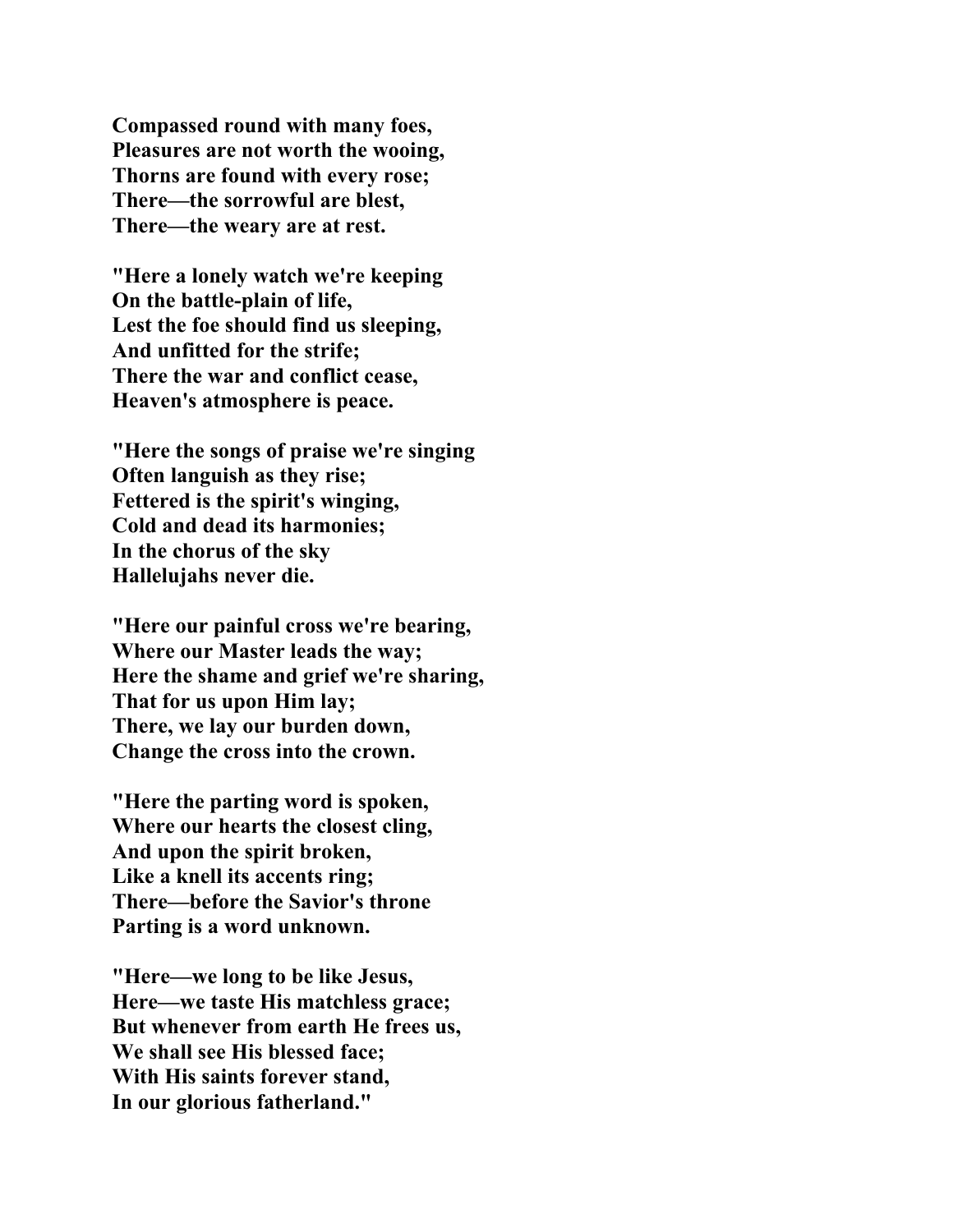#### *Willis*

**But while thus, beloved, we have concentrated your meditation for a time upon the death, the preciousness of the death, of all who believe in Jesus, we by no means would have you infer that this is the subject which should the most preeminently, earnestly, and exclusively arrest and fix the thoughts and expectations of your soul. THE COMING OF THE LORD, and not the death of the saints, is the grand theme, the "blessed hope," which the Holy Spirit proposes for our meditation, and presents to our faith. The great motive to watchfulness and prayer, to separation from the world, holiness of life, and readiness of habit to meet the Lord, is drawn, not from our going to Christ by death, but from Christ's coming to us in personal glory. Death is a part, and a fearful, gloomy, repulsive part, of the curse. View it in its most pleasant and attractive light, it is a humiliation. It is a conquest—it is a separation—it is a change—it is a decay—it is a solemn, a fearful plunge of the spirit into a world mysterious, invisible, unknown! But turn your thoughts to the COMING OF THE LORD. How different the spectacle! It is a glory—it is a triumph—it is a reunion—it is the advent of a Conqueror—it is the appearing of a Savior—it is as the coming of a Friend. Not, then, by the approach of death—precious though to Christ that death may be—but by the yet more powerful, yet more precious, yet more persuasive, lovely, and soothing prospect of the COMING OF JESUS, does the Holy Spirit seek to awaken, sanctify, and comfort the saints. How impressive is the language—"Waiting for** *the coming of the Lord Jesus"***—"To the end He may establish your hearts unblameable in holiness before God, even our Father, at** *the coming of our Lord Jesus Christ* **with all His saints"—"I pray God your whole spirit, and soul, and body be preserved blameless unto** *the coming of our Lord Jesus Christ"***—"We beseech you by** *the coming of our Lord Jesus Christ,* **and by our gathering together unto Him"— "Be patient, therefore, brethren, unto** *the coming of the Lord"***—"For** *the coming of the Lord* **draws near"—"Looking for the blessed hope, and** *the glorious appearing* **of the great God and our Savior Jesus Christ"—"To all those who love** *His appearing"***—"I will** *come again* **and receive you unto myself, that where I am there you may be also"—"He which testifies these things says, Surely** *I come quickly***. Amen. Even so, COME, Lord Jesus." Is not this a prospect worthy the study, the hope, the longing, the future, the destiny of the Church? Dwell upon the scene—a master's hand has sketched it. "In the first place, it presents to the expectation of the saints all that is to be loved and desired in the person of the Lord Jesus Christ, by whom he has been redeemed, and upon whom he has been nourished and sustained, not in His humility, as heretofore, but traveling in the greatness of His strength; not as a**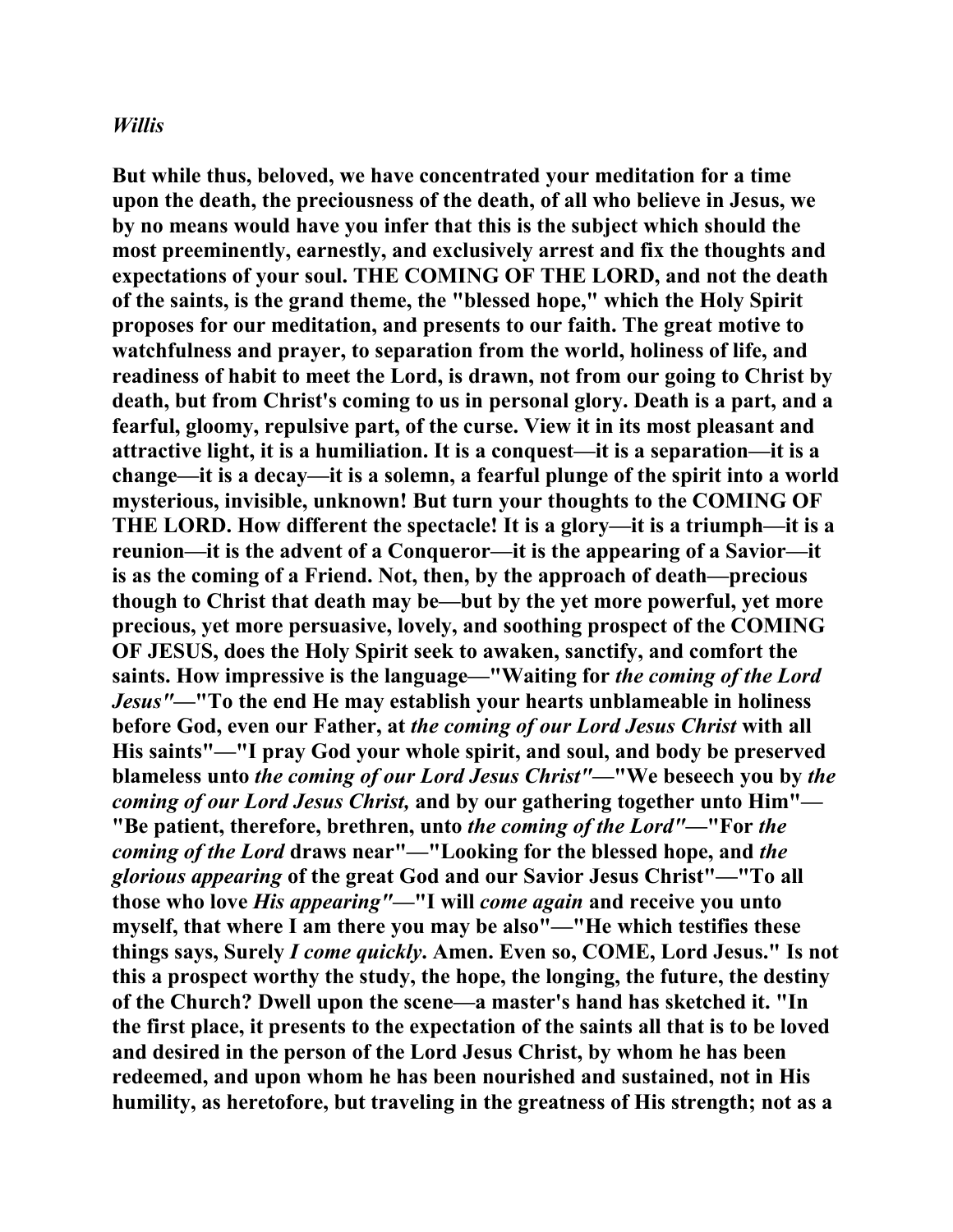**servant, but as a sovereign, uniting in Himself all the tender intercessions of the priest and the powerful majesty of the king, a priest upon his throne forever. We shall behold Him whom, not having seen, we loved; we shall see Him as He is, in whom, while yet we saw Him not, we rejoiced with joy unspeakable, and full of glory. We shall see all the glorious attributes of God made manifest in manhood: the son of Mary glorified into the Son of God, and clothed with the all-sustaining power of the Word of God. In the next place, we shall behold all enemies put under His feet; Satan, the accuser of the brethren, cast out of the earth, and with him all his evil angels which dwell in the natural man, and rule the world. And we shall see the prison-doors of death unbarred, and the grave yield up her dead; and then shall come to pass that saying of the prophet, 'Death shall be swallowed up in victory.' In the next place, we shall be gathered with all the saints of God since the world was, who shall all stand in their lot in the latter day, and in their flesh shall see God—the general assembly of the first-born, whose names are written in heaven; the Church of the living God, the patriarchs, the prophets, the apostles, the glorious army of the martyrs, the whole host of the redeemed, whom He shall bring with Him; and we, who remain until His coming, shall be caught up with Him into the air, and shall be forever with the Lord. This is not a cheerless parting, but a joyful meeting and eternal union of those who are spiritually dear to one another; and, as touching natural affections, let it be remembered, that the natural man is then no more, the spiritual man alone is, and his affections alone remain. Then our father and mother, brother and sister, are they who have fulfilled the will of our heavenly Father. In the next place, this body of wickedness, this body of sin and death, shall be exchanged for the likeness of Christ's glorious body; for sinful flesh and blood shall not inherit that kingdom, nor corruption incorruption; mortality shall be swallowed up of life; it is sown a natural, it is raised a spiritual body; it is sown in dishonor, it is raised in honor; it is sown in weakness, it is raised in power. So that all shall be strength, harmony, and union within us; the perfect man, the holy man, complete in all things, and wanting nothing. In the next place, we shall be forever with the Lord, partakers of His throne, partakers of His crown, and partakers of His government; His assessors in judgment, His deputies in power, ruling over the cities of His dominion, and judging the tribes of the sojourners of the earth. For though I inquire not into the mode or manner of our being, yet this I am not ashamed to declare, that we shall be like the Lord who ascended up from earth as easily as He descended; who after His resurrection, and even before it, passed to and fro without let or impediment of matter, and governed the elements with a sovereign control. And so shall we, in the exercise of that government and sovereignty which we**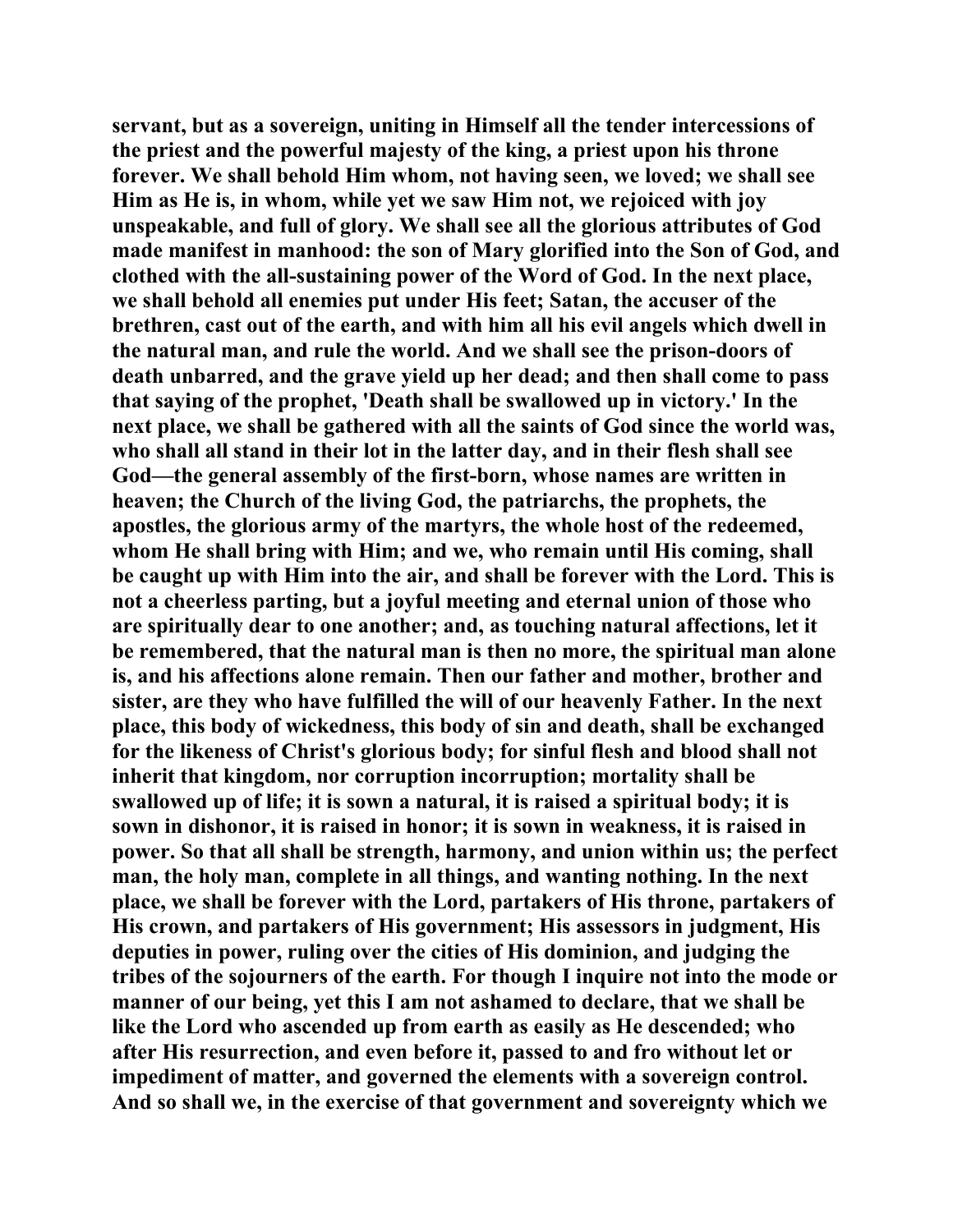**shall then be permitted to hold of the earth, be as Adam, a king in his majesty whom the elements of nature and all living, moving creatures upon the earth harmed not, but delighted to obey. Finally, we shall behold the earth and all the sojourners therein living in peace and blessedness, under the government of the Lord Jesus Christ; nature repossessed of all her original beauty, and society of all its proper blessedness; peace, gentleness, and meekness restored on every hand; all men blessed in Jesus, and calling Him blessed: 'nothing to corrupt or to destroy in my holy mountain, says the Lord; for the earth shall be full of the knowledge of the glory of the Lord, as the waters cover the channels of the deep.'" Look, then, on this picture and on that, and say which is the most pleasant, and attractive, and hopeful—which the best calculated to soothe in grief, to sustain in trial, to fortify in assault, to nerve in conflict; to animate in service, to stimulate to holiness, and to throw over all the future of the soul the glory and radiance of Christian expectation and hope—the dread approach of the grim king of terrors, or the glorious appearing of the great God our Savior? For His coming, then, let us be looking—for it let us be prepared. Gird up the trailing robe, trim the waning lamp, nerve the trembling arm, and rouse the drooping heart. Our Lord is coming to bring us to Himself. All things betoken His near approach. Soon we shall behold His chariot, hear His voice, see His face, and fall in love and ecstasy upon the bosom that sorrowed, and sighed, and bled for us on the cross. "Let your loins be girded about, and your lights burning; and you yourselves like unto men that wait for their lord, when he will return from the wedding; that when he comes and knocks, they may open to him immediately. Blessed are those servants whom the lord, when he comes, shall find watching."** 

**And now, my beloved reader, we part! We have spent many a sacred hour, have traveled many a pleasant path, and have discoursed upon many a hallowed theme together as we have roamed through these pages. Have we the experience of these "precious things of God" in our souls?—their preciousness in our hearts?—their sanctifying power and influence in our lives? Then, though now we separate, each to his toil, his care, his conflict, in a little while and we shall meet again, to part no more forever! Then, beloved, you will not need the human tongue to tell the preciousness, nor the human hand to portray the beauty, nor the human imagination to unveil the glory of our IMMANUEL, for we shall "see Him as He is," and** *be with God forever.*  **Oh, look to JESUS—cling to JESUS—live, labor, die for JESUS! Ten thousand lives, ten thousand deaths—spent in exile, endured in martyrdom were little, indeed, for such a Savior! Build your hope of heaven solely, exclusively, upon this "precious Corner-stone." Sweep from its surface all the**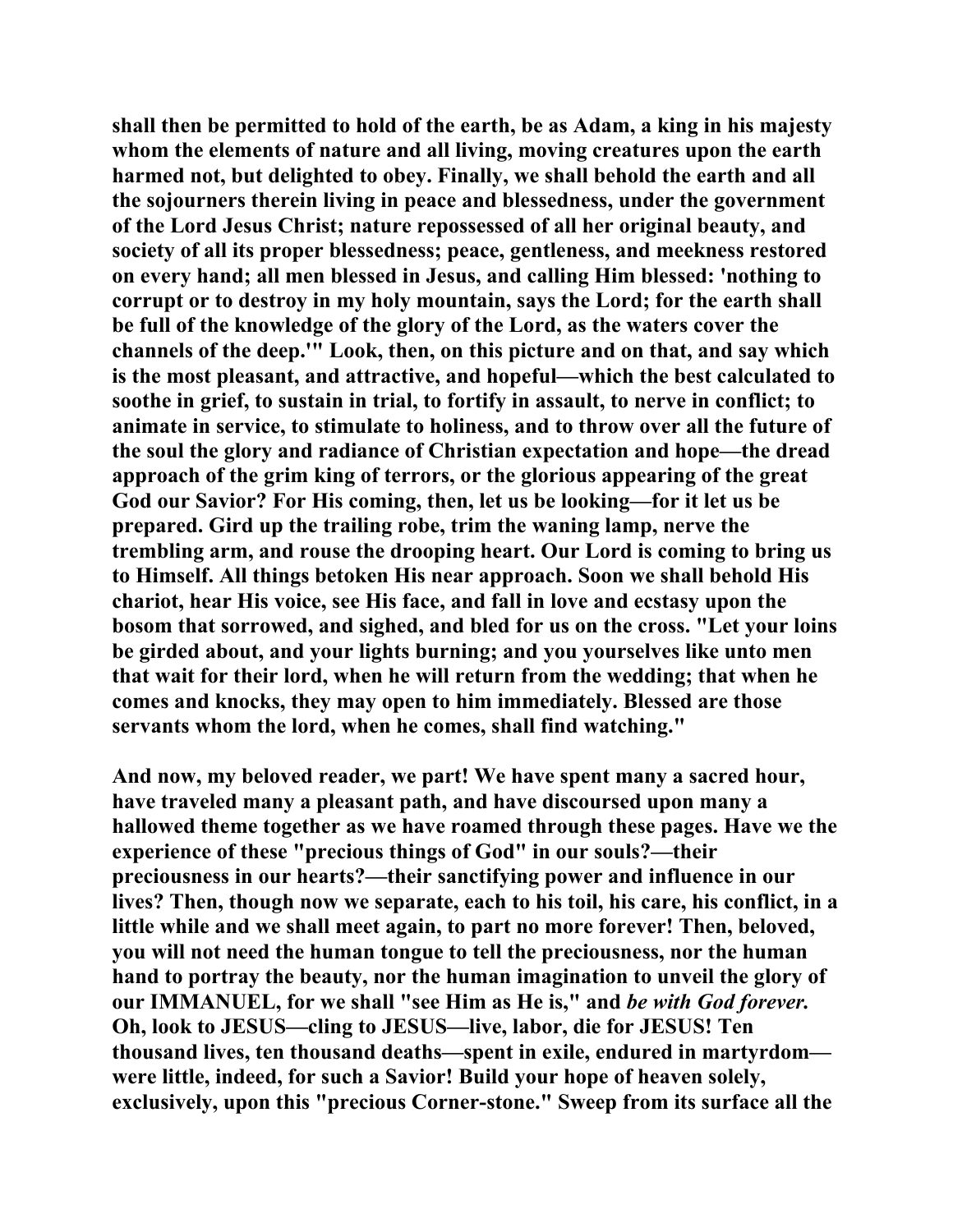**wood, hay, and stubble of human merit and creature trust—all the chaff, rubbish, and dust of sacramental grace and religious ceremonial,—and plant your foot of faith, hope, and love, firm upon the bare, the naked ROCK—the "Rock that is higher than you." Never,** *never* **will you perish, if upon this Divine FOUNDATION—this "CHIEF CORNER-STONE, ELECT, PRECIOUS"—you lay your many sins, rest your weary soul, lean your dying head, and rear your hope of glory, Then, "when He shall come to be glorified in His saints, and to be admired in all those who believe," you will rise from the dust, enter into joy, and revel amid the PRECIOUS THINGS OF GOD in endless blessedness. Amen, and amen.** 

**"Our Jesus is the Corner-stone Jehovah built His Church upon, And never fallen to the ground Shall that blest edifice be found. The worldly-wise, with boasted sense, Count Him a rock of great offence; And all who are not newly born Behold Him with contempt and scorn. Sufficient goodness of their own Makes Jesus but a stumbling-stone; By reason of their blinded eyes, God's way of saving they despise. But when, in His appointed hour, The Holy Spirit comes with power, And leads the soul to Sinai's mount, And opens there the black account, He stands condemned, and looks around; No friend nor helper can be found. But when the Comforter comes near, And sweetly whispers in his ear That Jesus came for him to bleed, His name is precious then indeed; Precious as God's appointed way His own perfections to display. For what of God is understood Save through the Lamb's redeeming blood? He's precious all our journey through, As when the first believing view Removed the heavy load of sin,**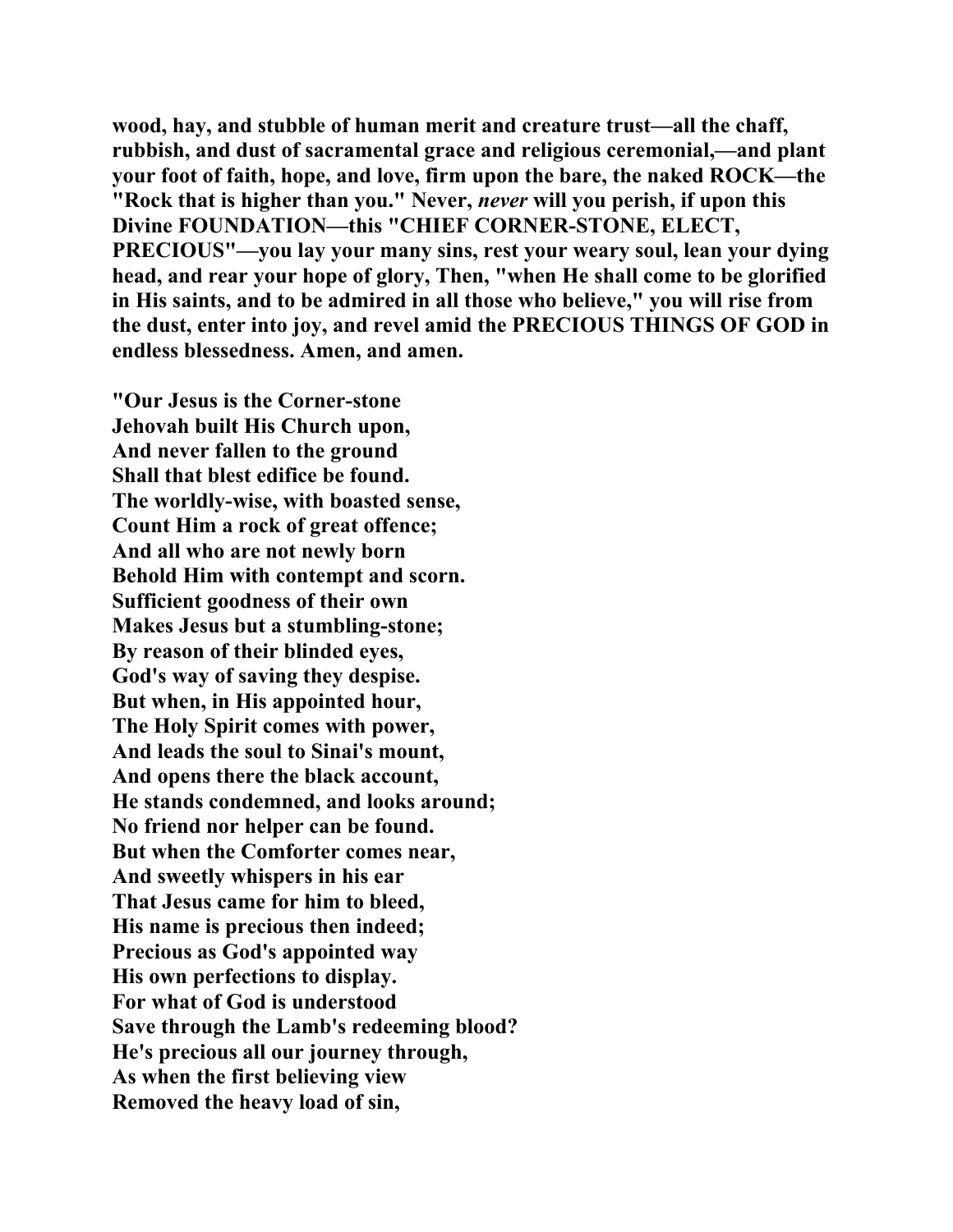**And brought the peace of God within. He's precious as our covenant Head, And precious when, in sinners' stead, He paid the law's immense demands Into His righteous Father's hands; And precious when ''Tis done,' he cried, And bowed His sacred head, and died. Then death forever lost its sting; The Church may now of victory sing. Precious when faith beholds Him rise Victorious to His native skies; And precious, now in heaven He pleads, And for His members intercedes. If varied often be our case, He's precious then in various ways; When weary, weak, or sore oppressed, He's precious as a place of rest. When clouds of darkness intervene, And Jesus' beauties can't be seen, Why do we linger by His cross, And count all else but dung and dross? Because He's precious to us still, Nothing on earth His place can fill. When under fresh-contracted guilt Sorrow and heartfelt shame are felt, The blessed Spirit comes again, Sprinkles the blood, and heals the pain. How precious, then, the Son of God, From whose dear side the fountain flowed! With joy we lift our heads again, And sing the Lamb that once was slain. Sometimes, lest we should lift our head, As if the Man of Sin were dead, We're left to feel a deadly blow, To humble pride and keep us low. God shows us some inherent sin, Which makes us cry, Unclean! unclean! Yet 'midst the thorns He'll safely keep The feet of all His helpless sheep. He but designs from self to wean,**